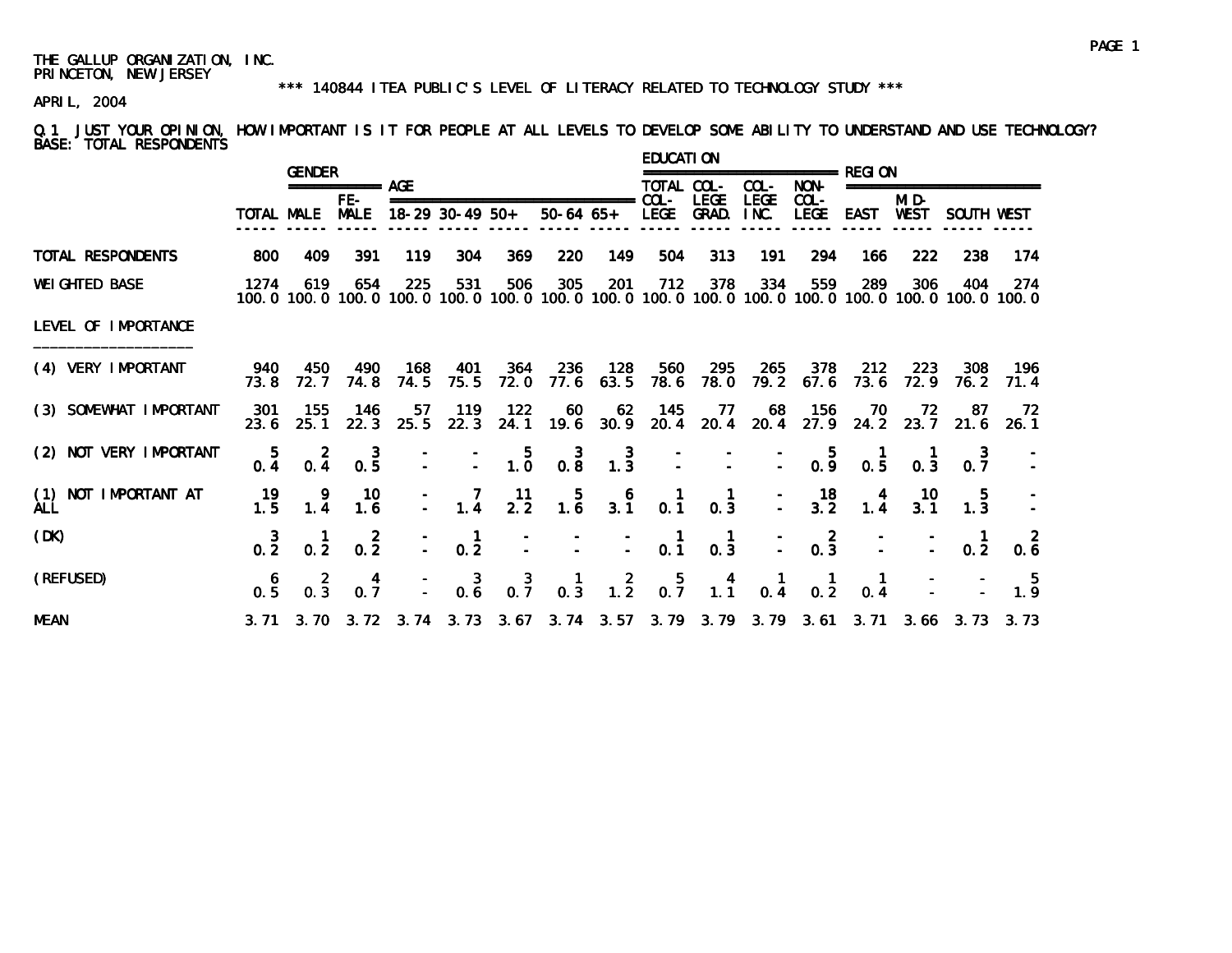#### \*\*\* 140844 ITEA PUBLIC'S LEVEL OF LITERACY RELATED TO TECHNOLOGY STUDY \*\*\*

# APRIL, 2004

Q.1 JUST YOUR OPINION, HOW IMPORTANT IS IT FOR PEOPLE AT ALL LEVELS TO DEVELOP SOME ABILITY TO UNDERSTAND AND USE TECHNOLOGY? BASE: TOTAL RESPONDENTS

|                                       |                       |             | TECHNOLOGY AREA              | WORKS IN COMPUTERS/                            |                                        |                      |             | I MPORTANCE TO<br>YOU TO KNOW HOW<br>TECHNOLOGY WORKS                               |                                        | <b>TECHNOLOGY</b> | EXTENT TO WHICH<br>EVERYONE SHOULD<br>UNDERSTAND/USE<br>==================== STANDI NG |                                                        | <b>BELI EVE</b><br><b>STUDENTS'</b><br><b>TESTS</b><br>IN UNDER- | INCLUDE O'S |
|---------------------------------------|-----------------------|-------------|------------------------------|------------------------------------------------|----------------------------------------|----------------------|-------------|-------------------------------------------------------------------------------------|----------------------------------------|-------------------|----------------------------------------------------------------------------------------|--------------------------------------------------------|------------------------------------------------------------------|-------------|
|                                       | <b>TOTAL YES</b>      |             |                              | <b>OTHER</b><br>COMP- TECH-<br>UTERS NOLOGY NO |                                        | <b>NOT</b><br>$EMP-$ | LOYED VERY  | WHAT                                                                                | <b>NOT</b><br>SOME-IMPOR<br>-TANT VERY |                   | WHAT                                                                                   | <b>NOT</b><br>SOME - $IMPOR$ ============<br>-TANT YES | <b>TECHNOLOGY</b>                                                | NO.         |
| TOTAL RESPONDENTS                     | 800                   | 199         | 97                           | 102                                            | 437                                    | 154                  | 289         | 386                                                                                 | 124                                    | 592               | 190                                                                                    | $12 \overline{ }$                                      | 701                                                              | -89         |
| <b>WEI GHTED BASE</b>                 | 1274                  | 288         | 134<br>100.0 100.0 100.0     | 154                                            | 710                                    | 261                  | 484         | 606<br>100, 0 100, 0 100, 0 100, 0 100, 0 100, 0 100, 0 100, 0 100, 0 100, 0 100, 0 | 182                                    | 940               | 301                                                                                    |                                                        | 24 1116                                                          | 140         |
| LEVEL OF IMPORTANCE                   |                       |             |                              |                                                |                                        |                      |             |                                                                                     |                                        |                   |                                                                                        |                                                        |                                                                  |             |
| (4) VERY IMPORTANT                    | 940<br>73.8           | 236<br>82.1 | 99<br>73.7                   | 137<br>89.3                                    | 521<br>73.4                            | 170<br>64.9          | 419<br>86.6 | 416<br>68.6                                                                         | 105                                    | 940<br>57.4 100.0 |                                                                                        |                                                        | - 832<br>$-74.6$                                                 | 92<br>65.8  |
| (3) SOMEWHAT IMPORTANT                | 301<br>23.6           | 52<br>17.9  | 35<br>26.3                   | 16<br>10.7                                     | 171<br>24.1                            | 77<br>29.7           | 59<br>12.3  | 178<br>29.4                                                                         | 62<br>34.2                             |                   | 301<br>$-100.0$                                                                        | $\sim$                                                 | 259<br>23.2                                                      | 40<br>28.7  |
| (2) NOT VERY IMPORTANT                | 5<br>0.4              |             |                              |                                                | $\begin{matrix} 4 \\ 0.5 \end{matrix}$ | 0.5                  |             | $\frac{1}{0.2}$                                                                     | 4<br>$2.\overline{2}$                  |                   | $\overline{a}$                                                                         | 5.<br>$21.\overline{8}$                                | 0.3                                                              | 1.2         |
| NOT IMPORTANT AT<br>(1)<br><b>ALL</b> | 19<br>1.5             |             |                              |                                                | 9<br>1.2                               | 10<br>3.9            |             | 8<br>1.4                                                                            | 10<br>5.6                              |                   | ÷.                                                                                     | 19<br>78.2                                             | 15<br>1.4                                                        | 4<br>2.5    |
| (DK)                                  | $0.\frac{3}{2}$       |             |                              |                                                | $\mathbf 1$<br>0.1                     | $0.\overline{6}$     | 1<br>0.2    | 2<br>$0.\overline{3}$                                                               |                                        |                   |                                                                                        |                                                        |                                                                  | 3<br>1.8    |
| (REFUSED)                             | 6<br>$0.\overline{5}$ |             |                              |                                                | 0.6                                    | $0.\overline{4}$     | 0.9         | $0.\overline{2}$                                                                    | 0.6                                    |                   |                                                                                        |                                                        | 6<br>0.6                                                         |             |
| <b>MEAN</b>                           |                       |             | $3.71 \quad 3.82 \quad 3.74$ |                                                |                                        |                      |             | 3.89 3.71 3.57 3.88 3.66 3.44 4.00 3.00 1.22 3.72 3.61                              |                                        |                   |                                                                                        |                                                        |                                                                  |             |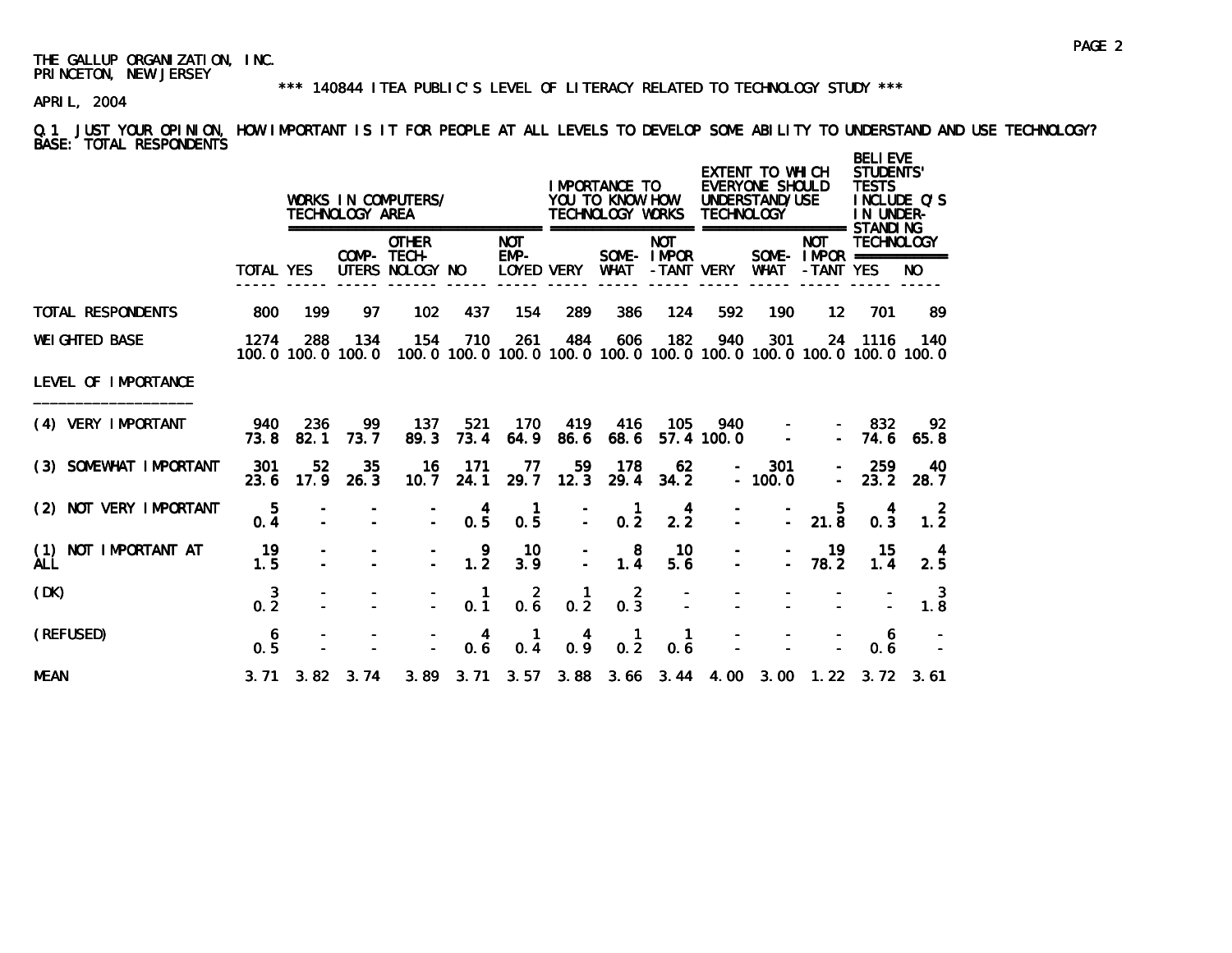#### \*\*\* 140844 ITEA PUBLIC'S LEVEL OF LITERACY RELATED TO TECHNOLOGY STUDY \*\*\*

# APRIL, 2004

# Q.2 WHEN YOU HEAR THE WORD "TECHNOLOGY", WHAT FIRST COMES TO MIND?

# FIRST MENTION TABLE

|                       |              | <b>GENDER</b>    |                                                                                                                        |                       |                                         |                                              |                                                |                                         | EDUCATI ON                             |                                         |                                                  |                                         |                                         |                  |                                        |                                                  |
|-----------------------|--------------|------------------|------------------------------------------------------------------------------------------------------------------------|-----------------------|-----------------------------------------|----------------------------------------------|------------------------------------------------|-----------------------------------------|----------------------------------------|-----------------------------------------|--------------------------------------------------|-----------------------------------------|-----------------------------------------|------------------|----------------------------------------|--------------------------------------------------|
|                       |              |                  | $== == == == ==$ AGE                                                                                                   |                       |                                         |                                              |                                                |                                         |                                        | TOTAL COL- COL-                         |                                                  |                                         |                                         |                  |                                        |                                                  |
|                       |              | TOTAL MALE MALE  | FE-                                                                                                                    |                       | 18-29 30-49 50+                         |                                              | $50-64$ $65+$                                  |                                         |                                        | LEGE GRAD. INC.                         | <b>LEGE</b>                                      | $COL -$                                 |                                         | MI D-            | LEGE EAST WEST SOUTH WEST              |                                                  |
| TOTAL RESPONDENTS     | 800          | 409              | 391                                                                                                                    | 119                   | 304                                     | 369                                          | 220                                            | 149                                     | 504                                    | 313                                     | 191                                              | 294                                     | 166                                     | 222              | 238                                    | 174                                              |
| <b>WEI GHTED BASE</b> | 1274         | 619              | 654<br>100, 0 100, 0 100, 0 100, 0 100, 0 100, 0 100, 0 100, 0 100, 0 100, 0 100, 0 100, 0 100, 0 100, 0 100, 0 100, 0 | 225                   | 531                                     | 506                                          | 305                                            | 201                                     | 712                                    | 378                                     | 334                                              | 559                                     | 289                                     | 306              | 404                                    | 274                                              |
| FIRST COMES TO MIND   |              |                  |                                                                                                                        |                       |                                         |                                              |                                                |                                         |                                        |                                         |                                                  |                                         |                                         |                  |                                        |                                                  |
| <b>COMPUTERS</b>      | 868<br>68. 2 | 388<br>62.6      | 481<br>73.4                                                                                                            | 157<br>69.6           | 393<br>74.0                             | 312<br>61.6                                  | 208<br>68.3                                    | 103<br>51.4                             | 519<br>72.8                            | 279<br>73.8                             | 240<br>71.7                                      | 349<br>62.4                             | 198<br>68.7                             | 190<br>62.1      | 292<br>72.2                            | 188<br>68.4                                      |
| <b>ELECTRONICS</b>    | 57<br>4.5    | 42<br>6.8        | 16<br>2.4                                                                                                              | 9<br>4.2              | 28<br>5.2                               | 20<br>4.0                                    | -13<br>4.4                                     | -7<br>3.4                               | 28<br>3.9                              | $2.1^{8}$                               | 20<br>5.9                                        | 30<br>5.3                               | -16<br>5.7                              | -15<br>5.0       | -11<br>2.7                             | -15<br>5.3                                       |
| <b>INTERNET</b>       | 23<br>1.8    | -14<br>2.3       | 8<br>$1.\overline{3}$                                                                                                  | 7<br>3.3              | $\begin{array}{c} 6 \\ 1.2 \end{array}$ | $\frac{9}{1.8}$                              | $\begin{array}{c} 5 \\ 1.5 \end{array}$        | $\frac{5}{2.3}$                         | -17<br>2.4                             | -13<br>$3.\overline{4}$                 | 4<br>1.1                                         | 6<br>$1.\overline{1}$                   | 2<br>0.8                                | 1.4              | 13<br>3.1                              | 1.3                                              |
| <b>ADVANCEMENT</b>    | 19<br>1.5    | 9<br>1.4         | 10<br>1.5                                                                                                              | 6<br>$2.\overline{5}$ | $\begin{array}{c} 6 \\ 1.2 \end{array}$ | $\frac{7}{1.5}$                              | $0.\overline{8}$                               | $\frac{5}{2.5}$                         | $0.\overline{7}$                       | $0.\overline{8}$                        | $0.\frac{2}{5}$                                  | 14<br>$2.\overline{5}$                  | $0.\overline{8}$                        | $0.\overline{7}$ | 12<br>3.1                              | $0.\overline{8}$                                 |
| <b>MACHI NERY</b>     | 15<br>1.2    | 6<br>1.0         | 9<br>1.4                                                                                                               | $\mathbf{1}$<br>0.6   | 11<br>2.0                               | $\overline{2}$<br>0.4                        | $0.\overline{7}$                               | $\overline{\phantom{a}}$                | 6<br>0.8                               | $\begin{array}{c} 6 \\ 1.5 \end{array}$ | $\overline{a}$                                   | $10 \ 1.7$                              | $\begin{array}{c} 4 \\ 1.3 \end{array}$ | $\frac{4}{1.4}$  | $\begin{matrix} 4 \\ 0.9 \end{matrix}$ | $\begin{array}{c} 4 \\ 1.5 \end{array}$          |
| <b>SCI ENCE</b>       | 13<br>1.0    | 4<br>0.6         | $\frac{9}{1.4}$                                                                                                        | $\frac{3}{1.5}$       | $\mathbf{1}$<br>0.2                     | $\begin{smallmatrix}8\\1.6\end{smallmatrix}$ | $\begin{smallmatrix}&&5\\1.5\end{smallmatrix}$ | $\begin{array}{c} 4 \\ 1.8 \end{array}$ | $0.\overline{8}$                       | $0.\overline{6}$                        | $\begin{smallmatrix} 3 \\ 1.0 \end{smallmatrix}$ | $\frac{7}{1.3}$                         | $\mathbf{1}$<br>0.4                     | $\frac{4}{1.5}$  | 4<br>1.1                               | $\begin{smallmatrix} 3 \\ 1.0 \end{smallmatrix}$ |
| <b>TELEVI SION</b>    | 12<br>0.9    | $0.\overline{7}$ | 1.1                                                                                                                    |                       | $\mathbf{1}$<br>0.3                     | 11<br>2.1                                    | $\begin{smallmatrix} &5\\1.6\end{smallmatrix}$ | $\frac{6}{2.9}$                         | $\begin{matrix} 4 \\ 0.5 \end{matrix}$ | $0.\overline{7}$                        | 0.4                                              | $\begin{array}{c} 8 \\ 1.5 \end{array}$ | $\frac{1}{0.5}$                         | 2.1              | 0.4                                    | $0.\overline{8}$                                 |
| <b>FUTURE</b>         | 11<br>0.9    | 1.1              | $0.\dot{6}$                                                                                                            | $\frac{5}{2.2}$       | 6<br>$1.\overline{1}$                   |                                              |                                                |                                         | 0.6                                    | $\overline{a}$                          | $\frac{4}{1.2}$                                  | $\frac{7}{1.2}$                         |                                         |                  | $1.\overline{5}$                       | -5<br>$1.\overline{8}$                           |
| <b>SPACE</b>          | 10<br>0.8    | 1.4              | 0.2                                                                                                                    | 2<br>1.0              | $0.\frac{2}{5}$                         | 5.<br>$1.\overline{0}$                       | 3<br>0.8                                       | $\frac{3}{1.3}$                         | $\mathbf{3}$<br>$0.\overline{4}$       | $\overline{\phantom{a}}$                | $0.\overline{7}$                                 | $\frac{7}{1.3}$                         | 2<br>0.8                                | 2<br>0.7         | -2<br>0.6                              | $\mathbf{3}$<br>1.0                              |
| JOB/WORK              | 9<br>0.7     | 5<br>0.8         | 5<br>0.7                                                                                                               | $\frac{3}{1.3}$       | $0.\frac{4}{8}$                         | $0.\frac{2}{4}$                              | $0.\overline{7}$                               | $\omega$                                | 1.3                                    | 9<br>2.5                                | $\blacksquare$                                   | $\mathcal{L}$                           | 6<br>1.9                                | 0.3              | 3<br>0.7                               |                                                  |
| <b>EDUCATION</b>      | 8<br>0.6     | 1.1              | -1<br>0.2                                                                                                              |                       | 2<br>0.3                                | 7                                            | 3<br>$1.3$ $1.1$ $1.7$                         | 3                                       | 7                                      | 4<br>$1.0 \quad 1.0$                    | 3                                                | $\mathbf 1$<br>$1.0 \t 0.2$             | 1<br>0.4                                | 3<br>1.1         | 0.2                                    | 1.0                                              |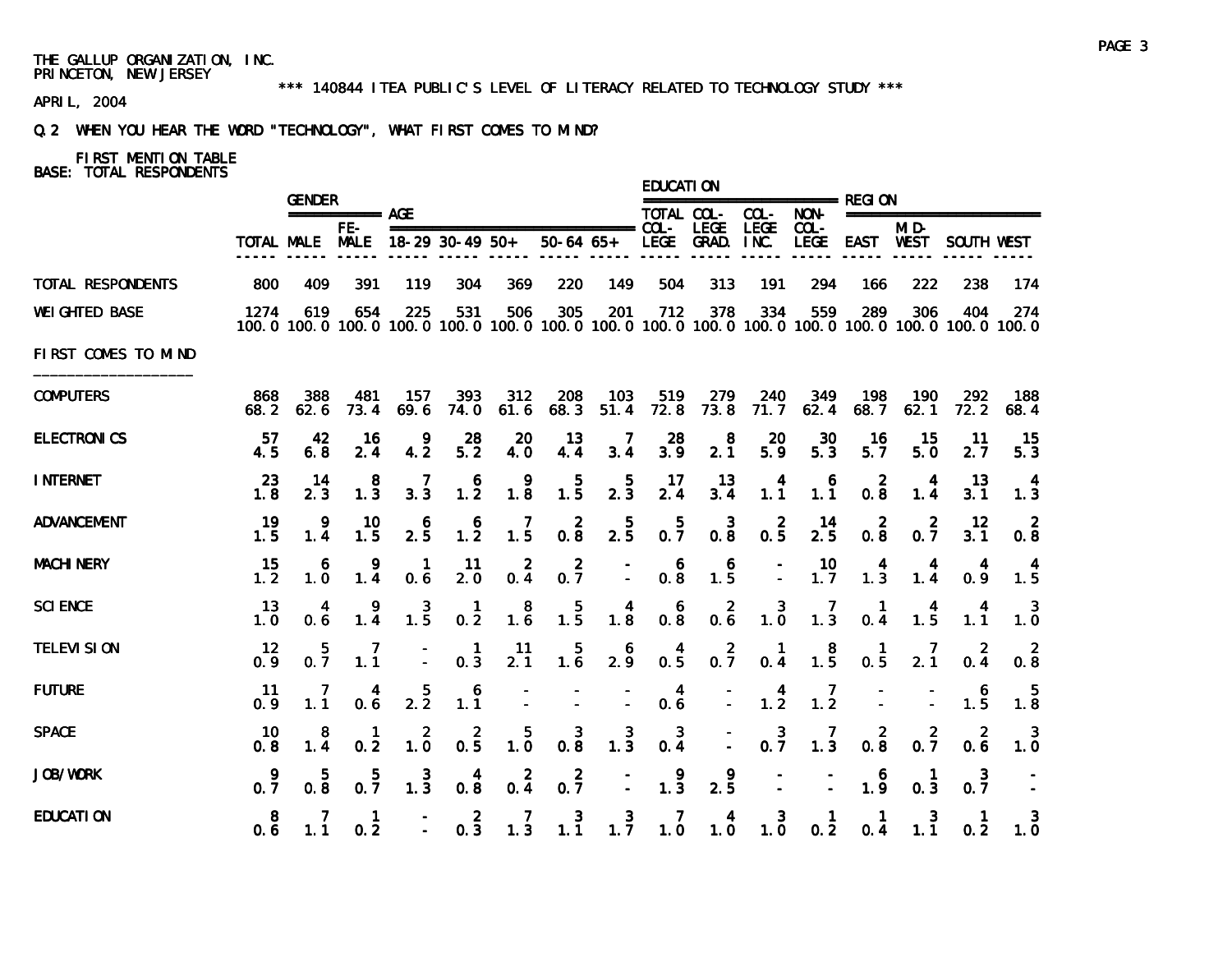#### \*\*\* 140844 ITEA PUBLIC'S LEVEL OF LITERACY RELATED TO TECHNOLOGY STUDY \*\*\*

APRIL, 2004

# Q.2 WHEN YOU HEAR THE WORD "TECHNOLOGY", WHAT FIRST COMES TO MIND?

# FIRST MENTION TABLE

|                                         |                                        | <b>GENDER</b>                                  |                      |                                        |                                                  |                                                  |                                                                                                              |                                        | EDUCATI ON                             |                                                  |                  |                                                  |                                         |                                                  |                      |                                                  |
|-----------------------------------------|----------------------------------------|------------------------------------------------|----------------------|----------------------------------------|--------------------------------------------------|--------------------------------------------------|--------------------------------------------------------------------------------------------------------------|----------------------------------------|----------------------------------------|--------------------------------------------------|------------------|--------------------------------------------------|-----------------------------------------|--------------------------------------------------|----------------------|--------------------------------------------------|
|                                         |                                        |                                                | $== == == == ==$ AGE |                                        |                                                  |                                                  |                                                                                                              |                                        | TOTAL COL-                             | ======================= REGI ON                  | COL-             | NON-                                             |                                         |                                                  | ===================  |                                                  |
|                                         |                                        | TOTAL MALE MALE                                | $FE-$                |                                        | 18-29 30-49 50+                                  |                                                  | $50-64$ $65+$                                                                                                |                                        |                                        | LEGE GRAD. INC.                                  | <b>LEGE</b>      | $COL -$<br>LEGE                                  |                                         | MI <sub>D</sub>                                  | EAST WEST SOUTH WEST |                                                  |
| <b>WEI GHTED BASE</b>                   | 1274                                   | 619                                            | 654                  | 225                                    | 531                                              | 506                                              | 305<br>100.0 100.0 100.0 100.0 100.0 100.0 100.0 100.0 100.0 100.0 100.0 100.0 100.0 100.0 100.0 100.0 100.0 | 201                                    | 712                                    | 378                                              | 334              | 559                                              | 289                                     | 306                                              | 404                  | 274                                              |
| <b>CELL PHONES</b>                      | 8<br>0.6                               | 3<br>$0.\bar{5}$                               | $0.\overline{7}$     |                                        | $0.\overline{6}$                                 | 0.5                                              | $0.\overline{7}$                                                                                             | $\frac{3}{1.3}$                        | $\begin{matrix} 4 \\ 0.6 \end{matrix}$ | $0.\overline{9}$                                 | $0.\overline{3}$ | $0.\overline{7}$                                 | $0.\overline{8}$                        | $\begin{smallmatrix} 3 \\ 1.0 \end{smallmatrix}$ | 0.4                  | 0.4                                              |
| <b>HEALTH</b>                           | 7<br>0.6                               | 6<br>1.0                                       | 0.2                  | 0.4                                    | $0.\frac{2}{4}$                                  | $\begin{smallmatrix} 4 \\ 0.8 \end{smallmatrix}$ | $0.\overline{7}$                                                                                             | $0.\frac{2}{9}$                        | $0.\overline{7}$                       | $\begin{smallmatrix} 3 \\ 0.8 \end{smallmatrix}$ | $0.\overline{6}$ | $0.\frac{2}{4}$                                  |                                         | 0.9                                              | $0.\frac{2}{5}$      | $\begin{smallmatrix} 2 \\ 0.8 \end{smallmatrix}$ |
| <b>NEW INVENTIONS</b>                   | 0.5                                    | $\frac{3}{0.5}$                                | $0.\overline{5}$     | $0.\overline{8}$                       | $\bar{z}$                                        | 0.5                                              | $\begin{array}{c} 5 \\ 1.6 \end{array}$                                                                      | Ē,                                     | $\frac{1}{0.2}$                        | $\bar{z}$                                        | 0.4              | $\begin{smallmatrix} 5 \\ 1.0 \end{smallmatrix}$ | E.                                      | $0.\overline{7}$                                 | $0.\frac{2}{4}$      | $\frac{3}{1.1}$                                  |
| <b>COMMUNI CATI ON</b>                  | $0.\frac{6}{5}$                        | $\begin{smallmatrix} &5\\0.8\end{smallmatrix}$ | $\mathbf{1}$<br>0.2  |                                        | $\begin{smallmatrix} 5 \\ 1.0 \end{smallmatrix}$ | $\frac{1}{0.2}$                                  | 1<br>$0.\overline{3}$                                                                                        | D.                                     | 0.9                                    | 1.1                                              | $0.\overline{6}$ |                                                  |                                         | $\frac{4}{1.3}$                                  | $0.\overline{2}$     | 0.4                                              |
| <b>KNOWLEDGE</b>                        | $0.\frac{6}{5}$                        | 6<br>$1.\overline{0}$                          |                      | 0.4                                    | $\frac{1}{0.2}$                                  | $\begin{smallmatrix} 4 \\ 0.8 \end{smallmatrix}$ | $\begin{matrix} 4 \\ 1.3 \end{matrix}$                                                                       | D,                                     | $0.\,1$                                | $\begin{matrix} 1 \\ 0.3 \end{matrix}$           | $\bar{z}$        | 0.9                                              | $\begin{array}{c} 4 \\ 1.4 \end{array}$ |                                                  | $0.\overline{2}$     | 0.4                                              |
| THINGS THAT MAKE LIFE<br><b>EASI ER</b> | $\overline{6}$<br>$0.\overline{4}$     | $0.\frac{3}{5}$                                | $0.\overline{4}$     | $0.\frac{2}{9}$                        | $\frac{1}{0.2}$                                  | $0.\frac{2}{4}$                                  | $\begin{smallmatrix} 1 \\ 0.3 \end{smallmatrix}$                                                             | $\begin{matrix} 1 \\ 0.6 \end{matrix}$ | $0.\overline{8}$                       | $\begin{smallmatrix} 1 \\ 0.3 \end{smallmatrix}$ | $1.\overline{3}$ |                                                  |                                         | $\frac{4}{1.4}$                                  | 0.3                  |                                                  |
| <b>CONFUSION</b>                        | 5<br>0.4                               | $0.\frac{3}{4}$                                | $0.\frac{2}{4}$      |                                        | $\mathbb{I}$                                     | $\begin{smallmatrix} 5 \\ 1.0 \end{smallmatrix}$ | $0.\overline{7}$                                                                                             | $1.\overline{4}$                       | $0.\overline{3}$                       | $0.\overline{6}$                                 | I.               | $0.\overline{5}$                                 | $0.\frac{3}{9}$                         |                                                  | $0.\overline{6}$     |                                                  |
| HI GH TECH EQUI PMENT                   | $\begin{matrix} 4 \\ 0.3 \end{matrix}$ | $0.\frac{2}{4}$                                | $0.\overline{3}$     | $0.\overline{6}$                       |                                                  | $0.\frac{3}{5}$                                  | $0.\frac{3}{9}$                                                                                              | $\mathbb{I}$                           | $0.\overline{3}$                       | $0.\overline{6}$                                 |                  | $0.\overline{3}$                                 | $\frac{1}{0.5}$                         |                                                  | $0.\frac{2}{4}$      | $\begin{matrix} 1 \\ 0.4 \end{matrix}$           |
| I NFORMATION                            | $\begin{matrix} 4 \\ 0.3 \end{matrix}$ | 0.6                                            |                      | $\begin{matrix} 1 \\ 0.5 \end{matrix}$ | 1<br>$0.\overline{2}$                            | $0.\frac{2}{4}$                                  | $0.\overline{6}$                                                                                             | $\mathbb{Z}$                           | $0.\overline{6}$                       | $\begin{smallmatrix} 1 \\ 0.3 \end{smallmatrix}$ | $0.\frac{3}{9}$  |                                                  | $\frac{1}{0.4}$                         |                                                  | $0.\frac{2}{4}$      | $\blacksquare$<br>0.4                            |
| CARS/AUTOS                              | $\begin{matrix} 4 \\ 0.3 \end{matrix}$ | 0.6                                            |                      |                                        | $0.\frac{2}{4}$                                  | $0.\overline{3}$                                 | $\mathbb{Z}^+$                                                                                               | $0.\overline{9}$                       | $0.\frac{4}{5}$                        | $0.\overline{5}$                                 | $0.\overline{6}$ |                                                  |                                         | $\frac{4}{1.3}$                                  |                      |                                                  |
| MODERN TECHNOLOGY                       | $0.\frac{3}{3}$                        |                                                | $0.\overline{5}$     | $\frac{3}{1.5}$                        |                                                  |                                                  |                                                                                                              |                                        |                                        |                                                  |                  | $0.\overline{6}$                                 |                                         |                                                  | 3<br>0.8             |                                                  |
| <b>TELEPHONE</b>                        | $0.\frac{3}{3}$                        | $\mathbf{z}$<br>0.3                            | 1<br>0.2             | $\Delta$                               | $0.\frac{2}{4}$                                  | 0.2                                              | 1<br>0.4                                                                                                     |                                        | $0.\frac{3}{5}$                        | 0.3                                              | 2<br>0.7         |                                                  |                                         | 3<br>1.1                                         |                      |                                                  |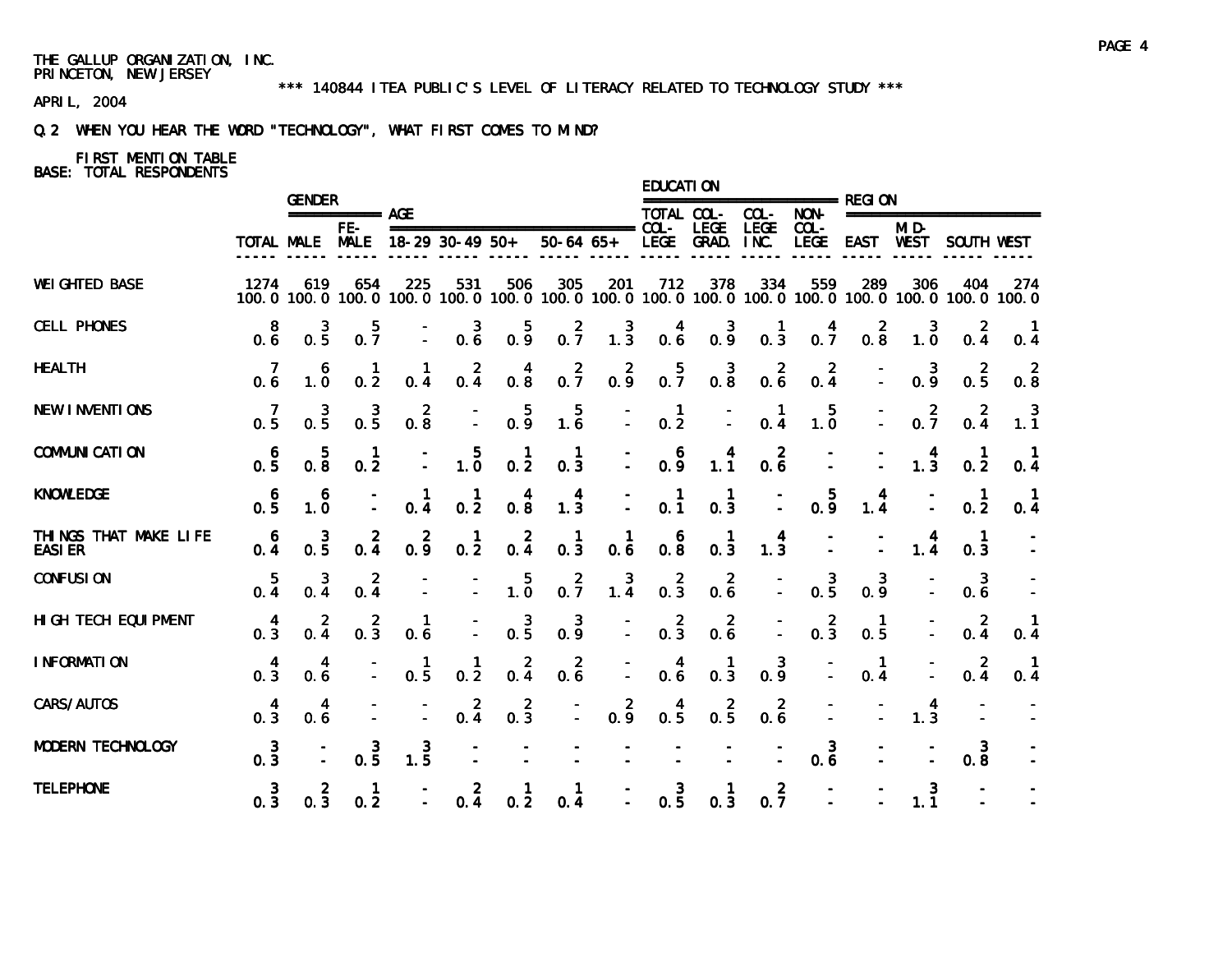#### \*\*\* 140844 ITEA PUBLIC'S LEVEL OF LITERACY RELATED TO TECHNOLOGY STUDY \*\*\*

APRIL, 2004

# Q.2 WHEN YOU HEAR THE WORD "TECHNOLOGY", WHAT FIRST COMES TO MIND?

# FIRST MENTION TABLE

|                       |                                        | <b>GENDER</b>                    |                             |                             |                                                  |                                                                  |                                                                                                              |                                              | EDUCATI ON                               |                                        |                                        |                                                  |                                         |                                  |           |                     |
|-----------------------|----------------------------------------|----------------------------------|-----------------------------|-----------------------------|--------------------------------------------------|------------------------------------------------------------------|--------------------------------------------------------------------------------------------------------------|----------------------------------------------|------------------------------------------|----------------------------------------|----------------------------------------|--------------------------------------------------|-----------------------------------------|----------------------------------|-----------|---------------------|
|                       |                                        |                                  | $== == == == ==$ AGE<br>FE- |                             |                                                  |                                                                  |                                                                                                              |                                              | TOTAL COL-                               | <b>LEGE</b>                            | $COL -$<br><b>LEGE</b>                 | NON-<br>$COL -$                                  |                                         | =======================<br>MI D- |           |                     |
|                       |                                        |                                  |                             |                             | TOTAL MALE MALE 18-29 30-49 50+                  |                                                                  | $50-64$ $65+$                                                                                                |                                              |                                          | LEGE GRAD. INC.                        |                                        | LEGE                                             |                                         | EAST WEST SOUTH WEST             |           |                     |
| <b>WEI GHTED BASE</b> | 1274                                   | 619                              | 654                         | 225                         | 531                                              | 506                                                              | 305<br>100.0 100.0 100.0 100.0 100.0 100.0 100.0 100.0 100.0 100.0 100.0 100.0 100.0 100.0 100.0 100.0 100.0 | 201                                          | 712                                      | 378                                    | 334                                    | 559                                              | 289                                     | 306                              | 404       | 274                 |
| <b>MANUFACTURE</b>    | $0.\overline{2}$                       | $0.\overline{3}$                 |                             | Ī.                          | $0.\overline{2}$                                 | $\begin{smallmatrix} 1 \\ 0.2 \end{smallmatrix}$                 | $\frac{1}{\sqrt{2}}$                                                                                         | $\begin{matrix} 1 \\ 0.5 \end{matrix}$       | $0.\overline{1}$                         | $\mathbb{Z}$                           | $\begin{matrix} 1 \\ 0.3 \end{matrix}$ | $\begin{smallmatrix} 1 \\ 0.2 \end{smallmatrix}$ |                                         | $0.\overline{7}$                 |           |                     |
| <b>RESEARCH</b>       | $0.\overline{1}$                       | $0.\overline{3}$                 |                             |                             | $\mathbb{Z}$                                     | $0.\overline{3}$                                                 | $0.\overline{6}$                                                                                             |                                              |                                          |                                        |                                        | $0.\frac{2}{3}$                                  |                                         | $\overline{2}$<br>0.6            |           |                     |
| <b>MONEY</b>          | 0.1                                    | 0.2                              |                             |                             | $\begin{smallmatrix} 1 \\ 0.3 \end{smallmatrix}$ |                                                                  |                                                                                                              |                                              | $\mathbf{1}$<br>0.2                      |                                        | $\mathbf{1}$<br>0.4                    |                                                  |                                         |                                  |           | $\mathbf{1}$<br>0.5 |
| <b>ENGI NEERI NG</b>  | 0.1                                    | $\mathbf{1}$<br>0.2              |                             |                             | $\mathbb{Z}$                                     | $\begin{smallmatrix} 1 \\ 0.2 \end{smallmatrix}$                 | 1<br>0.4                                                                                                     |                                              |                                          |                                        |                                        | $\frac{1}{0.2}$                                  | 0.4                                     |                                  |           |                     |
| <b>MATH</b>           | $0.\dot{1}$                            | 1<br>0.2                         |                             |                             | $\frac{1}{0.2}$                                  |                                                                  |                                                                                                              |                                              | 0.1                                      | $\mathbf{1}$<br>0.3                    |                                        |                                                  |                                         |                                  |           | 0.4                 |
| <b>PROGRESS</b>       | 0.1                                    | $\mathbf{1}$<br>$0.\overline{2}$ | $\overline{\phantom{a}}$    | $\mathbf{1}$<br>$0.\dot{4}$ |                                                  |                                                                  |                                                                                                              |                                              |                                          |                                        |                                        | $\frac{1}{0.2}$                                  |                                         | $\mathbf{1}$<br>0.3              |           |                     |
| <b>EVERYTHING</b>     | $\begin{matrix} 4 \\ 0.3 \end{matrix}$ | $0.\overline{3}$                 | $0.\overline{3}$            | $0.\frac{2}{9}$             |                                                  | $0.\overline{3}$                                                 |                                                                                                              | $\begin{smallmatrix}2\\0.8\end{smallmatrix}$ |                                          |                                        |                                        | $0.\overline{7}$                                 |                                         |                                  | 4<br>0.9  |                     |
| <b>OTHER</b>          | 115<br>9.0                             | 56<br>9.1                        | 59<br>9.0                   | 11<br>4.9                   | 36<br>$6.\overline{8}$                           | $\frac{66}{13.0}$                                                | 27<br>8.7                                                                                                    | $\frac{39}{19.5}$                            | $\begin{array}{c} 58 \\ 8.1 \end{array}$ | $\frac{28}{7.5}$                       | 29<br>$8.\overline{8}$                 | 56<br>10.0                                       | $\frac{34}{11.8}$                       | 30<br>9.9                        | 21<br>5.1 | 30<br>10.9          |
| <b>NOTHING</b>        | $0.\overline{7}$                       | 3<br>$0.\overline{5}$            | 5<br>$0.\overline{8}$       |                             | 4<br>$0.\overline{7}$                            | $0.\frac{4}{7}$                                                  | $0.\overline{8}$                                                                                             | $\frac{1}{0.5}$                              | $0.\overline{3}$                         | $\overline{a}$                         | $0.\overline{6}$                       | $\begin{array}{c} 6 \\ 1.1 \end{array}$          | $\frac{1}{0.5}$                         | -1<br>0.3                        | 6<br>1.5  |                     |
| (DK)                  | $28$<br>2.2                            | 13<br>2.1                        | $\frac{15}{2.3}$            | $2.\overline{3}$            | 1.7                                              | $\frac{13}{2.6}$                                                 | $0.\overline{7}$                                                                                             | 11<br>5.6                                    | 0.6                                      | $\begin{matrix} 1 \\ 0.3 \end{matrix}$ | $1.\overline{0}$                       | $^{24}_{4.2}$                                    | $\begin{array}{c} 4 \\ 1.6 \end{array}$ | 13<br>4.3                        | 6<br>1.5  | $\frac{4}{1.5}$     |
| (REFUSED)             | 0.1                                    |                                  | $\mathbf{1}$<br>0.2         |                             |                                                  | $\mathbf{1}$<br>$\begin{bmatrix} - & 1 \\ - & 0.3 \end{bmatrix}$ | $- 0.7$                                                                                                      | $\blacksquare$                               |                                          |                                        | the control of the control of the      | $\mathbf{1}$<br>0.2                              | 1<br>0.5                                |                                  |           |                     |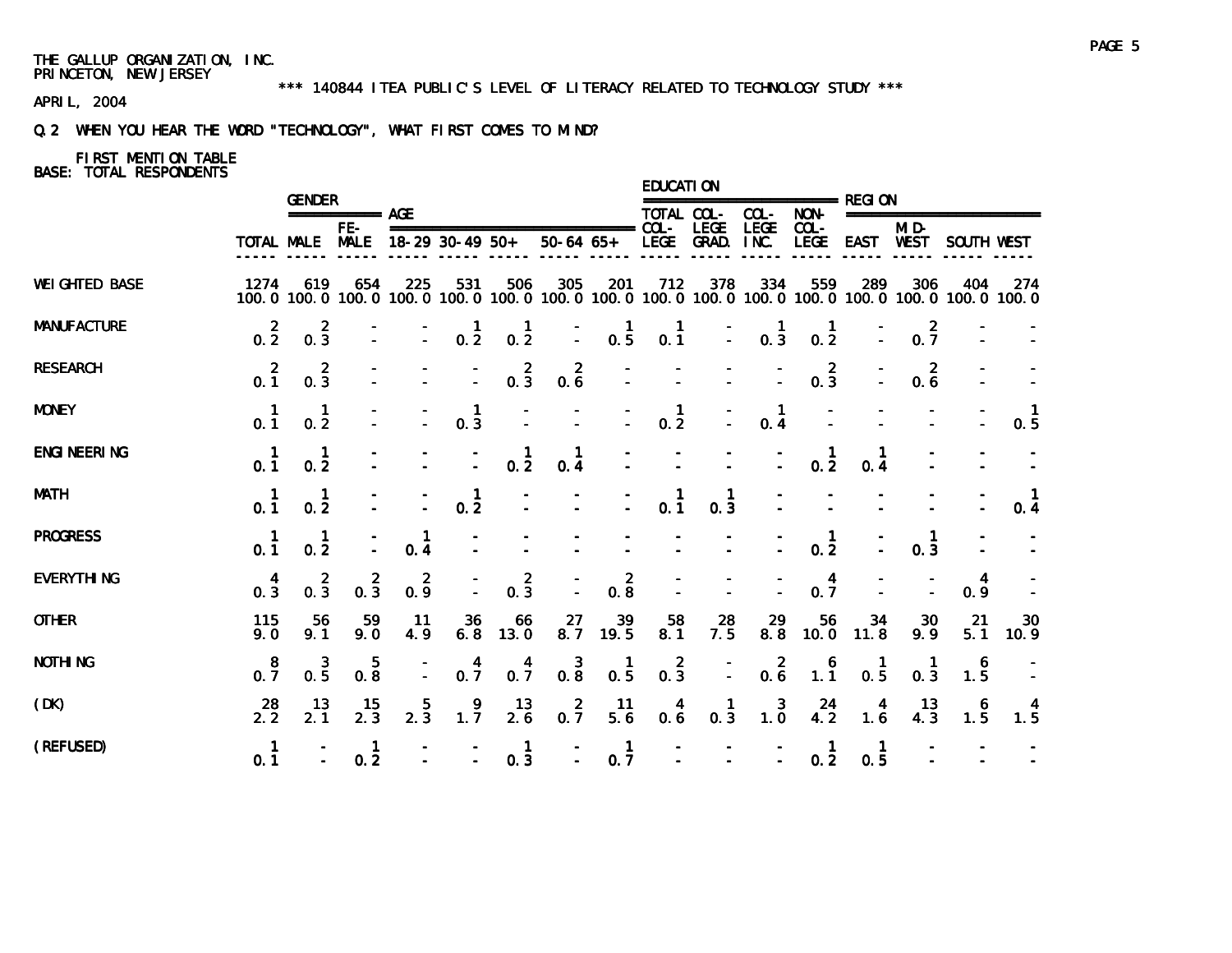#### \*\*\* 140844 ITEA PUBLIC'S LEVEL OF LITERACY RELATED TO TECHNOLOGY STUDY \*\*\*

APRIL, 2004

# Q.2 WHEN YOU HEAR THE WORD "TECHNOLOGY", WHAT FIRST COMES TO MIND?

|                       |                          |                       | TECHNOLOGY AREA    | WORKS IN COMPUTERS/                                                                                      |                      |                       |                       | <b>IMPORTANCE TO</b><br>YOU TO KNOW HOW<br>TECHNOLOGY WORKS |                           | TECHNOLOGY       | EXTENT TO WHICH<br><b>EVERYONE SHOULD</b><br>UNDERSTAND/USE |                  | <b>BELI EVE</b><br><b>STUDENTS'</b><br><b>TESTS</b><br>INCLUDE Q'S<br>IN UNDER- |                            |
|-----------------------|--------------------------|-----------------------|--------------------|----------------------------------------------------------------------------------------------------------|----------------------|-----------------------|-----------------------|-------------------------------------------------------------|---------------------------|------------------|-------------------------------------------------------------|------------------|---------------------------------------------------------------------------------|----------------------------|
|                       | <b>TOTAL YES</b>         |                       |                    | <b>OTHER</b><br>COMP- TECH-<br>UTERS NOLOGY NO                                                           |                      | <b>NOT</b><br>$EMP-$  | LOYED VERY WHAT       |                                                             | <b>NOT</b><br>SOME- IMPOR | -TANT VERY WHAT  |                                                             | NOT<br>-TANT YES | <b>TECHNOLOGY</b><br>SOME - IMPOR ===========                                   |                            |
| TOTAL RESPONDENTS     | 800                      | 199                   | 97                 | 102                                                                                                      | 437                  | 154                   | 289                   | 386                                                         | 124                       | 592              | 190                                                         | 12               | 701                                                                             | 89                         |
| <b>WEI GHTED BASE</b> | 1274                     | 288                   | 134                | 154<br>100, 0 100, 0 100, 0 100, 0 100, 0 100, 0 100, 0 100, 0 100, 0 100, 0 100, 0 100, 0 100, 0 100, 0 | 710                  | 261                   | 484                   | 606                                                         | 182                       | 940              | 301                                                         |                  | 24 1116                                                                         | 140                        |
| FIRST COMES TO MIND   |                          |                       |                    |                                                                                                          |                      |                       |                       |                                                             |                           |                  |                                                             |                  |                                                                                 |                            |
| <b>COMPUTERS</b>      | 868<br>68.2              | 183<br>63.7           | 92<br>68.9         | 91<br>59.2                                                                                               | 514<br>72.5          | 158<br>60.5           | 317<br>65.6           | 421<br>69.5                                                 | 130<br>71.2               | 659<br>70.2      | 188<br>62.4                                                 | 14<br>58.7       | 757<br>67.8                                                                     | 97<br>69.3                 |
| <b>ELECTRONICS</b>    | 57<br>4.5                | 14<br>4.7             | 8<br>5.7           | 6<br>3.8                                                                                                 | 35<br>4.9            | 9<br>3.5              | 21<br>4.3             | 30<br>4.9                                                   | 6<br>3.6                  | 32<br>3.4        | 26<br>8.5                                                   |                  | 49<br>4.4                                                                       | 8<br>5.7                   |
| <b>INTERNET</b>       | 23<br>1.8                | 6<br>2.1              | 5<br>3.7           | $\mathbf{1}$<br>0.7                                                                                      | 12<br>1.7            | 5<br>1.8              | 6<br>1.2              | 14<br>2.4                                                   | $\overline{2}$<br>1.3     | 12<br>1.2        | 11<br>3.7                                                   |                  | 17<br>1.5                                                                       | $\ddot{\mathbf{6}}$<br>3.9 |
| <b>ADVANCEMENT</b>    | 19<br>1.5                | $\overline{4}$<br>1.5 | 3<br>2.6           | -1<br>0.7                                                                                                | 6<br>0.9             | 8<br>3.2              | 10<br>2.0             | 9<br>1.5                                                    | $\equiv$                  | 15<br>1.6        | - 3<br>0.9                                                  |                  | -16<br>1.4                                                                      | - 3<br>2.2                 |
| <b>MACHI NERY</b>     | 15<br>1.2                | 4<br>1.4              | -1<br>1.1          | 3<br>1.7                                                                                                 | 6<br>0.9             | 5<br>1.9              | 5<br>1.1              | 5<br>0.8                                                    | 5<br>2.8                  | 15<br>1.6        |                                                             |                  | 13<br>1.2                                                                       | 3<br>1.8                   |
| <b>SCI ENCE</b>       | 13<br>1.0                | $\mathbf{1}$<br>0.4   |                    | $\mathbf{1}$<br>0.8                                                                                      | 4<br>0.5             | 8<br>3.0              | $\overline{1}$<br>0.3 | 8<br>$1.\overline{3}$                                       | 3<br>1.9                  | 6<br>0.6         | 3<br>1.1                                                    | 3<br>14.5        | 13<br>1.2                                                                       |                            |
| <b>TELEVI SION</b>    | $12 \overline{ }$<br>0.9 | $\mathbf{1}$<br>0.5   |                    | $\mathbf{1}$<br>0.9                                                                                      | 6<br>$0.\,\tilde{9}$ | $1.\overline{7}$      | 6<br>$1.\overline{2}$ | $0.\frac{5}{7}$                                             | $\overline{2}$<br>0, 9    | 4<br>$0.\dot{4}$ | 7<br>2.2                                                    | 2<br>7.0         | -10<br>0.9                                                                      | -2<br>1.2                  |
| <b>FUTURE</b>         | 11<br>0.9                | 4<br>1.4              |                    | 4<br>2.6                                                                                                 | 7<br>1.0             | $\frac{1}{2}$         | $\mathbf{1}$<br>0.2   | 8<br>$1.\overline{3}$                                       | $\overline{2}$<br>1.1     | 11<br>1.2        |                                                             |                  | 11<br>1.0                                                                       |                            |
| <b>SPACE</b>          | 10<br>0.8                | $\overline{2}$<br>0.8 | $\mathbf 1$<br>0.9 | $\mathbf 1$<br>0.7                                                                                       | 3<br>0.4             | 5<br>$1.\overline{7}$ | 6<br>$1.\overline{2}$ | $\mathbf{1}$<br>0.2                                         | 3<br>$1.\overline{5}$     | 6<br>0.6         | 4<br>1.2                                                    |                  | 10<br>0.9                                                                       |                            |
| <b>JOB/WORK</b>       | 9<br>0.7                 | 9<br>3.3              | 6<br>4.3           | $\overline{\mathbf{4}}$<br>2.4                                                                           |                      |                       | 8                     | $\overline{2}$<br>$1.6 \t 0.3$                              | $\sim$                    | 7<br>0.7         | $\mathbf{3}$<br>1.0                                         |                  | 6<br>0.5                                                                        | 3<br>2.0                   |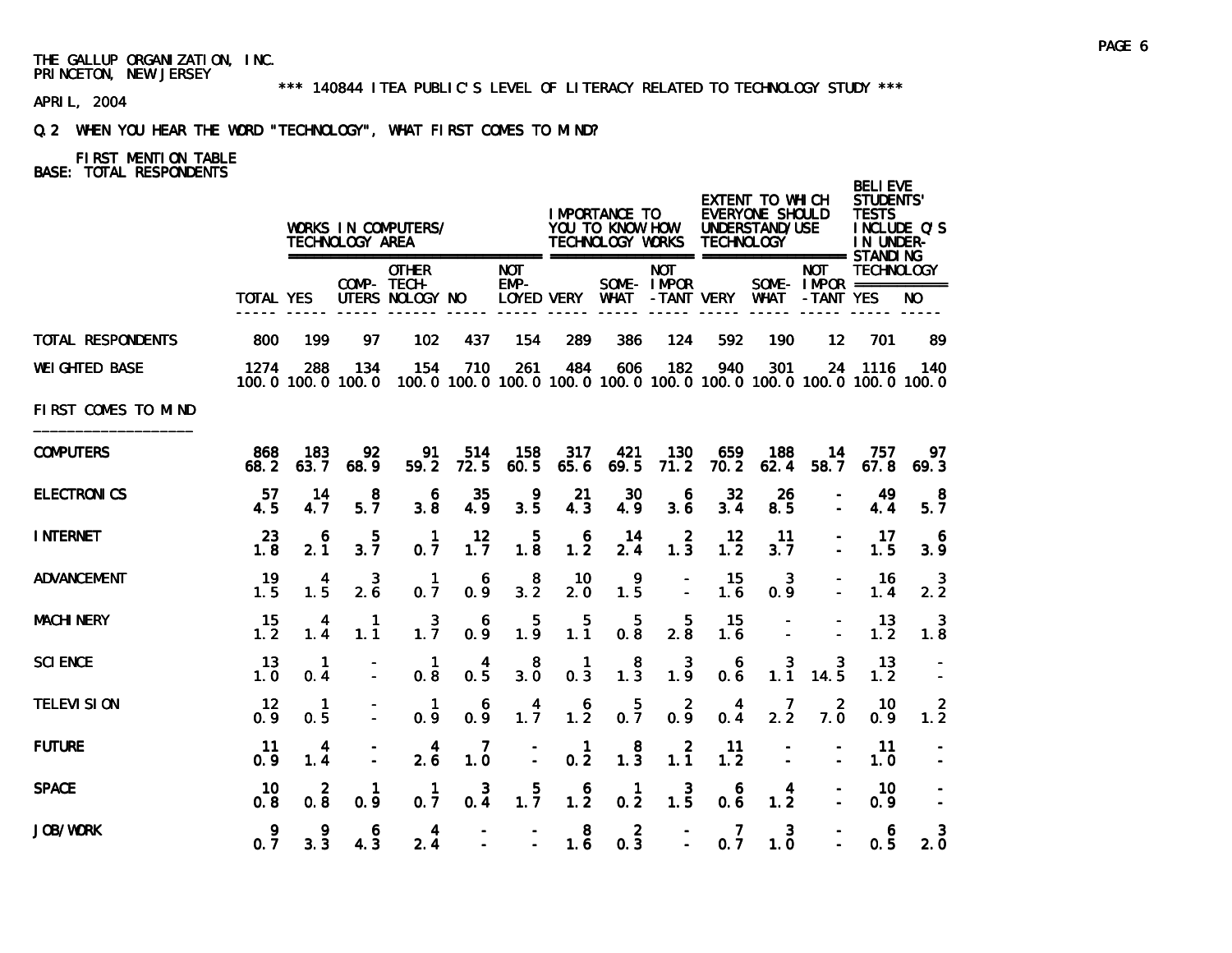\*\*\* 140844 ITEA PUBLIC'S LEVEL OF LITERACY RELATED TO TECHNOLOGY STUDY \*\*\*

APRIL, 2004

# Q.2 WHEN YOU HEAR THE WORD "TECHNOLOGY", WHAT FIRST COMES TO MIND?

|                                         |                       |                       | TECHNOLOGY AREA          | WORKS IN COMPUTERS/                                                    |                                |                     |                                                  | I MPORTANCE TO<br>YOU TO KNOW HOW<br>TECHNOLOGY WORKS |                           | <b>TECHNOLOGY</b>                                | EXTENT TO WHICH<br><b>EVERYONE SHOULD</b><br>UNDERSTAND/USE |                                                                   | <b>BELI EVE</b><br><b>STUDENTS'</b><br><b>TESTS</b><br>IN UNDER- | INCLUDE Q'S |
|-----------------------------------------|-----------------------|-----------------------|--------------------------|------------------------------------------------------------------------|--------------------------------|---------------------|--------------------------------------------------|-------------------------------------------------------|---------------------------|--------------------------------------------------|-------------------------------------------------------------|-------------------------------------------------------------------|------------------------------------------------------------------|-------------|
|                                         | <b>TOTAL YES</b>      |                       |                          | ====================<br><b>OTHER</b><br>COMP- TECH-<br>UTERS NOLOGY NO |                                | <b>NOT</b><br>EMP-  | LOYED VERY WHAT                                  |                                                       | <b>NOT</b><br>SOME- IMPOR | -TANT VERY                                       | WHAT                                                        | <b>NOT</b><br>SOME- $IMPOR$ ===========<br>-TANT YES              | <b>TECHNOLOGY</b>                                                | NO.         |
| <b>WEI GHTED BASE</b>                   | 1274                  | 288                   | 134<br>100.0 100.0 100.0 | 154                                                                    | 710                            | 261                 | 484                                              | 606                                                   | 182                       | 940                                              | 301                                                         | 100.0 100.0 100.0 100.0 100.0 100.0 100.0 100.0 100.0 100.0 100.0 | 24 1116                                                          | 140         |
| <b>EDUCATION</b>                        | 8<br>0.6              | 5<br>$1.\overline{6}$ |                          | $3.\overline{0}$                                                       | $0.\frac{3}{4}$                | 0.4                 | $\frac{7}{1.5}$                                  | $\mathbf{1}$<br>$0.\overline{2}$                      |                           | $\begin{smallmatrix} 7 \\ 0.8 \end{smallmatrix}$ | <b>1</b><br>0.3                                             |                                                                   | 8<br>0.7                                                         |             |
| <b>CELL PHONES</b>                      | -8<br>0.6             | 3<br>1.1              | 0.9                      | $\frac{2}{1.4}$                                                        | $0.\frac{3}{4}$                | $0.\overline{6}$    | 0.9                                              | 4<br>0.6                                              |                           | 5<br>0.6                                         | 3<br>0.9                                                    |                                                                   | -8<br>0.7                                                        |             |
| <b>HEALTH</b>                           | -7<br>0.6             | 3<br>1.0              |                          | 3<br>1.9                                                               | 4<br>0.6                       |                     | $\begin{smallmatrix} 4 \\ 0.8 \end{smallmatrix}$ | $0.\frac{2}{3}$                                       | 0.6                       | 6<br>0.6                                         | -1<br>0.4                                                   |                                                                   | 6<br>0.5                                                         | 0.7         |
| <b>NEW INVENTIONS</b>                   | 7<br>$0.\overline{5}$ | $\overline{2}$<br>0.5 |                          | $1.\overline{0}$                                                       | $0.\overline{3}$               | $1.\overline{1}$    | $0.\overline{6}$                                 | 4<br>0.6                                              |                           | 5<br>0.5                                         | 2<br>0.6                                                    |                                                                   | 5<br>0.5                                                         |             |
| <b>COMMUNICATION</b>                    | 6<br>0.5              |                       |                          |                                                                        | 6<br>0.9                       |                     |                                                  | $0.\overline{8}$                                      | -1<br>0.6                 | 6<br>0.6                                         |                                                             |                                                                   | 6<br>0.5                                                         |             |
| <b>KNOWLEDGE</b>                        | 6<br>0.5              | 5<br>$1.\bar{7}$      |                          | $3.\overline{3}$                                                       | $\mathbf{1}$<br>0.1            |                     | $\begin{array}{c} 6 \\ 1.2 \end{array}$          |                                                       |                           | 6<br>0.6                                         |                                                             |                                                                   | 5<br>0.4                                                         | 0.7         |
| THINGS THAT MAKE LIFE<br><b>EASI ER</b> | $\overline{6}$<br>0.4 |                       |                          |                                                                        | 3<br>$0.\overline{5}$          | $0.\overline{8}$    | $\mathbf{3}$<br>$0.\overline{6}$                 | 1<br>0.2                                              | $\mathbf{1}$<br>0.7       | 6<br>0.6                                         |                                                             |                                                                   | 6<br>0.5                                                         |             |
| <b>CONFUSION</b>                        | $\overline{5}$<br>0.4 |                       |                          |                                                                        | $\overline{\mathbf{4}}$<br>0.6 | $\mathbf{1}$<br>0.4 | 4<br>0.8                                         |                                                       | $\mathbf{1}$<br>0.8       | 4<br>0.4                                         | $\overline{2}$<br>0.5                                       |                                                                   | $\overline{5}$<br>0.5                                            |             |
| HI GH TECH EQUI PMENT                   | $\overline{4}$<br>0.3 |                       |                          | $\ddot{\phantom{a}}$                                                   | $\overline{4}$<br>0.6          |                     | $\mathbf{r}$                                     | $0.\frac{3}{5}$                                       | $\mathbf{1}$<br>0.6       | $\mathbf{3}$<br>$0.\overline{3}$                 |                                                             |                                                                   | 4<br>0.4                                                         |             |
| I NFORMATION                            | 4<br>0.3              | 3<br>1.0              |                          | $1.\overline{9}$                                                       |                                | $\mathbf{1}$<br>0.4 |                                                  | $0.\frac{4}{7}$                                       |                           | $0.\overline{3}$                                 | $\mathbf{1}$<br>0.4                                         |                                                                   | 4<br>0.4                                                         |             |
| CARS/AUTOS                              | $\overline{4}$<br>0.3 | 4<br>1.3              |                          | $\overline{\mathbf{4}}$<br>2.5                                         |                                |                     |                                                  | $\overline{4}$<br>0.6                                 |                           | $\overline{4}$<br>0.4                            |                                                             |                                                                   | $\overline{2}$<br>0.2                                            | 2<br>1.5    |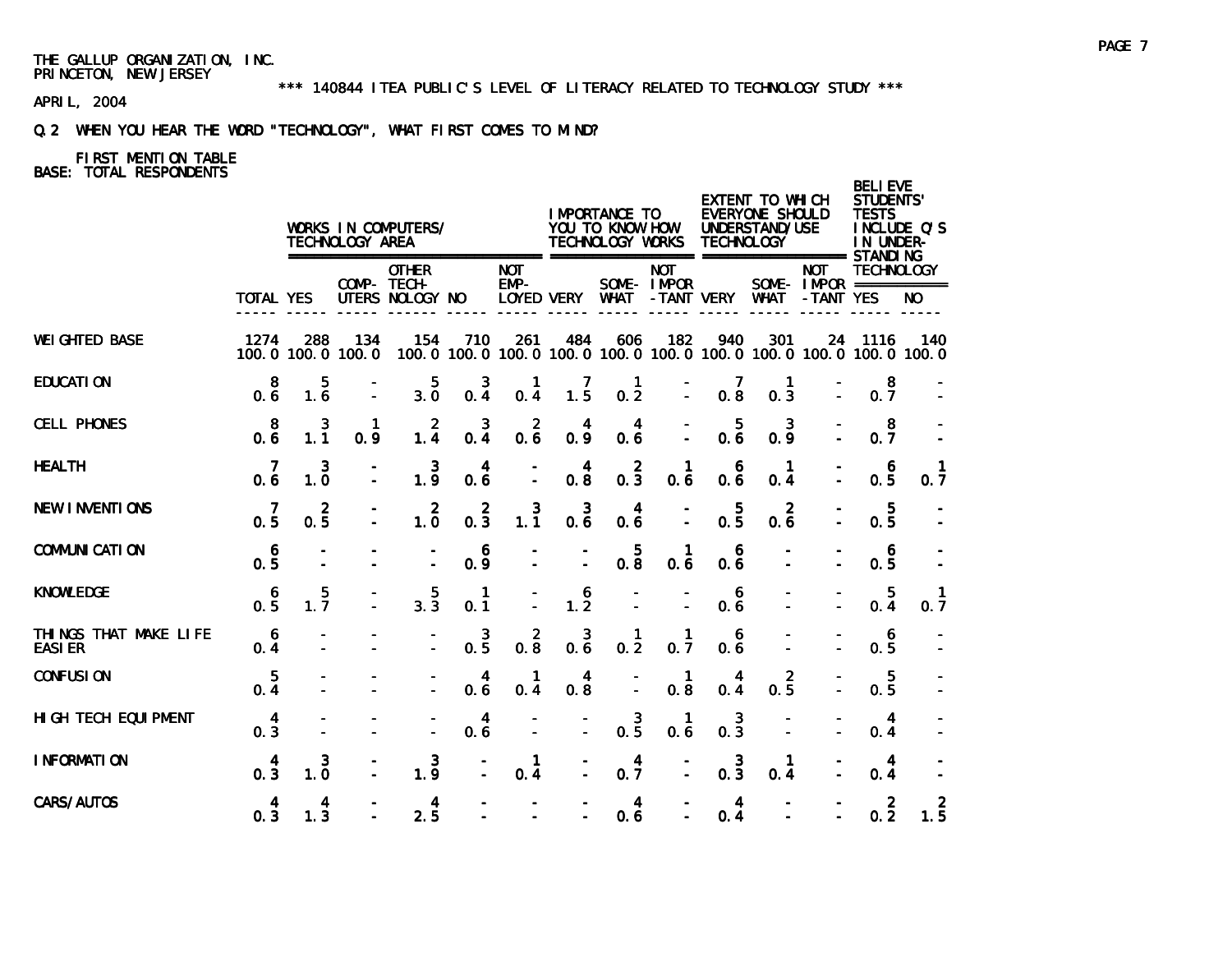\*\*\* 140844 ITEA PUBLIC'S LEVEL OF LITERACY RELATED TO TECHNOLOGY STUDY \*\*\*

APRIL, 2004

# Q.2 WHEN YOU HEAR THE WORD "TECHNOLOGY", WHAT FIRST COMES TO MIND?

|                          |                                        |                     | TECHNOLOGY AREA          | WORKS IN COMPUTERS/                            |                       |                                        |                                  | I MPORTANCE TO<br>YOU TO KNOW HOW<br>TECHNOLOGY WORKS |                          | <b>TECHNOLOGY</b>     | EXTENT TO WHICH<br>EVERYONE SHOULD<br>UNDERSTAND/USE                     |                                         | <b>BELI EVE</b><br><b>STUDENTS'</b><br><b>TESTS</b><br>IN UNDER- | INCLUDE Q'S         |
|--------------------------|----------------------------------------|---------------------|--------------------------|------------------------------------------------|-----------------------|----------------------------------------|----------------------------------|-------------------------------------------------------|--------------------------|-----------------------|--------------------------------------------------------------------------|-----------------------------------------|------------------------------------------------------------------|---------------------|
|                          | TOTAL YES                              |                     |                          | <b>OTHER</b><br>COMP- TECH-<br>UTERS NOLOGY NO |                       | <b>NOT</b><br>$EMP-$                   |                                  | LOYED VERY WHAT                                       | <b>NOT</b><br>SOME-IMPOR |                       | -TANT VERY WHAT -TANT YES                                                | <b>NOT</b><br>SOME- $IMPAR$ =========== | <b>TECHNOLOGY</b>                                                | NO.                 |
| <b>WEI GHTED BASE</b>    | 1274                                   | 288                 | 134<br>100.0 100.0 100.0 | 154                                            | 710                   | 261                                    | 484                              | 606                                                   | 182                      | 940                   | 301<br>100.0 100.0 100.0 100.0 100.0 100.0 100.0 100.0 100.0 100.0 100.0 |                                         | 24 1116                                                          | 140                 |
| <b>MODERN TECHNOLOGY</b> | $\overline{\mathbf{3}}$<br>$0.\bar{3}$ | $1.\overline{2}$    | $2.\overline{5}$         |                                                |                       | $\overline{\mathbb{Z}}$                | $0.\overline{7}$                 | $\overline{\phantom{a}}$                              |                          | $0.\frac{3}{4}$       |                                                                          |                                         | 3<br>0.3                                                         |                     |
| <b>TELEPHONE</b>         | $0.\frac{3}{3}$                        | 0.3                 | $\mathbf{1}$<br>0.7      |                                                | $\overline{2}$<br>0.3 | $\overline{\mathbb{Z}}$                | $0.\frac{2}{5}$                  | $\overline{1}$<br>0.2                                 |                          | 3<br>0.3              |                                                                          |                                         | 3<br>0.3                                                         |                     |
| <b>MANUFACTURE</b>       | $0.\overline{2}$                       | $\mathbf{1}$<br>0.3 |                          | 1<br>0.7                                       | -1<br>0.1             | Ī.                                     | $\overline{1}$<br>0.2            | Ī,                                                    | 0.5                      | 0.1                   | $\mathbf{1}$<br>0.3                                                      |                                         | $\overline{2}$<br>0.2                                            |                     |
| <b>RESEARCH</b>          | $\overline{2}$<br>0.1                  |                     |                          |                                                |                       | $0.\overline{7}$                       | $\overline{2}$<br>0.4            |                                                       |                          | $\overline{2}$<br>0.2 |                                                                          |                                         | $\overline{2}$<br>0.2                                            |                     |
| <b>MONEY</b>             | $\mathbf{1}$<br>0.1                    | 1<br>0.5            | 1<br>1.1                 |                                                |                       |                                        | $\mathbf{1}$<br>0.3              |                                                       |                          | $\mathbf{1}$<br>0.2   |                                                                          |                                         | $\mathbf{1}$<br>0.1                                              |                     |
| <b>ENGI NEERI NG</b>     | $\overline{1}$<br>0.1                  | $\mathbf{1}$<br>0.4 |                          | $\mathbf{1}$<br>0.7                            |                       |                                        |                                  | $\frac{1}{0.2}$                                       |                          |                       | 1<br>0.4                                                                 |                                         | $\overline{1}$<br>0.1                                            |                     |
| <b>MATH</b>              | $\blacksquare$<br>0.1                  | -1<br>0.4           |                          | $\mathbf{1}$<br>0.7                            |                       |                                        | $\mathbf{1}$<br>0.2              |                                                       |                          | $\mathbf{1}$<br>0.1   |                                                                          |                                         |                                                                  |                     |
| <b>PROGRESS</b>          | $\mathbf{1}$<br>0.1                    |                     |                          |                                                |                       | $\begin{matrix} 1 \\ 0.4 \end{matrix}$ | $\mathbf{1}$<br>$0.\overline{2}$ |                                                       |                          | $\mathbf{1}$<br>0.1   |                                                                          |                                         |                                                                  | $\mathbf{1}$<br>0.7 |
| <b>EVERYTHING</b>        | $\overline{4}$<br>0.3                  |                     |                          |                                                |                       | $1.\frac{4}{5}$                        |                                  | 4<br>0.6                                              |                          | 4<br>0.4              |                                                                          |                                         | 4<br>0.3                                                         |                     |
| <b>OTHER</b>             | 115<br>9.0                             | 22<br>7.5           | 10<br>7.6                | 11<br>7.5                                      | 58<br>8.2             | 33<br>12.5                             | 51<br>10.6                       | 49<br>8.1                                             | 13<br>7.2                | 80<br>8.5             | 35<br>11.7                                                               |                                         | 109<br>9.7                                                       | 6<br>4.5            |
| <b>NOTHING</b>           | 8<br>0.7                               |                     |                          | $\overline{a}$                                 | 8<br>1.2              | $\overline{a}$                         | $\overline{a}$                   | 8<br>1.4                                              | $\overline{a}$           | 5<br>0.5              | $\overline{2}$<br>0.8                                                    | -1<br>4.9                               | 8<br>0.7                                                         |                     |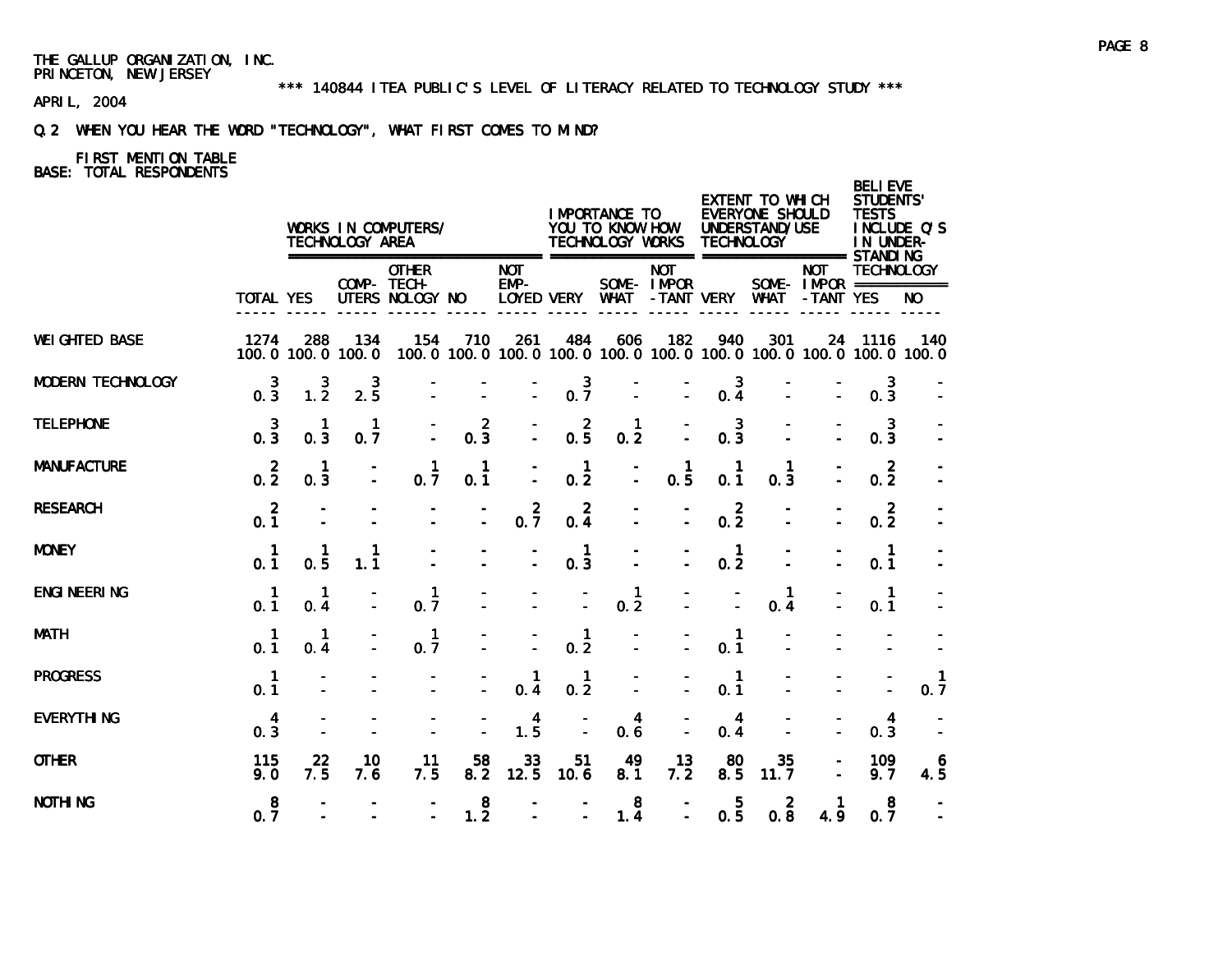\*\*\* 140844 ITEA PUBLIC'S LEVEL OF LITERACY RELATED TO TECHNOLOGY STUDY \*\*\*

APRIL, 2004

# Q.2 WHEN YOU HEAR THE WORD "TECHNOLOGY", WHAT FIRST COMES TO MIND?

|                       |           |                    | TECHNOLOGY AREA | WORKS IN COMPUTERS/                            |                  |                                         |                                         | IMPORTANCE TO<br>YOU TO KNOW HOW<br>TECHNOLOGY WORKS |                                            | <b>TECHNOLOGY</b>                        | EXTENT TO WHICH<br>EVERYONE SHOULD<br>UNDERSTAND/USE |                                                                                    | <b>BELIEVE</b><br><b>STUDENTS'</b><br><b>TESTS</b><br>IN UNDER- | INCLUDE Q'S |
|-----------------------|-----------|--------------------|-----------------|------------------------------------------------|------------------|-----------------------------------------|-----------------------------------------|------------------------------------------------------|--------------------------------------------|------------------------------------------|------------------------------------------------------|------------------------------------------------------------------------------------|-----------------------------------------------------------------|-------------|
|                       | TOTAL YES |                    |                 | <b>OTHER</b><br>COMP- TECH-<br>UTERS NOLOGY NO |                  | <b>NOT</b><br>EMP-<br><b>LOYED VERY</b> |                                         | SOME-<br>WHAT                                        | <b>NOT</b><br><b>I MPOR</b><br>-TANT       | <b>VERY</b>                              | SOME-<br><b>WHAT</b>                                 | <b>NOT</b><br><b>I MPOR</b><br>-TANT YES                                           | <b>STANDING</b><br><b>TECHNOLOGY</b><br>===========             | NO.         |
| <b>WEI GHTED BASE</b> | 1274      | 288<br>100.0 100.0 | 134<br>100.0    | 154                                            | 710              | -261                                    | 484                                     | 606                                                  | 182                                        | 940                                      | 301                                                  | 24<br>100, 0 100, 0 100, 0 100, 0 100, 0 100, 0 100, 0 100, 0 100, 0 100, 0 100, 0 | - 1116                                                          | 140         |
| (DK)                  | 28        |                    |                 | $\frac{3}{2.2}$                                | $\frac{16}{2.2}$ | $\frac{8}{3.2}$                         | $\begin{array}{c} 9 \\ 1.8 \end{array}$ | $\begin{array}{c} 12 \\ 1.9 \end{array}$             | $\begin{array}{cc} & 7 \\ 4.1 \end{array}$ | $\begin{array}{c} 18 \\ 1.9 \end{array}$ | 2.2                                                  | 14.9                                                                               | <b>20</b>                                                       | -8<br>5.7   |
| (REFUSED)             | 0.1       |                    |                 |                                                |                  | 0.5                                     |                                         |                                                      | 0.8                                        |                                          | 0.5                                                  |                                                                                    | 0.1                                                             |             |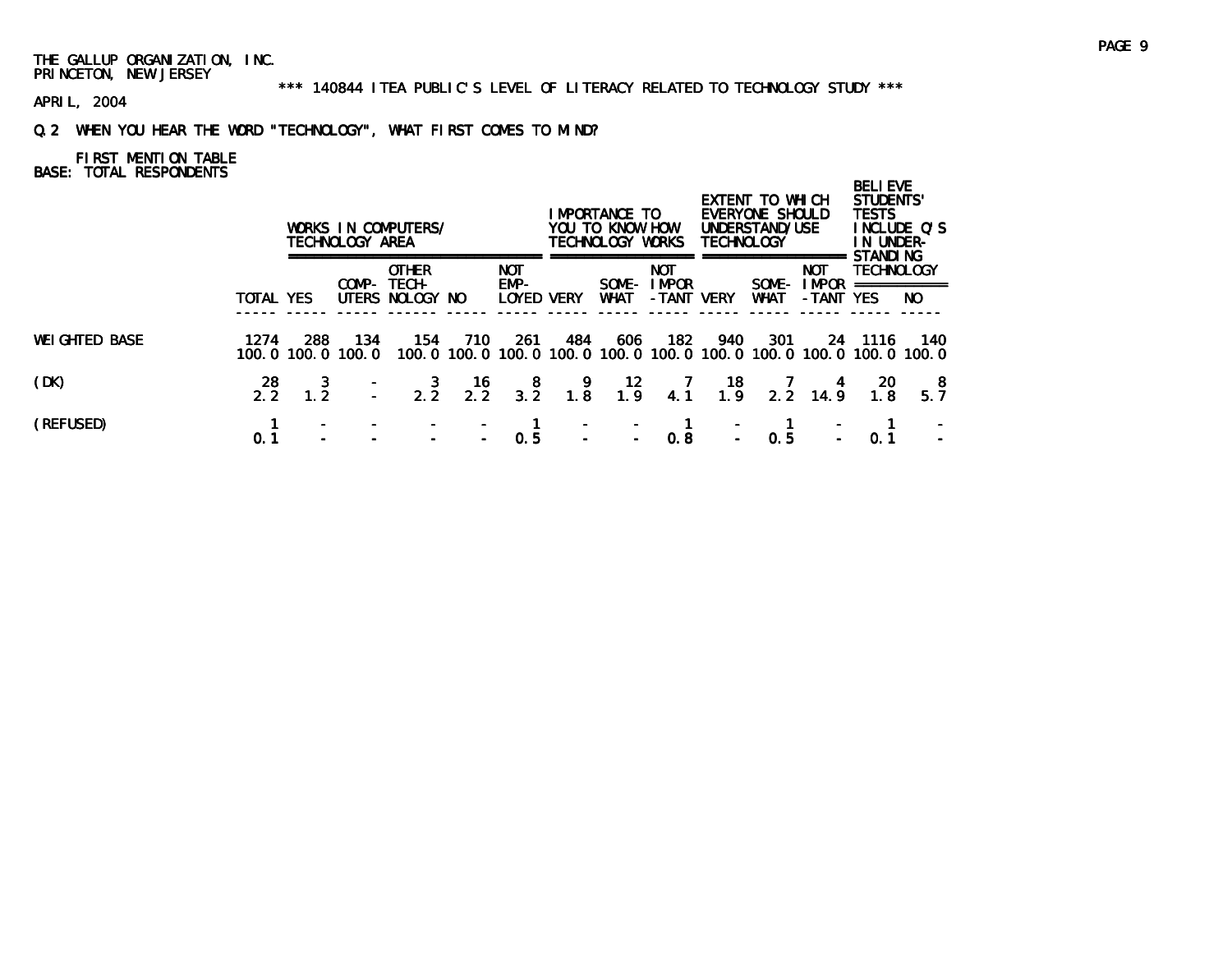#### \*\*\* 140844 ITEA PUBLIC'S LEVEL OF LITERACY RELATED TO TECHNOLOGY STUDY \*\*\*

APRIL, 2004

# Q.2 WHEN YOU HEAR THE WORD "TECHNOLOGY", WHAT FIRST COMES TO MIND?

# TOTAL MENTION TABLE

|                       |              | <b>GENDER</b><br>$== == == == ==$ AGE |                                  |                     |                                              |                  |                       |                       | <b>EDUCATION</b> |                        |                                         |                                                |                       |                                    |                 |                                                                                                              |
|-----------------------|--------------|---------------------------------------|----------------------------------|---------------------|----------------------------------------------|------------------|-----------------------|-----------------------|------------------|------------------------|-----------------------------------------|------------------------------------------------|-----------------------|------------------------------------|-----------------|--------------------------------------------------------------------------------------------------------------|
|                       |              |                                       |                                  |                     |                                              |                  |                       |                       |                  | TOTAL COL- COL-        |                                         |                                                |                       |                                    |                 |                                                                                                              |
|                       |              | TOTAL MALE MALE                       | FE-                              | 18-29 30-49 50+     |                                              |                  | $50-64$ $65+$         |                       |                  | LEGE GRAD. INC.        | <b>LEGE</b>                             | $COL -$                                        |                       | MI D-<br>LEGE EAST WEST SOUTH WEST |                 |                                                                                                              |
| TOTAL RESPONDENTS     | 800          | 409                                   | 391                              | 119                 | 304                                          | 369              | 220                   | 149                   | 504              | 313                    | 191                                     | 294                                            | 166                   | 222                                | 238             | 174                                                                                                          |
| <b>WEI GHTED BASE</b> | 1274         | 619                                   | 654                              | 225                 | 531                                          | 506              | 305                   | 201                   | 712              | 378                    | 334                                     | 559                                            | 289                   | 306                                | 404             | 274<br>100.0 100.0 100.0 100.0 100.0 100.0 100.0 100.0 100.0 100.0 100.0 100.0 100.0 100.0 100.0 100.0 100.0 |
| FIRST COMES TO MIND   |              |                                       |                                  |                     |                                              |                  |                       |                       |                  |                        |                                         |                                                |                       |                                    |                 |                                                                                                              |
| <b>COMPUTERS</b>      | 943<br>74. O | 418<br>67.5                           | 525<br>80.2                      | 168<br>74.6         | 422<br>79.6                                  | 345<br>68.3      | 223<br>73.2           | 122<br>60.8           | 555<br>78.0      | 305<br>80.7            | 250<br>74.9                             | 387<br>69.1                                    | 217<br>75.2           | 205<br>67.1                        | 319<br>78.9     | 201<br>73.5                                                                                                  |
| <b>ELECTRONICS</b>    | 88<br>6.9    | 63<br>10.3                            | 24<br>3.7                        | 20<br>8.7           | 41<br>7.7                                    | 27<br>5.4        | 17<br>5.6             | 10<br>5.0             | 51<br>7.1        | 13<br>3.5              | 38<br>11.2                              | 37<br>6.6                                      | 26<br>9.0             | 24<br>7.8                          | 21<br>5.1       | 17<br>6.3                                                                                                    |
| <b>INTERNET</b>       | 67<br>5.2    | 36<br>5.9                             | 30<br>4.6                        | 20<br>9.0           | 23<br>4.3                                    | 20<br>3.9        | 12<br>3.9             | 8<br>3.8              | 42<br>5.9        | 27<br>7.1              | 15<br>4.6                               | 25<br>4.4                                      | 12<br>4.1             | 10<br>3.3                          | 31<br>7.6       | 14<br>5.1                                                                                                    |
| <b>CELL PHONES</b>    | 35<br>2.8    | 14<br>2.2                             | 22<br>3.3                        | 6<br>2.5            | 14<br>2.6                                    | 16<br>3.2        | $2.\overline{7}$      | -8<br>3.9             | 27<br>3.7        | -17<br>4.5             | 9<br>2.8                                | 9<br>1.6                                       | 9<br>3.1              | 14<br>4.5                          | 9<br>2.3        | 3<br>1.2                                                                                                     |
| <b>TELEVI SION</b>    | 31<br>2.5    | 19<br>3.0                             | 13<br>1.9                        | 6<br>2.6            | $\begin{smallmatrix}8\\1.4\end{smallmatrix}$ | 18<br>3.5        | 6<br>1.9              | 12<br>6.0             | 18<br>2.5        | $2.\overline{2}$       | 9<br>2.8                                | 14<br>2.5                                      | -7<br>2.6             | 13<br>4.2                          | 6<br>1.5        | 1.9                                                                                                          |
| <b>SCI ENCE</b>       | 26<br>2.1    | -14<br>2.2                            | 13<br>1.9                        | 5<br>2.2            | 1.7                                          | 12<br>2.4        | $\frac{7}{2.2}$       | $2.\overline{7}$      | 14<br>1.9        | $2.\overline{2}$       | $\begin{array}{c} 5 \\ 1.6 \end{array}$ | $\frac{13}{2.3}$                               | 7<br>$2.\overline{5}$ | 7<br>2.4                           | 6<br>1.4        | $\frac{6}{2.3}$                                                                                              |
| <b>ADVANCEMENT</b>    | 25<br>2.0    | 14<br>2.2                             | 12<br>1.8                        | 11<br>4.8           | 6<br>$1.\overline{2}$                        | 8<br>1.7         | 3<br>1.1              | $2.\overline{5}$      | 11<br>1.6        | 4<br>1.1               | 7<br>2.1                                | 14<br>2.5                                      | 2<br>0.8              | 4<br>1.1                           | -17<br>4.3      | $\overline{2}$<br>0.8                                                                                        |
| <b>HEALTH</b>         | 25<br>2.0    | 17<br>2.8                             | 8<br>$1.\overline{2}$            | 2<br>0.9            | 10<br>1.8                                    | 13<br>2.6        | $\frac{9}{2.9}$       | $\frac{4}{2.1}$       | $\frac{20}{2.8}$ | 13<br>$3.\overline{6}$ | 2.0                                     | $\begin{smallmatrix} &5\\0.8\end{smallmatrix}$ | 0.9                   | $2.\overline{8}$                   | 2.2             | -5<br>$1.\overline{7}$                                                                                       |
| <b>SPACE</b>          | 22<br>1.7    | 17<br>2.7                             | 5<br>$0.\overline{8}$            | 4<br>1.6            | 6<br>$1.\overline{1}$                        | $\frac{13}{2.5}$ | 7<br>$2.\overline{3}$ | 6<br>$2.\overline{8}$ | $\frac{9}{1.3}$  | 1.4                    | 1.4                                     | 13<br>$2.\overline{3}$                         | 5<br>$1.\overline{8}$ | 5<br>1.7                           | 7<br>1.6        | -5<br>$1.\overline{9}$                                                                                       |
| CARS/AUTOS            | 19<br>1.5    | 18<br>2.8                             | $\mathbf{1}$<br>$0.\overline{2}$ | $\frac{7}{3.1}$     | 7<br>$1.\overline{2}$                        | $1.\overline{0}$ | $1.\overline{1}$      | $0.\frac{2}{9}$       | 10<br>1.4        | $0.\overline{7}$       | 7<br>2.1                                | $\frac{9}{1.6}$                                | $0.\overline{8}$      | 5<br>1.6                           | $\frac{5}{1.3}$ | $\begin{smallmatrix}6\\2.3\end{smallmatrix}$                                                                 |
| <b>MACHI NERY</b>     | 19<br>1.5    | 6<br>1.0                              | 13<br>1.9                        | $\mathbf{1}$<br>0.6 | 11<br>2.0                                    | 5<br>1.1         | 5.<br>1.8             | $\blacksquare$        | 9<br>1.3         | 9<br>2.4               | $\overline{\phantom{a}}$                | 10<br>1.7                                      | 4<br>1.3              | 5.<br>1.7                          | 4<br>0.9        | 2.3                                                                                                          |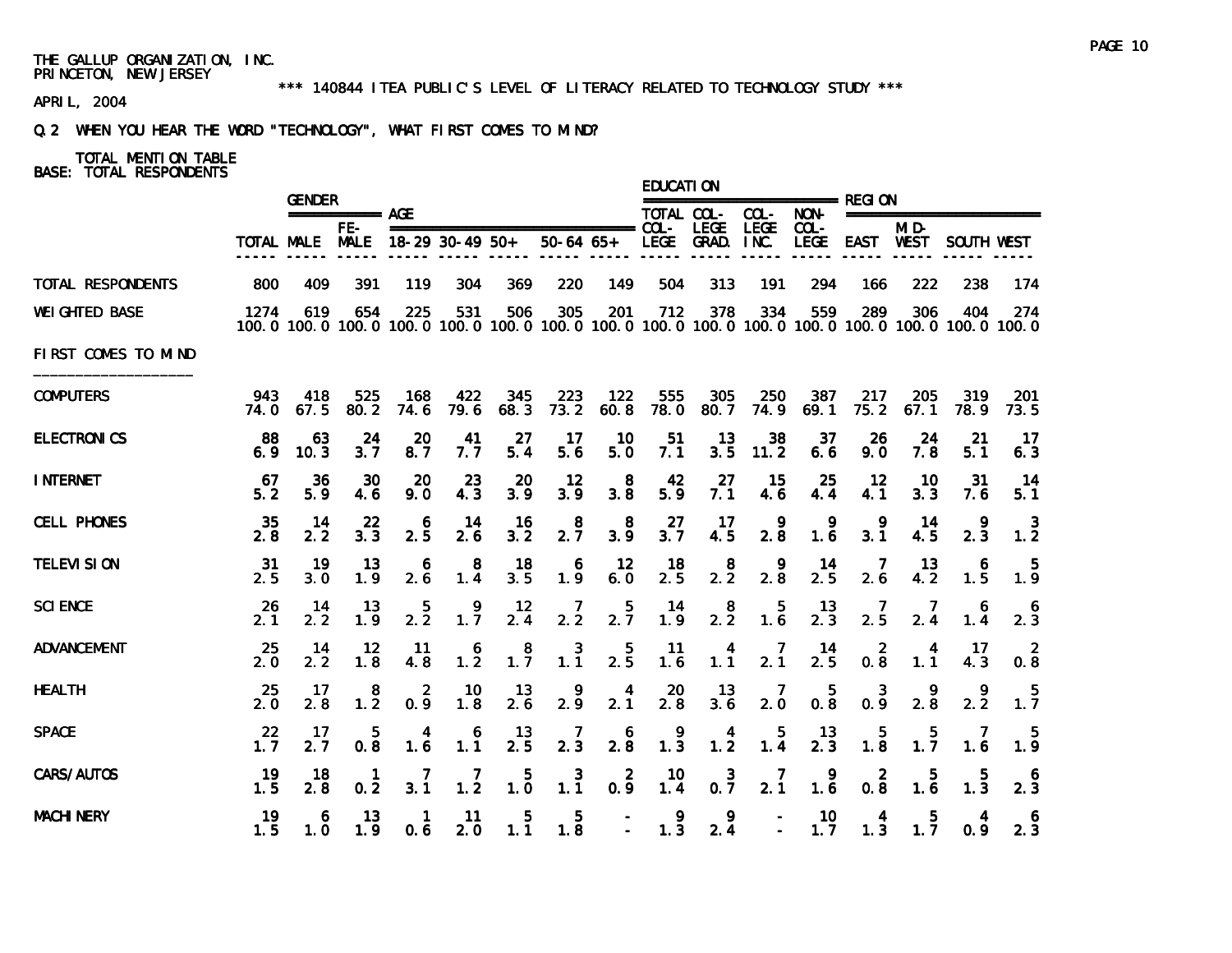#### \*\*\* 140844 ITEA PUBLIC'S LEVEL OF LITERACY RELATED TO TECHNOLOGY STUDY \*\*\*

APRIL, 2004

# Q.2 WHEN YOU HEAR THE WORD "TECHNOLOGY", WHAT FIRST COMES TO MIND?

# TOTAL MENTION TABLE

|                                         |                 | <b>GENDER</b>         |                       |                                              |                                                  |                                                  |                                                                                                              |                                        | <b>EDUCATION</b>                                 | ======================= REGI ON                  |                                              |                                         |                                         |                                         |                                         |                                                  |
|-----------------------------------------|-----------------|-----------------------|-----------------------|----------------------------------------------|--------------------------------------------------|--------------------------------------------------|--------------------------------------------------------------------------------------------------------------|----------------------------------------|--------------------------------------------------|--------------------------------------------------|----------------------------------------------|-----------------------------------------|-----------------------------------------|-----------------------------------------|-----------------------------------------|--------------------------------------------------|
|                                         |                 |                       | =========== AGE       |                                              |                                                  |                                                  |                                                                                                              |                                        | TOTAL COL-                                       |                                                  | COL-                                         | NON-                                    |                                         |                                         | ===================                     |                                                  |
|                                         |                 | TOTAL MALE MALE       | FE-                   |                                              | $18-29$ 30-49 50+                                |                                                  | $50-64$ $65+$                                                                                                |                                        |                                                  | LEGE GRAD. INC.                                  | LEGE                                         | $COL -$<br>LEGE                         |                                         | MID-<br>EAST WEST                       | SOUTH WEST                              |                                                  |
| <b>WEI GHTED BASE</b>                   | 1274            | 619                   | 654                   | 225                                          | 531                                              | 506                                              | 305<br>100.0 100.0 100.0 100.0 100.0 100.0 100.0 100.0 100.0 100.0 100.0 100.0 100.0 100.0 100.0 100.0 100.0 | 201                                    | 712                                              | 378                                              | 334                                          | 559                                     | 289                                     | 306                                     | 404                                     | 274                                              |
| <b>FUTURE</b>                           | 18<br>1.4       | $1.\overline{5}$      | 1.4                   | 7<br>3.3                                     | -11<br>2.0                                       |                                                  |                                                                                                              |                                        | $\begin{smallmatrix}8\\1.1\end{smallmatrix}$     |                                                  | $\begin{smallmatrix}8\\2.3\end{smallmatrix}$ | 10<br>$1.\overline{9}$                  |                                         |                                         | 8<br>$2.\overline{1}$                   | 10<br>3.6                                        |
| <b>TELEPHONE</b>                        | 18<br>1.4       | $\overline{a}$<br>0.3 | 16<br>2.5             |                                              | $\begin{smallmatrix} 9 \\ 1.6 \end{smallmatrix}$ | $\frac{9}{1.9}$                                  | $0.\overline{8}$                                                                                             | $\frac{7}{3.5}$                        | $\frac{9}{1.3}$                                  | $\begin{smallmatrix} 3 \\ 0.8 \end{smallmatrix}$ | $\begin{smallmatrix}6\\1.8\end{smallmatrix}$ | $\frac{9}{1.6}$                         |                                         | $\frac{13}{4.2}$                        | 4<br>$1.\overline{0}$                   | 0.4                                              |
| <b>EDUCATION</b>                        | 16<br>1.2       | 10<br>1.6             | 6<br>0.9              | $\frac{3}{1.5}$                              | $0.\overline{6}$                                 | $\begin{smallmatrix} 9 \\ 1.8 \end{smallmatrix}$ | $1.\overline{1}$                                                                                             | 2.9                                    | $\frac{11}{1.6}$                                 | 1.5                                              | $\frac{7}{2.0}$                              | $\begin{matrix} 4 \\ 0.8 \end{matrix}$  | $0.\overline{4}$                        | $\begin{array}{c} 5 \\ 1.6 \end{array}$ | 4<br>$1.\overline{1}$                   | $\frac{5}{1.9}$                                  |
| THINGS THAT MAKE LIFE<br><b>EASI ER</b> | 13<br>1.0       | $\frac{9}{1.5}$       | $\frac{4}{0.5}$       | $\begin{smallmatrix}8\\3.8\end{smallmatrix}$ | $\frac{1}{0.2}$                                  | $\begin{smallmatrix} 3 \\ 0.6 \end{smallmatrix}$ | $0.\overline{7}$                                                                                             | $\begin{matrix} 1 \\ 0.6 \end{matrix}$ | $\begin{array}{c} 11 \\ 1.6 \end{array}$         | $0.\frac{3}{9}$                                  | $\frac{8}{2.4}$                              | $\begin{matrix} 1 \\ 0.3 \end{matrix}$  |                                         | $\begin{array}{c} 5 \\ 1.8 \end{array}$ | 7<br>1.8                                |                                                  |
| <b>COMMUNI CATI ON</b>                  | 13<br>1.0       | 11<br>1.7             | $0.\overline{3}$      | $0.\dot{4}$                                  | $\begin{array}{c} 6 \\ 1.2 \end{array}$          | $\begin{smallmatrix}6\\1.1\end{smallmatrix}$     | $\begin{matrix} 1 \\ 0.3 \end{matrix}$                                                                       | $\frac{5}{2.3}$                        | $\frac{11}{1.6}$                                 | $\begin{array}{c} 6 \\ 1.6 \end{array}$          | $\begin{array}{c} 5 \\ 1.5 \end{array}$      | $0.\overline{3}$                        | $\mathbb{Z}$                            | $\frac{4}{1.3}$                         | $\frac{5}{1.1}$                         | 1.5                                              |
| <b>JOB/WORK</b>                         | 13<br>1.0       | 1.1                   | 0.9                   | $\begin{array}{c} 4 \\ 1.8 \end{array}$      | $\begin{matrix} 4 \\ 0.8 \end{matrix}$           | 0.9                                              | $\frac{4}{1.5}$                                                                                              | $\mathbb{I}$                           | $\frac{12}{1.6}$                                 | $\frac{10}{2.8}$                                 | $\begin{matrix} 1 \\ 0.4 \end{matrix}$       | $\frac{1}{0.2}$                         | 1.9                                     | $0.\overline{7}$                        | $\begin{array}{c} 4 \\ 1.0 \end{array}$ | $\begin{smallmatrix} 1 \\ 0.4 \end{smallmatrix}$ |
| HI GH TECH EQUI PMENT                   | 12<br>0.9       | 5<br>0.8              | 7<br>1.0              | $\mathbf{1}$<br>0.6                          | $0.\overline{7}$                                 | $\frac{7}{1.3}$                                  | $\frac{7}{2.1}$                                                                                              | $\overline{\mathbb{Z}}$                | 0.9                                              | $\begin{array}{c} 6 \\ 1.6 \end{array}$          |                                              | $\begin{array}{c} 6 \\ 1.0 \end{array}$ | $\begin{matrix} 4 \\ 1.3 \end{matrix}$  |                                         | $\frac{7}{1.7}$                         | $\blacksquare$<br>0.4                            |
| <b>NEW INVENTIONS</b>                   | 10<br>0.8       | 3<br>$0.\overline{5}$ | $1.\overline{0}$      | $\frac{3}{1.3}$                              | $\mathbb{Z}$                                     | $\frac{7}{1.4}$                                  | $\begin{matrix}5\\1.6\end{matrix}$                                                                           | $1.\overline{0}$                       | $0.\overline{5}$                                 | $0.\overline{5}$                                 | $\begin{matrix} 1 \\ 0.4 \end{matrix}$       | $\begin{array}{c} 6 \\ 1.1 \end{array}$ | $\mathbb{I}$                            | $\begin{array}{c} 4 \\ 1.3 \end{array}$ | $0.\overline{6}$                        | $\frac{3}{1.1}$                                  |
| <b>KNOWLEDGE</b>                        | $0.\frac{6}{5}$ | 6<br>1.0              |                       | 0.4                                          | $\frac{1}{0.2}$                                  | $\begin{matrix} 4 \\ 0.8 \end{matrix}$           | $\begin{smallmatrix} 4 \\ 1.3 \end{smallmatrix}$                                                             | Ī.                                     | $\begin{smallmatrix} 1 \\ 0.1 \end{smallmatrix}$ | $\begin{matrix} 1 \\ 0.3 \end{matrix}$           | Ī.                                           | 0.9                                     | $\frac{4}{1.4}$                         |                                         | 0.2                                     | $\blacksquare$<br>$0.\overline{4}$               |
| VCR'S                                   | $0.\frac{5}{4}$ |                       | 5<br>$0.\overline{8}$ |                                              |                                                  | $\frac{5}{1.0}$                                  | $\frac{1}{0.4}$                                                                                              | $\frac{4}{2.0}$                        | $\frac{1}{0.2}$                                  | $\mathbb{Z}$                                     | $\begin{matrix} 1 \\ 0.4 \end{matrix}$       | $0.\overline{7}$                        | $\begin{array}{c} 4 \\ 1.4 \end{array}$ | $\begin{matrix} 1 \\ 0.4 \end{matrix}$  |                                         |                                                  |
| <b>CONFUSION</b>                        | $\frac{5}{0.4}$ | $0.\frac{3}{4}$       | $0.\frac{2}{4}$       |                                              |                                                  | $\begin{array}{c} 5 \\ 1.0 \end{array}$          | $0.\overline{7}$                                                                                             | $\frac{3}{1.4}$                        | $0.\overline{3}$                                 | $0.\overline{6}$                                 | Ī.                                           | $0.\overline{5}$                        | $0.\frac{3}{9}$                         |                                         | 3<br>0.6                                |                                                  |
| <b>I NFORMATION</b>                     | $0.\frac{5}{4}$ | 4<br>0.6              | 1<br>0.2              | 0.5                                          | 1<br>0.2                                         | $0.\overline{6}$                                 | $0.\overline{9}$                                                                                             | $\frac{1}{2}$ .                        | $0.\overline{7}$                                 | $0.\overline{6}$                                 | 3<br>$0.\overline{9}$                        | $\frac{1}{2}$                           | $\overline{1}$<br>0.4                   | 1<br>0.3                                | $\overline{2}$<br>0.4                   | $\mathbf{1}$<br>0.4                              |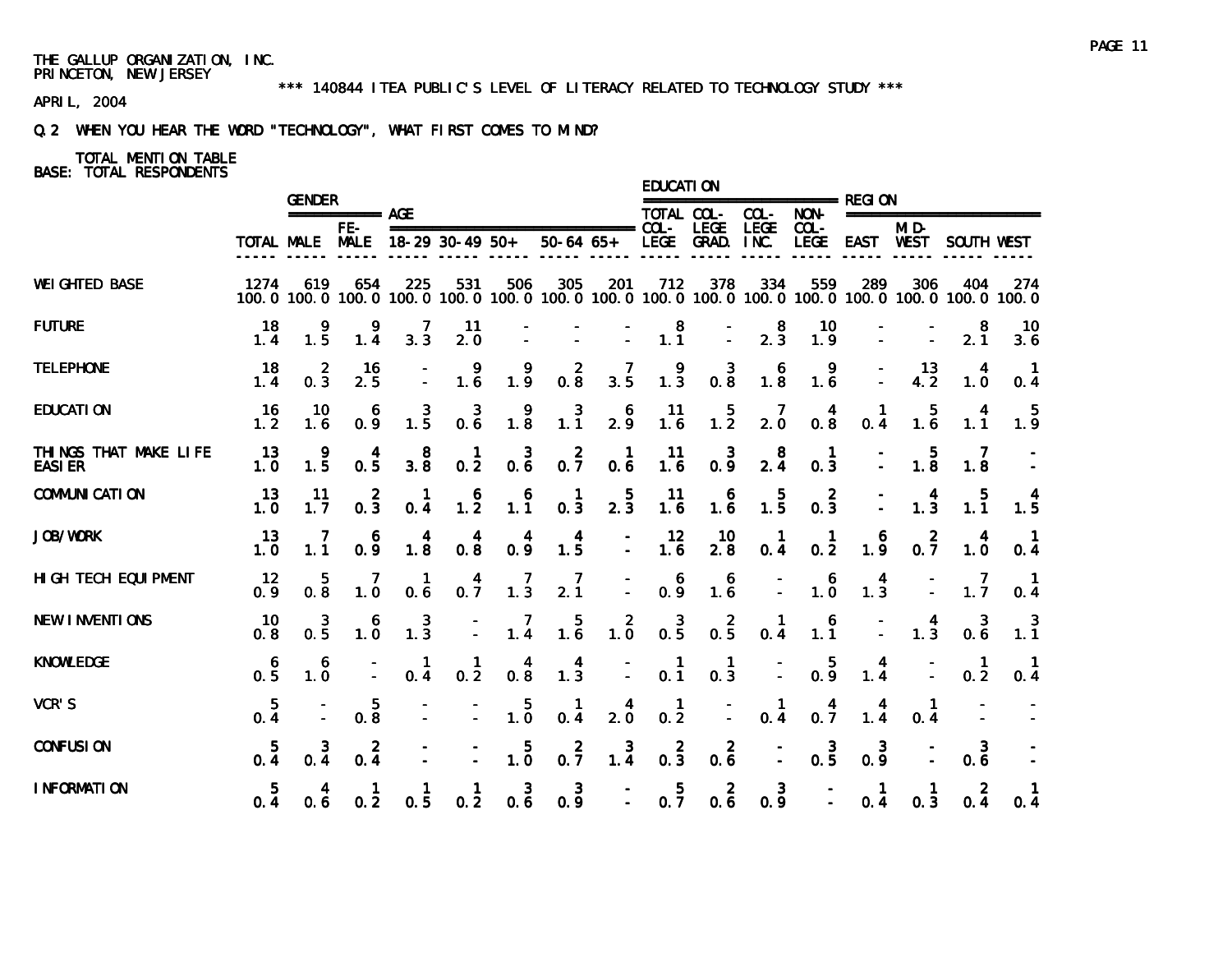#### \*\*\* 140844 ITEA PUBLIC'S LEVEL OF LITERACY RELATED TO TECHNOLOGY STUDY \*\*\*

APRIL, 2004

# Q.2 WHEN YOU HEAR THE WORD "TECHNOLOGY", WHAT FIRST COMES TO MIND?

# TOTAL MENTION TABLE

|                       |                       | <b>GENDER</b>    |                       |                 |                                  |                                                  |                                                                                                              |                                                  | <b>EDUCATION</b>   |                                                  |                                        |                  |                     |                     |                                |                       |
|-----------------------|-----------------------|------------------|-----------------------|-----------------|----------------------------------|--------------------------------------------------|--------------------------------------------------------------------------------------------------------------|--------------------------------------------------|--------------------|--------------------------------------------------|----------------------------------------|------------------|---------------------|---------------------|--------------------------------|-----------------------|
|                       |                       |                  | $== == == == ==$ AGE  |                 |                                  |                                                  |                                                                                                              |                                                  | TOTAL COL-         |                                                  | $COL-$                                 | $NON-$           |                     |                     | ========================       |                       |
|                       |                       | TOTAL MALE MALE  | $FE-$                 |                 | $18-29$ 30-49 50+                |                                                  | $50-64$ $65+$                                                                                                |                                                  |                    | LEGE GRAD. INC.                                  | <b>LEGE</b>                            | $COL -$<br>LEGE  |                     | $MI$ D-             | EAST WEST SOUTH WEST           |                       |
| <b>WEI GHTED BASE</b> | 1274                  | 619              | 654                   | 225             | 531                              | 506                                              | 305<br>100.0 100.0 100.0 100.0 100.0 100.0 100.0 100.0 100.0 100.0 100.0 100.0 100.0 100.0 100.0 100.0 100.0 | 201                                              | 712                | 378                                              | 334                                    | 559              | 289                 | 306                 | 404                            | 274                   |
| <b>MECHANI CAL</b>    | 4<br>$0.\overline{3}$ | $0.\overline{3}$ | $0.\overline{3}$      |                 | $0.\overline{3}$                 | $0.\frac{2}{4}$                                  | $0.\overline{6}$                                                                                             |                                                  |                    |                                                  |                                        | $0.\overline{7}$ |                     | $0.\overline{5}$    | 2<br>$0.\overline{5}$          |                       |
| MODERN TECHNOLOGY     | $0.\frac{3}{3}$       |                  | $0.\frac{3}{5}$       | $\frac{3}{1.5}$ |                                  |                                                  |                                                                                                              |                                                  |                    |                                                  |                                        | $0.\overline{6}$ |                     |                     | 3<br>0.8                       |                       |
| <b>RESEARCH</b>       | $0.\frac{3}{2}$       | $0.\overline{3}$ | $\mathbf{1}$<br>0.2   |                 | $\mathbf{1}$<br>$0.\overline{2}$ | $0.\overline{3}$                                 | $0.\overline{6}$                                                                                             |                                                  | $\frac{1}{0.2}$    | $\mathbf{1}$<br>0.3                              |                                        | $0.\overline{3}$ | 0.4                 | 2<br>0.6            |                                |                       |
| <b>MONEY</b>          | $0.\overline{2}$      | 2<br>0, 4        |                       |                 | $0.\frac{2}{5}$                  |                                                  |                                                                                                              |                                                  | $0.\overline{3}$   | $\begin{smallmatrix} 1 \\ 0.3 \end{smallmatrix}$ | $\mathbf{1}$<br>0.4                    |                  |                     |                     |                                | $0.\frac{2}{9}$       |
| <b>MATH</b>           | $0.\overline{2}$      | $0.\frac{2}{3}$  |                       |                 | $0.\frac{2}{4}$                  |                                                  |                                                                                                              |                                                  | $0.\overline{3}$   | $0.\overline{6}$                                 |                                        |                  | $\mathbf{1}$<br>0.4 |                     |                                | $\blacksquare$<br>0.4 |
| MEDI CAL EQUI PMENT   | $0.\frac{2}{2}$       |                  | $0.\overline{3}$      |                 | $\bar{z}$                        | $0.\frac{2}{4}$                                  | $0.\frac{2}{7}$                                                                                              |                                                  | $0.\frac{2}{3}$    | $\overline{a}$                                   | $0.\overline{6}$                       |                  |                     | $0.\overline{7}$    |                                |                       |
| <b>PROGRESS</b>       | $0.\overline{2}$      | $0.\frac{2}{3}$  |                       | 1<br>0.4        |                                  | $\frac{1}{0.2}$                                  | Ī,                                                                                                           | $\frac{1}{0.5}$                                  | $\mathbf 1$<br>0.1 | $\begin{smallmatrix} 1 \\ 0.3 \end{smallmatrix}$ |                                        | $\frac{1}{0.2}$  |                     | $\mathbf{1}$<br>0.3 | 1<br>0.2                       |                       |
| <b>MANUFACTURE</b>    | $0.\overline{2}$      | $0.\frac{2}{3}$  |                       |                 | $\frac{1}{0.2}$                  | $\frac{1}{0.2}$                                  | Ī.                                                                                                           | $\frac{1}{0.5}$                                  | $0.\,1$            | Ī.                                               | $\begin{matrix} 1 \\ 0.3 \end{matrix}$ | $0.\overline{2}$ | $\bar{z}$           | $0.\overline{7}$    |                                |                       |
| STOCK MARKET          | $0.\overline{1}$      | $0.\overline{2}$ |                       |                 |                                  | $0.\frac{2}{3}$                                  |                                                                                                              | $\begin{smallmatrix} 2 \\ 0.8 \end{smallmatrix}$ |                    |                                                  |                                        | $0.\frac{2}{3}$  |                     |                     | $\overline{\mathbf{c}}$<br>0.4 |                       |
| <b>ENGI NEERI NG</b>  | 0.1                   | $0.\overline{2}$ |                       |                 |                                  | $\begin{smallmatrix} 1 \\ 0.2 \end{smallmatrix}$ | $\frac{1}{0.4}$                                                                                              |                                                  |                    |                                                  |                                        | $\frac{1}{0.2}$  | 0.4                 |                     |                                |                       |
| <b>EVERYTHING</b>     | $0.\frac{5}{4}$       | $0.\frac{3}{5}$  | $0.\overline{3}$      | $0.\frac{2}{9}$ |                                  | $0.\frac{3}{5}$                                  | $\mathbf{1}$<br>$0.\overline{3}$                                                                             | $0.\overline{8}$                                 | 0.1                | $\overline{a}$                                   | $\mathbf{1}$<br>0.3                    | $0.\frac{4}{7}$  |                     | 0.3                 | 4<br>0.9                       |                       |
| <b>OTHER</b>          | 228                   | 113              | 115<br>17.9 18.2 17.5 | 30              | 82                               | 113                                              | 49<br>13.4 15.4 22.4 16.1 32.0 17.7 16.3 19.3 17.9 21.1                                                      | 64                                               | 126                | 62                                               | 64                                     | 100              | 61                  | 63                  | 47<br>20.5 11.5                | 57<br>20.9            |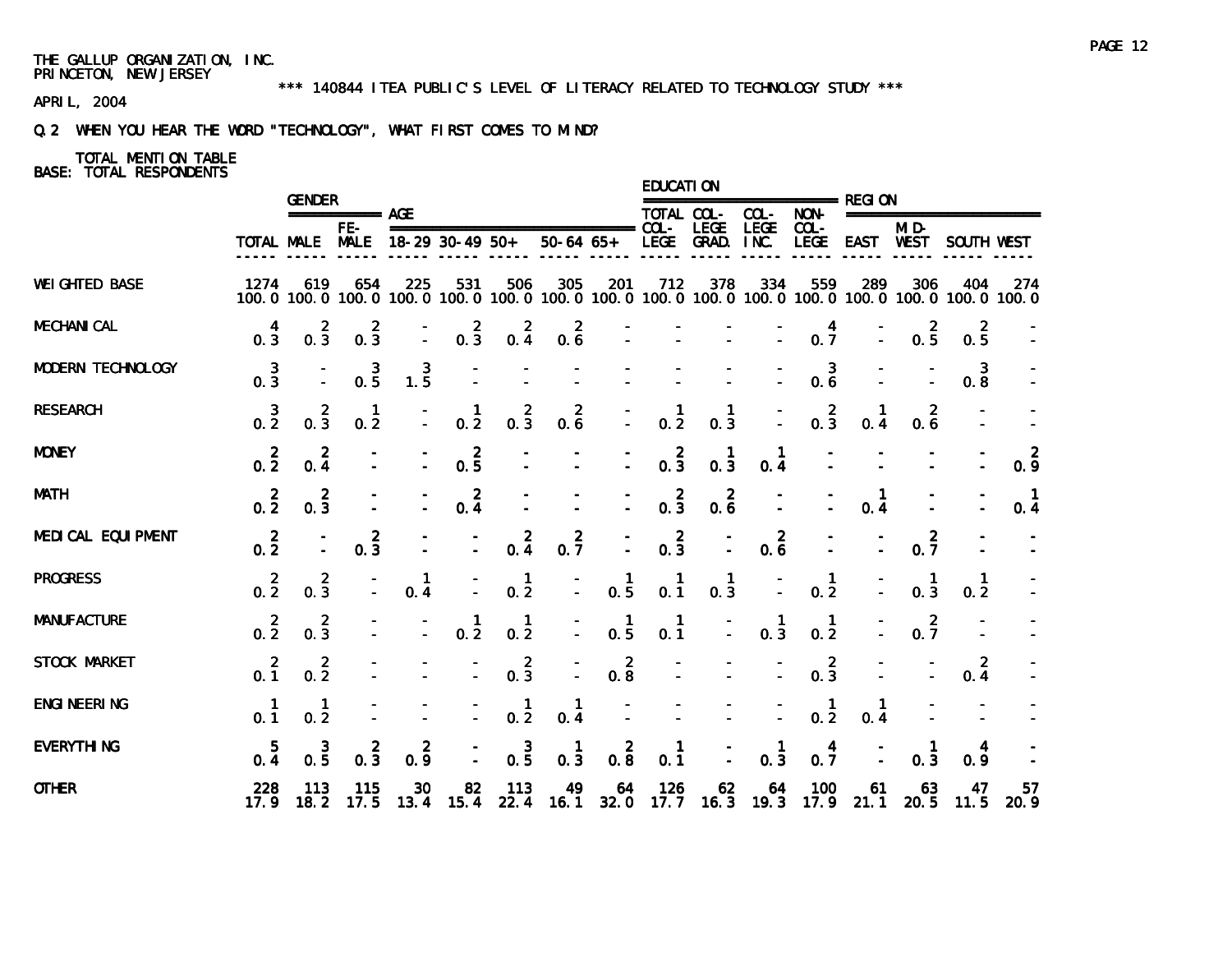#### \*\*\* 140844 ITEA PUBLIC'S LEVEL OF LITERACY RELATED TO TECHNOLOGY STUDY \*\*\*

APRIL, 2004

# Q.2 WHEN YOU HEAR THE WORD "TECHNOLOGY", WHAT FIRST COMES TO MIND?

# TOTAL MENTION TABLE

|                      |            | <b>GENDER</b> |                         |      |                 |     |               |      | EDUCATI ON         |             |                     |              |      |       |                                                                                                                        |                                                                                                           |
|----------------------|------------|---------------|-------------------------|------|-----------------|-----|---------------|------|--------------------|-------------|---------------------|--------------|------|-------|------------------------------------------------------------------------------------------------------------------------|-----------------------------------------------------------------------------------------------------------|
|                      |            |               | ============ AGF<br>FE- |      |                 |     |               |      | TOTAL COL-<br>COL- | <b>LEGE</b> | COL-<br><b>LEGE</b> | NON-<br>COL- |      | MI D- |                                                                                                                        |                                                                                                           |
|                      | TOTAL MALE |               | <b>MALE</b>             |      | 18-29 30-49 50+ |     | $50-64$ $65+$ |      | LEGE               | GRAD.       | INC.                | <b>LEGE</b>  | EAST | WEST  | SOUTH WEST                                                                                                             |                                                                                                           |
| <b>WEIGHTED BASE</b> | 1274       | 619           | 654                     | -225 | 531             | 506 | 305           | -201 | -712               | -378        | -334                | 559          | -289 | 306   | 404<br>100, 0 100, 0 100, 0 100, 0 100, 0 100, 0 100, 0 100, 0 100, 0 100, 0 100, 0 100, 0 100, 0 100, 0 100, 0 100, 0 | -274                                                                                                      |
| NOTHI NG             |            |               |                         |      |                 |     |               |      |                    |             |                     |              |      |       |                                                                                                                        | 8 3 5 - 4 4 3 1 2 - 2 6 1 1 6 -<br>0.7 0.5 0.8 - 0.7 0.7 0.8 0.5 0.3 - 0.6 1.1 0.5 0.3 1.5 -              |
| (DK)                 |            |               |                         |      |                 |     |               |      |                    |             |                     |              |      |       |                                                                                                                        | 28 13 15 5 9 13 2 11 4 1 3 24 4 13 6 4<br>2.2 2.1 2.3 2.3 1.7 2.6 0.7 5.6 0.6 0.3 1.0 4.2 1.6 4.3 1.5 1.5 |
| (REFUSED)            |            |               |                         |      |                 |     |               |      |                    |             |                     |              |      |       |                                                                                                                        |                                                                                                           |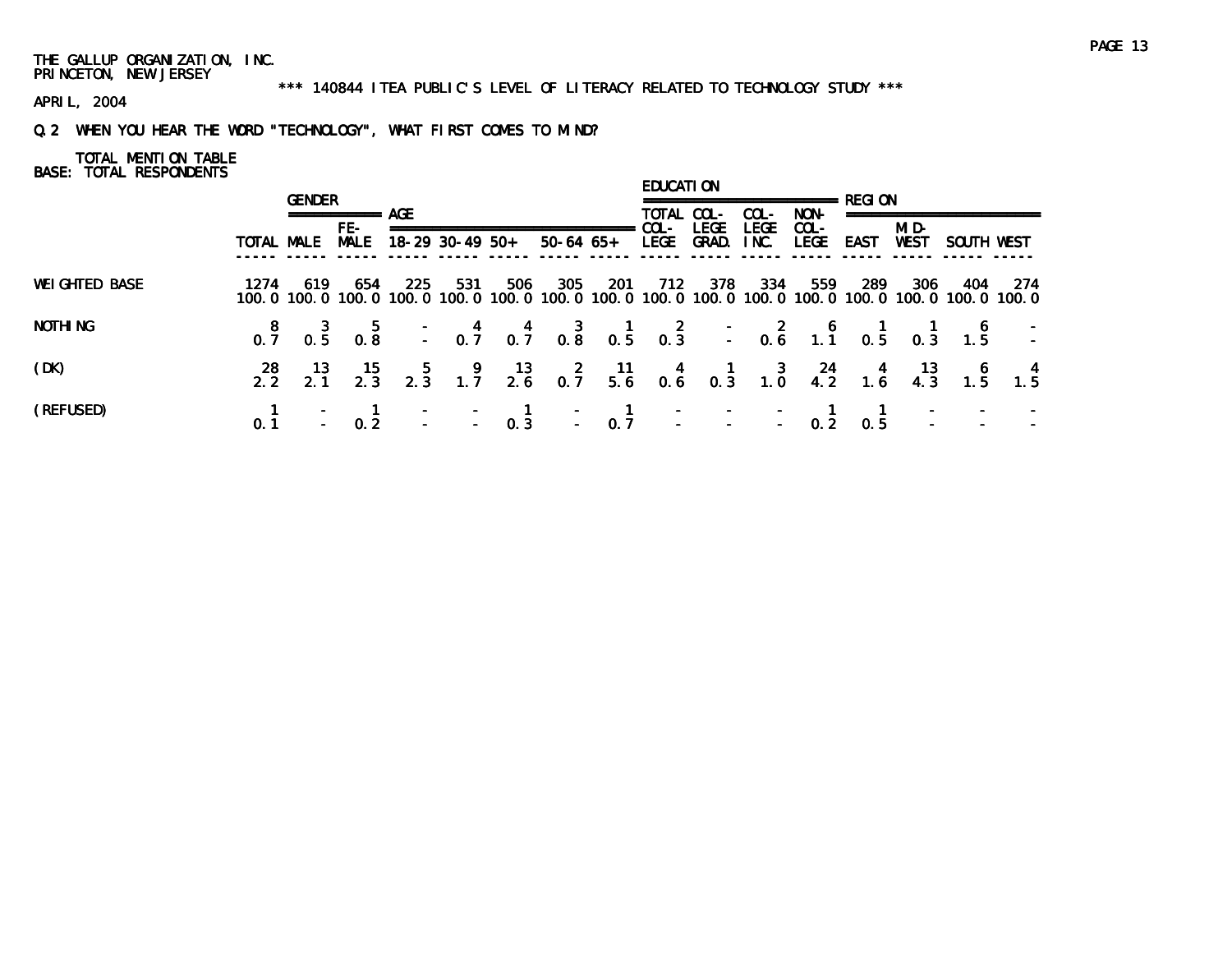#### \*\*\* 140844 ITEA PUBLIC'S LEVEL OF LITERACY RELATED TO TECHNOLOGY STUDY \*\*\*

APRIL, 2004

# Q.2 WHEN YOU HEAR THE WORD "TECHNOLOGY", WHAT FIRST COMES TO MIND?

|                       |                  |             | TECHNOLOGY AREA          | WORKS IN COMPUTERS/                            |                       |                      |                       | <b>IMPORTANCE TO</b><br>YOU TO KNOW HOW<br>TECHNOLOGY WORKS |                           | TECHNOLOGY  | EXTENT TO WHICH<br><b>EVERYONE SHOULD</b><br>UNDERSTAND/USE |                                                                                    | <b>BELI EVE</b><br><b>STUDENTS'</b><br><b>TESTS</b><br>IN UNDER- | INCLUDE Q'S  |
|-----------------------|------------------|-------------|--------------------------|------------------------------------------------|-----------------------|----------------------|-----------------------|-------------------------------------------------------------|---------------------------|-------------|-------------------------------------------------------------|------------------------------------------------------------------------------------|------------------------------------------------------------------|--------------|
|                       | <b>TOTAL YES</b> |             |                          | <b>OTHER</b><br>COMP- TECH-<br>UTERS NOLOGY NO |                       | <b>NOT</b><br>$EMP-$ | LOYED VERY WHAT       |                                                             | <b>NOT</b><br>SOME- IMPOR | -TANT VERY  | <b>WHAT</b>                                                 | <b>NOT</b><br>SOME- $IMPOR$ ===========<br>-TANT YES                               | <b>TECHNOLOGY</b>                                                | NO.          |
| TOTAL RESPONDENTS     | 800              | 199         | 97                       | 102                                            | 437                   | 154                  | 289                   | 386                                                         | 124                       | 592         | 190                                                         | $12 \overline{ }$                                                                  | 701                                                              | 89           |
| <b>WEI GHTED BASE</b> | 1274             | 288         | 134<br>100.0 100.0 100.0 | 154                                            | 710                   | 261                  | 484                   | 606                                                         | 182                       | 940         | 301                                                         | 24<br>100, 0 100, 0 100, 0 100, 0 100, 0 100, 0 100, 0 100, 0 100, 0 100, 0 100, 0 | 1116                                                             | 140          |
| FIRST COMES TO MIND   |                  |             |                          |                                                |                       |                      |                       |                                                             |                           |             |                                                             |                                                                                    |                                                                  |              |
| <b>COMPUTERS</b>      | 943<br>74.0      | 201<br>69.7 | 98<br>73.2               | 102<br>66.6                                    | 550<br>77.5           | 180<br>68.8          | 345<br>71.3           | 459<br>75.8                                                 | 139<br>76.1               | 714<br>76.0 | 206<br>68.5                                                 | 16<br>65.7                                                                         | 823<br>73.7                                                      | 106<br>75. 7 |
| <b>ELECTRONICS</b>    | 88<br>6.9        | 18<br>6.2   | 9<br>6.8                 | 9<br>5.7                                       | 60<br>8.4             | 10<br>3.9            | 34<br>6.9             | 48<br>7.8                                                   | 6<br>3.6                  | 53<br>5.6   | 35<br>11.5                                                  |                                                                                    | 74<br>6.7                                                        | 13<br>9.5    |
| <b>INTERNET</b>       | 67<br>5.2        | 14<br>4.9   | 9<br>6.5                 | 5<br>3.4                                       | 43<br>6.1             | 10<br>3.7            | 16<br>3.2             | 46<br>7.6                                                   | 5<br>2.8                  | 46<br>4.9   | 19<br>6.3                                                   | -1<br>5.8                                                                          | -57<br>5.1                                                       | 10<br>7.1    |
| <b>CELL PHONES</b>    | 35<br>2.8        | 11<br>3.8   | 5<br>3.4                 | 6<br>4.1                                       | 17<br>2.4             | 8<br>2.9             | 14<br>2.9             | 16<br>2.7                                                   | 5<br>2.6                  | 27<br>2.8   | 7<br>2.3                                                    | 2<br>7.0                                                                           | 33<br>2.9                                                        | -3<br>2.0    |
| <b>TELEVI SION</b>    | 31<br>2.5        | 9<br>3.0    | 4<br>3.1                 | 4<br>2.9                                       | 17<br>2.5             | 5<br>2.0             | 11<br>2.3             | 19<br>3.1                                                   | $\overline{2}$<br>0.9     | 16<br>1.8   | 13<br>4.4                                                   | 2<br>7.0                                                                           | 22<br>2.0                                                        | 4.7          |
| <b>SCI ENCE</b>       | 26<br>2.1        | 5<br>1.8    |                          | 5<br>3.3                                       | 13<br>1.9             | 8<br>3.0             | 12<br>2.4             | 11<br>1.9                                                   | 3<br>1.9                  | 18<br>2.0   | 5<br>1.5                                                    | 3<br>14.5                                                                          | 22<br>2.0                                                        | -3<br>2.3    |
| <b>ADVANCEMENT</b>    | 25<br>2.0        | 4<br>1.5    | 3<br>2.6                 | -1<br>0.7                                      | 12<br>1.7             | 8<br>3.2             | 15<br>3.1             | $\frac{9}{1.5}$                                             | $\mathbf{1}$<br>0.5       | 21<br>2.3   | 3<br>0.9                                                    |                                                                                    | -21<br>1.9                                                       | 4<br>2.9     |
| <b>HEALTH</b>         | 25<br>2. 0       | 14<br>4.8   | 5<br>3.4                 | 9<br>6.1                                       | 11<br>1.5             |                      | 10<br>2.1             | 12<br>2.0                                                   | 3<br>1.4                  | 23<br>2.4   | 2<br>0.7                                                    |                                                                                    | 22<br>2.0                                                        | -3<br>2.2    |
| <b>SPACE</b>          | 22<br>1.7        | 6<br>2.1    | 3<br>1.9                 | 4<br>2.4                                       | 8<br>1.2              | 8<br>2.9             | 8<br>$1.\overline{7}$ | 9<br>1.5                                                    | 4<br>2.3                  | 18<br>2.0   | 4<br>1.2                                                    |                                                                                    | -22<br>2.0                                                       |              |
| CARS/AUTOS            | 19<br>1.5        | 5<br>1.7    |                          | 5<br>3.2                                       | $\overline{7}$<br>1.0 | 6<br>2.4             | $\overline{7}$<br>1.5 | 10<br>1.6                                                   | $\mathbf{1}$<br>0.8       | 15<br>1.6   | $\overline{4}$<br>1.2                                       |                                                                                    | 14<br>1.2                                                        | 5.<br>3.6    |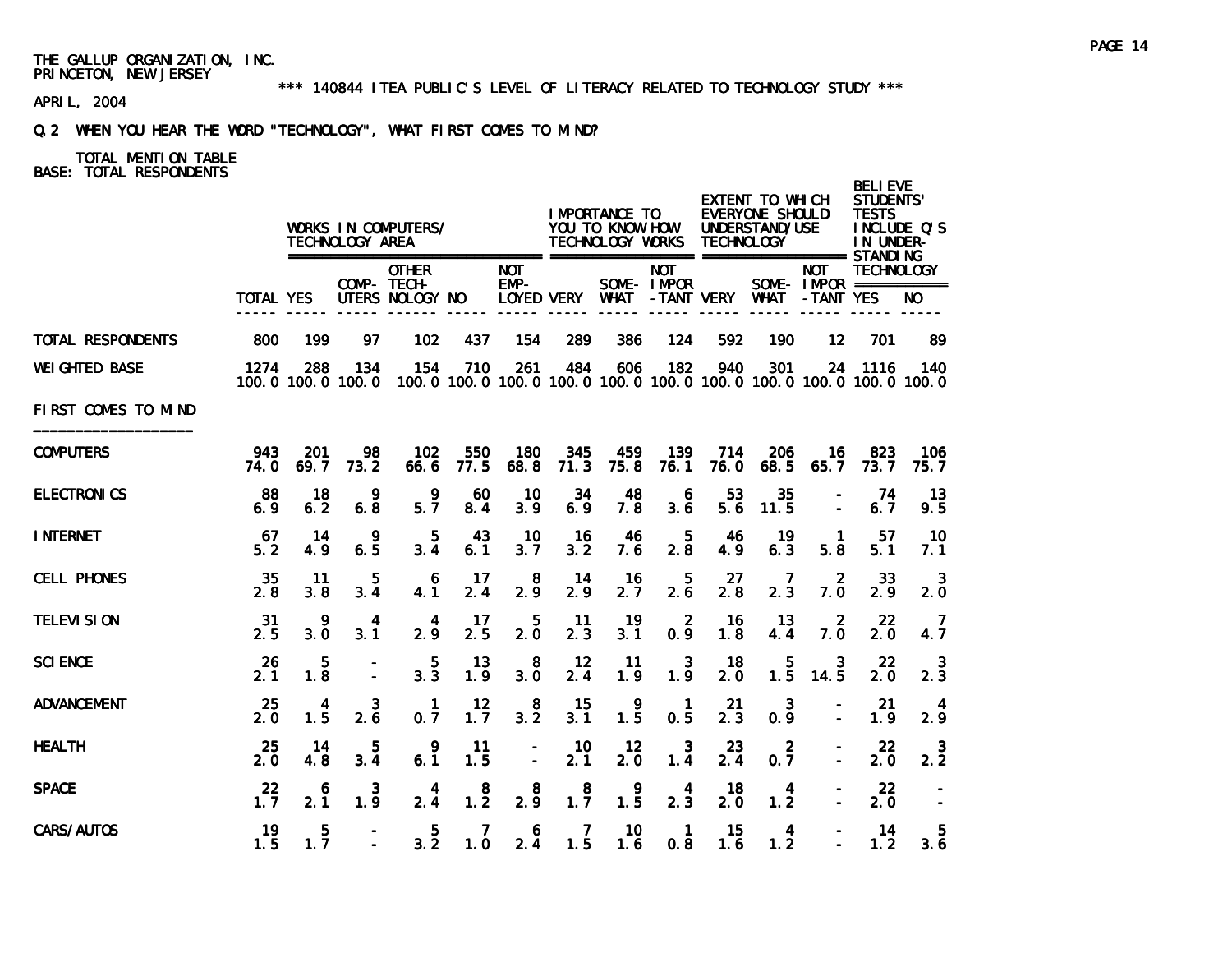\*\*\* 140844 ITEA PUBLIC'S LEVEL OF LITERACY RELATED TO TECHNOLOGY STUDY \*\*\*

APRIL, 2004

# Q.2 WHEN YOU HEAR THE WORD "TECHNOLOGY", WHAT FIRST COMES TO MIND?

|                                        |                       |                                                  | TECHNOLOGY AREA             | WORKS IN COMPUTERS/                                                         |                       |                                 |                                              | I MPORTANCE TO<br>YOU TO KNOW HOW<br>TECHNOLOGY WORKS |                           | <b>TECHNOLOGY</b>       | EXTENT TO WHICH<br>EVERYONE SHOULD<br>UNDERSTAND/USE                     |                                        | <b>BELI EVE</b><br><b>STUDENTS'</b><br><b>TESTS</b><br>IN UNDER- | INCLUDE Q'S         |
|----------------------------------------|-----------------------|--------------------------------------------------|-----------------------------|-----------------------------------------------------------------------------|-----------------------|---------------------------------|----------------------------------------------|-------------------------------------------------------|---------------------------|-------------------------|--------------------------------------------------------------------------|----------------------------------------|------------------------------------------------------------------|---------------------|
|                                        | <b>TOTAL YES</b>      |                                                  |                             | =========================<br><b>OTHER</b><br>COMP- TECH-<br>UTERS NOLOGY NO |                       | <b>NOT</b><br>$EMP-$            |                                              |                                                       | <b>NOT</b><br>SOME- IMPOR |                         | LOYED VERY WHAT - TANT VERY WHAT - TANT YES                              | <b>NOT</b><br>SOME - IMPOR =========== | <b>TECHNOLOGY</b>                                                | NO.                 |
| <b>WEI GHTED BASE</b>                  | 1274                  | 288                                              | 134<br>100.0 100.0 100.0    | 154                                                                         | 710                   | 261                             | 484                                          | 606                                                   | 182                       | 940                     | 301<br>100.0 100.0 100.0 100.0 100.0 100.0 100.0 100.0 100.0 100.0 100.0 |                                        | 24 1116                                                          | 140                 |
| <b>MACHI NERY</b>                      | 19<br>1.5             | 5<br>1.8                                         | 2<br>1.9                    | $1.\overline{7}$                                                            | 1.2                   | 1.9                             | $\begin{smallmatrix}8\\1.6\end{smallmatrix}$ | 6<br>$1.\overline{0}$                                 | $2.\overline{8}$          | 16<br>1.8               | $\overline{2}$<br>0.7                                                    |                                        | 16<br>1.4                                                        | 3<br>1.8            |
| <b>FUTURE</b>                          | 18<br>1.4             | 4<br>1.4                                         |                             | $\overline{4}$<br>2.6                                                       | 12<br>1.7             | $\overline{\phantom{a}}$<br>0.9 | $1.7^{8}$                                    | $\begin{smallmatrix}8\\1.3\end{smallmatrix}$          | $\overline{2}$<br>1.1     | 18<br>1.9               |                                                                          |                                        | 18<br>1.6                                                        |                     |
| <b>TELEPHONE</b>                       | 18<br>1.4             | $0.\overline{7}$                                 | $1.\overline{5}$            |                                                                             | 7<br>1.0              | 9<br>3.5                        | 5<br>$1.\overline{1}$                        | 9<br>1.4                                              | $\overline{4}$<br>2.2     | 10<br>1.1               | 8<br>2.6                                                                 |                                        | 14<br>1.3                                                        | 2.6                 |
| <b>EDUCATION</b>                       | 16<br>1.2             | 6<br>1.9                                         |                             | 6<br>3.6                                                                    | 6<br>0.8              | 4<br>1.7                        | 9<br>1.8                                     | 5<br>0.9                                              | 2<br>0.8                  | 10<br>1.1               | -6<br>2.0                                                                |                                        | -16<br>1.4                                                       |                     |
| THINGS THAT MAKE LIFE<br><b>EASIER</b> | 13<br>1.0             | $\mathbf{1}$<br>0.4                              | -1<br>0.8                   |                                                                             | $\frac{10}{1.4}$      | $0.\overline{8}$                | 10<br>2.2                                    | $\blacksquare$<br>0.2                                 | -1<br>0.7                 | 13<br>1.4               |                                                                          |                                        | 13<br>1.2                                                        |                     |
| <b>COMMUNI CATI ON</b>                 | 13<br>1.0             | $\begin{smallmatrix} 3 \\ 1.1 \end{smallmatrix}$ | $\frac{3}{2.3}$             |                                                                             | 8<br>1.1              | $\overline{2}$<br>0.8           | $\overline{2}$<br>0.4                        | 9<br>1.4                                              | $\overline{2}$<br>1.1     | 10<br>1.1               | 3<br>0.9                                                                 |                                        | -13<br>1.2                                                       |                     |
| <b>JOB/WORK</b>                        | 13<br>1.0             | 12<br>4.0                                        | $\overline{7}$<br>5.1       | 5<br>$3.\overline{0}$                                                       | $\overline{1}$<br>0.2 | $\mathbb{Z}^2$                  | 9<br>$1.\overline{8}$                        | $\mathbf{3}$<br>0.5                                   | $\mathbf{r}$              | 9<br>0.9                | 4<br>1.3                                                                 |                                        | -9<br>0.8                                                        | 3<br>2.0            |
| HIGH TECH EQUIPMENT                    | 12<br>0.9             | 6<br>2.2                                         | 4<br>2.8                    | $1.\overline{7}$                                                            | 5 <sub>5</sub><br>0.7 | $\overline{\mathbb{Z}}$         | $\overline{\mathbf{3}}$<br>0.5               | $\begin{smallmatrix}8\\1.3\end{smallmatrix}$          | $\mathbf{1}$<br>0.6       | 8<br>0.9                | $\mathbf{3}$<br>0.9                                                      |                                        | 12<br>1.0                                                        |                     |
| <b>NEW INVENTIONS</b>                  | 10<br>0.8             | $\mathbf{3}$<br>0.9                              | $\mathcal{L}^{\mathcal{L}}$ | $\mathbf{3}$<br>1.6                                                         | $\mathbf{3}$<br>0.5   | 4<br>$1.\overline{5}$           | $\overline{\mathbf{3}}$<br>$0.\overline{6}$  | 7<br>1.1                                              | $\overline{a}$            | 8<br>$0.\overline{8}$   | $\overline{2}$<br>0.6                                                    |                                        | 8<br>0.8                                                         |                     |
| <b>KNOWLEDGE</b>                       | 6<br>$0.\overline{5}$ | $1.\overline{7}$                                 |                             | $\begin{array}{c} 5 \\ 3.3 \end{array}$                                     | $\overline{1}$<br>0.1 | $\frac{1}{2}$                   | $\begin{array}{c} 6 \\ 1.2 \end{array}$      | $\bar{1}$                                             |                           | - 6<br>$0.\overline{6}$ |                                                                          |                                        | 5<br>$0.\overline{4}$                                            | $\mathbf{1}$<br>0.7 |
| VCR'S                                  | 5 <sub>5</sub><br>0.4 |                                                  |                             |                                                                             | 5<br>0.7              |                                 | $\overline{1}$<br>0, 3                       | $\overline{\mathbf{4}}$<br>0.7                        | $\equiv$                  | $\mathbf{1}$<br>0.1     | $\overline{4}$<br>1.3                                                    |                                        | $\overline{5}$<br>0.5                                            |                     |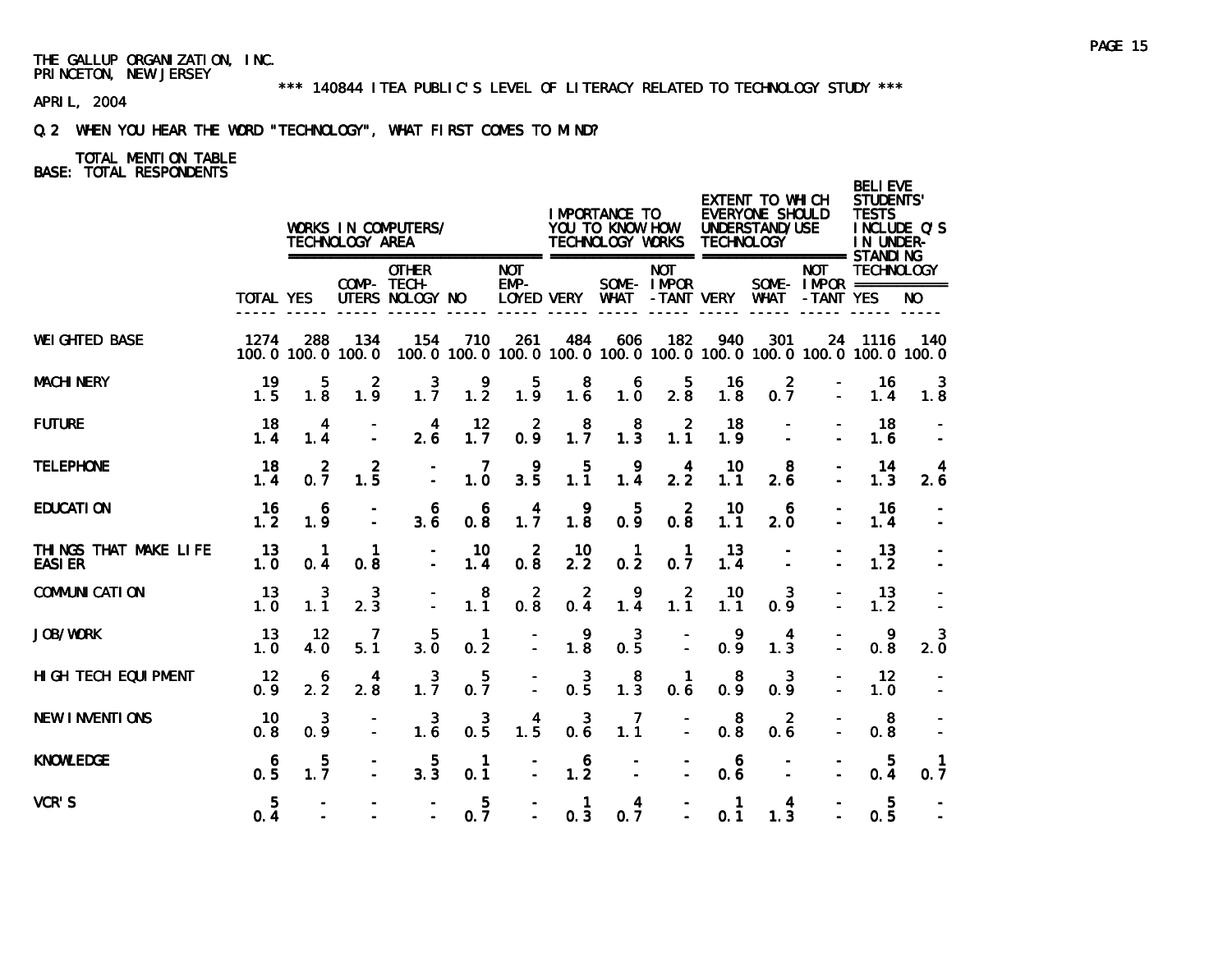\*\*\* 140844 ITEA PUBLIC'S LEVEL OF LITERACY RELATED TO TECHNOLOGY STUDY \*\*\*

APRIL, 2004

# Q.2 WHEN YOU HEAR THE WORD "TECHNOLOGY", WHAT FIRST COMES TO MIND?

|                       |                       |                     | TECHNOLOGY AREA                        | WORKS IN COMPUTERS/<br>========================= |                       |                                                  |                       | I MPORTANCE TO<br>YOU TO KNOW HOW<br>TECHNOLOGY WORKS |                           | <b>TECHNOLOGY</b>     | EXTENT TO WHICH<br>EVERYONE SHOULD<br>UNDERSTAND/USE                     |                                                      | <b>BELIEVE</b><br><b>STUDENTS'</b><br><b>TESTS</b><br>IN UNDER- | INCLUDE Q'S |
|-----------------------|-----------------------|---------------------|----------------------------------------|--------------------------------------------------|-----------------------|--------------------------------------------------|-----------------------|-------------------------------------------------------|---------------------------|-----------------------|--------------------------------------------------------------------------|------------------------------------------------------|-----------------------------------------------------------------|-------------|
|                       | <b>TOTAL YES</b>      |                     |                                        | <b>OTHER</b><br>COMP- TECH-<br>UTERS NOLOGY NO   |                       | <b>NOT</b><br>$EMP-$                             | LOYED VERY            | WHAT                                                  | <b>NOT</b><br>SOME- IMPOR | -TANT VERY WHAT       |                                                                          | <b>NOT</b><br>SOME- $IMFOR$ ===========<br>-TANT YES | <b>TECHNOLOGY</b>                                               | NO.         |
| <b>WEI GHTED BASE</b> | 1274                  | 288                 | 134<br>100.0 100.0 100.0               | 154                                              | 710                   | 261                                              | 484                   | 606                                                   | 182                       | 940                   | 301<br>100.0 100.0 100.0 100.0 100.0 100.0 100.0 100.0 100.0 100.0 100.0 | 24                                                   | 1116                                                            | 140         |
| <b>CONFUSION</b>      | 5<br>0.4              |                     |                                        |                                                  | $0.\overline{6}$      | 0.4                                              | $0.\frac{4}{8}$       | Ξ                                                     | 0.8                       | 0.4                   | $0.\frac{2}{5}$                                                          |                                                      | 5<br>0.5                                                        |             |
| I NFORMATION          | $\overline{5}$<br>0.4 | 3<br>1.0            |                                        | $1.\overline{9}$                                 | 1<br>0.1              | $\mathbf 1$<br>0.4                               | ă.                    | 4<br>$0.\overline{7}$                                 | $\mathbf 1$<br>0.6        | 0.4                   | 0.4                                                                      |                                                      | 5<br>0.5                                                        |             |
| <b>MECHANI CAL</b>    | 4<br>0.3              |                     |                                        |                                                  | $0.\frac{4}{5}$       |                                                  | $0.\frac{2}{4}$       | $\overline{2}$<br>0.3                                 |                           | 4<br>0.4              |                                                                          |                                                      | 4<br>0.3                                                        |             |
| MODERN TECHNOLOGY     | $0.\frac{3}{3}$       | $\frac{3}{1.2}$     | $2.\overline{5}$                       |                                                  |                       |                                                  | $0.\overline{7}$      |                                                       |                           | $\mathbf{3}$<br>0.4   |                                                                          |                                                      | 3<br>0.3                                                        |             |
| <b>RESEARCH</b>       | $0.\,\frac{3}{2}$     | -1<br>0.4           |                                        | $\mathbf 1$<br>0.7                               |                       | $0.\overline{7}$                                 | 3<br>0.6              | ÷.                                                    |                           | $\overline{3}$<br>0.3 |                                                                          |                                                      | $\mathbf{3}$<br>0.3                                             |             |
| <b>MONEY</b>          | $0.\overline{2}$      | $\mathbf{1}$<br>0.5 | $\mathbf{1}$<br>1.1                    |                                                  | $\mathbf{1}$<br>0.1   |                                                  | $\mathbf{1}$<br>0.3   | 1<br>0.2                                              |                           | $0.\overline{3}$      |                                                                          |                                                      | $0.\overline{2}$                                                |             |
| <b>MATH</b>           | $0.\overline{2}$      | $0.\overline{7}$    | $\begin{matrix} 1 \\ 0.9 \end{matrix}$ | $\mathbf{1}$<br>0.7                              |                       | $\overline{\phantom{a}}$                         | $\frac{1}{0.2}$       | $\mathbf{1}$<br>0.2                                   |                           | $\mathbf{1}$<br>0.1   | $\mathbf 1$<br>0.4                                                       |                                                      | $\overline{1}$<br>0.1                                           |             |
| MEDI CAL EQUI PMENT   | $0.\overline{2}$      |                     |                                        |                                                  |                       | $\begin{smallmatrix} 2 \\ 0.8 \end{smallmatrix}$ |                       | $0.\overline{3}$                                      |                           |                       | $0.\overline{7}$                                                         |                                                      | $\overline{2}$<br>0.2                                           |             |
| <b>PROGRESS</b>       | $0.\overline{2}$      | 0.3                 |                                        | $\mathbf{1}$<br>0.7                              |                       | -1<br>0.4                                        | 2<br>0.4              | ÷.                                                    |                           | $\overline{2}$<br>0.2 |                                                                          |                                                      | $\mathbf{1}$<br>0.1                                             | 0.7         |
| <b>MANUFACTURE</b>    | $0.\overline{2}$      | $\mathbf{1}$<br>0.3 |                                        | $\mathbf{1}$<br>0.7                              | 1<br>0.1              |                                                  | $\mathbf{1}$<br>0.2   |                                                       | 1<br>$0.\overline{5}$     | 0.1                   | $\mathbf 1$<br>0.3                                                       |                                                      | $\overline{2}$<br>0.2                                           |             |
| STOCK MARKET          | $\overline{2}$<br>0.1 |                     |                                        | $\overline{a}$                                   | $\overline{2}$<br>0.2 | $\overline{a}$                                   | $\overline{2}$<br>0.3 |                                                       |                           | $\overline{2}$<br>0.2 |                                                                          |                                                      | 2<br>0.1                                                        |             |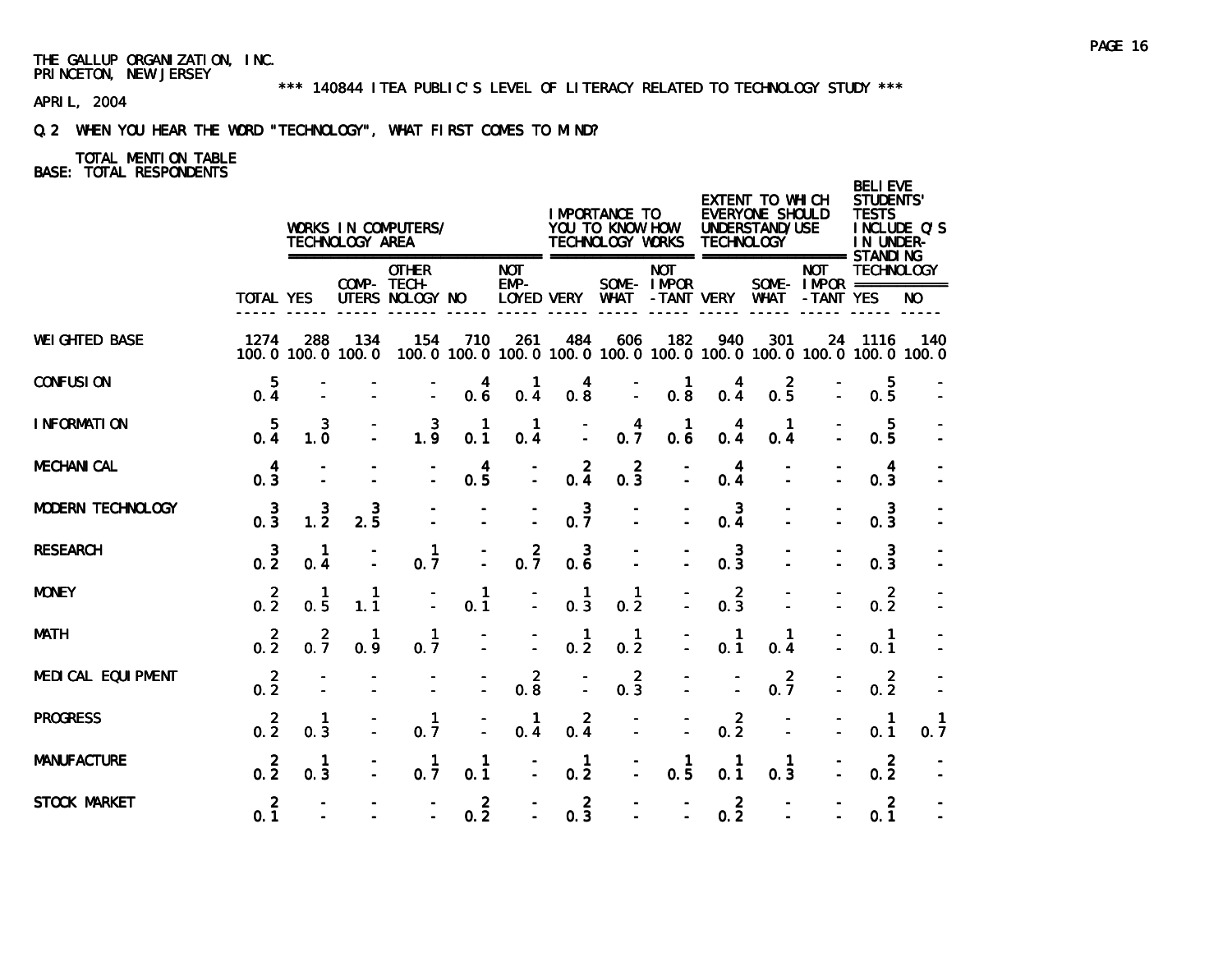\*\*\* 140844 ITEA PUBLIC'S LEVEL OF LITERACY RELATED TO TECHNOLOGY STUDY \*\*\*

APRIL, 2004

# Q.2 WHEN YOU HEAR THE WORD "TECHNOLOGY", WHAT FIRST COMES TO MIND?

|                       |                                                 |                         | TECHNOLOGY AREA          | WORKS IN COMPUTERS/                                         |                                              |                                                   |                                                                                 | IMPORTANCE TO<br>YOU TO KNOW HOW<br>TECHNOLOGY WORKS |                                        | <b>TECHNOLOGY</b>                              | EXTENT TO WHICH<br>EVERYONE SHOULD<br>UNDERSTAND/USE |                         | <b>BELIEVE</b><br>STUDENTS'<br><b>TESTS</b><br>IN UNDER-                     | INCLUDE Q'S     |
|-----------------------|-------------------------------------------------|-------------------------|--------------------------|-------------------------------------------------------------|----------------------------------------------|---------------------------------------------------|---------------------------------------------------------------------------------|------------------------------------------------------|----------------------------------------|------------------------------------------------|------------------------------------------------------|-------------------------|------------------------------------------------------------------------------|-----------------|
|                       | TOTAL YES                                       |                         |                          | <b>OTHER</b><br>COMP- TECH-<br>UTERS NOLOGY NO              |                                              | <b>NOT</b><br>EMP-<br>LOYED VERY                  |                                                                                 | WHAT                                                 | <b>NOT</b><br>SOME-IMPOR<br>-TANT VERY |                                                | WHAT                                                 | <b>NOT</b><br>-TANT YES | <b>STANDING</b><br><b>TECHNOLOGY</b><br>SOME - $IMPOR$ ===========           | NO.             |
| <b>WEI GHTED BASE</b> | 1274                                            | 288                     | 134<br>100.0 100.0 100.0 | 154                                                         | 710                                          | 261                                               | 484                                                                             | 606                                                  | 182                                    | 940                                            | 301                                                  |                         | 24 1116<br>100.0 100.0 100.0 100.0 100.0 100.0 100.0 100.0 100.0 100.0 100.0 | - 140           |
| <b>ENGI NEERI NG</b>  | $\begin{smallmatrix} 1 \ 0.1 \end{smallmatrix}$ | 0.4                     |                          | $0.\overline{7}$                                            |                                              |                                                   | $\begin{array}{ccccccc} - & & - & & - & & 1 \\ - & & - & & - & 0.2 \end{array}$ |                                                      |                                        |                                                | $\begin{matrix} 1 \\ 0.4 \end{matrix}$               |                         | 0.1                                                                          |                 |
| <b>EVERYTHING</b>     | 0.4                                             | $0.\overline{3}$        | $\frac{1}{0.7}$          |                                                             |                                              | $\begin{array}{ccc} - & 4 \\ - & 1.5 \end{array}$ | 0.2                                                                             | $0.\overline{6}$                                     |                                        | $\frac{1}{2}$ 0.5                              |                                                      |                         | 0.3                                                                          | 0.7             |
| <b>OTHER</b>          | 228<br>17.9                                     | 52 <sub>2</sub><br>18.2 | -22<br>16.2              | 31<br>20.0                                                  | 117                                          | 55                                                | 89<br>$16.6$ 21.2 18.3                                                          | 114<br>18.8                                          | -24<br>13.3                            | 165<br>17.6                                    | 63.<br>20.8                                          |                         | 214<br>$-19.2$                                                               | 12<br>8.6       |
| <b>NOTHING</b>        | $0.\frac{8}{7}$                                 |                         |                          |                                                             | $\begin{smallmatrix}8\\1.2\end{smallmatrix}$ |                                                   |                                                                                 | $\begin{array}{c} 8 \\ 1.4 \end{array}$              |                                        | $\begin{smallmatrix}&&5\\0.5\end{smallmatrix}$ | $0.\overline{8}$                                     | 4.9                     | -8<br>0.7                                                                    |                 |
| (DK)                  | 28<br>2.2                                       | $\frac{3}{1.2}$         |                          | $2.\overline{2}$                                            | $\frac{16}{2.2}$                             | $\begin{array}{c} 8 \\ 3.2 \end{array}$           | $\begin{smallmatrix} 9 \\ 1.8 \end{smallmatrix}$                                | $\frac{12}{1.9}$                                     | $\frac{7}{4.1}$                        | $\frac{18}{1.9}$                               | $\frac{7}{2.2}$                                      | $\frac{4}{14.9}$        | 20<br>1.8                                                                    | $\frac{8}{5.7}$ |
| (REFUSED)             | 0.1                                             |                         |                          | $\frac{1}{2}$ $\frac{1}{2}$ $\frac{1}{2}$ $\frac{1}{2}$ 0.5 |                                              |                                                   |                                                                                 | $\begin{bmatrix} 1 & 1 \\ -1 & -1 \end{bmatrix}$ 0.8 | $\blacksquare$                         |                                                | $\blacksquare$<br>0.5                                |                         | 0.1                                                                          |                 |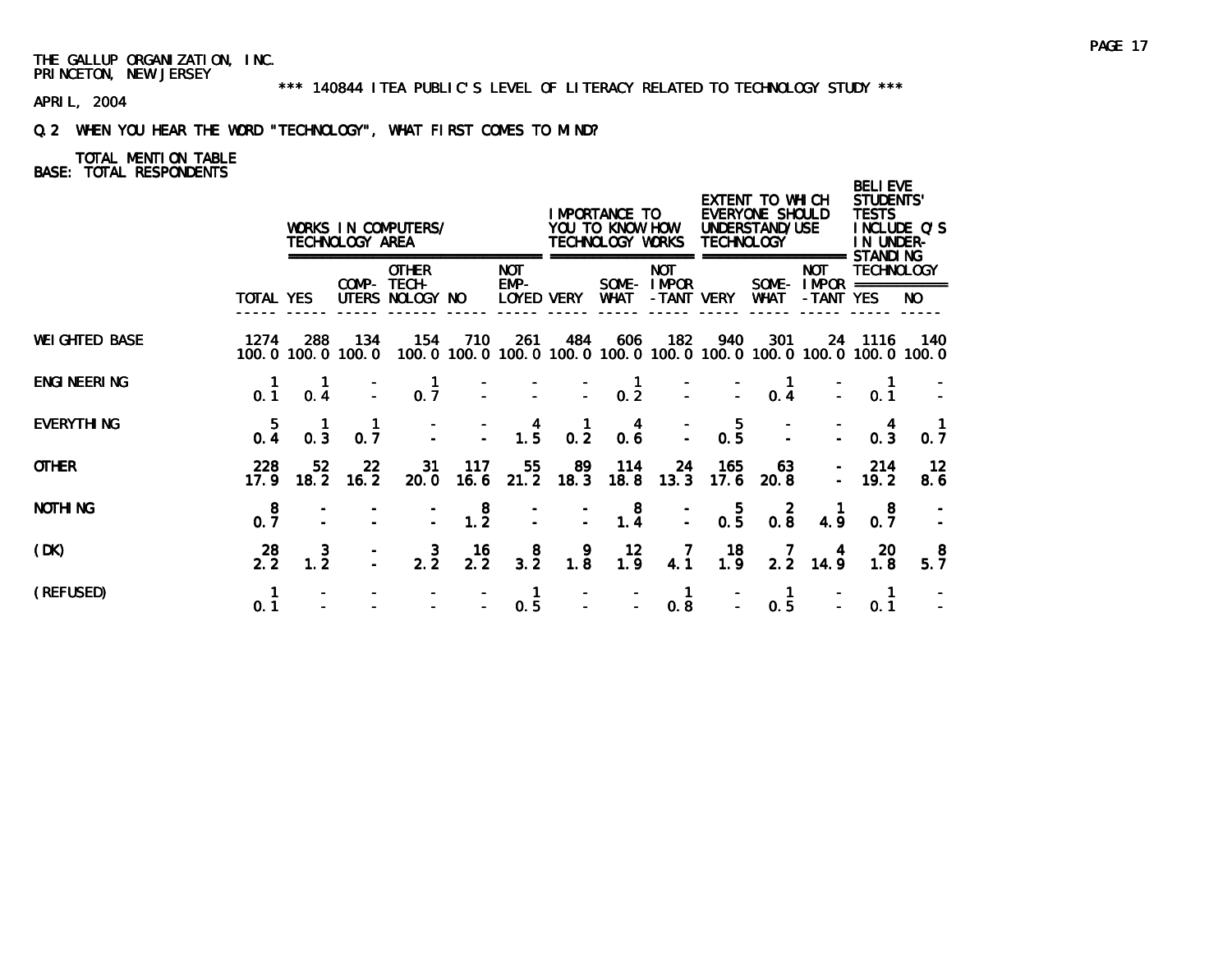#### \*\*\* 140844 ITEA PUBLIC'S LEVEL OF LITERACY RELATED TO TECHNOLOGY STUDY \*\*\*

APRIL, 2004

Q.4 NOW, TELL ME WHETHER YOU STRONGLY AGREE, MOSTLY AGREE, MOSTLY DISAGREE, OR STRONGLY DISAGREE WITH EACH OF THE FOLLOWING STATEMENTS.

(\*) A. TECHNOLOGY IS A SMALL FACTOR IN YOUR EVERYDAY LIFE BASE: TOTAL RESPONDENTS

|                        |              | <b>GENDER</b> |                      |                 |                                                              |                 |                           |                                               | <b>EDUCATION</b> |                                   |             |                                         |                                                 |               |                          |                                                                                                                |
|------------------------|--------------|---------------|----------------------|-----------------|--------------------------------------------------------------|-----------------|---------------------------|-----------------------------------------------|------------------|-----------------------------------|-------------|-----------------------------------------|-------------------------------------------------|---------------|--------------------------|----------------------------------------------------------------------------------------------------------------|
|                        |              |               | $== == == == ==$ AGE |                 |                                                              |                 |                           |                                               | TOTAL COL-       |                                   | COL-        | NON-                                    |                                                 |               | ======================== |                                                                                                                |
|                        |              |               | $FE-$                |                 | TOTAL MALE MALE 18-29 30-49 50+                              |                 | 50-64 65+ LEGE GRAD. INC. |                                               |                  | <b>LEGE</b>                       | <b>LEGE</b> | $COL -$<br>LEGE                         | EAST                                            | MI D-<br>WEST | SOUTH WEST               |                                                                                                                |
| TOTAL RESPONDENTS      | 800          | 409           | 391                  | 119             | 304                                                          | 369             | 220                       | 149                                           | 504              | 313                               | 191         | 294                                     | 166.                                            | 222           | -238                     | -174                                                                                                           |
| <b>WEIGHTED BASE</b>   | 1274         | 619           | 654                  | 225             | 531                                                          | 506             | 305                       | -201                                          | 712              | 378                               | 334         | 559                                     | 289                                             | 306           | 404                      | - 274<br>100.0 100.0 100.0 100.0 100.0 100.0 100.0 100.0 100.0 100.0 100.0 100.0 100.0 100.0 100.0 100.0 100.0 |
| LEVEL OF AGREEMENT     |              |               |                      |                 |                                                              |                 |                           |                                               |                  |                                   |             |                                         |                                                 |               |                          |                                                                                                                |
| (4) STRONGLY AGREE     | 253<br>19.9  |               | 125 128              | 37              | 20.2 19.6 16.3 18.9                                          | 100 116         |                           |                                               |                  |                                   |             | 59 57 121 46 75 132                     |                                                 |               | 66 72 84 31              | 22.9 19.4 28.1 16.9 12.0 22.5 23.7 23.0 23.4 20.9 11.2                                                         |
| (3) MOSTLY AGREE       | -292<br>23.0 | - 126         | - 167                | 40              | 20.3 25.5 18.0 21.6                                          | 115 134<br>26.5 | 63                        | 71                                            | - 121            | - 62                              | 59          | 170                                     | - 77<br>20.7 35.2 17.0 16.4 17.6 30.5 26.5 23.6 | 72            | -81<br>20.1              | 62<br>22.7                                                                                                     |
| (2) MOSTLY DI SAGREE   | -270<br>21.2 | 118<br>19.1   | 152                  | 66<br>23.2 29.2 | - 107                                                        |                 | 94 60                     |                                               |                  | 34 167 95                         |             | 72 103                                  | 56                                              | -59           |                          | 78 77<br>20.2 18.5 19.5 17.0 23.4 25.2 21.4 18.5 19.3 19.2 19.4 28.1                                           |
| (1) STRONGLY DI SAGREE | 456<br>35.8  | 249           | 206<br>40.2 31.5     | 82              | 207<br>$36.5$ $39.1$                                         | - 161<br>31.8   | 123                       |                                               |                  | 38 303 174<br>40.3 19.0 42.5 46.1 | 129         | 152                                     | - 89<br>38.5 27.1 30.7 33.8                     | 103           |                          | 160 103<br>39.7 37.6                                                                                           |
| (DK)                   | $0.\, 2^{3}$ | 0.2           | $0.\overline{2}$     |                 | $\begin{array}{cccc} - & 1 & 1 \\ - & 0.2 & 0.3 \end{array}$ |                 |                           | $\begin{bmatrix} 1 \\ - \\ 0.7 \end{bmatrix}$ | $0.\overline{2}$ | $\blacksquare$<br>0.3             |             | $\begin{bmatrix} 1 \\ -2 \end{bmatrix}$ | $\blacksquare$<br>0.5                           |               |                          | $\blacksquare$<br>0.4                                                                                          |
| (REFUSED)              |              |               |                      |                 |                                                              |                 |                           |                                               |                  |                                   |             |                                         |                                                 |               |                          |                                                                                                                |
| <b>MEAN</b>            |              |               |                      |                 |                                                              |                 |                           |                                               |                  |                                   |             |                                         |                                                 |               |                          | 2.27 2.20 2.33 2.14 2.20 2.41 2.19 2.73 2.08 1.94 2.24 2.51 2.42 2.37 2.22 2.08                                |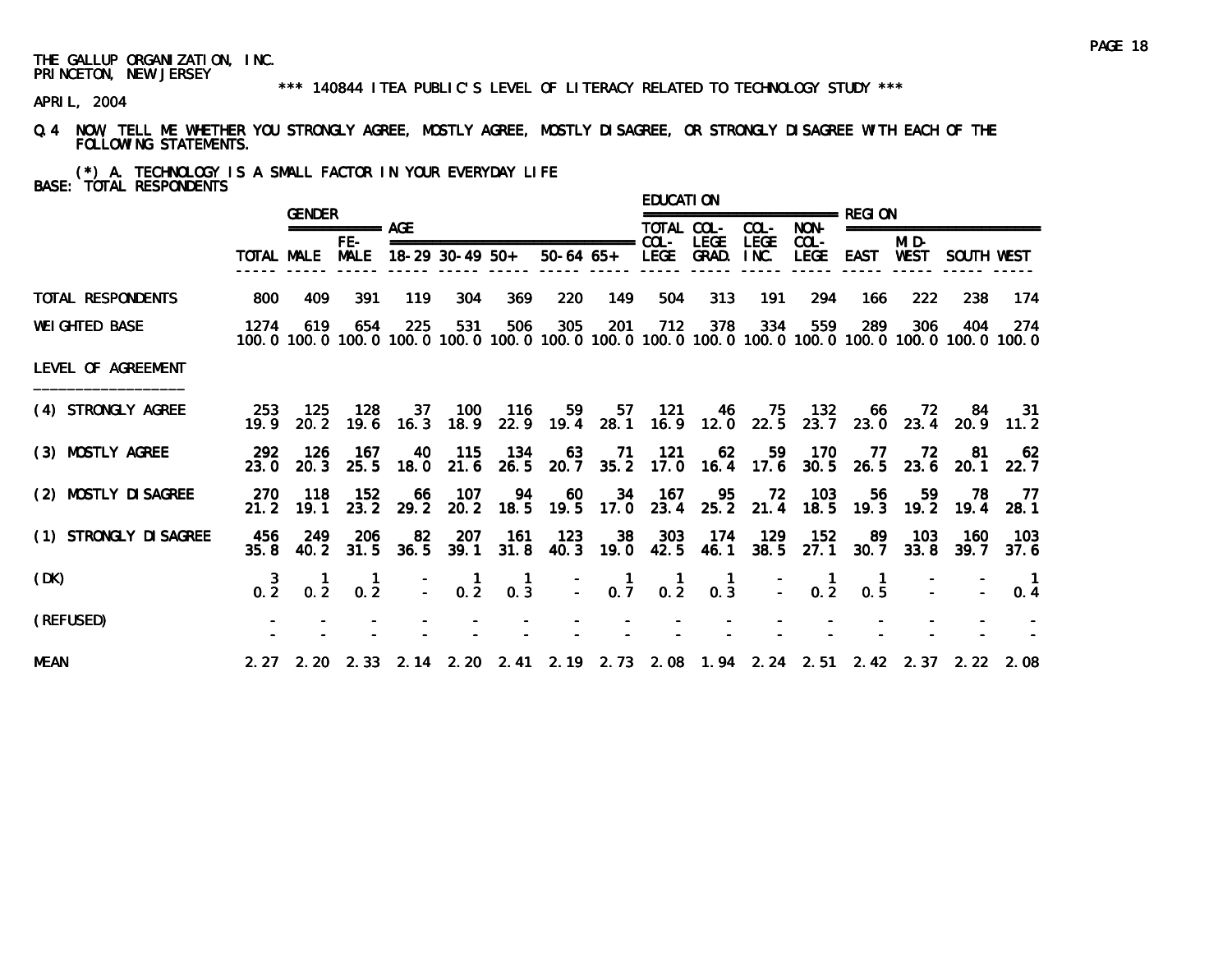\*\*\* 140844 ITEA PUBLIC'S LEVEL OF LITERACY RELATED TO TECHNOLOGY STUDY \*\*\*

APRIL, 2004

Q.4 NOW, TELL ME WHETHER YOU STRONGLY AGREE, MOSTLY AGREE, MOSTLY DISAGREE, OR STRONGLY DISAGREE WITH EACH OF THE FOLLOWING STATEMENTS.

(\*) A. TECHNOLOGY IS A SMALL FACTOR IN YOUR EVERYDAY LIFE BASE: TOTAL RESPONDENTS

|                        |                     |               | TECHNOLOGY AREA          | WORKS IN COMPUTERS/                            |                 | =====                            |                    | I MPORTANCE TO<br>YOU TO KNOW HOW<br>TECHNOLOGY WORKS<br>================= ================== STANDI NG |                          | <b>TECHNOLOGY</b> | EXTENT TO WHICH<br>EVERYONE SHOULD<br>UNDERSTAND/USE |                                                       | <b>BELI EVE</b><br><b>STUDENTS'</b><br><b>TESTS</b><br>IN UNDER- | INCLUDE O'S                                                                         |
|------------------------|---------------------|---------------|--------------------------|------------------------------------------------|-----------------|----------------------------------|--------------------|---------------------------------------------------------------------------------------------------------|--------------------------|-------------------|------------------------------------------------------|-------------------------------------------------------|------------------------------------------------------------------|-------------------------------------------------------------------------------------|
|                        | <b>TOTAL YES</b>    |               |                          | <b>OTHER</b><br>COMP- TECH-<br>UTERS NOLOGY NO |                 | <b>NOT</b><br>EMP-<br>LOYED VERY |                    | WHAT                                                                                                    | <b>NOT</b><br>SOME-IMPOR | -TANT VERY        | WHAT                                                 | <b>NOT</b><br>SOME - $IMPOR$ ===========<br>-TANT YES | <b>TECHNOLOGY</b>                                                | NO.                                                                                 |
| TOTAL RESPONDENTS      | 800                 | 199           | 97                       | 102                                            | 437             | 154                              | 289                | 386                                                                                                     | 124                      | 592               | 190                                                  | $12 \overline{ }$                                     | 701                                                              | -89                                                                                 |
| <b>WEI GHTED BASE</b>  | 1274                | 288           | 134<br>100.0 100.0 100.0 | 154                                            | 710             | 261                              | 484                | 606                                                                                                     | 182                      | 940               | 301                                                  |                                                       | 24 1116                                                          | 140<br>100, 0 100, 0 100, 0 100, 0 100, 0 100, 0 100, 0 100, 0 100, 0 100, 0 100, 0 |
| LEVEL OF AGREEMENT     |                     |               |                          |                                                |                 |                                  |                    |                                                                                                         |                          |                   |                                                      |                                                       |                                                                  |                                                                                     |
| (4) STRONGLY AGREE     | 253                 | 53            | -26<br>19.9 18.4 19.1    | -27<br>17.9                                    | 126             | 17.8 26.6                        | 69 108<br>22.3     | 120<br>19.7                                                                                             | -26<br>14.0              | - 193<br>20.5     | 52 <sub>1</sub><br>17.4                              | <b>7</b>                                              | 237<br>$27.9$ $21.3$                                             | 12<br>8.7                                                                           |
| (3) MOSTLY AGREE       | 292<br>23.0         | 50<br>17.3    | 25<br>18.9               | 24<br>15.9                                     | -167<br>23.5    | 72<br>27.5                       | 75<br>15.5         | 170<br>28.0                                                                                             | 47<br>25.9               | 188<br>20.0       | 94<br>31.3                                           | 6<br>25.3                                             | 264<br>23.7                                                      | 27<br>$-19.1$                                                                       |
| (2) MOSTLY DI SAGREE   | 270<br>21.2         | 48<br>16.7    | 18<br>13.3               | <b>30</b><br>19.8                              | 155<br>21.8     | 63<br>24.1                       | 83<br>17.2         | 140<br>23.0                                                                                             | 47<br>26.0               | 181<br>19.3       | -86<br>28.6                                          | $\sim$                                                | 232<br>20.8                                                      | -35<br>24.8                                                                         |
| (1) STRONGLY DI SAGREE | 456<br>35.8         | - 137<br>47.5 | 65<br>48. 7              | - 72<br>46.5                                   | 261<br>36.7     | 55                               | 218<br>$21.2$ 45.0 | -176<br>29.1                                                                                            | 61                       | 378<br>33.2 40.2  | 66<br>21.8                                           | - 11<br>46.9                                          | 380<br>34.1                                                      | -66<br>47.3                                                                         |
| (DK)                   | $\mathbf{3}$<br>0.2 |               |                          |                                                | $\frac{1}{0.2}$ | 0.5                              |                    | $\mathbf{1}$<br>$\mathbb{Z}^{\times}$<br>$0.\overline{2}$                                               | $\mathbf{1}$<br>0.8      |                   | 3<br>0.8                                             |                                                       | 0.2                                                              |                                                                                     |
| (REFUSED)              |                     |               |                          |                                                |                 |                                  |                    |                                                                                                         |                          |                   |                                                      |                                                       |                                                                  |                                                                                     |
| <b>MEAN</b>            |                     |               | $2.27$ $2.07$ $2.08$     |                                                |                 |                                  |                    | 2.05 2.22 2.60 2.15 2.38 2.21 2.21 2.45 2.34 2.32 1.89                                                  |                          |                   |                                                      |                                                       |                                                                  |                                                                                     |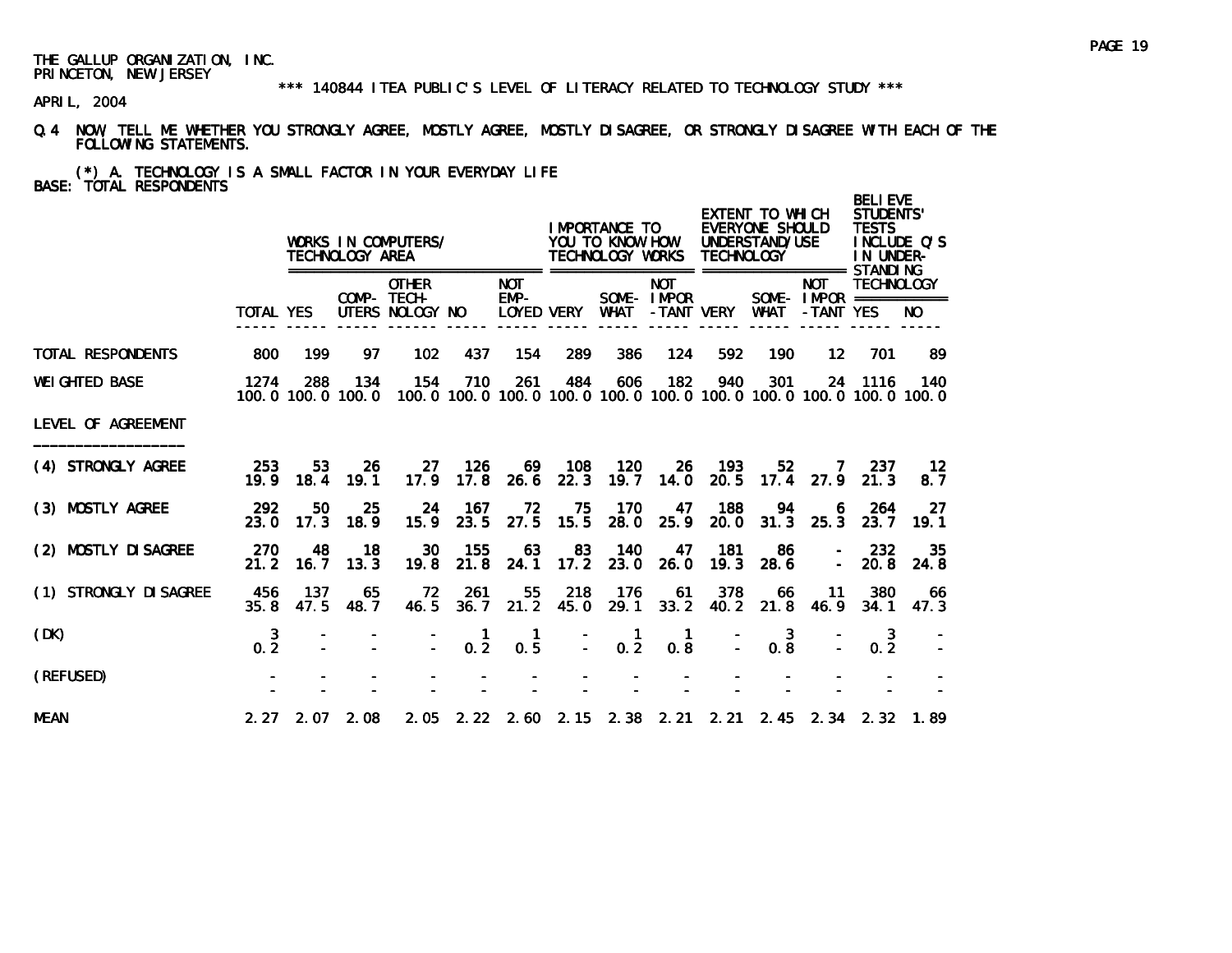#### \*\*\* 140844 ITEA PUBLIC'S LEVEL OF LITERACY RELATED TO TECHNOLOGY STUDY \*\*\*

APRIL, 2004

Q.4 NOW, TELL ME WHETHER YOU STRONGLY AGREE, MOSTLY AGREE, MOSTLY DISAGREE, OR STRONGLY DISAGREE WITH EACH OF THE FOLLOWING STATEMENTS.

(\*) B. ENGINEERING AND TECHNOLOGY ARE BASICALLY ONE AND THE SAME THING BASE: TOTAL RESPONDENTS

|                        |              | <b>GENDER</b>   |                    |                 |                 |                                                               |                                                                                                                        |                  | <b>EDUCATION</b>                       |                                        |                                                  |                                           |              |               |                                                 |                  |
|------------------------|--------------|-----------------|--------------------|-----------------|-----------------|---------------------------------------------------------------|------------------------------------------------------------------------------------------------------------------------|------------------|----------------------------------------|----------------------------------------|--------------------------------------------------|-------------------------------------------|--------------|---------------|-------------------------------------------------|------------------|
|                        |              |                 | ============ AGF   |                 |                 |                                                               |                                                                                                                        |                  | TOTAL COL-                             |                                        | COL-                                             | NON-                                      |              |               | ====================                            |                  |
|                        | TOTAL MALE   |                 | FE-<br><b>MALE</b> |                 | 18-29 30-49 50+ |                                                               | 50-64 65+ LEGE GRAD.                                                                                                   |                  |                                        | <b>LEGE</b>                            | <b>LEGE</b><br>INC.                              | $COL -$<br>LEGE                           | EAST         | MI D-<br>WEST | SOUTH WEST                                      |                  |
| TOTAL RESPONDENTS      | 800          | 409             | 391                | 119             | 304             | 369                                                           | 220                                                                                                                    | 149              | 504                                    | 313                                    | 191                                              | 294                                       | 166          | 222           | 238                                             | -174             |
| <b>WEI GHTED BASE</b>  | 1274         | 619             | 654                | 225             | 531             | 506                                                           | 305<br>100, 0 100, 0 100, 0 100, 0 100, 0 100, 0 100, 0 100, 0 100, 0 100, 0 100, 0 100, 0 100, 0 100, 0 100, 0 100, 0 | 201              | 712                                    | 378                                    | 334                                              | 559                                       | 289          | 306           | 404                                             | -274             |
| LEVEL OF AGREEMENT     |              |                 |                    |                 |                 |                                                               |                                                                                                                        |                  |                                        |                                        |                                                  |                                           |              |               |                                                 |                  |
| (4) STRONGLY AGREE     | 253<br>19.9  | 134<br>21.7     | 119                |                 | 33 109          | - 107                                                         | 63<br>18.1 14.5 20.5 21.1 20.6 21.8 17.0 11.4 23.4 23.3 19.9 16.6 23.4 18.2                                            |                  |                                        |                                        |                                                  | 44 121 43 78 130                          |              | 58<br>-51     | - 95                                            | 50               |
| (3) MOSTLY AGREE       | 42.8         | 546 269<br>43.5 | 276<br>42.2        | 120<br>53.2     | 220<br>41.4     | 202<br>40.0                                                   | 110                                                                                                                    | $36.2$ 45.8      |                                        | 92 295 154<br>41.4 40.7                | - 141                                            | 251<br>42.3 44.8                          | -121<br>41.7 | 124<br>40.6   | 178<br>44.1                                     | - 122<br>44.6    |
| (2) MOSTLY DI SAGREE   | -292<br>22.9 | - 128<br>20.7   | 164                | 41<br>25.1 18.3 | - 127<br>23.9   | 122                                                           | 82<br>24.1 27.0 19.7                                                                                                   | 40               |                                        | 201 123                                | 78                                               | 91                                        | 69           | -80           | 83<br>28. 2 32. 5 23. 4 16. 3 23. 7 26. 0 20. 6 | 61<br>22.2       |
| (1) STRONGLY DI SAGREE | 168<br>13.2  | -87<br>14.0     | -82                | 32 <sub>2</sub> |                 | 72 64                                                         | 45<br>12.5 14.0 13.5 12.6 14.7                                                                                         | 19               | - 90                                   | 57                                     | 33                                               | - 77<br>9.5 12.7 15.1 10.0 13.7 14.6 13.1 | -42          | -40           | -46                                             | -40<br>11.3 14.6 |
| (DK)                   | 15<br>1.2    | 0.2             | 14<br>2.1          |                 |                 | $\begin{array}{cccc} - & 4 & 11 \\ - & 0.7 & 2.2 \end{array}$ | $\frac{5}{1.5}$                                                                                                        | $3.\overline{2}$ | $\begin{matrix} 4 \\ 0.6 \end{matrix}$ | $\begin{matrix} 1 \\ 0.3 \end{matrix}$ | $\begin{smallmatrix} 3 \\ 1.0 \end{smallmatrix}$ | - 10<br>1.9                               |              | $-11$<br>3.6  | -3<br>0.7                                       | 0.4              |
| (REFUSED)              |              |                 |                    |                 |                 |                                                               |                                                                                                                        |                  |                                        |                                        |                                                  |                                           |              |               |                                                 |                  |
| <b>MEAN</b>            |              |                 |                    |                 |                 |                                                               | 2.70 2.73 2.67 2.68 2.69 2.71 2.64 2.83 2.63 2.48 2.80 2.79 2.67 2.63 2.80 2.67                                        |                  |                                        |                                        |                                                  |                                           |              |               |                                                 |                  |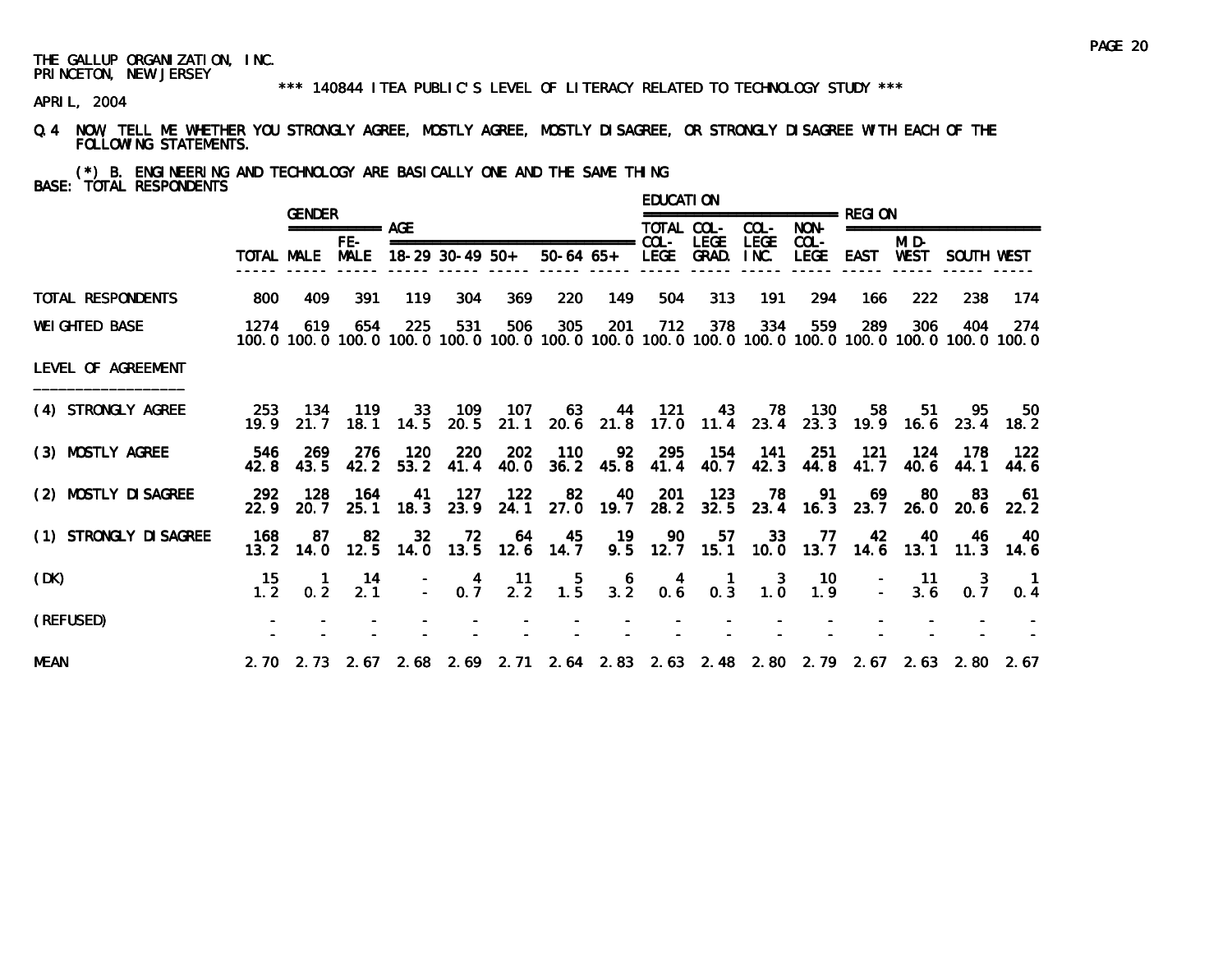\*\*\* 140844 ITEA PUBLIC'S LEVEL OF LITERACY RELATED TO TECHNOLOGY STUDY \*\*\*

- Q.4 NOW, TELL ME WHETHER YOU STRONGLY AGREE, MOSTLY AGREE, MOSTLY DISAGREE, OR STRONGLY DISAGREE WITH EACH OF THE FOLLOWING STATEMENTS.
- (\*) B. ENGINEERING AND TECHNOLOGY ARE BASICALLY ONE AND THE SAME THING BASE: TOTAL RESPONDENTS

|                        |             |             | TECHNOLOGY AREA          | WORKS IN COMPUTERS/                            |                                              |                      |                                         | I MPORTANCE TO<br>YOU TO KNOW HOW<br>TECHNOLOGY WORKS             |                          | <b>TECHNOLOGY</b> | EXTENT TO WHICH<br>EVERYONE SHOULD<br>UNDERSTAND/USE |                         | <b>BELIEVE</b><br><b>STUDENTS'</b><br><b>TESTS</b><br>IN UNDER- | INCLUDE O'S                                                                         |
|------------------------|-------------|-------------|--------------------------|------------------------------------------------|----------------------------------------------|----------------------|-----------------------------------------|-------------------------------------------------------------------|--------------------------|-------------------|------------------------------------------------------|-------------------------|-----------------------------------------------------------------|-------------------------------------------------------------------------------------|
|                        | TOTAL YES   |             |                          | <b>OTHER</b><br>COMP- TECH-<br>UTERS NOLOGY NO |                                              | <b>NOT</b><br>$EMP-$ | LOYED VERY                              | WHAT                                                              | <b>NOT</b><br>SOME-IMPOR | -TANT VERY        | <b>WHAT</b>                                          | <b>NOT</b><br>-TANT YES | <b>TECHNOLOGY</b><br>SOME - IMPOR ===========                   | NO.                                                                                 |
| TOTAL RESPONDENTS      | 800         | 199         | 97                       | 102                                            | 437                                          | 154                  | 289                                     | 386                                                               | 124                      | 592               | 190                                                  | $12 \,$                 | 701                                                             | 89                                                                                  |
| <b>WEI GHTED BASE</b>  | 1274        | 288         | 134<br>100.0 100.0 100.0 | 154                                            | 710                                          | 261                  | 484                                     | 606                                                               | 182                      | 940               | 301                                                  |                         | 24 1116                                                         | 140<br>100, 0 100, 0 100, 0 100, 0 100, 0 100, 0 100, 0 100, 0 100, 0 100, 0 100, 0 |
| LEVEL OF AGREEMENT     |             |             |                          |                                                |                                              |                      |                                         |                                                                   |                          |                   |                                                      |                         |                                                                 |                                                                                     |
| (4) STRONGLY AGREE     | 253<br>19.9 | 62<br>21.5  | -26<br>19.4              | 23.2                                           | 36 136<br>19.2                               | 20.1                 | 52 135<br>27.8                          | - 100<br>16.6                                                     | 9.7                      | 18 198            | 55<br>$21.0$ 18.4                                    | $\sim$ $-$              | $-236$                                                          | - 16<br>$21.2$ 11.2                                                                 |
| (3) MOSTLY AGREE       | 546<br>42.8 | 115<br>39.9 | 48<br>35.6               | 67<br>43.7                                     | 300<br>42.2                                  | 122<br>46.7          | - 191<br>39.6                           | 283<br>46.7                                                       | 70<br>38.3               | 382<br>40.6       | 145<br>48.1                                          | 13 <sup>°</sup><br>55.3 | 486<br>43.6                                                     | 55<br>39.1                                                                          |
| (2) MOSTLY DI SAGREE   | 292<br>22.9 | 67<br>23.3  | 37<br>27.7               | 30<br>19.4                                     | 167<br>23.5                                  | 55<br>21.1           | 86<br>17.8                              | - 151<br>25.0                                                     | 55<br>30.0               | 217<br>23.1       | 67<br>22.1                                           | 6<br>25.3               | 253<br>22.6                                                     | 36<br>25.6                                                                          |
| (1) STRONGLY DI SAGREE | 168<br>13.2 | 44<br>15.3  | 23<br>17.3               | 21                                             | 99<br>$13.6$ 14.0                            | 25<br>9.5            | 65                                      | 68<br>13.5 11.2 19.0                                              | 35                       | 129               | 33<br>13.7 11.0 19.4                                 | 5                       | 127<br>11.4                                                     | -34<br>24.0                                                                         |
| (DK)                   | 15<br>1.2   |             |                          |                                                | $\begin{smallmatrix}8\\1.1\end{smallmatrix}$ | $\frac{7}{2.7}$      | $\begin{array}{c} 6 \\ 1.2 \end{array}$ | $0.\overline{5}$                                                  | 6<br>3.1                 | -14<br>1.5        | $\mathbf{1}$<br>0.3                                  |                         | 14<br>1.2                                                       |                                                                                     |
| (REFUSED)              |             |             |                          |                                                |                                              |                      |                                         |                                                                   |                          |                   |                                                      |                         |                                                                 |                                                                                     |
| <b>MEAN</b>            |             |             | $2.70$ $2.68$ $2.57$     |                                                |                                              |                      |                                         | 2. 77 2. 67 2. 79 2. 83 2. 69 2. 40 2. 70 2. 74 2. 36 2. 75 2. 38 |                          |                   |                                                      |                         |                                                                 |                                                                                     |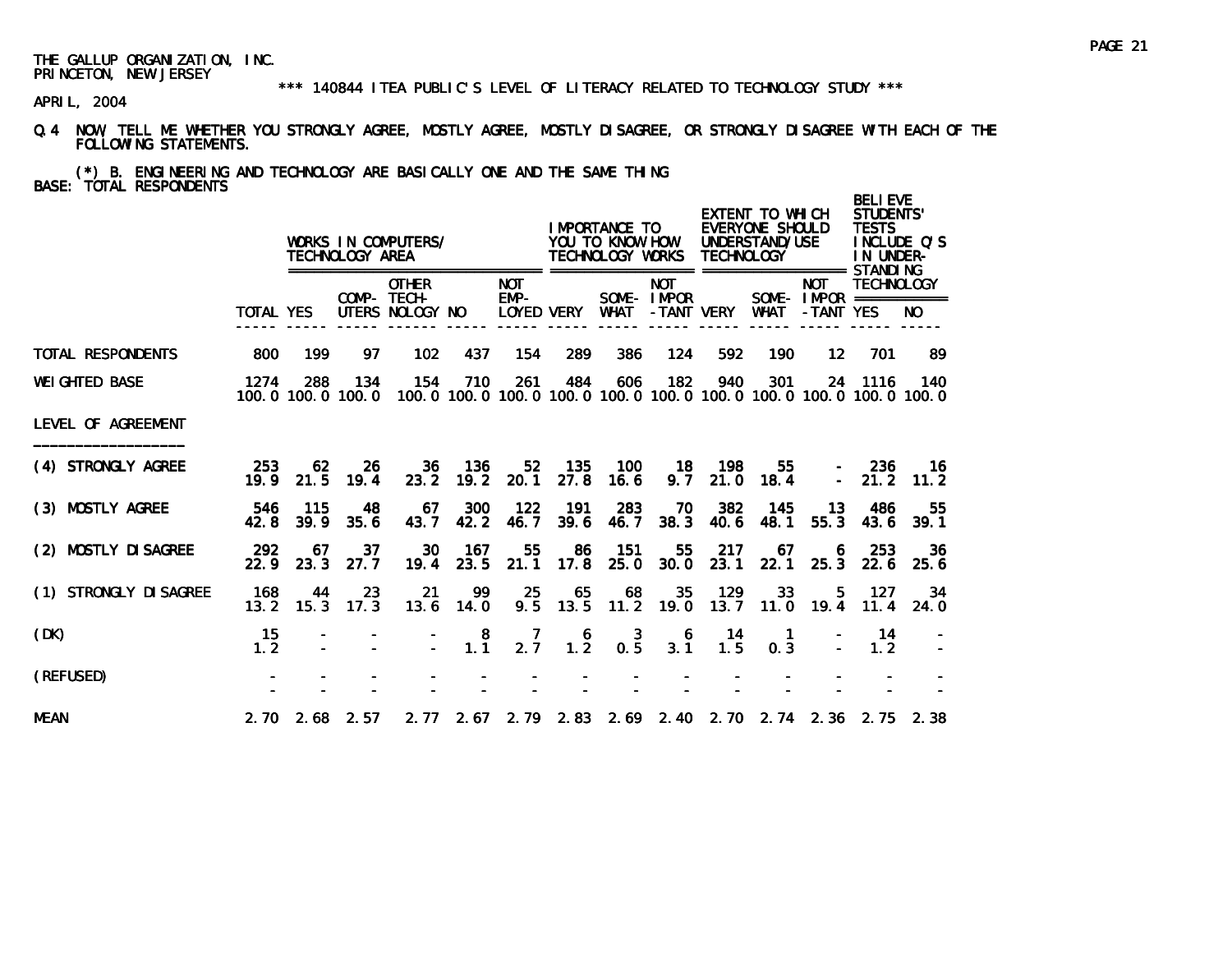#### \*\*\* 140844 ITEA PUBLIC'S LEVEL OF LITERACY RELATED TO TECHNOLOGY STUDY \*\*\*

APRIL, 2004

Q.4 NOW, TELL ME WHETHER YOU STRONGLY AGREE, MOSTLY AGREE, MOSTLY DISAGREE, OR STRONGLY DISAGREE WITH EACH OF THE FOLLOWING STATEMENTS.

(\*) C. THE RESULTS OF THE USE OF TECHNOLOGY CAN BE GOOD OR BAD BASE: TOTAL RESPONDENTS

|                        |                  | <b>GENDER</b>                                    |                                              |                                                 |                   |                                         |                                                                                 |                                        | <b>EDUCATION</b>                         |                      |                                                                  | =============== RFGI ON                  |                                              |                                              |                      |                                                                                                               |
|------------------------|------------------|--------------------------------------------------|----------------------------------------------|-------------------------------------------------|-------------------|-----------------------------------------|---------------------------------------------------------------------------------|----------------------------------------|------------------------------------------|----------------------|------------------------------------------------------------------|------------------------------------------|----------------------------------------------|----------------------------------------------|----------------------|---------------------------------------------------------------------------------------------------------------|
|                        |                  |                                                  | =========== AGE                              |                                                 |                   |                                         |                                                                                 |                                        | TOTAL COL-                               |                      | COL-                                                             | NON-                                     |                                              |                                              | ==================== |                                                                                                               |
|                        |                  | TOTAL MALE                                       | FE-<br><b>MALE</b>                           |                                                 | $18-29$ 30-49 50+ |                                         | ===============================                                                 | 50-64 65+ LEGE                         | $COL -$                                  | <b>LEGE</b><br>GRAD. | <b>LEGE</b><br>INC.                                              | $COL -$<br><b>LEGE</b>                   | EAST                                         | MI D-<br>WEST                                | SOUTH WEST           |                                                                                                               |
| TOTAL RESPONDENTS      | 800              | 409                                              | 391                                          | 119                                             | 304               | 369                                     | 220                                                                             | 149                                    | 504                                      | 313                  | 191                                                              | 294                                      | 166                                          | 222                                          | 238                  | 174                                                                                                           |
| <b>WEIGHTED BASE</b>   | 1274             | 619                                              | 654                                          | 225                                             | 531               | 506                                     | 305                                                                             | 201                                    | 712                                      | 378                  | 334                                                              | 559                                      | 289                                          | 306                                          | 404                  | -274<br>100.0 100.0 100.0 100.0 100.0 100.0 100.0 100.0 100.0 100.0 100.0 100.0 100.0 100.0 100.0 100.0 100.0 |
| LEVEL OF AGREEMENT     |                  |                                                  |                                              |                                                 |                   |                                         |                                                                                 |                                        |                                          |                      |                                                                  |                                          |                                              |                                              |                      |                                                                                                               |
| (4) STRONGLY AGREE     | 755<br>59.3      | 384<br>62.0                                      | 371<br>56.7                                  | - 126<br>56.2                                   | 328<br>61.8       | 291<br>57.5                             | 182<br>59.6                                                                     | 109<br>54.3                            | - 466                                    | 248                  |                                                                  | 219 286<br>65.5 65.6 65.4 51.2 60.3      | - 174                                        | - 174<br>56.9                                | 237<br>58.6          | 169<br>61.7                                                                                                   |
| (3) MOSTLY AGREE       | 443<br>34.8      | 194<br>31.4                                      | 248<br>37.9                                  | 78<br>34.8                                      | 167<br>31.6       | 194<br>38.4                             | 116                                                                             | 78<br>38.2 38.7                        | 213                                      | 118<br>$29.9$ 31.3   | 95<br>28.3                                                       | 230<br>41.1                              | 97                                           | 114<br>$33.7$ $37.4$                         | 138                  | 93<br>$34.2$ $33.8$                                                                                           |
| (2) MOSTLY DI SAGREE   | 36<br>2.8        | 18<br>2.9                                        | 18<br>$2.\overline{7}$                       | $\frac{9}{3.8}$                                 | $\frac{20}{3.7}$  | 1.5                                     | $0.\overline{8}$                                                                | $\frac{5}{2.4}$                        | $\begin{array}{c} 23 \\ 3.2 \end{array}$ | $1.7^{6}$            | 16<br>4. 8                                                       | $\begin{array}{c} 13 \\ 2.3 \end{array}$ | $\begin{smallmatrix}8\\2.9\end{smallmatrix}$ | 1.9                                          | $\frac{18}{4.5}$     | $\begin{array}{c} 3 \\ 1.2 \end{array}$                                                                       |
| (1) STRONGLY DI SAGREE | 29<br>2.3        | 19<br>3.0                                        | 10<br>1.5                                    | $\begin{smallmatrix}&&6\\&2.6\end{smallmatrix}$ | 14<br>2.6         | $\begin{array}{c} 9 \\ 1.8 \end{array}$ | $0.\overline{7}$                                                                | $\frac{7}{3.4}$                        | $0.\overline{8}$                         | $0.\overline{6}$     | $\begin{array}{c} 4 \\ 1.1 \end{array}$                          | $\frac{23}{4.1}$                         | $\frac{8}{2.7}$                              | $\begin{smallmatrix}8\\2.6\end{smallmatrix}$ | 11<br>2.6            | $\overline{2}$<br>0.8                                                                                         |
| (DK)                   | 10.<br>0.8       | 3<br>0.6                                         | $\begin{smallmatrix}6\\1.0\end{smallmatrix}$ | $\frac{6}{2.5}$                                 | $0.\,3$           |                                         | $\begin{array}{cccc} 2 & 1 & 1 \\ 0.4 & 0.3 & 0.6 \end{array}$                  |                                        |                                          |                      | $\begin{array}{cccc} & 2 & 1 & 1 \\ 0.3 & 0.3 & 0.4 \end{array}$ | $\begin{array}{c} 7 \\ 1.3 \end{array}$  |                                              | 1.3                                          |                      | $\frac{6}{2.1}$                                                                                               |
| (REFUSED)              | $0.\overline{2}$ | $\begin{smallmatrix} 1 \\ 0.2 \end{smallmatrix}$ | 0.2                                          |                                                 |                   |                                         | $\begin{bmatrix} 2 & 1 \\ - & 0.4 & 0.4 \end{bmatrix}$                          | $\begin{matrix} 1 \\ 0.6 \end{matrix}$ | $0.\overline{3}$                         | $0.\overline{6}$     |                                                                  |                                          | $\blacksquare$<br>$0.\overline{4}$           |                                              |                      | 0.4                                                                                                           |
| <b>MEAN</b>            |                  |                                                  |                                              |                                                 |                   |                                         | 3.52 3.53 3.52 3.48 3.53 3.53 3.58 3.46 3.61 3.63 3.59 3.41 3.52 3.50 3.49 3.60 |                                        |                                          |                      |                                                                  |                                          |                                              |                                              |                      |                                                                                                               |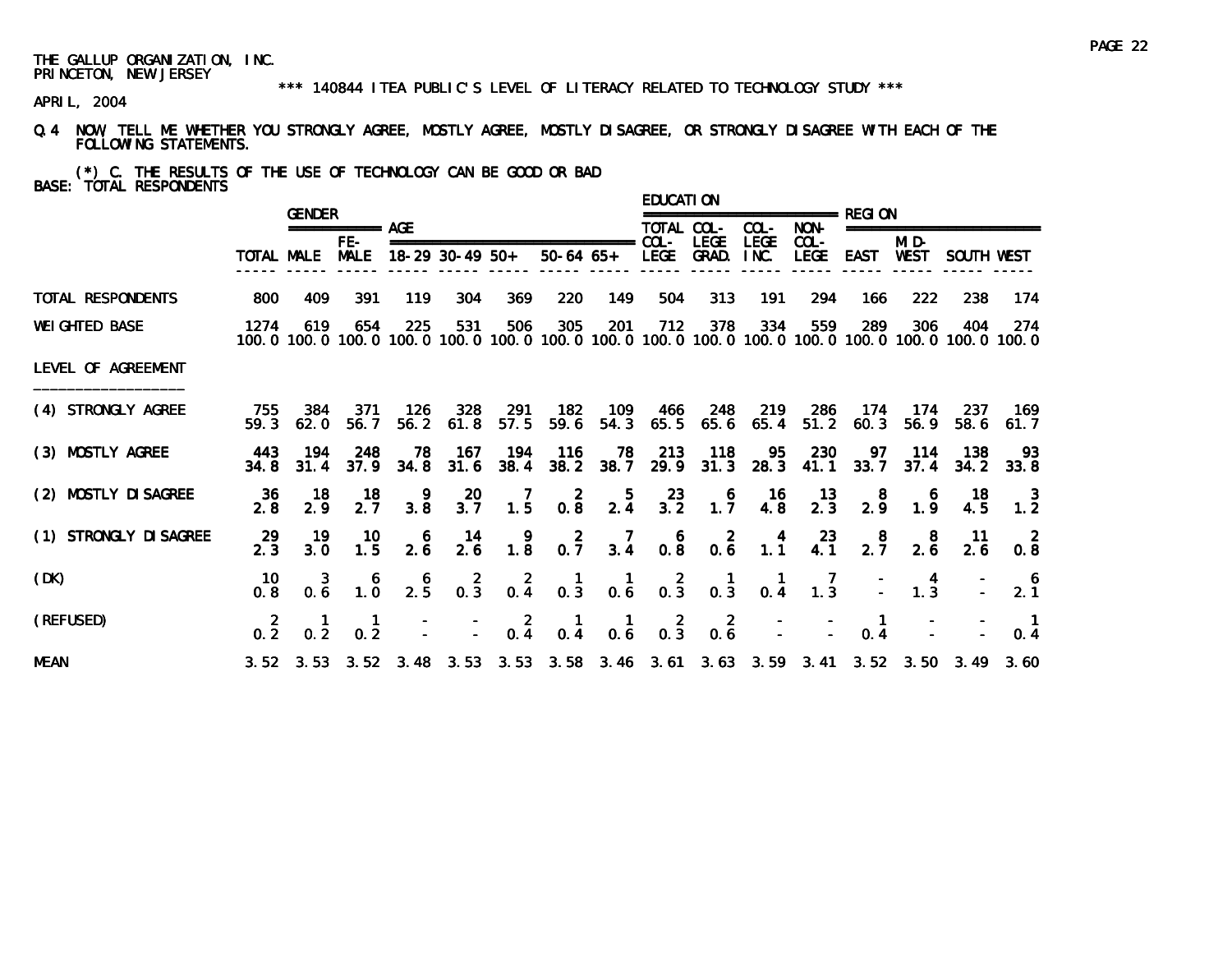#### \*\*\* 140844 ITEA PUBLIC'S LEVEL OF LITERACY RELATED TO TECHNOLOGY STUDY \*\*\*

- Q.4 NOW, TELL ME WHETHER YOU STRONGLY AGREE, MOSTLY AGREE, MOSTLY DISAGREE, OR STRONGLY DISAGREE WITH EACH OF THE FOLLOWING STATEMENTS.
- (\*) C. THE RESULTS OF THE USE OF TECHNOLOGY CAN BE GOOD OR BAD BASE: TOTAL RESPONDENTS

|                          |                       |                       | TECHNOLOGY AREA          | WORKS IN COMPUTERS/                            |                       |                              |                                         | I MPORTANCE TO<br>YOU TO KNOW HOW<br>TECHNOLOGY WORKS |                          | <b>TECHNOLOGY</b>     | EXTENT TO WHICH<br>EVERYONE SHOULD<br>UNDERSTAND/USE |                         | <b>BELIEVE</b><br><b>STUDENTS'</b><br><b>TESTS</b><br>IN UNDER-                         | INCLUDE O'S             |
|--------------------------|-----------------------|-----------------------|--------------------------|------------------------------------------------|-----------------------|------------------------------|-----------------------------------------|-------------------------------------------------------|--------------------------|-----------------------|------------------------------------------------------|-------------------------|-----------------------------------------------------------------------------------------|-------------------------|
|                          | TOTAL YES             |                       |                          | <b>OTHER</b><br>COMP- TECH-<br>UTERS NOLOGY NO |                       | ======<br><b>NOT</b><br>EMP- | LOYED VERY                              | WHAT                                                  | <b>NOT</b><br>SOME-IMPOR | -TANT VERY            | WHAT                                                 | <b>NOT</b><br>-TANT YES | <b>TECHNOLOGY</b><br>SOME - $IMPOR$ ============                                        | NO.                     |
| <b>TOTAL RESPONDENTS</b> | 800                   | 199                   | 97                       | 102                                            | 437                   | 154                          | 289                                     | 386                                                   | 124                      | 592                   | 190                                                  | $12 \,$                 | 701                                                                                     | -89                     |
| <b>WEI GHTED BASE</b>    | 1274                  | 288                   | 134<br>100.0 100.0 100.0 | 154                                            | 710                   | 261                          | 484                                     | 606                                                   | 182                      | 940                   | 301                                                  |                         | 24 1116<br>100, 0 100, 0 100, 0 100, 0 100, 0 100, 0 100, 0 100, 0 100, 0 100, 0 100, 0 | 140                     |
| LEVEL OF AGREEMENT       |                       |                       |                          |                                                |                       |                              |                                         |                                                       |                          |                       |                                                      |                         |                                                                                         |                         |
| (4) STRONGLY AGREE       | 755<br>59.3           | 186<br>64.5           | 85<br>63.3               | 101<br>65.6                                    | 429<br>60.4           | 138<br>52.9                  | 295<br>60.9                             | 347<br>57.2                                           | 113<br>62.1              | 590<br>62.8           | 152<br>50.4                                          | 11<br>43.9              | 651<br>58.3                                                                             | 93.<br>66.6             |
| (3) MOSTLY AGREE         | 443<br>34.8           | 88<br>30.4            | 41<br>30.9               | 46<br>30.0                                     | 239<br>33.7           | 104<br>40.0                  | 155<br>32.0                             | 230<br>38.0                                           | 57<br>31.1               | 300<br>31.9           | 129<br>42.9                                          | 8<br>32.1               | 408<br>36.6                                                                             | 32 <sub>2</sub><br>23.0 |
| (2) MOSTLY DI SAGREE     | 36<br>2.8             | 9<br>3.0              | $\overline{2}$<br>1.3    | 7<br>4.4                                       | 14<br>2.0             | 11<br>4.4                    | 12<br>2.4                               | 20<br>3.4                                             | 4<br>2.0                 | 19<br>2.1             | 14<br>4.7                                            | $\overline{1}$<br>4.2   | 27<br>2.4                                                                               | 4<br>3.1                |
| (1) STRONGLY DI SAGREE   | 29<br>2.3             | 3<br>$1.\overline{2}$ | 3<br>2.5                 |                                                | 22<br>3.1             | $\frac{3}{1.2}$              | 17<br>3.5                               | 6<br>1.0                                              | 6<br>3.1                 | 22<br>2.3             | $\overline{2}$<br>0.7                                | - 5<br>19.8             | -20<br>1.8                                                                              | -8<br>6.0               |
| (DK)                     | 10<br>0.8             | 3<br>0.9              | 3<br>2.0                 |                                                | 3<br>0.4              | 4<br>$1.\overline{5}$        | $\begin{array}{c} 5 \\ 1.0 \end{array}$ | $0.\overline{3}$                                      | $1.\overline{7}$         | 8<br>$0.\overline{8}$ | $\overline{2}$<br>0.6                                |                         | -8<br>0.7                                                                               | $\overline{2}$<br>1.3   |
| (REFUSED)                | $\overline{2}$<br>0.2 |                       |                          |                                                | $\overline{2}$<br>0.3 |                              | $\mathbf{1}$<br>0.2                     | $\mathbf{1}$<br>0.2                                   |                          |                       | $0.\overline{7}$                                     |                         | $\overline{2}$<br>0.2                                                                   |                         |
| <b>MEAN</b>              |                       |                       | $3.52$ $3.60$ $3.58$     |                                                |                       |                              |                                         |                                                       |                          |                       |                                                      |                         | 3.61 3.53 3.47 3.52 3.52 3.55 3.57 3.45 3.00 3.53                                       | 3.52                    |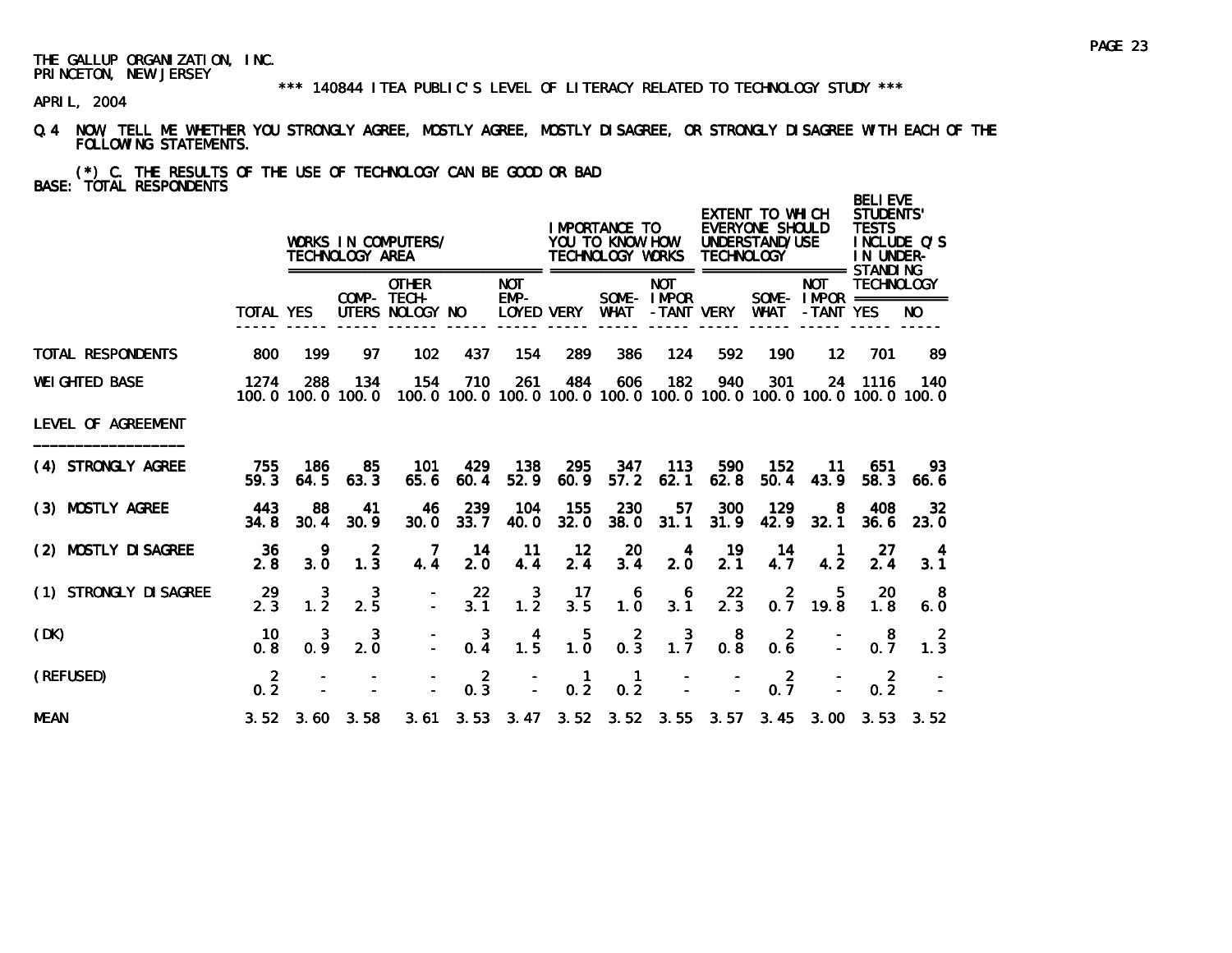#### \*\*\* 140844 ITEA PUBLIC'S LEVEL OF LITERACY RELATED TO TECHNOLOGY STUDY \*\*\*

- Q.4 NOW, TELL ME WHETHER YOU STRONGLY AGREE, MOSTLY AGREE, MOSTLY DISAGREE, OR STRONGLY DISAGREE WITH EACH OF THE FOLLOWING STATEMENTS.
- (\*) D. SCIENCE AND TECHNOLOGY ARE BASICALLY ONE AND THE SAME THING BASE: TOTAL RESPONDENTS

|                        |                 | <b>GENDER</b>                   |                                                     |                  |     |                                                                                |                                                  |                                                  | EDUCATI ON                                   |                                   |             |                                                                                                      |                     |                 |                          |                                                                                                                          |
|------------------------|-----------------|---------------------------------|-----------------------------------------------------|------------------|-----|--------------------------------------------------------------------------------|--------------------------------------------------|--------------------------------------------------|----------------------------------------------|-----------------------------------|-------------|------------------------------------------------------------------------------------------------------|---------------------|-----------------|--------------------------|--------------------------------------------------------------------------------------------------------------------------|
|                        |                 |                                 | =========== AGE                                     |                  |     |                                                                                |                                                  |                                                  | TOTAL COL-                                   |                                   | COL-        | NON-                                                                                                 |                     |                 | ======================== |                                                                                                                          |
|                        |                 | TOTAL MALE MALE 18-29 30-49 50+ | FE-                                                 |                  |     |                                                                                |                                                  |                                                  |                                              | LEGE<br>50-64 65+ LEGE GRAD. INC. | <b>LEGE</b> | $COL -$<br>LEGE EAST                                                                                 |                     | MI D-           | WEST SOUTH WEST          |                                                                                                                          |
| TOTAL RESPONDENTS      | 800             | 409                             | -391                                                | 119              | 304 | 369                                                                            | 220                                              | 149                                              | 504                                          | 313                               | 191         | 294                                                                                                  | 166                 | 222             | 238                      | 174                                                                                                                      |
| <b>WEI GHTED BASE</b>  | 1274            | 619                             | 654                                                 | 225              | 531 | 506                                                                            | 305                                              | 201                                              | 712                                          | 378                               | 334         | 559                                                                                                  | 289                 | 306             | 404                      | - 274<br>100, 0 100, 0 100, 0 100, 0 100, 0 100, 0 100, 0 100, 0 100, 0 100, 0 100, 0 100, 0 100, 0 100, 0 100, 0 100, 0 |
| LEVEL OF AGREEMENT     |                 |                                 |                                                     |                  |     |                                                                                |                                                  |                                                  |                                              |                                   |             |                                                                                                      |                     |                 |                          |                                                                                                                          |
| (4) STRONGLY AGREE     | 16. 0           |                                 |                                                     |                  |     | 204 109 95 37 64 103                                                           |                                                  |                                                  |                                              | 64 40 101 45 55                   |             |                                                                                                      | 103 43              |                 |                          | 53 76 32<br>17.6 14.5 16.2 12.1 20.4 20.9 19.7 14.2 12.0 16.6 18.4 14.8 17.4 18.7 11.8                                   |
| (3) MOSTLY AGREE       | 591<br>46.4     | - 293<br>47.3                   | -298<br>45.6                                        | 108<br>47.9      | 250 | 222<br>47.2 43.8                                                               | 126                                              | 95<br>41.4 47.4                                  | - 286<br>40.1                                | 121                               | $32.0$ 49.3 | 165 304<br>54.4                                                                                      | 46.4                | 134 142<br>46.4 | -204<br>50.5             | - 111<br>40.4                                                                                                            |
| (2) MOSTLY DI SAGREE   | 315<br>24. 7    | - 141                           | -174                                                | 57               | 150 | - 106<br>22.8 26.5 25.5 28.3 21.0 23.6 17.0 31.1 37.1 24.3 16.5 26.2 27.5 17.2 | 72                                               |                                                  |                                              | 34 221 140                        | 81          |                                                                                                      | 92 76 84            |                 | - 70                     | 85<br>31.1                                                                                                               |
| (1) STRONGLY DI SAGREE | -151            | 73<br>$11.9$ $11.9$ $11.9$      | 78                                                  | -22              | 66  | 64<br>9.6 12.4 12.6 13.4 11.4 13.6 17.4 9.4                                    | $-41$                                            |                                                  | 23 97                                        |                                   | 66 31       |                                                                                                      | 54 35<br>$9.7$ 12.0 | 27              | 50                       | $-40$<br>$8.7$ 12.2 14.7                                                                                                 |
| (DK)                   | -11<br>0.8      |                                 | $\begin{array}{cc} 1 & 10 \\ 0.2 & 1.5 \end{array}$ | $0.\overline{7}$ |     | $\begin{array}{ccc} & - & 9 \\ - & 1.8 \end{array}$                            | $\begin{smallmatrix} 1 \\ 0.3 \end{smallmatrix}$ | $\begin{smallmatrix}8\\4.0\end{smallmatrix}$     | $\begin{array}{c} 5 \\ 0.8 \end{array}$      |                                   |             | $\begin{array}{ccccccccc}\n & 4 & 2 & 5 & 2 & - & 5 \\ 1.0 & 0.5 & 1.0 & 0.6 & - & 1.3\n\end{array}$ |                     |                 |                          | 1.4                                                                                                                      |
| (REFUSED)              | $0.\frac{2}{2}$ | $\overline{2}$<br>0.3           |                                                     |                  |     | $\begin{array}{cccc} - & - & 2 & 1 \\ - & - & 0.4 & 0.3 \end{array}$           |                                                  | $\begin{smallmatrix} 1 \\ 0.5 \end{smallmatrix}$ | $\begin{smallmatrix}2\\0.3\end{smallmatrix}$ | $0.\frac{2}{5}$                   |             |                                                                                                      |                     |                 |                          | $\overline{\phantom{0}}$<br>0.7                                                                                          |
| <b>MEAN</b>            |                 |                                 |                                                     |                  |     |                                                                                |                                                  |                                                  |                                              |                                   |             |                                                                                                      |                     |                 |                          | 2.67 2.71 2.64 2.71 2.59 2.74 2.70 2.79 2.55 2.39 2.73 2.82 2.64 2.72 2.77 2.50                                          |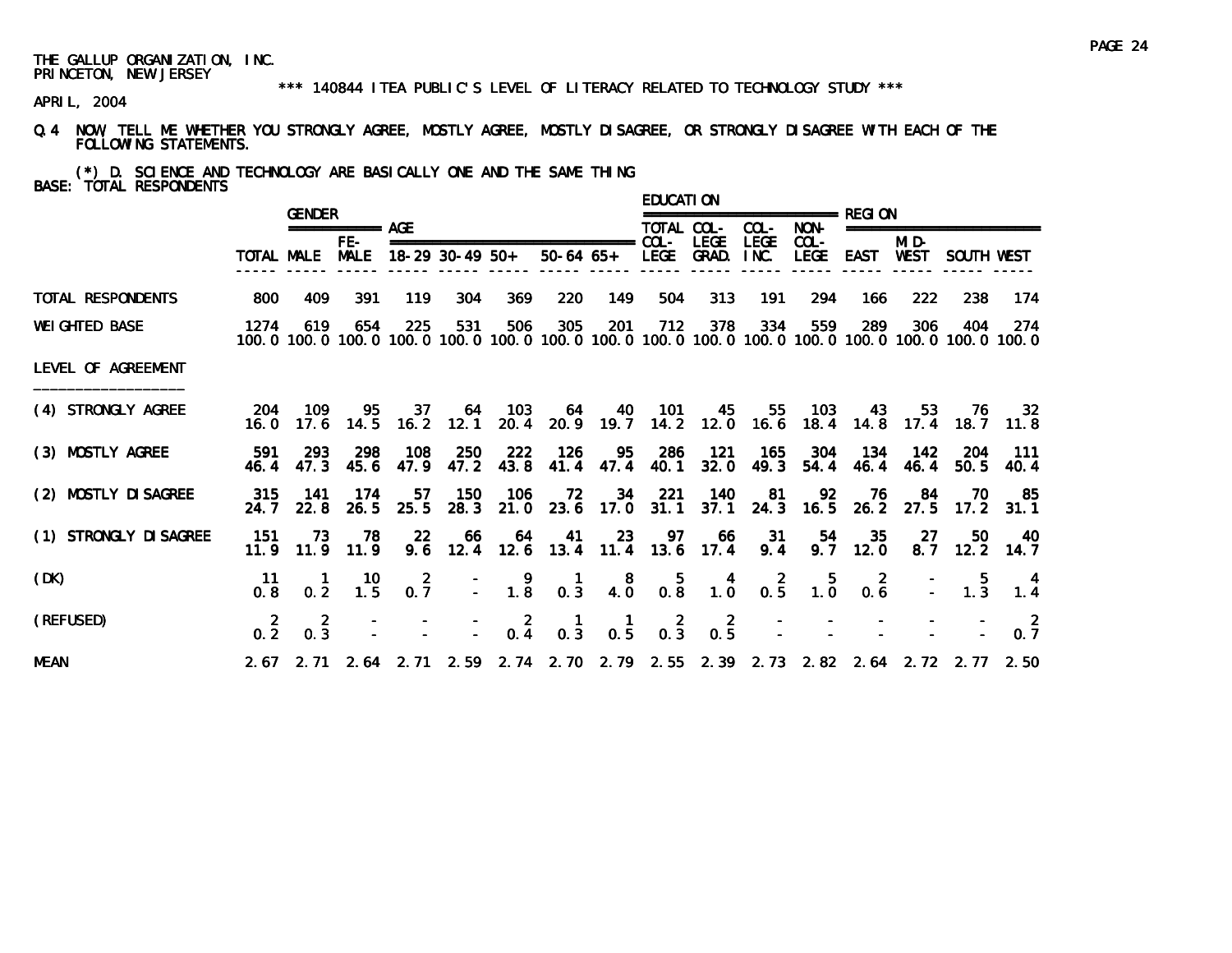#### \*\*\* 140844 ITEA PUBLIC'S LEVEL OF LITERACY RELATED TO TECHNOLOGY STUDY \*\*\*

- Q.4 NOW, TELL ME WHETHER YOU STRONGLY AGREE, MOSTLY AGREE, MOSTLY DISAGREE, OR STRONGLY DISAGREE WITH EACH OF THE FOLLOWING STATEMENTS.
- (\*) D. SCIENCE AND TECHNOLOGY ARE BASICALLY ONE AND THE SAME THING BASE: TOTAL RESPONDENTS

|                        |                  |                     | TECHNOLOGY AREA             | WORKS IN COMPUTERS/                            |                                                |                       |                 | <b>IMPORTANCE TO</b><br>YOU TO KNOW HOW<br>TECHNOLOGY WORKS |                             | <b>TECHNOLOGY</b>           | EXTENT TO WHICH<br>EVERYONE SHOULD<br>UNDERSTAND/USE |                         | <b>BELIEVE</b><br><b>STUDENTS'</b><br><b>TESTS</b><br>IN UNDER-                         | INCLUDE O'S           |
|------------------------|------------------|---------------------|-----------------------------|------------------------------------------------|------------------------------------------------|-----------------------|-----------------|-------------------------------------------------------------|-----------------------------|-----------------------------|------------------------------------------------------|-------------------------|-----------------------------------------------------------------------------------------|-----------------------|
|                        | <b>TOTAL YES</b> |                     |                             | <b>OTHER</b><br>COMP- TECH-<br>UTERS NOLOGY NO |                                                | <b>NOT</b><br>EMP-    | LOYED VERY      | WHAT                                                        | <b>NOT</b><br>SOME-IMPOR    | -TANT VERY                  | WHAT                                                 | <b>NOT</b><br>-TANT YES | <b>TECHNOLOGY</b><br>SOME - IMPOR ===========                                           | NO.                   |
| TOTAL RESPONDENTS      | 800              | 199                 | 97                          | 102                                            | 437                                            | 154                   | 289             | 386                                                         | 124                         | 592                         | 190                                                  | $12 \,$                 | 701                                                                                     | 89                    |
| <b>WEI GHTED BASE</b>  | 1274             | 288                 | 134<br>100.0 100.0 100.0    | 154                                            | 710                                            | 261                   | 484             | 606                                                         | 182                         | 940                         | 301                                                  |                         | 24 1116<br>100, 0 100, 0 100, 0 100, 0 100, 0 100, 0 100, 0 100, 0 100, 0 100, 0 100, 0 | 140                   |
| LEVEL OF AGREEMENT     |                  |                     |                             |                                                |                                                |                       |                 |                                                             |                             |                             |                                                      |                         |                                                                                         |                       |
| (4) STRONGLY AGREE     | 204              | 41                  | -15<br>$16.0$ $14.2$ $11.5$ | 16.5                                           | 25 116                                         | 44                    | 82              | 86<br>16.3 16.9 17.0 14.2 19.5                              | 36                          | 144                         | $15.3$ $19.0$                                        |                         | 57 3 182<br>$12.2$ 16.3                                                                 | $-19$<br>13.8         |
| (3) MOSTLY AGREE       | 591<br>46.4      | 108<br>37.6         | 46<br>34.4                  | 62<br>40.4                                     | 346<br>48.7                                    | 132<br>50.7           | 213<br>44.0     | 306                                                         | 72<br>50.4 39.5             | 437<br>46.5                 | 136<br>45.1                                          | - 16<br>68.3            | 535<br>48. 0                                                                            | 48<br>34.6            |
| (2) MOSTLY DI SAGREE   | 315<br>24.7      | 91<br>31.8          | 49<br>36.3                  | 43<br>27.8                                     | 161<br>22.7                                    | 56<br>21.3            | 121<br>25.1     | 145<br>24.0                                                 | 47<br>25.7                  | 234<br>24.9                 | -75<br>24.9                                          |                         | -259<br>$-23.2$                                                                         | 53<br>37.5            |
| (1) STRONGLY DI SAGREE | 151<br>11.9      | 43<br>14.8          | 21<br>15.8                  | 21                                             | 81<br>13.9 11.4                                | 26                    | 65              | 61<br>10.1 13.5 10.0 13.8                                   | 25                          | 115<br>12.3                 | 29                                                   | 5.<br>$9.7$ 19.5        | 130<br>11.6                                                                             | - 18<br>12.9          |
| (DK)                   | 11<br>0.8        | 4<br>1.3            | 3<br>2.0                    | -1<br>0.7                                      | $\begin{smallmatrix} &5\\0.8\end{smallmatrix}$ | $0.\overline{6}$      | $0.\frac{2}{4}$ | 1.2                                                         | $0.\frac{2}{9}$             | 0.8                         | $0.\frac{3}{9}$                                      | $\Delta \sim 10^{-1}$   | - 8<br>0.7                                                                              | $\overline{2}$<br>1.2 |
| (REFUSED)              | 2<br>0.2         | $\mathbf{1}$<br>0.4 |                             | $\mathbf{1}$<br>0.7                            | $\mathbb{Z}^2$                                 | $\blacksquare$<br>0.4 | $\mathbf{r}$    | $\begin{smallmatrix} 1 \\ 0.2 \end{smallmatrix}$            | $\mathbf{1}$<br>$0.\dot{6}$ | $\mathbf{1}$<br>$0.\dot{1}$ | $\mathbf{1}$<br>0.3                                  |                         | $\overline{2}$<br>0.2                                                                   |                       |
| <b>MEAN</b>            |                  |                     | $2.67$ $2.52$ $2.42$        |                                                |                                                |                       |                 |                                                             |                             |                             |                                                      |                         | 2.60 2.70 2.75 2.65 2.70 2.66 2.65 2.74 2.73 2.70 2.50                                  |                       |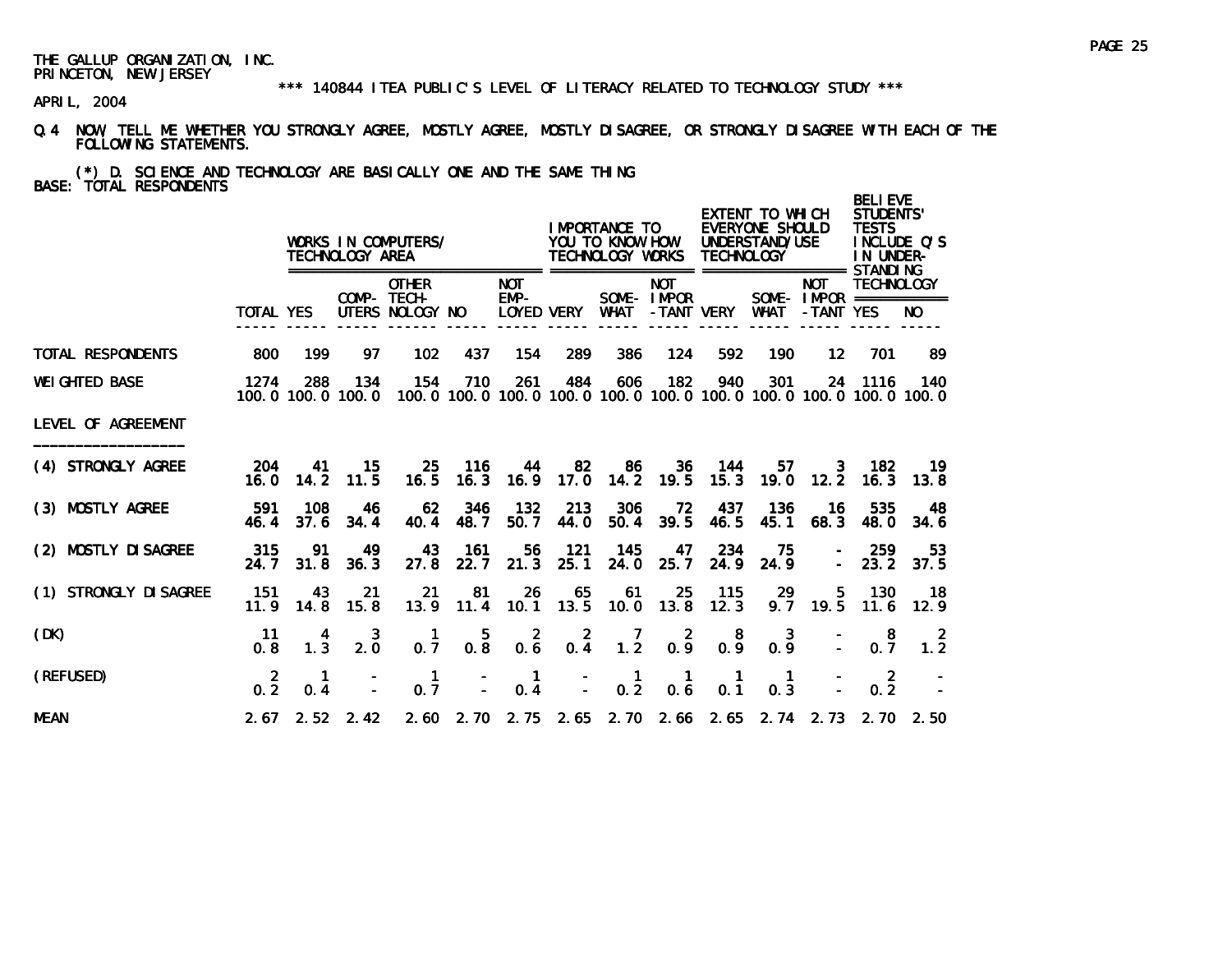#### \*\*\* 140844 ITEA PUBLIC'S LEVEL OF LITERACY RELATED TO TECHNOLOGY STUDY \*\*\*

APRIL, 2004

#### Q.4 SUMMARY TABLE OF STRONGLY AGREE

|                                                                           |             | <b>GENDER</b>          |                 |                     |                 |                    |                                                  |                  | <b>EDUCATION</b> |                            |                     | =================== RFGI ON |             |                          |              |                                                                                                                        |
|---------------------------------------------------------------------------|-------------|------------------------|-----------------|---------------------|-----------------|--------------------|--------------------------------------------------|------------------|------------------|----------------------------|---------------------|-----------------------------|-------------|--------------------------|--------------|------------------------------------------------------------------------------------------------------------------------|
|                                                                           |             |                        | =========== AGE |                     |                 |                    |                                                  |                  | TOTAL COL-       |                            | COL-                | NON-                        |             | ======================== |              |                                                                                                                        |
|                                                                           | TOTAL MALE  |                        | FE-<br>MALE     |                     | 18-29 30-49 50+ |                    | ===============================<br>$50-64$ $65+$ |                  | COL-<br>LEGE     | <b>LEGE</b><br>GRAD.       | <b>LEGE</b><br>INC. | COL-<br><b>LEGE</b>         | <b>EAST</b> | MI D-<br><b>WEST</b>     | SOUTH WEST   |                                                                                                                        |
| TOTAL RESPONDENTS                                                         | 800         | 409                    | 391             | 119                 | 304             | 369                | <b>220</b>                                       | 149              | 504              | 313                        | 191                 | 294                         | 166         | 222                      | 238          | 174                                                                                                                    |
| <b>WEI GHTED BASE</b>                                                     | 1274        | 619                    | 654             | 225                 | 531             | 506                | 305                                              | 201              | 712              | 378                        | 334                 | 559                         | 289         | 306                      | 404          | 274<br>100, 0 100, 0 100, 0 100, 0 100, 0 100, 0 100, 0 100, 0 100, 0 100, 0 100, 0 100, 0 100, 0 100, 0 100, 0 100, 0 |
| SUMMARY TABLE                                                             |             |                        |                 |                     |                 |                    |                                                  |                  |                  |                            |                     |                             |             |                          |              |                                                                                                                        |
| THE RESULTS OF THE USE<br>OF TECHNOLOGY CAN BE<br>GOOD OR BAD             | 755<br>59.3 | 384<br>62.0            | 371<br>56.7     | 126<br>56.2         | 328             | 291<br>$61.8$ 57.5 | 182                                              | 109<br>59.6 54.3 | 466<br>65.5      | 248                        | 219<br>65.6 65.4    | 286<br>51.2                 | 174<br>60.3 | -174<br>56.9             | -237<br>58.6 | 169.<br>61.7                                                                                                           |
| TECHNOLOGY IS A SMALL<br><b>FACTOR IN YOUR</b><br>EVERYDAY LIFE           | 253<br>19.9 | 125<br>20. 2           | 128<br>19.6     | 37<br>16.3          | 100             | 116                | 59<br>18.9 22.9 19.4 28.1                        | 57               | 121              | 46<br>$16.9$ $12.0$ $22.5$ | 75                  | 132<br>23.7                 | 66<br>23.0  | 72<br>23.4               | -84<br>20.9  | 31<br>11.2                                                                                                             |
| ENGINEERING AND<br>TECHNOLOGY ARE<br>BASI CALLY ONE AND THE<br>SAME THING |             | 253 134<br>$19.9$ 21.7 | 119             | 33<br>$18.1$ $14.5$ | 109<br>20.5     | $-107$<br>21.1     | 63                                               | 44<br>20.6 21.8  | 121              | 43<br>17.0 11.4            | 23.4                | 78 130<br>23.3              | 58<br>19.9  | -51<br>16.6              | -95<br>23.4  | 50.<br>18.2                                                                                                            |
| SCIENCE AND TECHNOLOGY<br>ARE BASICALLY ONE AND<br>THE SAME THING         | 204<br>16.0 | 109<br>17.6            | 95<br>14.5      | 37<br>16.2          | 12.1            | 64 103<br>20.4     | 64                                               | 40<br>20.9 19.7  | 101              | 45<br>14.2 12.0            | 55<br>16.6          | - 103<br>18.4               | 43<br>14.8  | 53<br>17.4               | -76<br>18. 7 | 32<br>11.8                                                                                                             |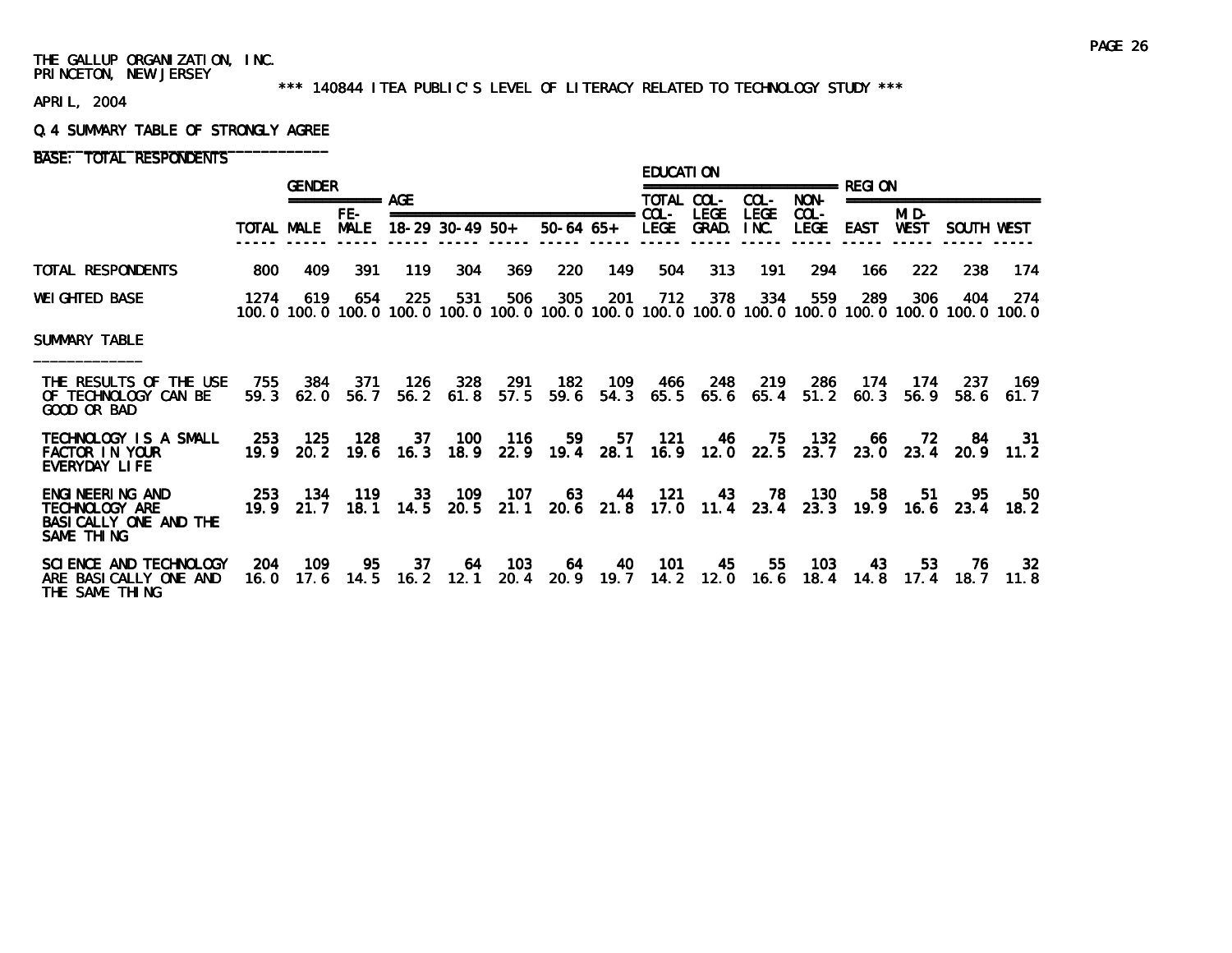#### \*\*\* 140844 ITEA PUBLIC'S LEVEL OF LITERACY RELATED TO TECHNOLOGY STUDY \*\*\*

APRIL, 2004

#### Q.4 SUMMARY TABLE OF STRONGLY AGREE

|                                                                           |                  |                                 | TECHNOLOGY AREA | WORKS IN COMPUTERS/                                                                                      |                      |                      |                          | IMPORTANCE TO<br>YOU TO KNOW HOW<br>TECHNOLOGY WORKS |                          | <b>TECHNOLOGY</b> | EXTENT TO WHICH<br>EVERYONE SHOULD<br>UNDERSTAND/USE |                                        | <b>BELIEVE</b><br>STUDENTS'<br><b>TESTS</b><br>INCLUDE O'S<br>IN UNDER- |              |
|---------------------------------------------------------------------------|------------------|---------------------------------|-----------------|----------------------------------------------------------------------------------------------------------|----------------------|----------------------|--------------------------|------------------------------------------------------|--------------------------|-------------------|------------------------------------------------------|----------------------------------------|-------------------------------------------------------------------------|--------------|
|                                                                           | <b>TOTAL YES</b> |                                 | ============    | <b>OTHER</b><br>COMP- TECH-<br>UTERS NOLOGY NO                                                           |                      | <b>NOT</b><br>$EMP-$ | LOYED VERY               | WHAT                                                 | <b>NOT</b><br>SOME-IMPOR | -TANT VERY        | <b>WHAT</b>                                          | <b>NOT</b><br>-TANT YES                | <b>TECHNOLOGY</b><br>SOME - $IMPOR$ ============                        | NO.          |
| TOTAL RESPONDENTS                                                         | 800              | 199                             | 97              | 102                                                                                                      | 437                  | 154                  | <b>289</b>               | 386                                                  | 124                      | 592               | 190                                                  | 12 <sup>12</sup>                       | 701                                                                     | -89          |
| WEIGHTED BASE                                                             | 1274             | 288                             | 134             | 154<br>100, 0 100, 0 100, 0 100, 0 100, 0 100, 0 100, 0 100, 0 100, 0 100, 0 100, 0 100, 0 100, 0 100, 0 | 710                  | 261                  | 484                      | 606                                                  | 182                      | 940               | 301                                                  |                                        | 24 1116                                                                 | 140          |
| SUMMARY TABLE                                                             |                  |                                 |                 |                                                                                                          |                      |                      |                          |                                                      |                          |                   |                                                      |                                        |                                                                         |              |
| THE RESULTS OF THE USE<br>OF TECHNOLOGY CAN BE<br>GOOD OR BAD             | 755              | - 186 -<br>$59.3$ $64.5$ $63.3$ | 85              | - 101                                                                                                    | 429<br>$65.6$ $60.4$ | - 138                |                          | 295 347 113<br>52.9 60.9 57.2 62.1                   |                          | 590<br>62.8       | -152<br>50.4                                         | - 11<br>43.9                           | -651<br>58.3                                                            | 93.<br>66.6  |
| TECHNOLOGY IS A SMALL<br><b>FACTOR IN YOUR</b><br>EVERYDAY LIFE           | -253             | 53<br>19.9 18.4 19.1            | -26             | -27                                                                                                      | 126                  |                      | 69 108                   | 120<br>17.9 17.8 26.6 22.3 19.7 14.0 20.5            |                          | 26 193            | 52                                                   | $\overline{7}$<br>$17.4$ $27.9$ $21.3$ | -237                                                                    | $-12$<br>8.7 |
| ENGINEERING AND<br>TECHNOLOGY ARE<br>BASI CALLY ONE AND THE<br>SAME THING | 253              | 62<br>19.9 21.5 19.4            |                 | 26                                                                                                       | 36 136               | 23.2 19.2 20.1 27.8  |                          | 52 135 100<br>16.6                                   |                          | 18 198            | $9.7$ 21.0 18.4                                      | 55<br>3.4                              | $-236$<br>$-21.2$                                                       | - 16<br>11.2 |
| SCIENCE AND TECHNOLOGY<br>ARE BASICALLY ONE AND<br>THE SAME THING         | -204<br>16.0     | -41<br>14.2                     | 15.<br>11.5     | 25<br>16.5                                                                                               | 116<br>16.3          |                      | -82<br>44<br>$16.9$ 17.0 | - 86<br>14.2                                         | 19.5                     | 36 144<br>15.3    | 57<br>19.0                                           |                                        | 3 182<br>$12.2$ 16.3                                                    | -19<br>13.8  |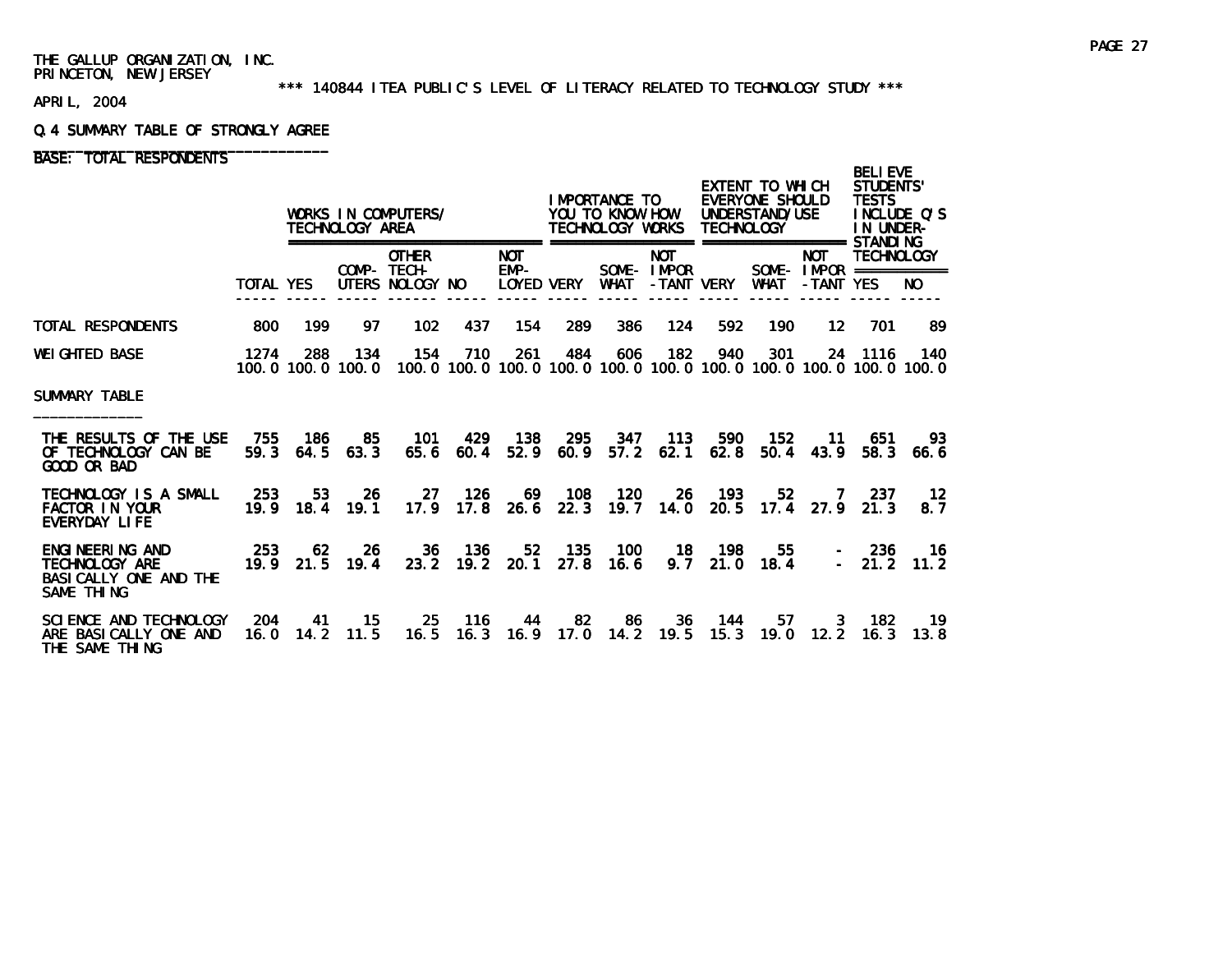#### \*\*\* 140844 ITEA PUBLIC'S LEVEL OF LITERACY RELATED TO TECHNOLOGY STUDY \*\*\*

APRIL, 2004

#### Q.5 PLEASE TELL ME TO WHAT EXTENT YOU AGREE OR DISAGREE WITH THE FOLLOWING STATEMENTS ABOUT TECHNOLOGY.

# (\*) A. HUMANS OFTEN DEVELOP NEW TECHNOLOGIES TO IMPROVE UPON PREVIOUS TECHNOLOGIES BASE: TOTAL RESPONDENTS

|                        |                        | <b>GENDER</b>                                        |                       |                                                 |                                                   |                                              |                                         |                      | <b>EDUCATION</b>                                 |                 |                     | ================ RFGI ON                                        |                                         |                                                      |                                              |                                                                                                               |
|------------------------|------------------------|------------------------------------------------------|-----------------------|-------------------------------------------------|---------------------------------------------------|----------------------------------------------|-----------------------------------------|----------------------|--------------------------------------------------|-----------------|---------------------|-----------------------------------------------------------------|-----------------------------------------|------------------------------------------------------|----------------------------------------------|---------------------------------------------------------------------------------------------------------------|
|                        |                        |                                                      | $== == == == ==$ AGE  |                                                 |                                                   |                                              |                                         |                      | TOTAL COL-                                       |                 | COL-                | NON-                                                            |                                         |                                                      | ========================                     |                                                                                                               |
|                        |                        | TOTAL MALE                                           | $FE-$<br><b>MALE</b>  |                                                 | $18-29$ 30-49 50+                                 |                                              | ===============================         | 50-64 65+ LEGE GRAD. | $COL -$                                          | <b>LEGE</b>     | <b>LEGE</b><br>INC. | $COL -$<br>LEGE                                                 | EAST                                    | MI D-<br>WEST                                        | SOUTH WEST                                   |                                                                                                               |
| TOTAL RESPONDENTS      | 800                    | 409                                                  | 391                   | 119                                             | 304                                               | 369                                          | 220                                     | 149                  | 504                                              | 313             | 191                 | 294                                                             | 166                                     | 222                                                  | 238                                          | 174                                                                                                           |
| <b>WEIGHTED BASE</b>   | 1274                   | 619                                                  | 654                   | 225                                             | 531                                               | 506                                          | 305                                     | 201                  | 712                                              | 378             | 334                 | 559                                                             | 289                                     | 306                                                  | 404                                          | -274<br>100.0 100.0 100.0 100.0 100.0 100.0 100.0 100.0 100.0 100.0 100.0 100.0 100.0 100.0 100.0 100.0 100.0 |
| LEVEL OF AGREEMENT     |                        |                                                      |                       |                                                 |                                                   |                                              |                                         |                      |                                                  |                 |                     |                                                                 |                                         |                                                      |                                              |                                                                                                               |
| (4) STRONGLY AGREE     | 876<br>68. 8           | 423<br>68.3                                          | 453<br>69.3           | - 168<br>74.6                                   | 352<br>66.4                                       | 347<br>68.5                                  | 229<br>75.0                             | 118<br>58.8          | 72.5                                             | 516 285<br>75.5 | 231                 | 358<br>$69.0\quad 64.0$                                         | - 191<br>66. 0                          | -209<br>68.3                                         | -275<br>68.0                                 | -201<br>73.5                                                                                                  |
| (3) MOSTLY AGREE       | 360<br>28.3            | -173<br>27.9                                         | 187                   | 51                                              | 170<br>28.6 22.8 32.0                             | 136<br>26.9                                  |                                         | $65$ 71<br>21.3 35.4 | 178                                              | 85<br>25.0 22.5 | 93                  | 182<br>$27.9$ 32.5                                              | 85<br>29.6                              | -91<br>29.6                                          | - 118<br>29.1                                | - 66<br>24.3                                                                                                  |
| (2) MOSTLY DI SAGREE   | 15<br>1.2 <sub>2</sub> | 12 <sup>12</sup><br>1.9                              | $\overline{4}$<br>0.6 | $\begin{smallmatrix}&&6\\&2.6\end{smallmatrix}$ | $0.\overline{2}$                                  | $\begin{smallmatrix}8\\1.7\end{smallmatrix}$ | $\begin{array}{c} 4 \\ 1.2 \end{array}$ | $\frac{5}{2.3}$      | $\begin{array}{c} 9 \\ 1.2 \end{array}$          |                 |                     | $\begin{array}{cccc} 6 & 3 & 7 \\ 1.6 & 0.8 & 1.2 \end{array}$  |                                         | $\begin{array}{cc} & 3 & 1 \\ 1.0 & 0.3 \end{array}$ | $\begin{smallmatrix}8\\1.9\end{smallmatrix}$ | $\begin{array}{c} 4 \\ 1.3 \end{array}$                                                                       |
| (1) STRONGLY DI SAGREE | $\frac{20}{1.5}$       | $-11$<br>1.8                                         | $\frac{9}{1.3}$       |                                                 | $\begin{array}{ccc} - & 7 \\ - & 1.4 \end{array}$ | $\frac{12}{2.5}$                             | $2.\overline{6}$                        | $\frac{5}{2.3}$      | $\begin{array}{c} 8 \\ 1.1 \end{array}$          |                 |                     | $\begin{array}{cccc} 1 & 6 & 12 \\ 0.4 & 1.9 & 2.1 \end{array}$ | $\begin{array}{c} 9 \\ 3.0 \end{array}$ | $\begin{array}{c} 6 \\ 1.8 \end{array}$              | $\begin{array}{c} 4 \\ 1.0 \end{array}$      | $\mathbf{1}$<br>0.5                                                                                           |
| (DK)                   |                        | $\begin{array}{cccc} 2 & 1 \\ 0.2 & 0.2 \end{array}$ | $\frac{1}{0.2}$       |                                                 |                                                   | $\frac{1}{2}$ 0.5                            |                                         | $\frac{1}{2}$ 1.2    | $\begin{smallmatrix} 1 \\ 0.2 \end{smallmatrix}$ |                 |                     | $\begin{array}{cccc} - & 1 & 1 \\ - & 0.3 & 0.2 \end{array}$    | $\begin{matrix} 1 \\ 0.5 \end{matrix}$  |                                                      |                                              | $\blacksquare$<br>0.4                                                                                         |
| (REFUSED)              |                        |                                                      |                       |                                                 |                                                   |                                              |                                         |                      |                                                  |                 |                     |                                                                 |                                         |                                                      |                                              |                                                                                                               |
| <b>MEAN</b>            |                        |                                                      |                       |                                                 |                                                   |                                              |                                         |                      |                                                  |                 |                     |                                                                 |                                         |                                                      |                                              | 3.65 3.63 3.66 3.72 3.64 3.62 3.69 3.53 3.69 3.73 3.65 3.59 3.59 3.64 3.64 3.71                               |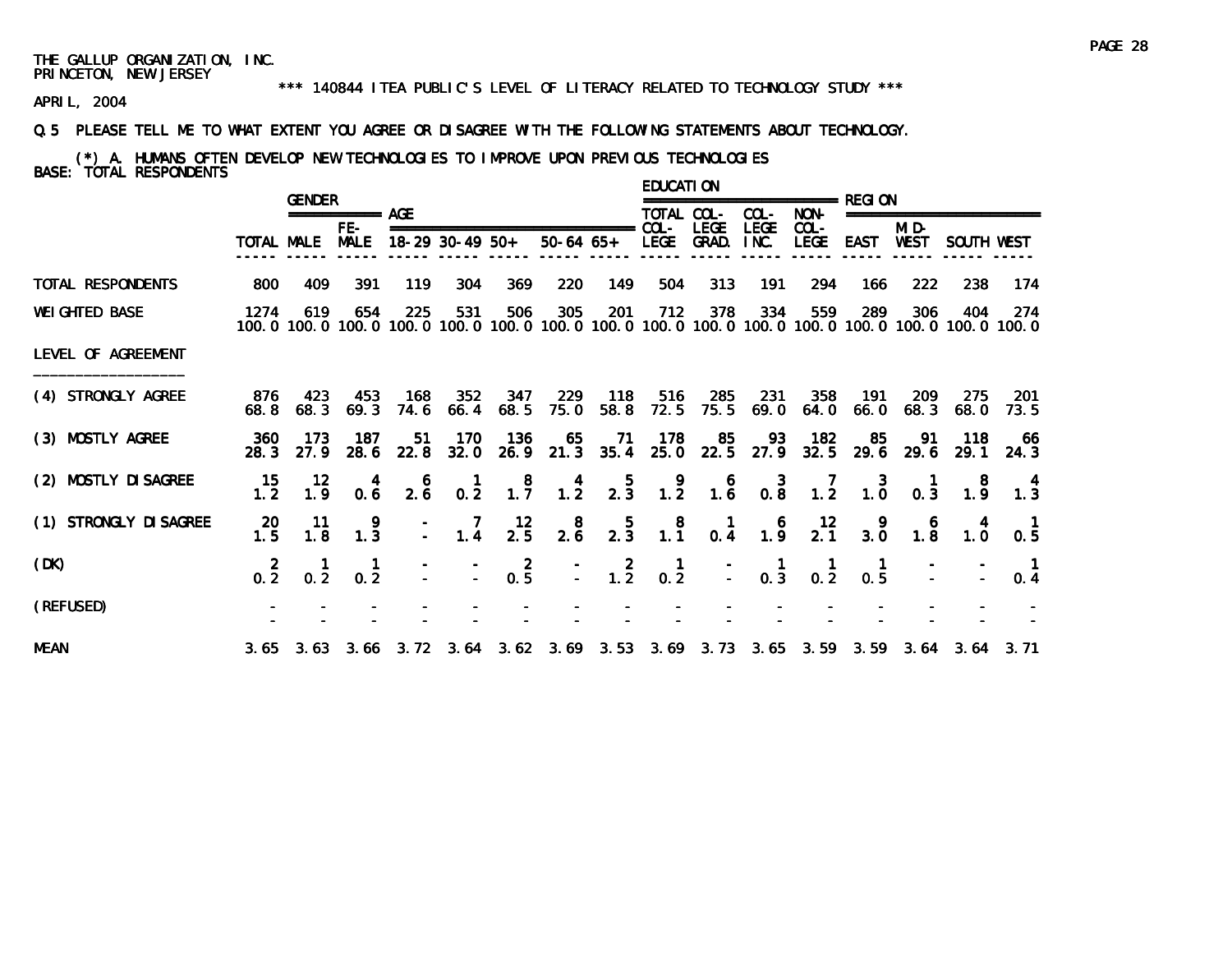#### \*\*\* 140844 ITEA PUBLIC'S LEVEL OF LITERACY RELATED TO TECHNOLOGY STUDY \*\*\*

APRIL, 2004

#### Q.5 PLEASE TELL ME TO WHAT EXTENT YOU AGREE OR DISAGREE WITH THE FOLLOWING STATEMENTS ABOUT TECHNOLOGY.

# (\*) A. HUMANS OFTEN DEVELOP NEW TECHNOLOGIES TO IMPROVE UPON PREVIOUS TECHNOLOGIES BASE: TOTAL RESPONDENTS

|                        |                  |                             | TECHNOLOGY AREA | WORKS IN COMPUTERS/                            |             |                                    |                                              | <b>IMPORTANCE TO</b><br>YOU TO KNOW HOW<br>TECHNOLOGY WORKS                         |                                         | <b>TECHNOLOGY</b>                                | EXTENT TO WHICH<br>EVERYONE SHOULD<br>UNDERSTAND/USE<br>================= |                                                       | <b>BELIEVE</b><br>STUDENTS'<br><b>TESTS</b><br>IN UNDER-<br>STANDI NG | INCLUDE O'S |
|------------------------|------------------|-----------------------------|-----------------|------------------------------------------------|-------------|------------------------------------|----------------------------------------------|-------------------------------------------------------------------------------------|-----------------------------------------|--------------------------------------------------|---------------------------------------------------------------------------|-------------------------------------------------------|-----------------------------------------------------------------------|-------------|
|                        | <b>TOTAL YES</b> |                             |                 | <b>OTHER</b><br>COMP- TECH-<br>UTERS NOLOGY NO |             | <b>NOT</b><br>$EMP-$<br>Loyed very |                                              | WHAT                                                                                | <b>NOT</b><br>SOME-IMPOR<br>-TANT VERY  |                                                  | WHAT                                                                      | <b>NOT</b><br>SOME - $IMPOR$ ===========<br>-TANT YES | <b>TECHNOLOGY</b>                                                     | NO.         |
| TOTAL RESPONDENTS      | 800              | 199                         | 97              | 102                                            | 437         | 154                                | 289                                          | 386                                                                                 | 124                                     | 592                                              | 190                                                                       | $12 \,$                                               | 701                                                                   | 89          |
| <b>WEI GHTED BASE</b>  | 1274             | 288<br>100, 0 100, 0 100, 0 | 134             | 154                                            | 710         | 261                                | 484                                          | 606<br>100, 0 100, 0 100, 0 100, 0 100, 0 100, 0 100, 0 100, 0 100, 0 100, 0 100, 0 | 182                                     | 940                                              | 301                                                                       | 24                                                    | 1116                                                                  | 140         |
| LEVEL OF AGREEMENT     |                  |                             |                 |                                                |             |                                    |                                              |                                                                                     |                                         |                                                  |                                                                           |                                                       |                                                                       |             |
| (4) STRONGLY AGREE     | 876<br>68.8      | 203<br>70.7                 | 96<br>71.8      | 107<br>69.7                                    | 504<br>71.1 | 160<br>61.1                        | 357<br>73.8                                  | 406<br>67.0                                                                         | 112<br>61.2                             | 683<br>72.7                                      | 175<br>58.1                                                               | 10.<br>41.1                                           | 778<br>69.7                                                           | -89<br>63.6 |
| (3) MOSTLY AGREE       | 360<br>28.3      | 76<br>26.5                  | 32<br>24.1      | 44<br>28.7                                     | 185<br>26.0 | 93<br>35.6                         | 119<br>24.6                                  | 179<br>29.5                                                                         | 62<br>34.2                              | 235<br>25.0                                      | 115<br>38.0                                                               | 9<br>39.1                                             | 315<br>28.2                                                           | 37<br>26.7  |
| (2) MOSTLY DI SAGREE   | 15<br>1.2        | 0.3                         |                 | $\mathbf{1}$<br>0.7                            | 11<br>1.5   | 4<br>1.4                           | $\overline{a}$                               | 13<br>$2.\overline{1}$                                                              | $\begin{array}{c} 3 \\ 1.5 \end{array}$ | 11<br>1.2                                        | 1.5                                                                       |                                                       | 14<br>1.2 <sub>1</sub>                                                | -2<br>1.2   |
| (1) STRONGLY DI SAGREE | 20<br>1.5        | 6<br>$1.\overline{9}$       | 4<br>3.0        | -1<br>1.0                                      | 10<br>1.4   | 4<br>1.5                           | $\begin{smallmatrix}8\\1.6\end{smallmatrix}$ | 1.2                                                                                 | $2.\overline{5}$                        | $\begin{smallmatrix} 9 \\ 1.0 \end{smallmatrix}$ | 6                                                                         | 5.<br>$1.\overline{9}$ 19.8                           | 8<br>0.7                                                              | 12<br>8.5   |
| (DK)                   | $0.\overline{2}$ | 0.5                         | 1.0             |                                                |             | 0.4                                |                                              | $\frac{1}{0.2}$                                                                     | 0.6                                     | 0.1                                              | 0.5                                                                       |                                                       | -2<br>0.2                                                             |             |
| (REFUSED)              |                  |                             |                 |                                                |             |                                    |                                              |                                                                                     |                                         |                                                  |                                                                           |                                                       |                                                                       |             |
| <b>MEAN</b>            |                  | $3.65$ $3.67$ $3.66$        |                 |                                                |             |                                    |                                              | 3.67 3.67 3.57 3.71 3.63 3.55 3.70 3.53 3.02 3.67 3.46                              |                                         |                                                  |                                                                           |                                                       |                                                                       |             |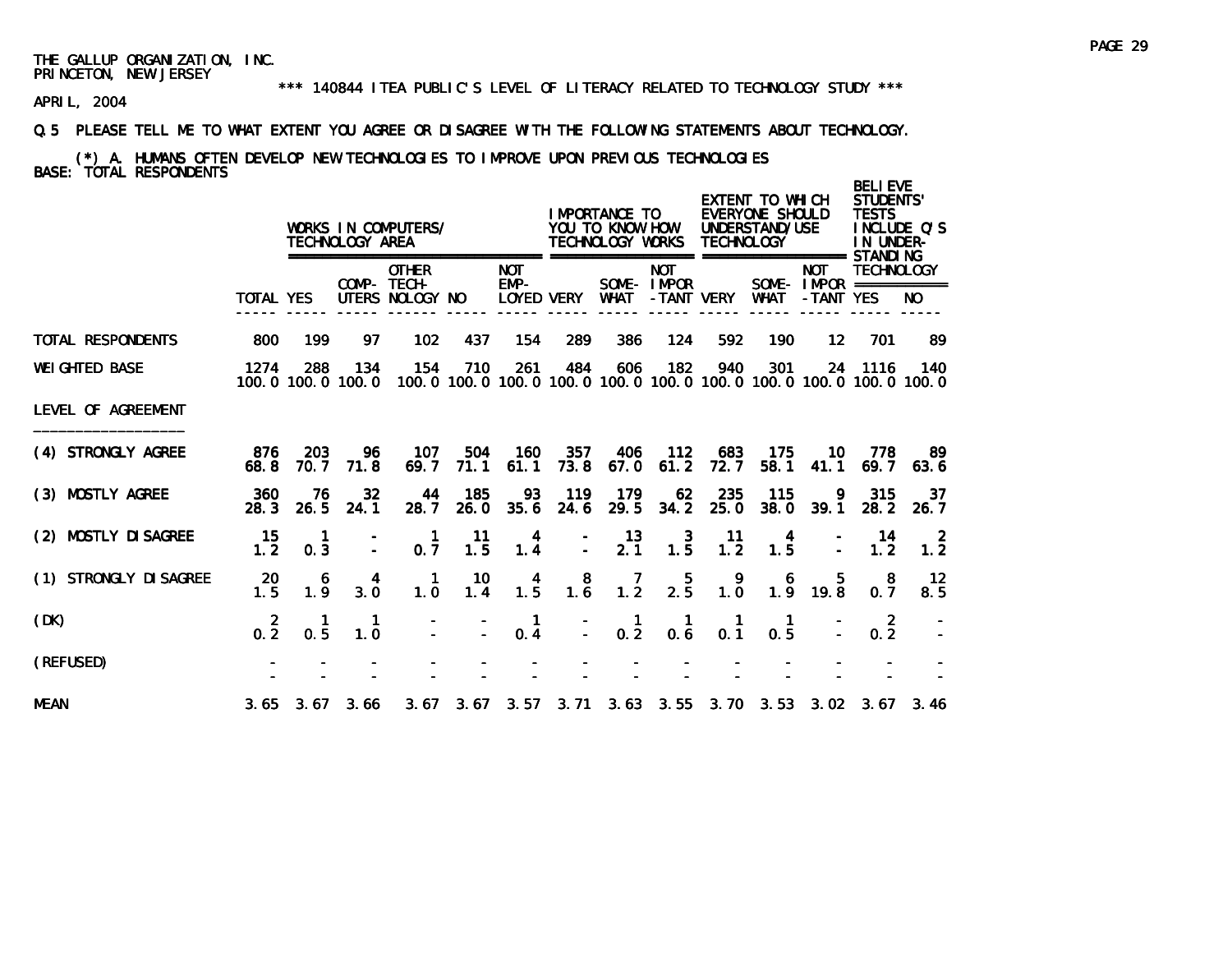#### \*\*\* 140844 ITEA PUBLIC'S LEVEL OF LITERACY RELATED TO TECHNOLOGY STUDY \*\*\*

APRIL, 2004

#### Q.5 PLEASE TELL ME TO WHAT EXTENT YOU AGREE OR DISAGREE WITH THE FOLLOWING STATEMENTS ABOUT TECHNOLOGY.

(\*) B. MOST ENVIRONMENTAL PROBLEMS CAN BE SOLVED USING TECHNOLOGY BASE: TOTAL RESPONDENTS

|                        |             | <b>GENDER</b>    |                                                |                                        |                                              |                                              |                                                                                     |                                                                          | EDUCATI ON |                                        |             | =============== RFGI ON |                    |               |                            |                                                                                                               |
|------------------------|-------------|------------------|------------------------------------------------|----------------------------------------|----------------------------------------------|----------------------------------------------|-------------------------------------------------------------------------------------|--------------------------------------------------------------------------|------------|----------------------------------------|-------------|-------------------------|--------------------|---------------|----------------------------|---------------------------------------------------------------------------------------------------------------|
|                        |             |                  | $== == == == ==$ AGE                           |                                        |                                              |                                              |                                                                                     |                                                                          | TOTAL COL- |                                        | COL-        | NON-                    |                    |               | ========================   |                                                                                                               |
|                        |             | TOTAL MALE MALE  | FE-                                            |                                        | 18-29 30-49 50+                              |                                              |                                                                                     | 50-64 65+ LEGE GRAD. INC.                                                |            | <b>LEGE</b>                            | <b>LEGE</b> | $COL -$<br>LEGE         | EAST               | MI D-<br>WEST | SOUTH WEST                 |                                                                                                               |
| TOTAL RESPONDENTS      | 800         | 409              | 391                                            | 119                                    | 304                                          | 369                                          | 220                                                                                 | 149                                                                      | 504        | 313                                    | 191         | 294                     | 166                | 222           | 238                        | 174                                                                                                           |
| <b>WEI GHTED BASE</b>  | 1274        | 619              | 654                                            | 225                                    | 531                                          | 506                                          | 305                                                                                 | 201                                                                      | 712        | 378                                    | 334         | 559                     | 289                | 306           | 404                        | -274<br>100.0 100.0 100.0 100.0 100.0 100.0 100.0 100.0 100.0 100.0 100.0 100.0 100.0 100.0 100.0 100.0 100.0 |
| LEVEL OF AGREEMENT     |             |                  |                                                |                                        |                                              |                                              |                                                                                     |                                                                          |            |                                        |             |                         |                    |               |                            |                                                                                                               |
| (4) STRONGLY AGREE     | 300<br>23.6 | - 170<br>27.5    | - 130                                          | $19.9$ 24.4                            | 55 118 126<br>22.2                           |                                              | 25.0 22.1 29.4 19.9 15.1                                                            |                                                                          |            |                                        |             | 67 59 142 57 85 156     | 65                 | - 80          | - 98                       | 58<br>25.5 27.9 22.4 26.0 24.2 21.1                                                                           |
| (3) MOSTLY AGREE       | 540<br>42.4 | - 241<br>38.9    | 299<br>45.7                                    | 90<br>40.1                             | 243<br>45.8                                  | 202<br>40.0                                  | 124                                                                                 | 78<br>40.8 38.8                                                          |            | 289 142<br>40.6 37.7                   | 147<br>43.9 | -251<br>44.8            | - 121<br>41.9      | 122<br>40. O  | 178<br>44.0                | - 118<br>43.2                                                                                                 |
| (2) MOSTLY DI SAGREE   | 295<br>23.2 | 120<br>19.3      | - 176                                          | 61                                     | - 116<br>26.9 27.2 21.8                      | $-112$                                       | 80<br>22.1 26.2 16.0 27.5 31.4 23.1                                                 | 32 <sub>1</sub>                                                          | 196        | $-119$                                 | - 77        | 100                     | -69                | 73            | -85<br>17.8 23.9 23.8 21.1 | - 68<br>25.0                                                                                                  |
| (1) STRONGLY DI SAGREE | 126<br>9.9  | -83<br>13.3      | 44<br>6.7                                      | 18<br>7.8                              | 51                                           | 58<br>$9.6$ 11.4                             | 29                                                                                  | -28<br>9.6 14.2 11.5 15.1                                                | 82         | 57                                     | - 25<br>7.5 | - 44                    | -33-<br>$7.9$ 11.3 | -26<br>8.6    | 39<br>9.7                  | -28<br>10.3                                                                                                   |
| (DK)                   | -11<br>0.8  | 0.9 <sub>1</sub> | $\begin{smallmatrix} &5\\0.8\end{smallmatrix}$ | $\begin{matrix} 1 \\ 0.4 \end{matrix}$ | $\begin{smallmatrix}2\\0.4\end{smallmatrix}$ | $\begin{smallmatrix}8\\1.5\end{smallmatrix}$ |                                                                                     | $\begin{array}{cccc} 4 & 3 & 2 & 2 \\ 1.4 & 1.7 & 0.3 & 0.5 \end{array}$ |            |                                        |             | $\frac{1}{2}$ 1.6       | 0.5                | 5.<br>1.6     | 1.1                        |                                                                                                               |
| (REFUSED)              | 0.1         |                  | $\blacksquare$<br>0.2                          |                                        | $0.\overline{2}$                             |                                              | $\begin{array}{ccccccccc}\n- & & - & & - & & 1 \\ - & & - & & - & 0.2\n\end{array}$ |                                                                          |            | $\begin{matrix} 1 \\ 0.3 \end{matrix}$ |             |                         |                    |               |                            | $\blacksquare$<br>0.4                                                                                         |
| <b>MEAN</b>            |             |                  |                                                |                                        |                                              |                                              | 2.80 2.81 2.80 2.81 2.81 2.80 2.76 2.85 2.69 2.53 2.87 2.94 2.76 2.85 2.84 2.75     |                                                                          |            |                                        |             |                         |                    |               |                            |                                                                                                               |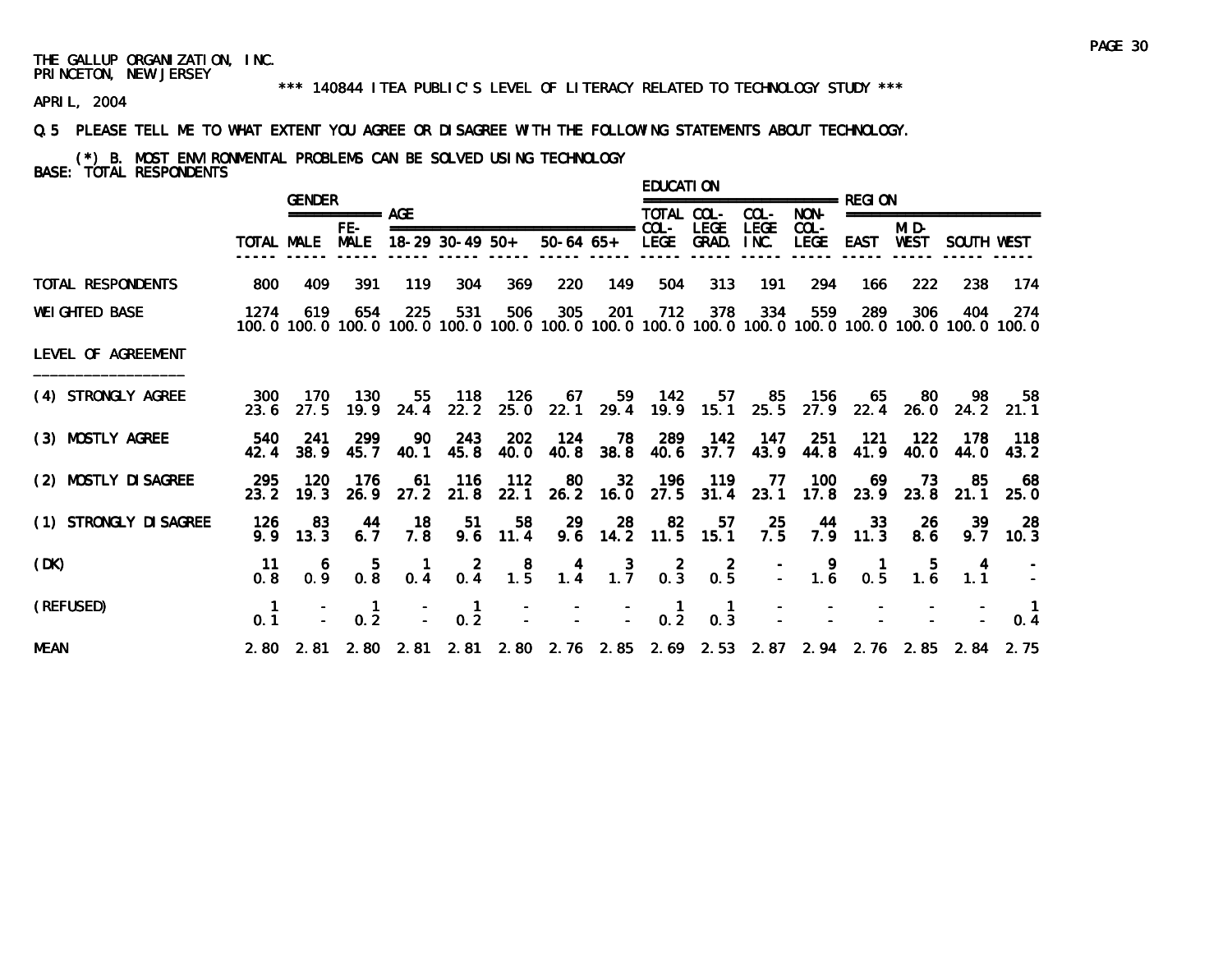#### \*\*\* 140844 ITEA PUBLIC'S LEVEL OF LITERACY RELATED TO TECHNOLOGY STUDY \*\*\*

APRIL, 2004

#### Q.5 PLEASE TELL ME TO WHAT EXTENT YOU AGREE OR DISAGREE WITH THE FOLLOWING STATEMENTS ABOUT TECHNOLOGY.

# (\*) B. MOST ENVIRONMENTAL PROBLEMS CAN BE SOLVED USING TECHNOLOGY BASE: TOTAL RESPONDENTS

|                        |                     |             | TECHNOLOGY AREA             | WORKS IN COMPUTERS/                            |                       |                                  |             | I MPORTANCE TO<br>YOU TO KNOW HOW<br>TECHNOLOGY WORKS |                          | TECHNOLOGY            | EXTENT TO WHICH<br>EVERYONE SHOULD<br>UNDERSTAND/USE                                |                         | <b>BELIEVE</b><br><b>STUDENTS'</b><br><b>TESTS</b><br>IN UNDER- | INCLUDE Q'S           |
|------------------------|---------------------|-------------|-----------------------------|------------------------------------------------|-----------------------|----------------------------------|-------------|-------------------------------------------------------|--------------------------|-----------------------|-------------------------------------------------------------------------------------|-------------------------|-----------------------------------------------------------------|-----------------------|
|                        | <b>TOTAL YES</b>    |             |                             | <b>OTHER</b><br>COMP- TECH-<br>UTERS NOLOGY NO |                       | <b>NOT</b><br>EMP-<br>LOYED VERY |             | WHAT                                                  | <b>NOT</b><br>SOME-IMPOR | -TANT VERY            | WHAT                                                                                | <b>NOT</b><br>-TANT YES | <b>TECHNOLOGY</b><br>SOME - $IMPOR$ ===========                 | NO.                   |
| TOTAL RESPONDENTS      | 800                 | 199         | 97.                         | 102                                            | 437                   | 154                              | 289         | 386                                                   | 124                      | 592                   | 190                                                                                 | 12 <sup>1</sup>         | 701                                                             | -89                   |
| <b>WEI GHTED BASE</b>  | 1274                | 288         | 134<br>100, 0 100, 0 100, 0 | 154                                            | 710                   | 261                              | 484         | 606                                                   | 182                      | 940                   | 301<br>100, 0 100, 0 100, 0 100, 0 100, 0 100, 0 100, 0 100, 0 100, 0 100, 0 100, 0 |                         | 24 1116                                                         | 140                   |
| LEVEL OF AGREEMENT     |                     |             |                             |                                                |                       |                                  |             |                                                       |                          |                       |                                                                                     |                         |                                                                 |                       |
| (4) STRONGLY AGREE     | 300<br>23.6         | -74<br>25.6 | 34<br>25.0                  | 40<br>26.1                                     | - 150                 | 73<br>21.2 27.8 36.5             | - 177       | 96                                                    | 27<br>15.9 14.9          | 233<br>24.7           | 63<br>21.0                                                                          | 5.<br>19.0              | -264<br>23.7                                                    | -29<br>20.7           |
| (3) MOSTLY AGREE       | 540<br>42.4         | 114<br>39.7 | 63<br>47.1                  | -51<br>33.3                                    | 304<br>42.8           | 117<br>44.7                      | 186<br>38.5 | 277<br>45.7                                           | 76<br>41.6               | 393<br>41.9           | 132<br>43.7                                                                         | 14<br>57.0              | 485<br>43.5                                                     | 50<br>35.6            |
| (2) MOSTLY DI SAGREE   | 295<br>23.2         | 59.<br>20.6 | 20<br>14.9                  | 39<br>25.5                                     | 190<br>26.7           | 45<br>17.3                       | 76<br>15.7  | 169<br>27.9                                           | 51<br>27.7               | 208<br>22.1           | 79<br>26.3                                                                          | 4<br>14.9               | 254<br>22.7                                                     | 40.<br>28.9           |
| (1) STRONGLY DI SAGREE | 126<br>9.9          | 35<br>12.0  | $-11$<br>8.4                | 23<br>15.2                                     | 63<br>8.9             | 23<br>9.0                        | 40          | - 61<br>8.2 10.1                                      | 25<br>13.8               | 96<br>10.2            | 25<br>8.4                                                                           | -2<br>9.1               | 103<br>9.2                                                      | 20<br>14.1            |
| (DK)                   | 11<br>0.8           | 6<br>2.1    | 6<br>4.5                    |                                                | $0.\overline{2}$      | $1.\overline{2}$                 | $1.2^{6}$   | $0.\overline{2}$                                      | 4<br>$2.\overline{0}$    | 0.9                   | $\overline{2}$<br>0.7                                                               |                         | 9<br>0.8                                                        | $\overline{1}$<br>0.7 |
| (REFUSED)              | $\mathbf{1}$<br>0.1 |             |                             |                                                | $\overline{1}$<br>0.2 |                                  |             | $\overline{1}$<br>0.2                                 |                          | $\overline{1}$<br>0.1 |                                                                                     |                         | $\mathbf{1}$<br>0.1                                             |                       |
| <b>MEAN</b>            |                     |             | $2.80$ $2.81$ $2.93$        |                                                |                       |                                  |             |                                                       |                          |                       | 2. 70 2. 77 2. 92 3. 04 2. 68 2. 59 2. 82 2. 78 2. 86 2. 82 2. 63                   |                         |                                                                 |                       |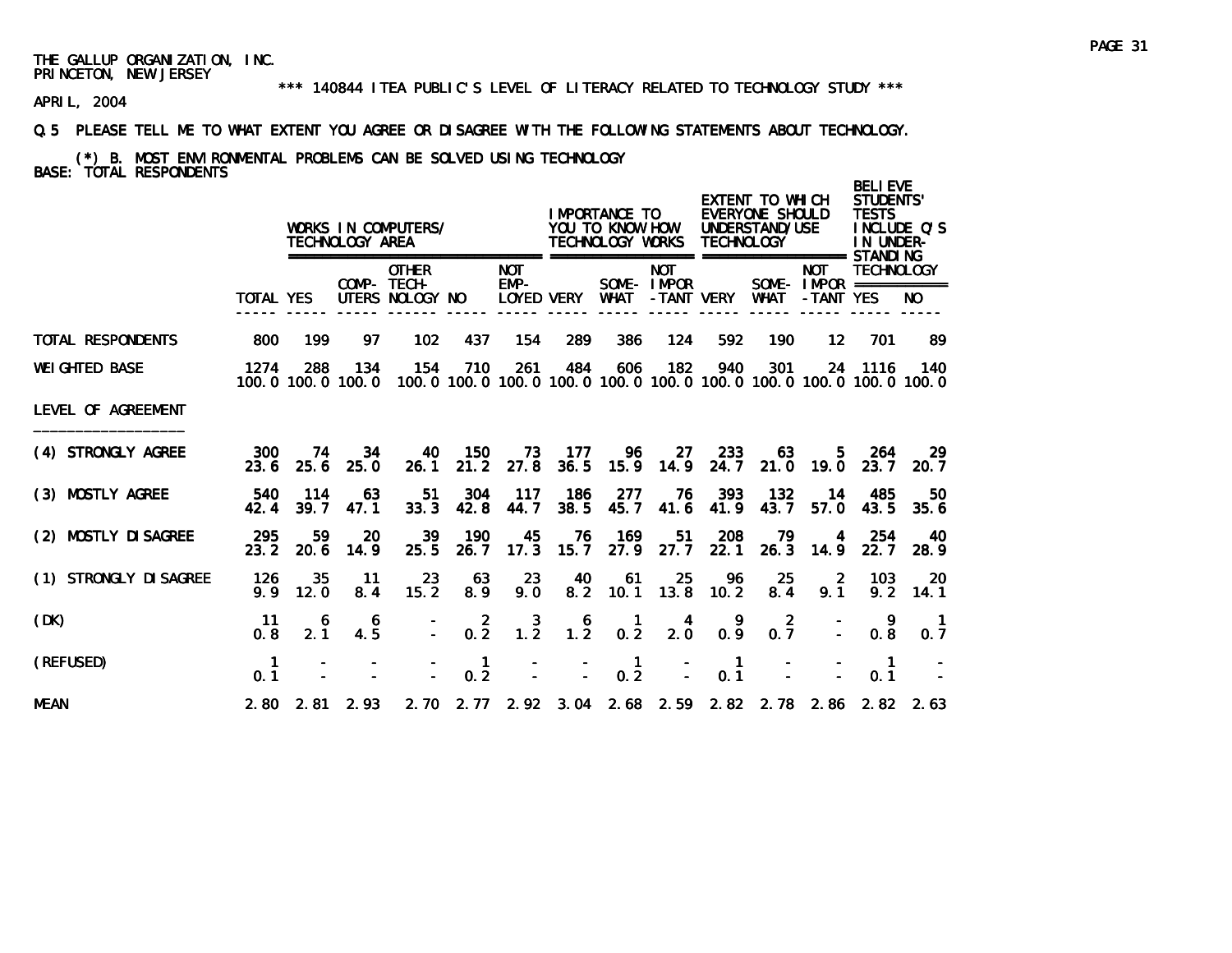#### \*\*\* 140844 ITEA PUBLIC'S LEVEL OF LITERACY RELATED TO TECHNOLOGY STUDY \*\*\*

APRIL, 2004

#### Q.5 PLEASE TELL ME TO WHAT EXTENT YOU AGREE OR DISAGREE WITH THE FOLLOWING STATEMENTS ABOUT TECHNOLOGY.

(\*) C. DESIGN IS A PROCESS THAT CAN BE USED TO TURN IDEAS INTO PRODUCTS BASE: TOTAL RESPONDENTS

|                        |                 | <b>GENDER</b> |                    |                                         |                                                           |                                         |                                                                                 |                 | <b>EDUCATION</b>                        |                       |                                                  |                                              |             |                                                      |                     |                                                                                                              |
|------------------------|-----------------|---------------|--------------------|-----------------------------------------|-----------------------------------------------------------|-----------------------------------------|---------------------------------------------------------------------------------|-----------------|-----------------------------------------|-----------------------|--------------------------------------------------|----------------------------------------------|-------------|------------------------------------------------------|---------------------|--------------------------------------------------------------------------------------------------------------|
|                        |                 |               | =========== AGE    |                                         |                                                           |                                         |                                                                                 |                 | TOTAL COL-                              |                       | COL-                                             | NON-                                         |             |                                                      | =================== |                                                                                                              |
|                        |                 | TOTAL MALE    | FE-<br><b>MALE</b> |                                         | $18-29$ 30-49 50+                                         |                                         | ===============================<br>$50-64$ $65+$                                |                 | $COL -$<br>LEGE                         | <b>LEGE</b><br>GRAD.  | <b>LEGE</b><br>INC.                              | $COL -$<br><b>LEGE</b>                       | EAST        | MI D-<br>WEST                                        | SOUTH WEST          |                                                                                                              |
| TOTAL RESPONDENTS      | 800             | 409           | 391                | 119                                     | 304                                                       | 369                                     | 220                                                                             | 149             | 504                                     | 313                   | 191                                              | 294                                          | 166         | 222                                                  | 238                 | 174                                                                                                          |
| <b>WEI GHTED BASE</b>  | 1274            | 619           | 654                | 225                                     | 531                                                       | 506                                     | 305                                                                             | 201             | 712                                     | 378                   | 334                                              | 559                                          | 289         | 306                                                  | 404                 | 274<br>100.0 100.0 100.0 100.0 100.0 100.0 100.0 100.0 100.0 100.0 100.0 100.0 100.0 100.0 100.0 100.0 100.0 |
| LEVEL OF AGREEMENT     |                 |               |                    |                                         |                                                           |                                         |                                                                                 |                 |                                         |                       |                                                  |                                              |             |                                                      |                     |                                                                                                              |
| (4) STRONGLY AGREE     | 873<br>68.5     | 412<br>66.5   | 461<br>70.4        | 131<br>58. 0                            | 386<br>72.7                                               | 350<br>69.3                             | 215<br>70.5                                                                     | 135<br>67.4     | 496<br>69.7                             | - 267<br>70.7         | 229<br>68.5                                      | 374<br>66.9                                  | 175<br>60.5 | 224<br>73.0                                          | -301<br>74.3        | 174<br>63.4                                                                                                  |
| (3) MOSTLY AGREE       | 365<br>28. 7    | 179<br>29.0   | 186<br>28.4        | 86<br>38.3                              | 139<br>26.2                                               | 136<br>26.9                             | 78<br>25.6                                                                      | 58<br>28.9      | 204<br>28.7                             | 101<br>26.8           | 103<br>30.8                                      | 161<br>28.8                                  | 109<br>37.7 | 73<br>24.0                                           | 94                  | -89<br>$23.2$ $32.6$                                                                                         |
| (2) MOSTLY DI SAGREE   | 22<br>1.8       | -17<br>2.8    | $0.\overline{7}$   | $\frac{5}{2.1}$                         | $0.\overline{6}$                                          | $\frac{13}{2.5}$                        | $\frac{10}{3.2}$                                                                | $\frac{3}{1.5}$ | $\begin{array}{c} 9 \\ 1.2 \end{array}$ | $1.7^{6}$             | $\begin{smallmatrix} 2 \\ 0.6 \end{smallmatrix}$ | $\frac{14}{2.5}$                             |             | $\begin{array}{cc} & 5 & 2 \\ 1.8 & 0.7 \end{array}$ | $\frac{7}{1.8}$     | 2.9                                                                                                          |
| (1) STRONGLY DI SAGREE | - 9<br>0.7      | -9<br>1.5     |                    | $\begin{array}{c} 4 \\ 1.6 \end{array}$ | $\mathbb{Z}^+$                                            | $\begin{array}{c} 6 \\ 1.1 \end{array}$ | $\frac{1}{0.4}$                                                                 | $\frac{5}{2.3}$ | $0.\overline{3}$                        | $0.\overline{5}$      |                                                  | $\begin{smallmatrix}8\\1.4\end{smallmatrix}$ |             | $\frac{-}{-}$ 1.5                                    | $0.\overline{7}$    | $0.\overline{7}$                                                                                             |
| (DK)                   | $\frac{3}{0.2}$ |               | 3<br>0.4           |                                         | $0.\frac{3}{5}$                                           |                                         |                                                                                 |                 |                                         |                       |                                                  | $0.\overline{5}$                             |             | 3<br>0.9                                             |                     |                                                                                                              |
| (REFUSED)              |                 | 0.2           |                    |                                         | $\begin{array}{ccc} - & - & 1 \\ - & - & 0.2 \end{array}$ |                                         | $\begin{matrix} 1 \\ 0.3 \end{matrix}$                                          | $\bar{L}$       | $\frac{1}{0.1}$                         | $\blacksquare$<br>0.3 |                                                  |                                              |             |                                                      |                     | 0.4                                                                                                          |
| <b>MEAN</b>            |                 |               |                    |                                         |                                                           |                                         | 3.65 3.61 3.70 3.53 3.72 3.65 3.67 3.61 3.68 3.68 3.68 3.62 3.59 3.70 3.71 3.59 |                 |                                         |                       |                                                  |                                              |             |                                                      |                     |                                                                                                              |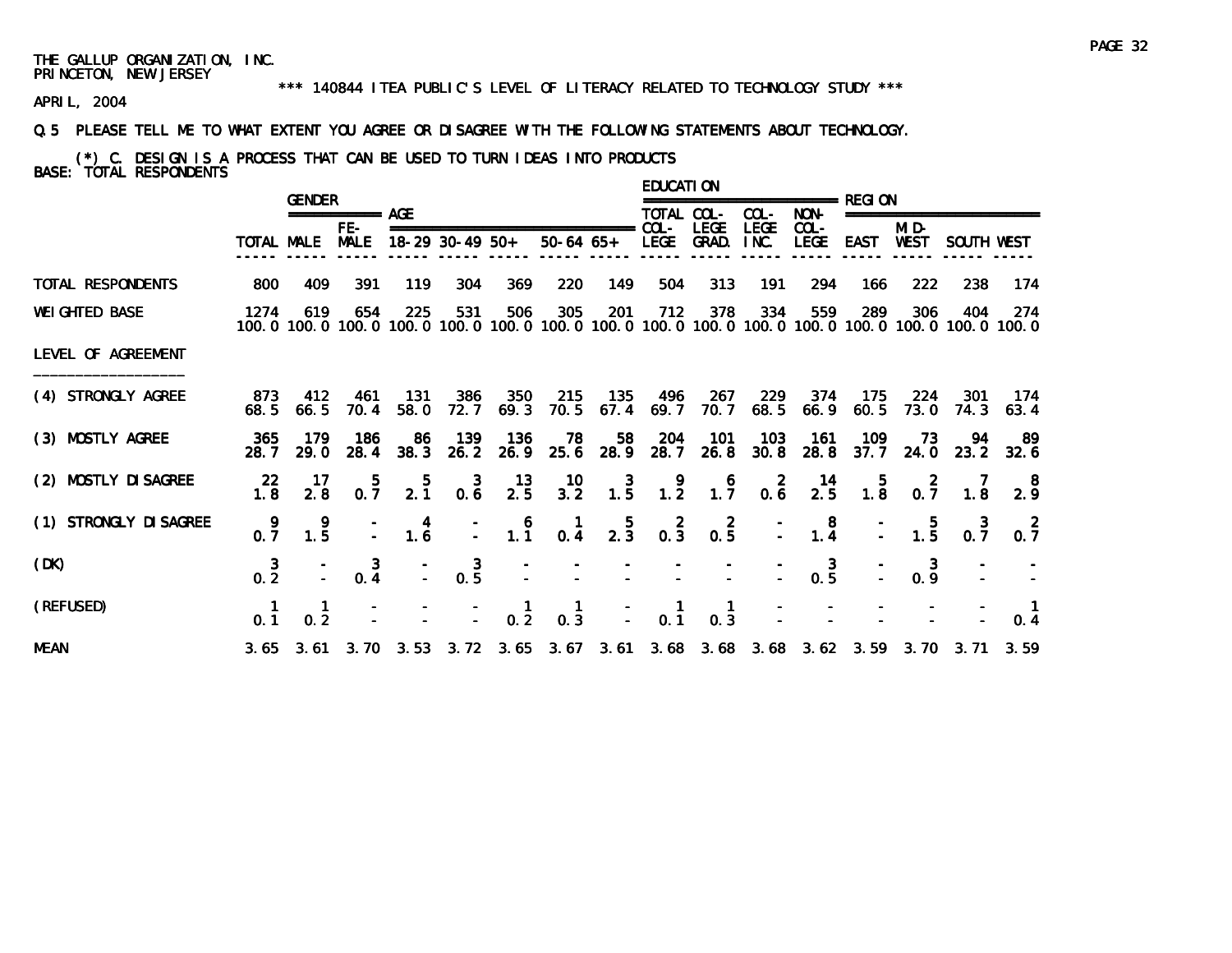#### \*\*\* 140844 ITEA PUBLIC'S LEVEL OF LITERACY RELATED TO TECHNOLOGY STUDY \*\*\*

APRIL, 2004

#### Q.5 PLEASE TELL ME TO WHAT EXTENT YOU AGREE OR DISAGREE WITH THE FOLLOWING STATEMENTS ABOUT TECHNOLOGY.

(\*) C. DESIGN IS A PROCESS THAT CAN BE USED TO TURN IDEAS INTO PRODUCTS BASE: TOTAL RESPONDENTS

|                        |                       |             | TECHNOLOGY AREA             | WORKS IN COMPUTERS/                                                                 |                       |                                    |                 | IMPORTANCE TO<br>YOU TO KNOW HOW<br>TECHNOLOGY WORKS |                                         | <b>TECHNOLOGY</b>   | EXTENT TO WHICH<br>EVERYONE SHOULD<br>UNDERSTAND/USE | =================== STANDI NG                          | <b>BELIEVE</b><br>STUDENTS'<br><b>TESTS</b><br>INCLUDE O'S<br>IN UNDER- |                                                                                     |
|------------------------|-----------------------|-------------|-----------------------------|-------------------------------------------------------------------------------------|-----------------------|------------------------------------|-----------------|------------------------------------------------------|-----------------------------------------|---------------------|------------------------------------------------------|--------------------------------------------------------|-------------------------------------------------------------------------|-------------------------------------------------------------------------------------|
|                        | <b>TOTAL YES</b>      |             |                             | <b>OTHER</b><br>COMP- TECH-<br>UTERS NOLOGY NO                                      |                       | <b>NOT</b><br>$EMP-$<br>LOYED VERY |                 | WHAT                                                 | <b>NOT</b><br>SOME-IMPOR                | -TANT VERY          | WHAT                                                 | <b>NOT</b><br>SOME - $IMPOR$ ============<br>-TANT YES | <b>TECHNOLOGY</b>                                                       | NO.                                                                                 |
| TOTAL RESPONDENTS      | 800                   | 199         | 97                          | 102                                                                                 | 437                   | 154                                | 289             | 386                                                  | 124                                     | 592                 | 190                                                  | 12 <sup>2</sup>                                        | 701                                                                     | 89                                                                                  |
| <b>WEI GHTED BASE</b>  | 1274                  | 288         | 134<br>100, 0 100, 0 100, 0 | 154                                                                                 | 710                   | 261                                | 484             | 606                                                  | 182                                     | 940                 | 301                                                  |                                                        | 24 1116                                                                 | 140<br>100, 0 100, 0 100, 0 100, 0 100, 0 100, 0 100, 0 100, 0 100, 0 100, 0 100, 0 |
| LEVEL OF AGREEMENT     |                       |             |                             |                                                                                     |                       |                                    |                 |                                                      |                                         |                     |                                                      |                                                        |                                                                         |                                                                                     |
| (4) STRONGLY AGREE     | 873<br>68.5           | 213<br>74.1 | 102<br>76.0                 | 112<br>72.5                                                                         | 480<br>67.6           | 170<br>65.0                        | 358<br>74.0     | 402<br>66.3                                          | 112<br>61.7                             | 692<br>73.7         | 171<br>56.6                                          | 9.<br>38.3                                             | 759<br>68.0                                                             | -99.<br>70. 7                                                                       |
| (3) MOSTLY AGREE       | 365<br>28.7           | 66<br>22.8  | 28<br>21.2                  | 37<br>24.2                                                                          | 210<br>29.5           | -85<br>32.6                        | 114<br>23.5     | 192<br>31.7                                          | 58<br>32.1                              | 226<br>24.1         | 123<br>41.0                                          | 9<br>37.7                                              | 330<br><b>29.6</b>                                                      | 35<br>24.9                                                                          |
| (2) MOSTLY DI SAGREE   | 22<br>1.8             | 3.1         | 4<br>2.8                    | 5<br>3.3                                                                            | -11<br>1.5            | 3<br>1.0                           | 10<br>2.0       | 9<br>$1.\overline{5}$                                | 3<br>1.8                                | 18<br>1.9           | 3<br>1.1                                             |                                                        | 18<br>1.6                                                               | -3<br>1.8                                                                           |
| (1) STRONGLY DI SAGREE | 9<br>0.7              |             |                             |                                                                                     | 8<br>$1.\overline{1}$ | $0.\overline{7}$                   | $0.\frac{2}{4}$ | $0.\frac{3}{5}$                                      | $2.\overline{5}$                        | $\mathbf{2}$<br>0.2 | -2                                                   | 6<br>$0.6$ 24.0                                        | 6<br>0.5                                                                | 2.5                                                                                 |
| (DK)                   | 3<br>$0.\overline{2}$ |             |                             |                                                                                     | $0.\overline{2}$      | 0.4                                |                 |                                                      | $\begin{array}{c} 3 \\ 1.5 \end{array}$ | $0.\overline{2}$    | 0.3                                                  |                                                        | -2<br>0.1                                                               |                                                                                     |
| (REFUSED)              | 0.1                   |             |                             |                                                                                     |                       | 0.4                                |                 |                                                      | 1<br>0.6                                |                     | 0.3                                                  |                                                        | 0.1                                                                     |                                                                                     |
| <b>MEAN</b>            |                       |             |                             | 3, 65 3, 71 3, 73 3, 69 3, 64 3, 63 3, 71 3, 64 3, 56 3, 72 3, 55 2, 90 3, 65 3, 64 |                       |                                    |                 |                                                      |                                         |                     |                                                      |                                                        |                                                                         |                                                                                     |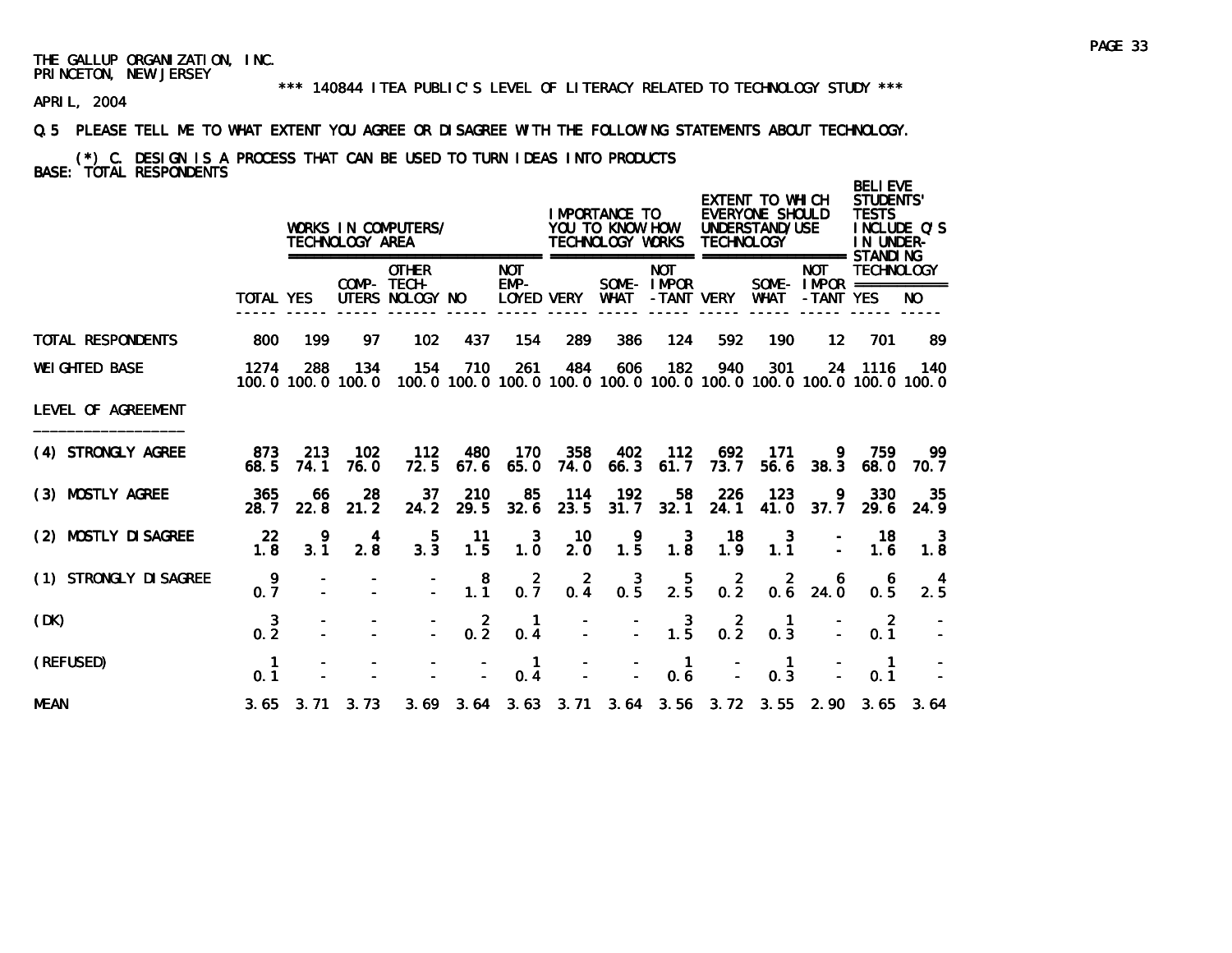#### \*\*\* 140844 ITEA PUBLIC'S LEVEL OF LITERACY RELATED TO TECHNOLOGY STUDY \*\*\*

APRIL, 2004

#### Q.5 SUMMARY TABLE OF STRONGLY AGREE

|                                                                                              |             | <b>GENDER</b> |                      |             |                   |             |                                |             | <b>EDUCATION</b>      |             |                     |                 |             |             |                                                                                                        |              |
|----------------------------------------------------------------------------------------------|-------------|---------------|----------------------|-------------|-------------------|-------------|--------------------------------|-------------|-----------------------|-------------|---------------------|-----------------|-------------|-------------|--------------------------------------------------------------------------------------------------------|--------------|
|                                                                                              |             |               | ===========<br>$FE-$ | AGF         |                   |             | ============================== |             | TOTAL COL-<br>$COL -$ | <b>LEGE</b> | COL-<br><b>LEGE</b> | NON-<br>$COL -$ |             | MID-        |                                                                                                        |              |
|                                                                                              | TOTAL MALE  |               | <b>MALE</b>          |             | $18-29$ 30-49 50+ |             | $50-64$ 65+                    |             | <b>LEGE</b>           | GRAD.       | INC.                | <b>LEGE</b>     | EAST        | <b>WEST</b> | SOUTH WEST                                                                                             |              |
| TOTAL RESPONDENTS                                                                            | 800         | 409           | 391                  | 119         | 304               | 369         | 220                            | 149         | 504                   | 313         | 191                 | 294             | 166         | 222         | 238                                                                                                    | 174          |
| <b>WEI GHTED BASE</b>                                                                        | 1274        | 619           | 654                  | 225         | 531               | 506         | 305                            | 201         | 712                   | 378         | 334                 | 559             | 289         | 306         | 404<br>100.0 100.0 100.0 100.0 100.0 100.0 100.0 100.0 100.0 100.0 100.0 100.0 100.0 100.0 100.0 100.0 | 274<br>100.0 |
| <b>SUMMARY TABLE</b>                                                                         |             |               |                      |             |                   |             |                                |             |                       |             |                     |                 |             |             |                                                                                                        |              |
| HUMANS OFTEN DEVELOP<br>NEW TECHNOLOGIES TO<br>I MPROVE UPON PREVIOUS<br><b>TECHNOLOGIES</b> | 876<br>68.8 | 423<br>68.3   | 453<br>69.3          | 168<br>74.6 | 352<br>66.4       | 347<br>68.5 | 229<br>75.0                    | 118<br>58.8 | 516<br>72.5           | 285<br>75.5 | 231<br>69.0         | 358<br>64.0     | 191<br>66.0 | 209<br>68.3 | 275<br>68.0                                                                                            | -201<br>73.5 |
| DESIGN IS A PROCESS<br>THAT CAN BE USED TO<br>TURN I DEAS INTO<br><b>PRODUCTS</b>            | 873<br>68.5 | 412<br>66.5   | 461<br>70.4          | 131<br>58.0 | 386<br>72.7       | 350<br>69.3 | 215<br>70.5                    | 135<br>67.4 | 496<br>69.7           | 267<br>70.7 | 229<br>68.5         | 374<br>66.9     | 175<br>60.5 | 224<br>73.0 | 301<br>74.3                                                                                            | 174<br>63.4  |
| <b>MOST ENVI RONMENTAL</b><br>PROBLEMS CAN BE SOLVED<br>USING TECHNOLOGY                     | 300<br>23.6 | 170<br>27.5   | 130<br>19.9          | 55<br>24.4  | 118<br>22.2       | 126<br>25.0 | 67<br>22.1                     | 59<br>29.4  | 142<br>19.9           | -57<br>15.1 | 85<br>25.5          | 156<br>27.9     | 65<br>22.4  | -80<br>26.0 | 98<br>24.2                                                                                             | 58<br>21.1   |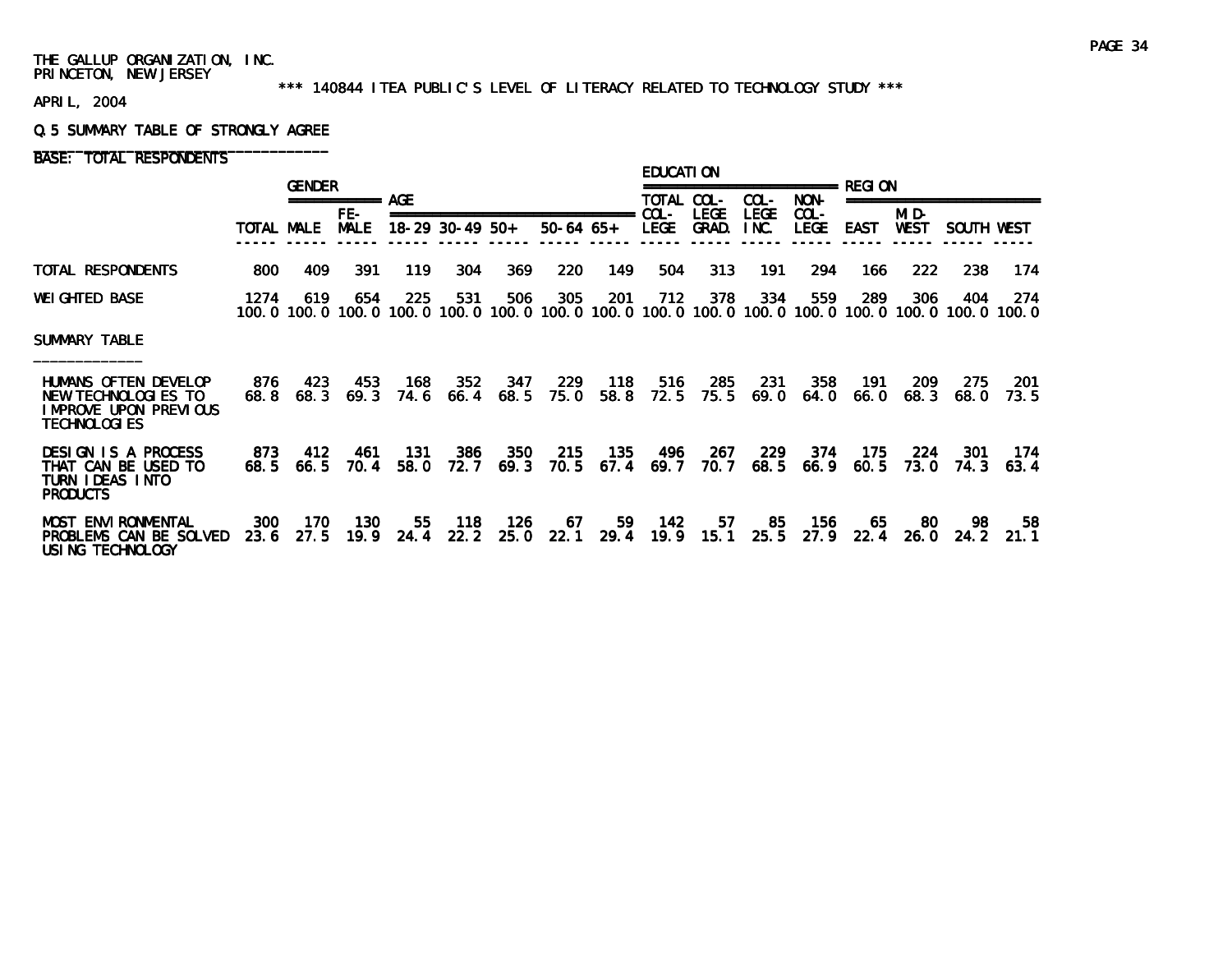#### \*\*\* 140844 ITEA PUBLIC'S LEVEL OF LITERACY RELATED TO TECHNOLOGY STUDY \*\*\*

APRIL, 2004

#### Q.5 SUMMARY TABLE OF STRONGLY AGREE

|                                                                                              |                  |                          | TECHNOLOGY AREA | WORKS IN COMPUTERS/                            |             |                            |               | IMPORTANCE TO<br>YOU TO KNOW HOW<br>TECHNOLOGY WORKS |                                        | TECHNOLOGY   | EXTENT TO WHICH<br>EVERYONE SHOULD<br>UNDERSTAND/USE                                |                                                      | <b>BELI EVE</b><br><b>STUDENTS'</b><br><b>TESTS</b><br>INCLUDE O'S<br>IN UNDER-<br>STANDI NG |              |
|----------------------------------------------------------------------------------------------|------------------|--------------------------|-----------------|------------------------------------------------|-------------|----------------------------|---------------|------------------------------------------------------|----------------------------------------|--------------|-------------------------------------------------------------------------------------|------------------------------------------------------|----------------------------------------------------------------------------------------------|--------------|
|                                                                                              | <b>TOTAL YES</b> |                          |                 | <b>OTHER</b><br>COMP- TECH-<br>UTERS NOLOGY NO |             | NOT.<br>EMP-<br>LOYED VERY |               | WHAT                                                 | <b>NOT</b><br>SOME-IMPOR<br>-TANT VERY |              | ============<br><b>WHAT</b>                                                         | <b>NOT</b><br>SOME- $IMPOR$ ===========<br>-TANT YES | TECHNOLOGY                                                                                   | NO.          |
| TOTAL RESPONDENTS                                                                            | 800              | 199                      | 97              | 102                                            | 437         | 154                        | 289           | 386                                                  | 124                                    | 592          | 190                                                                                 | 12                                                   | 701                                                                                          | -89          |
| <b>WEI GHTED BASE</b>                                                                        | 1274             | 288<br>100.0 100.0 100.0 | 134             | 154                                            | 710         | 261                        | 484           | 606                                                  | 182                                    | 940          | 301<br>100, 0 100, 0 100, 0 100, 0 100, 0 100, 0 100, 0 100, 0 100, 0 100, 0 100, 0 |                                                      | 24 1116                                                                                      | 140.         |
| SUMMARY TABLE                                                                                |                  |                          |                 |                                                |             |                            |               |                                                      |                                        |              |                                                                                     |                                                      |                                                                                              |              |
| HUMANS OFTEN DEVELOP<br>NEW TECHNOLOGIES TO<br>I MPROVE UPON PREVIOUS<br><b>TECHNOLOGIES</b> | 876<br>68.8      | 203<br>70. 7             | 96<br>71.8      | 107<br>69.7                                    | 504<br>71.1 | 160<br>61.1                | 357<br>73.8   | 406<br>67.0                                          | 112<br>61.2                            | 683<br>72. 7 | 175<br>58.1                                                                         | 10.<br>41.1                                          | 778<br>69.7                                                                                  | -89<br>63.6  |
| <b>DESIGN IS A PROCESS</b><br>THAT CAN BE USED TO<br>TURN IDEAS INTO<br><b>PRODUCTS</b>      | 873<br>68.5      | 213<br>74.1              | 102<br>76.0     | 112<br>72.5                                    | 480<br>67.6 | 170<br>65.0                | 358<br>74. 0  | 402<br>66.3                                          | 112<br>61.7                            | 692<br>73. 7 | 171<br>56.6                                                                         | 9.<br>38.3                                           | 759<br>68.0                                                                                  | -99<br>70. 7 |
| <b>MOST ENVI RONMENTAL</b><br>PROBLEMS CAN BE SOLVED<br>USING TECHNOLOGY                     | 300<br>23.6      | 74<br>25.6               | 34<br>25.0      | 40<br>26.1                                     | 150<br>21.2 | 73<br>27.8                 | - 177<br>36.5 | 96<br>15.9                                           | -27<br>14.9                            | 233<br>24.7  | 63<br>21.0                                                                          | 5.<br>19.0                                           | 264<br>23.7                                                                                  | -29<br>20.7  |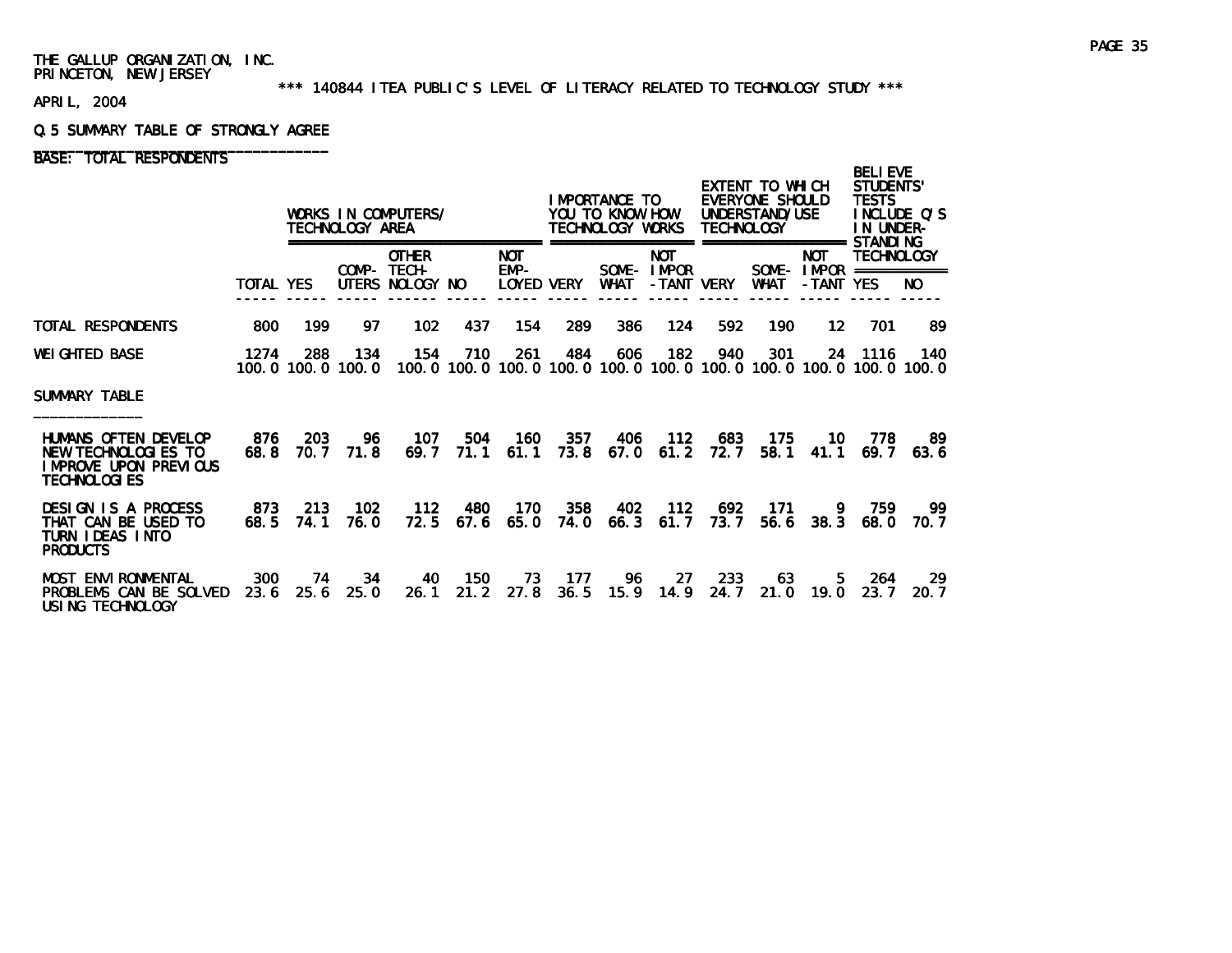#### \*\*\* 140844 ITEA PUBLIC'S LEVEL OF LITERACY RELATED TO TECHNOLOGY STUDY \*\*\*

APRIL, 2004

Q.6 HOW IMPORTANT IS IT TO YOU TO KNOW HOW VARIOUS TECHNOLOGIES WORK? IS IT VERY IMPORTANT, SOMEWHAT IMPORTANT, NOT VERY IMPORTANT, OR NOT IMPORTANT AT ALL TO YOU? BASE: TOTAL RESPONDENTS

|                                    |              | <b>GENDER</b> |                    |             |                   |             |                                                                                                                        |                  | EDUCATI ON  |                       |                     | ============= REGI ON  |               |                      |                          |              |
|------------------------------------|--------------|---------------|--------------------|-------------|-------------------|-------------|------------------------------------------------------------------------------------------------------------------------|------------------|-------------|-----------------------|---------------------|------------------------|---------------|----------------------|--------------------------|--------------|
|                                    |              |               | =========== AGE    |             |                   |             |                                                                                                                        |                  | TOTAL COL-  |                       | $COL-$              | NON-                   |               |                      | ======================== |              |
|                                    | TOTAL MALE   |               | FE-<br><b>MALE</b> |             | $18-29$ 30-49 50+ |             | $50-64$ $65+$                                                                                                          |                  | <b>LEGE</b> | LEGE<br>GRAD.         | <b>LEGE</b><br>INC. | $COL -$<br><b>LEGE</b> | <b>EAST</b>   | MI D-<br><b>WEST</b> | SOUTH WEST               |              |
| TOTAL RESPONDENTS                  | 800          | 409           | 391                | 119         | 304               | 369         | 220                                                                                                                    | 149              | 504         | 313                   | 191                 | 294                    | 166           | 222                  | 238                      | 174          |
| <b>WEI GHTED BASE</b>              | 1274         | 619           | 654                | 225         | 531               | 506         | 305<br>100, 0 100, 0 100, 0 100, 0 100, 0 100, 0 100, 0 100, 0 100, 0 100, 0 100, 0 100, 0 100, 0 100, 0 100, 0 100, 0 | 201              | 712         | 378                   | 334                 | 559                    | 289           | 306                  | 404                      | 274          |
| LEVEL OF IMPORTANCE                |              |               |                    |             |                   |             |                                                                                                                        |                  |             |                       |                     |                        |               |                      |                          |              |
| (4) VERY IMPORTANT                 | 484<br>38. O | -254<br>41.1  | 229<br>35.0        | 118<br>52.2 | 203<br>38.3       | 160<br>31.6 | 108<br>35.4                                                                                                            | 52<br>25.8       | 253<br>35.5 | - 123<br>32.4         | 131<br>39.1         | 228<br>40.9            | - 124<br>43.0 | 106<br>34.5          | 145<br>35.8              | 109.<br>39.9 |
| (3) SOMEWHAT IMPORTANT             | 606<br>47.6  | 296<br>47.9   | 310<br>47.3        | 96.<br>42.6 | 260<br>49.0       | 244<br>48.2 | - 146                                                                                                                  | -98<br>47.9 48.8 | 359<br>50.5 | 196<br>51.8           | 164<br>49.0         | 247<br>44.2            | 131<br>45.2   | 152<br>49.6          | -211<br>52.2             | 113<br>41.2  |
| (2) NOT VERY IMPORTANT             | 140<br>11.0  | 49<br>7.9     | 91<br>13.9         | 10          | 54<br>4.6 10.1    | - 74        | -36<br>14.6 11.6 19.1                                                                                                  | 38               | - 79        | 52<br>$11.1$ 13.6     | 28<br>8.2           | -61<br>10.9            | 29<br>9.9     | -34<br>11.1          | -36.<br>8.9              | 42<br>15.2   |
| (1) NOT IMPORTANT AT<br><b>ALL</b> | 42<br>3.3    | 18<br>3.0     | 24<br>3.7          | 1<br>0.5    | 14<br>2.7         | 27<br>5.4   | 14<br>4.7                                                                                                              | - 13<br>6.3      | 20<br>2.8   | $\overline{7}$<br>1.9 | 12<br>3.7           | 23<br>4.1              | $-5$<br>1.8   | 15<br>4.8            | $12 \,$<br>3.0           | 10<br>3.8    |
| (DK)                               |              |               |                    |             |                   |             |                                                                                                                        |                  |             |                       |                     |                        |               |                      |                          |              |
| (REFUSED)                          | 0.1          | 1<br>0.2      |                    |             |                   | 0.2         | 0.3                                                                                                                    |                  | 0.1         | 0.3                   |                     |                        |               |                      | 0.2                      |              |
| <b>MEAN</b>                        |              |               |                    |             |                   |             | 3, 20 3, 27 3, 14 3, 47 3, 23 3, 06 3, 14 2, 94 3, 19 3, 15 3, 23 3, 22 3, 29 3, 14 3, 21 3, 17                        |                  |             |                       |                     |                        |               |                      |                          |              |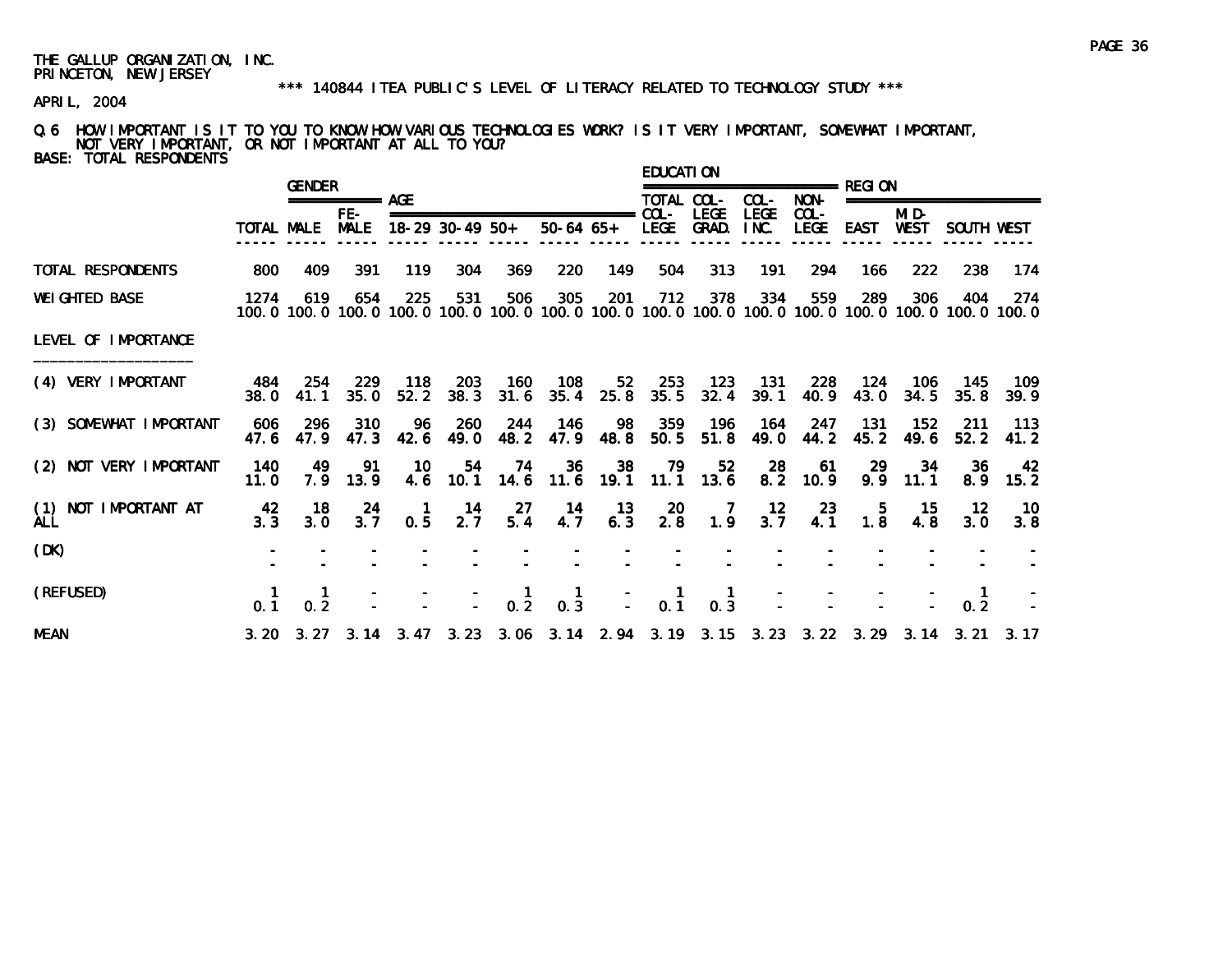#### \*\*\* 140844 ITEA PUBLIC'S LEVEL OF LITERACY RELATED TO TECHNOLOGY STUDY \*\*\*

APRIL, 2004

Q.6 HOW IMPORTANT IS IT TO YOU TO KNOW HOW VARIOUS TECHNOLOGIES WORK? IS IT VERY IMPORTANT, SOMEWHAT IMPORTANT, NOT VERY IMPORTANT, OR NOT IMPORTANT AT ALL TO YOU? BASE: TOTAL RESPONDENTS

|                                       |                  |                                         | TECHNOLOGY AREA          | WORKS IN COMPUTERS/                            |             |                                  |                   | I MPORTANCE TO<br>YOU TO KNOW HOW<br>TECHNOLOGY WORKS |                                        | <b>TECHNOLOGY</b> | EXTENT TO WHICH<br>EVERYONE SHOULD<br>UNDERSTAND/USE<br>=================== STANDI NG |                         | <b>BELIEVE</b><br><b>STUDENTS'</b><br><b>TESTS</b><br>IN UNDER- | INCLUDE Q'S |
|---------------------------------------|------------------|-----------------------------------------|--------------------------|------------------------------------------------|-------------|----------------------------------|-------------------|-------------------------------------------------------|----------------------------------------|-------------------|---------------------------------------------------------------------------------------|-------------------------|-----------------------------------------------------------------|-------------|
|                                       | <b>TOTAL YES</b> |                                         |                          | <b>OTHER</b><br>COMP- TECH-<br>UTERS NOLOGY NO |             | <b>NOT</b><br>EMP-<br>LOYED VERY |                   | <b>WHAT</b>                                           | <b>NOT</b><br>SOME-IMPOR<br>-TANT VERY |                   | <b>WHAT</b>                                                                           | <b>NOT</b><br>-TANT YES | <b>TECHNOLOGY</b><br>SOME - $IMPOR$ ===========                 | NO.         |
| <b>TOTAL RESPONDENTS</b>              | 800              | 199                                     | 97                       | 102                                            | 437         | 154                              | 289               | 386                                                   | 124                                    | 592               | 190                                                                                   | 12                      | 701                                                             | 89          |
| <b>WEI GHTED BASE</b>                 | 1274             | 288                                     | 134<br>100.0 100.0 100.0 | 154                                            | 710         | 261                              | 484               | 606                                                   | 182                                    | 940               | 301<br>100.0 100.0 100.0 100.0 100.0 100.0 100.0 100.0 100.0 100.0 100.0              |                         | 24 1116                                                         | 140         |
| LEVEL OF IMPORTANCE                   |                  |                                         |                          |                                                |             |                                  |                   |                                                       |                                        |                   |                                                                                       |                         |                                                                 |             |
| (4) VERY IMPORTANT                    | - 484<br>38.0    | 125<br>43.5                             | 65<br>48.7               | 60<br>39.0                                     | 252<br>35.5 | 98                               | 484<br>37.4 100.0 | $\overline{\phantom{a}}$                              |                                        | - 419<br>$-44.6$  | 59<br>19.7                                                                            | $\equiv$                | 433<br>38.8                                                     | 45.<br>31.7 |
| (3) SOMEWHAT IMPORTANT                | 606<br>47.6      | 129<br>44.8                             | 52<br>38.8               | 77<br>50.0                                     | 357<br>50.3 | 116<br>44.3                      |                   | 606<br>$-100.0$                                       | $\blacksquare$                         | 416<br>44.3       | 178<br>59.2                                                                           | 10<br>40.3              | 539<br>48.3                                                     | 58<br>41.5  |
| (2) NOT VERY IMPORTANT                | 140<br>11.0      | 29<br>10.2                              | 16<br>11.7               | 14<br>8.9                                      | 78<br>11.0  | $32\phantom{a}$<br>12.2          | $\equiv$          | $\sim$                                                | 140<br>76.8                            | 82<br>8.7         | 51<br>16.9                                                                            | 6<br>26.1               | 116<br>10.4                                                     | 23<br>16.5  |
| NOT IMPORTANT AT<br>(1)<br><b>ALL</b> | 42<br>3.3        | $\begin{array}{c} 4 \\ 1.2 \end{array}$ | 0.9                      | $1.\overline{5}$                               | 23<br>3.2   | 16<br>6.2                        |                   | $\sim$                                                | 42<br>23.2                             | 23<br>2.4         | 12<br>3.8                                                                             | 8<br>33.6               | 28<br>2.5                                                       | 14<br>10.3  |
| (DK)                                  |                  |                                         |                          |                                                |             |                                  |                   |                                                       |                                        |                   |                                                                                       |                         |                                                                 |             |
| (REFUSED)                             | 0.1              | 1<br>0.3                                |                          | 1<br>0.7                                       |             |                                  |                   |                                                       |                                        |                   | 1<br>0.3                                                                              |                         | -1<br>0.1                                                       |             |
| <b>MEAN</b>                           |                  |                                         | $3.20$ $3.31$ $3.35$     |                                                |             |                                  |                   |                                                       |                                        |                   | 3. 27 3. 18 3. 13 4. 00 3. 00 1. 77 3. 31 2. 95 2. 07                                 |                         |                                                                 | $3.23$ 2.95 |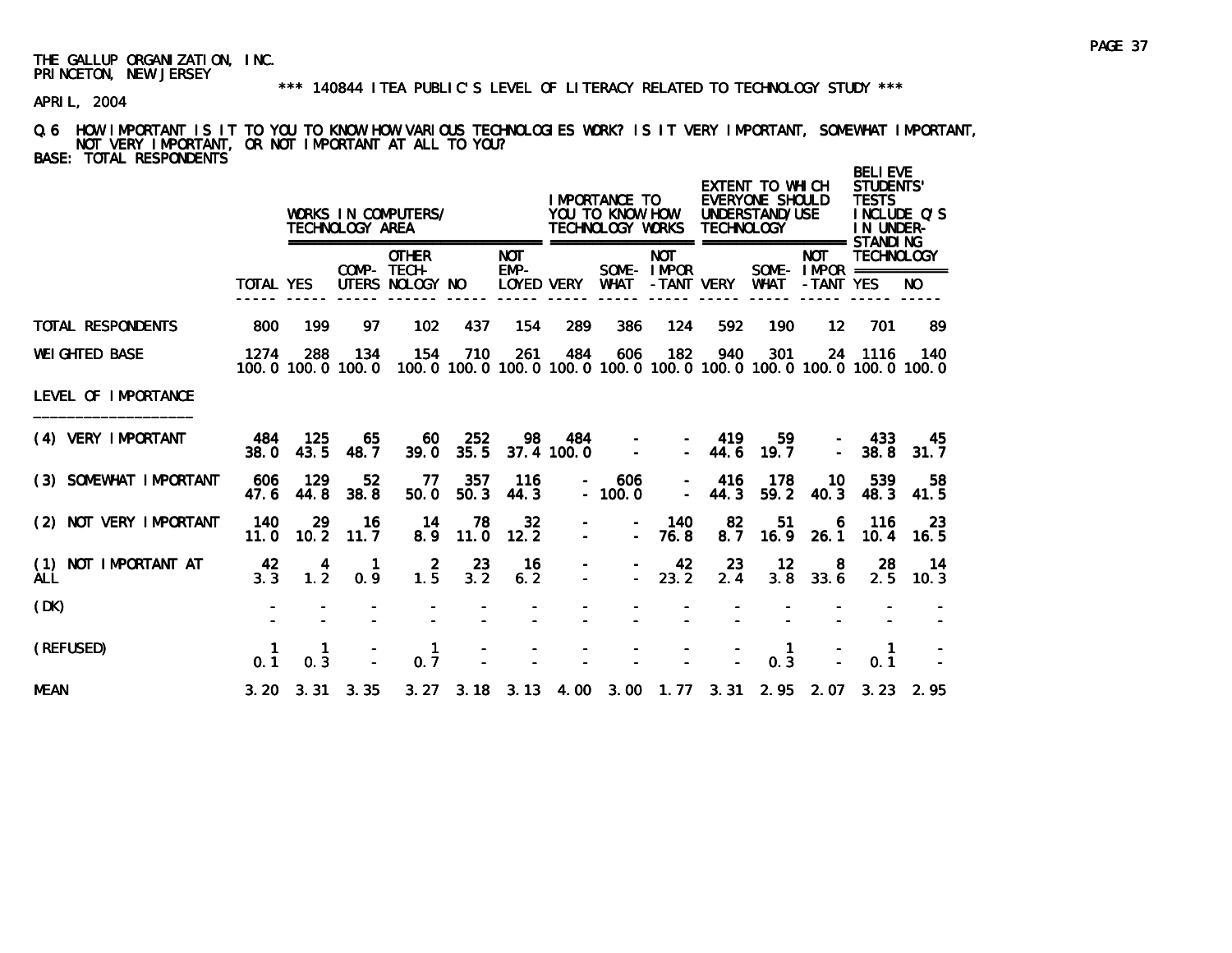#### \*\*\* 140844 ITEA PUBLIC'S LEVEL OF LITERACY RELATED TO TECHNOLOGY STUDY \*\*\*

APRIL, 2004

Q.7 HOW IMPORTANT IS IT TO YOU, PERSONALLY, TO KNOW EACH OF THE FOLLOWING? IS THIS VERY IMPORTANT, SOMEWHAT IMPORTANT, NOT VERY IMPORTANT, OR NOT IMPORTANT AT ALL?

(\*) A. HOW TO FIX A LIGHT SWITCH OR OTHER HOUSEHOLD PRODUCT THAT STOPS WORKING BASE: TOTAL RESPONDENTS

|                                    |             | <b>GENDER</b>           |                      |             |                   |                                                  |                                                                                                              |                                    | <b>EDUCATION</b>                       |                                        |                       | ================ RFGI ON |                        |                  |                      |               |
|------------------------------------|-------------|-------------------------|----------------------|-------------|-------------------|--------------------------------------------------|--------------------------------------------------------------------------------------------------------------|------------------------------------|----------------------------------------|----------------------------------------|-----------------------|--------------------------|------------------------|------------------|----------------------|---------------|
|                                    |             |                         | $== == == == ==$ AGE |             |                   |                                                  |                                                                                                              |                                    | TOTAL COL-                             |                                        | COL-                  | NON-                     |                        |                  | ==================== |               |
|                                    |             | TOTAL MALE              | FE-<br><b>MALE</b>   |             | $18-29$ 30-49 50+ |                                                  | ===============================<br>50-64 65+ LEGE GRAD.                                                      |                                    | $COL -$                                | <b>LEGE</b>                            | <b>LEGE</b><br>INC.   | $COL -$<br><b>LEGE</b>   | EAST                   | MI D-<br>WEST    | SOUTH WEST           |               |
| TOTAL RESPONDENTS                  | 800         | 409                     | 391                  | 119         | 304               | 369                                              | 220                                                                                                          | 149                                | 504                                    | 313                                    | 191                   | 294                      | 166                    | 222              | 238                  | 174           |
| <b>WEI GHTED BASE</b>              | 1274        | 619                     | 654                  | 225         | 531               | 506                                              | 305<br>100.0 100.0 100.0 100.0 100.0 100.0 100.0 100.0 100.0 100.0 100.0 100.0 100.0 100.0 100.0 100.0 100.0 | 201                                | 712                                    | 378                                    | 334                   | 559                      | 289                    | 306              | 404                  | -274          |
| LEVEL OF IMPORTANCE                |             |                         |                      |             |                   |                                                  |                                                                                                              |                                    |                                        |                                        |                       |                          |                        |                  |                      |               |
| (4) VERY IMPORTANT                 | 675         | 380<br>$53.0\quad 61.3$ | 296<br>45.2          | 105<br>46.7 | 283<br>53.3       | 284<br>56.1                                      | 173<br>56.8                                                                                                  | 111<br>55.0                        |                                        | 360 185<br>50.5 49.0                   | 52.1                  | 174 315<br>56.3          | 142<br>49.3            | - 167<br>54.6    | -228<br>56.3         | - 138<br>50.4 |
| (3) SOMEWHAT IMPORTANT             | 416<br>32.7 | 195<br>31.6             | 221<br>33.7          | -87<br>38.8 | 179<br>33.7       | 143<br>28.2                                      | 88<br>29.0                                                                                                   | 54<br>27.0                         | 240<br>33.7                            | 135<br>35.6                            | 106                   | 175<br>$31.6$ $31.3$     | 105<br>36.4            | -96<br>31.3      | 130<br>32.1          | -85<br>31.1   |
| (2) NOT VERY IMPORTANT             | 135<br>10.6 | -37<br>6.1              | 97<br>14.8           | 27<br>12.0  | 51                | 57                                               | 33<br>$9.6$ 11.2 11.0                                                                                        | 23<br>$11.6$ 11.7                  | 84                                     | 40<br>10.7                             | 43<br>13.0            | 51<br>9.1                | 24                     | 32<br>$8.2$ 10.6 | 39<br>9.5            | 40<br>14.5    |
| (1) NOT IMPORTANT AT<br><b>ALL</b> | 45<br>3.6   | 5.<br>0.9               | 40<br>6.1            | 6<br>2.6    | 18<br>3.4         | -20<br>4.0                                       | $\begin{smallmatrix} 9 \\ 2.8 \end{smallmatrix}$                                                             | $\frac{12}{5.8}$                   | $\frac{27}{3.7}$                       | $-17$<br>4.4                           | - 10<br>2.9           | 19<br>3.4                | 17<br>$5.\overline{7}$ | $-11$<br>3.5     | 8<br>2.0             | 10<br>3.6     |
| (DK)                               | 0.1         |                         | 0.2                  |             |                   | $\frac{1}{0.2}$                                  | $0.\dot{4}$                                                                                                  | $\mathbb{Z}^{\mathbb{Z}^{\times}}$ | $\begin{matrix} 1 \\ 0.2 \end{matrix}$ | $\begin{matrix} 1 \\ 0.3 \end{matrix}$ |                       |                          | 0.4                    |                  |                      |               |
| (REFUSED)                          | 0.1         | 0.2                     |                      |             |                   | $\begin{smallmatrix} 1 \\ 0.2 \end{smallmatrix}$ |                                                                                                              | $\frac{1}{2}$ 0.5                  | $\frac{1}{0.2}$                        |                                        | $\blacksquare$<br>0.3 |                          |                        |                  |                      | 0.4           |
| <b>MEAN</b>                        |             |                         |                      |             |                   |                                                  | 3. 35 3. 54 3. 18 3. 30 3. 37 3. 37 3. 40 3. 32 3. 31 3. 30 3. 33 3. 40 3. 30 3. 37 3. 43 3. 29              |                                    |                                        |                                        |                       |                          |                        |                  |                      |               |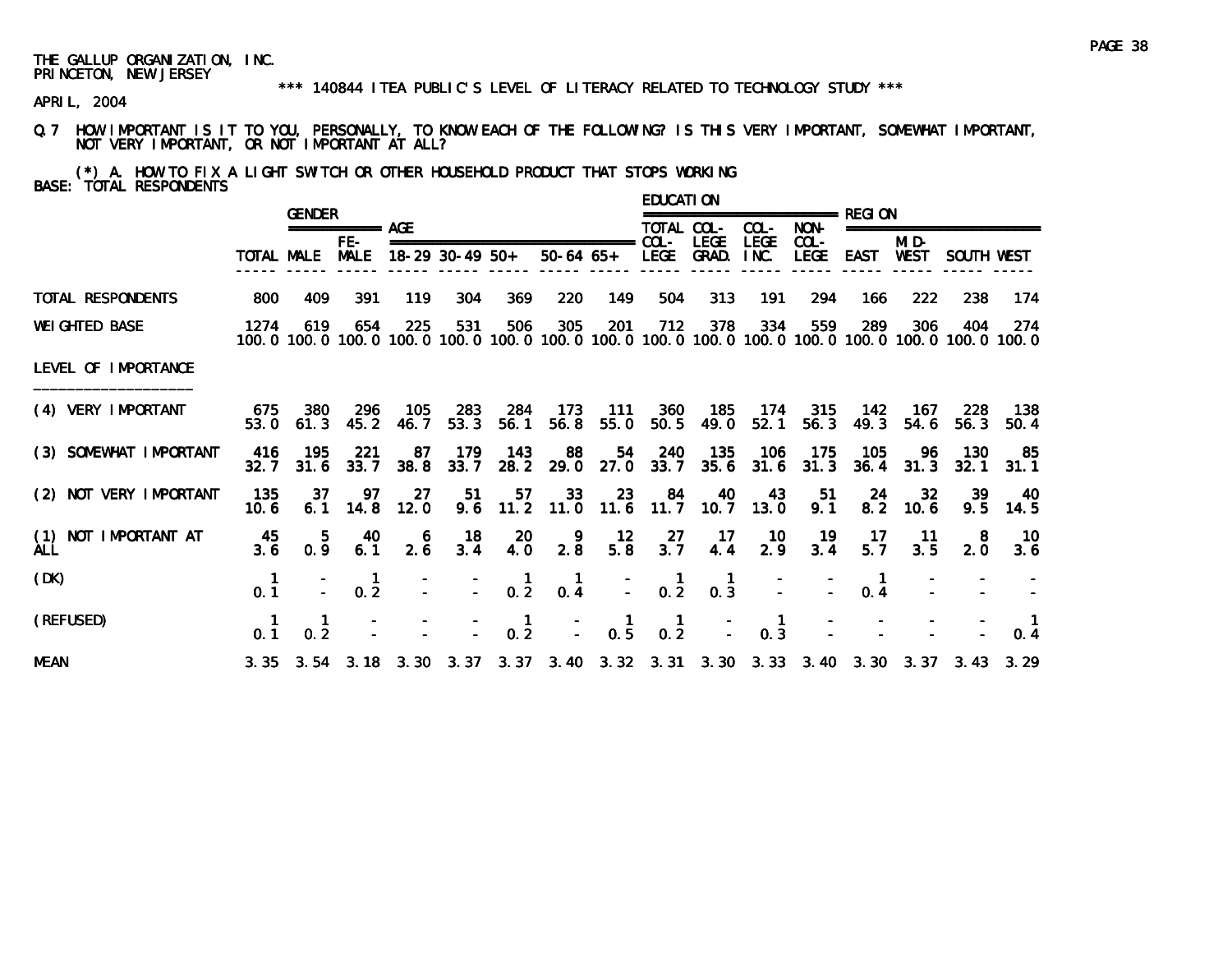#### \*\*\* 140844 ITEA PUBLIC'S LEVEL OF LITERACY RELATED TO TECHNOLOGY STUDY \*\*\*

APRIL, 2004

Q.7 HOW IMPORTANT IS IT TO YOU, PERSONALLY, TO KNOW EACH OF THE FOLLOWING? IS THIS VERY IMPORTANT, SOMEWHAT IMPORTANT, NOT VERY IMPORTANT, OR NOT IMPORTANT AT ALL?

(\*) A. HOW TO FIX A LIGHT SWITCH OR OTHER HOUSEHOLD PRODUCT THAT STOPS WORKING BASE: TOTAL RESPONDENTS

|                                    |                  |               | TECHNOLOGY AREA          | WORKS IN COMPUTERS/                            |                                    |                                    |                  | <b>IMPORTANCE TO</b><br>YOU TO KNOW HOW<br>TECHNOLOGY WORKS                         |                          | <b>TECHNOLOGY</b>     | EXTENT TO WHICH<br>EVERYONE SHOULD<br>UNDERSTAND/USE<br>=================== STANDI NG |                                                        | <b>BELI EVE</b><br>STUDENTS'<br><b>TESTS</b><br>IN UNDER- | INCLUDE O'S |
|------------------------------------|------------------|---------------|--------------------------|------------------------------------------------|------------------------------------|------------------------------------|------------------|-------------------------------------------------------------------------------------|--------------------------|-----------------------|---------------------------------------------------------------------------------------|--------------------------------------------------------|-----------------------------------------------------------|-------------|
|                                    | <b>TOTAL YES</b> |               |                          | <b>OTHER</b><br>COMP- TECH-<br>UTERS NOLOGY NO |                                    | <b>NOT</b><br>$EMP-$<br>LOYED VERY |                  | <b>WHAT</b>                                                                         | <b>NOT</b><br>SOME-IMPOR | -TANT VERY            | WHAT                                                                                  | <b>NOT</b><br>SOME - $IMPOR$ ============<br>-TANT YES | <b>TECHNOLOGY</b>                                         | NO.         |
| <b>TOTAL RESPONDENTS</b>           | 800              | 199           | 97                       | 102 <sub>2</sub>                               | 437                                | 154                                | 289              | 386                                                                                 | 124                      | 592                   | 190                                                                                   | 12                                                     | 701                                                       | -89         |
| <b>WEI GHTED BASE</b>              | 1274             | 288           | 134<br>100.0 100.0 100.0 | 154                                            | 710                                | 261                                | 484              | 606<br>100, 0 100, 0 100, 0 100, 0 100, 0 100, 0 100, 0 100, 0 100, 0 100, 0 100, 0 | 182                      | 940                   | 301                                                                                   |                                                        | 24 1116                                                   | 140         |
| LEVEL OF IMPORTANCE                |                  |               |                          |                                                |                                    |                                    |                  |                                                                                     |                          |                       |                                                                                       |                                                        |                                                           |             |
| (4) VERY IMPORTANT                 | 675<br>53.0      | - 149<br>51.9 | -61<br>45.4              | 89.<br>57.6                                    | 386<br>54.4                        | 135<br>51.6                        | 311<br>64.3      | 303<br>49.9                                                                         | 61.<br>33.6              | 512<br>54.4           | 145<br>48.0                                                                           | 14<br>57.9                                             | 622<br>55.7                                               | 48.<br>34.2 |
| (3) SOMEWHAT IMPORTANT             | 416<br>32.7      | 93<br>32.4    | 50<br>37.2               | 43<br>28.2                                     | 232<br>32.7                        | 83<br>31.6                         | 142<br>29.3      | 215<br>35.4                                                                         | 60<br>32.6               | 313<br>33.3           | 96<br>31.8                                                                            | 5.<br>21.2                                             | 347<br>31.0                                               | 60<br>43.0  |
| (2) NOT VERY IMPORTANT             | 135<br>10.6      | 32<br>11.0    | -17<br>12.9              | 14<br>9.4                                      | -66<br>9.3                         | 36<br>13.7                         | 26<br>5.3        | 67<br>11.0                                                                          | 41<br>22.6               | 78<br>8.3             | 52<br>17.3                                                                            | 5.<br>20.8                                             | 107<br>9.6                                                | -26<br>18.3 |
| (1) NOT IMPORTANT AT<br><b>ALL</b> | -45<br>3.6       | 14<br>4.7     | 6<br>4.6                 | 7<br>4.8                                       | 25<br>3.5                          | $2.\overline{7}$                   | $1.\overline{1}$ | -21                                                                                 | $-19$<br>$3.4$ 10.5      | - 35<br>3.8           | 9<br>2.9                                                                              |                                                        | -39<br>3.5                                                | -6<br>4.5   |
| (DK)                               | 0.1              |               |                          |                                                | $\blacksquare$<br>$0.\overline{2}$ |                                    |                  | $\overline{1}$<br>$0.\overline{2}$                                                  |                          | $\mathbf{1}$<br>0.1   |                                                                                       |                                                        | $\mathbf{1}$<br>0.1                                       |             |
| (REFUSED)                          | 0.1              |               |                          |                                                |                                    | $\mathbf{1}$<br>0.4                |                  |                                                                                     | $\mathbf{1}$<br>0.6      | $\overline{1}$<br>0.1 |                                                                                       |                                                        | $\overline{1}$<br>0.1                                     |             |
| <b>MEAN</b>                        |                  |               | $3.35$ $3.31$ $3.23$     |                                                |                                    |                                    |                  | 3. 38 3. 38 3. 33 3. 57 3. 32 2. 90 3. 39 3. 25 3. 37 3. 39 3. 07                   |                          |                       |                                                                                       |                                                        |                                                           |             |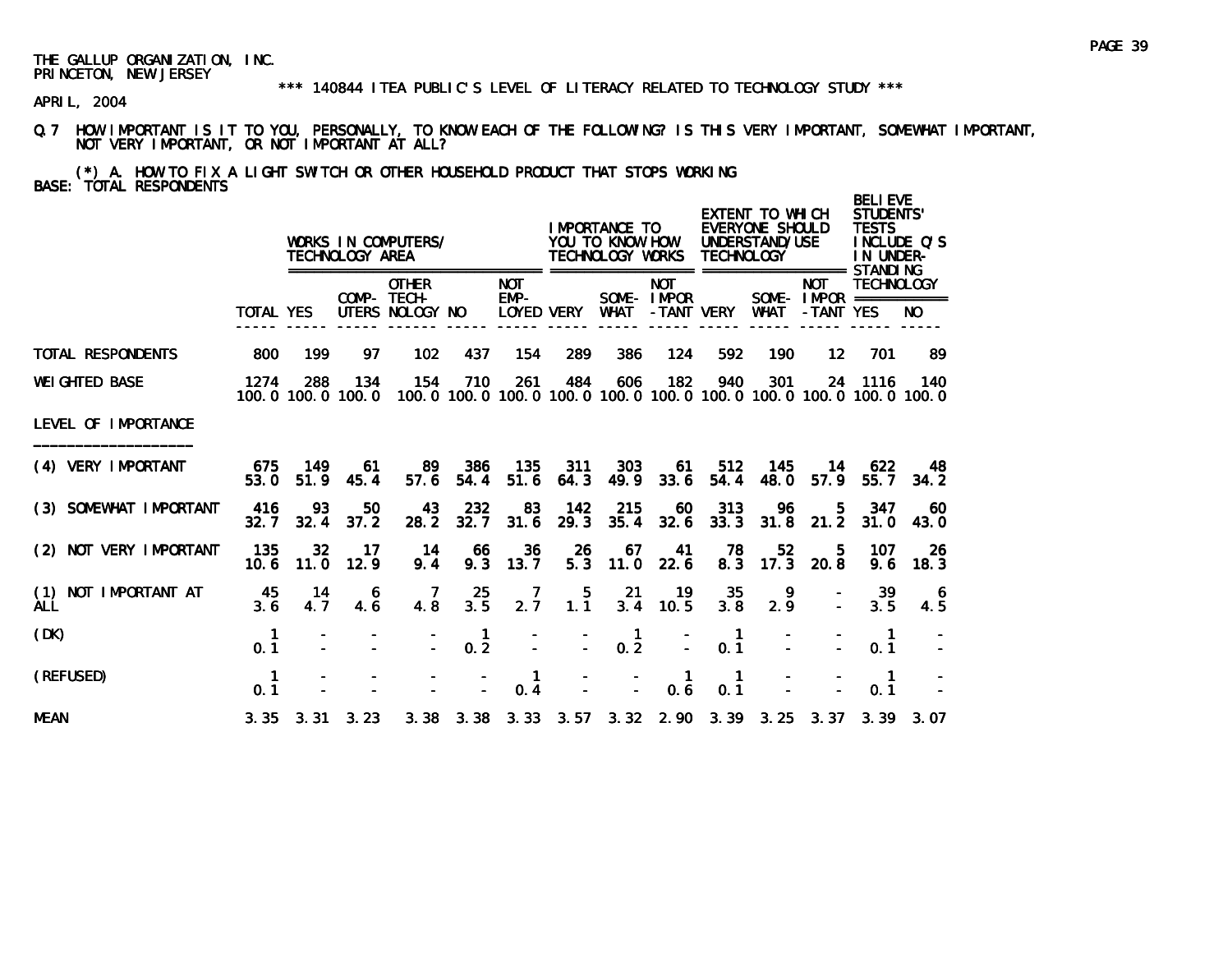#### \*\*\* 140844 ITEA PUBLIC'S LEVEL OF LITERACY RELATED TO TECHNOLOGY STUDY \*\*\*

APRIL, 2004

Q.7 HOW IMPORTANT IS IT TO YOU, PERSONALLY, TO KNOW EACH OF THE FOLLOWING? IS THIS VERY IMPORTANT, SOMEWHAT IMPORTANT, NOT VERY IMPORTANT, OR NOT IMPORTANT AT ALL?

(\*) B. KNOWING WHETHER IT'S BETTER TO REPAIR PRODUCTS OR BETTER TO THROW THEM AWAY BASE: TOTAL RESPONDENTS

|                                    |             | <b>GENDER</b> |                 |                 |                   |             |                                                                                 |                                              | <b>EDUCATION</b> |                                        |                                         | ================ RFGI ON           |                  |                          |                  |                                                                                                               |
|------------------------------------|-------------|---------------|-----------------|-----------------|-------------------|-------------|---------------------------------------------------------------------------------|----------------------------------------------|------------------|----------------------------------------|-----------------------------------------|------------------------------------|------------------|--------------------------|------------------|---------------------------------------------------------------------------------------------------------------|
|                                    |             |               | =========== AGE |                 |                   |             |                                                                                 |                                              | TOTAL COL-       |                                        | COL-                                    | NON-                               |                  | ======================== |                  |                                                                                                               |
|                                    |             | TOTAL MALE    | FE-<br>MALE     |                 | $18-29$ 30-49 50+ |             | ===============================<br>50-64 65+ LEGE                               |                                              | $COL -$          | <b>LEGE</b><br>GRAD.                   | <b>LEGE</b><br>INC.                     | $COL -$<br><b>LEGE</b>             | EAST             | MI D-<br>WEST            | SOUTH WEST       |                                                                                                               |
| TOTAL RESPONDENTS                  | 800         | 409           | 391             | 119             | 304               | 369         | 220                                                                             | 149                                          | 504              | 313                                    | 191                                     | 294                                | 166              | 222                      | 238              | 174                                                                                                           |
| <b>WEI GHTED BASE</b>              | 1274        | 619           | 654             | 225             | 531               | 506         | 305                                                                             | 201                                          | 712              | 378                                    | 334                                     | 559                                | 289              | 306                      | 404              | -274<br>100.0 100.0 100.0 100.0 100.0 100.0 100.0 100.0 100.0 100.0 100.0 100.0 100.0 100.0 100.0 100.0 100.0 |
| LEVEL OF IMPORTANCE                |             |               |                 |                 |                   |             |                                                                                 |                                              |                  |                                        |                                         |                                    |                  |                          |                  |                                                                                                               |
| (4) VERY IMPORTANT                 | 819<br>64.3 | 383<br>61.8   | 436<br>66.6     | 64.4            | 145 349<br>65.8   | 317<br>62.6 | 192                                                                             | 125<br>$62.9$ $62.2$                         | 64.1             | 457 239<br>63.4                        | 217<br>65. 0                            | 360<br>64.4                        | 158<br>54.7      | -206<br>67.4             | -261<br>64.5     | -193<br>70. 6                                                                                                 |
| (3) SOMEWHAT IMPORTANT             | 363<br>28.5 | 187<br>30.1   | 176<br>26.9     | 58.<br>25.6     | 155<br>29.2       | 147<br>29.1 | 90<br>29.5                                                                      | 58<br>28.6                                   | 209<br>29.4      | 114<br>30.2                            | 95<br>28.5                              | 154<br>27.5                        | 105<br>36.3      | -80<br>26.2              | 114<br>28.1      | -64<br>23.4                                                                                                   |
| (2) NOT VERY IMPORTANT             | 55<br>4.3   | 30<br>4.9     | 25<br>3.7       | 19<br>8.6       | 16<br>3.0         | 18<br>3.6   | $-11$<br>3.6                                                                    | $\begin{smallmatrix}8\\3.7\end{smallmatrix}$ | 27<br>3.8        | $\frac{12}{3.2}$                       | 15<br>4.4                               | 28<br>5.0                          | $-11$<br>3.8     | - 12<br>4.0              | -21<br>5.3       | 10<br>3.8                                                                                                     |
| (1) NOT IMPORTANT AT<br><b>ALL</b> | 33<br>2.6   | 19<br>3.1     | -14<br>2.1      | $\frac{3}{1.5}$ | -11<br>2.0        | 19<br>3.8   | 12<br>4.0                                                                       | $\begin{array}{c} 7 \\ 3.3 \end{array}$      | $\frac{17}{2.4}$ | $\frac{11}{3.0}$                       | $\begin{array}{c} 6 \\ 1.8 \end{array}$ | $\frac{16}{2.8}$                   | $\frac{15}{5.2}$ | $\frac{6}{2.0}$          | $2.\overline{2}$ | 1.2                                                                                                           |
| (DK)                               | 4<br>0.3    |               | 4<br>0.6        |                 |                   | 4<br>0.8    | D.                                                                              | $\frac{4}{2.1}$                              | $0.\overline{3}$ | $\begin{matrix} 1 \\ 0.3 \end{matrix}$ | $\blacksquare$<br>0.4                   | $\overline{2}$<br>$0.\overline{3}$ |                  | $\blacksquare$<br>0.4    |                  | $\overline{\mathbf{3}}$<br>1.1                                                                                |
| (REFUSED)                          |             |               |                 |                 |                   |             |                                                                                 |                                              |                  |                                        |                                         |                                    |                  |                          |                  |                                                                                                               |
| <b>MEAN</b>                        |             |               |                 |                 |                   |             | 3.55 3.51 3.59 3.53 3.59 3.52 3.51 3.53 3.56 3.54 3.57 3.54 3.41 3.60 3.55 3.65 |                                              |                  |                                        |                                         |                                    |                  |                          |                  |                                                                                                               |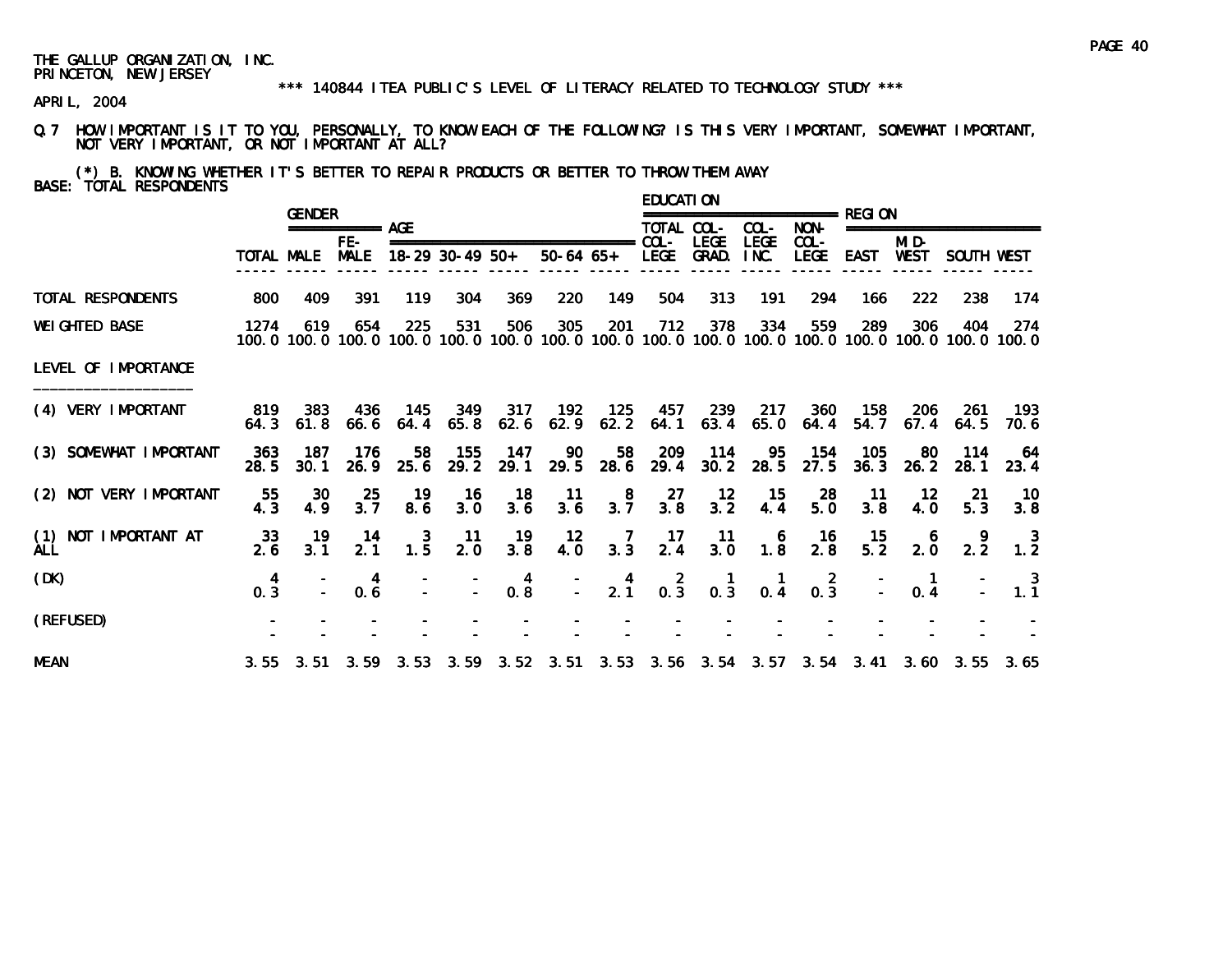\*\*\* 140844 ITEA PUBLIC'S LEVEL OF LITERACY RELATED TO TECHNOLOGY STUDY \*\*\*

APRIL, 2004

Q.7 HOW IMPORTANT IS IT TO YOU, PERSONALLY, TO KNOW EACH OF THE FOLLOWING? IS THIS VERY IMPORTANT, SOMEWHAT IMPORTANT, NOT VERY IMPORTANT, OR NOT IMPORTANT AT ALL?

(\*) B. KNOWING WHETHER IT'S BETTER TO REPAIR PRODUCTS OR BETTER TO THROW THEM AWAY BASE: TOTAL RESPONDENTS

|                                       |                  |                 | TECHNOLOGY AREA          | WORKS IN COMPUTERS/                            |                 |                                  |                  | I MPORTANCE TO<br>YOU TO KNOW HOW<br>TECHNOLOGY WORKS |                          | <b>TECHNOLOGY</b>                               | EXTENT TO WHICH<br>EVERYONE SHOULD<br>UNDERSTAND/USE |                                                                              | <b>BELIEVE</b><br>STUDENTS'<br><b>TESTS</b><br>IN UNDER- | INCLUDE O'S          |
|---------------------------------------|------------------|-----------------|--------------------------|------------------------------------------------|-----------------|----------------------------------|------------------|-------------------------------------------------------|--------------------------|-------------------------------------------------|------------------------------------------------------|------------------------------------------------------------------------------|----------------------------------------------------------|----------------------|
|                                       | <b>TOTAL YES</b> |                 |                          | <b>OTHER</b><br>COMP- TECH-<br>UTERS NOLOGY NO |                 | <b>NOT</b><br>EMP-<br>LOYED VERY |                  | WHAT                                                  | <b>NOT</b><br>SOME-IMPOR | -TANT VERY                                      | WHAT                                                 | <b>NOT</b><br>SOME - $IMPOR$ ============<br>-TANT YES                       | <b>TECHNOLOGY</b>                                        | NO.                  |
| <b>TOTAL RESPONDENTS</b>              | 800              | 199             | 97                       | 102                                            | 437             | 154                              | 289              | 386                                                   | 124                      | 592                                             | 190                                                  | $12 \,$                                                                      | 701                                                      | -89                  |
| <b>WEI GHTED BASE</b>                 | 1274             | 288             | 134<br>100.0 100.0 100.0 | 154                                            | 710             | 261                              | 484              | 606                                                   | 182                      | 940                                             | 301                                                  | 100, 0 100, 0 100, 0 100, 0 100, 0 100, 0 100, 0 100, 0 100, 0 100, 0 100, 0 | 24 1116                                                  | 140                  |
| LEVEL OF IMPORTANCE                   |                  |                 |                          |                                                |                 |                                  |                  |                                                       |                          |                                                 |                                                      |                                                                              |                                                          |                      |
| (4) VERY IMPORTANT                    | 64.3             | 819 187<br>64.9 | 87<br>65.1               | 100<br>64.7                                    | 466<br>65.6     | 158<br>60.6                      | 352<br>72.8      | 372<br>61.4                                           | 94<br>51.6               | 642<br>68.4                                     | 162<br>53.7                                          | 9.<br>36.1                                                                   | 731<br>65.5                                              | -77<br>55.2          |
| (3) SOMEWHAT IMPORTANT                | 363<br>28.5      | 83<br>28.9      | 37<br>27.7               | 46<br>30.1                                     | 199<br>28.0     | 75<br>28.6                       | 109<br>22.5      | 183<br>30.2                                           | 70<br>38.3               | 231<br>24.6                                     | 119<br>39.5                                          | 12<br>49.4                                                                   | 313<br>28.0                                              | 43<br>30.5           |
| (2) NOT VERY IMPORTANT                | 55<br>4.3        | 11<br>3.7       | -8<br>5.8                | 3<br>2.0                                       | 30<br>4.2       | 14<br>5.4                        | -14<br>2.8       | 27<br>4.4                                             | -14<br>7.9               | 41<br>4.4                                       | 10<br>3.3                                            | 3<br>14.5                                                                    | 43.<br>3.9                                               | $12 \,$<br>8.4       |
| NOT IMPORTANT AT<br>(1)<br><b>ALL</b> | 33<br>2.6        | 7<br>2.4        | 2<br>$1.\overline{5}$    | $3.\overline{3}$                               | 12<br>1.7       | 13<br>4.9                        | $1.\overline{7}$ | 21<br>3.5                                             | 4<br>2.1                 | 22<br>2.3                                       | 9<br>3.0                                             |                                                                              | -26<br>2.3                                               | - 7<br>5.0           |
| (DK)                                  | 4<br>0.3         |                 |                          |                                                | $0.\frac{3}{4}$ | 0.4                              | $0.\overline{2}$ | $0.\overline{5}$                                      |                          | $\begin{smallmatrix}&&3\\&0.3\end{smallmatrix}$ | 0.4                                                  |                                                                              | $0.\overline{3}$                                         | $\mathbf{1}$<br>0.9  |
| (REFUSED)                             |                  |                 |                          |                                                |                 |                                  |                  |                                                       |                          |                                                 |                                                      |                                                                              |                                                          |                      |
| <b>MEAN</b>                           |                  |                 | $3.55$ $3.56$ $3.56$     |                                                |                 |                                  |                  | 3.56 3.58 3.46 3.67 3.50 3.40 3.59 3.45               |                          |                                                 |                                                      |                                                                              |                                                          | $3.22$ $3.57$ $3.37$ |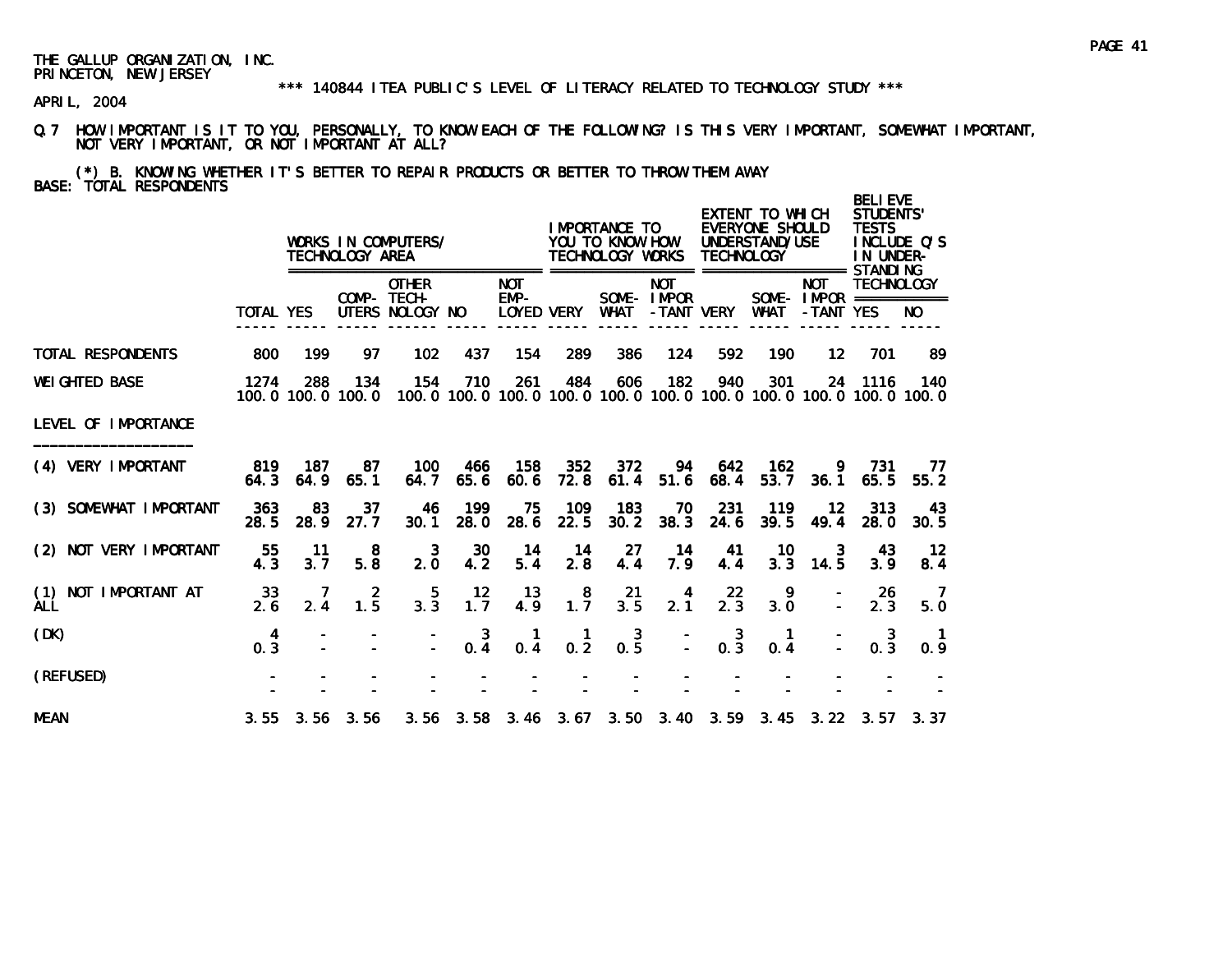#### \*\*\* 140844 ITEA PUBLIC'S LEVEL OF LITERACY RELATED TO TECHNOLOGY STUDY \*\*\*

APRIL, 2004

Q.7 HOW IMPORTANT IS IT TO YOU, PERSONALLY, TO KNOW EACH OF THE FOLLOWING? IS THIS VERY IMPORTANT, SOMEWHAT IMPORTANT, NOT VERY IMPORTANT, OR NOT IMPORTANT AT ALL?

(\*) C. HOW TO PROGRAM A VCR OR USE OTHER "THINKING" PRODUCTS BASE: TOTAL RESPONDENTS

|                             |             | <b>GENDER</b>                                                  |                      |                                         |                   |             |                                 |                      | <b>EDUCATION</b> |                    |                     | ================ RFGI ON                                                        |                 |                  |                          |                                                                                                                         |
|-----------------------------|-------------|----------------------------------------------------------------|----------------------|-----------------------------------------|-------------------|-------------|---------------------------------|----------------------|------------------|--------------------|---------------------|---------------------------------------------------------------------------------|-----------------|------------------|--------------------------|-------------------------------------------------------------------------------------------------------------------------|
|                             |             |                                                                | =========== AGE      |                                         |                   |             |                                 |                      | TOTAL COL-       |                    | COL-                | NON-                                                                            |                 |                  | ======================== |                                                                                                                         |
|                             | TOTAL MALE  |                                                                | $FE-$<br><b>MALE</b> |                                         | $18-29$ 30-49 50+ |             | =============================== | 50-64 65+ LEGE GRAD. | $COL -$          | <b>LEGE</b>        | <b>LEGE</b><br>INC. | $COL -$<br><b>LEGE</b>                                                          | EAST            | MI D-<br>WEST    | SOUTH WEST               |                                                                                                                         |
| TOTAL RESPONDENTS           | 800         | 409                                                            | 391                  | 119                                     | 304               | 369         | 220                             | 149                  | 504              | 313                | 191                 | 294                                                                             | 166             | 222              | 238                      | 174                                                                                                                     |
| <b>WEI GHTED BASE</b>       | 1274        | 619                                                            | 654                  | 225                                     | 531               | 506         | 305                             | 201                  | 712              | 378                | 334                 | 559                                                                             | 289             | 306              | 404                      | -274<br>100, 0 100, 0 100, 0 100, 0 100, 0 100, 0 100, 0 100, 0 100, 0 100, 0 100, 0 100, 0 100, 0 100, 0 100, 0 100, 0 |
| LEVEL OF IMPORTANCE         |             |                                                                |                      |                                         |                   |             |                                 |                      |                  |                    |                     |                                                                                 |                 |                  |                          |                                                                                                                         |
| (4) VERY IMPORTANT          | 689<br>54.1 | -289<br>46.7                                                   | 400<br>61.1          | 123<br>54.9                             | 293<br>55.3       | 263<br>52.0 | 169                             | 55.4 46.8            | 53.2             | 94 379 185<br>49.0 | 194<br>57.9         | 309<br>55.3                                                                     | 159<br>55.1     | -173<br>56.6     | 225<br>55.5              | 132<br>48.1                                                                                                             |
| (3) SOMEWHAT IMPORTANT      | 451<br>35.4 | 255<br>41.2                                                    | 196<br>29.9          | 79.<br>35.1                             | 195<br>36.8       | 175<br>34.5 | 106<br>34.7                     | 69<br>34.3           | -256<br>35.9     | 155<br>41.0        | 101<br>30.1         | 194<br>34.7                                                                     | 101<br>35.1     | -89<br>29.0      | 154<br>38.1              | 107<br>39.0                                                                                                             |
| (2) NOT VERY IMPORTANT      | 101<br>8.0  | 57<br>9.1                                                      | 45<br>6.8            | 19<br>8.4                               | 31<br>5.8         | 50<br>10.0  | 25                              | 26<br>8.1 12.8       | 58<br>8.2        | 28<br>7.5          | 30<br>8.9           | 43<br>7.7                                                                       | 20              | 34<br>$6.8$ 11.2 | -23<br>5.6               | 25<br>9.0                                                                                                               |
| (1) NOT IMPORTANT AT<br>ALL | 30<br>2.4   | $-17$<br>2.8                                                   | -13<br>2.0           | $\begin{array}{c} 4 \\ 1.6 \end{array}$ | $\frac{11}{2.1}$  | 15<br>3.0   | $1.\frac{4}{5}$                 | $-11$<br>5.4         | $\frac{18}{2.6}$ | $2.\overline{2}$   | $\frac{10}{3.1}$    | $\frac{12}{2.1}$                                                                | $\frac{7}{2.5}$ | 10<br>3.3        | 3<br>0.7                 | 10<br>3.6                                                                                                               |
| (DK)                        |             |                                                                |                      |                                         |                   |             |                                 |                      |                  |                    |                     |                                                                                 |                 |                  |                          |                                                                                                                         |
| (REFUSED)                   |             | $\begin{array}{cccc} 2 & 1 & 1 \\ 0.2 & 0.2 & 0.2 \end{array}$ |                      |                                         |                   |             |                                 |                      |                  |                    |                     | $   2$ $1$ $1$ $1$ $1$ $ 1$<br>$ -$ 0.5 0.3 0.7 0.1 0.3 $-$ 0.2                 | $\frac{1}{0.5}$ |                  |                          |                                                                                                                         |
| <b>MEAN</b>                 |             |                                                                |                      |                                         |                   |             |                                 |                      |                  |                    |                     | 3.42 3.32 3.50 3.43 3.45 3.36 3.45 3.23 3.40 3.37 3.43 3.44 3.44 3.39 3.48 3.32 |                 |                  |                          |                                                                                                                         |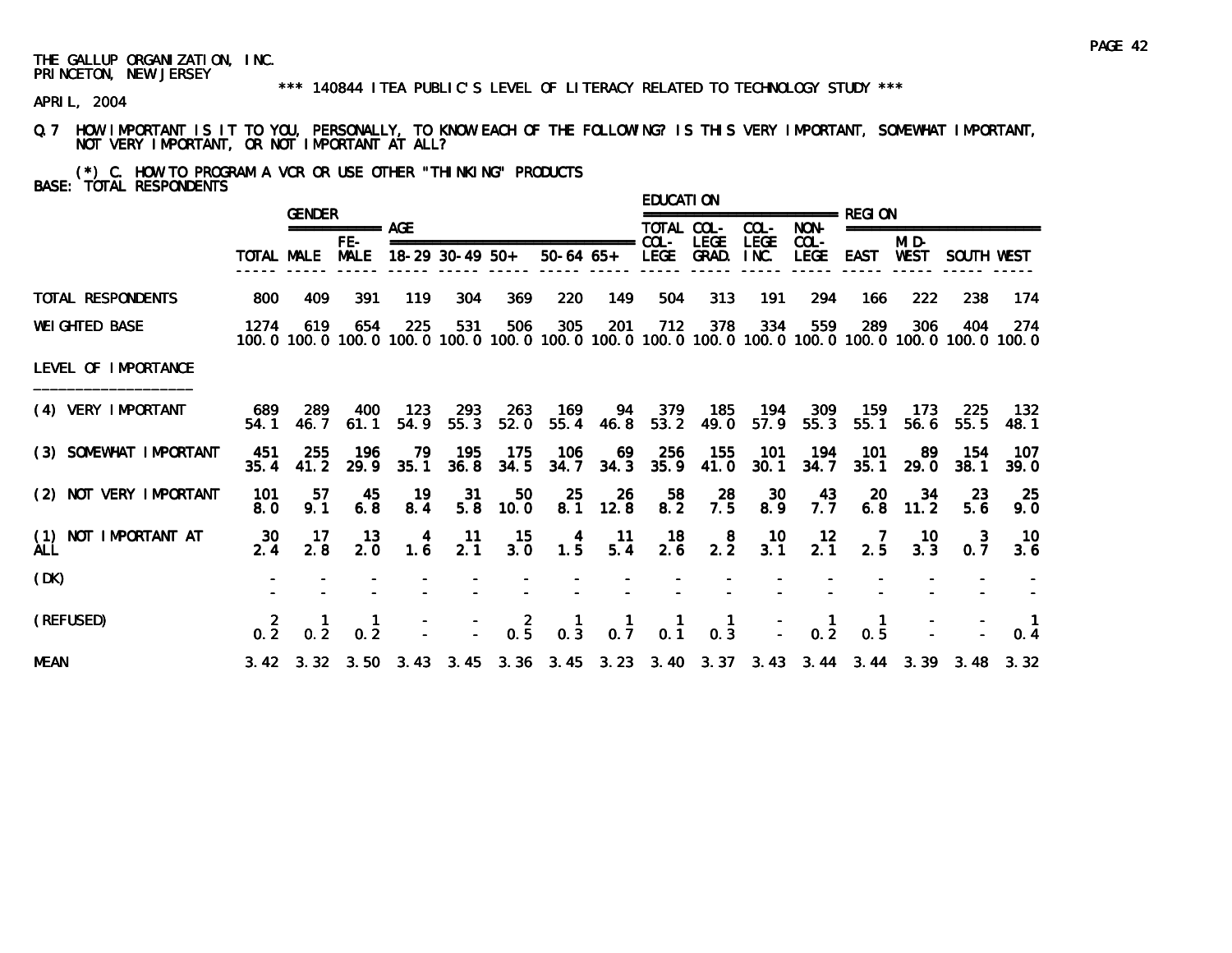#### \*\*\* 140844 ITEA PUBLIC'S LEVEL OF LITERACY RELATED TO TECHNOLOGY STUDY \*\*\*

APRIL, 2004

Q.7 HOW IMPORTANT IS IT TO YOU, PERSONALLY, TO KNOW EACH OF THE FOLLOWING? IS THIS VERY IMPORTANT, SOMEWHAT IMPORTANT, NOT VERY IMPORTANT, OR NOT IMPORTANT AT ALL?

(\*) C. HOW TO PROGRAM A VCR OR USE OTHER "THINKING" PRODUCTS BASE: TOTAL RESPONDENTS

|                                       |                       |             | TECHNOLOGY AREA              | WORKS IN COMPUTERS/                            |                     |                                                                                     |                     | I MPORTANCE TO<br>YOU TO KNOW HOW<br>TECHNOLOGY WORKS |                          | <b>TECHNOLOGY</b> | EXTENT TO WHICH<br>EVERYONE SHOULD<br>UNDERSTAND/USE |                                                       | <b>BELIEVE</b><br>STUDENTS'<br><b>TESTS</b><br>IN UNDER- | INCLUDE Q'S          |
|---------------------------------------|-----------------------|-------------|------------------------------|------------------------------------------------|---------------------|-------------------------------------------------------------------------------------|---------------------|-------------------------------------------------------|--------------------------|-------------------|------------------------------------------------------|-------------------------------------------------------|----------------------------------------------------------|----------------------|
|                                       | <b>TOTAL YES</b>      |             |                              | <b>OTHER</b><br>COMP- TECH-<br>UTERS NOLOGY NO |                     | <b>NOT</b><br>EMP-<br>LOYED VERY                                                    |                     | WHAT                                                  | <b>NOT</b><br>SOME-IMPOR | -TANT VERY        | <b>WHAT</b>                                          | <b>NOT</b><br>SOME- $IMPROR$ ===========<br>-TANT YES | <b>TECHNOLOGY</b>                                        | NO.                  |
| <b>TOTAL RESPONDENTS</b>              | 800                   | 199         | 97                           | 102                                            | 437                 | 154                                                                                 | 289                 | 386                                                   | 124                      | 592               | 190                                                  | $12 \overline{ }$                                     | 701                                                      | 89                   |
| <b>WEI GHTED BASE</b>                 | 1274                  | 288         | 134<br>100.0 100.0 100.0     | 154                                            | 710                 | 261<br>100, 0 100, 0 100, 0 100, 0 100, 0 100, 0 100, 0 100, 0 100, 0 100, 0 100, 0 | 484                 | 606                                                   | 182                      | 940               | 301                                                  |                                                       | 24 1116                                                  | 140                  |
| LEVEL OF IMPORTANCE                   |                       |             |                              |                                                |                     |                                                                                     |                     |                                                       |                          |                   |                                                      |                                                       |                                                          |                      |
| (4) VERY IMPORTANT                    | 689<br>54.1           | 167<br>58.0 | 84<br>62.7                   | 83<br>53.9                                     | 375<br>52.9         | 143<br>54.6                                                                         | 326<br>67.5         | 295<br>48.7                                           | 67<br>36.8               | 556<br>59.2       | 117<br>38.9                                          | 10.<br><b>40.0</b>                                    | 632<br>56.6                                              | 48.<br>34.2          |
| (3) SOMEWHAT IMPORTANT                | 451<br>35.4           | 87<br>30.1  | 35<br>26.1                   | 52 <sub>2</sub><br>33.6                        | 262<br>36.9         | 95<br>36.4                                                                          | 115<br>23.8         | 253<br>41.8                                           | 81<br>44.5               | 303<br>32.3       | 141<br>46.8                                          | 7<br>28.2                                             | 379<br>34.0                                              | 64<br>45.6           |
| (2) NOT VERY IMPORTANT                | 101<br>8.0            | 21<br>7.4   | 6<br>4.3                     | 15<br>10.0                                     | 57<br>8.0           | 20<br>7.6                                                                           | 33<br>6.8           | 45<br>7.4                                             | 23<br>12.6               | 66<br>7.0         | 28<br>9.2                                            | 8<br>31.8                                             | 79<br>7.1                                                | 22<br>15.9           |
| NOT IMPORTANT AT<br>(1)<br><b>ALL</b> | 30<br>2.4             | 13<br>4.5   | -9<br>6.9                    | 4<br>2.5                                       | 15<br>2.1           | $\overline{2}$<br>0.8                                                               | 8<br>1.6            | 12<br>2.1                                             | -10<br>5.5               | 14<br>1.5         | -14<br>4.6                                           |                                                       | -24<br>2.2                                               | 6<br>4.3             |
| (DK)                                  |                       |             |                              |                                                |                     |                                                                                     |                     |                                                       |                          |                   |                                                      |                                                       |                                                          |                      |
| (REFUSED)                             | $\overline{2}$<br>0.2 |             |                              |                                                | $\mathbf{1}$<br>0.1 | 0.5                                                                                 | $\mathbf{1}$<br>0.3 |                                                       | $\mathbf{1}$<br>0.6      |                   | $\mathbf{1}$<br>0.5                                  |                                                       | $\overline{2}$<br>0.2                                    |                      |
| <b>MEAN</b>                           |                       |             | $3.42 \quad 3.42 \quad 3.45$ |                                                |                     | 3. 39 3. 41 3. 46 3. 58 3. 37 3. 13 3. 49 3. 21                                     |                     |                                                       |                          |                   |                                                      |                                                       |                                                          | $3.08$ $3.45$ $3.10$ |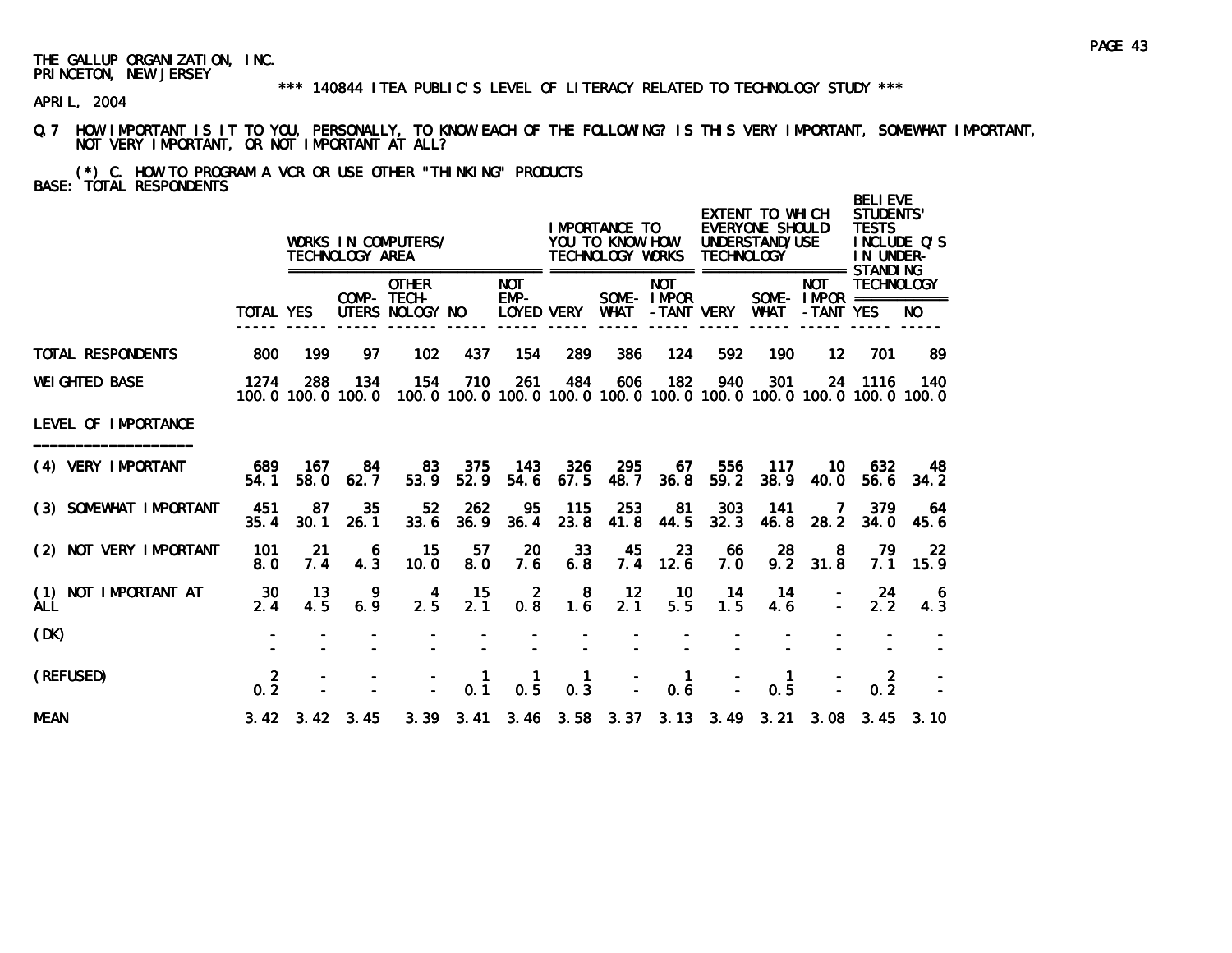#### \*\*\* 140844 ITEA PUBLIC'S LEVEL OF LITERACY RELATED TO TECHNOLOGY STUDY \*\*\*

APRIL, 2004

Q.7 HOW IMPORTANT IS IT TO YOU, PERSONALLY, TO KNOW EACH OF THE FOLLOWING? IS THIS VERY IMPORTANT, SOMEWHAT IMPORTANT, NOT VERY IMPORTANT, OR NOT IMPORTANT AT ALL?

(\*) D. KNOWING HOW PRODUCTS, SUCH AS A PAPER STAPLER WORK BASE: TOTAL RESPONDENTS

|                                    |              | <b>GENDER</b> |                                        |                     |                  |                                         |                                   |                                                  | <b>EDUCATION</b>                                 |                                        |                                                  | ================= RFGI ON |              |                      |                                                                                                              |              |
|------------------------------------|--------------|---------------|----------------------------------------|---------------------|------------------|-----------------------------------------|-----------------------------------|--------------------------------------------------|--------------------------------------------------|----------------------------------------|--------------------------------------------------|---------------------------|--------------|----------------------|--------------------------------------------------------------------------------------------------------------|--------------|
|                                    |              |               | =========== AGE                        |                     |                  |                                         |                                   |                                                  | TOTAL COL-                                       |                                        | COL-                                             | NON-                      |              |                      | ========================                                                                                     |              |
|                                    |              |               | FE-<br>TOTAL MALE MALE 18-29 30-49 50+ |                     |                  |                                         |                                   | 50-64 65+ LEGE GRAD. INC.                        |                                                  | LEGE                                   | <b>LEGE</b>                                      | $COL -$<br>LEGE EAST      |              | MI D-<br>WEST        | SOUTH WEST                                                                                                   |              |
| TOTAL RESPONDENTS                  | 800          | 409           | 391                                    | 119                 | 304              | 369                                     | 220                               | 149                                              | 504                                              | 313                                    | 191                                              | 294                       | 166          | 222                  | 238                                                                                                          | 174          |
| <b>WEIGHTED BASE</b>               | 1274         | 619           | 654                                    | 225                 | 531              | 506                                     | 305                               | 201                                              | 712                                              | 378                                    | 334                                              | 559                       | 289          | 306                  | 404<br>100.0 100.0 100.0 100.0 100.0 100.0 100.0 100.0 100.0 100.0 100.0 100.0 100.0 100.0 100.0 100.0 100.0 | -274         |
| LEVEL OF IMPORTANCE                |              |               |                                        |                     |                  |                                         |                                   |                                                  |                                                  |                                        |                                                  |                           |              |                      |                                                                                                              |              |
| (4) VERY IMPORTANT                 | 28.5         | 25.1          | 363 156 208                            | 81<br>$31.8$ $36.1$ | 125<br>23.5      | 152                                     | 30.1 29.1 31.7 27.8 25.4          | 89 64 198 96 102                                 |                                                  |                                        |                                                  | - 165<br>$30.6$ 29.5      | - 68<br>23.7 | - 100<br>32.7        | - 102<br>25.1                                                                                                | - 93<br>34.0 |
| (3) SOMEWHAT IMPORTANT             | 456<br>35.8  | 243           | 213<br>39.2 32.6                       | 77<br>34.1          | 202<br>38.0      | 172                                     | 98<br>$33.9$ $32.2$ $36.6$ $35.3$ | 74                                               | - 251                                            | 149<br>39.4                            | 103<br>30.7                                      | 203<br>36.3               | 111          | -97<br>$38.4$ $31.7$ | -156<br>38.6                                                                                                 | -92<br>33.5  |
| (2) NOT VERY IMPORTANT             | -326<br>25.6 | 167<br>27. O  | 159<br>24.3                            | 49                  | 141<br>22.0 26.6 | - 134                                   | -92<br>26.5 30.1 21.1 27.1 23.9   | 42                                               | - 193                                            | 90                                     | - 102                                            | - 132<br>$30.6$ 23.7      | 68           | -85<br>23.4 27.9     | 100<br>24.7                                                                                                  | - 74<br>26.8 |
| (1) NOT IMPORTANT AT<br><b>ALL</b> | 123<br>9.6   | 50            | 72<br>$8.1$ 11.1                       | 18                  | 59<br>$7.8$ 11.2 | - 46<br>9.0                             | 27<br>8.7                         | -19<br>9.6                                       |                                                  | 64 41<br>$9.0$ 10.7                    | -24                                              | 58<br>$7.1$ 10.4 14.2     | 41           | -23<br>7.4           | - 43<br>10.7                                                                                                 | 16<br>5.7    |
| (DK)                               | 0.1          |               | $\frac{1}{2}$ 0.2                      |                     |                  | $\begin{bmatrix} 1 \\ -2 \end{bmatrix}$ |                                   | $\begin{bmatrix} - & 1 \\ - & 0.5 \end{bmatrix}$ | $\begin{smallmatrix} 1 \\ 0.1 \end{smallmatrix}$ | $\begin{matrix} 1 \\ 0.3 \end{matrix}$ |                                                  |                           |              | 0.3                  |                                                                                                              |              |
| (REFUSED)                          | -5<br>0.4    | 0.6           | 0.2                                    |                     | $0.\overline{7}$ | $\frac{1}{0.2}$                         |                                   | $\begin{bmatrix} 1 \\ - \\ 0.6 \end{bmatrix}$    | $0.\overline{7}$                                 | $\begin{matrix} 1 \\ 0.3 \end{matrix}$ | $\begin{smallmatrix} 4 \\ 1.1 \end{smallmatrix}$ |                           | 0.4          |                      | 4<br>0.9                                                                                                     |              |
| <b>MEAN</b>                        |              |               |                                        |                     |                  |                                         |                                   |                                                  |                                                  |                                        |                                                  |                           |              |                      | 2.84 2.82 2.85 2.99 2.74 2.85 2.82 2.91 2.83 2.80 2.86 2.85 2.72 2.90 2.79 2.96                              |              |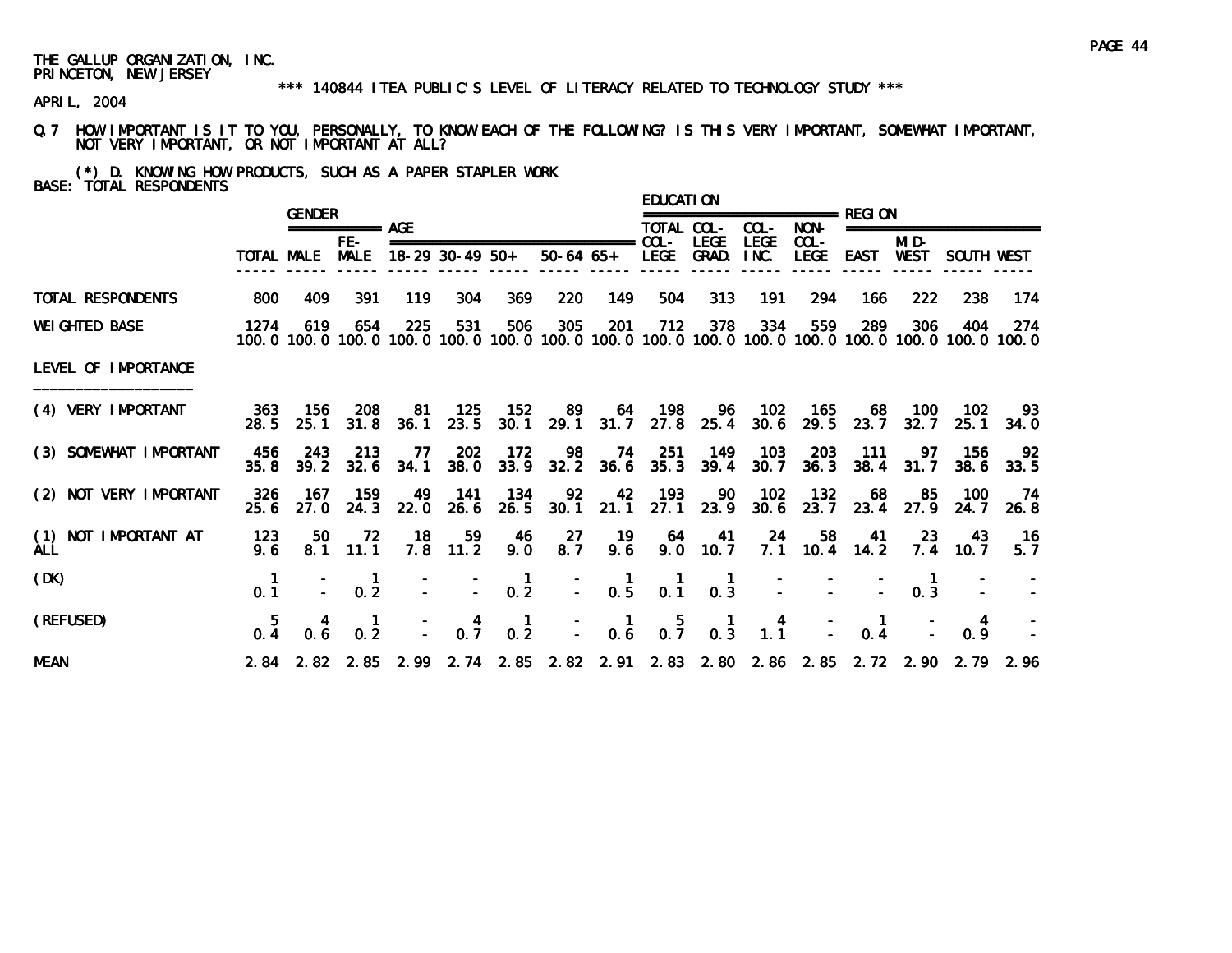#### \*\*\* 140844 ITEA PUBLIC'S LEVEL OF LITERACY RELATED TO TECHNOLOGY STUDY \*\*\*

APRIL, 2004

- Q.7 HOW IMPORTANT IS IT TO YOU, PERSONALLY, TO KNOW EACH OF THE FOLLOWING? IS THIS VERY IMPORTANT, SOMEWHAT IMPORTANT, NOT VERY IMPORTANT, OR NOT IMPORTANT AT ALL?
- (\*) D. KNOWING HOW PRODUCTS, SUCH AS A PAPER STAPLER WORK BASE: TOTAL RESPONDENTS

|                                    |                    |                       | TECHNOLOGY AREA          | WORKS IN COMPUTERS/                            |                       |                      |               | IMPORTANCE TO<br>YOU TO KNOW HOW<br>TECHNOLOGY WORKS |                          | <b>TECHNOLOGY</b>                               | EXTENT TO WHICH<br>EVERYONE SHOULD<br>UNDERSTAND/USE |                         | <b>BELI EVE</b><br><b>STUDENTS'</b><br><b>TESTS</b><br>INCLUDE O'S<br>IN UNDER-         |                       |
|------------------------------------|--------------------|-----------------------|--------------------------|------------------------------------------------|-----------------------|----------------------|---------------|------------------------------------------------------|--------------------------|-------------------------------------------------|------------------------------------------------------|-------------------------|-----------------------------------------------------------------------------------------|-----------------------|
|                                    | <b>TOTAL YES</b>   |                       |                          | <b>OTHER</b><br>COMP- TECH-<br>UTERS NOLOGY NO |                       | <b>NOT</b><br>$EMP-$ | LOYED VERY    | WHAT                                                 | <b>NOT</b><br>SOME-IMPOR | -TANT VERY                                      | WHAT                                                 | <b>NOT</b><br>-TANT YES | <b>TECHNOLOGY</b><br>SOME- $IMPOR$ ===========                                          | NO.                   |
| TOTAL RESPONDENTS                  | 800                | 199                   | 97                       | 102                                            | 437                   | 154                  | 289           | 386                                                  | 124                      | 592                                             | 190                                                  | $12 \,$                 | 701                                                                                     | 89                    |
| <b>WEI GHTED BASE</b>              | 1274               | 288                   | 134<br>100.0 100.0 100.0 | 154                                            | 710                   | 261                  | 484           | 606                                                  | 182                      | 940                                             | 301                                                  |                         | 24 1116<br>100, 0 100, 0 100, 0 100, 0 100, 0 100, 0 100, 0 100, 0 100, 0 100, 0 100, 0 | 140                   |
| LEVEL OF IMPORTANCE                |                    |                       |                          |                                                |                       |                      |               |                                                      |                          |                                                 |                                                      |                         |                                                                                         |                       |
| (4) VERY IMPORTANT                 | 363<br>28.5        | -86<br>29.8           | 53<br>39.4               | 33<br>21.4                                     | 184<br>26.0           | 92                   | $35.2$ $37.1$ | 179 143<br>23.6                                      | 41<br>22.5               | 280<br>29.8                                     | - 74                                                 | 6                       | 326<br>24.4 23.7 29.2 23.4                                                              | 33                    |
| (3) SOMEWHAT IMPORTANT             | 456<br>35.8        | 99<br>34.5            | 45<br>33.5               | 54<br>35.4                                     | 272<br>38.4           | 75<br>28.8           | 159<br>32.9   | 257<br>42.4                                          | 39<br>21.5               | 337<br>35.8                                     | 115<br>38.2                                          | $\blacksquare$<br>6.2   | 412<br>36.9                                                                             | -41<br>29.6           |
| (2) NOT VERY IMPORTANT             | 326<br>25.6        | 68<br>23.8            | 25<br>18.4               | 44<br>28.5                                     | 185<br>26.1           | 69<br>26.3           | 109<br>22.6   | 151<br>24.9                                          | 65<br>35.6               | 227<br>24.2                                     | 85<br>28.2                                           | -13<br>55.2             | 285<br>25.5                                                                             | 40<br>28.5            |
| (1) NOT IMPORTANT AT<br><b>ALL</b> | 123<br>9.6         | 31<br>10.6            | $12 \,$<br>8.7           | 19<br>12.3                                     | 66<br>9.2             | 25<br>9.7            | 36<br>7.4     | 49<br>8.2                                            | 37<br>20.4               | 91<br>9.7                                       | 27<br>8.9                                            | 4<br>14.9               | 92<br>8.2                                                                               | 25<br>17.8            |
| (DK)                               | $\mathbf 1$<br>0.1 |                       |                          |                                                | $\blacksquare$<br>0.1 | $\mathbf{r}$         |               | $\mathbf{1}$<br>$\Delta \sim 10^4$<br>0.2            |                          | $\blacksquare$<br>0.1<br>$\Delta \sim 10^{-11}$ |                                                      |                         |                                                                                         | $\blacksquare$<br>0.7 |
| (REFUSED)                          | 5<br>0.4           | 4<br>$1.\overline{3}$ |                          | $\frac{4}{2.3}$                                | $\mathbf{1}$<br>0.2   |                      |               | $0.\overline{8}$                                     | $\overline{a}$           | 4<br>0.4                                        | -1.<br>0.4                                           |                         | $\mathbf{1}$<br>0.1                                                                     |                       |
| <b>MEAN</b>                        |                    | $2.84$ $2.85$         | 3.04                     |                                                |                       |                      |               |                                                      |                          |                                                 |                                                      |                         | 2.68 2.81 2.89 3.00 2.82 2.46 2.86 2.78 2.39 2.87 2.59                                  |                       |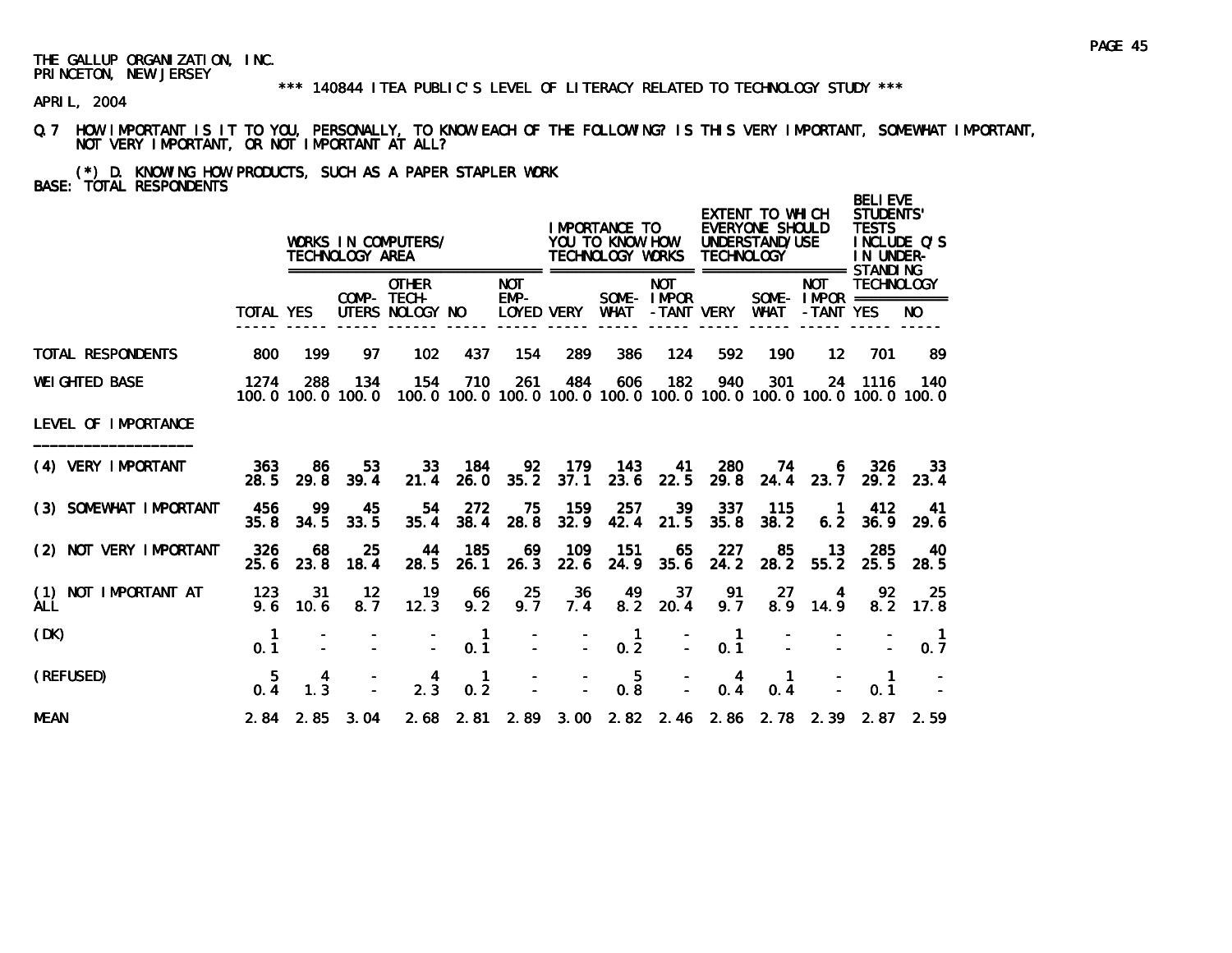#### \*\*\* 140844 ITEA PUBLIC'S LEVEL OF LITERACY RELATED TO TECHNOLOGY STUDY \*\*\*

APRIL, 2004

Q.7 HOW IMPORTANT IS IT TO YOU, PERSONALLY, TO KNOW EACH OF THE FOLLOWING? IS THIS VERY IMPORTANT, SOMEWHAT IMPORTANT, NOT VERY IMPORTANT, OR NOT IMPORTANT AT ALL?

(\*) E. BEING ABLE TO DEVELOP SOLUTIONS TO A PRACTICAL TECHNOLOGICAL PROBLEM BASE: TOTAL RESPONDENTS

|                                    |                  | <b>GENDER</b> |                  |                     |                 |                  |                                                         |                          | <b>EDUCATION</b> |                                   |                     |                        |                  |                        |                                                                                                                        |               |
|------------------------------------|------------------|---------------|------------------|---------------------|-----------------|------------------|---------------------------------------------------------|--------------------------|------------------|-----------------------------------|---------------------|------------------------|------------------|------------------------|------------------------------------------------------------------------------------------------------------------------|---------------|
|                                    |                  |               | ============ AGF |                     |                 |                  |                                                         |                          | TOTAL COL-       |                                   | COL-                | NON-                   |                  |                        | ====================                                                                                                   |               |
|                                    | TOTAL MALE       |               | FE-<br>MALE      |                     | 18-29 30-49 50+ |                  | ===============================<br>50-64 65+ LEGE GRAD. |                          | COL-             | <b>LEGE</b>                       | <b>LEGE</b><br>INC. | $COL -$<br><b>LEGE</b> | EAST             | MI D-<br>WEST          | SOUTH WEST                                                                                                             |               |
| TOTAL RESPONDENTS                  | 800              | 409           | 391              | 119                 | 304             | 369              | 220                                                     | 149                      | 504              | 313                               | 191                 | 294                    | 166              | 222                    | 238                                                                                                                    | -174          |
| <b>WEI GHTED BASE</b>              | 1274             | 619           | 654              | 225                 | 531             | 506              | 305                                                     | 201                      | 712              | 378                               | 334                 | 559                    | 289              | 306                    | 404<br>100, 0 100, 0 100, 0 100, 0 100, 0 100, 0 100, 0 100, 0 100, 0 100, 0 100, 0 100, 0 100, 0 100, 0 100, 0 100, 0 | 274           |
| LEVEL OF IMPORTANCE                |                  |               |                  |                     |                 |                  |                                                         |                          |                  |                                   |                     |                        |                  |                        |                                                                                                                        |               |
| (4) VERY IMPORTANT                 | 640<br>50.2      | 325<br>52.5   | 315<br>48.1      | - 119<br>52.8       | - 276<br>52.1   | 241<br>47.6      | - 156                                                   |                          |                  | 85 379 205<br>51.1 42.2 53.2 54.2 | 174<br>52.1         | 258<br>46. 2           | - 143<br>49.7    | - 149<br>48.5          | -209<br>51.7                                                                                                           | - 138<br>50.5 |
| (3) SOMEWHAT IMPORTANT             | 500<br>39.3      | 240<br>38.7   | 261<br>39.8      | 95<br>42.0          | 212<br>40.0     | 189<br>37.4      | 109<br>35.6                                             | 81<br>40.1               | 256<br>35.9      | - 136<br>36.0                     | 120<br>35.7         | 244<br>43.7            | - 112            | - 116<br>$38.8$ $37.8$ | 162<br><b>40.0</b>                                                                                                     | -111<br>40.4  |
| (2) NOT VERY IMPORTANT             | 102<br>8.0       | 42<br>6.8     | -60<br>9.2       | 10<br>4.7           | 35              | 53<br>$6.6$ 10.4 | 27                                                      | 25<br>8.9 12.6           | 62<br>8.7        | 29                                | 34<br>$7.6$ 10.1    | 40<br>7.1              | <b>22</b>        | 34<br>$7.6$ 10.9       | 26<br>6.4                                                                                                              | -21<br>7.5    |
| (1) NOT IMPORTANT AT<br><b>ALL</b> | $\frac{32}{2.5}$ | - 13<br>2.1   | 19<br>2.9        | $\mathbf{1}$<br>0.5 | -7<br>1.4       | -23<br>4.6       | $-13$<br>4.4                                            | - 10<br>$5.\overline{0}$ | $\frac{15}{2.2}$ | $2.\overline{2}$                  | $\frac{7}{2.1}$     | $\frac{17}{3.0}$       | $\frac{12}{4.0}$ | 8<br>2.7               | 8<br>1.9                                                                                                               | 1.6           |
| (DK)                               |                  |               |                  |                     |                 |                  |                                                         |                          |                  |                                   |                     |                        |                  |                        |                                                                                                                        |               |
| (REFUSED)                          |                  |               |                  |                     |                 |                  |                                                         |                          |                  |                                   |                     |                        |                  |                        |                                                                                                                        |               |
| <b>MEAN</b>                        |                  |               |                  |                     |                 |                  |                                                         |                          |                  |                                   |                     |                        |                  |                        | 3. 37  3. 42  3. 33  3. 47  3. 43  3. 28  3. 33  3. 20  3. 40  3. 42  3. 38  3. 33  3. 34  3. 32  3. 42  3. 40         |               |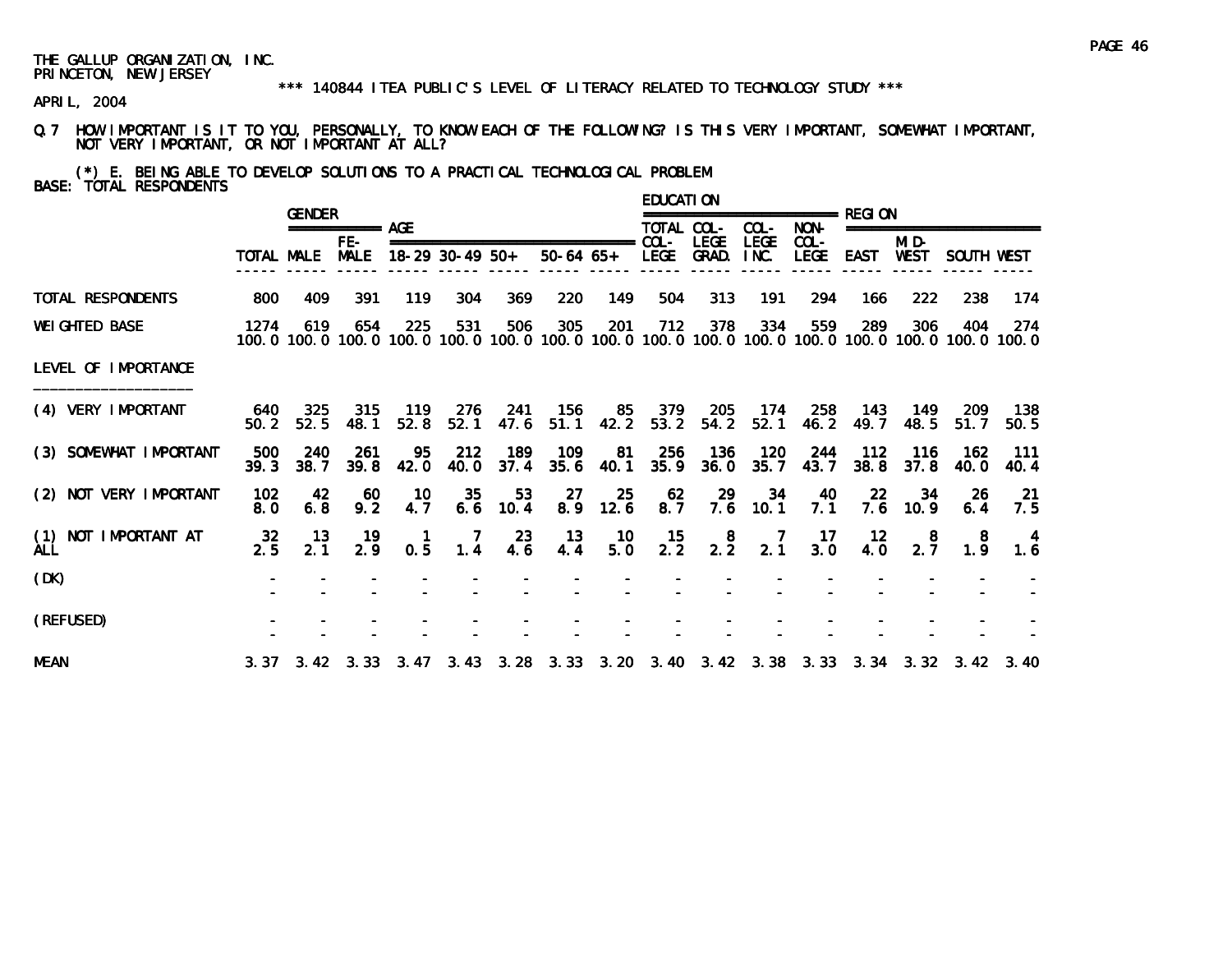#### \*\*\* 140844 ITEA PUBLIC'S LEVEL OF LITERACY RELATED TO TECHNOLOGY STUDY \*\*\*

APRIL, 2004

Q.7 HOW IMPORTANT IS IT TO YOU, PERSONALLY, TO KNOW EACH OF THE FOLLOWING? IS THIS VERY IMPORTANT, SOMEWHAT IMPORTANT, NOT VERY IMPORTANT, OR NOT IMPORTANT AT ALL?

(\*) E. BEING ABLE TO DEVELOP SOLUTIONS TO A PRACTICAL TECHNOLOGICAL PROBLEM BASE: TOTAL RESPONDENTS

|                                       |             |             | TECHNOLOGY AREA          | WORKS IN COMPUTERS/                            |             |                                    |                                         | <b>IMPORTANCE TO</b><br>YOU TO KNOW HOW<br>TECHNOLOGY WORKS                         |                          | <b>TECHNOLOGY</b> | EXTENT TO WHICH<br>EVERYONE SHOULD<br>UNDERSTAND/USE |                                                       | <b>BELIEVE</b><br>STUDENTS'<br><b>TESTS</b><br>IN UNDER- | INCLUDE Q'S |
|---------------------------------------|-------------|-------------|--------------------------|------------------------------------------------|-------------|------------------------------------|-----------------------------------------|-------------------------------------------------------------------------------------|--------------------------|-------------------|------------------------------------------------------|-------------------------------------------------------|----------------------------------------------------------|-------------|
|                                       | TOTAL YES   |             |                          | <b>OTHER</b><br>COMP- TECH-<br>UTERS NOLOGY NO |             | <b>NOT</b><br>$EMP-$<br>LOYED VERY |                                         | <b>WHAT</b>                                                                         | <b>NOT</b><br>SOME-IMPOR | -TANT VERY        | WHAT                                                 | <b>NOT</b><br>SOME - $IMPOR$ ===========<br>-TANT YES | <b>TECHNOLOGY</b>                                        | NO.         |
| <b>TOTAL RESPONDENTS</b>              | 800         | 199         | 97                       | 102                                            | 437         | 154                                | 289                                     | 386                                                                                 | 124                      | 592               | 190                                                  | $12 \overline{ }$                                     | 701                                                      | 89          |
| <b>WEI GHTED BASE</b>                 | 1274        | 288         | 134<br>100.0 100.0 100.0 | 154                                            | 710         | 261                                | 484                                     | 606<br>100, 0 100, 0 100, 0 100, 0 100, 0 100, 0 100, 0 100, 0 100, 0 100, 0 100, 0 | 182                      | 940               | 301                                                  | 24                                                    | - 1116                                                   | 140         |
| LEVEL OF IMPORTANCE                   |             |             |                          |                                                |             |                                    |                                         |                                                                                     |                          |                   |                                                      |                                                       |                                                          |             |
| (4) VERY IMPORTANT                    | 640<br>50.2 | 177<br>61.5 | 78<br>57.9               | 99<br>64.6                                     | 332<br>46.7 | 126<br>48.1                        | 337<br>69.6                             | 252<br>41.5                                                                         | 51<br>28.2               | 537<br>57.2       | 95<br>31.6                                           | 3<br>12.0                                             | 584<br>52.3                                              | -51<br>36.4 |
| (3) SOMEWHAT IMPORTANT                | 500<br>39.3 | 97<br>33.8  | 51<br>37.8               | 46<br>30.2                                     | 293<br>41.3 | 104<br>39.9                        | 128<br>26.5                             | 298<br>49.1                                                                         | 73<br>39.9               | 321<br>34.2       | 165<br>54.8                                          | 11<br>47.4                                            | 427<br>38.2                                              | 61<br>43.3  |
| (2) NOT VERY IMPORTANT                | 102<br>8.0  | 9<br>3.3    | 4<br>3.3                 | $3.\overline{2}$                               | 69<br>9.7   | 24<br>9.1                          | 13<br>2.6                               | 50<br>8.3                                                                           | 39<br>21.4               | 67<br>7.1         | <b>27</b><br>9.1                                     | 8<br>33.6                                             | 78<br>7.0                                                | 24<br>17.3  |
| NOT IMPORTANT AT<br>(1)<br><b>ALL</b> | 32<br>2.5   | 4<br>1.5    | $\mathbf{1}$<br>0.9      | 3<br>2.0                                       | 16<br>2.3   | $\frac{7}{2.8}$                    | $\begin{array}{c} 6 \\ 1.3 \end{array}$ | $\overline{7}$                                                                      | 19<br>$1.1$ 10.6         | - 15<br>1.5       | -14<br>4.5                                           | $\overline{2}$<br>7.0                                 | 28<br>2.5                                                | 4<br>3.0    |
| (DK)                                  |             |             |                          |                                                |             |                                    |                                         |                                                                                     |                          |                   |                                                      |                                                       |                                                          |             |
| (REFUSED)                             |             |             |                          |                                                |             |                                    |                                         |                                                                                     |                          |                   |                                                      |                                                       |                                                          |             |
| <b>MEAN</b>                           |             |             | $3.37$ $3.55$ $3.53$     |                                                |             |                                    |                                         | 3. 57 3. 32 3. 33 3. 64 3. 31 2. 86 3. 47 3. 13 2. 64 3. 40 3. 13                   |                          |                   |                                                      |                                                       |                                                          |             |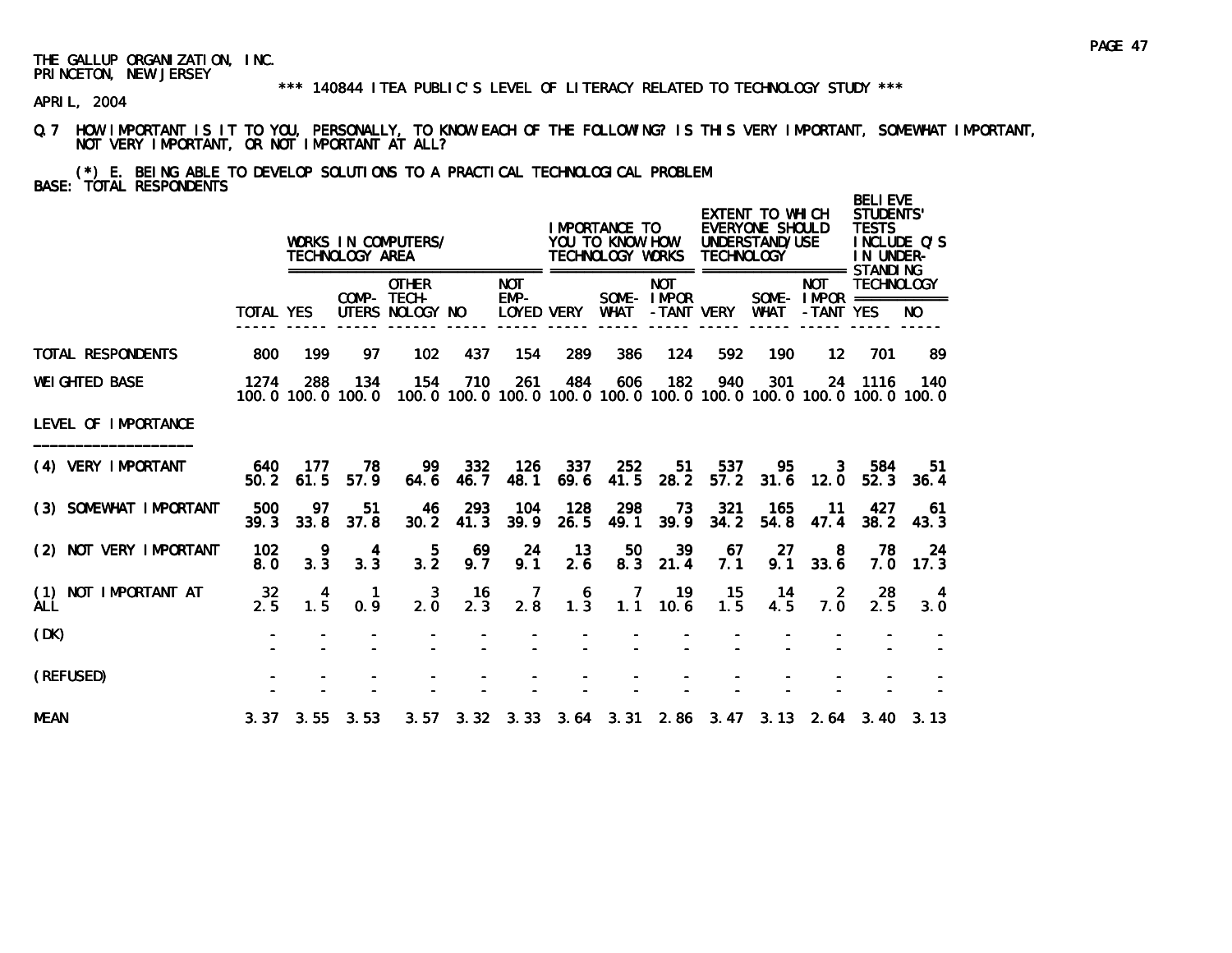#### \*\*\* 140844 ITEA PUBLIC'S LEVEL OF LITERACY RELATED TO TECHNOLOGY STUDY \*\*\*

APRIL, 2004

Q.7 HOW IMPORTANT IS IT TO YOU, PERSONALLY, TO KNOW EACH OF THE FOLLOWING? IS THIS VERY IMPORTANT, SOMEWHAT IMPORTANT, NOT VERY IMPORTANT, OR NOT IMPORTANT AT ALL?

(\*) F. DIAGNOSING WHY SOMETHING DOESN'T WORK SO IT CAN BE FIXED BASE: TOTAL RESPONDENTS

|                                    |                 | <b>GENDER</b>                                      |                                                  |                        |                  |                                               |                                                   |                                         | <b>EDUCATION</b> |                             |                     | =============== RFGI ON                |                  |                                                  |                                                  |                                                                                                               |
|------------------------------------|-----------------|----------------------------------------------------|--------------------------------------------------|------------------------|------------------|-----------------------------------------------|---------------------------------------------------|-----------------------------------------|------------------|-----------------------------|---------------------|----------------------------------------|------------------|--------------------------------------------------|--------------------------------------------------|---------------------------------------------------------------------------------------------------------------|
|                                    |                 |                                                    | $== == == == ==$ AGE                             |                        |                  |                                               |                                                   |                                         | TOTAL COL-       |                             | COL-                | NON-                                   |                  |                                                  | ===================                              |                                                                                                               |
|                                    |                 | TOTAL MALE                                         | FE-<br><b>MALE</b>                               |                        | 18-29 30-49 50+  |                                               | ===============================<br>50-64 65+ LEGE |                                         | $COL-$           | <b>LEGE</b><br>GRAD.        | <b>LEGE</b><br>INC. | $COL -$<br><b>LEGE</b>                 | EAST             | MI D-<br>WEST                                    | SOUTH WEST                                       |                                                                                                               |
| TOTAL RESPONDENTS                  | 800             | 409                                                | 391                                              | 119                    | 304              | 369                                           | 220                                               | 149                                     | 504              | 313                         | 191                 | 294                                    | 166              | 222                                              | 238                                              | 174                                                                                                           |
| <b>WEI GHTED BASE</b>              | 1274            | 619                                                | 654                                              | 225                    | 531              | 506                                           | 305                                               | 201                                     | 712              | 378                         | 334                 | 559                                    | 289              | 306                                              | 404                                              | -274<br>100.0 100.0 100.0 100.0 100.0 100.0 100.0 100.0 100.0 100.0 100.0 100.0 100.0 100.0 100.0 100.0 100.0 |
| LEVEL OF IMPORTANCE                |                 |                                                    |                                                  |                        |                  |                                               |                                                   |                                         |                  |                             |                     |                                        |                  |                                                  |                                                  |                                                                                                               |
| (4) VERY IMPORTANT                 | 795             | $62.4$ $67.3$                                      | 416 379                                          |                        | $57.9$ 62.4 63.0 | 140 334 318                                   | - 196<br>$62.9$ $64.4$ $60.7$                     |                                         |                  | 122 432 213                 |                     | 219 363 168<br>$60.6$ 56.3 $65.5$ 64.9 | 58.0             | - 196                                            | -261<br>$63.9$ $64.5$                            | -171<br>62.5                                                                                                  |
| (3) SOMEWHAT IMPORTANT             | 375<br>29.5     | 164<br>26.4                                        | 212<br>32.4                                      | 70<br>31.3             | 161<br>30.3      | 140                                           | 81<br>$27.6$ 26.6                                 | 59<br>29.1                              | 220              | 127<br>$30.9$ $33.6$ $27.8$ | 93                  | 154<br>27.6                            | 86<br>29.9       | 90<br>29.5                                       | 120<br>29.8                                      | 78<br>28.6                                                                                                    |
| (2) NOT VERY IMPORTANT             | 67<br>52        | 30<br>4.9                                          | 36<br>5.6                                        | 13<br>$5.\overline{8}$ | 22<br>4.1        | -31<br>6.1                                    | 18<br>6.1                                         | 12<br>6.1                               | $45$<br>6.3      | $^{26}_{6.9}$               | $19$<br>5.6         | $\frac{22}{3.9}$                       | $\frac{12}{4.3}$ | $\begin{array}{c} 15 \\ 4.8 \end{array}$         | 17<br>4.3                                        | $\frac{22}{8.1}$                                                                                              |
| (1) NOT IMPORTANT AT<br><b>ALL</b> | 34<br>2.7       | $\begin{smallmatrix}8\\1.2\end{smallmatrix}$       | $^{27}_{4.1}$                                    | $\blacksquare$<br>0.5  | 14<br>2.6        | 15<br>3.0                                     | $3.\overline{0}$                                  | $\begin{array}{c} 6 \\ 3.1 \end{array}$ | $\frac{14}{2.0}$ | $\frac{10}{2.7}$            | 1.4                 | $\frac{20}{3.6}$                       | $\frac{22}{7.8}$ | $\begin{array}{c} 5 \\ 1.5 \end{array}$          | $\begin{smallmatrix} 5 \\ 1.2 \end{smallmatrix}$ | 0.8                                                                                                           |
| (DK)                               | $0.\frac{2}{2}$ | $\begin{smallmatrix} 1 \\ 0 & 2 \end{smallmatrix}$ | $\begin{smallmatrix} 1 \\ 0.2 \end{smallmatrix}$ |                        |                  | $\begin{bmatrix} 2 \\ - \\ 0.4 \end{bmatrix}$ |                                                   | $\begin{bmatrix} 2 \\ -2 \end{bmatrix}$ | $0.\,3$          | $0.\overline{5}$            |                     |                                        | $\sim 10^6$      | $\begin{smallmatrix} 1 \\ 0.3 \end{smallmatrix}$ | 0.2                                              |                                                                                                               |
| (REFUSED)                          |                 |                                                    |                                                  |                        |                  |                                               |                                                   |                                         |                  |                             |                     |                                        |                  |                                                  |                                                  |                                                                                                               |
| <b>MEAN</b>                        |                 |                                                    |                                                  |                        |                  |                                               |                                                   |                                         |                  |                             |                     |                                        |                  |                                                  |                                                  | 3.52 3.60 3.44 3.56 3.54 3.51 3.52 3.49 3.50 3.44 3.58 3.54 3.38 3.56 3.58 3.53                               |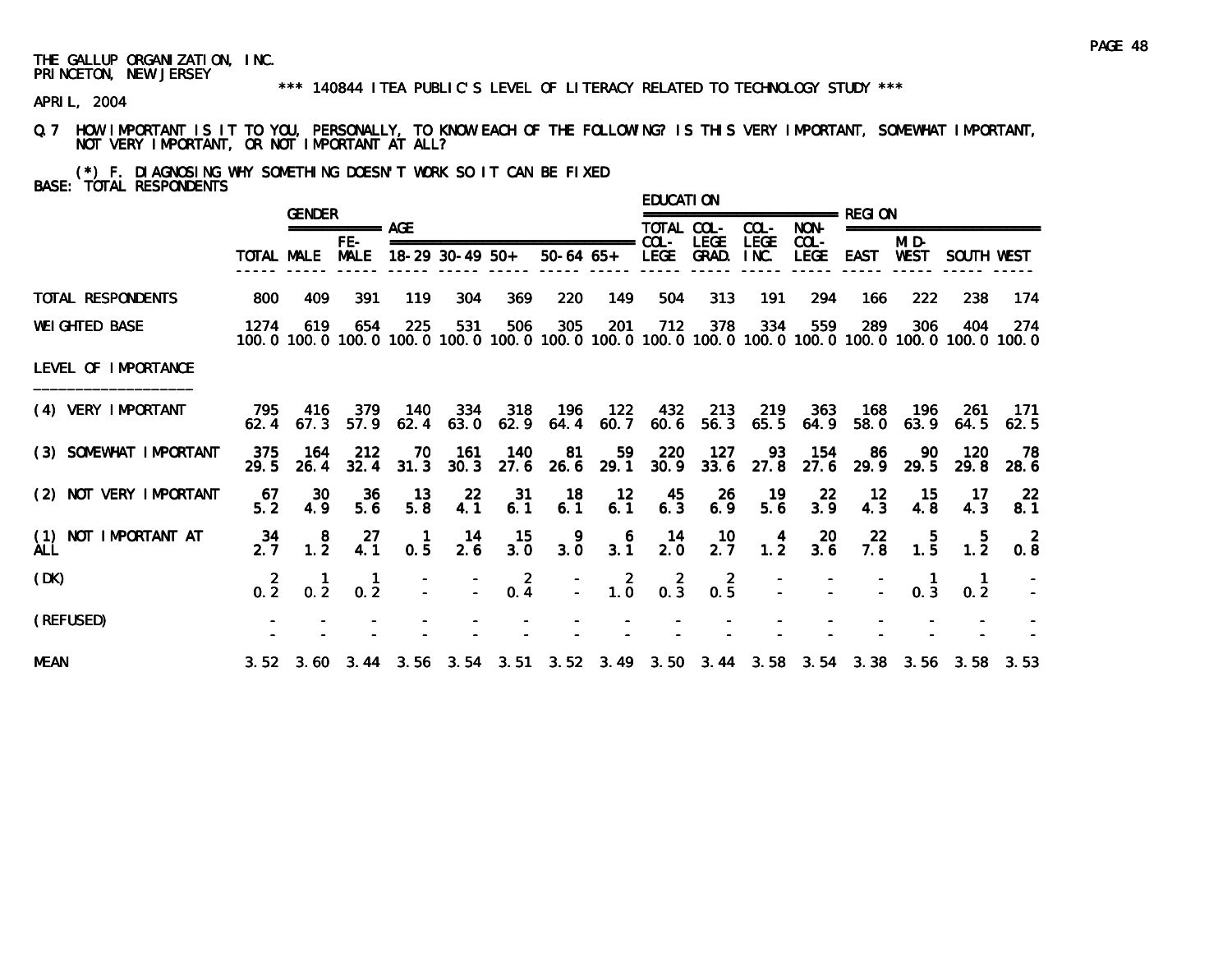#### \*\*\* 140844 ITEA PUBLIC'S LEVEL OF LITERACY RELATED TO TECHNOLOGY STUDY \*\*\*

APRIL, 2004

- Q.7 HOW IMPORTANT IS IT TO YOU, PERSONALLY, TO KNOW EACH OF THE FOLLOWING? IS THIS VERY IMPORTANT, SOMEWHAT IMPORTANT, NOT VERY IMPORTANT, OR NOT IMPORTANT AT ALL?
- (\*) F. DIAGNOSING WHY SOMETHING DOESN'T WORK SO IT CAN BE FIXED BASE: TOTAL RESPONDENTS

|                                    |                  |                       | TECHNOLOGY AREA          | WORKS IN COMPUTERS/                            |                         |                                  |                                | I MPORTANCE TO<br>YOU TO KNOW HOW<br>TECHNOLOGY WORKS |                          | <b>TECHNOLOGY</b>   | EXTENT TO WHICH<br>EVERYONE SHOULD<br>UNDERSTAND/USE |                         | <b>BELIEVE</b><br><b>STUDENTS'</b><br><b>TESTS</b><br>IN UNDER-<br>STANDI NG | INCLUDE O'S                                                                         |
|------------------------------------|------------------|-----------------------|--------------------------|------------------------------------------------|-------------------------|----------------------------------|--------------------------------|-------------------------------------------------------|--------------------------|---------------------|------------------------------------------------------|-------------------------|------------------------------------------------------------------------------|-------------------------------------------------------------------------------------|
|                                    | <b>TOTAL YES</b> |                       |                          | <b>OTHER</b><br>COMP- TECH-<br>UTERS NOLOGY NO |                         | <b>NOT</b><br>EMP-<br>LOYED VERY |                                | WHAT                                                  | <b>NOT</b><br>SOME-IMPOR | -TANT VERY          | <b>WHAT</b>                                          | <b>NOT</b><br>-TANT YES | <b>TECHNOLOGY</b><br>SOME - $IMPOR$ ============                             | NO.                                                                                 |
| TOTAL RESPONDENTS                  | 800              | 199                   | 97                       | 102                                            | 437                     | 154                              | 289                            | 386                                                   | 124                      | 592                 | 190                                                  | $12 \overline{ }$       | 701                                                                          | 89                                                                                  |
| <b>WEI GHTED BASE</b>              | 1274             | 288                   | 134<br>100.0 100.0 100.0 | 154                                            | 710                     | 261                              | 484                            | 606                                                   | 182                      | 940                 | 301                                                  |                         | 24 1116                                                                      | 140<br>100, 0 100, 0 100, 0 100, 0 100, 0 100, 0 100, 0 100, 0 100, 0 100, 0 100, 0 |
| LEVEL OF IMPORTANCE                |                  |                       |                          |                                                |                         |                                  |                                |                                                       |                          |                     |                                                      |                         |                                                                              |                                                                                     |
| (4) VERY IMPORTANT                 | 795<br>62.4      | <b>202</b><br>70.0    | 99<br>74.1               | 102<br>66.4                                    | 432<br>60.9             | 152<br>58.2                      | 378<br>78.1                    | 344<br>56.7                                           | 74<br>40.5               | 610<br>64.9         | 171<br>56.7                                          | -9                      | 710<br>$36.5$ $63.6$                                                         | 71<br>50.9                                                                          |
| (3) SOMEWHAT IMPORTANT             | 375<br>29.5      | 67<br>23.2            | 22<br>16.1               | 45<br>29.4                                     | 214<br>30.1             | 91<br>34.7                       | 89<br>18.4                     | 223<br>36.8                                           | 63<br>34.3               | 270<br>28.7         | 99<br>32.8                                           | 6<br>24.9               | 326<br>29.2                                                                  | 46<br>33.0                                                                          |
| (2) NOT VERY IMPORTANT             | 67<br>5.2        | 15<br>5.2             | $12 \,$<br>8.7           | 3<br>2.2                                       | 42<br>5.9               | 9<br>3.4                         | - 14<br>2.8                    | 22<br>3.6                                             | 31<br>17.2               | 38<br>4.0           | 21<br>6.8                                            | 8<br>34.3               | 49<br>4.4                                                                    | -17<br>12.3                                                                         |
| (1) NOT IMPORTANT AT<br><b>ALL</b> | 34<br>2.7        | 4<br>$1.\overline{2}$ | $\overline{1}$<br>1.0    | $\overline{2}$<br>1.4                          | $22\overline{ }$<br>3.1 | 9<br>$3.\overline{3}$            | $\overline{\mathbf{3}}$<br>0.6 | 17<br>2.8                                             | 15<br>8.0                | <b>21</b><br>2.2    | 11<br>3.7                                            |                         | 29<br>2.6                                                                    | 5<br>3.8                                                                            |
| (DK)                               | $0.\frac{2}{2}$  | 0.3                   |                          | $\mathbf{1}$<br>0.7                            | Ō,                      | $\frac{1}{0.4}$                  | $0.\overline{2}$               | $\mathbf{1}$<br>$0.\overline{2}$                      |                          | $\mathbf{1}$<br>0.1 |                                                      | 4.3                     | $\overline{2}$<br>0.2                                                        |                                                                                     |
| (REFUSED)                          |                  |                       |                          |                                                |                         |                                  |                                |                                                       |                          |                     |                                                      |                         |                                                                              |                                                                                     |
| <b>MEAN</b>                        |                  |                       | $3.52$ $3.63$ $3.63$     |                                                |                         |                                  |                                |                                                       |                          |                     |                                                      |                         | 3.62 3.49 3.48 3.74 3.48 3.07 3.56 3.42 3.02 3.54 3.31                       |                                                                                     |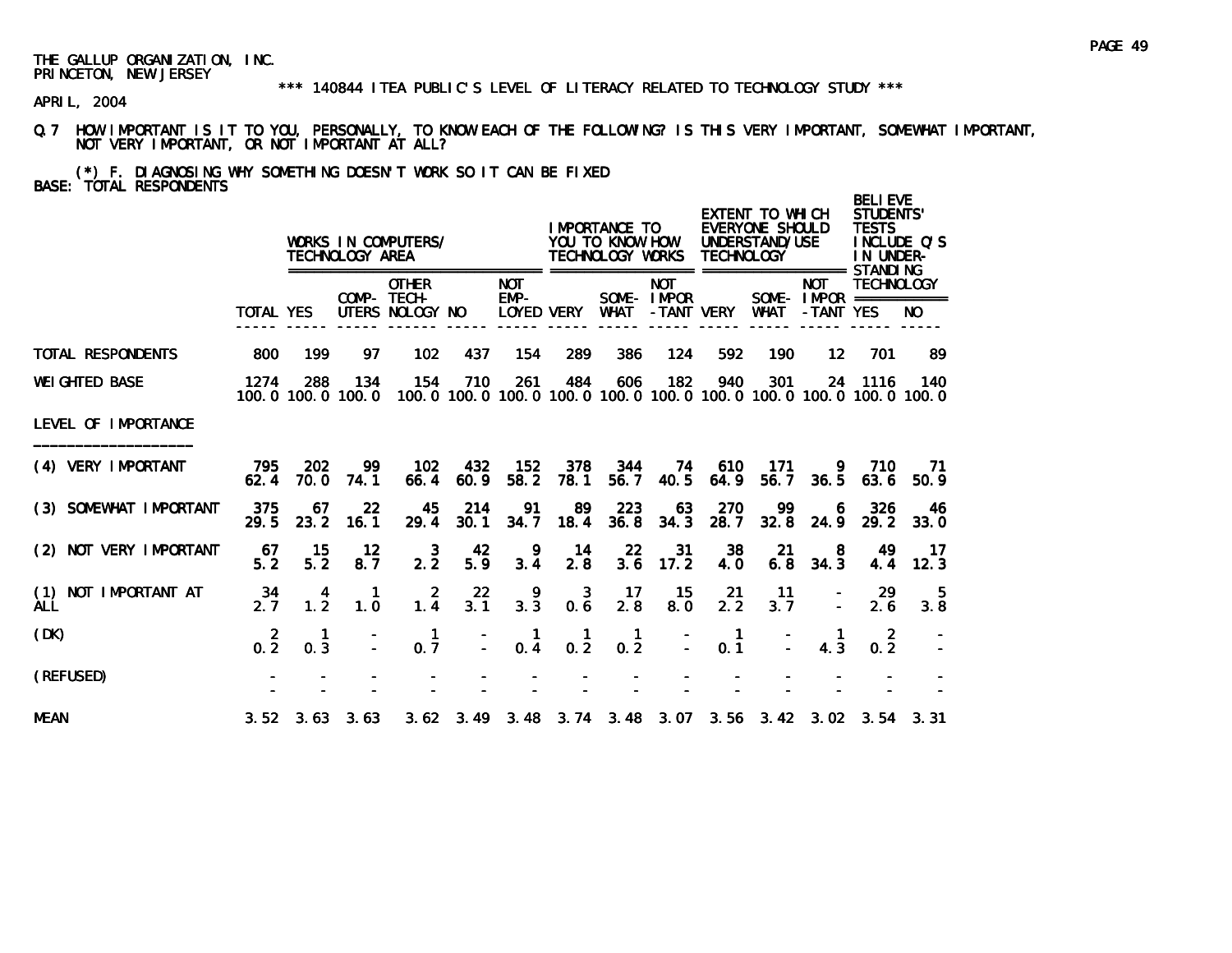#### \*\*\* 140844 ITEA PUBLIC'S LEVEL OF LITERACY RELATED TO TECHNOLOGY STUDY \*\*\*

APRIL, 2004

#### Q.7 SUMMARY TABLE OF VERY IMPORTANT

BASE: TOTAL RESPONDENTS

|                                                                                       |             | <b>GENDER</b>        |                      |                      |                 |             |                                                                                                                        |                      | <b>EDUCATION</b>            | ========================= RFGI ON |                      |                          |             |                     |                         |             |
|---------------------------------------------------------------------------------------|-------------|----------------------|----------------------|----------------------|-----------------|-------------|------------------------------------------------------------------------------------------------------------------------|----------------------|-----------------------------|-----------------------------------|----------------------|--------------------------|-------------|---------------------|-------------------------|-------------|
|                                                                                       |             |                      | $== == == == ==$ AGE |                      |                 |             |                                                                                                                        |                      | TOTAL COL-                  |                                   | $COL -$              | NON-                     |             |                     | ======================= |             |
|                                                                                       | TOTAL MALE  |                      | FE-<br><b>MALE</b>   |                      | 18-29 30-49 50+ |             | $50-64$ $65+$                                                                                                          |                      | LEGE GRAD.                  | <b>LEGE</b>                       | <b>LEGE</b><br>INC.  | $COL -$<br><b>LEGE</b>   | <b>EAST</b> | MID-<br><b>WEST</b> | SOUTH WEST              |             |
| TOTAL RESPONDENTS                                                                     | 800         | 409                  | 391                  | 119                  | 304             | 369         | 220                                                                                                                    | 149                  | 504                         | 313                               | 191                  | 294                      | 166         | 222                 | 238                     | 174         |
| <b>WEIGHTED BASE</b>                                                                  | 1274        | 619                  | 654                  | 225                  | 531             | 506         | 305<br>100, 0 100, 0 100, 0 100, 0 100, 0 100, 0 100, 0 100, 0 100, 0 100, 0 100, 0 100, 0 100, 0 100, 0 100, 0 100, 0 | 201                  | 712                         | 378                               | 334                  | 559                      | 289         | 306                 | 404                     | 274         |
| <b>SUMMARY TABLE</b>                                                                  |             |                      |                      |                      |                 |             |                                                                                                                        |                      |                             |                                   |                      |                          |             |                     |                         |             |
| KNOWING WHETHER IT'S<br>BETTER TO REPAIR<br>PRODUCTS OR BETTER TO<br>THROW THEM AWAY  | 819<br>64.3 | 383<br>61.8          | 436                  | 145<br>$66.6$ $64.4$ | 349<br>65.8     | 317<br>62.6 | 192                                                                                                                    | 125                  | 457<br>$62.9$ $62.2$ $64.1$ | 239                               | 217<br>$63.4$ $65.0$ | 360<br>64.4              | 158<br>54.7 | 206<br>67.4         | 261<br>64.5             | 193<br>70.6 |
| DI AGNOSI NG WHY<br>SOMETHING DOESN'T WORK<br>SO IT CAN BE FIXED                      | 795         | 416<br>$62.4$ $67.3$ | 379<br>57.9          | 140<br>62.4          | 334<br>63.0     | 318<br>62.9 | 196                                                                                                                    | 122<br>$64.4$ $60.7$ | 432<br>60.6                 | 213<br>56.3                       | 219<br>65.5          | 363<br>64.9              | 168<br>58.0 | 196<br>63.9         | <b>261</b><br>64.5      | 171<br>62.5 |
| HOW TO PROGRAM A VCR<br>OR USE OTHER<br>"THINKING" PRODUCTS                           | 689<br>54.1 | 289<br>46.7          | 400<br>61.1          | - 123<br>54.9        | 293<br>55.3     | 263<br>52.0 | 169                                                                                                                    | 94<br>55.4 46.8      | 379<br>53.2                 | 185<br>49.0                       | 194                  | 309<br>$57.9$ $55.3$     | 159<br>55.1 | 173<br>56.6         | 225<br>55.5             | 132<br>48.1 |
| HOW TO FIX A LIGHT<br>SWITCH OR OTHER<br>HOUSEHOLD PRODUCT THAT<br>STOPS WORKING      | 675<br>53.0 | 380                  | -296<br>$61.3$ 45.2  | 105<br>46.7          | 283<br>53.3     | 284<br>56.1 | - 173                                                                                                                  | $-111$               | 360                         | - 185<br>56.8 55.0 50.5 49.0      |                      | 174 315<br>$52.1$ $56.3$ | 142<br>49.3 | - 167<br>54.6       | 228<br>56.3             | 138<br>50.4 |
| BEING ABLE TO DEVELOP<br>SOLUTIONS TO A<br><b>PRACTI CAL</b><br>TECHNOLOGICAL PROBLEM | 640         | 325<br>$50.2$ $52.5$ | 315<br>48.1          | 119<br>52.8          | 276<br>52.1     | 241<br>47.6 | 156                                                                                                                    | 85                   | 379                         | 205<br>51.1 42.2 53.2 54.2        | 174<br>52.1          | 258<br>46.2              | 143<br>49.7 | 149<br>48.5         | 209<br>51.7             | 138<br>50.5 |
| KNOWING HOW PRODUCTS,<br>SUCH AS A PAPER<br>STAPLER WORK                              | 363<br>28.5 | 156<br>25.1          | 208<br>31.8          | 81<br>36.1           | 125<br>23.5     | 152<br>30.1 | 89                                                                                                                     | 64<br>29.1 31.7      | 198                         | 96<br>$27.8$ 25.4                 | 102<br>30.6          | 165<br>29.5              | 68<br>23.7  | 100<br>32.7         | 102<br>25.1             | 93<br>34. O |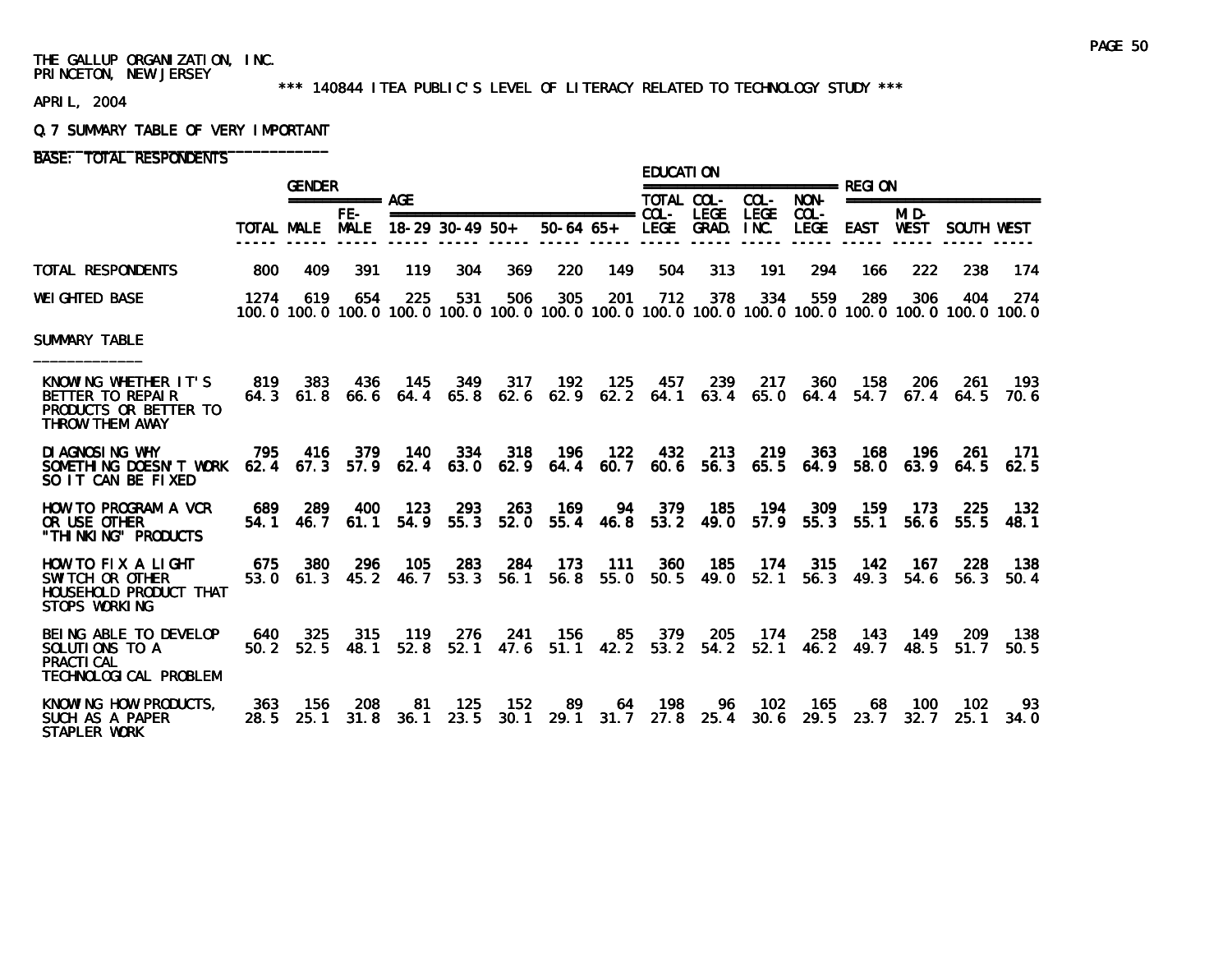#### \*\*\* 140844 ITEA PUBLIC'S LEVEL OF LITERACY RELATED TO TECHNOLOGY STUDY \*\*\*

APRIL, 2004

#### Q.7 SUMMARY TABLE OF VERY IMPORTANT

# BASE: TOTAL RESPONDENTS

|                                                                                               |                  |                   | TECHNOLOGY AREA                    | WORKS IN COMPUTERS/                                                                                      |                             |               |                    | IMPORTANCE TO<br>YOU TO KNOW HOW<br>TECHNOLOGY WORKS          |            | <b>TECHNOLOGY</b>        | EXTENT TO WHICH<br>EVERYONE SHOULD<br>UNDERSTAND/USE |                 | <b>BELIEVE</b><br><b>STUDENTS'</b><br><b>TESTS</b><br>INCLUDE O'S<br>IN UNDER- |                    |
|-----------------------------------------------------------------------------------------------|------------------|-------------------|------------------------------------|----------------------------------------------------------------------------------------------------------|-----------------------------|---------------|--------------------|---------------------------------------------------------------|------------|--------------------------|------------------------------------------------------|-----------------|--------------------------------------------------------------------------------|--------------------|
|                                                                                               | <b>TOTAL YES</b> |                   |                                    | <b>OTHER</b><br>COMP- TECH-<br>UTERS NOLOGY NO                                                           |                             | <b>NOT</b>    | $EMP-$             | SOME-IMPOR<br>LOYED VERY WHAT -TANT VERY WHAT -TANT YES       | <b>NOT</b> |                          |                                                      | <b>NOT</b>      | <b>TECHNOLOGY</b><br>SOME- $IMPROR$ ===========                                | NO.                |
| TOTAL RESPONDENTS                                                                             | 800              | 199               | 97                                 | 102                                                                                                      | 437                         | 154           | 289                | 386                                                           | 124        | 592                      | 190                                                  | $12 \,$         | 701                                                                            | -89                |
| WEIGHTED BASE                                                                                 | 1274             | 288               | 134                                | 154<br>100, 0 100, 0 100, 0 100, 0 100, 0 100, 0 100, 0 100, 0 100, 0 100, 0 100, 0 100, 0 100, 0 100, 0 | 710                         | 261           | 484                | 606                                                           | 182        | 940                      | 301                                                  |                 | 24 1116                                                                        | 140                |
| SUMMARY TABLE                                                                                 |                  |                   |                                    |                                                                                                          |                             |               |                    |                                                               |            |                          |                                                      |                 |                                                                                |                    |
| KNOWING WHETHER IT'S<br>BETTER TO REPAIR<br>PRODUCTS OR BETTER TO<br>THROW THEM AWAY          | 819 187          |                   | 87<br>64.3 64.9 65.1               | 100                                                                                                      | 466<br>$64.7$ $65.6$ $60.6$ | 158           | - 352              | 372<br>72.8 61.4 51.6 68.4                                    | 94         | 642                      | 162                                                  | -9              | 731<br>53.7 36.1 65.5 55.2                                                     | - 77               |
| DI AGNOSI NG WHY<br>SOMETHING DOESN'T WORK 62.4 70.0 74.1<br>SO IT CAN BE FIXED               | 795              | 202               | 99.                                | - 102                                                                                                    | 432<br>66.4 60.9            | 152<br>58.2   | 378<br>78.1        | 344                                                           |            | 74 610<br>56.7 40.5 64.9 |                                                      | 56.7 36.5       | 171 9 710<br>63.6                                                              | 71<br>50.9         |
| HOW TO PROGRAM A VCR<br>OR USE OTHER<br>"THI NKI NG" PRODUCTS                                 | 689<br>54.1      | - 167<br>58.0     | 84<br>62.7                         | 83<br>53.9                                                                                               | 375<br>52.9                 | - 143         | 326<br>$54.6$ 67.5 | 295                                                           | 67         | 556<br>48.7 36.8 59.2    | - 117                                                | 10<br>38.9 40.0 | 632                                                                            | 48.<br>$56.6$ 34.2 |
| HOW TO FIX A LIGHT<br>SWITCH OR OTHER<br>HOUSEHOLD PRODUCT THAT<br>STOPS WORKING              |                  |                   | 675 149 61<br>$53.0$ $51.9$ $45.4$ | - 89                                                                                                     | - 386                       | 135           | 311                | 303<br>57.6 54.4 51.6 64.3 49.9 33.6 54.4 48.0 57.9 55.7 34.2 |            | 61 512 145               |                                                      | - 14            | - 622                                                                          | 48                 |
| BEING ABLE TO DEVELOP 640 177<br>SOLUTIONS TO A<br><b>PRACTI CAL</b><br>TECHNOLOGICAL PROBLEM |                  | $50.2 \quad 61.5$ | 78.<br>57.9                        | 99<br>64.6                                                                                               | 332<br>46. 7                | - 126<br>48.1 | 337<br>69.6        | 252                                                           | 51         | 537                      |                                                      | 95<br>3         | 584<br>41.5 28.2 57.2 31.6 12.0 52.3 36.4                                      | 51.                |
| KNOWING HOW PRODUCTS.<br>SUCH AS A PAPER<br>STAPLER WORK                                      | 363              | 86                | 53<br>28.5 29.8 39.4               | 33                                                                                                       | - 184                       | 92            | 179                | 143<br>21.4 26.0 35.2 37.1 23.6 22.5 29.8 24.4 23.7 29.2 23.4 | 41         | 280                      | 74                                                   | 6.              | 326                                                                            | 33                 |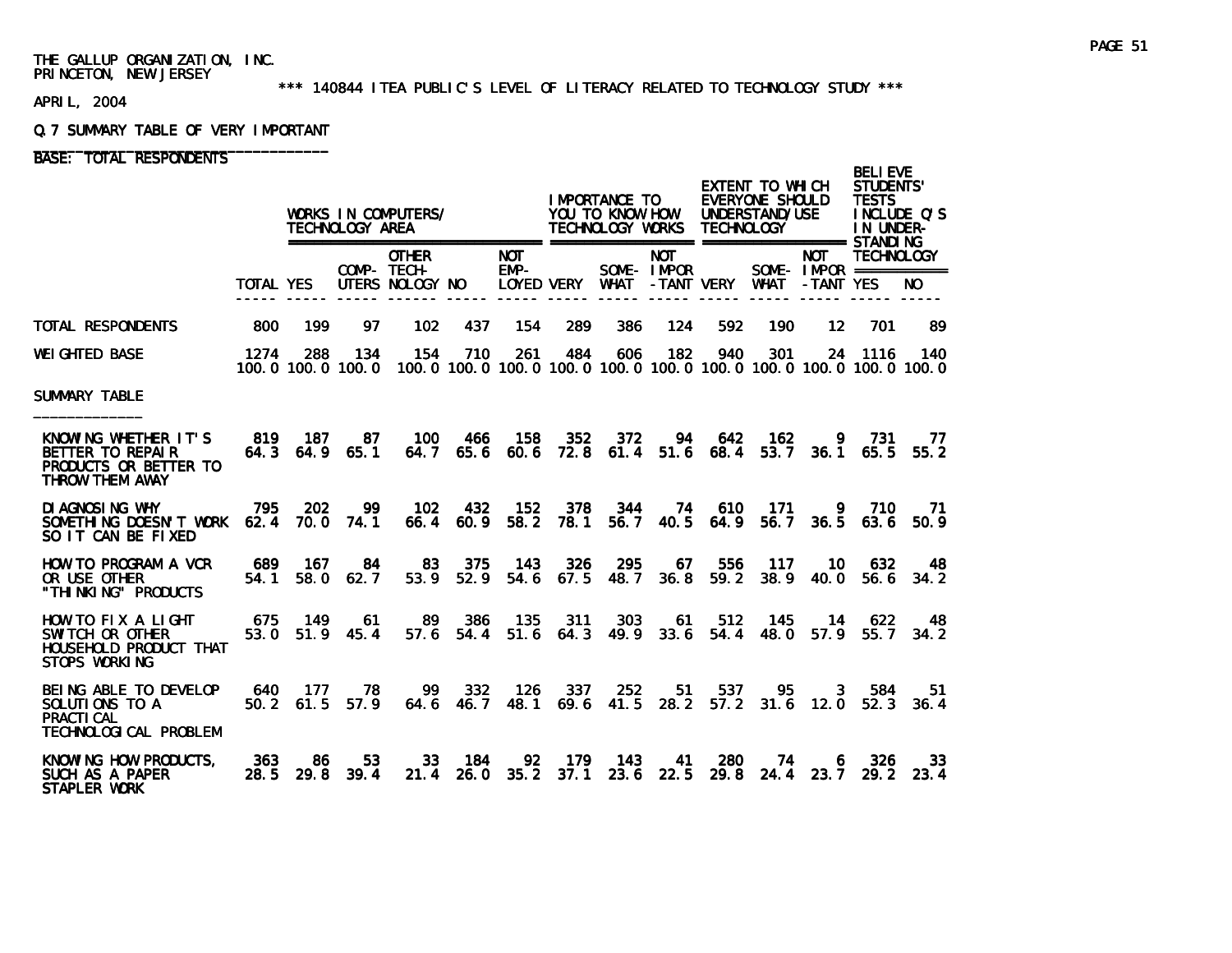#### \*\*\* 140844 ITEA PUBLIC'S LEVEL OF LITERACY RELATED TO TECHNOLOGY STUDY \*\*\*

APRIL, 2004

Q.8 PLEASE TELL ME IF YOU THINK THE FOLLOWING STATEMENTS ARE ABSOLUTELY TRUE, PROBABLY TRUE, PROBABLY FALSE, OR ABSOLUTELY FALSE.

(\*) A. ANTIBIOTICS KILL VIRUSES, AS WELL AS BACTERIA BASE: TOTAL RESPONDENTS

|                       |                | <b>GENDER</b>      |                    |            |                   |                                                                            |                                                 |      | <b>EDUCATION</b> |             |                     |                            |        |                         |                                                                                 |                                                                                                                         |
|-----------------------|----------------|--------------------|--------------------|------------|-------------------|----------------------------------------------------------------------------|-------------------------------------------------|------|------------------|-------------|---------------------|----------------------------|--------|-------------------------|---------------------------------------------------------------------------------|-------------------------------------------------------------------------------------------------------------------------|
|                       |                |                    | ============ AGF   |            |                   |                                                                            |                                                 |      | TOTAL COL-       |             | COL-                | NON-                       |        |                         | ====================                                                            |                                                                                                                         |
|                       |                | TOTAL MALE         | FE-<br><b>MALE</b> |            | 18-29 30-49 50+   |                                                                            | 50-64 65+ LEGE GRAD.                            |      |                  | <b>LEGE</b> | <b>LEGE</b><br>INC. | $COL -$<br>LEGE            | EAST   | MI D-<br>WEST           | SOUTH WEST                                                                      |                                                                                                                         |
| TOTAL RESPONDENTS     | 800            | 409                | 391                | 119        | 304               | 369                                                                        | 220                                             | 149  | 504              | 313         | 191                 | 294                        | 166    | 222                     | 238                                                                             | -174                                                                                                                    |
| <b>WEI GHTED BASE</b> | 1274           | 619                | 654                | 225        | 531               | 506                                                                        | 305                                             | 201  | 712              | 378         | 334                 | 559                        | 289    | 306                     | 404                                                                             | -274<br>100, 0 100, 0 100, 0 100, 0 100, 0 100, 0 100, 0 100, 0 100, 0 100, 0 100, 0 100, 0 100, 0 100, 0 100, 0 100, 0 |
| <b>STATEMENTS ARE</b> |                |                    |                    |            |                   |                                                                            |                                                 |      |                  |             |                     |                            |        |                         |                                                                                 |                                                                                                                         |
| (4) ABSOLUTELY TRUE   | 235<br>18.4    | - 121<br>19.5      | 114                | 52         |                   | 93 85 45 40 101 37 64 133<br>17.4 23.0 17.4 16.8 14.7 20.0 14.1            |                                                 |      |                  |             |                     |                            |        | 48 62                   | 9.8 19.0 23.8 16.4 20.4 19.1 17.4                                               | 77 48                                                                                                                   |
| (3) PROBABLY TRUE     | 373<br>29.3    | - 196<br>31.7      | 177<br>27.0        | 88<br>39.2 | - 141<br>26.6     | - 140                                                                      | -67<br>27.6 22.1 36.0                           | - 72 | - 188            | - 89        | -99                 | 185<br>26.4 23.5 29.6 33.1 | - 101  | -89<br>$35.0\quad 28.9$ | - 116                                                                           | -67<br>28.8 24.3                                                                                                        |
| (2) PROBABLY FALSE    | 202<br>15.9    | -96                | - 106              | 23         |                   | 79 100<br>15.5 16.3 10.4 14.8 19.9 19.5 20.4 13.6 14.4 12.8 18.8 12.3 18.8 | 59                                              |      |                  |             |                     | 41 97 54 43 105            | - 36 - | 58                      | 74                                                                              | - 35<br>18.2 12.9                                                                                                       |
| (1) ABSOLUTELY FALSE  | 448<br>35.2    | <b>200</b><br>32.4 | 248<br>37.9        | 62         | 213<br>27.4 40.1  | 170                                                                        | 127<br>33.7 41.8 21.4 44.6 50.7                 |      |                  | 43 318 192  | 126                 | 129<br>37.8 23.1           | 102    | 35.4 30.5               | 93 133 120                                                                      | $32.8$ 43.6                                                                                                             |
| (DK)                  | -16<br>$1.2 -$ | 6<br>0.9           | 10<br>1.5          |            | $\frac{-}{-}$ 1.0 | - 10<br>2.0                                                                | $\begin{smallmatrix}&&6\\&2.0\end{smallmatrix}$ |      |                  |             |                     |                            |        |                         | 4 9 6 3 7 2 4 4<br>2.1 1.2 1.7 0.8 1.2 0.8 1.3 1.1                              | $\begin{array}{c} 5 \\ 1.8 \end{array}$                                                                                 |
| (REFUSED)             |                |                    |                    |            |                   |                                                                            |                                                 |      |                  |             |                     |                            |        |                         |                                                                                 |                                                                                                                         |
| <b>MEAN</b>           |                |                    |                    |            |                   |                                                                            |                                                 |      |                  |             |                     |                            |        |                         | 2.31 2.39 2.24 2.58 2.22 2.28 2.10 2.56 2.10 1.92 2.30 2.58 2.33 2.40 2.34 2.16 |                                                                                                                         |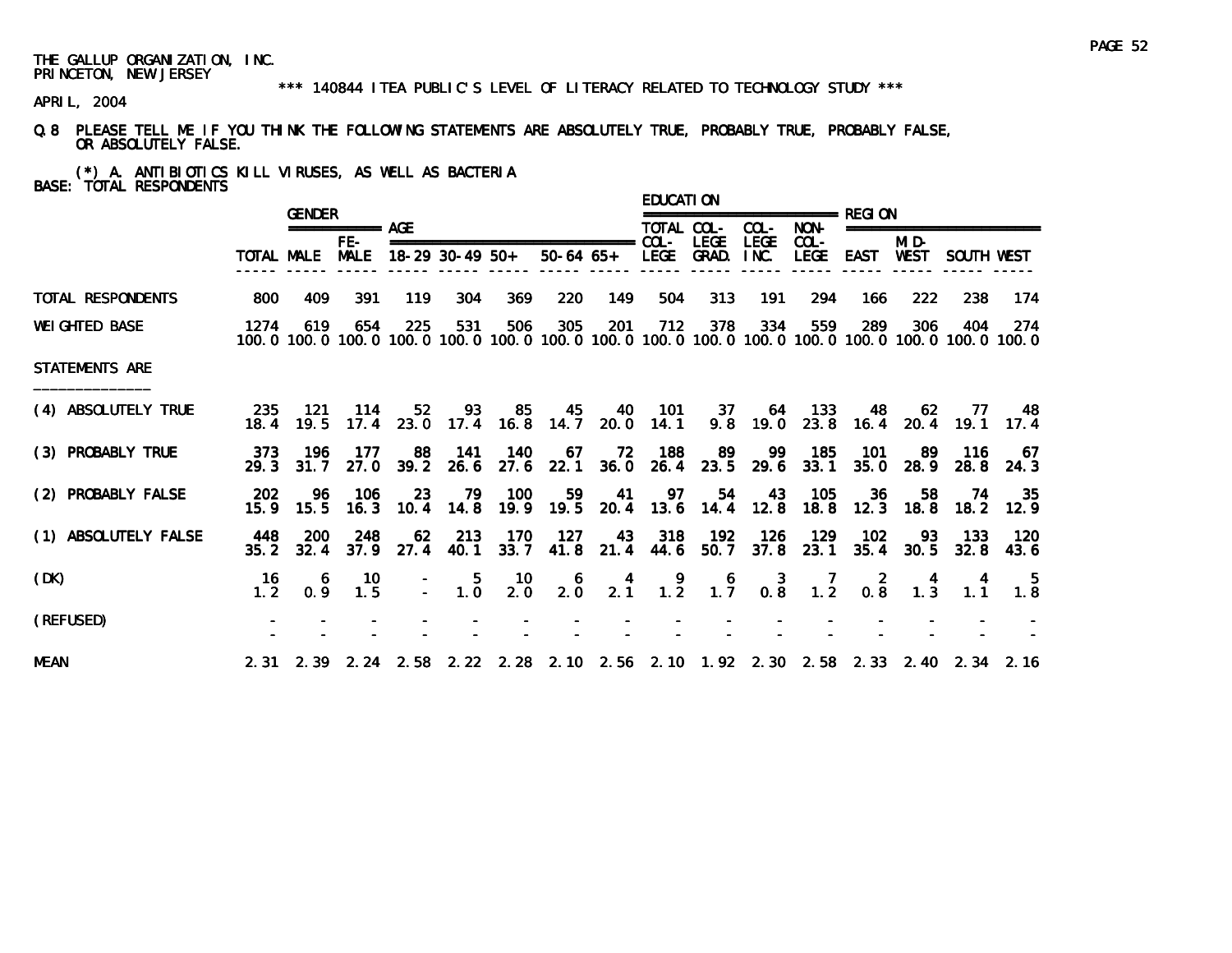\*\*\* 140844 ITEA PUBLIC'S LEVEL OF LITERACY RELATED TO TECHNOLOGY STUDY \*\*\*

APRIL, 2004

Q.8 PLEASE TELL ME IF YOU THINK THE FOLLOWING STATEMENTS ARE ABSOLUTELY TRUE, PROBABLY TRUE, PROBABLY FALSE, OR ABSOLUTELY FALSE.

(\*) A. ANTIBIOTICS KILL VIRUSES, AS WELL AS BACTERIA BASE: TOTAL RESPONDENTS

|                       |                        |             | TECHNOLOGY AREA          | WORKS IN COMPUTERS/                            |             |                               |                                         | I MPORTANCE TO<br>YOU TO KNOW HOW<br>TECHNOLOGY WORKS TECHNOLOGY |                          |             | EXTENT TO WHICH<br>EVERYONE SHOULD<br>UNDERSTAND/USE              |                                                       | <b>BELIEVE</b><br><b>STUDENTS'</b><br><b>TESTS</b><br>IN UNDER- | INCLUDE Q'S                                                                           |
|-----------------------|------------------------|-------------|--------------------------|------------------------------------------------|-------------|-------------------------------|-----------------------------------------|------------------------------------------------------------------|--------------------------|-------------|-------------------------------------------------------------------|-------------------------------------------------------|-----------------------------------------------------------------|---------------------------------------------------------------------------------------|
|                       | <b>TOTAL YES</b>       |             |                          | <b>OTHER</b><br>COMP- TECH-<br>UTERS NOLOGY NO |             | <b>NOT</b><br>$EMP-$          | LOYED VERY                              | WHAT                                                             | <b>NOT</b><br>SOME-IMPOR | -TANT VERY  | <b>WHAT</b>                                                       | <b>NOT</b><br>SOME - $IMPOR$ ===========<br>-TANT YES | <b>TECHNOLOGY</b>                                               | NO.                                                                                   |
| TOTAL RESPONDENTS     | 800                    | 199         | 97                       | 102                                            | 437         | 154                           | 289                                     | 386                                                              | 124                      | 592         | 190                                                               | $12 \,$                                               | 701                                                             | 89                                                                                    |
| <b>WEI GHTED BASE</b> | 1274                   | 288         | 134<br>100.0 100.0 100.0 | 154                                            | 710         | 261                           | 484                                     | 606                                                              | 182                      | 940         | 301                                                               |                                                       | 24 1116                                                         | - 140<br>100, 0 100, 0 100, 0 100, 0 100, 0 100, 0 100, 0 100, 0 100, 0 100, 0 100, 0 |
| STATEMENTS ARE        |                        |             |                          |                                                |             |                               |                                         |                                                                  |                          |             |                                                                   |                                                       |                                                                 |                                                                                       |
| (4) ABSOLUTELY TRUE   | 235<br>18.4            | 44<br>15.4  | -21<br>15.6              | 15.2                                           | 23 143      | 40<br>20. 2 15. 2 19. 3 18. 2 | 93                                      | - 110                                                            | 31<br>16.8               | 166<br>17.7 | 56<br>18.8                                                        | 12<br>50.5                                            | 206<br>18.5                                                     | 23<br>16.1                                                                            |
| (3) PROBABLY TRUE     | 373<br>29.3            | 78<br>27.1  | 38<br>28.2               | 40<br>26.2                                     | 205<br>28.9 | 84<br>32.3                    | 170<br>35.2                             | 163                                                              | 39<br>$26.9$ 21.5        | 262<br>27.9 | 106<br>35.3                                                       | -2<br>6.3                                             | 341<br>30.6                                                     | 29<br>20.8                                                                            |
| (2) PROBABLY FALSE    | 202<br>15.9            | 46<br>16.0  | 15<br>11.5               | 31<br>20.0                                     | 113         | 43<br>15.9 16.5               | 73<br>15.0                              | 104<br>17.2                                                      | 26<br>14.0               | 141<br>15.0 | 48<br>16.0                                                        | 10<br>43.1                                            | 174<br>15.6                                                     | -28<br>20.1                                                                           |
| (1) ABSOLUTELY FALSE  | 448<br>35.2            | 116<br>40.2 | 56<br>42.0               | 59<br>38.6                                     | 242<br>34.1 | 88<br>33.8                    | 141<br>29.2                             | 221<br>36.4                                                      | -85<br>46.5              | 357<br>38.0 | 88<br>29.2                                                        |                                                       | 381<br>$-34.2$                                                  | 59<br>42.2                                                                            |
| (DK)                  | 16<br>1.2 <sub>1</sub> | 1.2         | 4<br>2.7                 | $\Delta \sim 10^4$                             | 6<br>0.9    | 6<br>$2.\overline{2}$         | $\begin{array}{c} 6 \\ 1.2 \end{array}$ | $\begin{smallmatrix}8\\1.3\end{smallmatrix}$                     | $1.\overline{1}$         | - 14<br>1.5 | $\overline{2}$<br>0.7                                             |                                                       | -14<br>1.2                                                      | $\blacksquare$ 1<br>0, 7                                                              |
| (REFUSED)             |                        |             |                          |                                                |             |                               |                                         |                                                                  |                          |             |                                                                   |                                                       |                                                                 |                                                                                       |
| <b>MEAN</b>           |                        |             | $2.31$ $2.18$ $2.18$     |                                                |             |                               |                                         |                                                                  |                          |             | 2. 18 2. 35 2. 29 2. 45 2. 27 2. 09 2. 26 2. 44 3. 07 2. 34 2. 11 |                                                       |                                                                 |                                                                                       |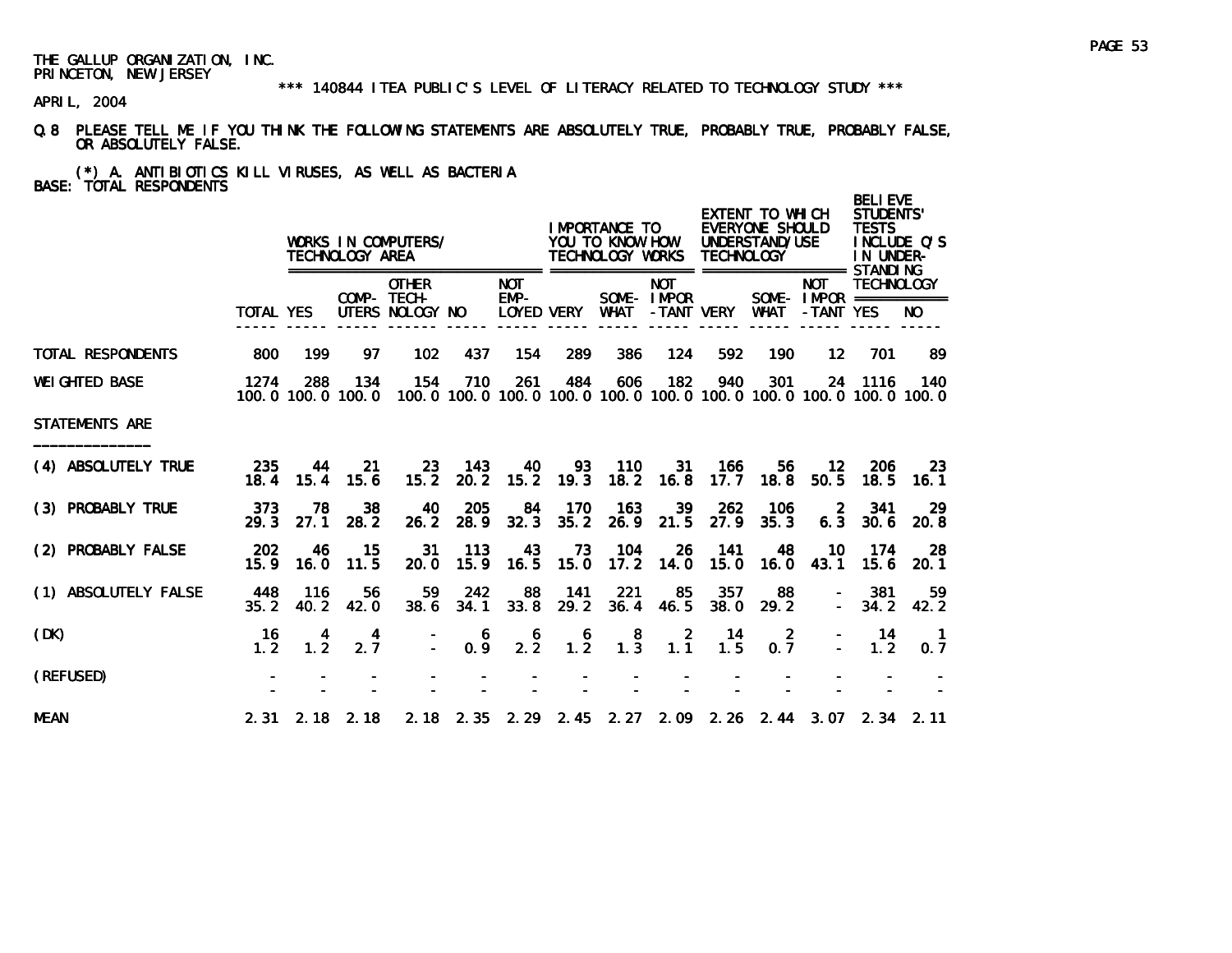#### \*\*\* 140844 ITEA PUBLIC'S LEVEL OF LITERACY RELATED TO TECHNOLOGY STUDY \*\*\*

APRIL, 2004

Q.8 PLEASE TELL ME IF YOU THINK THE FOLLOWING STATEMENTS ARE ABSOLUTELY TRUE, PROBABLY TRUE, PROBABLY FALSE, OR ABSOLUTELY FALSE.

(\*) B. USING A CORDLESS PHONE WHILE IN THE BATHTUB CREATES THE POSSIBILITY OF BEING ELECTROCUTED BASE: TOTAL RESPONDENTS

|                       |                       | <b>GENDER</b>    |                      |                  |                   |                  |                                                                                 |                                         | <b>EDUCATION</b> |                                                  |                                        |                        |                                         |                       |                          |                                                                                                                         |
|-----------------------|-----------------------|------------------|----------------------|------------------|-------------------|------------------|---------------------------------------------------------------------------------|-----------------------------------------|------------------|--------------------------------------------------|----------------------------------------|------------------------|-----------------------------------------|-----------------------|--------------------------|-------------------------------------------------------------------------------------------------------------------------|
|                       |                       |                  | ============ AGF     |                  |                   |                  |                                                                                 |                                         | TOTAL COL-       |                                                  | COL-                                   | NON-                   |                                         |                       | ======================== |                                                                                                                         |
|                       |                       | TOTAL MALE       | $FE-$<br><b>MALE</b> |                  | $18-29$ 30-49 50+ |                  |                                                                                 |                                         |                  | <b>LEGE</b><br>50-64 65+ LEGE GRAD. INC.         | <b>LEGE</b>                            | $COL -$<br><b>LEGE</b> | EAST                                    | MI D-<br>WEST         | SOUTH WEST               |                                                                                                                         |
| TOTAL RESPONDENTS     | 800                   | 409              | 391                  | 119              | 304               | 369              | 220                                                                             | 149                                     | 504              | 313                                              | 191                                    | 294                    | 166                                     | 222                   | 238                      | 174                                                                                                                     |
| <b>WEI GHTED BASE</b> | 1274                  | 619              | 654                  | 225              | 531               | 506              | 305                                                                             | 201                                     | 712              | 378                                              | 334                                    | 559                    | 289                                     | 306                   | 404                      | -274<br>100, 0 100, 0 100, 0 100, 0 100, 0 100, 0 100, 0 100, 0 100, 0 100, 0 100, 0 100, 0 100, 0 100, 0 100, 0 100, 0 |
| STATEMENTS ARE        |                       |                  |                      |                  |                   |                  |                                                                                 |                                         |                  |                                                  |                                        |                        |                                         |                       |                          |                                                                                                                         |
| (4) ABSOLUTELY TRUE   | -282<br>22.1          | - 108<br>17.4    | - 174                | $26.6$ 22.8      | 51 133            |                  | 96 49 47 122<br>25.1 19.1 16.1 23.5 17.1 14.5 20.1                              |                                         |                  |                                                  |                                        |                        | 55 67 159 49 74 103<br>28.4 16.9 24.1   |                       |                          | 56.<br>25.5 20.5                                                                                                        |
| (3) PROBABLY TRUE     | 27.0                  | 344 128<br>20. 6 | 216<br>33.0          | -86<br>38.2      | 138<br>26.0       | - 117            | 65<br>23.2 21.3 26.0                                                            | 52                                      | 185              | - 93<br>25.9 24.7                                | 91<br>27.3                             | - 159<br>28.4          | 93<br>32.3                              | -86<br>28.1           | - 110<br>27.2            | 54<br>19.8                                                                                                              |
| (2) PROBABLY FALSE    | 300<br>23.5           | - 146<br>23.5    | - 154<br>23.6        | 18.4             | 41 112<br>21.1    | 141<br>27.8      | 88                                                                              | 53<br>28.8 26.2                         |                  | 194 107<br>27.3 28.4                             | -87                                    | - 105                  | 72<br>26.0 18.9 24.9 22.7 23.1          | - 70                  | 93                       | 65<br>23.7                                                                                                              |
| (1) ABSOLUTELY FALSE  | 325<br>25.5           | 236<br>38.1      | 89<br>13.6           | 45<br>20.0       | 142               | 137              | 97<br>26.7 27.2 31.7 20.3 28.0                                                  | 41                                      | <b>200</b>       | 113<br>29.9                                      | -86                                    | 125                    | 70<br>25.9 22.3 24.3 24.4               | 75.                   | -88                      | 92<br>21.9 33.5                                                                                                         |
| (DK)                  | 21<br>1.6             | $0.\overline{3}$ | 19<br>2.9            | $0.\overline{7}$ | $1.1^{6}$         | $\frac{12}{2.4}$ | $\begin{smallmatrix}&&6\\2&1\end{smallmatrix}$                                  | $\begin{array}{c} 6 \\ 2.8 \end{array}$ | $\frac{9}{1.3}$  | $2.\overline{2}$                                 | $\begin{matrix} 1 \\ 0.4 \end{matrix}$ | $\frac{11}{2.1}$       | $\begin{array}{c} 5 \\ 1.6 \end{array}$ | 0.3                   | 2.3                      | 2.1                                                                                                                     |
| (REFUSED)             | $\overline{2}$<br>0.2 |                  | -2<br>0.3            |                  |                   | $0.\frac{2}{4}$  |                                                                                 | $\frac{-}{-}$ 1.1                       | $0.\,3$          | $\begin{smallmatrix} 1 \\ 0.3 \end{smallmatrix}$ | $\blacksquare$<br>0.4                  |                        |                                         | $\blacksquare$<br>0.3 |                          | $\blacksquare$<br>0.4                                                                                                   |
| <b>MEAN</b>           |                       |                  |                      |                  |                   |                  | 2.47 2.17 2.75 2.64 2.50 2.35 2.22 2.55 2.33 2.24 2.42 2.64 2.42 2.52 2.58 2.28 |                                         |                  |                                                  |                                        |                        |                                         |                       |                          |                                                                                                                         |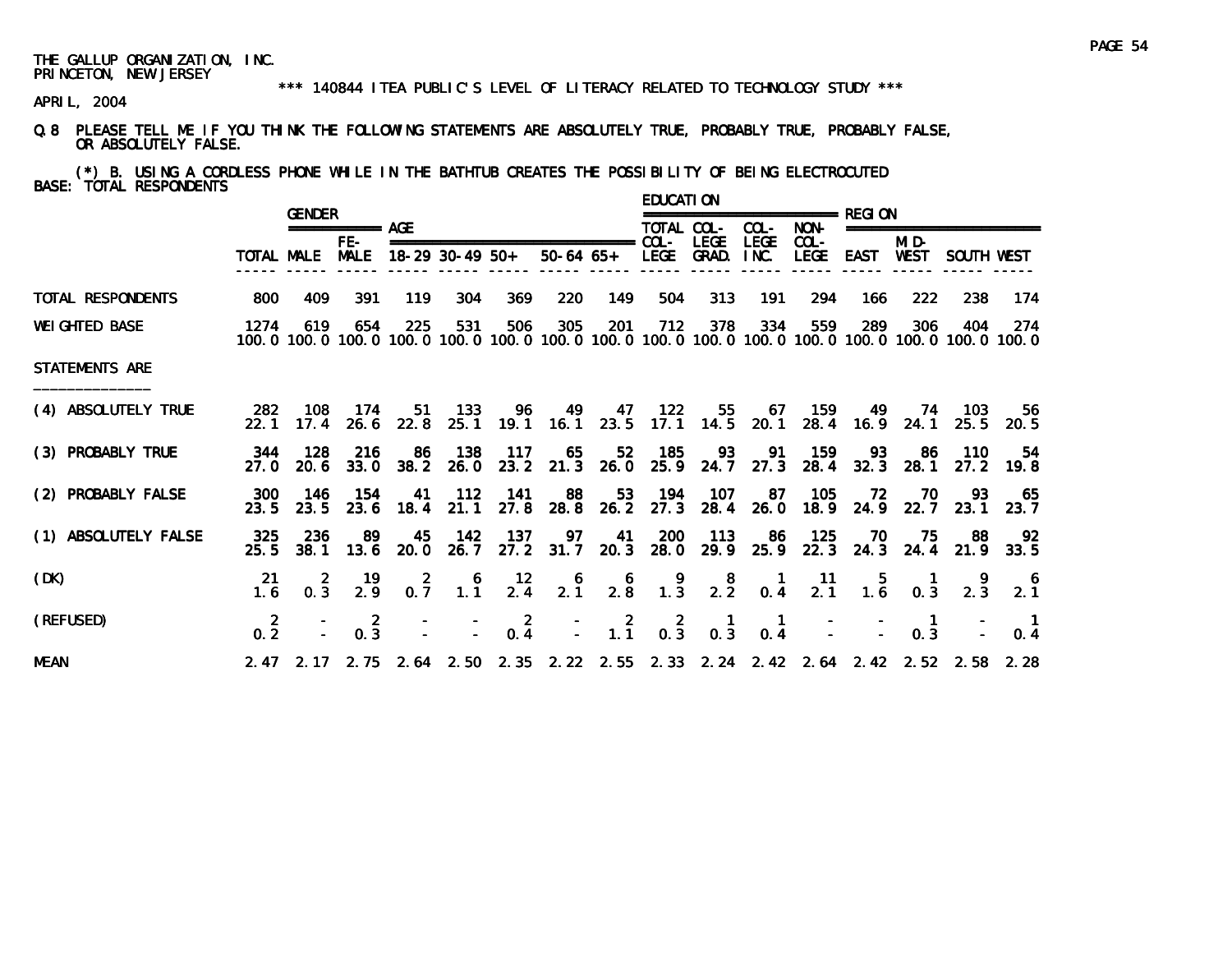\*\*\* 140844 ITEA PUBLIC'S LEVEL OF LITERACY RELATED TO TECHNOLOGY STUDY \*\*\*

APRIL, 2004

Q.8 PLEASE TELL ME IF YOU THINK THE FOLLOWING STATEMENTS ARE ABSOLUTELY TRUE, PROBABLY TRUE, PROBABLY FALSE, OR ABSOLUTELY FALSE.

(\*) B. USING A CORDLESS PHONE WHILE IN THE BATHTUB CREATES THE POSSIBILITY OF BEING ELECTROCUTED BASE: TOTAL RESPONDENTS

|                       |                       |                       | TECHNOLOGY AREA          | WORKS IN COMPUTERS/                            |                      |                    |                     | I MPORTANCE TO<br>YOU TO KNOW HOW<br>TECHNOLOGY WORKS |                          | <b>TECHNOLOGY</b>     | EXTENT TO WHICH<br>EVERYONE SHOULD<br>UNDERSTAND/USE |                                 | <b>BELIEVE</b><br>STUDENTS'<br><b>TESTS</b><br>IN UNDER- | INCLUDE Q'S                                                                           |
|-----------------------|-----------------------|-----------------------|--------------------------|------------------------------------------------|----------------------|--------------------|---------------------|-------------------------------------------------------|--------------------------|-----------------------|------------------------------------------------------|---------------------------------|----------------------------------------------------------|---------------------------------------------------------------------------------------|
|                       | <b>TOTAL YES</b>      |                       |                          | <b>OTHER</b><br>COMP- TECH-<br>UTERS NOLOGY NO |                      | <b>NOT</b><br>EMP- | LOYED VERY          | WHAT                                                  | <b>NOT</b><br>SOME-IMPOR | -TANT VERY            | WHAT                                                 | <b>NOT</b><br>-TANT YES         | <b>TECHNOLOGY</b><br>SOME- $IMFOR$ ===========           | NO.                                                                                   |
| TOTAL RESPONDENTS     | 800                   | 199                   | 97                       | 102                                            | 437                  | 154                | 289                 | 386                                                   | 124                      | 592                   | 190                                                  | $12 \overline{ }$               | 701                                                      | -89                                                                                   |
| <b>WEI GHTED BASE</b> | 1274                  | 288                   | 134<br>100.0 100.0 100.0 | 154                                            | 710                  | 261                | 484                 | 606                                                   | 182                      | 940                   | 301                                                  |                                 | 24 1116                                                  | - 140<br>100, 0 100, 0 100, 0 100, 0 100, 0 100, 0 100, 0 100, 0 100, 0 100, 0 100, 0 |
| <b>STATEMENTS ARE</b> |                       |                       |                          |                                                |                      |                    |                     |                                                       |                          |                       |                                                      |                                 |                                                          |                                                                                       |
| (4) ABSOLUTELY TRUE   | 282<br>22.1           | 45.<br>15.6           | 33<br>24.5               |                                                | 12 160<br>$7.8$ 22.5 | 72.<br>27.7        | - 113<br>23.4       | - 127                                                 | 42<br>20.9 23.1          | 197<br>20.9           | 69                                                   | 12 <sup>12</sup><br>$23.0$ 49.6 | 259<br>23.2                                              | -19<br>13.6                                                                           |
| (3) PROBABLY TRUE     | 344<br>27.0           | 68<br>23.6            | 30<br>22.5               | 38<br>24.6                                     | - 194<br>27.3        | 78.<br>29.8        | 128<br>26.5         | - 175<br>28.8                                         | 40<br>22.1               | 244<br>26.0           | 93.                                                  | 7<br>$30.9$ 27.9                | -295<br>26.5                                             | 48<br>34.4                                                                            |
| (2) PROBABLY FALSE    | 300<br>23.5           | 61<br>21.2            | -29<br>21.4              | 32 <sub>2</sub><br>21.1                        | 185<br>26.0          | 52                 | 88                  | 166<br>19.9 18.2 27.4                                 | 46<br>25.0               | 225<br>24.0           | 70                                                   | $\overline{4}$<br>23.4 16.7     | -264<br>23.7                                             | 32 <sub>2</sub><br>23.1                                                               |
| (1) ABSOLUTELY FALSE  | 325<br>25.5           | 111<br>38.6           | 41<br>30.8               | 70<br>45.5                                     | 161<br>22.7          | 50<br>19.1         | 147<br>30.4         | 129<br>21.2                                           | 48<br>26.4               | 257<br>27.3           | 66<br>22.0                                           |                                 | 278<br>$-24.9$                                           | 39<br>27.8                                                                            |
| (DK)                  | 21<br>1.6             | $\overline{2}$<br>0.6 |                          | $\overline{2}$<br>1.1                          | 10<br>1.4            | -9<br>3.4          | 6<br>1.2            | -10<br>1.6                                            | 5<br>2.9                 | 16<br>1.7             | $\overline{2}$<br>0.7                                | $\overline{1}$<br>5.8           | 17 <sub>1</sub><br>1.5                                   | $\overline{\phantom{0}}$ 2<br>1.1                                                     |
| (REFUSED)             | $\overline{2}$<br>0.2 | 0.4                   | $\mathbf{1}$<br>0.8      |                                                |                      |                    | $\mathbf{1}$<br>0.3 | $\overline{a}$                                        | $\blacksquare$<br>0.6    | $\overline{1}$<br>0.1 |                                                      |                                 | $\overline{2}$<br>0.2                                    |                                                                                       |
| <b>MEAN</b>           |                       |                       | $2.47$ $2.16$ $2.41$     |                                                |                      |                    |                     |                                                       |                          |                       |                                                      |                                 |                                                          | 1.95 2.50 2.68 2.43 2.50 2.43 2.41 2.55 3.35 2.49 2.34                                |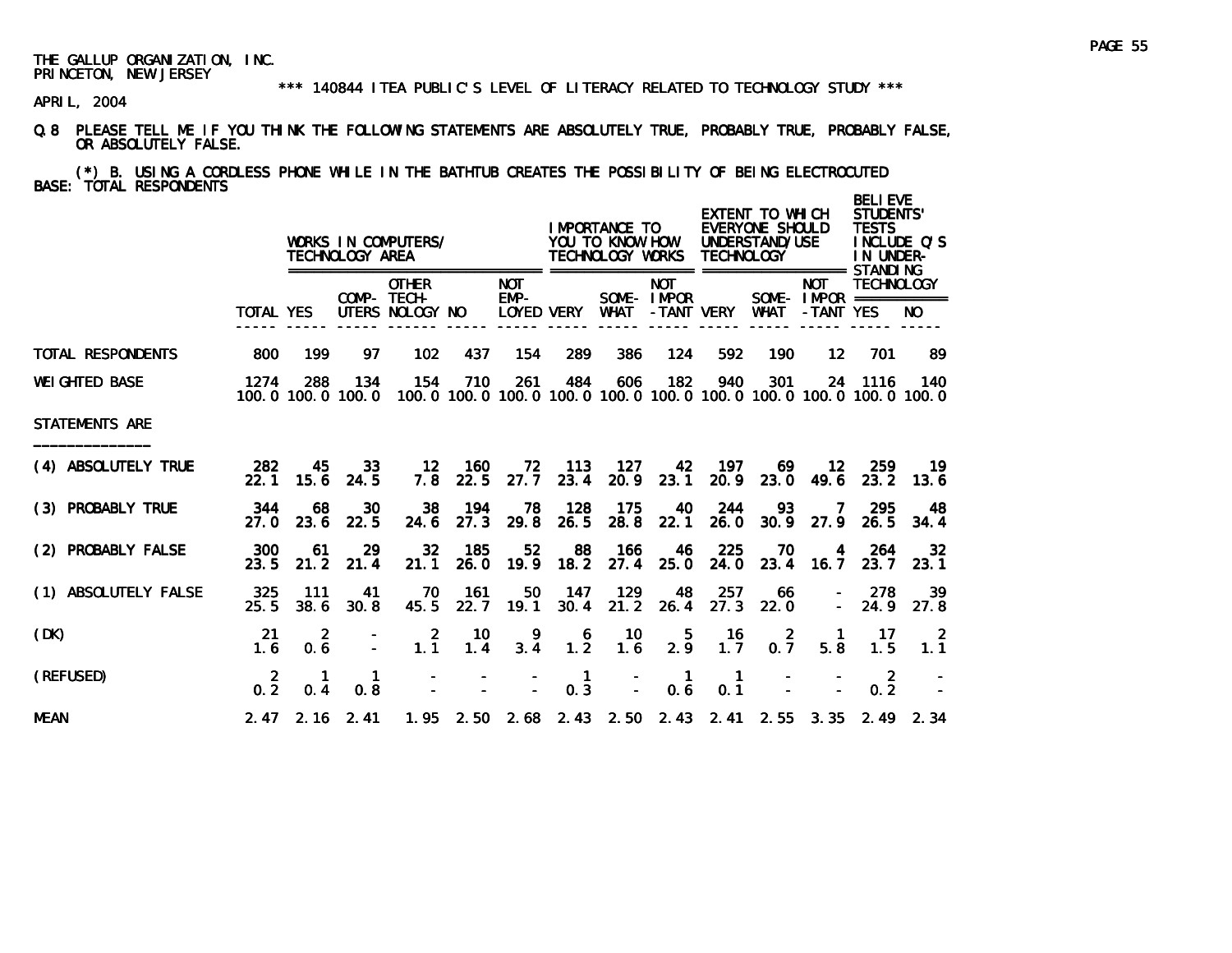#### \*\*\* 140844 ITEA PUBLIC'S LEVEL OF LITERACY RELATED TO TECHNOLOGY STUDY \*\*\*

APRIL, 2004

Q.8 PLEASE TELL ME IF YOU THINK THE FOLLOWING STATEMENTS ARE ABSOLUTELY TRUE, PROBABLY TRUE, PROBABLY FALSE, OR ABSOLUTELY FALSE.

(\*) C. THE INTERNET AND WORLD WIDE WEB ARE THE SAME THING BASE: TOTAL RESPONDENTS

|                       |             | <b>GENDER</b>          |                 |                       |                   |             |                                                             |                      | <b>EDUCATION</b> |                              |                     |                  |             |                   |                                                                                                                        |                   |
|-----------------------|-------------|------------------------|-----------------|-----------------------|-------------------|-------------|-------------------------------------------------------------|----------------------|------------------|------------------------------|---------------------|------------------|-------------|-------------------|------------------------------------------------------------------------------------------------------------------------|-------------------|
|                       |             |                        | =========== AGE |                       |                   |             |                                                             |                      | TOTAL COL-       |                              | COL-                | NON-             |             |                   | ========================                                                                                               |                   |
|                       |             | TOTAL MALE MALE        | FE-             |                       | $18-29$ 30-49 50+ |             |                                                             | 50-64 65+ LEGE GRAD. |                  | <b>LEGE</b>                  | <b>LEGE</b><br>INC. | $COL -$<br>LEGE  | EAST        | MI D-<br>WEST     | SOUTH WEST                                                                                                             |                   |
| TOTAL RESPONDENTS     | 800         | 409                    | 391             | 119                   | 304               | 369         | 220                                                         | 149                  | 504              | 313                          | 191                 | 294              | 166         | 222               | 238                                                                                                                    | -174              |
| <b>WEI GHTED BASE</b> | 1274        | 619                    | 654             | 225                   | 531               | 506         | 305                                                         | 201                  | 712              | 378                          | 334                 | 559              | 289         | 306               | 404<br>100, 0 100, 0 100, 0 100, 0 100, 0 100, 0 100, 0 100, 0 100, 0 100, 0 100, 0 100, 0 100, 0 100, 0 100, 0 100, 0 | 274               |
| <b>STATEMENTS ARE</b> |             |                        |                 |                       |                   |             |                                                             |                      |                  |                              |                     |                  |             |                   |                                                                                                                        |                   |
| (4) ABSOLUTELY TRUE   | 387<br>30.4 | -228<br>36.9           | 159<br>24.2     | 107<br>47.5           | 180<br>33.9       | 97          | 19.1 20.9 16.3                                              | 64 33                | - 211            | - 125<br>29.6 33.2 25.5 31.3 | 85                  | - 175            | 72<br>25.0  | -91<br>29.8       | - 124                                                                                                                  | -99.<br>30.6 36.3 |
| (3) PROBABLY TRUE     | 540<br>42.4 | -231<br>37.4           | 309<br>47.2     | -66<br>29.4           | 220<br>41.5       | 248<br>49.0 | 146<br>48.0                                                 | 102<br>50.6          | 42.0             | 299 136<br>35.9              | - 164               | 241<br>48.9 43.1 | 122<br>42.3 | -121<br>39.4      | 195<br>48.2                                                                                                            | - 103<br>37.5     |
| (2) PROBABLY FALSE    | 158<br>12.4 | -61<br>9.8             | 98<br>14.9      | <b>22</b>             | 62                | - 75        | 55<br>9.6 11.6 14.9 17.9 10.3 10.9 11.6 10.1 14.5 17.2 14.6 | 21                   | - 77             | 44                           |                     | 34<br>81         | 50          | 45                | -39<br>9.7                                                                                                             | -25<br>9.0        |
| (1) ABSOLUTELY FALSE  | 132<br>10.4 | -82<br>13.2            | 51<br>7.7       | 28<br>12.6            | 56<br>10.5        | 48          | 33<br>9.5 10.9                                              | $-15$                | 98               | 62<br>7.3 13.7 16.3 10.9     | 36                  | 33<br>6.0        | 34          | 33<br>$11.8$ 10.7 | 34<br>8.3                                                                                                              | -32<br>11.6       |
| (DK)                  | 56.<br>4.4  | 17 <sup>7</sup><br>2.8 | -39<br>5.9      | $\overline{2}$<br>1.0 | - 13<br>2.5       | 38<br>7.5   |                                                             | $2.2$ 15.5           | 3.8              | 7 31 27 12<br>3.1            | 4.6                 | 15 29<br>5.2     | - 10<br>3.6 | $-17$<br>5.5      | - 13 -<br>3.2                                                                                                          | - 16<br>5.7       |
| (REFUSED)             |             |                        |                 |                       |                   |             |                                                             |                      |                  |                              |                     |                  |             |                   |                                                                                                                        |                   |
| <b>MEAN</b>           |             |                        |                 |                       |                   |             |                                                             |                      |                  |                              |                     |                  |             |                   | 2.97 3.01 2.93 3.13 3.01 2.84 2.81 2.90 2.91 2.89 2.93 3.05 2.84 2.94 3.04 3.04                                        |                   |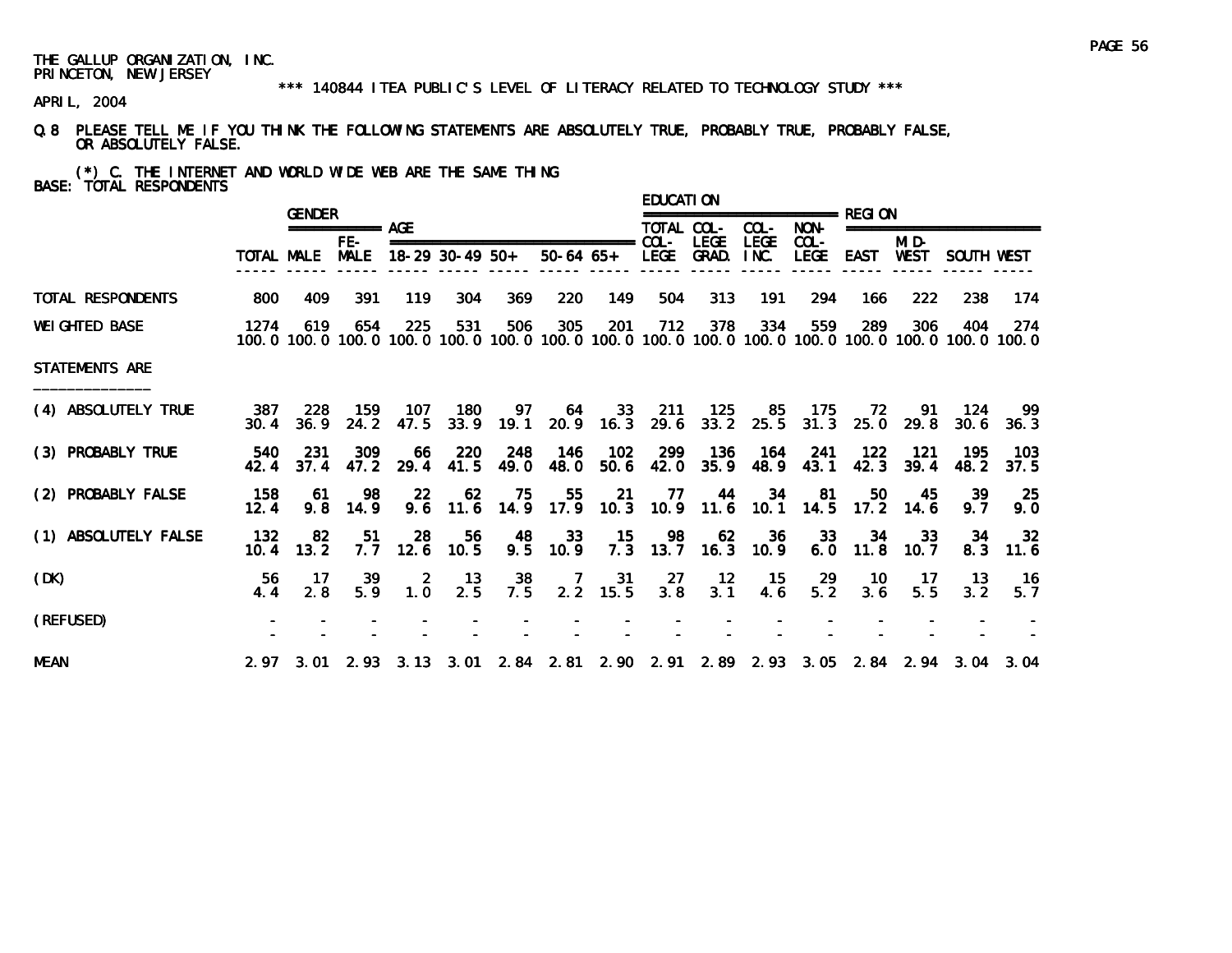#### \*\*\* 140844 ITEA PUBLIC'S LEVEL OF LITERACY RELATED TO TECHNOLOGY STUDY \*\*\*

APRIL, 2004

Q.8 PLEASE TELL ME IF YOU THINK THE FOLLOWING STATEMENTS ARE ABSOLUTELY TRUE, PROBABLY TRUE, PROBABLY FALSE, OR ABSOLUTELY FALSE.

# (\*) C. THE INTERNET AND WORLD WIDE WEB ARE THE SAME THING BASE: TOTAL RESPONDENTS

|                       |             |                   | TECHNOLOGY AREA          | WORKS IN COMPUTERS/                            |             |                              |                        | I MPORTANCE TO<br>YOU TO KNOW HOW<br>TECHNOLOGY WORKS |                          | <b>TECHNOLOGY</b> | EXTENT TO WHICH<br>EVERYONE SHOULD<br>UNDERSTAND/USE<br>================= =================== STANDI NG |                         | <b>BELIEVE</b><br><b>STUDENTS'</b><br><b>TESTS</b><br>IN UNDER- | INCLUDE O'S                                                                         |
|-----------------------|-------------|-------------------|--------------------------|------------------------------------------------|-------------|------------------------------|------------------------|-------------------------------------------------------|--------------------------|-------------------|---------------------------------------------------------------------------------------------------------|-------------------------|-----------------------------------------------------------------|-------------------------------------------------------------------------------------|
|                       | TOTAL YES   |                   |                          | <b>OTHER</b><br>COMP- TECH-<br>UTERS NOLOGY NO |             | ======<br><b>NOT</b><br>EMP- | LOYED VERY             | WHAT                                                  | <b>NOT</b><br>SOME-IMPOR | -TANT VERY        | WHAT                                                                                                    | <b>NOT</b><br>-TANT YES | <b>TECHNOLOGY</b><br>SOME- $IMPROR$ ===========                 | NO.                                                                                 |
| TOTAL RESPONDENTS     | 800         | 199               | 97                       | 102                                            | 437         | 154                          | 289                    | 386                                                   | 124                      | 592               | 190                                                                                                     | $12 \,$                 | 701                                                             | -89                                                                                 |
| <b>WEI GHTED BASE</b> | 1274        | 288               | 134<br>100.0 100.0 100.0 | 154                                            | 710         | 261                          | 484                    | 606                                                   | 182                      | 940               | 301                                                                                                     |                         | 24 1116                                                         | 140<br>100, 0 100, 0 100, 0 100, 0 100, 0 100, 0 100, 0 100, 0 100, 0 100, 0 100, 0 |
| STATEMENTS ARE        |             |                   |                          |                                                |             |                              |                        |                                                       |                          |                   |                                                                                                         |                         |                                                                 |                                                                                     |
| (4) ABSOLUTELY TRUE   | 387<br>30.4 | 101<br>35.1       | -46<br>34.6              | 55<br>35.6                                     | 233<br>32.8 | 46                           | - 167<br>$17.4$ $34.6$ | 173<br>28.5                                           | 47<br>25.6               | 288<br>30.6       | 90                                                                                                      | 8<br>$29.9$ 33.6        | 349<br>31.2                                                     | -37<br>26.5                                                                         |
| (3) PROBABLY TRUE     | 540<br>42.4 | 102<br>35.6       | 47<br>35.3               | 55<br>35.8                                     | 300<br>42.3 | 135<br>51.8                  | 194<br>40.2            | 276<br>45.5                                           | 69<br>38.0               | 406<br>43.2       | 124<br>41.2                                                                                             | - 9<br>36.5             | 467<br>41.8                                                     | 64<br>46.0                                                                          |
| (2) PROBABLY FALSE    | 158         | 38<br>$12.4$ 13.2 | $12 \,$<br>8.7           | 26<br>17.2                                     | 83<br>11.7  | 32                           | 53<br>$12.2$ 11.0      | 74<br>12.3                                            | 31<br>16.8               | 110<br>11.7       | 44                                                                                                      | 3<br>14.6 14.5          | 136<br>12.2                                                     | -19<br>13.4                                                                         |
| (1) ABSOLUTELY FALSE  | 132<br>10.4 | 38<br>13.3        | 25<br>18.6               | 13<br>8.8                                      | 65<br>9.2   | 29<br>11.0                   | 55<br>11.4             | 62<br>10.2                                            | - 15<br>8.3              | 108<br>11.5       | 23<br>7.8                                                                                               | $\overline{1}$<br>4.2   | 117<br>10.5                                                     | 13<br>9.4                                                                           |
| (DK)                  | 56<br>4.4   | 8<br>2.7          | -4<br>2.8                | 4<br>2.7                                       | 28<br>4.0   | 20<br>7.5                    | -14<br>2.8             | -22<br>3.6                                            | 20<br>11.2               | -29<br>3.1        | <b>20</b>                                                                                               | 3<br>$6.6$ 11.2         | 48<br>4.3                                                       | $\overline{7}$<br>4.8                                                               |
| (REFUSED)             |             |                   |                          |                                                |             |                              |                        |                                                       |                          |                   |                                                                                                         |                         |                                                                 |                                                                                     |
| <b>MEAN</b>           |             |                   | $2.97$ $2.95$ $2.88$     |                                                |             |                              |                        |                                                       |                          |                   |                                                                                                         |                         |                                                                 | 3.01 3.03 2.82 3.01 2.96 2.91 2.96 3.00 3.12 2.98 2.94                              |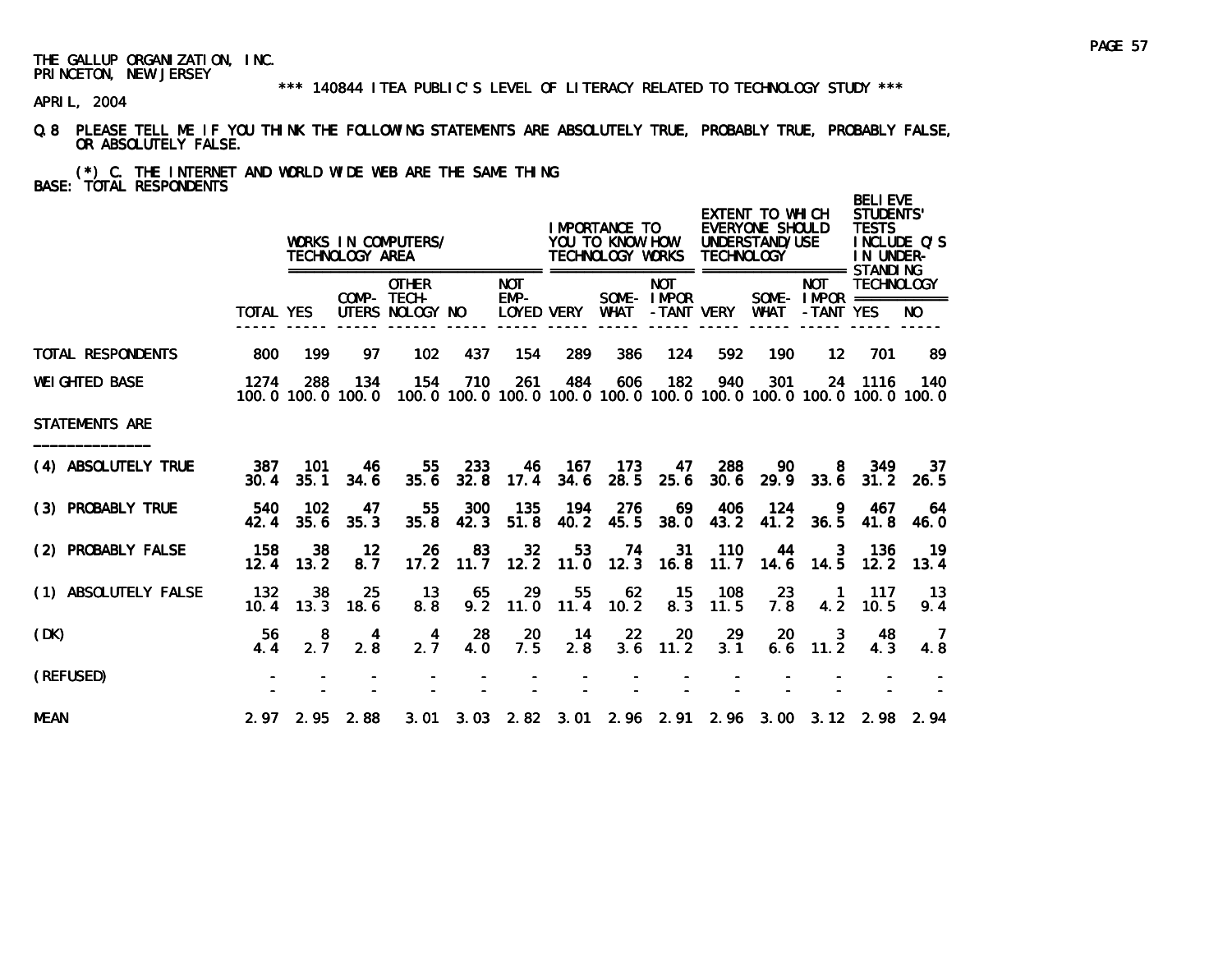#### \*\*\* 140844 ITEA PUBLIC'S LEVEL OF LITERACY RELATED TO TECHNOLOGY STUDY \*\*\*

APRIL, 2004

Q.8 PLEASE TELL ME IF YOU THINK THE FOLLOWING STATEMENTS ARE ABSOLUTELY TRUE, PROBABLY TRUE, PROBABLY FALSE, OR ABSOLUTELY FALSE.

(\*) D. FUEL CELLS ARE NOW BEING USED WITH GASOLINE OR DIESEL ENGINES TO POWER CARS BASE: TOTAL RESPONDENTS

|                       |                  | <b>GENDER</b> |                             |            |                   |                       |                                                                                                                        |                            | <b>EDUCATION</b>                              |                                          |                  | =============== RFGI ON |              |                          |                          |                       |
|-----------------------|------------------|---------------|-----------------------------|------------|-------------------|-----------------------|------------------------------------------------------------------------------------------------------------------------|----------------------------|-----------------------------------------------|------------------------------------------|------------------|-------------------------|--------------|--------------------------|--------------------------|-----------------------|
|                       |                  |               | =========== AGE             |            |                   |                       |                                                                                                                        |                            | TOTAL COL-                                    |                                          | COL-             | NON-                    |              |                          | ======================== |                       |
|                       |                  | TOTAL MALE    | FE-<br><b>MALE</b>          |            | $18-29$ 30-49 50+ |                       |                                                                                                                        |                            |                                               | <b>LEGE</b><br>50-64 65+ LEGE GRAD. INC. | <b>LEGE</b>      | $COL -$<br><b>LEGE</b>  | EAST         | MI D-<br>WEST            | SOUTH WEST               |                       |
| TOTAL RESPONDENTS     | 800              | 409           | 391                         | 119        | 304               | 369                   | 220                                                                                                                    | 149                        | 504                                           | 313                                      | 191              | 294                     | 166          | 222                      | 238                      | 174                   |
| <b>WEI GHTED BASE</b> | 1274             | 619           | 654                         | 225        | 531               | 506                   | 305<br>100, 0 100, 0 100, 0 100, 0 100, 0 100, 0 100, 0 100, 0 100, 0 100, 0 100, 0 100, 0 100, 0 100, 0 100, 0 100, 0 | <b>201</b>                 | 712                                           | 378                                      | 334              | 559                     | 289          | 306                      | 404                      | -274                  |
| <b>STATEMENTS ARE</b> |                  |               |                             |            |                   |                       |                                                                                                                        |                            |                                               |                                          |                  |                         |              |                          |                          |                       |
| (4) ABSOLUTELY TRUE   | 345<br>27.1      | 222<br>35.9   | 122<br>18.7                 | 29.7       | 67 163<br>30.8    | $-113$                | -66<br>22.4 21.8 23.4 28.8                                                                                             | 47                         | 205                                           | $-111$<br>29.3                           | 94<br>28.2       | - 138<br>24.7           | - 81<br>28.2 | -80<br>26.0              | 114                      | -69<br>$28.2$ $25.3$  |
| (3) PROBABLY TRUE     | 641<br>50.3      | -261<br>42.1  | 380<br>58.1                 | 98<br>43.8 | 262<br>49.3       | 272<br>53.8           | 169<br>55.3                                                                                                            | 104<br>51.5                | 346                                           | $-172$<br>48.6 45.6                      | - 174<br>52.0    | 295<br>52.7             | 147<br>51.0  | 153<br>49.9              | 199<br>49.1              | -142<br>51.8          |
| (2) PROBABLY FALSE    | 138<br>10.8      | -76<br>12.3   | -62<br>9.4                  | 27<br>11.8 | 49                | 61<br>$9.3$ 12.1      | 37                                                                                                                     | 25<br>$12.0$ $12.3$ $11.4$ | 81                                            | 46                                       | 36               | 57<br>12.1 10.6 10.1    | 26           | - 41<br>$9.0 \quad 13.4$ | 50.<br>12.4              | -21<br>7.6            |
| (1) ABSOLUTELY FALSE  | -66<br>5.2       | 43<br>6.9     | -23<br>3.5                  | 19<br>8.5  | 24<br>4.4         | 23<br>4.5             | 18<br>5.8                                                                                                              | -5<br>2.6                  | 37<br>5.2                                     | - 18<br>4.6                              | $\frac{19}{5.8}$ | 28<br>5.0               | 19<br>6.5    | 15<br>4.9                | -16<br>3.9               | 16<br>5.9             |
| (DK)                  | 82<br>6.5        | -16<br>2.6    | -66<br>10.1                 | -14<br>6.2 | 33<br>6.2         | -34<br>6.7            | 13                                                                                                                     | - 21<br>4.4 10.2           | 41<br>5.7                                     | $7.7^{29}$                               | $\frac{12}{3.5}$ | 42<br>7.4               | - 15<br>5.3  | 18<br>5.8                | 26<br>6.3                | 24<br>8.6             |
| (REFUSED)             | 0.2 <sub>1</sub> | 0.2           | 0.2                         |            |                   | $\overline{2}$<br>0.4 | $\mathbf{2}$<br>0.7                                                                                                    |                            | $0.\overline{3}$<br>$\mathbf{L}^{\text{max}}$ | $\overline{2}$<br>0.6                    |                  |                         |              |                          |                          | $\overline{2}$<br>0.8 |
| <b>MEAN</b>           |                  |               | $3.06$ $3.10$ $3.03$ $3.01$ |            |                   |                       | 3. 13 3. 01 2. 98 3. 07 3. 07 3. 09 3. 06 3. 05                                                                        |                            |                                               |                                          |                  |                         |              |                          | 3.07 3.03 3.08 3.07      |                       |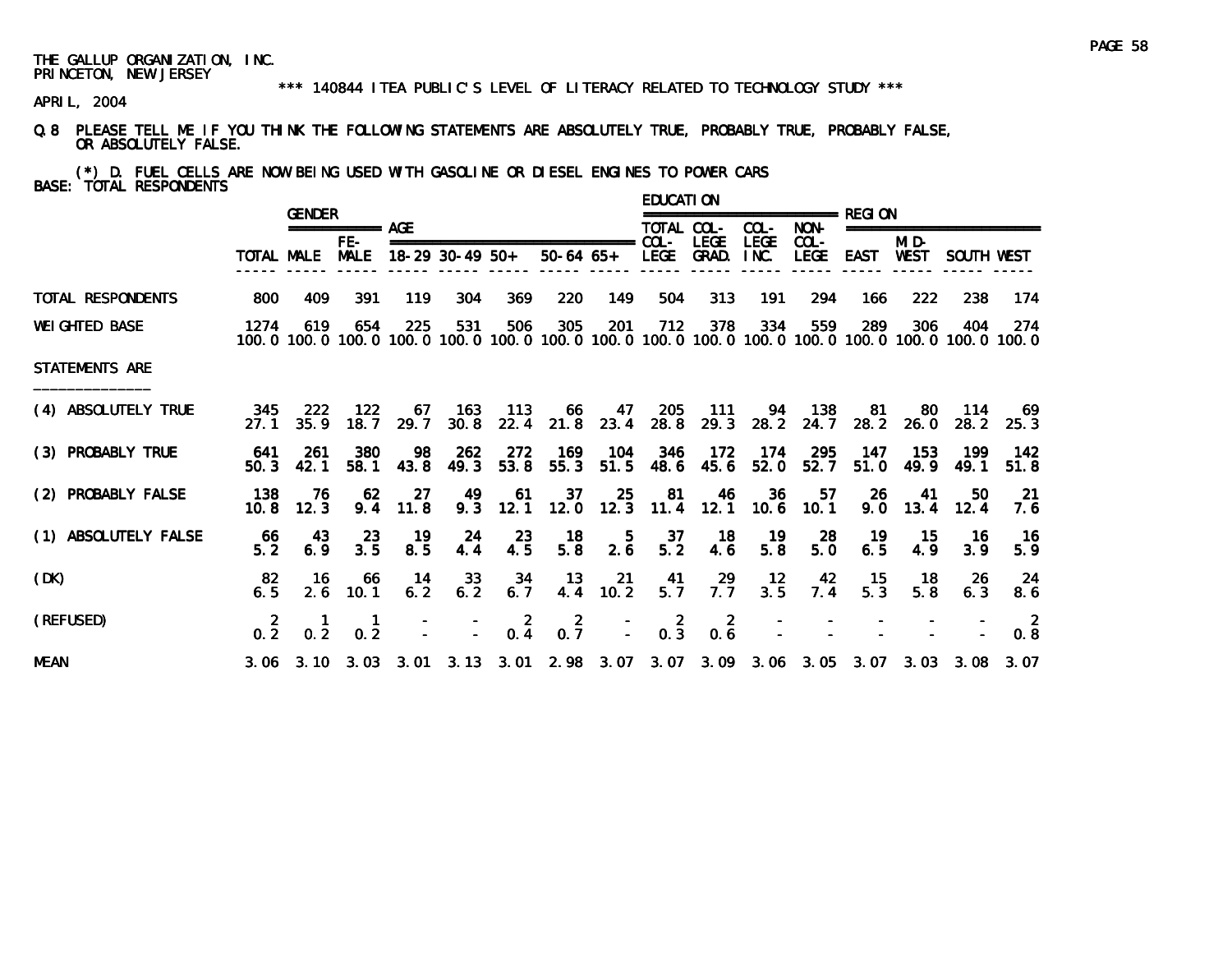\*\*\* 140844 ITEA PUBLIC'S LEVEL OF LITERACY RELATED TO TECHNOLOGY STUDY \*\*\*

APRIL, 2004

Q.8 PLEASE TELL ME IF YOU THINK THE FOLLOWING STATEMENTS ARE ABSOLUTELY TRUE, PROBABLY TRUE, PROBABLY FALSE, OR ABSOLUTELY FALSE.

(\*) D. FUEL CELLS ARE NOW BEING USED WITH GASOLINE OR DIESEL ENGINES TO POWER CARS BASE: TOTAL RESPONDENTS

|                       |                       |             | TECHNOLOGY AREA          | WORKS IN COMPUTERS/                            |                  |                      |                                  | <b>IMPORTANCE TO</b><br>YOU TO KNOW HOW<br>TECHNOLOGY WORKS |                          | <b>TECHNOLOGY</b> | EXTENT TO WHICH<br>EVERYONE SHOULD<br>UNDERSTAND/USE |                         | <b>BELIEVE</b><br><b>STUDENTS'</b><br><b>TESTS</b><br>IN UNDER-                      | INCLUDE O'S |
|-----------------------|-----------------------|-------------|--------------------------|------------------------------------------------|------------------|----------------------|----------------------------------|-------------------------------------------------------------|--------------------------|-------------------|------------------------------------------------------|-------------------------|--------------------------------------------------------------------------------------|-------------|
|                       | <b>TOTAL YES</b>      |             |                          | <b>OTHER</b><br>COMP- TECH-<br>UTERS NOLOGY NO |                  | <b>NOT</b><br>$EMP-$ | LOYED VERY                       | <b>WHAT</b>                                                 | <b>NOT</b><br>SOME-IMPOR | -TANT VERY        | <b>WHAT</b>                                          | <b>NOT</b><br>-TANT YES | <b>TECHNOLOGY</b><br>SOME- $IMPROR$ ===========                                      | NO.         |
| TOTAL RESPONDENTS     | 800                   | 199         | 97                       | 102                                            | 437              | 154                  | 289                              | 386                                                         | 124                      | 592               | 190                                                  | $12 \overline{ }$       | 701                                                                                  | 89          |
| <b>WEI GHTED BASE</b> | 1274                  | 288         | 134<br>100.0 100.0 100.0 | 154                                            | 710              | 261                  | 484                              | 606                                                         | 182                      | 940               | 301                                                  | 24                      | 1116<br>100, 0 100, 0 100, 0 100, 0 100, 0 100, 0 100, 0 100, 0 100, 0 100, 0 100, 0 | 140         |
| <b>STATEMENTS ARE</b> |                       |             |                          |                                                |                  |                      |                                  |                                                             |                          |                   |                                                      |                         |                                                                                      |             |
| (4) ABSOLUTELY TRUE   | 345<br>27.1           | 106<br>36.7 | 31<br>23.3               | 48.4                                           | 74 194<br>27.4   | 41<br>15.6           | 134<br>27.8                      | - 154<br>25.4                                               | 56<br>30.7               | 264<br>28.1       | 71<br>23.7                                           | 39.3                    | 287<br>25.7                                                                          | 49<br>35.2  |
| (3) PROBABLY TRUE     | 641<br>50.3           | 121<br>42.0 | -71<br>53.1              | 50<br>32.3                                     | 366<br>51.6      | 148<br>56.5          | 247<br>51.1                      | 314<br>51.7                                                 | 80<br>43.7               | 477<br>50.7       | 154<br>51.1                                          | 8<br>33.4               | 575<br>51.5                                                                          | 61<br>43.4  |
| (2) PROBABLY FALSE    | 138<br>10.8           | 33<br>11.5  | 18<br>13.2               | 15<br>10.0                                     | 68<br>9.5        | 36<br>13.9           | 38<br>7.9                        | 83<br>13.7                                                  | 16<br>8.5                | 91<br>9.7         | 45<br>15.1                                           | 2<br>7.0                | 124<br>11.1                                                                          | 13<br>9.5   |
| (1) ABSOLUTELY FALSE  | -66<br>5.2            | 20<br>7.0   | 10<br>7.6                | 10<br>6.5                                      | 23<br>3.3        | 18<br>7.0            | 37<br>7.5                        | 18<br>3.0                                                   | $-11$<br>6.0             | 54<br>5.8         | 7<br>2.3                                             | 3<br>14.5               | 55<br>4.9                                                                            | 10<br>7.2   |
| (DK)                  | 82<br>6.5             | 8<br>2.8    | 4<br>2.8                 | 4<br>2.8                                       | 56<br>7.9        | 18<br>7.0            | 26<br>5.4                        | 37<br>6.1                                                   | 19<br>10.4               | 54<br>5.7         | 22<br>7.4                                            | $\overline{1}$<br>5.8   | 74<br>6.6                                                                            | -7<br>4.8   |
| (REFUSED)             | $\overline{2}$<br>0.2 |             |                          |                                                | $0.\overline{3}$ |                      | $\mathbf{1}$<br>$0.\overline{2}$ |                                                             | $\mathbf{1}$<br>0.6      |                   | $\mathbf{1}$<br>0.4                                  |                         | $\overline{2}$<br>0.2                                                                |             |
| <b>MEAN</b>           |                       |             | $3.06$ $3.12$ $2.95$     |                                                |                  |                      |                                  |                                                             |                          |                   |                                                      |                         | 3. 26 3. 12 2. 87 3. 05 3. 06 3. 11 3. 07 3. 04 3. 04 3. 05 3. 12                    |             |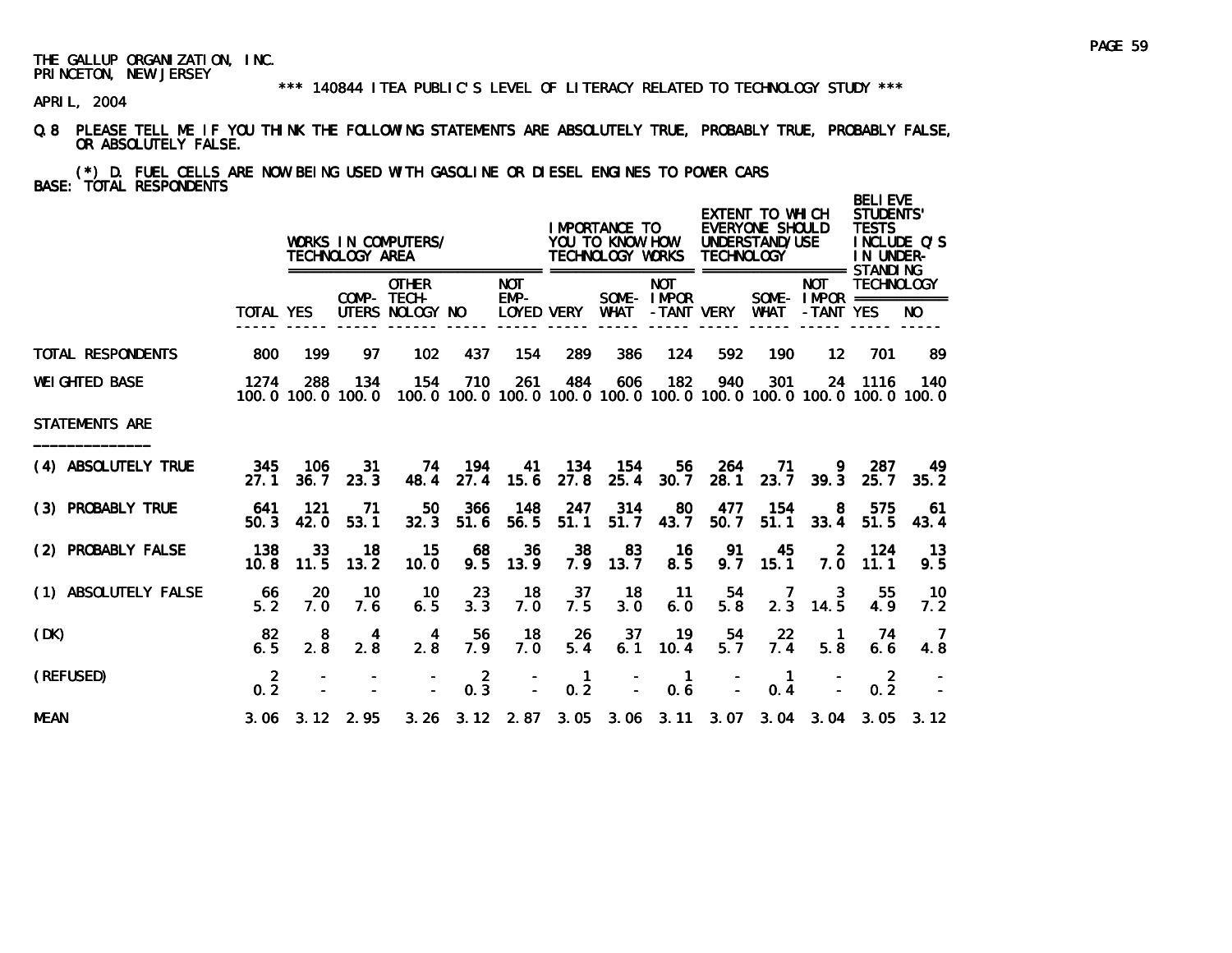#### \*\*\* 140844 ITEA PUBLIC'S LEVEL OF LITERACY RELATED TO TECHNOLOGY STUDY \*\*\*

APRIL, 2004

#### Q.8 SUMMARY TABLE OF ABSOLUTELY TRUE

BASE: TOTAL RESPONDENTS

|                                                                                                                     |             | <b>GENDER</b> |                    |             |                   |                   |                 |                   | <b>EDUCATION</b> |                             |                     |                        | =============== RFGI ON |                      |                                                                                                              |             |
|---------------------------------------------------------------------------------------------------------------------|-------------|---------------|--------------------|-------------|-------------------|-------------------|-----------------|-------------------|------------------|-----------------------------|---------------------|------------------------|-------------------------|----------------------|--------------------------------------------------------------------------------------------------------------|-------------|
|                                                                                                                     |             |               | =========== AGE    |             |                   |                   |                 |                   | TOTAL COL-       |                             | COL-                | NON-                   |                         |                      | ========================                                                                                     |             |
|                                                                                                                     | TOTAL MALE  |               | FE-<br><b>MALE</b> |             | $18-29$ 30-49 50+ |                   | $50-64$ 65+     |                   | <b>LEGE</b>      | <b>LEGE</b><br><b>GRAD.</b> | <b>LEGE</b><br>INC. | $COL -$<br><b>LEGE</b> | <b>EAST</b>             | MI D-<br><b>WEST</b> | SOUTH WEST                                                                                                   |             |
| TOTAL RESPONDENTS                                                                                                   | 800         | 409           | 391                | 119         | 304               | 369               | 220             | 149               | 504              | 313                         | 191                 | 294                    | 166                     | 222                  | 238                                                                                                          | 174         |
| <b>WEI GHTED BASE</b>                                                                                               | 1274        | 619           | 654                | 225         | 531               | 506               | 305             | 201               | 712              | 378                         | 334                 | 559                    | 289                     | 306                  | 404<br>100.0 100.0 100.0 100.0 100.0 100.0 100.0 100.0 100.0 100.0 100.0 100.0 100.0 100.0 100.0 100.0 100.0 | 274         |
| <b>SUMMARY TABLE</b>                                                                                                |             |               |                    |             |                   |                   |                 |                   |                  |                             |                     |                        |                         |                      |                                                                                                              |             |
| THE INTERNET AND WORLD<br>WIDE WEB ARE THE SAME<br>THI NG                                                           | 387<br>30.4 | 228<br>36.9   | 159<br>24.2        | 107<br>47.5 | 180               | 97<br>$33.9$ 19.1 | 64              | 33<br>$20.9$ 16.3 | 211<br>29.6      | 125<br>33.2                 | 85<br>25.5          | 175<br>31.3            | 72<br>25.0              | 91<br>29.8           | 124<br>30.6                                                                                                  | -99<br>36.3 |
| <b>FUEL CELLS ARE NOW</b><br><b>BEING USED WITH</b><br><b>GASOLINE OR DIESEL</b><br>ENGLNES TO POWER CARS           | 345<br>27.1 | 222<br>35.9   | 122<br>18.7        | -67<br>29.7 | 163<br>30.8       | 113<br>22.4       | -66             | 47<br>$21.8$ 23.4 | 205<br>28.8      | - 111<br>29.3               | 94<br>28.2          | - 138<br>24.7          | -81<br>28.2             | -80<br>26.0          | - 114<br>28.2                                                                                                | -69<br>25.3 |
| USING A CORDLESS PHONE<br>WHILE IN THE BATHTUB<br><b>CREATES THE</b><br>POSSIBILITY OF BEING<br><b>ELECTROCUTED</b> | 282<br>22.1 | 108<br>17.4   | 174<br>26.6        | 51<br>22.8  | 133<br>25.1       | 96                | 49<br>19.1 16.1 | 47<br>23.5        | 122<br>17.1      | 55<br>14.5                  | 67<br>20.1          | 159<br>28.4            | 49<br>16.9              | 74<br>24.1           | 103<br>25.5                                                                                                  | 56<br>20.5  |
| ANTI BI OTI CS KI LL<br>VIRUSES, AS WELL AS<br><b>BACTERIA</b>                                                      | 235<br>18.4 | 121<br>19.5   | 114<br>17.4        | 52<br>23.0  | 93<br>17.4        | 85<br>16.8        | 45<br>14.7      | 40<br>20.0        | 101<br>14.1      | 37<br>9.8                   | 64<br>19.0          | 133<br>23.8            | 48<br>16.4              | 62<br>20.4           | 77<br>19.1                                                                                                   | 48<br>17.4  |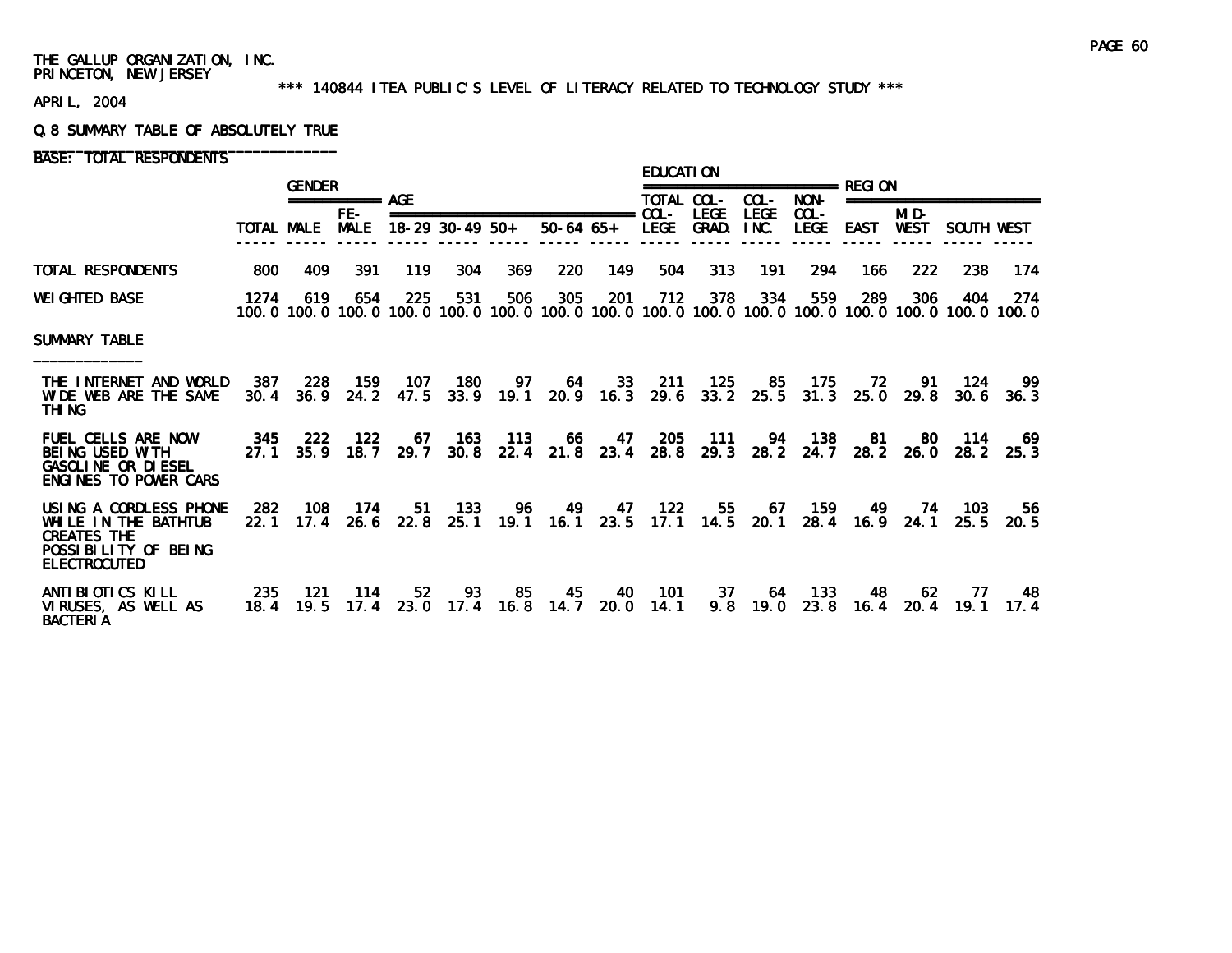#### \*\*\* 140844 ITEA PUBLIC'S LEVEL OF LITERACY RELATED TO TECHNOLOGY STUDY \*\*\*

APRIL, 2004

#### Q.8 SUMMARY TABLE OF ABSOLUTELY TRUE

# BASE: TOTAL RESPONDENTS

|                                                                                                                     |                  |                          | TECHNOLOGY AREA | WORKS IN COMPUTERS/<br>===================     |               |                                    |                        | IMPORTANCE TO<br>YOU TO KNOW HOW<br>TECHNOLOGY WORKS<br>================= ================== STANDI NG |                          | <b>TECHNOLOGY</b> | EXTENT TO WHICH<br>EVERYONE SHOULD<br>UNDERSTAND/USE |                                                     | <b>BELI EVE</b><br><b>STUDENTS'</b><br><b>TESTS</b><br>IN UNDER- | INCLUDE O'S |  |
|---------------------------------------------------------------------------------------------------------------------|------------------|--------------------------|-----------------|------------------------------------------------|---------------|------------------------------------|------------------------|--------------------------------------------------------------------------------------------------------|--------------------------|-------------------|------------------------------------------------------|-----------------------------------------------------|------------------------------------------------------------------|-------------|--|
|                                                                                                                     | TOTAL YES        |                          |                 | <b>OTHER</b><br>COMP- TECH-<br>UTERS NOLOGY NO |               | <b>NOT</b><br>$EMP-$<br>LOYED VERY |                        | SOME-IMPOR<br>WHAT                                                                                     | <b>NOT</b><br>-TANT VERY |                   | <b>WHAT</b>                                          | <b>NOT</b><br>SOME - IMPOR ===========<br>-TANT YES | <b>TECHNOLOGY</b>                                                | NO.         |  |
| TOTAL RESPONDENTS                                                                                                   | 800              | 199                      | 97              | 102                                            | 437           | 154                                | 289                    | 386                                                                                                    | 124                      | 592               | 190                                                  | 12                                                  | 701                                                              | 89          |  |
| WEIGHTED BASE                                                                                                       | 1274             | 288<br>100.0 100.0 100.0 | 134             | 154                                            | 710           | 261                                | 484                    | 606<br>100, 0 100, 0 100, 0 100, 0 100, 0 100, 0 100, 0 100, 0 100, 0 100, 0 100, 0                    | 182                      | 940               | 301                                                  |                                                     | 24 1116                                                          | 140         |  |
| SUMMARY TABLE                                                                                                       |                  |                          |                 |                                                |               |                                    |                        |                                                                                                        |                          |                   |                                                      |                                                     |                                                                  |             |  |
| THE INTERNET AND WORLD<br>WIDE WEB ARE THE SAME<br>THI NG                                                           | 387<br>30.4      | 101<br>35.1              | 46<br>34.6      | 55<br>35.6                                     | 233<br>32.8   | 46                                 | - 167<br>$17.4$ $34.6$ | -173<br>28.5                                                                                           | 47<br>25.6               | 288<br>30.6       | 90                                                   | 8<br>$29.9$ 33.6                                    | 349<br>31.2                                                      | 37<br>26.5  |  |
| <b>FUEL CELLS ARE NOW</b><br><b>BEING USED WITH</b><br><b>GASOLINE OR DIESEL</b><br>ENGINES TO POWER CARS           | 345<br>27.1      | 106<br>36.7              | 31<br>23.3      | 74<br>48.4                                     | 194<br>27.4   | 41                                 | - 134<br>$15.6$ 27.8   | - 154<br>25.4                                                                                          | 56<br>30.7               | 264<br>28.1       | 71<br>23.7                                           | 9<br>39.3                                           | 287<br>25.7                                                      | 49<br>35.2  |  |
| USING A CORDLESS PHONE<br>WHILE IN THE BATHTUB<br><b>CREATES THE</b><br>POSSIBILITY OF BEING<br><b>ELECTROCUTED</b> | 282<br>22.1      | 45<br>15.6               | 33<br>24.5      | $12 \,$<br>7.8                                 | - 160<br>22.5 | 72<br>27.7                         | 113<br>23.4            | 127<br>20.9                                                                                            | 42<br>23.1               | 197<br>20.9       | 69.<br>23.0                                          | 12 <sup>7</sup><br>49.6                             | 259<br>23.2                                                      | 19.<br>13.6 |  |
| ANTI BI OTI CS KI LL<br>VIRUSES. AS WELL AS<br><b>BACTERIA</b>                                                      | 235<br>18.4 15.4 | 44                       | 21<br>15.6      | 23<br>15.2                                     | - 143<br>20.2 | 40                                 | 93<br>$15.2$ 19.3      | - 110<br>18.2                                                                                          | 31<br>16.8               | 166<br>17.7       | 56<br>18.8                                           | 12<br>50.5                                          | 206<br>18.5                                                      | 23<br>16. 1 |  |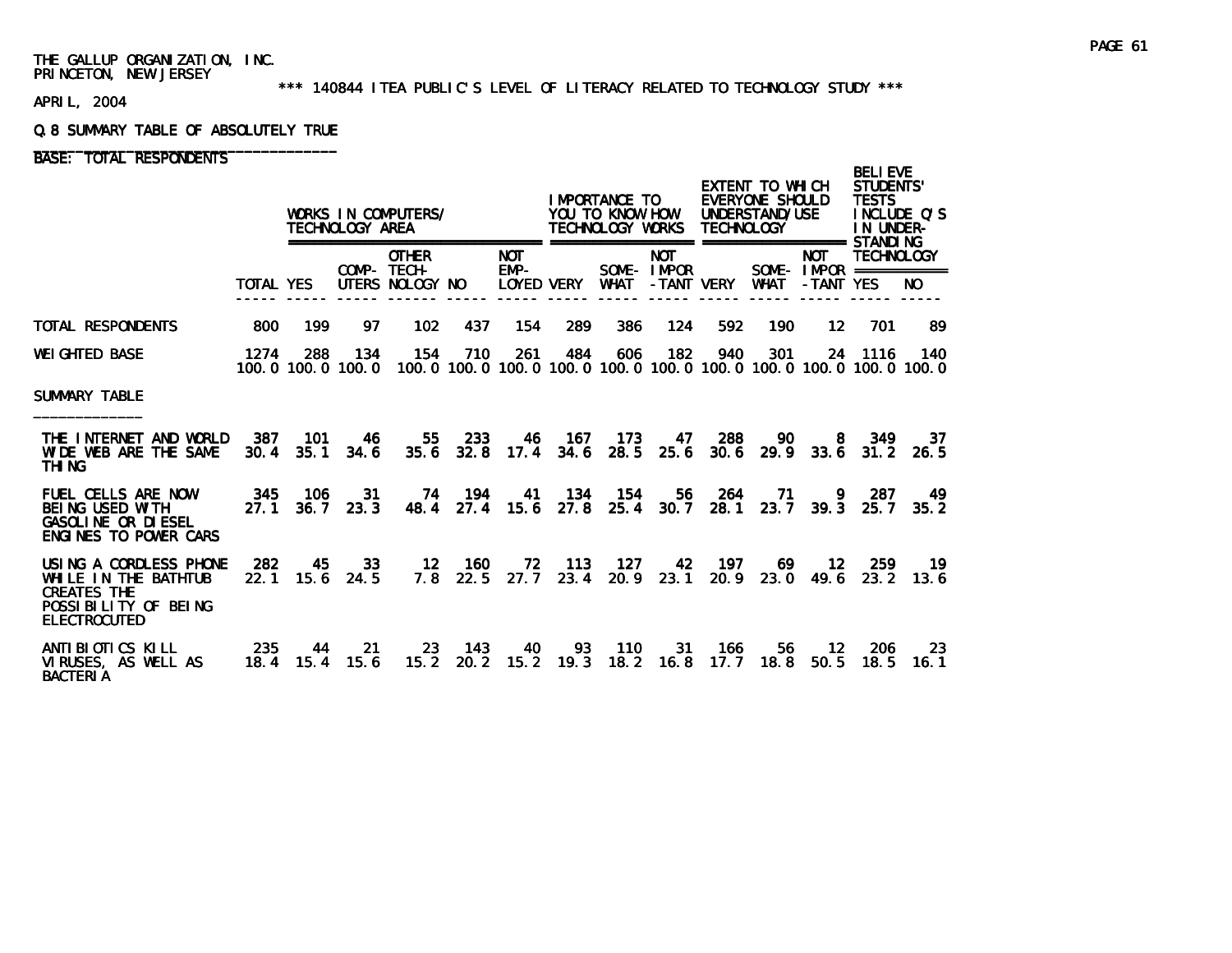#### \*\*\* 140844 ITEA PUBLIC'S LEVEL OF LITERACY RELATED TO TECHNOLOGY STUDY \*\*\*

APRIL, 2004

# Q.9 HOW MUCH OF AN INTEREST DO YOU, YOURSELF, HAVE IN THE FOLLOWING TOPICS? ARE YOU VERY INTERESTED, SOMEWHAT INTERESTED, NOT VERY INTERESTED, OR NOT INTERESTED AT ALL?

(\*) A. MODIFICATION OF PLANTS AND ANIMALS TO SUPPLY FOOD BASE: TOTAL RESPONDENTS

|                                     |       | <b>GENDER</b>       |                                                                |     |               |         |                                                                                           |     | <b>EDUCATION</b> |         |             |                            |     |             |                           |                                                                                                                           |
|-------------------------------------|-------|---------------------|----------------------------------------------------------------|-----|---------------|---------|-------------------------------------------------------------------------------------------|-----|------------------|---------|-------------|----------------------------|-----|-------------|---------------------------|---------------------------------------------------------------------------------------------------------------------------|
|                                     |       |                     | $== == == == ==$ AGE                                           |     |               |         |                                                                                           |     | TOTAL COL-       |         | COL-        | NON-                       |     |             | ========================  |                                                                                                                           |
|                                     |       |                     | $FE-$                                                          |     |               |         | TOTAL MALE MALE 18-29 30-49 50+ 50-64 65+ LEGE GRAD. INC.                                 |     |                  | LEGE    | <b>LEGE</b> | $COL -$                    |     | MI D-       | LEGE EAST WEST SOUTH WEST |                                                                                                                           |
| TOTAL RESPONDENTS                   | 800   | 409                 | 391                                                            | 119 | 304           | 369     | 220                                                                                       | 149 | 504              | 313     | 191         | 294                        | 166 | 222         | 238                       | 174                                                                                                                       |
| <b>WEIGHTED BASE</b>                | 1274  | 619                 | 654                                                            | 225 | 531           | 506     | 305                                                                                       | 201 |                  | 712 378 | 334         | 559                        | 289 | 306         | 404                       | 274<br>100.0 100.0 100.0 100.0 100.0 100.0 100.0 100.0 100.0 100.0 100.0 100.0 100.0 100.0 100.0 100.0 100.0              |
| LEVEL OF INTEREST                   |       |                     |                                                                |     |               |         |                                                                                           |     |                  |         |             |                            |     |             |                           |                                                                                                                           |
| (4) VERY INTERESTED                 | 28.0  |                     | 357 167 190                                                    |     |               |         |                                                                                           |     |                  |         |             |                            |     |             |                           | 64 147 139 91 49 192 99 93 163 96 75 108 79<br>27.0 29.0 28.6 27.7 27.6 29.8 24.2 26.9 26.1 27.8 29.2 33.3 24.5 26.6 28.7 |
| (3) SOMEWHAT INTERESTED             | 40.6  | 517 236 281<br>38.1 | 42.9                                                           | 81  | $35.9$ $39.1$ | 208 227 | 132<br>44.9 43.2 47.5 44.5 47.1 41.7 35.7                                                 |     |                  |         |             | 96 317 178 139 199 111 131 |     | $38.5$ 42.7 | - 176                     | - 99<br>43.5 36.0                                                                                                         |
| (2) NOT VERY INTERESTED             | 17.1  |                     | 218 114 104                                                    |     |               |         | 41 99 76 50<br>18.4 15.9 18.2 18.7 15.0 16.4 12.8 15.2 16.1 14.2 19.7 17.8 16.8 16.8 17.2 |     | 26 108           |         |             | 61 47 110                  | 52  | 51          | 68                        | 47                                                                                                                        |
| (1) NOT INTERESTED AT<br><b>ALL</b> | - 177 | - 100               | -77                                                            | 39  | 77            | -58     | 29<br>13.9 16.1 11.8 17.2 14.4 11.5 9.5 14.6 12.9 9.9 16.3 15.1 10.4 16.1 12.8 16.6       | 29  | 92               | - 37    |             | 55 85 30                   |     |             | 49 52 46                  |                                                                                                                           |
| (DK)                                |       |                     |                                                                |     |               |         |                                                                                           |     |                  |         |             |                            |     |             |                           |                                                                                                                           |
| (REFUSED)                           |       |                     | $\begin{array}{cccc} 2 & 1 & 1 \\ 0.2 & 0.2 & 0.2 \end{array}$ |     |               |         | $  2$ $2$ $ 2$ $2$ $   -$<br>$  0.4$ $0.7$ $ 0.3$ $0.6$ $  -$                             |     |                  |         |             |                            |     |             | $0.\overline{3}$          | 0.4                                                                                                                       |
| <b>MEAN</b>                         |       |                     |                                                                |     |               |         | 2.83 2.76 2.90 2.76 2.80 2.89 2.94 2.82 2.86 2.90 2.81 2.79 2.95 2.76 2.84 2.78           |     |                  |         |             |                            |     |             |                           |                                                                                                                           |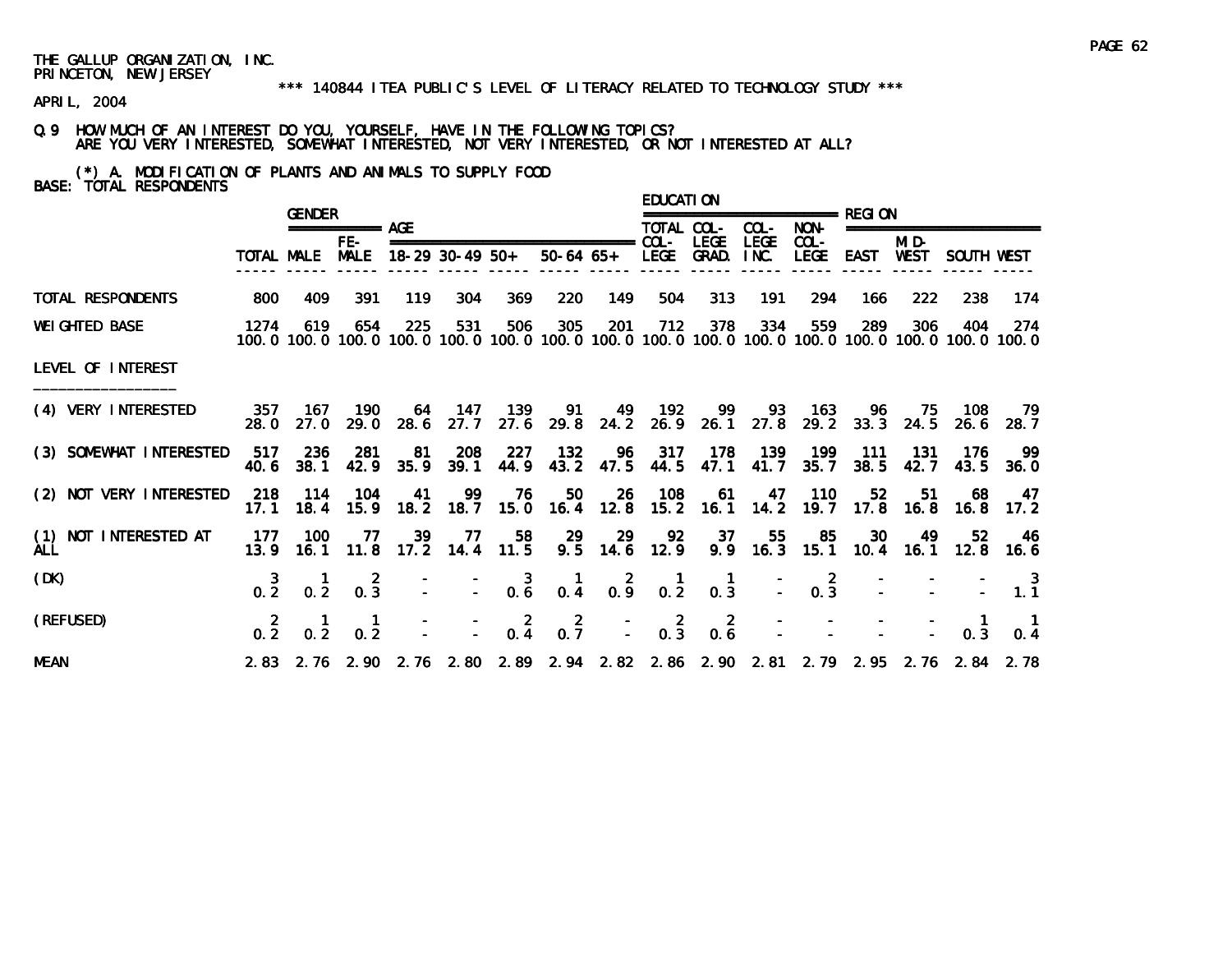APRIL, 2004

# Q.9 HOW MUCH OF AN INTEREST DO YOU, YOURSELF, HAVE IN THE FOLLOWING TOPICS? ARE YOU VERY INTERESTED, SOMEWHAT INTERESTED, NOT VERY INTERESTED, OR NOT INTERESTED AT ALL?

(\*) A. MODIFICATION OF PLANTS AND ANIMALS TO SUPPLY FOOD BASE: TOTAL RESPONDENTS

|                                     |                       |             | TECHNOLOGY AREA          | WORKS IN COMPUTERS/                            |                       |                                       |                      | I MPORTANCE TO<br>YOU TO KNOW HOW<br>TECHNOLOGY WORKS TECHNOLOGY |                  |                                             | EXTENT TO WHICH<br>EVERYONE SHOULD<br>UNDERSTAND/USE |                             | <b>BELIEVE</b><br>STUDENTS'<br><b>TESTS</b><br>IN UNDER- | INCLUDE O'S                                                                           |
|-------------------------------------|-----------------------|-------------|--------------------------|------------------------------------------------|-----------------------|---------------------------------------|----------------------|------------------------------------------------------------------|------------------|---------------------------------------------|------------------------------------------------------|-----------------------------|----------------------------------------------------------|---------------------------------------------------------------------------------------|
|                                     | TOTAL YES             |             |                          | <b>OTHER</b><br>COMP- TECH-<br>UTERS NOLOGY NO |                       | <b>NOT</b><br>EMP-<br>LOYED VERY WHAT |                      | SOME-IMPOR                                                       | <b>NOT</b>       | -TANT VERY                                  | WHAT                                                 | <b>NOT</b><br>-TANT YES     | <b>TECHNOLOGY</b><br>SOME- $IMPROR$ ===========          | NO.                                                                                   |
| <b>TOTAL RESPONDENTS</b>            | 800                   | 199         | 97                       | 102                                            | 437                   | 154                                   | 289                  | 386                                                              | 124              | 592                                         | 190                                                  | $12 \overline{ }$           | 701                                                      | -89                                                                                   |
| <b>WEI GHTED BASE</b>               | 1274                  | 288         | 134<br>100.0 100.0 100.0 | 154                                            | 710                   | 261                                   | 484                  | 606                                                              | 182              | 940                                         | 301                                                  |                             | 24 1116                                                  | - 140<br>100, 0 100, 0 100, 0 100, 0 100, 0 100, 0 100, 0 100, 0 100, 0 100, 0 100, 0 |
| LEVEL OF INTEREST                   |                       |             |                          |                                                |                       |                                       |                      |                                                                  |                  |                                             |                                                      |                             |                                                          |                                                                                       |
| (4) VERY INTERESTED                 | 357<br>28.0           | 80<br>27.8  | 33<br>24.9               | 30.4                                           | 47 193<br>27.3        | 80                                    | - 195<br>$30.6$ 40.3 | - 134                                                            | -29<br>22.0 15.8 | 279                                         | 73<br>29.7 24.3 20.8                                 | 5.                          | 322<br>28.9                                              | -31<br>21.8                                                                           |
| (3) SOMEWHAT INTERESTED             | 517<br>40.6           | 109<br>37.7 | 48<br>35.5               | 61<br>39.6                                     | 300<br>42.3           | 106                                   | - 155<br>40.4 32.1   | 279<br><b>46.0</b>                                               | -81<br>44.4      | 376<br>40.0                                 | 124                                                  | 15<br>41.1 61.8             | 456<br>40.8                                              | 53<br>37.6                                                                            |
| (2) NOT VERY INTERESTED             | 218<br>17.1           | 48<br>16.7  | 30<br>22.1               | 18                                             | 123<br>$11.9$ 17.3    | 44                                    | 68<br>$16.8$ 14.0    | 105<br>17.4                                                      | 45<br>24.5       | - 154<br>16.4                               | - 62<br>20.5                                         | $\blacksquare$<br>4.3       | 186<br>16.6                                              | 30<br>21.4                                                                            |
| (1) NOT INTERESTED AT<br><b>ALL</b> | -177<br>13.9          | 50          | 22<br>$17.4$ 16.6        | 28                                             | 90                    | 32 <sub>2</sub>                       | 65                   | 84<br>18.2 12.6 12.1 13.3 13.9 15.3                              | 28               | 127<br>13.6                                 | 40                                                   | $\mathbf{3}$<br>$13.4$ 13.1 | 149<br>13.3                                              | 27<br>19.2                                                                            |
| (DK)                                | $0.\frac{3}{2}$       |             |                          |                                                | 3<br>0.4              |                                       |                      | $0.\overline{5}$                                                 |                  | $\begin{bmatrix} 2 \\ -2 \end{bmatrix}$     | $\blacksquare$<br>0.4                                |                             | 3<br>0.3                                                 |                                                                                       |
| (REFUSED)                           | $\overline{2}$<br>0.2 | 0.4         | $\mathbf{1}$<br>0.8      |                                                | $\blacksquare$<br>0.2 | $\mathbf{r}$                          | $\frac{1}{0.2}$      | $\blacksquare$<br>0.2                                            |                  | $\blacksquare$<br>$\Delta \sim 10^4$<br>0.1 | $\blacksquare$<br>0.4                                |                             | $\blacksquare$<br>0.1                                    |                                                                                       |
| <b>MEAN</b>                         |                       |             | $2.83$ $2.76$ $2.69$     |                                                |                       |                                       |                      |                                                                  |                  |                                             |                                                      |                             |                                                          | 2.82 2.85 2.90 3.00 2.77 2.61 2.86 2.77 2.90 2.86 2.62                                |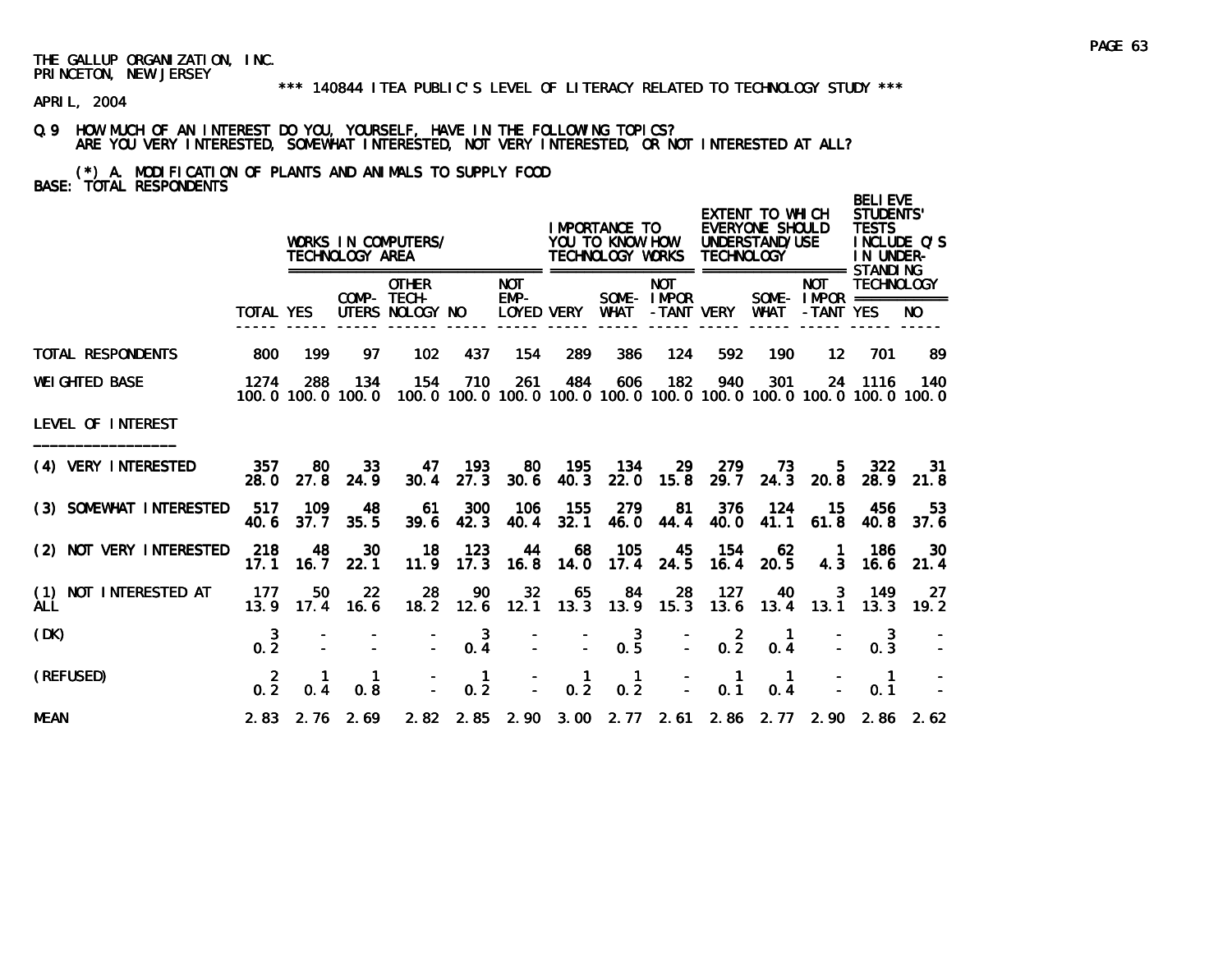#### \*\*\* 140844 ITEA PUBLIC'S LEVEL OF LITERACY RELATED TO TECHNOLOGY STUDY \*\*\*

APRIL, 2004

Q.9 HOW MUCH OF AN INTEREST DO YOU, YOURSELF, HAVE IN THE FOLLOWING TOPICS? ARE YOU VERY INTERESTED, SOMEWHAT INTERESTED, NOT VERY INTERESTED, OR NOT INTERESTED AT ALL?

(\*) B. ROBOTICS AND OTHER TECHNOLOGIES IN MANUFACTURING BASE: TOTAL RESPONDENTS

|                                     |       | <b>GENDER</b>           |                     |      |     |                                 |                                                                                 |     | <b>EDUCATION</b> |      |                |                                                             |             |             |                      |                                                                                                               |
|-------------------------------------|-------|-------------------------|---------------------|------|-----|---------------------------------|---------------------------------------------------------------------------------|-----|------------------|------|----------------|-------------------------------------------------------------|-------------|-------------|----------------------|---------------------------------------------------------------------------------------------------------------|
|                                     |       |                         | $=$ =========== AGE |      |     |                                 |                                                                                 |     | TOTAL COL-       |      | COL-           | NON-                                                        |             |             | ==================== |                                                                                                               |
|                                     |       |                         | FE-                 |      |     | TOTAL MALE MALE 18-29 30-49 50+ | 50-64 65+ LEGE GRAD. INC.                                                       |     |                  | LEGE | <b>LEGE</b>    | COL-<br>LEGE                                                | EAST WEST   | MI D-       | SOUTH WEST           |                                                                                                               |
| TOTAL RESPONDENTS                   | 800   | 409                     | 391                 | 119  | 304 | 369                             | 220                                                                             | 149 | 504              | 313  | 191            | 294                                                         | 166         | 222         | 238                  | 174                                                                                                           |
| <b>WEI GHTED BASE</b>               | 1274  | 619                     | 654                 | 225  | 531 | 506                             | 305                                                                             | 201 | 712              | 378  | 334            | 559                                                         | 289         | 306         | 404                  | -274<br>100.0 100.0 100.0 100.0 100.0 100.0 100.0 100.0 100.0 100.0 100.0 100.0 100.0 100.0 100.0 100.0 100.0 |
| LEVEL OF INTEREST                   |       |                         |                     |      |     |                                 |                                                                                 |     |                  |      |                |                                                             |             |             |                      |                                                                                                               |
| (4) VERY INTERESTED                 | 18. 7 |                         | 238 167 72          |      |     | 44 87 107                       |                                                                                 |     |                  |      |                | 72 35 133 73 60 105 47 66 58 67                             |             |             |                      | 26.9 10.9 19.7 16.5 21.1 23.5 17.4 18.6 19.3 17.9 18.7 16.4 21.6 14.2 24.4                                    |
| (3) SOMEWHAT INTERESTED 523 251     | 41.1  | 40.5                    | 272                 |      |     | 82 226 207                      | - 143<br>41.6 36.4 42.5 41.0 46.8 32.1                                          |     |                  |      |                | 65 305 166 139 218 138 102<br>42.9 43.9 41.6 39.0 47.9 33.4 |             |             | - 176<br>43.5        | - 106<br>38.8                                                                                                 |
| (2) NOT VERY INTERESTED             | 25. O | 319 132<br>21.3         | - 187<br>28.5       | 28.6 |     | 64 136 117                      | 50<br>25.7 23.1 16.5 33.3 24.6 26.0 22.9 25.8 23.2 30.4 24.5 21.7               |     | 67 175           |      |                | 98 76 144 67 93                                             |             |             |                      | 99 60                                                                                                         |
| (1) NOT INTERESTED AT<br><b>ALL</b> | 191   | 67<br>$15.0 \quad 10.9$ | 124                 | 35   |     | 81 73                           | -39<br>18.9 15.4 15.3 14.4 12.9 16.7 13.7 10.5 17.2 16.6 12.4 14.6 17.5 14.6    |     | 34 97            | - 40 | 58             |                                                             | 93 36 45 71 |             |                      | - 40                                                                                                          |
| (DK)                                | 0.2   | 0.3                     | 2                   |      |     |                                 | $-$ 2 1 1 2 1<br>$-$ 0.4 0.3 0.5 0.3 0.3                                        |     |                  |      | $\blacksquare$ | $0.\overline{3}$ $-$                                        |             | $\sim 10^6$ | 0.2                  | 0.4                                                                                                           |
| (REFUSED)                           |       |                         |                     |      |     |                                 |                                                                                 |     |                  |      |                |                                                             |             |             |                      |                                                                                                               |
| <b>MEAN</b>                         |       |                         |                     |      |     |                                 | 2.64 2.84 2.45 2.60 2.60 2.69 2.81 2.50 2.67 2.72 2.60 2.60 2.68 2.62 2.55 2.73 |     |                  |      |                |                                                             |             |             |                      |                                                                                                               |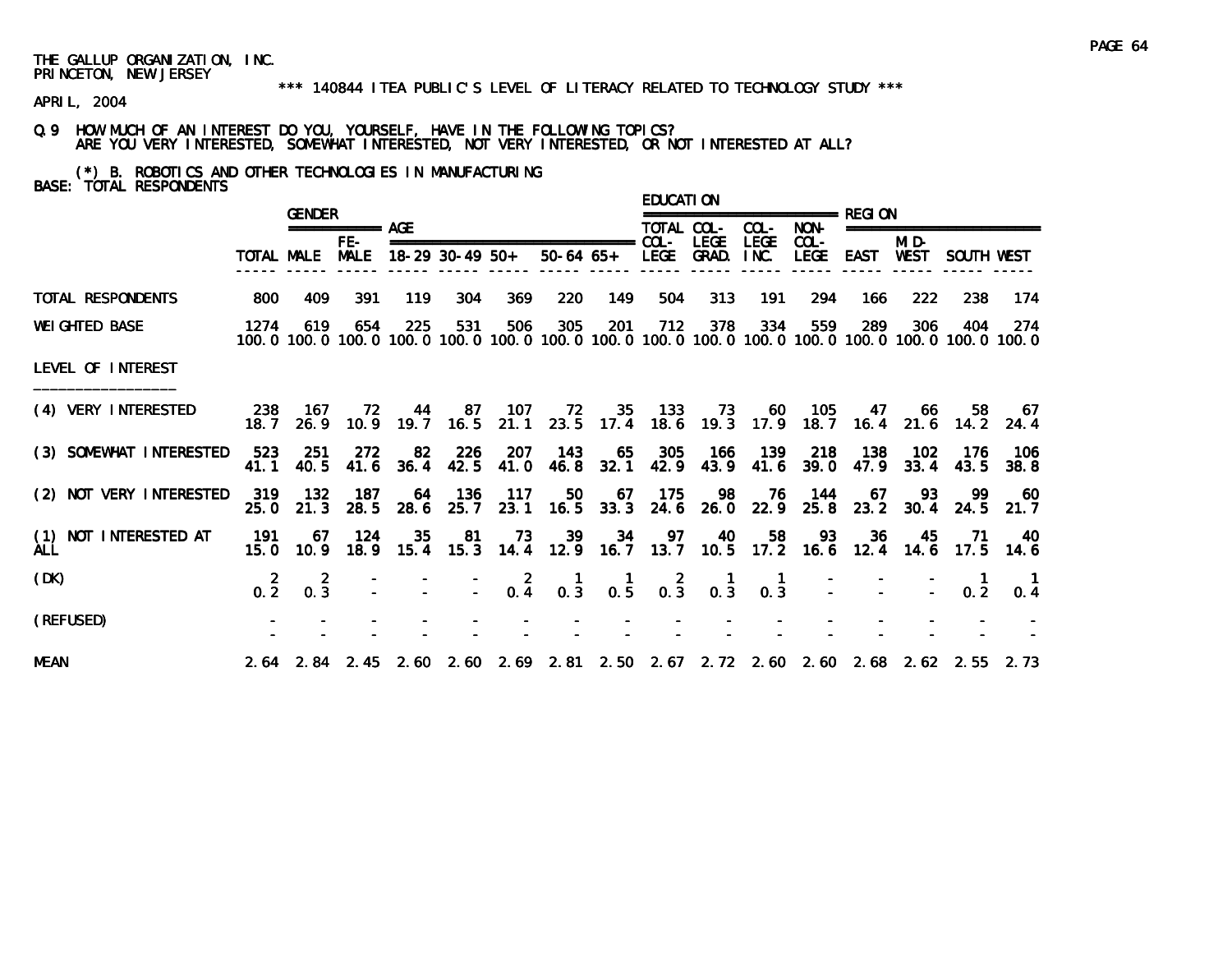APRIL, 2004

## Q.9 HOW MUCH OF AN INTEREST DO YOU, YOURSELF, HAVE IN THE FOLLOWING TOPICS? ARE YOU VERY INTERESTED, SOMEWHAT INTERESTED, NOT VERY INTERESTED, OR NOT INTERESTED AT ALL?

(\*) B. ROBOTICS AND OTHER TECHNOLOGIES IN MANUFACTURING BASE: TOTAL RESPONDENTS

|                                     |                       |             | TECHNOLOGY AREA          | WORKS IN COMPUTERS/                            |             |                                         |                      | I MPORTANCE TO<br>YOU TO KNOW HOW<br>TECHNOLOGY WORKS         |                          | <b>TECHNOLOGY</b>     | EXTENT TO WHICH<br>EVERYONE SHOULD<br>UNDERSTAND/USE |                         | <b>BELIEVE</b><br><b>STUDENTS'</b><br><b>TESTS</b><br>IN UNDER- | INCLUDE O'S                                                                |
|-------------------------------------|-----------------------|-------------|--------------------------|------------------------------------------------|-------------|-----------------------------------------|----------------------|---------------------------------------------------------------|--------------------------|-----------------------|------------------------------------------------------|-------------------------|-----------------------------------------------------------------|----------------------------------------------------------------------------|
|                                     | TOTAL YES             |             |                          | <b>OTHER</b><br>COMP- TECH-<br>UTERS NOLOGY NO |             | <b>NOT</b><br>EMP-<br><b>LOYED VERY</b> |                      | WHAT                                                          | <b>NOT</b><br>SOME-IMPOR | -TANT VERY            | WHAT                                                 | <b>NOT</b><br>-TANT YES | <b>TECHNOLOGY</b><br>SOME- $IMPROR$ ===========                 | NO.                                                                        |
| TOTAL RESPONDENTS                   | 800                   | 199         | 97                       | 102                                            | 437         | 154                                     | 289                  | 386                                                           | 124                      | 592                   | 190                                                  | $12 \,$                 | 701                                                             | 89                                                                         |
| <b>WEI GHTED BASE</b>               | 1274                  | 288         | 134<br>100.0 100.0 100.0 | 154                                            | 710         | 261                                     | 484                  | 606                                                           | 182                      | 940                   | 301                                                  |                         | 24 1116                                                         | - 140<br>100.0 100.0 100.0 100.0 100.0 100.0 100.0 100.0 100.0 100.0 100.0 |
| LEVEL OF INTEREST                   |                       |             |                          |                                                |             |                                         |                      |                                                               |                          |                       |                                                      |                         |                                                                 |                                                                            |
| (4) VERY INTERESTED                 | 238<br>18.7           | -86<br>30.0 | 36<br>26.9               | 50<br>32.7                                     | 109<br>15.4 | 42                                      | - 143<br>$16.0$ 29.6 | 77.<br>12.7                                                   | 18<br>9.9                | 196<br>20.8           | 40<br>13.4                                           | -2<br>6.3               | 212<br>19.0                                                     | 18.<br>12.9                                                                |
| (3) SOMEWHAT INTERESTED             | 523<br>41.1           | 119<br>41.2 | 66<br>49.0               | 53<br>34.4                                     | 308<br>43.4 | 92<br>35.1                              | 212<br>43.8          | 266<br>43.9                                                   | 45<br>24.7               | 389<br>41.4           | 127<br>42.3                                          | 3<br>12.5               | 468<br>42.0                                                     | 50<br>35.8                                                                 |
| (2) NOT VERY INTERESTED             | 319<br>25.0           | 54<br>18.6  | 21<br>15.3               | 33<br>21.4                                     | 183<br>25.8 | 79<br>30.2                              | 74                   | 168<br>15.4 27.8 41.3                                         | 75                       | 231<br>24.6           | 74<br>24.5                                           | $12 \,$<br>49.2         | -276<br>24.7                                                    | 41<br>29.5                                                                 |
| (1) NOT INTERESTED AT<br><b>ALL</b> | 191<br>15.0           | 29<br>10.2  | 12<br>8.7                | 18<br>11.4                                     | 109<br>15.4 | 48                                      | 54                   | 94<br>18.3 11.2 15.5                                          | 43<br>23.6               | 122<br>13.0           | 60<br>19.9                                           | 8<br>32.0               | 157<br>$-14.1$                                                  | -31<br>21.8                                                                |
| (DK)                                | $\overline{2}$<br>0.2 |             |                          |                                                | -1<br>0.1   | $\mathbf{1}$<br>0.4                     |                      | $\overline{1}$<br>$\begin{bmatrix} 1 \\ - \\ 0 \end{bmatrix}$ | $\mathbf{1}$<br>0.6      | $\overline{2}$<br>0.2 |                                                      |                         | $\overline{\mathbf{2}}$<br>0.2                                  |                                                                            |
| (REFUSED)                           |                       |             |                          |                                                |             |                                         |                      |                                                               |                          |                       |                                                      |                         |                                                                 |                                                                            |
| <b>MEAN</b>                         |                       |             | $2.64$ $2.91$ $2.94$     |                                                |             |                                         |                      |                                                               |                          |                       |                                                      |                         |                                                                 | 2.88 2.59 2.49 2.92 2.54 2.21 2.70 2.49 1.93 2.66 2.40                     |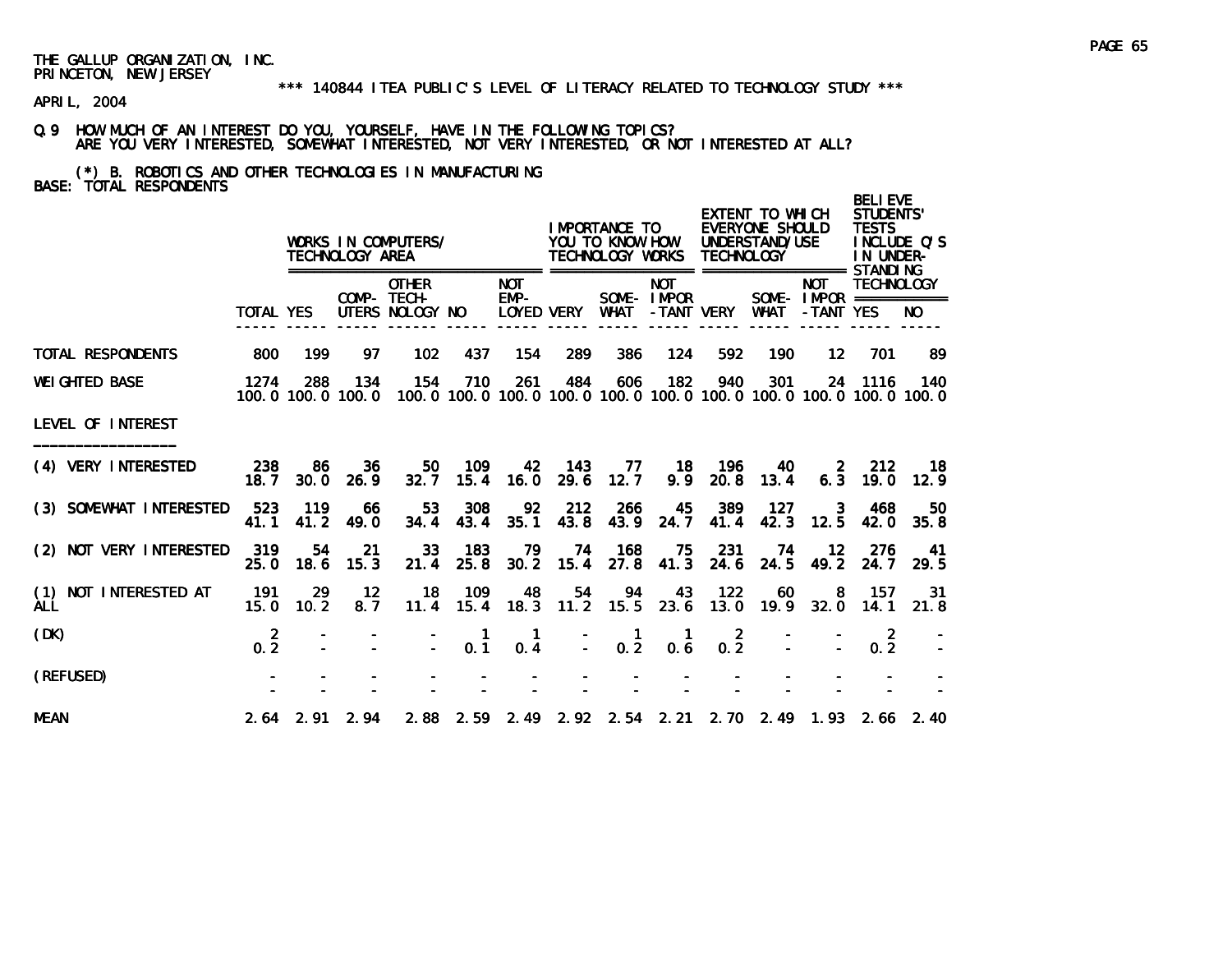#### \*\*\* 140844 ITEA PUBLIC'S LEVEL OF LITERACY RELATED TO TECHNOLOGY STUDY \*\*\*

APRIL, 2004

Q.9 HOW MUCH OF AN INTEREST DO YOU, YOURSELF, HAVE IN THE FOLLOWING TOPICS? ARE YOU VERY INTERESTED, SOMEWHAT INTERESTED, NOT VERY INTERESTED, OR NOT INTERESTED AT ALL?

(\*) C. NEW CONSTRUCTION METHODS FOR HOMES AND BUILDINGS BASE: TOTAL RESPONDENTS

|                                     |               | <b>GENDER</b>   |                        |      |                |                                                                           |                             |             | <b>EDUCATION</b> |                |                     |                                         |            |                  |                      |                                                                                                                        |
|-------------------------------------|---------------|-----------------|------------------------|------|----------------|---------------------------------------------------------------------------|-----------------------------|-------------|------------------|----------------|---------------------|-----------------------------------------|------------|------------------|----------------------|------------------------------------------------------------------------------------------------------------------------|
|                                     |               |                 | $=$ ============== AGF |      |                |                                                                           |                             |             | TOTAL COL-       |                | COL-                | NON-                                    |            |                  | ==================== |                                                                                                                        |
|                                     |               |                 | FE-                    |      |                | TOTAL MALE MALE 18-29 30-49 50+ 50-64 65+ LEGE GRAD.                      |                             |             |                  |                | <b>LEGE</b><br>INC. | $COL -$<br>LEGE                         | EAST WEST  | MI D-            | SOUTH WEST           |                                                                                                                        |
| TOTAL RESPONDENTS                   | 800           | 409             | 391                    | 119  | 304            | 369                                                                       | 220                         | 149         | 504              | 313            | 191                 | 294                                     | 166.       | 222              | 238                  | -174                                                                                                                   |
| <b>WEI GHTED BASE</b>               | 1274          | 619             | 654                    | 225  | 531            | 506                                                                       | 305                         | 201         | 712              | 378            | 334                 | 559                                     | 289        | 306              | 404                  | 274<br>100, 0 100, 0 100, 0 100, 0 100, 0 100, 0 100, 0 100, 0 100, 0 100, 0 100, 0 100, 0 100, 0 100, 0 100, 0 100, 0 |
| LEVEL OF INTEREST                   |               |                 |                        |      |                |                                                                           |                             |             |                  |                |                     |                                         |            |                  |                      |                                                                                                                        |
| (4) VERY INTERESTED                 | 34.8          | 40.0            | 443 248 195            |      |                | 48 182 212<br>29.8 21.1 34.3 41.9 45.9 35.7 32.7 31.9 33.7 37.1 33.5 36.9 | - 140                       |             |                  | 72 233 120 113 |                     |                                         | 207 97 113 |                  | - 136                | - 97<br>$33.5$ $35.5$                                                                                                  |
| (3) SOMEWHAT INTERESTED             | 39.1          | 498 243<br>39.3 | 255<br>38.9            | 40.1 | 90 216<br>40.7 | 189<br>37.3                                                               | 104                         | 34.0 42.2   |                  | 40.6 42.6      |                     | 85 289 161 128 208 115<br>$38.3$ $37.3$ | 39.9       | - 113<br>36.8    | - 168<br>41.6        | - 102<br>37.2                                                                                                          |
| (2) NOT VERY INTERESTED             | - 208<br>16.3 |                 | 84 124                 |      |                | 54 79 75<br>13.6 19.0 24.2 14.9 14.8 15.3 14.1                            |                             | 47 28       |                  | 134 75         | 59                  | 74                                      | 53         | 50               | 57                   | - 48<br>18.8 19.8 17.7 13.2 18.4 16.4 14.0 17.6                                                                        |
| (1) NOT INTERESTED AT<br><b>ALL</b> | 125<br>9.8    | 44              | -81                    | 33   | 54             | - 31<br>7.1 12.4 14.6 10.1 6.0 4.7                                        | $\overline{\phantom{0}}$ 14 | - 16<br>8.0 | - 56<br>7.8      | 21             | 34                  | 70<br>$5.7$ 10.2 12.4                   | -24<br>8.2 | <b>30</b><br>9.9 | 44<br>10.9           | -27<br>9.7                                                                                                             |
| (DK)                                |               |                 |                        |      |                |                                                                           |                             |             |                  |                |                     |                                         |            |                  |                      |                                                                                                                        |
| (REFUSED)                           |               |                 |                        |      |                |                                                                           |                             |             |                  |                |                     |                                         |            |                  |                      |                                                                                                                        |
| <b>MEAN</b>                         |               |                 |                        |      |                |                                                                           |                             |             |                  |                |                     |                                         |            |                  |                      | 2.99 3.12 2.86 2.68 2.99 3.15 3.21 3.06 2.98 3.01 2.96 2.99 2.99 3.01 2.98 2.98                                        |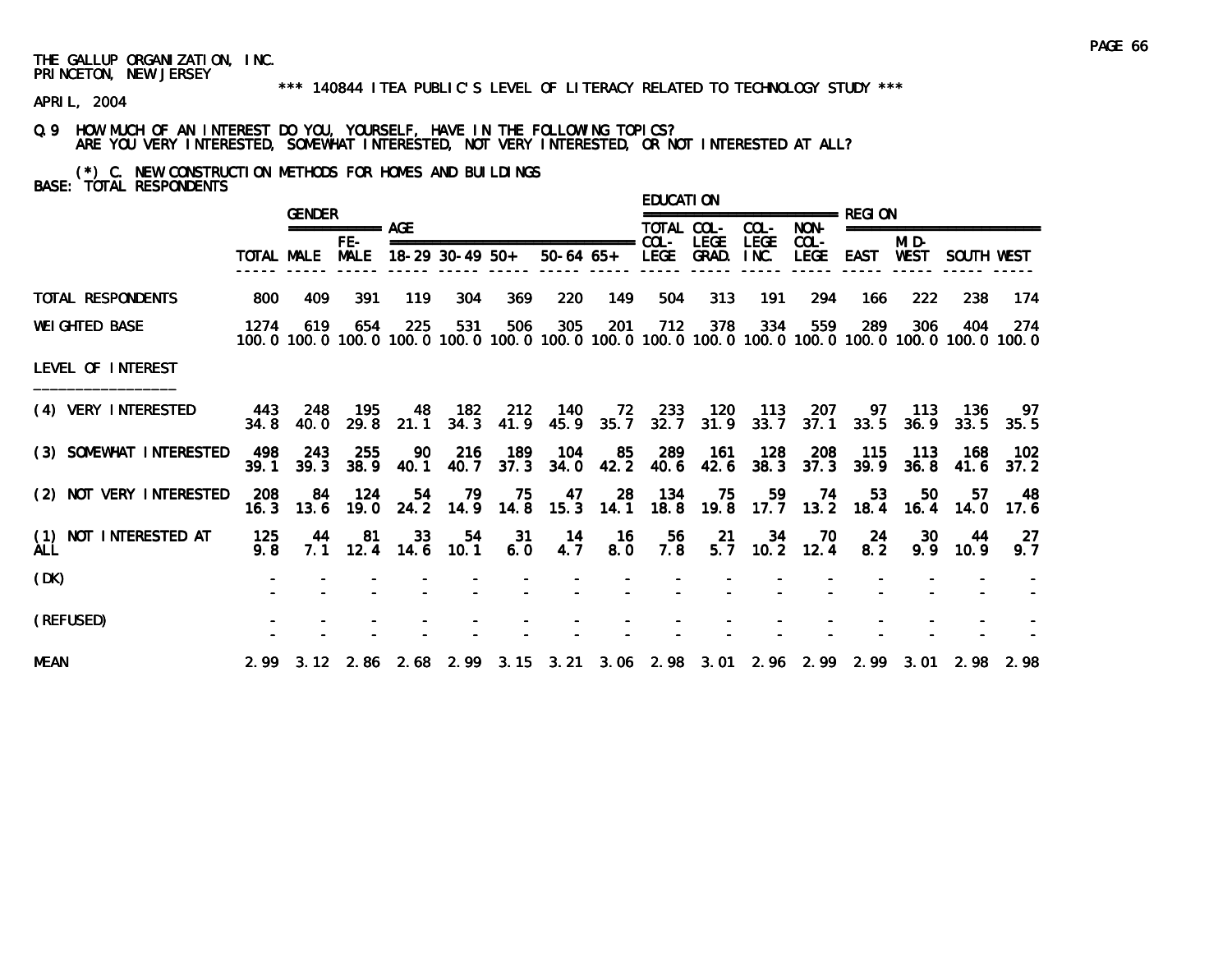APRIL, 2004

Q.9 HOW MUCH OF AN INTEREST DO YOU, YOURSELF, HAVE IN THE FOLLOWING TOPICS? ARE YOU VERY INTERESTED, SOMEWHAT INTERESTED, NOT VERY INTERESTED, OR NOT INTERESTED AT ALL?

(\*) C. NEW CONSTRUCTION METHODS FOR HOMES AND BUILDINGS BASE: TOTAL RESPONDENTS

|                                     |             |               | TECHNOLOGY AREA          | WORKS IN COMPUTERS/                            |              |                      |             | I MPORTANCE TO<br>YOU TO KNOW HOW<br>TECHNOLOGY WORKS |                          | <b>TECHNOLOGY</b> | EXTENT TO WHICH<br>EVERYONE SHOULD<br>UNDERSTAND/USE |                         | <b>BELIEVE</b><br><b>STUDENTS'</b><br><b>TESTS</b><br>IN UNDER- | INCLUDE O'S                                                                         |
|-------------------------------------|-------------|---------------|--------------------------|------------------------------------------------|--------------|----------------------|-------------|-------------------------------------------------------|--------------------------|-------------------|------------------------------------------------------|-------------------------|-----------------------------------------------------------------|-------------------------------------------------------------------------------------|
|                                     | TOTAL YES   |               |                          | <b>OTHER</b><br>COMP- TECH-<br>UTERS NOLOGY NO |              | <b>NOT</b><br>$EMP-$ | LOYED VERY  | WHAT                                                  | <b>NOT</b><br>SOME-IMPOR | -TANT VERY        | WHAT                                                 | <b>NOT</b><br>-TANT YES | <b>TECHNOLOGY</b><br>SOME- $IMPROR$ ===========                 | NO.                                                                                 |
| <b>TOTAL RESPONDENTS</b>            | 800         | 199           | 97                       | 102                                            | 437          | 154                  | 289         | 386                                                   | 124                      | 592               | 190                                                  | $12 \,$                 | 701                                                             | -89                                                                                 |
| <b>WEI GHTED BASE</b>               | 1274        | 288           | 134<br>100.0 100.0 100.0 | 154                                            | 710          | 261                  | 484         | 606                                                   | 182                      | 940               | 301                                                  |                         | 24 1116                                                         | 140<br>100, 0 100, 0 100, 0 100, 0 100, 0 100, 0 100, 0 100, 0 100, 0 100, 0 100, 0 |
| LEVEL OF INTEREST                   |             |               |                          |                                                |              |                      |             |                                                       |                          |                   |                                                      |                         |                                                                 |                                                                                     |
| (4) VERY INTERESTED                 | 443<br>34.8 | - 110<br>38.1 | 40<br>29.6               | 70 —<br>45.4                                   | -241<br>33.9 | 90<br>34.3           | 212<br>43.9 | 188<br>30.9                                           | 43<br>23.4               | 345<br>36.7       | 87.                                                  | 5.<br>$29.0$ $20.1$     | 403<br>36.1                                                     | -31<br>22.2                                                                         |
| (3) SOMEWHAT INTERESTED             | 498<br>39.1 | - 114<br>39.5 | 57<br>42.5               | 57<br>36.9                                     | 288<br>40.6  | -91<br>34.9          | 165<br>34.2 | 267<br>44.0                                           | 64<br>35.2               | 362<br>38.5       | 126<br>42.0                                          | - 8<br>34.2             | 438<br>39.2                                                     | 56.<br>40.2                                                                         |
| (2) NOT VERY INTERESTED             | 208<br>16.3 | 45<br>15.5    | -24<br>17.8              | -21<br>13.5                                    | 109<br>15.3  | 53<br>20.2           | 67          | 99<br>$13.8$ 16.3                                     | 43<br>23.4               | 148<br>15.7       | 53<br>17.7                                           | 6<br>24.6               | 177<br>15.9                                                     | -27<br>19.6                                                                         |
| (1) NOT INTERESTED AT<br><b>ALL</b> | 125<br>9.8  | 20<br>6.9     | 13<br>10.0               | 6                                              | 72           | 28<br>4.2 10.2 10.6  | 40<br>8.2   | 53                                                    | 33<br>$8.7$ 17.9         | 85                | 34<br>$9.0$ 11.2 21.1                                | $-5$                    | -99<br>8.8                                                      | 25<br>18.1                                                                          |
| (DK)                                |             |               |                          |                                                |              |                      |             |                                                       |                          |                   |                                                      |                         |                                                                 |                                                                                     |
| (REFUSED)                           |             |               |                          |                                                |              |                      |             |                                                       |                          |                   |                                                      |                         |                                                                 |                                                                                     |
| <b>MEAN</b>                         |             |               | $2.99$ $3.09$ $2.92$     |                                                |              |                      |             |                                                       |                          |                   |                                                      |                         |                                                                 | 3. 23 2. 98 2. 93 3. 14 2. 97 2. 64 3. 03 2. 89 2. 53 3. 02 2. 66                   |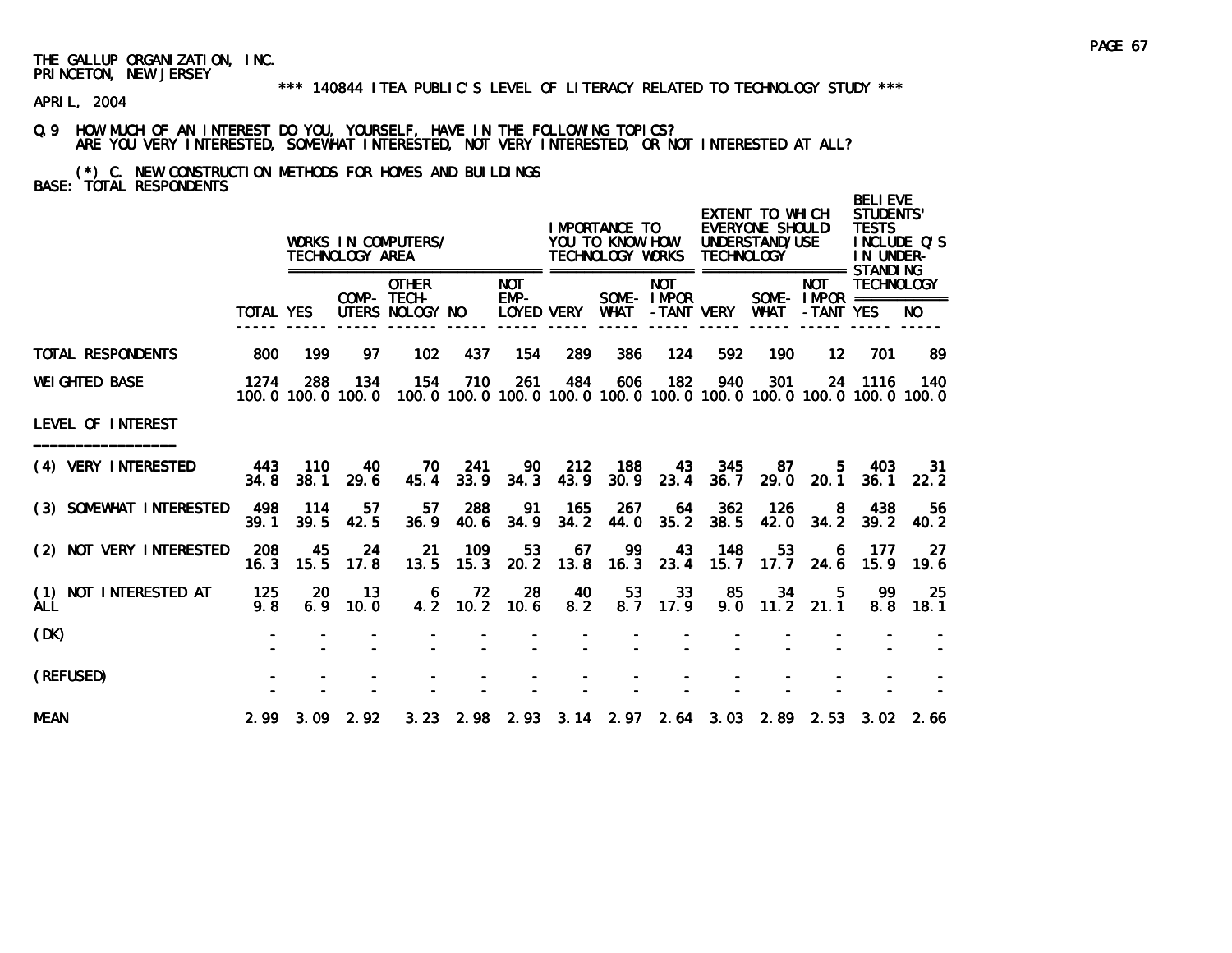APRIL, 2004

Q.9 HOW MUCH OF AN INTEREST DO YOU, YOURSELF, HAVE IN THE FOLLOWING TOPICS? ARE YOU VERY INTERESTED, SOMEWHAT INTERESTED, NOT VERY INTERESTED, OR NOT INTERESTED AT ALL?

(\*) D. SPACE EXPLORATION BASE: TOTAL RESPONDENTS

|                                     |                       | <b>GENDER</b>   |                                        |      |                   |                                           |                                                                                                                        |           | <b>EDUCATION</b> |                                |                        |                                                   |               |                     |                          |                   |
|-------------------------------------|-----------------------|-----------------|----------------------------------------|------|-------------------|-------------------------------------------|------------------------------------------------------------------------------------------------------------------------|-----------|------------------|--------------------------------|------------------------|---------------------------------------------------|---------------|---------------------|--------------------------|-------------------|
|                                     |                       |                 | =========== AGE                        |      |                   |                                           |                                                                                                                        |           | TOTAL COL-       |                                | COL-                   | NON-                                              |               |                     | ======================== |                   |
|                                     |                       |                 | FE-<br>TOTAL MALE MALE 18-29 30-49 50+ |      |                   |                                           | 50-64 65+                                                                                                              |           |                  | <b>LEGE</b><br>LEGE GRAD. INC. | <b>LEGE</b>            | $COL -$<br>LEGE EAST WEST                         |               | MI D-               | SOUTH WEST               |                   |
| TOTAL RESPONDENTS                   | 800                   | 409             | 391                                    | 119  | 304               | 369                                       | 220                                                                                                                    | 149       | 504              | 313                            | 191                    | 294                                               | 166           | 222                 | 238                      | 174               |
| <b>WEI GHTED BASE</b>               | 1274                  | 619             | 654                                    | 225  | 531               | 506                                       | 305<br>100, 0 100, 0 100, 0 100, 0 100, 0 100, 0 100, 0 100, 0 100, 0 100, 0 100, 0 100, 0 100, 0 100, 0 100, 0 100, 0 | 201       | 712              | 378                            | 334                    | 559                                               | 289           | 306                 | 404                      | 274               |
| LEVEL OF INTEREST                   |                       |                 |                                        |      |                   |                                           |                                                                                                                        |           |                  |                                |                        |                                                   |               |                     |                          |                   |
| (4) VERY INTERESTED                 | 345<br>27.1           | 218<br>35.2     | 127<br>19.4                            | 30.0 | 67 148<br>27.8    | 129                                       | 81<br>25.6 26.5 24.2 29.3 28.7                                                                                         |           |                  | 49 209 108                     | - 101<br>30.1          | - 135<br>24.1                                     | 58            | 79<br>$20.0$ $25.7$ | 114                      | - 94<br>28.2 34.3 |
| (3) SOMEWHAT INTERESTED             | 36. 8                 | 469 218<br>35.2 | 251<br>38.4                            | 68   | 204               | 187<br>$30.4$ $38.4$ $37.0$               | 116                                                                                                                    | 37.9 35.6 |                  | 39.9 44.7                      | 72 284 169 115<br>34.5 | 185<br>33.1                                       | - 115<br>39.9 | 102<br>33.4         | - 156                    | - 95<br>38.6 34.8 |
| (2) NOT VERY INTERESTED             | 19.4                  | 247 101<br>16.4 | - 146<br>22.2                          | 58   | - 86<br>25.9 16.2 | 102                                       | 56<br>20.1 18.4 22.7                                                                                                   | 46        | 128              | 73                             |                        | 56 119<br>18.0 19.2 16.6 21.2 19.4 21.5 19.2 17.3 | 56            | -66                 | - 78                     | 47                |
| (1) NOT INTERESTED AT<br><b>ALL</b> | 209<br>16.4           | 82<br>13.3      | -127                                   | 31   | 93                | 84                                        | 49<br>19.4 13.7 17.6 16.6 16.0 17.5 12.8 7.4 18.8 21.0 20.7 18.2 14.0                                                  | 35        | 91               | -28                            |                        | 63 117                                            | -60           | 56.                 | 57                       | -37<br>13.6       |
| (DK)                                | 3<br>$0.\overline{3}$ |                 | -3<br>0.5                              |      |                   | $\frac{1}{2}$ $\frac{1}{2}$ $\frac{3}{2}$ | $\begin{array}{c} 3 \\ 1.1 \end{array}$                                                                                |           |                  |                                |                        | $\overline{\mathbf{3}}$<br>0.6                    |               | -3<br>1.1           |                          |                   |
| (REFUSED)                           |                       |                 |                                        |      |                   |                                           |                                                                                                                        |           |                  |                                |                        |                                                   |               |                     |                          |                   |
| <b>MEAN</b>                         |                       |                 |                                        |      |                   |                                           | 2.75 2.92 2.58 2.77 2.77 2.72 2.76 2.66 2.86 2.95 2.76 2.61 2.59 2.67 2.81 2.90                                        |           |                  |                                |                        |                                                   |               |                     |                          |                   |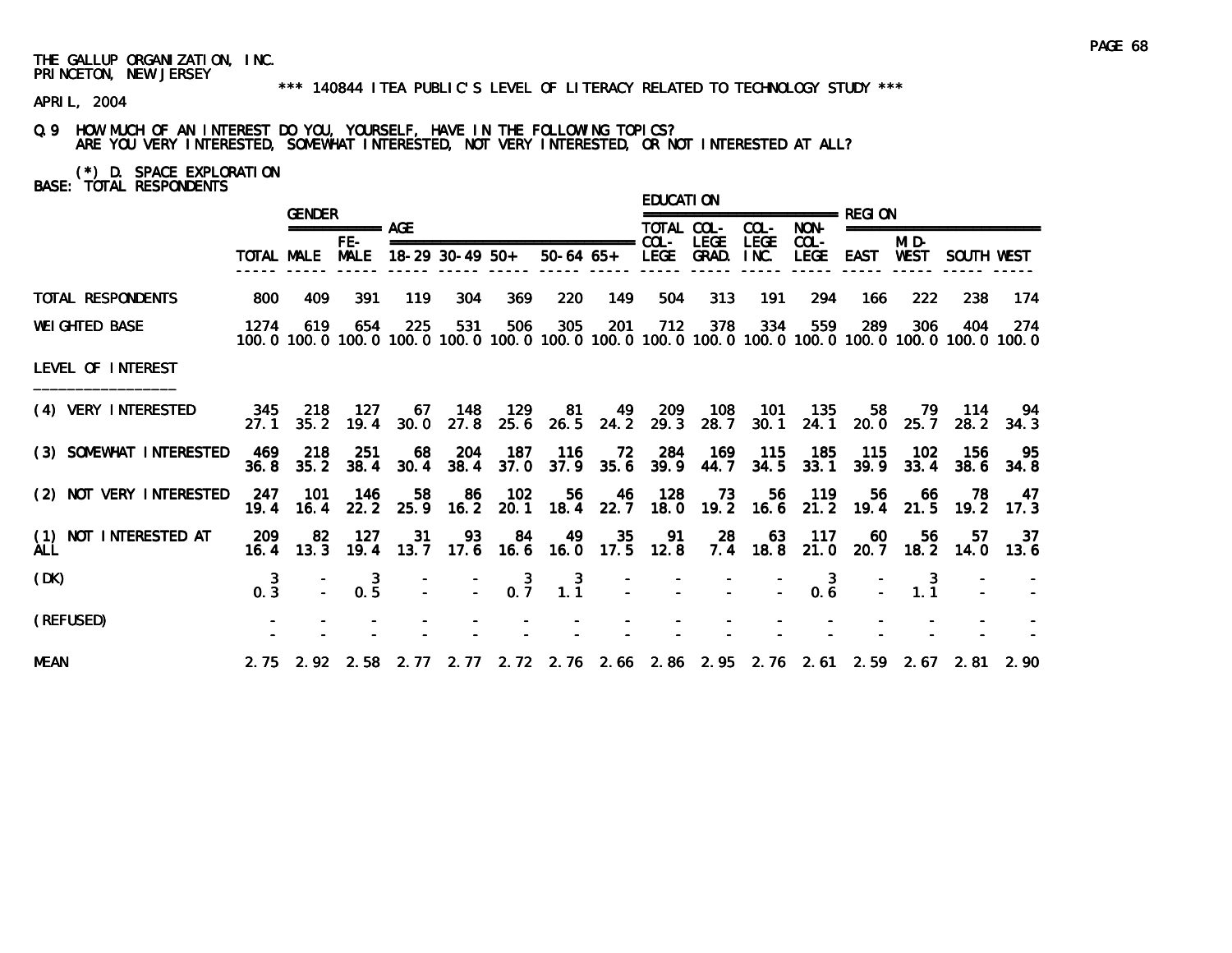APRIL, 2004

Q.9 HOW MUCH OF AN INTEREST DO YOU, YOURSELF, HAVE IN THE FOLLOWING TOPICS? ARE YOU VERY INTERESTED, SOMEWHAT INTERESTED, NOT VERY INTERESTED, OR NOT INTERESTED AT ALL?

(\*) D. SPACE EXPLORATION BASE: TOTAL RESPONDENTS

|                                     |               |               | TECHNOLOGY AREA          | WORKS IN COMPUTERS/                            |                |                                                  |                   | I MPORTANCE TO<br>YOU TO KNOW HOW<br>TECHNOLOGY WORKS |                          | <b>TECHNOLOGY</b> | EXTENT TO WHICH<br>EVERYONE SHOULD<br>UNDERSTAND/USE |                         | <b>BELIEVE</b><br><b>STUDENTS'</b><br><b>TESTS</b><br>INCLUDE O'S<br>IN UNDER- |                                                                                       |
|-------------------------------------|---------------|---------------|--------------------------|------------------------------------------------|----------------|--------------------------------------------------|-------------------|-------------------------------------------------------|--------------------------|-------------------|------------------------------------------------------|-------------------------|--------------------------------------------------------------------------------|---------------------------------------------------------------------------------------|
|                                     | TOTAL YES     |               |                          | <b>OTHER</b><br>COMP- TECH-<br>UTERS NOLOGY NO |                | <b>NOT</b><br>EMP-                               | <b>LOYED VERY</b> | WHAT                                                  | <b>NOT</b><br>SOME-IMPOR | -TANT VERY        | WHAT                                                 | <b>NOT</b><br>-TANT YES | <b>TECHNOLOGY</b><br>SOME - $IMPOR$ ============                               | NO.                                                                                   |
| <b>TOTAL RESPONDENTS</b>            | 800           | 199           | 97                       | 102                                            | 437            | 154                                              | 289               | 386                                                   | 124                      | 592               | 190                                                  | $12 \overline{ }$       | 701                                                                            | 89                                                                                    |
| <b>WEIGHTED BASE</b>                | 1274          | 288           | 134<br>100.0 100.0 100.0 | 154                                            | 710            | 261                                              | 484               | 606                                                   | 182                      | 940               | 301                                                  |                         | 24 1116                                                                        | - 140<br>100, 0 100, 0 100, 0 100, 0 100, 0 100, 0 100, 0 100, 0 100, 0 100, 0 100, 0 |
| LEVEL OF INTEREST                   |               |               |                          |                                                |                |                                                  |                   |                                                       |                          |                   |                                                      |                         |                                                                                |                                                                                       |
| (4) VERY INTERESTED                 | - 345<br>27.1 | 102<br>35.4   | 52<br>38.9               | 50<br>32.4                                     | 179<br>25.3    | 62<br>23.9                                       | 180<br>37.2       | 139<br>23.0                                           | 25<br>13.8               | 275<br>29.3       | 67.<br>22.2                                          | $\blacksquare$ 1<br>4.9 | 314<br>28.2                                                                    | -23<br>16.7                                                                           |
| (3) SOMEWHAT INTERESTED             | 469<br>36.8   | - 103<br>35.9 | -46<br>34.5              | 57.<br>37.2                                    | 279<br>39.3    | 82<br>31.5                                       | 162<br>33.5       | 246<br>40.6                                           | 60<br>32.8               | 347<br>36.9       | 106<br>35.3                                          | -9.<br>38.3             | 407<br>36.5                                                                    | 54<br>38.4                                                                            |
| (2) NOT VERY INTERESTED             | 247<br>19.4   | 49<br>17.2    | 24<br>17.6               | 26<br>16.8                                     | 132<br>18.7    | 62<br>23.9                                       | 75<br>15.6        | 121<br>20.0                                           | 50<br>27.6               | 181<br>19.2       | 65<br>21.7                                           |                         | 215<br>$-19.2$                                                                 | 30<br>21.5                                                                            |
| (1) NOT INTERESTED AT<br><b>ALL</b> | 209<br>16.4   | 33<br>11.5    | 12<br>9.0                | 21<br>13.6                                     | 119            | 51                                               | 67                | 99<br>16.8 19.3 13.8 16.4 23.9                        | 44                       | 137<br>14.5       | -63<br>20.8                                          | -10<br>42.4             | 177<br>15.8                                                                    | 33<br>23.4                                                                            |
| (DK)                                | 3<br>0.3      |               |                          |                                                | $\mathbb{Z}^+$ | $\begin{smallmatrix} 3 \\ 1.3 \end{smallmatrix}$ | $\mathbf{r}$      |                                                       | $\mathbf{3}$<br>1.9      |                   |                                                      | 14.5                    | 3<br>0.3                                                                       |                                                                                       |
| (REFUSED)                           |               |               |                          |                                                |                |                                                  |                   |                                                       |                          |                   |                                                      |                         |                                                                                |                                                                                       |
| <b>MEAN</b>                         |               |               | $2.75$ $2.95$ $3.03$     |                                                |                |                                                  |                   |                                                       |                          |                   |                                                      |                         | 2.88 2.73 2.61 2.94 2.70 2.37 2.81 2.59 2.07 2.77 2.48                         |                                                                                       |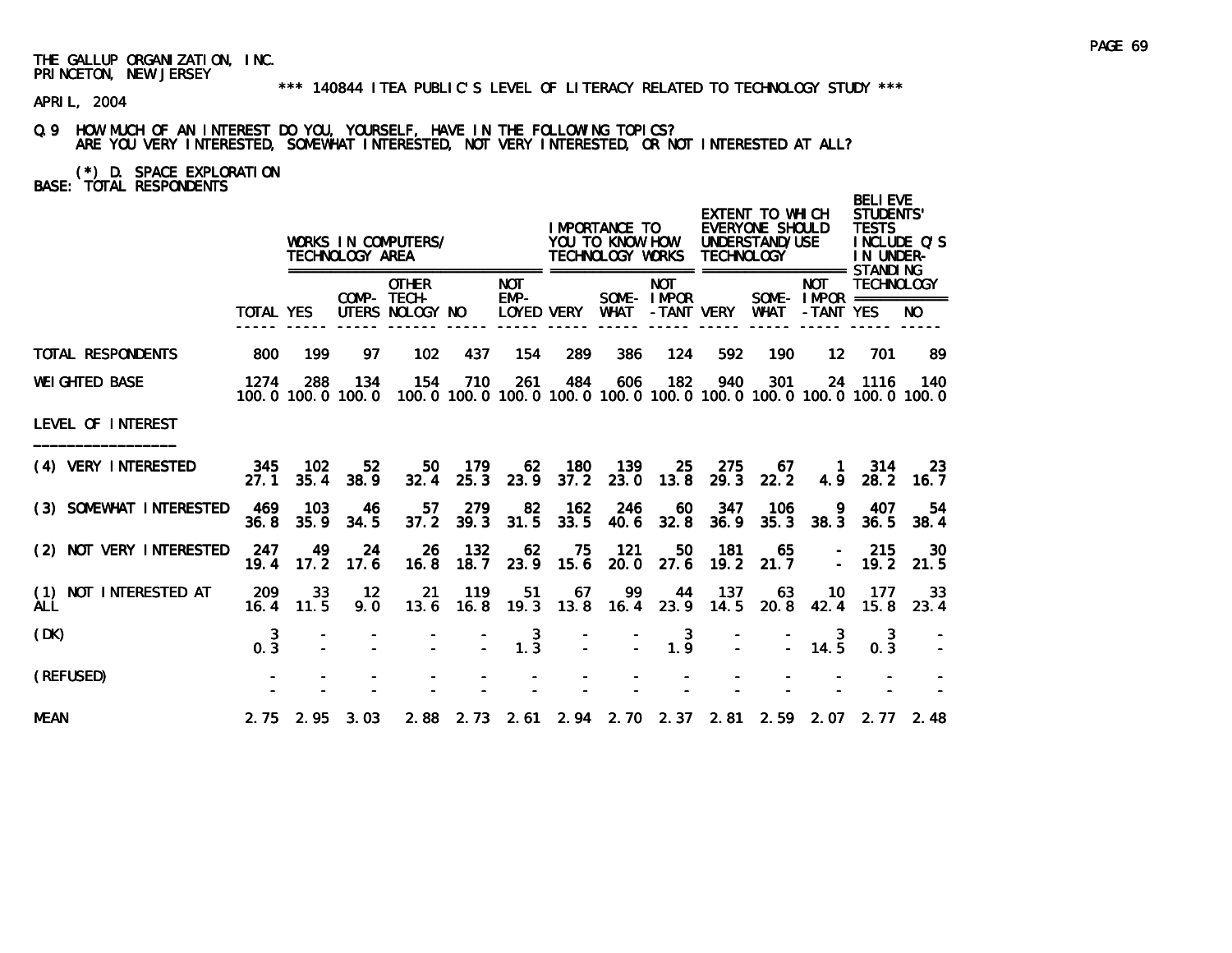#### \*\*\* 140844 ITEA PUBLIC'S LEVEL OF LITERACY RELATED TO TECHNOLOGY STUDY \*\*\*

APRIL, 2004

#### Q.9 SUMMARY TABLE OF VERY INTERESTED

BASE: TOTAL RESPONDENTS

|                                                                      |              | <b>GENDER</b> |                    |            |                                                      |             |             |                   | <b>EDUCATION</b> |                      |                     |                        |                         |               |             |                                                                                                              |
|----------------------------------------------------------------------|--------------|---------------|--------------------|------------|------------------------------------------------------|-------------|-------------|-------------------|------------------|----------------------|---------------------|------------------------|-------------------------|---------------|-------------|--------------------------------------------------------------------------------------------------------------|
|                                                                      |              |               | =========== AGF    |            |                                                      |             |             |                   | TOTAL COL-       |                      | COL-                | NON-                   | $=$ $=$ $=$ $=$ $=$ $=$ |               |             |                                                                                                              |
|                                                                      | TOTAL MALE   |               | FE-<br><b>MALE</b> |            | ===============================<br>$18-29$ 30-49 50+ |             | $50-64$ 65+ |                   | $COL -$<br>LEGE  | <b>LEGE</b><br>GRAD. | <b>LEGE</b><br>INC. | $COL -$<br><b>LEGE</b> | <b>EAST</b>             | MI D-<br>WEST | SOUTH WEST  |                                                                                                              |
| TOTAL RESPONDENTS                                                    | 800          | 409           | 391                | 119        | 304                                                  | 369         | 220         | 149               | 504              | 313                  | 191                 | 294                    | 166.                    | 222           | 238         | 174                                                                                                          |
| <b>WEIGHTED BASE</b>                                                 | 1274         | 619           | 654                | 225        | 531                                                  | 506         | 305         | 201               | 712              | 378                  | 334                 | 559                    | 289                     | 306           | 404         | 274<br>100.0 100.0 100.0 100.0 100.0 100.0 100.0 100.0 100.0 100.0 100.0 100.0 100.0 100.0 100.0 100.0 100.0 |
| SUMMARY TABLE                                                        |              |               |                    |            |                                                      |             |             |                   |                  |                      |                     |                        |                         |               |             |                                                                                                              |
| NEW CONSTRUCTION<br>METHODS FOR HOMES AND<br><b>BUI LDI NGS</b>      | 443<br>34.8  | 248<br>40.0   | 195<br>29.8        | 48<br>21.1 | 182<br>34.3                                          | 212<br>41.9 | 140<br>45.9 | 72<br>35.7        | 233<br>32.7      | 120<br>31.9          | 113<br>33.7         | 207<br>37.1            | 97.<br>33.5             | 113<br>36.9   | 136<br>33.5 | 97<br>35.5                                                                                                   |
| MODIFICATION OF PLANTS<br>AND ANIMALS TO SUPPLY<br>FOOD              | 357<br>28.0  | 167<br>27.0   | 190<br>29. O       | 64<br>28.6 | 147<br>27.7                                          | 139<br>27.6 | 91<br>29.8  | 49<br>24.2        | 192              | 99<br>$26.9$ 26.1    | 93<br>27.8          | 163<br>29.2            | 96.<br>33.3             | 75<br>24.5    | 108<br>26.6 | 79.<br>28.7                                                                                                  |
| SPACE EXPLORATION                                                    | 345<br>27.1  | 218<br>35.2   | 127<br>19.4        | 67<br>30.0 | 148<br>27.8                                          | 129<br>25.6 | 81          | 49<br>$26.5$ 24.2 | 209<br>29.3      | 108<br>28.7          | 101<br>30.1         | 135<br>24.1            | 58<br>20.0              | 79<br>25.7    | 114<br>28.2 | 94<br>34.3                                                                                                   |
| ROBOTICS AND OTHER<br><b>TECHNOLOGIES IN</b><br><b>MANUFACTURING</b> | 238<br>18. 7 | 167<br>26.9   | 72.<br>10.9        | 44<br>19.7 | 87<br>16.5                                           | 107<br>21.1 | 72<br>23.5  | 35<br>17.4        | 133<br>18.6      | 73<br>19.3           | 60<br>17.9          | 105<br>18.7            | 47<br>16.4              | -66<br>21.6   | 58.<br>14.2 | 67<br>24.4                                                                                                   |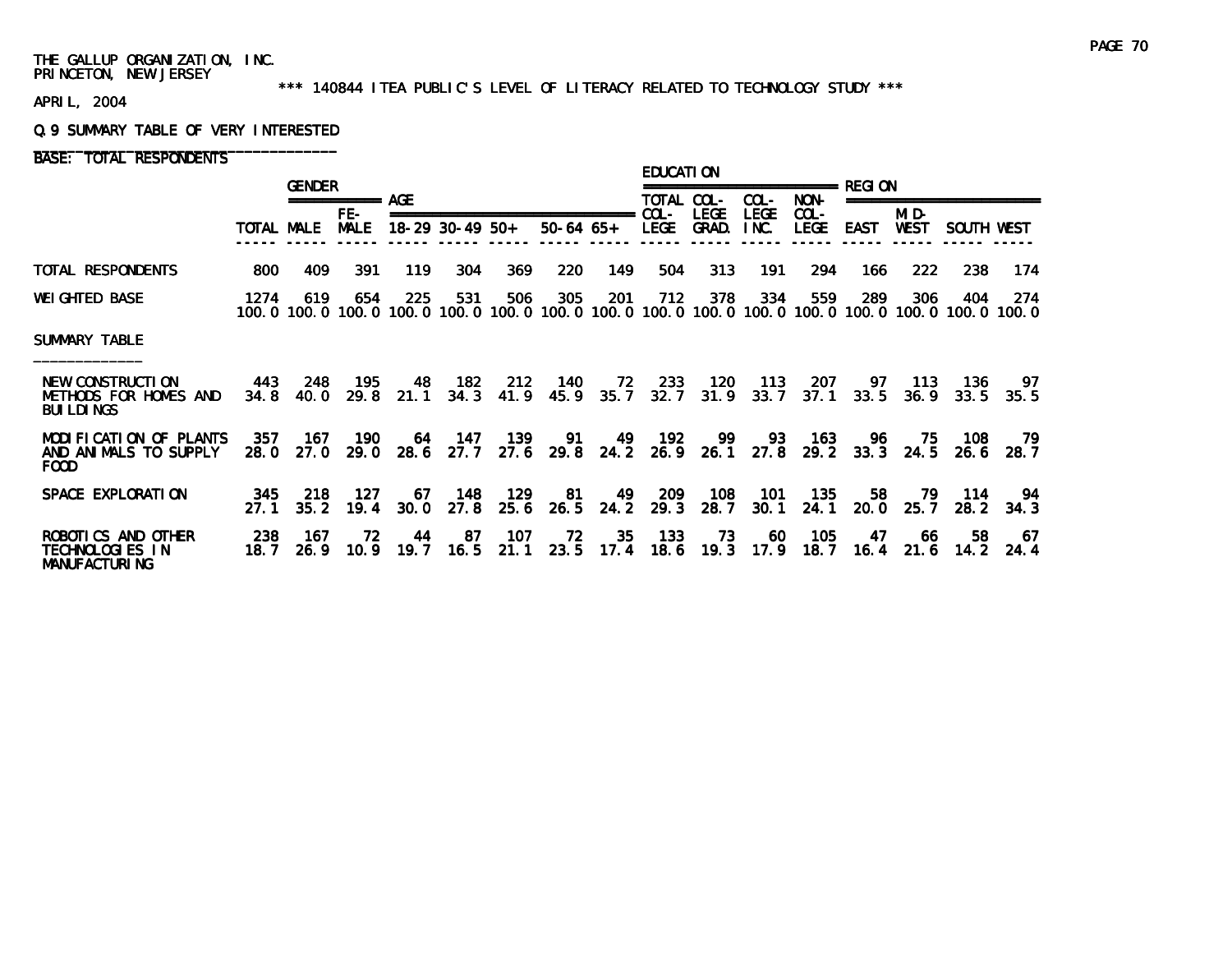#### \*\*\* 140844 ITEA PUBLIC'S LEVEL OF LITERACY RELATED TO TECHNOLOGY STUDY \*\*\*

APRIL, 2004

#### Q.9 SUMMARY TABLE OF VERY INTERESTED

# BASE: TOTAL RESPONDENTS

|                                                                |                  |                             | TECHNOLOGY AREA         | WORKS IN COMPUTERS/                            |                 |                                  |                      | IMPORTANCE TO<br>YOU TO KNOW HOW<br>TECHNOLOGY WORKS |                                        | <b>TECHNOLOGY</b> | EXTENT TO WHICH<br><b>EVERYONE SHOULD</b><br>UNDERSTAND/USE |                         | <b>BELIEVE</b><br><b>STUDENTS'</b><br><b>TESTS</b><br>INCLUDE O'S<br>IN UNDER-<br>STANDI NG |                    |  |
|----------------------------------------------------------------|------------------|-----------------------------|-------------------------|------------------------------------------------|-----------------|----------------------------------|----------------------|------------------------------------------------------|----------------------------------------|-------------------|-------------------------------------------------------------|-------------------------|---------------------------------------------------------------------------------------------|--------------------|--|
|                                                                | <b>TOTAL YES</b> |                             | ==========              | <b>OTHER</b><br>COMP- TECH-<br>UTERS NOLOGY NO | =============== | <b>NOT</b><br>EMP-<br>LOYED VERY | =================    | WHAT                                                 | <b>NOT</b><br>SOME-IMPOR<br>-TANT VERY | ------            | ===========<br><b>WHAT</b>                                  | <b>NOT</b><br>-TANT YES | TECHNOLOGY<br>SOME- $IMPROR$ ===========                                                    | NO.                |  |
| TOTAL RESPONDENTS                                              | 800              | 199                         | 97                      | 102                                            | 437             | 154                              | 289                  | 386                                                  | 124                                    | 592               | 190                                                         | 12 <sup>12</sup>        | 701                                                                                         | -89                |  |
| WEIGHTED BASE                                                  | 1274             | 288<br>100, 0 100, 0 100, 0 | 134                     | 154                                            | 710             | 261                              | 484                  | 606                                                  | 182                                    | 940               | 301                                                         |                         | 24 1116<br>100, 0 100, 0 100, 0 100, 0 100, 0 100, 0 100, 0 100, 0 100, 0 100, 0 100, 0     | 140                |  |
| SUMMARY TABLE                                                  |                  |                             |                         |                                                |                 |                                  |                      |                                                      |                                        |                   |                                                             |                         |                                                                                             |                    |  |
| NEW CONSTRUCTION<br>METHODS FOR HOMES AND<br><b>BUILDINGS</b>  | 443<br>34.8      | 110                         | 40<br>$38.1$ 29.6       | 70<br>45.4                                     | 241<br>33.9     | 90.<br>34.3                      | 212<br>43.9          | 188<br>30.9                                          | 43<br>23.4                             | 345<br>36.7       | 87<br>29.0                                                  | 5.<br>20.1              | 403                                                                                         | -31<br>$36.1$ 22.2 |  |
| MODIFICATION OF PLANTS<br>AND ANIMALS TO SUPPLY<br><b>FOOD</b> | 357<br>28.0      | 80                          | 33<br>27.8 24.9         | 47<br>30.4                                     | 193<br>27.3     | 80                               | - 195<br>$30.6$ 40.3 | - 134<br><b>22.0</b>                                 | <b>29</b><br>15.8                      | 279<br>29.7       | 73                                                          | 24.3 20.8               | 322<br>5.<br>28.9                                                                           | -31<br>21.8        |  |
| SPACE EXPLORATION                                              | 345<br>27.1      | 102<br>35.4                 | 52 <sub>2</sub><br>38.9 | 50<br>32.4                                     | 179<br>25.3     | 62<br>23.9                       | 180<br>37.2          | 139<br>23.0                                          | 25<br>13.8                             | 275<br>29.3       | 67.<br>22.2                                                 | $\blacksquare$ 1<br>4.9 | 314<br>28.2                                                                                 | -23<br>16.7        |  |
| ROBOTICS AND OTHER<br>TECHNOLOGIES IN<br><b>MANUFACTURING</b>  | 238<br>18.7      | 86<br>30.0                  | 36<br>26.9              | 50<br>32.7                                     | 109<br>15.4     | 42<br>16.0                       | - 143<br>29.6        | 77<br>12.7                                           | 18<br>9.9                              | -196<br>20.8      | 40<br>13.4                                                  | $\overline{2}$<br>6.3   | 212<br>19.0                                                                                 | -18<br>12.9        |  |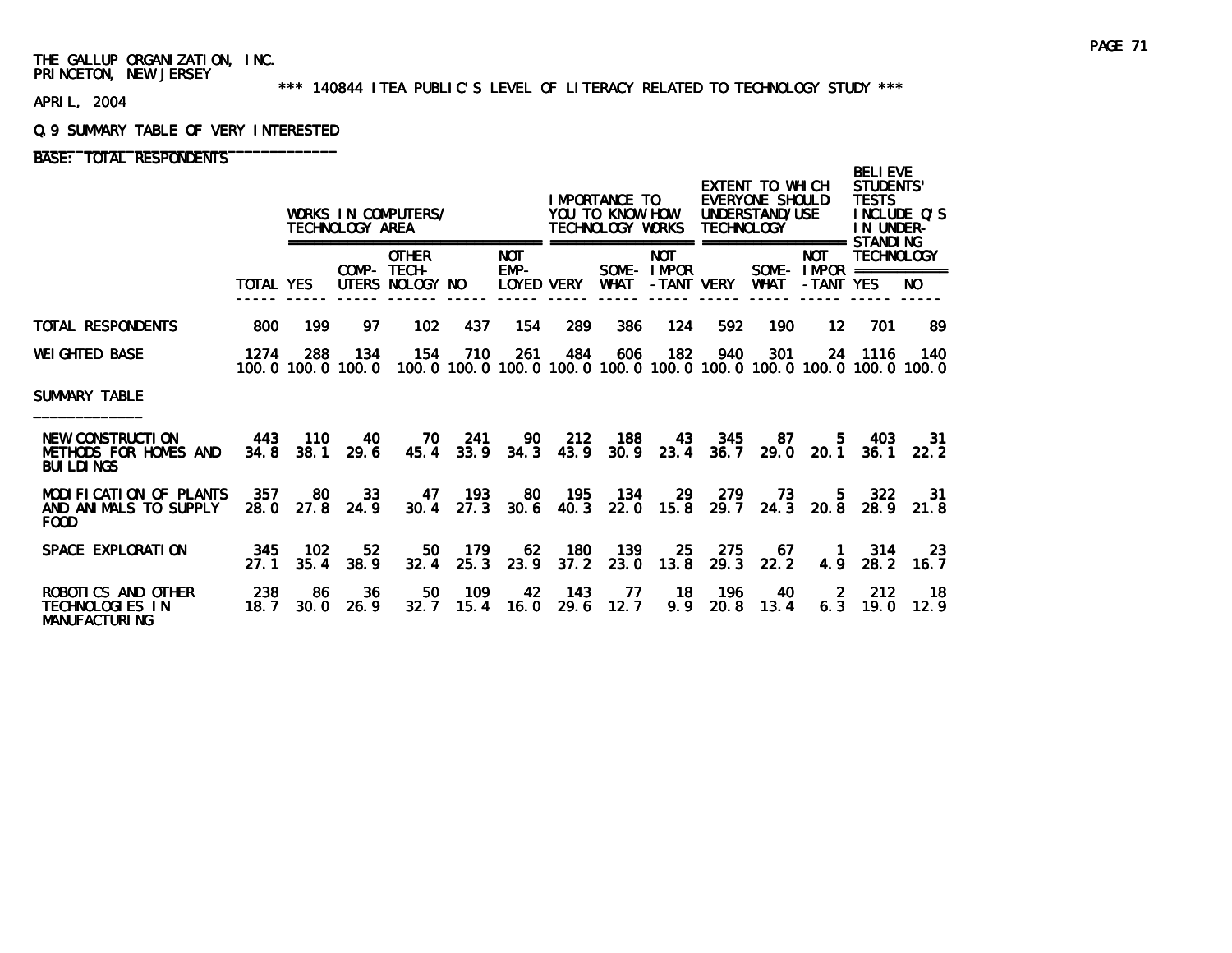#### \*\*\* 140844 ITEA PUBLIC'S LEVEL OF LITERACY RELATED TO TECHNOLOGY STUDY \*\*\*

APRIL, 2004

# Q.10 NOW, AS I READ THESE TOPICS AGAIN, PLEASE TELL ME HOW INFORMED YOU FEEL YOU ARE ABOUT EACH. WOULD YOU SAY YOU ARE VERY INFORMED, SOMEWHAT INFORMED, NOT VERY INFORMED, OR NOT INFORMED AT ALL?

(\*) A. MODIFICATION OF PLANTS AND ANIMALS TO SUPPLY FOOD BASE: TOTAL RESPONDENTS

|                         |             | <b>GENDER</b>     |                      |            |                 |                                         |                                                                       |                                                              | <b>EDUCATION</b> |                  |                     | =============== RFGI ON |                      |               |                      |                                                                                                              |
|-------------------------|-------------|-------------------|----------------------|------------|-----------------|-----------------------------------------|-----------------------------------------------------------------------|--------------------------------------------------------------|------------------|------------------|---------------------|-------------------------|----------------------|---------------|----------------------|--------------------------------------------------------------------------------------------------------------|
|                         |             |                   | $== == == == ==$ AGE |            |                 |                                         |                                                                       |                                                              | TOTAL COL-       |                  | COL-                | NON-                    |                      |               | ==================== |                                                                                                              |
|                         |             | TOTAL MALE MALE   | FE-                  |            | 18-29 30-49 50+ |                                         | ===============================<br>50-64 65+ LEGE GRAD.               |                                                              | COL-             | <b>LEGE</b>      | <b>LEGE</b><br>INC. | $COL -$<br>LEGE         | EAST                 | MI D-<br>WEST | SOUTH WEST           |                                                                                                              |
| TOTAL RESPONDENTS       | 800         | 409               | 391                  | 119        | 304             | 369                                     | 220                                                                   | 149                                                          | 504              | 313              | 191                 | 294                     | 166                  | 222           | 238                  | 174                                                                                                          |
| <b>WEI GHTED BASE</b>   | 1274        | 619               | 654                  | 225        | 531             | 506                                     | 305                                                                   | 201                                                          | 712              | 378              | 334                 | 559                     | 289                  | 306           | 404                  | 274<br>100.0 100.0 100.0 100.0 100.0 100.0 100.0 100.0 100.0 100.0 100.0 100.0 100.0 100.0 100.0 100.0 100.0 |
| HOW INFORMED            |             |                   |                      |            |                 |                                         |                                                                       |                                                              |                  |                  |                     |                         |                      |               |                      |                                                                                                              |
| (4) VERY INFORMED       | 104<br>8.1  | -40<br>6.4        | - 64<br>9.8          | 14<br>6.4  | 7.8             | 9.2                                     | 41 47 24 23                                                           | $7.8$ 11.3                                                   | 48<br>6.8        | - 28<br>7.4      | 20<br>6.1           | 53<br>9.5               | 24<br>8.2            | 29<br>9.5     | - 31<br>7.6          | - 20<br>7.3                                                                                                  |
| (3) SOMEWHAT INFORMED   | 542<br>42.5 | 257<br>41.5       | 285<br>43.5          | 95<br>42.2 | 213<br>40.1     | 229<br>45.3                             | 142                                                                   | 87<br>46.7 43.2                                              | 305              | 172<br>42.9 45.6 | 133<br>39.8         | <b>236</b><br>42.3      | 131<br>45.3          | 116<br>37.9   | 162<br>40.1          | -133<br>48.4                                                                                                 |
| (2) NOT VERY INFORMED   | 408<br>32.0 | 227<br>36.7       | 181<br>27.7          | 62<br>27.4 | 173<br>32.5     | -172                                    | 97<br>33.9 31.8 37.2 35.2 35.5                                        | 75                                                           | 251              | 134              | 117<br>34.9         | 158                     | 80<br>28.2 27.7 33.6 | 103           | 143<br>35.3          | 83<br>30.2                                                                                                   |
| (1) NOT INFORMED AT ALL | 219         | 94<br>$17.2$ 15.3 | - 124<br>19.0        | 54         | 104             | 57                                      | 42<br>24.0 19.6 11.3 13.7 7.8 15.0 11.5 18.9 20.0 18.8 19.0 17.0 13.6 | - 16                                                         | - 107            | 44               | 63                  | $-112$                  | 54                   | 58            | 69                   | 37                                                                                                           |
| (DK)                    | 0.1         | 0.2               |                      |            |                 | $\begin{bmatrix} 1 \\ -2 \end{bmatrix}$ |                                                                       | $\begin{matrix} 1 \\ 0.5 \end{matrix}$<br>$\mathbb{Z}^{n+1}$ | 0.2              |                  | 0.3                 |                         |                      |               |                      | 0.4                                                                                                          |
| (REFUSED)               |             |                   |                      |            |                 |                                         |                                                                       |                                                              |                  |                  |                     |                         |                      |               |                      |                                                                                                              |
| <b>MEAN</b>             |             |                   |                      |            |                 |                                         |                                                                       |                                                              |                  |                  |                     |                         |                      |               |                      | 2.42 2.39 2.44 2.31 2.36 2.53 2.49 2.58 2.42 2.49 2.33 2.41 2.43 2.38 2.50 2.50                              |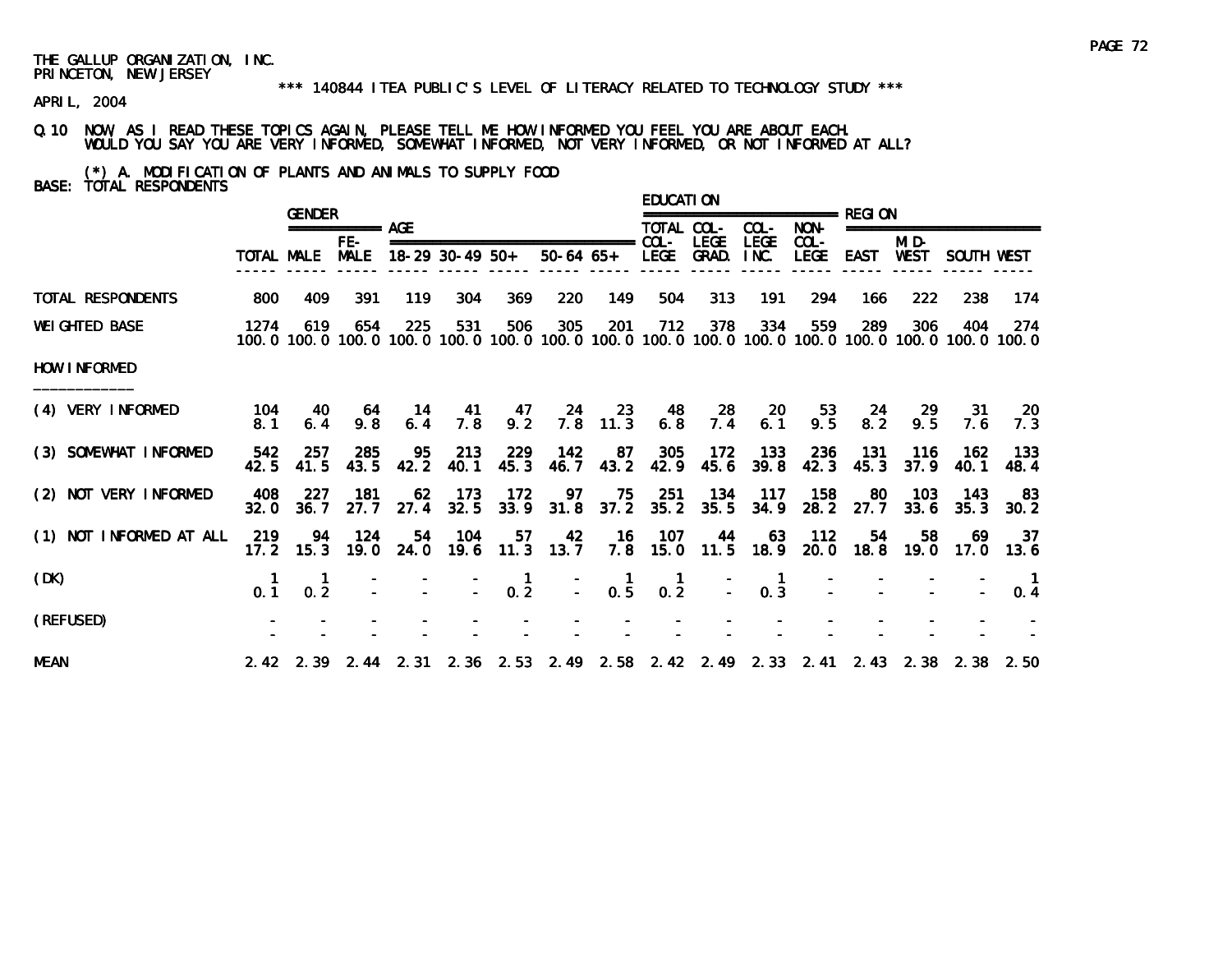#### \*\*\* 140844 ITEA PUBLIC'S LEVEL OF LITERACY RELATED TO TECHNOLOGY STUDY \*\*\*

APRIL, 2004

# Q.10 NOW, AS I READ THESE TOPICS AGAIN, PLEASE TELL ME HOW INFORMED YOU FEEL YOU ARE ABOUT EACH. WOULD YOU SAY YOU ARE VERY INFORMED, SOMEWHAT INFORMED, NOT VERY INFORMED, OR NOT INFORMED AT ALL?

(\*) A. MODIFICATION OF PLANTS AND ANIMALS TO SUPPLY FOOD BASE: TOTAL RESPONDENTS

|                          |                    |             | TECHNOLOGY AREA              | WORKS IN COMPUTERS/                            |             |                                  |             | I MPORTANCE TO<br>YOU TO KNOW HOW<br>TECHNOLOGY WORKS                               |                          | <b>TECHNOLOGY</b> | EXTENT TO WHICH<br>EVERYONE SHOULD<br>UNDERSTAND/USE |                         | <b>BELI EVE</b><br>STUDENTS'<br><b>TESTS</b><br>IN UNDER- | INCLUDE Q'S    |
|--------------------------|--------------------|-------------|------------------------------|------------------------------------------------|-------------|----------------------------------|-------------|-------------------------------------------------------------------------------------|--------------------------|-------------------|------------------------------------------------------|-------------------------|-----------------------------------------------------------|----------------|
|                          | <b>TOTAL YES</b>   |             |                              | <b>OTHER</b><br>COMP- TECH-<br>UTERS NOLOGY NO |             | <b>NOT</b><br>EMP-<br>LOYED VERY |             | WHAT                                                                                | <b>NOT</b><br>SOME-IMPOR | -TANT VERY        | WHAT                                                 | <b>NOT</b><br>-TANT YES | <b>TECHNOLOGY</b><br>SOME - $IMPOR$ ===========           | NO.            |
| <b>TOTAL RESPONDENTS</b> | 800                | 199         | 97                           | 102 <sub>2</sub>                               | 437         | 154                              | 289         | 386                                                                                 | 124                      | 592               | 190                                                  | $12 \,$                 | 701                                                       | 89             |
| <b>WEI GHTED BASE</b>    | 1274               | 288         | 134<br>100.0 100.0 100.0     | 154                                            | 710         | 261                              | 484         | 606<br>100, 0 100, 0 100, 0 100, 0 100, 0 100, 0 100, 0 100, 0 100, 0 100, 0 100, 0 | 182                      | 940               | 301                                                  |                         | 24 1116                                                   | 140            |
| HOW INFORMED             |                    |             |                              |                                                |             |                                  |             |                                                                                     |                          |                   |                                                      |                         |                                                           |                |
| (4) VERY INFORMED        | 104<br>8.1         | -21<br>7.3  | 13<br>9.6                    | 8<br>5.2                                       | 49<br>6.8   | 33<br>12.6                       | 61<br>12.6  | $22\overline{ }$<br>3.7                                                             | 21<br>11.2               | 75.<br>8.0        | 21<br>6.8                                            | 3<br>14.5               | 90.<br>8.1                                                | $12 \,$<br>8.4 |
| (3) SOMEWHAT INFORMED    | 542<br>42.5        | 133<br>46.2 | 63<br>46.8                   | 70<br>45.6                                     | 297<br>41.9 | 108<br>41.5                      | 205<br>42.3 | 263<br>43.4                                                                         | 74<br>40.6               | 382<br>40.7       | 152<br>50.3                                          | 7<br>29.9               | 474<br>42.4                                               | 58<br>41.4     |
| (2) NOT VERY INFORMED    | 408<br>32.0        | 86<br>29.8  | 40<br>30.0                   | 45<br>29.6                                     | 236<br>33.3 | 80<br>30.7                       | 138<br>28.5 | 213<br>35.2                                                                         | 56<br>30.8               | 302<br>32.1       | 91<br>30.2                                           | 13<br>55.6              | 358<br>32.1                                               | 44<br>31.6     |
| (1) NOT INFORMED AT ALL  | 219<br>17.2        | 48<br>16.8  | 18<br>13.5                   | 30<br>19.7                                     | 128<br>18.0 | 38<br>14.7                       | 81<br>16.7  | 108<br>17.7                                                                         | -31<br>16.7              | 179<br>19.1       | 38<br>12.7                                           |                         | - 193<br>$-17.3$                                          | 26<br>18.6     |
| (DK)                     | $\mathbf 1$<br>0.1 |             |                              |                                                |             | 1<br>0.4                         |             |                                                                                     | -1<br>0.6                | 0.1               |                                                      |                         | $\blacksquare$<br>0.1                                     |                |
| (REFUSED)                |                    |             |                              |                                                |             |                                  |             |                                                                                     |                          |                   |                                                      |                         |                                                           |                |
| <b>MEAN</b>              |                    |             | $2.42 \quad 2.44 \quad 2.53$ |                                                |             |                                  |             | 2. 36 2. 38 2. 52 2. 51 2. 33 2. 47 2. 38 2. 51                                     |                          |                   |                                                      |                         | $2.59$ $2.41$                                             | 2.40           |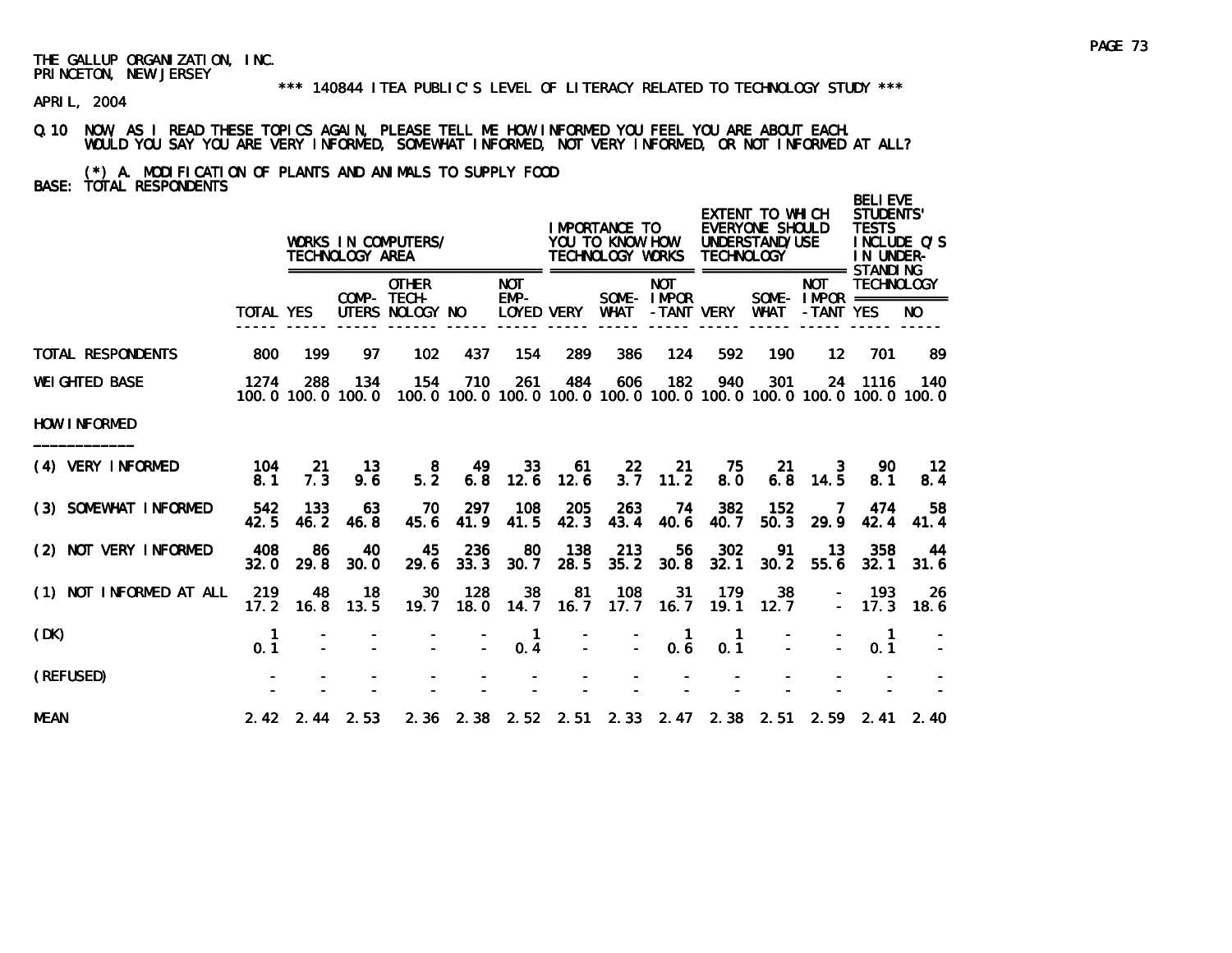#### \*\*\* 140844 ITEA PUBLIC'S LEVEL OF LITERACY RELATED TO TECHNOLOGY STUDY \*\*\*

APRIL, 2004

Q.10 NOW, AS I READ THESE TOPICS AGAIN, PLEASE TELL ME HOW INFORMED YOU FEEL YOU ARE ABOUT EACH. WOULD YOU SAY YOU ARE VERY INFORMED, SOMEWHAT INFORMED, NOT VERY INFORMED, OR NOT INFORMED AT ALL?

(\*) B. ROBOTICS AND OTHER TECHNOLOGIES IN MANUFACTURING BASE: TOTAL RESPONDENTS

|                         |             | <b>GENDER</b>    |                      |             |                 |             |                       |                        | <b>EDUCATION</b> |                      |                     | =============== RFGI ON |             |               |                                                                                 |                                                                                                              |
|-------------------------|-------------|------------------|----------------------|-------------|-----------------|-------------|-----------------------|------------------------|------------------|----------------------|---------------------|-------------------------|-------------|---------------|---------------------------------------------------------------------------------|--------------------------------------------------------------------------------------------------------------|
|                         |             |                  | $=$ =========== AGE  |             |                 |             |                       |                        | TOTAL COL-       |                      | COL-                | NON-                    |             |               | ========================                                                        |                                                                                                              |
|                         |             | TOTAL MALE       | $FE-$<br><b>MALE</b> |             | 18-29 30-49 50+ |             | 50-64 65+ LEGE GRAD.  |                        |                  | LEGE                 | <b>LEGE</b><br>INC. | $COL -$<br><b>LEGE</b>  | EAST        | MI D-<br>WEST | SOUTH WEST                                                                      |                                                                                                              |
| TOTAL RESPONDENTS       | 800         | 409              | 391                  | 119         | 304             | 369         | 220                   | 149                    | 504              | 313                  | 191                 | 294                     | 166         | 222           | 238                                                                             | 174                                                                                                          |
| <b>WEI GHTED BASE</b>   | 1274        | 619              | 654                  | 225         | 531             | 506         | 305                   | 201                    | 712              | 378                  | 334                 | 559                     | 289         | 306           | 404                                                                             | 274<br>100.0 100.0 100.0 100.0 100.0 100.0 100.0 100.0 100.0 100.0 100.0 100.0 100.0 100.0 100.0 100.0 100.0 |
| HOW INFORMED            |             |                  |                      |             |                 |             |                       |                        |                  |                      |                     |                         |             |               |                                                                                 |                                                                                                              |
| (4) VERY INFORMED       | -86<br>6.7  | 57<br>9.3        | -28<br>4.4           | - 16<br>7.1 | 7.7             | 5.7         | 41 29 18<br>5.8       | $\overline{11}$<br>5.6 | 41<br>5.7        | 22<br>5.9            | 19<br>5.5           | 44<br>7.9               | 27<br>9.3   | - 16<br>5.1   | -23-<br>5.8                                                                     | -20<br>7.3                                                                                                   |
| (3) SOMEWHAT INFORMED   | 483<br>38.0 | 282<br>45.5      | <b>201</b><br>30.8   | 95<br>42.1  | - 195<br>36.7   | 193<br>38.2 | 130<br>42.6           | 63<br>31.4             | 296<br>41.5      | 152<br>40.3          | 143<br>42.8         | 188<br>33.6             | 102<br>35.2 | 132<br>43.1   | 142<br>35.2                                                                     | -107<br>39.1                                                                                                 |
| (2) NOT VERY INFORMED   | 465<br>36.5 | - 190<br>30.7    | 275<br>41.9          | 70.<br>30.9 | 191<br>36.0     | 198         | 107<br>39.2 35.1 45.4 | 91                     | 257              | 148<br>$36.2$ $39.1$ | 110<br>32.8         | 207<br>37.0             | 108<br>37.4 | 112<br>36.4   | 147                                                                             | - 98<br>$36.3$ $35.9$                                                                                        |
| (1) NOT INFORMED AT ALL | 240         | -90<br>18.8 14.5 | 150                  | 45          | - 104           | -86         | 51                    | 35                     | 118              | $-55$                | 63                  | 120                     | 53          | 47            | 92<br>22.9 19.9 19.7 17.0 16.6 17.5 16.6 14.7 18.8 21.5 18.2 15.3 22.7 17.6     | - 48                                                                                                         |
| (DK)                    |             |                  |                      |             |                 |             |                       |                        |                  |                      |                     |                         |             |               |                                                                                 |                                                                                                              |
| (REFUSED)               |             |                  |                      |             |                 |             |                       |                        |                  |                      |                     |                         |             |               |                                                                                 |                                                                                                              |
| <b>MEAN</b>             |             |                  |                      |             |                 |             |                       |                        |                  |                      |                     |                         |             |               | 2.33 2.50 2.17 2.36 2.32 2.33 2.38 2.25 2.36 2.37 2.35 2.28 2.35 2.38 2.24 2.36 |                                                                                                              |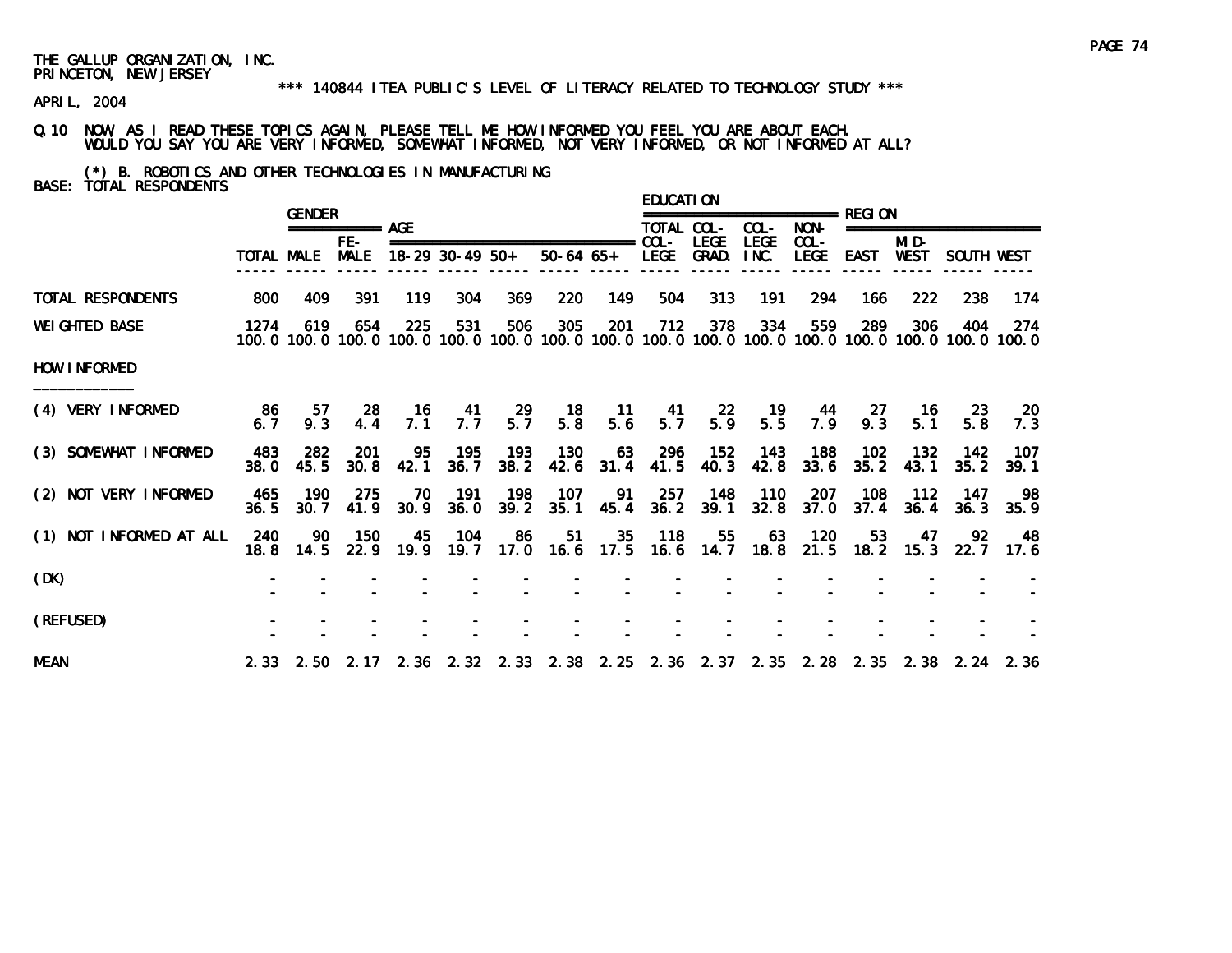#### \*\*\* 140844 ITEA PUBLIC'S LEVEL OF LITERACY RELATED TO TECHNOLOGY STUDY \*\*\*

APRIL, 2004

Q.10 NOW, AS I READ THESE TOPICS AGAIN, PLEASE TELL ME HOW INFORMED YOU FEEL YOU ARE ABOUT EACH. WOULD YOU SAY YOU ARE VERY INFORMED, SOMEWHAT INFORMED, NOT VERY INFORMED, OR NOT INFORMED AT ALL?

(\*) B. ROBOTICS AND OTHER TECHNOLOGIES IN MANUFACTURING BASE: TOTAL RESPONDENTS

|                          |                  |               | TECHNOLOGY AREA          | WORKS IN COMPUTERS/                            |             |                                    |             | I MPORTANCE TO<br>YOU TO KNOW HOW<br>TECHNOLOGY WORKS |                          | <b>TECHNOLOGY</b> | EXTENT TO WHICH<br>EVERYONE SHOULD<br>UNDERSTAND/USE |                         | <b>BELIEVE</b><br><b>STUDENTS'</b><br><b>TESTS</b><br>IN UNDER- | INCLUDE O'S                                                                         |
|--------------------------|------------------|---------------|--------------------------|------------------------------------------------|-------------|------------------------------------|-------------|-------------------------------------------------------|--------------------------|-------------------|------------------------------------------------------|-------------------------|-----------------------------------------------------------------|-------------------------------------------------------------------------------------|
|                          | <b>TOTAL YES</b> |               |                          | <b>OTHER</b><br>COMP- TECH-<br>UTERS NOLOGY NO |             | <b>NOT</b><br>$EMP-$<br>LOYED VERY |             | WHAT                                                  | <b>NOT</b><br>SOME-IMPOR | -TANT VERY        | WHAT                                                 | <b>NOT</b><br>-TANT YES | <b>TECHNOLOGY</b><br>SOME - $IMPOR$ ===========                 | NO.                                                                                 |
| <b>TOTAL RESPONDENTS</b> | 800              | 199           | 97                       | 102                                            | 437         | 154                                | 289         | 386                                                   | 124                      | 592               | 190                                                  | $12 \,$                 | 701                                                             | -89                                                                                 |
| <b>WEI GHTED BASE</b>    | 1274             | 288           | 134<br>100.0 100.0 100.0 | 154                                            | 710         | 261                                | 484         | 606                                                   | 182                      | 940               | 301                                                  |                         | 24 1116                                                         | 140<br>100, 0 100, 0 100, 0 100, 0 100, 0 100, 0 100, 0 100, 0 100, 0 100, 0 100, 0 |
| HOW INFORMED             |                  |               |                          |                                                |             |                                    |             |                                                       |                          |                   |                                                      |                         |                                                                 |                                                                                     |
| (4) VERY INFORMED        | -86<br>6.7       | 45<br>15.7    | 25<br>18.7               | 20<br>13.0                                     | 25<br>3.5   | -16<br>6.2                         | 61<br>12.7  | 18<br>3.0                                             | 6<br>3.4                 | -67<br>7.1        | 18<br>6.1                                            |                         | -76<br>6.8                                                      | 9.<br>6.1                                                                           |
| (3) SOMEWHAT INFORMED    | 483<br>38.0      | - 131<br>45.6 | 63<br>47.3               | 68<br>44.0                                     | 262<br>36.9 | 83<br>31.8                         | 195<br>40.2 | 242<br>39.9                                           | 47<br>25.9               | 389<br>41.4       | 92<br>30.5                                           | 2<br>10.4               | 432<br>38.7                                                     | 42<br>30.0                                                                          |
| (2) NOT VERY INFORMED    | 465<br>36.5      | 73<br>25.3    | 32<br>23.5               | 41<br>26.9                                     | 268<br>37.7 | 119<br>45.5                        | 129<br>26.6 | 249<br>41.1                                           | -86<br>47.0              | 313<br>33.3       | 130<br>43.1                                          | 15<br>63.5              | 399<br>35.7                                                     | 59<br>42.2                                                                          |
| (1) NOT INFORMED AT ALL  | 240<br>18.8      | 39<br>13.4    | $-14$<br>10.4            | 25<br>16.0                                     | 156         | 43                                 | - 99        | 97<br>22.0 16.4 20.5 16.0                             | 43<br>23.7               | 171<br>18.2       | 61<br>20.3                                           | 6<br>26.1               | 209<br>18. 7                                                    | 31<br>21.8                                                                          |
| (DK)                     |                  |               |                          |                                                |             |                                    |             |                                                       |                          |                   |                                                      |                         |                                                                 |                                                                                     |
| (REFUSED)                |                  |               |                          |                                                |             |                                    |             |                                                       |                          |                   |                                                      |                         |                                                                 |                                                                                     |
| <b>MEAN</b>              |                  |               | $2.33$ $2.63$ $2.74$     |                                                |             |                                    |             |                                                       |                          |                   |                                                      |                         |                                                                 | 2.54 2.22 2.28 2.45 2.30 2.09 2.37 2.22 1.84 2.34 2.20                              |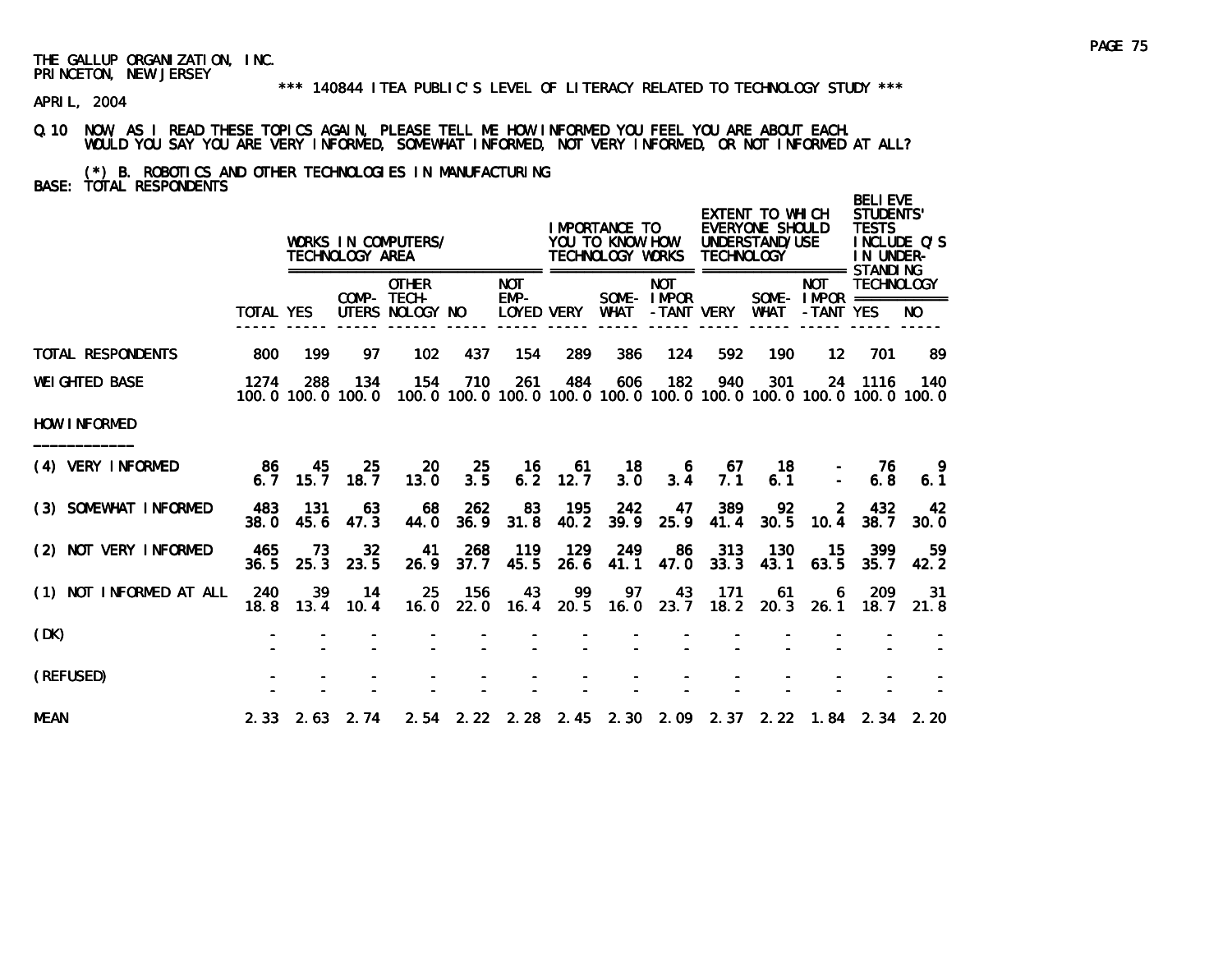#### \*\*\* 140844 ITEA PUBLIC'S LEVEL OF LITERACY RELATED TO TECHNOLOGY STUDY \*\*\*

APRIL, 2004

Q.10 NOW, AS I READ THESE TOPICS AGAIN, PLEASE TELL ME HOW INFORMED YOU FEEL YOU ARE ABOUT EACH. WOULD YOU SAY YOU ARE VERY INFORMED, SOMEWHAT INFORMED, NOT VERY INFORMED, OR NOT INFORMED AT ALL?

(\*) C. NEW CONSTRUCTION METHODS FOR HOMES AND BUILDINGS BASE: TOTAL RESPONDENTS

|                         |               | <b>GENDER</b> |                      |            |                 |                  |                                                                                              |                   | EDUCATI ON |             |                     | ================= RFGI ON                                 |       |               |                      |                                                                                                               |
|-------------------------|---------------|---------------|----------------------|------------|-----------------|------------------|----------------------------------------------------------------------------------------------|-------------------|------------|-------------|---------------------|-----------------------------------------------------------|-------|---------------|----------------------|---------------------------------------------------------------------------------------------------------------|
|                         |               |               | $== == == == ==$ AGE |            |                 |                  |                                                                                              |                   | TOTAL COL- |             | COL-                | NON-                                                      |       |               | ==================== |                                                                                                               |
|                         | TOTAL MALE    |               | FE-<br><b>MALE</b>   |            |                 | 18-29 30-49 50+  | 50-64 65+ LEGE GRAD.                                                                         |                   |            | <b>LEGE</b> | <b>LEGE</b><br>INC. | COL-<br>LEGE                                              | EAST  | MI D-<br>WEST | SOUTH WEST           |                                                                                                               |
| TOTAL RESPONDENTS       | 800           | 409           | 391                  | 119        | 304             | 369              | 220                                                                                          | 149               | 504        | 313         | 191                 | 294                                                       | 166   | 222           | 238                  | -174                                                                                                          |
| <b>WEI GHTED BASE</b>   | 1274          | 619           | 654                  | 225        | 531             | 506              | 305                                                                                          | 201               | 712        | 378         | 334                 | 559                                                       | 289   | 306           | 404                  | -274<br>100.0 100.0 100.0 100.0 100.0 100.0 100.0 100.0 100.0 100.0 100.0 100.0 100.0 100.0 100.0 100.0 100.0 |
| HOW INFORMED            |               |               |                      |            |                 |                  |                                                                                              |                   |            |             |                     |                                                           |       |               |                      |                                                                                                               |
| (4) VERY INFORMED       | -174<br>13.7  | 15.7          | 97 77<br>11.8        |            |                 |                  | 19 80 73 37 36 78 31 47 95<br>8.6 15.0 14.5 12.3 17.8 11.0 8.3 14.0 17.0 18.3 13.6 11.4 12.3 |                   |            |             |                     |                                                           |       | 53 42         |                      | 46 34                                                                                                         |
| (3) SOMEWHAT INFORMED   | 573<br>45.0   | 298<br>48.1   | 275<br>42.0          | 92<br>40.7 | -237            | 238<br>44.6 47.0 | - 157                                                                                        | 81<br>$51.4$ 40.4 | - 330      | 167         |                     | 163 242<br>46.3 44.3 48.6 43.2 36.2 47.4                  | - 105 | - 145         | -201<br>49.8         | - 121<br>44.3                                                                                                 |
| (2) NOT VERY INFORMED   | - 363<br>28.5 | 165<br>26.6   | 198<br>30.3          | 63<br>28.2 | 141<br>26.7     | - 157            | 88<br>31.1 28.8 34.4                                                                         | 69                | 222        | 146         | 76                  | 141<br>31.2 38.7 22.6 25.3 34.2 25.9 24.5                 | -99   | -79           | -99                  | -86<br>31.3                                                                                                   |
| (1) NOT INFORMED AT ALL | -163<br>12.8  | 59.<br>9.6    | 104<br>15.9          | 51         | 73<br>22.5 13.7 | 37<br>7.4        | -23<br>7.5                                                                                   | $-15$             | 82         | 33          |                     | 49 81 33 40<br>7.3 11.5 8.7 14.7 14.6 11.3 13.1 14.3 12.0 |       |               | 58.                  | -33                                                                                                           |
| (DK)                    |               |               |                      |            |                 |                  |                                                                                              |                   |            |             |                     |                                                           |       |               |                      |                                                                                                               |
| (REFUSED)               |               |               |                      |            |                 |                  |                                                                                              |                   |            |             |                     |                                                           |       |               |                      |                                                                                                               |
| <b>MEAN</b>             |               |               |                      |            |                 |                  | 2.60 2.70 2.50 2.35 2.61 2.69 2.69 2.69 2.57 2.52 2.62 2.63 2.62 2.61 2.58 2.57              |                   |            |             |                     |                                                           |       |               |                      |                                                                                                               |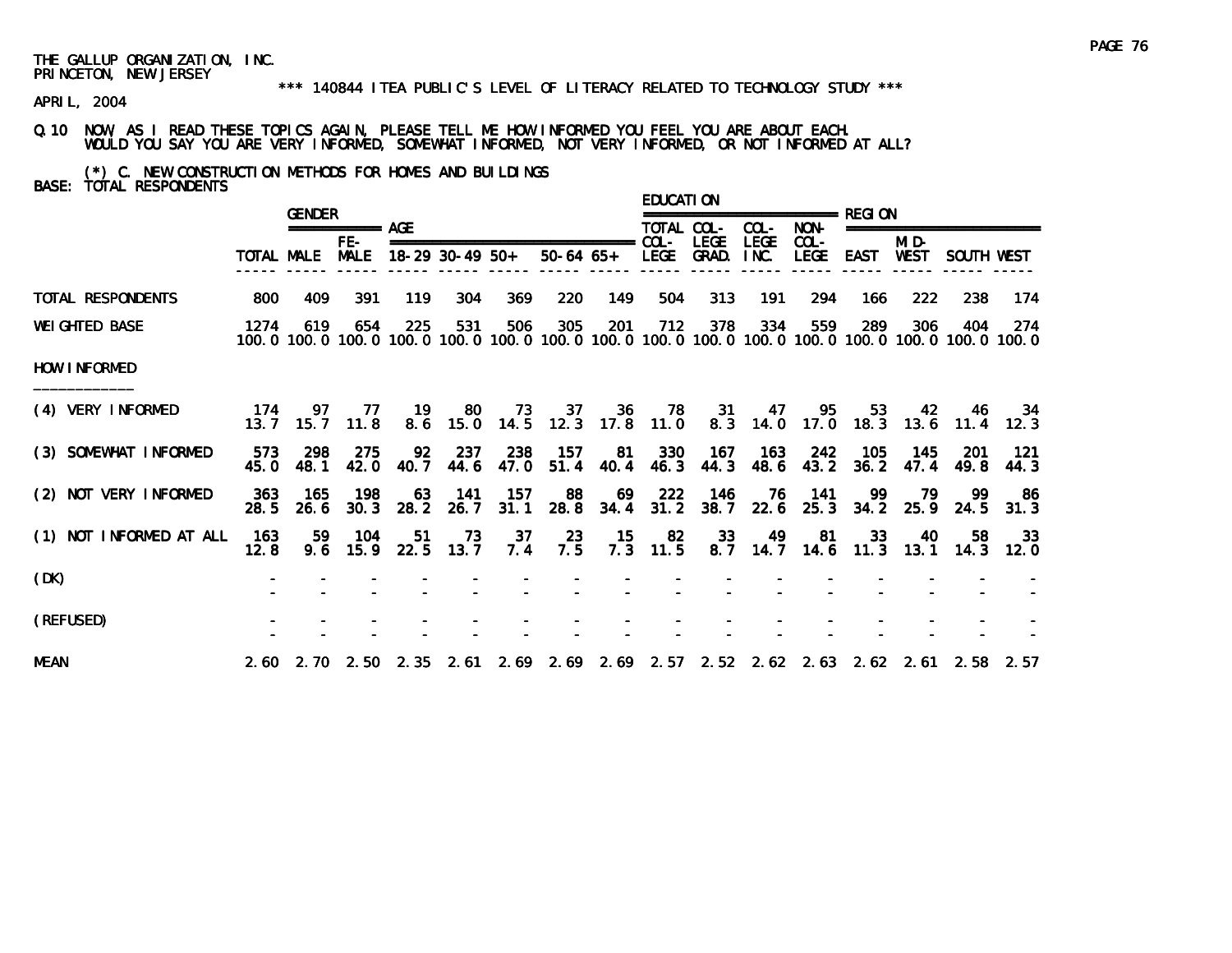#### \*\*\* 140844 ITEA PUBLIC'S LEVEL OF LITERACY RELATED TO TECHNOLOGY STUDY \*\*\*

APRIL, 2004

Q.10 NOW, AS I READ THESE TOPICS AGAIN, PLEASE TELL ME HOW INFORMED YOU FEEL YOU ARE ABOUT EACH. WOULD YOU SAY YOU ARE VERY INFORMED, SOMEWHAT INFORMED, NOT VERY INFORMED, OR NOT INFORMED AT ALL?

# (\*) C. NEW CONSTRUCTION METHODS FOR HOMES AND BUILDINGS BASE: TOTAL RESPONDENTS

|                         |             |               | TECHNOLOGY AREA          | WORKS IN COMPUTERS/                            |             |                              |             | I MPORTANCE TO<br>YOU TO KNOW HOW<br>TECHNOLOGY WORKS |                          | <b>TECHNOLOGY</b> | EXTENT TO WHICH<br>EVERYONE SHOULD<br>UNDERSTAND/USE |                         | <b>BELIEVE</b><br><b>STUDENTS'</b><br><b>TESTS</b><br>IN UNDER- | INCLUDE O'S                                                                         |
|-------------------------|-------------|---------------|--------------------------|------------------------------------------------|-------------|------------------------------|-------------|-------------------------------------------------------|--------------------------|-------------------|------------------------------------------------------|-------------------------|-----------------------------------------------------------------|-------------------------------------------------------------------------------------|
|                         | TOTAL YES   |               |                          | <b>OTHER</b><br>COMP- TECH-<br>UTERS NOLOGY NO |             | ======<br><b>NOT</b><br>EMP- | LOYED VERY  | <b>WHAT</b>                                           | <b>NOT</b><br>SOME-IMPOR | -TANT VERY        | WHAT                                                 | <b>NOT</b><br>-TANT YES | <b>TECHNOLOGY</b><br>SOME - IMPOR ===========                   | NO.                                                                                 |
| TOTAL RESPONDENTS       | 800         | 199           | 97                       | 102                                            | 437         | 154                          | 289         | 386                                                   | 124                      | 592               | 190                                                  | $12 \,$                 | 701                                                             | 89                                                                                  |
| <b>WEI GHTED BASE</b>   | 1274        | 288           | 134<br>100.0 100.0 100.0 | 154                                            | 710         | 261                          | 484         | 606                                                   | 182                      | 940               | 301                                                  |                         | 24 1116                                                         | 140<br>100, 0 100, 0 100, 0 100, 0 100, 0 100, 0 100, 0 100, 0 100, 0 100, 0 100, 0 |
| HOW INFORMED            |             |               |                          |                                                |             |                              |             |                                                       |                          |                   |                                                      |                         |                                                                 |                                                                                     |
| (4) VERY INFORMED       | 174<br>13.7 | 46<br>15.8    | - 13<br>9.8              | 32<br>21.0                                     | 81<br>11.4  | 47<br>18.1                   | 86<br>17.7  | 68<br>11.1                                            | 11.6                     | 21 135<br>14.4    | 36<br>12.1                                           | 9.1                     | 2 154<br>13.8                                                   | - 16<br>11.4                                                                        |
| (3) SOMEWHAT INFORMED   | 573<br>45.0 | - 124<br>42.9 | 67<br>50.0               | 57<br>36.7                                     | 352<br>49.5 | 92<br>35.1                   | 222<br>45.8 | 282<br>46.5                                           | 69<br>37.8               | 413<br>44.0       | 147<br>48.7                                          | - 8<br>32.0             | 516<br>46. 2                                                    | -51<br>36.2                                                                         |
| (2) NOT VERY INFORMED   | 363<br>28.5 | 80<br>27.8    | 40<br>29.9               | 40<br>26.0                                     | 186<br>26.2 | 93<br>35.5                   | 118<br>24.4 | 179<br>29.5                                           | 65<br>35.6               | 260<br>27.7       | 92<br>30.4                                           | $-11$<br>44.0           | 313<br>28.0                                                     | 44<br>31.2                                                                          |
| (1) NOT INFORMED AT ALL | 163<br>12.8 | 39<br>13.4    | 14<br>10.2               | 25                                             | 91          | 29                           | 58          | 78<br>16.2 12.9 11.2 12.0 12.8 15.0                   | 27                       | 132<br>14.0       | 27<br>8.8                                            | 4<br>14.9               | 134                                                             | 30<br>$12.0$ $21.2$                                                                 |
| (DK)                    |             |               |                          |                                                |             |                              |             |                                                       |                          |                   |                                                      |                         |                                                                 |                                                                                     |
| (REFUSED)               |             |               |                          |                                                |             |                              |             |                                                       |                          |                   |                                                      |                         |                                                                 |                                                                                     |
| <b>MEAN</b>             |             |               | $2.60$ $2.61$ $2.59$     |                                                |             |                              |             |                                                       |                          |                   |                                                      |                         |                                                                 | 2.63 2.59 2.60 2.69 2.56 2.46 2.59 2.64 2.35 2.62 2.38                              |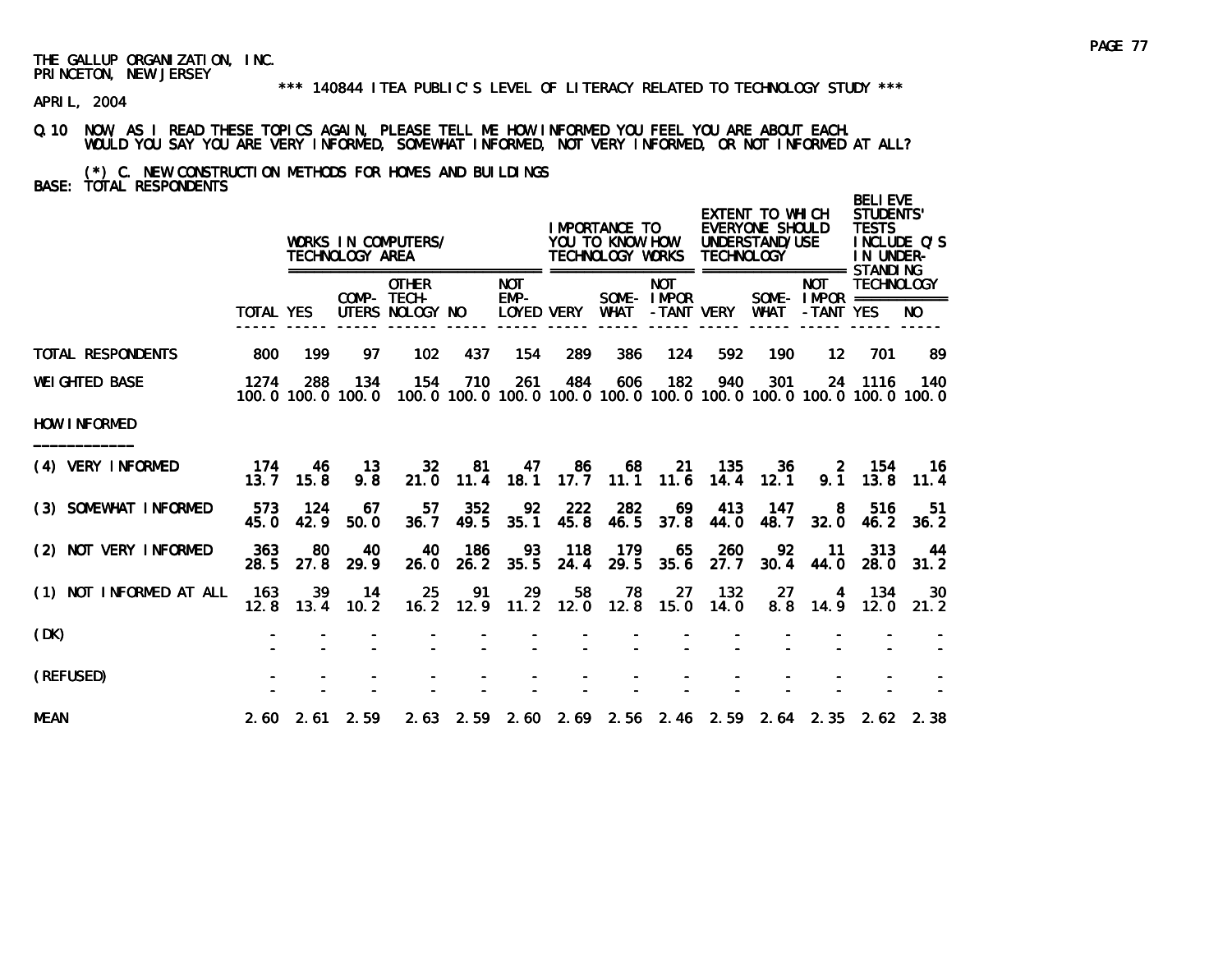#### \*\*\* 140844 ITEA PUBLIC'S LEVEL OF LITERACY RELATED TO TECHNOLOGY STUDY \*\*\*

APRIL, 2004

# Q.10 NOW, AS I READ THESE TOPICS AGAIN, PLEASE TELL ME HOW INFORMED YOU FEEL YOU ARE ABOUT EACH. WOULD YOU SAY YOU ARE VERY INFORMED, SOMEWHAT INFORMED, NOT VERY INFORMED, OR NOT INFORMED AT ALL?

(\*) D. SPACE EXPLORATION BASE: TOTAL RESPONDENTS

|                         |             | <b>GENDER</b>    |                      |             |                   |                                         |                                                                                                                        |             | <b>EDUCATION</b>   |                      |                     |                            |                  |                      |                          |                    |
|-------------------------|-------------|------------------|----------------------|-------------|-------------------|-----------------------------------------|------------------------------------------------------------------------------------------------------------------------|-------------|--------------------|----------------------|---------------------|----------------------------|------------------|----------------------|--------------------------|--------------------|
|                         |             |                  | =========== AGE      |             |                   |                                         |                                                                                                                        |             | TOTAL COL-         |                      | COL-                | NON-                       |                  |                      | ======================== |                    |
|                         | TOTAL MALE  |                  | $FE-$<br><b>MALE</b> |             | $18-29$ 30-49 50+ |                                         | $50-64$ $65+$                                                                                                          |             | LEGE               | <b>LEGE</b><br>GRAD. | <b>LEGE</b><br>INC. | $COL -$<br><b>LEGE</b>     | <b>EAST</b>      | MI D-<br><b>WEST</b> | SOUTH WEST               |                    |
| TOTAL RESPONDENTS       | 800         | 409              | 391                  | 119         | 304               | 369                                     | 220                                                                                                                    | 149         | 504                | 313                  | 191                 | 294                        | 166              | 222                  | 238                      | 174                |
| <b>WEI GHTED BASE</b>   | 1274        | 619              | 654                  | 225         | 531               | 506                                     | 305<br>100, 0 100, 0 100, 0 100, 0 100, 0 100, 0 100, 0 100, 0 100, 0 100, 0 100, 0 100, 0 100, 0 100, 0 100, 0 100, 0 | 201         | 712                | 378                  | 334                 | 559                        | 289              | 306                  | 404                      | 274                |
| HOW INFORMED            |             |                  |                      |             |                   |                                         |                                                                                                                        |             |                    |                      |                     |                            |                  |                      |                          |                    |
| (4) VERY INFORMED       | 111<br>8.7  | -62<br>10.0      | 50<br>7.6            | - 19<br>8.5 | 51<br>9.6         | - 40                                    | 33<br>$7.9$ 10.7                                                                                                       |             | 7 73<br>$3.6$ 10.2 | 30<br>7.8            | 43<br>12.8          | 37                         | 36<br>$6.6$ 12.6 | 23<br>7.4            | 31<br>7.6                | -22<br>7.9         |
| (3) SOMEWHAT INFORMED   | 652<br>51.2 | 333<br>53.8      | 319<br>48.7          | 104<br>46.4 | 270<br>50.8       | 272<br>53.7                             | 162<br>53.2                                                                                                            | 110<br>54.6 | 375<br>52.7        | 205<br>54.2          | 171<br>51.0         | 277<br>49.5                | 142<br>49.1      | 163<br>53.2          | 209<br>51.8              | 138<br>50.4        |
| (2) NOT VERY INFORMED   | 335<br>26.3 | -161<br>25.9     | 175<br>26.7          | 56.<br>24.9 | 123<br>23.3       | 153                                     | 85<br>$30.2$ $27.7$ $33.9$                                                                                             | 68          | 186<br>26.1        | 115                  | -71                 | 149<br>30.4 21.3 26.7 24.1 | 70               | -81<br>26.5          | 100<br>24.6              | -85<br>31.1        |
| (1) NOT INFORMED AT ALL | 173<br>13.6 | 62<br>10.1       | -111<br>17.0         | -46         | -86<br>20.2 16.3  | -40<br>7.9                              | -24<br>8.0                                                                                                             | - 16<br>7.8 | -78<br>11.0        | -28<br>7.5           | 50                  | 95<br>14.9 17.0            | -41              | 39<br>14.2 12.9      | -64                      | -29<br>$15.8$ 10.6 |
| (DK)                    | 0.1         | $0.\overline{2}$ |                      |             |                   | $\begin{bmatrix} 1 \\ -2 \end{bmatrix}$ | -1<br>0.4                                                                                                              |             |                    |                      |                     | 0.2                        |                  |                      | 0.3                      |                    |
| (REFUSED)               |             |                  |                      |             |                   |                                         |                                                                                                                        |             |                    |                      |                     |                            |                  |                      |                          |                    |
| <b>MEAN</b>             |             |                  |                      |             |                   |                                         | 2.55 2.64 2.47 2.43 2.54 2.62 2.67 2.54 2.62 2.62 2.62 2.46 2.60 2.55 2.51 2.56                                        |             |                    |                      |                     |                            |                  |                      |                          |                    |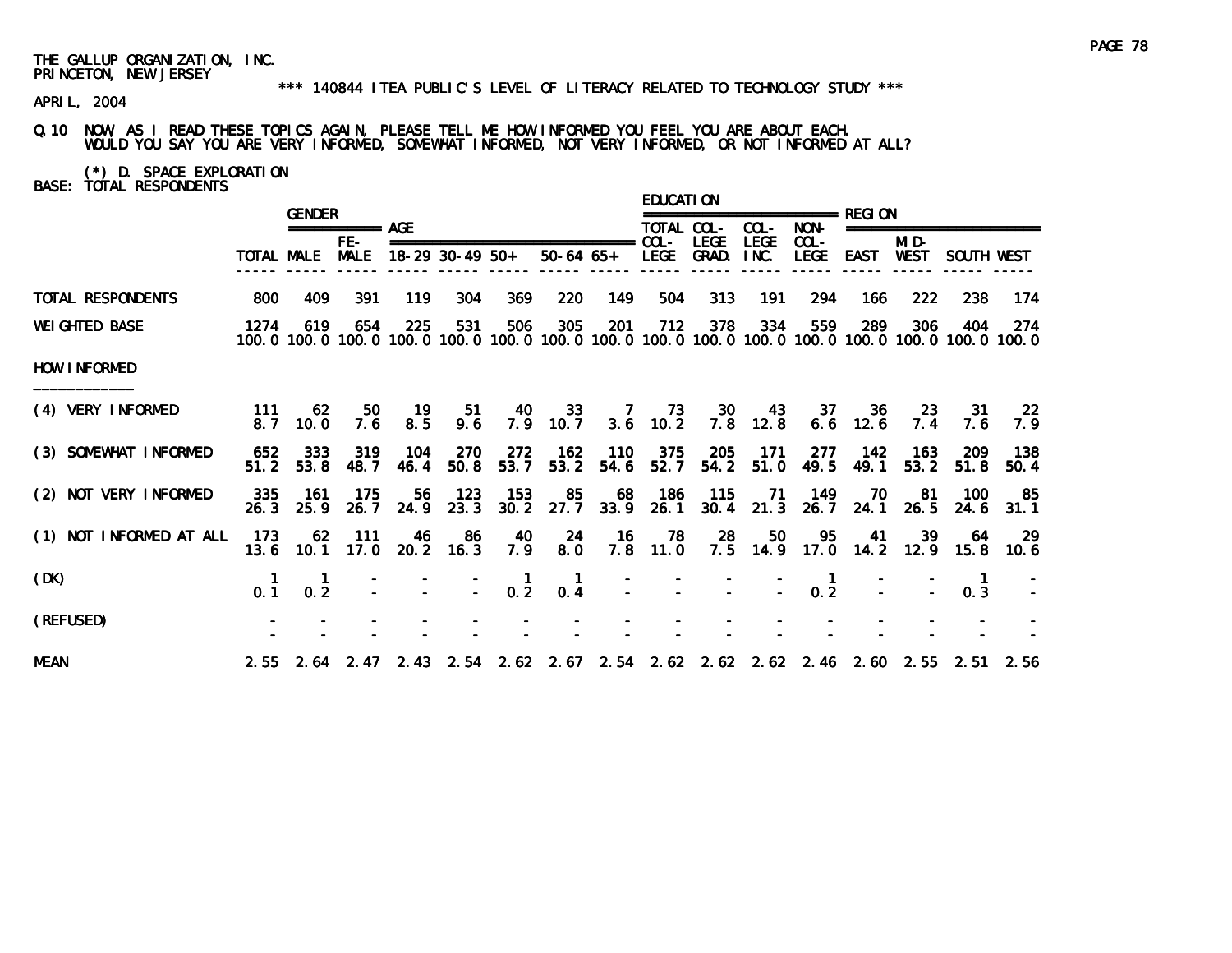APRIL, 2004

### Q.10 NOW, AS I READ THESE TOPICS AGAIN, PLEASE TELL ME HOW INFORMED YOU FEEL YOU ARE ABOUT EACH. WOULD YOU SAY YOU ARE VERY INFORMED, SOMEWHAT INFORMED, NOT VERY INFORMED, OR NOT INFORMED AT ALL?

(\*) D. SPACE EXPLORATION BASE: TOTAL RESPONDENTS

|                          |                    |             | TECHNOLOGY AREA          | WORKS IN COMPUTERS/                            |                     | ======                           |                     | I MPORTANCE TO<br>YOU TO KNOW HOW<br>TECHNOLOGY WORKS<br>================= |                          | <b>TECHNOLOGY</b> | EXTENT TO WHICH<br>EVERYONE SHOULD<br>UNDERSTAND/USE<br>=================== STANDI NG |                                                     | <b>BELIEVE</b><br><b>STUDENTS'</b><br><b>TESTS</b><br>IN UNDER- | INCLUDE Q'S   |
|--------------------------|--------------------|-------------|--------------------------|------------------------------------------------|---------------------|----------------------------------|---------------------|----------------------------------------------------------------------------|--------------------------|-------------------|---------------------------------------------------------------------------------------|-----------------------------------------------------|-----------------------------------------------------------------|---------------|
|                          | <b>TOTAL YES</b>   |             |                          | <b>OTHER</b><br>COMP- TECH-<br>UTERS NOLOGY NO |                     | <b>NOT</b><br>EMP-<br>LOYED VERY |                     | WHAT                                                                       | <b>NOT</b><br>SOME-IMPOR | -TANT VERY        | WHAT                                                                                  | <b>NOT</b><br>SOME - IMPOR ===========<br>-TANT YES | <b>TECHNOLOGY</b>                                               | NO.           |
| <b>TOTAL RESPONDENTS</b> | 800                | 199         | 97                       | 102                                            | 437                 | 154                              | 289                 | 386                                                                        | 124                      | 592               | 190                                                                                   | $12 \overline{ }$                                   | 701                                                             | 89            |
| <b>WEI GHTED BASE</b>    | 1274               | 288         | 134<br>100.0 100.0 100.0 | 154                                            | 710                 | 261                              | 484                 | 606                                                                        | 182                      | 940               | 301<br>100, 0 100, 0 100, 0 100, 0 100, 0 100, 0 100, 0 100, 0 100, 0 100, 0 100, 0   |                                                     | 24 1116                                                         | 140           |
| <b>HOW INFORMED</b>      |                    |             |                          |                                                |                     |                                  |                     |                                                                            |                          |                   |                                                                                       |                                                     |                                                                 |               |
| (4) VERY INFORMED        | 111<br>8. 7        | 39<br>13.5  | -21<br>16.0              | $\overline{17}$<br>11.3                        | 45<br>6.3           | 27<br>10.2                       | 65<br>13.5          | 38<br>6.3                                                                  | -8<br>4.4                | 88<br>9.3         | 20<br>6.5                                                                             | 4<br>16.7                                           | 93<br>8.3                                                       | $-17$<br>12.3 |
| (3) SOMEWHAT INFORMED    | 652<br>51.2        | 149<br>51.6 | -77<br>57.7              | - 71<br>46.4                                   | 368<br>51.8         | 128<br>49.1                      | 236<br>48.8         | 326<br>53.7                                                                | 90<br>49.5               | 491<br>52.3       | 154<br>51.1                                                                           | 6<br>25.4                                           | 583<br>52.2                                                     | -57<br>40.5   |
| (2) NOT VERY INFORMED    | 335<br>26.3        | -67<br>23.3 | 24<br>18.0               | 43<br>27.9                                     | 184<br>26.0         | - 79                             | - 99<br>$30.2$ 20.6 | 172<br>28.3                                                                | 63<br>34.6               | 223<br>23.7       | -99                                                                                   | $\overline{7}$<br>32.9 31.2                         | 285<br>25.5                                                     | 47<br>33.6    |
| (1) NOT INFORMED AT ALL  | 173<br>13.6        | 33<br>11.6  | 11<br>8.3                | $22 \,$<br>14.4                                | 112<br>15.7         | 28                               | 83                  | - 70<br>10.5 17.1 11.5 11.4 14.7                                           | 21                       | 138               | 29                                                                                    | 5.<br>$9.5$ 21.9                                    | 154<br>13.8                                                     | - 19<br>13.6  |
| (DK)                     | $\mathbf 1$<br>0.1 |             |                          |                                                | $\mathbf{1}$<br>0.2 |                                  | $\sim$              | $\blacksquare$<br>0.2                                                      |                          |                   |                                                                                       | 4.9                                                 | 0.1                                                             |               |
| (REFUSED)                |                    |             |                          |                                                |                     |                                  |                     |                                                                            |                          |                   |                                                                                       |                                                     |                                                                 |               |
| <b>MEAN</b>              |                    |             | $2.55$ $2.67$ $2.81$     |                                                |                     |                                  |                     |                                                                            |                          |                   | 2.55 2.49 2.59 2.59 2.55 2.47 2.56 2.55 2.39 2.55 2.51                                |                                                     |                                                                 |               |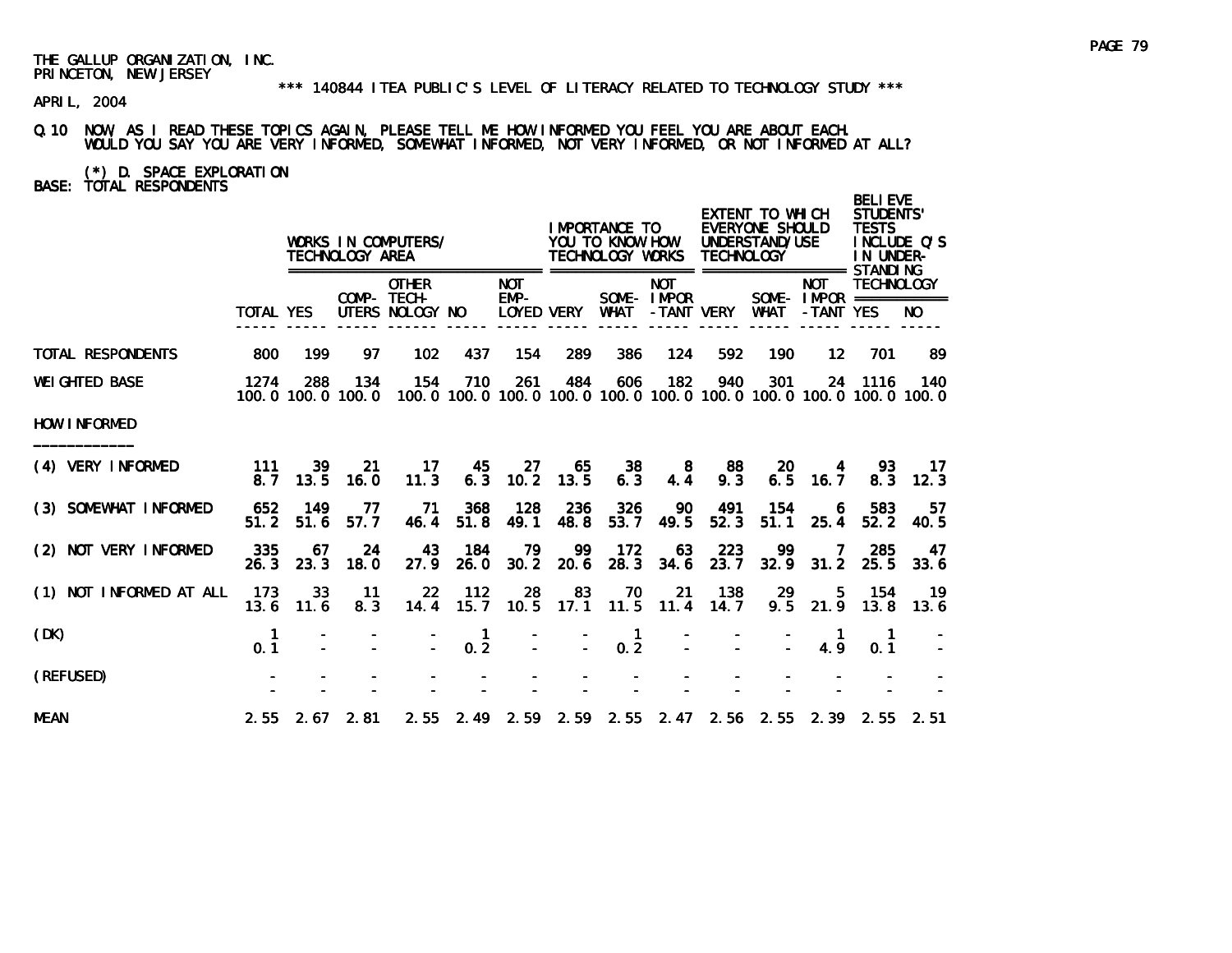#### \*\*\* 140844 ITEA PUBLIC'S LEVEL OF LITERACY RELATED TO TECHNOLOGY STUDY \*\*\*

APRIL, 2004

#### Q.10 SUMMARY TABLE OF VERY INFORMED

BASE: TOTAL RESPONDENTS

|                                                                 |             | <b>GENDER</b>                                                                                                |                    |           |                                                        |           |                        |                       | <b>EDUCATION</b> |                      |                     |                        |             |               |             |                         |
|-----------------------------------------------------------------|-------------|--------------------------------------------------------------------------------------------------------------|--------------------|-----------|--------------------------------------------------------|-----------|------------------------|-----------------------|------------------|----------------------|---------------------|------------------------|-------------|---------------|-------------|-------------------------|
|                                                                 |             |                                                                                                              | ============ AGF   |           |                                                        |           |                        |                       | TOTAL COL-       |                      | COL-                | NON-                   |             |               |             |                         |
|                                                                 | TOTAL MALE  |                                                                                                              | FE-<br><b>MALE</b> |           | ===============================<br>$18-29$ 30-49 $50+$ |           | $50-64$ $65+$          |                       | $COL -$<br>LEGE  | <b>LEGE</b><br>GRAD. | <b>LEGE</b><br>INC. | $COL -$<br><b>LEGE</b> | <b>EAST</b> | MI D-<br>WEST | SOUTH WEST  |                         |
| TOTAL RESPONDENTS                                               | 800         | 409                                                                                                          | 391                | 119       | 304                                                    | 369       | 220                    | 149                   | 504              | 313                  | 191                 | 294                    | 166         | 222           | 238         | 174                     |
| <b>WEI GHTED BASE</b>                                           | 1274        | 619<br>100.0 100.0 100.0 100.0 100.0 100.0 100.0 100.0 100.0 100.0 100.0 100.0 100.0 100.0 100.0 100.0 100.0 | 654                | 225       | 531                                                    | 506       | 305                    | 201                   | 712              | 378                  | 334                 | 559                    | 289         | 306           | 404         | 274                     |
| SUMMARY TABLE                                                   |             |                                                                                                              |                    |           |                                                        |           |                        |                       |                  |                      |                     |                        |             |               |             |                         |
| NEW CONSTRUCTION<br>METHODS FOR HOMES AND<br><b>BUI LDI NGS</b> | 174<br>13.7 | 97<br>15.7                                                                                                   | 77<br>11.8         | 19<br>8.6 | 80<br>15.0                                             | 73        | 37<br>$14.5$ 12.3 17.8 | 36                    | -78<br>11.0      | 31<br>8.3            | 47<br>14.0          | 95<br>17.0             | 53<br>18.3  | 42<br>13.6    | -46<br>11.4 | -34<br>12.3             |
| SPACE EXPLORATION                                               | 111<br>8.7  | 62<br>10.0                                                                                                   | 50<br>7.6          | 19<br>8.5 | 51<br>9.6                                              | 40<br>7.9 | 33<br>10.7             | $\overline{7}$<br>3.6 | 73<br>10.2       | <b>30</b><br>7.8     | 43<br>12.8          | 37<br>6.6              | 36<br>12.6  | 23<br>7.4     | 31<br>7.6   | $22\overline{ }$<br>7.9 |
| MODIFICATION OF PLANTS<br>AND ANIMALS TO SUPPLY<br>FOOD.        | 104<br>8.1  | 40<br>6.4                                                                                                    | 64<br>9.8          | 14<br>6.4 | 41<br>7.8                                              | 47<br>9.2 | 24<br>7.8              | 23<br>11.3            | 48<br>6.8        | 28<br>7.4            | 20<br>6.1           | 53<br>9.5              | 24<br>8.2   | -29<br>9.5    | 31<br>7.6   | 20<br>7.3               |
| ROBOTICS AND OTHER<br>TECHNOLOGIES IN<br><b>MANUFACTURING</b>   | 86<br>6.7   | 57<br>9.3                                                                                                    | 28<br>4.4          | 16<br>7.1 | 41<br>7.7                                              | 29<br>5.7 | 18<br>5.8              | 11<br>5.6             | 41<br>5.7        | -22<br>5.9           | 19<br>5.5           | 44<br>7.9              | 27<br>9.3   | 16<br>5.1     | 23<br>5.8   | 20<br>7.3               |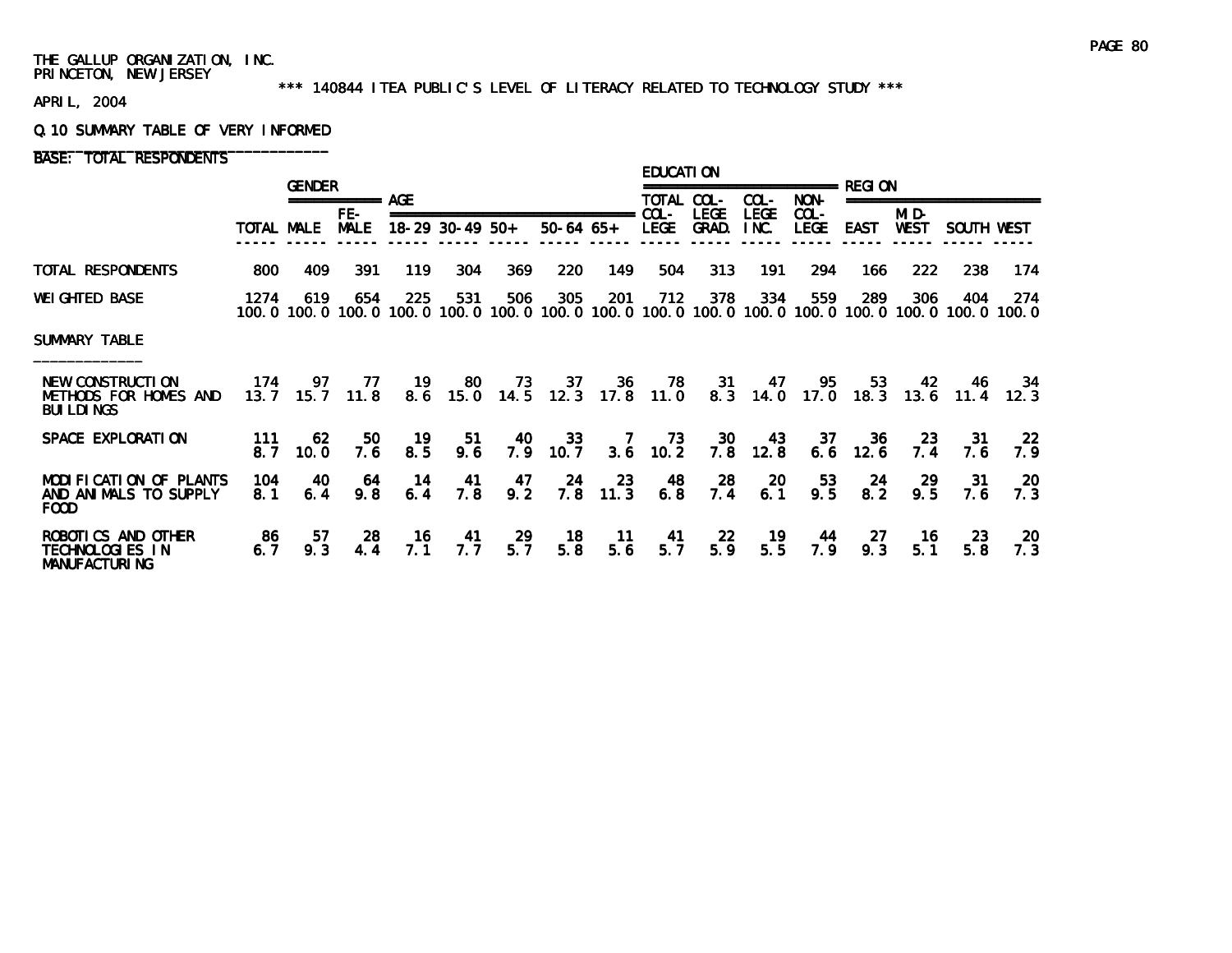#### \*\*\* 140844 ITEA PUBLIC'S LEVEL OF LITERACY RELATED TO TECHNOLOGY STUDY \*\*\*

APRIL, 2004

#### Q.10 SUMMARY TABLE OF VERY INFORMED

# BASE: TOTAL RESPONDENTS

|                                                                      |                  |                   | TECHNOLOGY AREA | WORKS IN COMPUTERS/                                                                              |            |                                                |                     | I MPORTANCE TO<br>YOU TO KNOW HOW<br>TECHNOLOGY WORKS |                                        | <b>TECHNOLOGY</b> | EXTENT TO WHICH<br>EVERYONE SHOULD<br>UNDERSTAND/USE |                                          | <b>BELIEVE</b><br><b>STUDENTS'</b><br><b>TESTS</b><br>INCLUDE Q'S<br>IN UNDER-<br>STANDI NG |                        |
|----------------------------------------------------------------------|------------------|-------------------|-----------------|--------------------------------------------------------------------------------------------------|------------|------------------------------------------------|---------------------|-------------------------------------------------------|----------------------------------------|-------------------|------------------------------------------------------|------------------------------------------|---------------------------------------------------------------------------------------------|------------------------|
|                                                                      | <b>TOTAL YES</b> |                   |                 | <b>OTHER</b><br>COMP- TECH-<br>UTERS NOLOGY NO                                                   |            | =================<br>NOT<br>EMP-<br>LOYED VERY |                     | WHAT                                                  | <b>NOT</b><br>SOME-IMPOR<br>-TANT VERY |                   | <b>WHAT</b>                                          | <b>NOT</b><br>-TANT YES                  | <b>TECHNOLOGY</b><br>SOME - $IMPOR$ ===========                                             | NO.                    |
| TOTAL RESPONDENTS                                                    | 800              | 199               | 97              | 102                                                                                              | 437        | 154                                            | 289                 | 386                                                   | 124                                    | 592               | 190                                                  | 12 <sup>12</sup>                         | 701                                                                                         | -89                    |
| WEIGHTED BASE                                                        | 1274             | 288               | 134             | 154<br>100.0 100.0 100.0 100.0 100.0 100.0 100.0 100.0 100.0 100.0 100.0 100.0 100.0 100.0 100.0 | 710        | 261                                            | 484                 | 606                                                   | 182                                    | 940               | 301                                                  |                                          | 24 1116                                                                                     | 140                    |
| SUMMARY TABLE                                                        |                  |                   |                 |                                                                                                  |            |                                                |                     |                                                       |                                        |                   |                                                      |                                          |                                                                                             |                        |
| NEW CONSTRUCTION<br>METHODS FOR HOMES AND<br><b>BUI LDI NGS</b>      | 174              | 46<br>$13.7$ 15.8 | 13<br>9.8       | 32 <sub>2</sub><br>21.0                                                                          | 81<br>11.4 |                                                |                     | 47 86 68 21 135<br>18.1 17.7 11.1 11.6                |                                        | 14.4              | 36<br>12.1                                           | $\sim$ 2                                 | 154<br>$9.1 \quad 13.8$                                                                     | - 16<br>11.4           |
| SPACE EXPLORATION                                                    | 111<br>8.7       | 39<br>13.5        | 21<br>16.0      | 17<br>11.3                                                                                       | 45         | $6.3$ 10.2                                     | 65<br>27<br>13.5    | 38<br>6.3                                             | - 8<br>4.4                             | 88<br>9.3         | 20<br>6.5                                            | 4<br>16.7                                | 93.<br>8.3                                                                                  | -17<br>12.3            |
| MODIFICATION OF PLANTS<br>AND ANIMALS TO SUPPLY<br><b>FOOD</b>       | 104<br>8.1       | -21<br>7.3        | 13<br>9.6       | -8<br>5.2                                                                                        | 6.8        | 49 33<br>12.6                                  | 61<br>12.6          | 22                                                    | 21<br>$3.7$ 11.2                       | 75<br>8.0         | -21                                                  | $\overline{\phantom{a}}$ 3<br>$6.8$ 14.5 | -90<br>8.1                                                                                  | $\overline{12}$<br>8.4 |
| ROBOTICS AND OTHER<br><b>TECHNOLOGIES IN</b><br><b>MANUFACTURING</b> | - 86<br>6.7      | 45<br>15.7        | 25<br>18.7      | <b>20</b><br>13.0                                                                                | 25<br>3.5  |                                                | 16 61<br>$6.2$ 12.7 | 3.0                                                   | $18$ 6<br>3.4                          | 67<br>7.1         | - 18<br>6.1                                          |                                          | -76<br>6.8                                                                                  | -9<br>6.1              |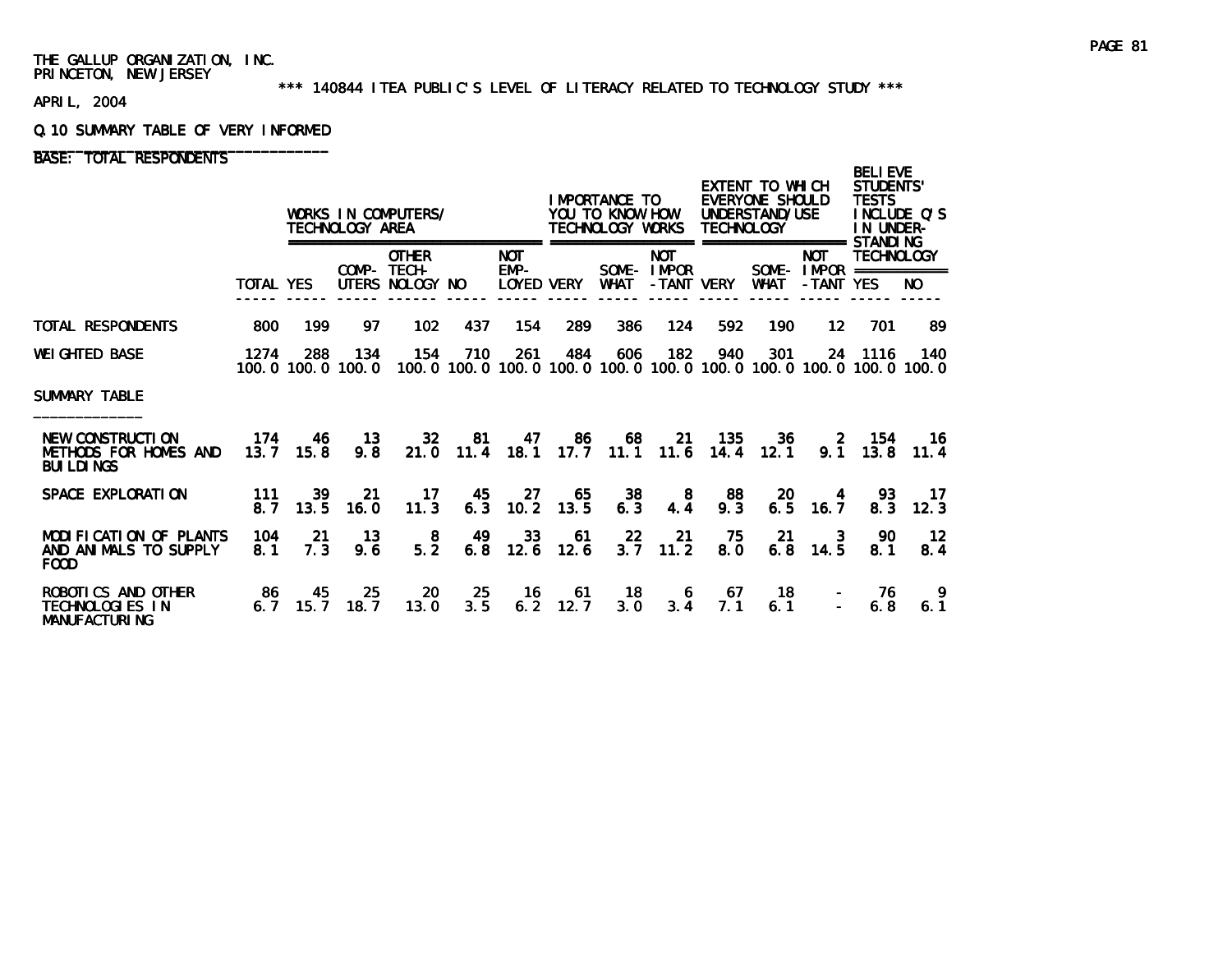#### \*\*\* 140844 ITEA PUBLIC'S LEVEL OF LITERACY RELATED TO TECHNOLOGY STUDY \*\*\*

APRIL, 2004

# Q.11 HOW MUCH INFLUENCE DO YOU THINK PEOPLE LIKE YOURSELF HAVE ON DECISIONS ABOUT SUCH THINGS AS THE FUEL EFFICIENCY OF CARS, THE CONSTRUCTION OF ROADS IN YOUR COMMUNITY, AND GENETICALLY MODIFIED FOODS? WOULD YOU SAY A GREAT DEAL, SOME, VERY LITTLE, OR NO INFLUENCE?

| <b>BASE: TOTAL RESPONDENTS</b> |                       |                                                                                                              |                       |                     |                                                                |             |                                                                                                                                                                                                                                  |                 | <b>EDUCATION</b>                                 |                                          |             |                  |             |               |                          |                       |
|--------------------------------|-----------------------|--------------------------------------------------------------------------------------------------------------|-----------------------|---------------------|----------------------------------------------------------------|-------------|----------------------------------------------------------------------------------------------------------------------------------------------------------------------------------------------------------------------------------|-----------------|--------------------------------------------------|------------------------------------------|-------------|------------------|-------------|---------------|--------------------------|-----------------------|
|                                |                       | <b>GENDER</b>                                                                                                | $== == == == == $ AGE |                     |                                                                |             |                                                                                                                                                                                                                                  |                 | TOTAL COL-                                       |                                          | COL-        | NON-             |             |               | ======================== |                       |
|                                |                       | TOTAL MALE                                                                                                   | $FE-$<br><b>MALE</b>  |                     | 18-29 30-49 50+                                                |             |                                                                                                                                                                                                                                  |                 |                                                  | <b>LEGE</b><br>50-64 65+ LEGE GRAD. INC. | <b>LEGE</b> | $COL -$<br>LEGE  | <b>EAST</b> | MI D-<br>WEST | SOUTH WEST               |                       |
| TOTAL RESPONDENTS              | 800                   | 409                                                                                                          | 391                   | 119                 | 304                                                            | 369         | 220                                                                                                                                                                                                                              | 149             | 504                                              | 313                                      | 191         | 294              | 166         | 222           | 238                      | 174                   |
| <b>WEI GHTED BASE</b>          | 1274                  | 619<br>100.0 100.0 100.0 100.0 100.0 100.0 100.0 100.0 100.0 100.0 100.0 100.0 100.0 100.0 100.0 100.0 100.0 | 654                   | 225                 | 531                                                            | 506         | 305                                                                                                                                                                                                                              | 201             | 712                                              | 378                                      | 334         | 559              | 289         | 306           | 404                      | -274                  |
| AMOUNT OF INFLUENCE            |                       |                                                                                                              |                       |                     |                                                                |             |                                                                                                                                                                                                                                  |                 |                                                  |                                          |             |                  |             |               |                          |                       |
| (4) GREAT DEAL                 | 115<br>9.0            | 62<br>9.9                                                                                                    | 53                    | -26<br>$8.2$ 11.5   | 45<br>8.5                                                      | 43<br>8.5   | 26<br>8.6                                                                                                                                                                                                                        | $-17$           | - 76                                             | - 47<br>8.2 10.7 12.4                    | -29<br>8.7  | 39<br>7.0        | 19<br>6.7   | -21           | 45<br>$6.8$ 11.0 11.0    | <b>30</b>             |
| $(3)$ SOME                     | 409<br>32.1           | -201<br>32.4                                                                                                 | 208                   | 83<br>$31.8$ $36.8$ | 178<br>33.5                                                    | 148<br>29.3 | 89                                                                                                                                                                                                                               | 59<br>29.1 29.5 | 230                                              | 132<br>32.3 34.8 29.4                    | -98         | - 179<br>32.0    | 95<br>32.7  | 102<br>33.4   | 110<br>27.3              | 102<br>37.1           |
| (2) VERY LITTLE                | 508<br>39.9           | -232<br>37.4                                                                                                 | 276                   | 88<br>42.2 39.2     | 208<br>39.2                                                    | 203<br>40.2 | 121                                                                                                                                                                                                                              | 82              |                                                  | 284 146<br>39.7 40.9 39.9 38.5 41.5 39.8 | 139         | 223              | 109<br>37.8 | -117<br>38.1  | 190<br>47.0              | - 92<br>33.7          |
| (1) NO INFLUENCE               | -239                  | 124<br>18.8 20.0 17.6 12.5 18.7 21.9 22.2 21.3 17.0 14.0 20.4 20.9 22.8 21.7 14.5 17.7                       | 115                   | 28                  |                                                                | 99 111      | 68                                                                                                                                                                                                                               | 43              | - 121                                            | 53                                       | 68          | 117              | -66         | -66           | 59.                      | - 48                  |
| (DK)                           | $\overline{2}$<br>0.1 |                                                                                                              | $\overline{2}$<br>0.2 |                     |                                                                |             | e termine de la construcción de la construcción de la construcción de la construcción de la construcción de la<br>Entre el construcción de la construcción de la construcción de la construcción de la construcción de la constr |                 |                                                  |                                          |             | $0.\overline{3}$ |             |               |                          | $\overline{2}$<br>0.6 |
| (REFUSED)                      | 0 <sub>1</sub>        | 0.2                                                                                                          |                       |                     | $\begin{array}{cccc} - & - & - & 1 \\ - & - & 0.2 \end{array}$ |             | $\begin{matrix} 1 \\ 0 & 3 \end{matrix}$                                                                                                                                                                                         | $\frac{1}{2}$ . | $\begin{smallmatrix} 1 \\ 0.1 \end{smallmatrix}$ | $\begin{matrix} 1 \\ 0.3 \end{matrix}$   |             |                  |             |               | 0.2                      |                       |
| <b>MEAN</b>                    |                       | 2. 31 2. 32 2. 31 2. 47 2. 32 2. 24 2. 24 2. 25 2. 37 2. 46 2. 26 2. 25 2. 23 2. 25 2. 35 2. 42              |                       |                     |                                                                |             |                                                                                                                                                                                                                                  |                 |                                                  |                                          |             |                  |             |               |                          |                       |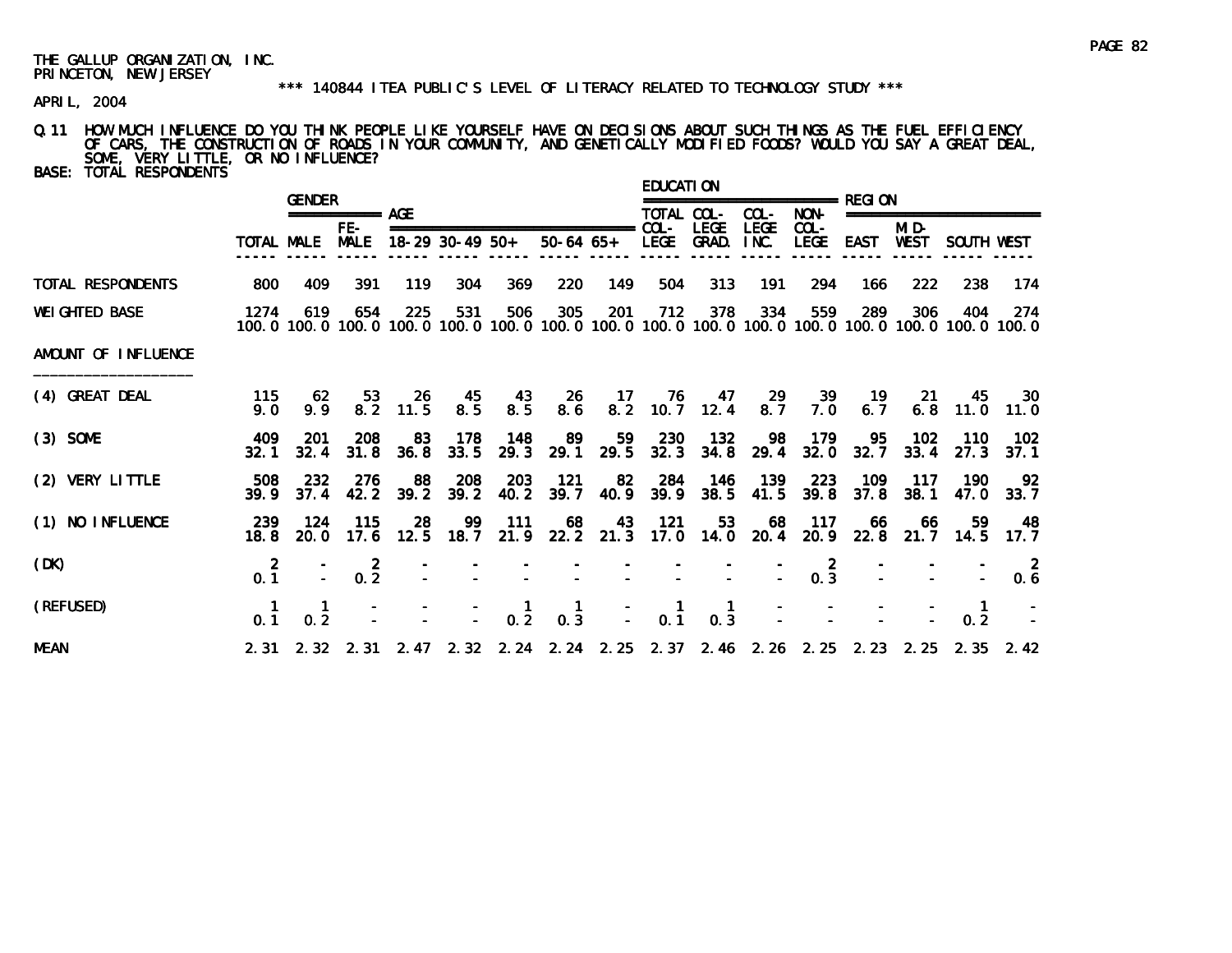#### \*\*\* 140844 ITEA PUBLIC'S LEVEL OF LITERACY RELATED TO TECHNOLOGY STUDY \*\*\*

APRIL, 2004

### Q.11 HOW MUCH INFLUENCE DO YOU THINK PEOPLE LIKE YOURSELF HAVE ON DECISIONS ABOUT SUCH THINGS AS THE FUEL EFFICIENCY OF CARS, THE CONSTRUCTION OF ROADS IN YOUR COMMUNITY, AND GENETICALLY MODIFIED FOODS? WOULD YOU SAY A GREAT DEAL, SOME, VERY LITTLE, OR NO INFLUENCE?

BASE: TOTAL RESPONDENTS

|                       |                       |             | TECHNOLOGY AREA          | WORKS IN COMPUTERS/<br>===================     |             |                         |                | I MPORTANCE TO<br>YOU TO KNOW HOW<br>TECHNOLOGY WORKS<br>================= |                          | <b>TECHNOLOGY</b> | EXTENT TO WHICH<br>EVERYONE SHOULD<br>UNDERSTAND/USE | =================                                   | <b>BELI EVE</b><br><b>STUDENTS'</b><br><b>TESTS</b><br>IN UNDER-<br>STANDI NG | INCLUDE Q'S                                                              |
|-----------------------|-----------------------|-------------|--------------------------|------------------------------------------------|-------------|-------------------------|----------------|----------------------------------------------------------------------------|--------------------------|-------------------|------------------------------------------------------|-----------------------------------------------------|-------------------------------------------------------------------------------|--------------------------------------------------------------------------|
|                       | <b>TOTAL YES</b>      |             |                          | <b>OTHER</b><br>COMP- TECH-<br>UTERS NOLOGY NO |             | <b>NOT</b><br>EMP-      | LOYED VERY     | WHAT                                                                       | <b>NOT</b><br>SOME-IMPOR | -TANT VERY        | <b>WHAT</b>                                          | <b>NOT</b><br>SOME - IMPOR ===========<br>-TANT YES | <b>TECHNOLOGY</b>                                                             | NO.                                                                      |
| TOTAL RESPONDENTS     | 800                   | 199         | 97                       | 102                                            | 437         | 154                     | 289            | 386                                                                        | 124                      | 592               | 190                                                  | 12 <sup>2</sup>                                     | 701                                                                           | -89                                                                      |
| <b>WEI GHTED BASE</b> | 1274                  | 288         | 134<br>100.0 100.0 100.0 | 154                                            | 710         | 261                     | 484            | 606                                                                        | 182                      | 940               | 301                                                  |                                                     | 24 1116                                                                       | 140<br>100.0 100.0 100.0 100.0 100.0 100.0 100.0 100.0 100.0 100.0 100.0 |
| AMOUNT OF INFLUENCE   |                       |             |                          |                                                |             |                         |                |                                                                            |                          |                   |                                                      |                                                     |                                                                               |                                                                          |
| (4) GREAT DEAL        | 115<br>9.0            | 28<br>9.9   | 8<br>5.7                 | 21<br>13.5                                     | 51<br>7.2   | 32 <sub>2</sub><br>12.1 | 51<br>10.6     | 53<br>8.8                                                                  | 10<br>5.5                | 86<br>9.2         | 24<br>8.1                                            | 4.9                                                 | 101<br>9.1                                                                    | 14<br>9.7                                                                |
| $(3)$ SOME            | 409<br>32.1           | 90<br>31.3  | 44<br>32.6               | 46<br>30.1                                     | 240<br>33.8 | 77<br>29.6              | 169<br>35.0    | 179<br>29.5                                                                | 61<br>33.5               | 293<br>31.1       | 107<br>35.7                                          | 8<br>33.1                                           | 361<br>32.3                                                                   | 44<br>31.1                                                               |
| (2) VERY LITTLE       | 508<br>39.9           | 121<br>42.1 | 63<br>46.8               | 58<br>38.0                                     | 277<br>39.0 | 100<br>38.3             | 202<br>41.7    | 242<br>39.9                                                                | 64<br>35.3               | 385<br>41.0       | 117<br>38.8                                          | 5.<br>19.4                                          | 456<br>40.9                                                                   | 44<br>31.2                                                               |
| (1) NO INFLUENCE      | 239<br>18.8           | 47<br>16.4  | <b>20</b><br>14.8        | 27<br>17.7                                     | 141<br>19.9 | 51<br>19.4              | 62<br>12.7     | 131<br>21.5                                                                | 47<br>25.7               | 175<br>18.7       | 51<br>17.1                                           | 10<br>42.6                                          | 197<br>17.6                                                                   | 38<br>-26.9                                                              |
| (DK)                  | $\overline{2}$<br>0.1 |             |                          |                                                |             | $\overline{2}$<br>0.6   | $\blacksquare$ | -2<br>0.3                                                                  |                          |                   |                                                      |                                                     |                                                                               | -2<br>1.1                                                                |
| (REFUSED)             | 0.1                   | 0.3         |                          | 1<br>0.7                                       |             |                         |                |                                                                            |                          |                   | 0.3                                                  |                                                     | 0.1                                                                           |                                                                          |
| <b>MEAN</b>           | 2.31                  | 2.35        | 2.29                     |                                                |             |                         |                |                                                                            |                          |                   |                                                      | 2.40 2.28 2.35 2.44 2.26 2.19 2.31 2.35 2.00        | 2.33                                                                          | 2.24                                                                     |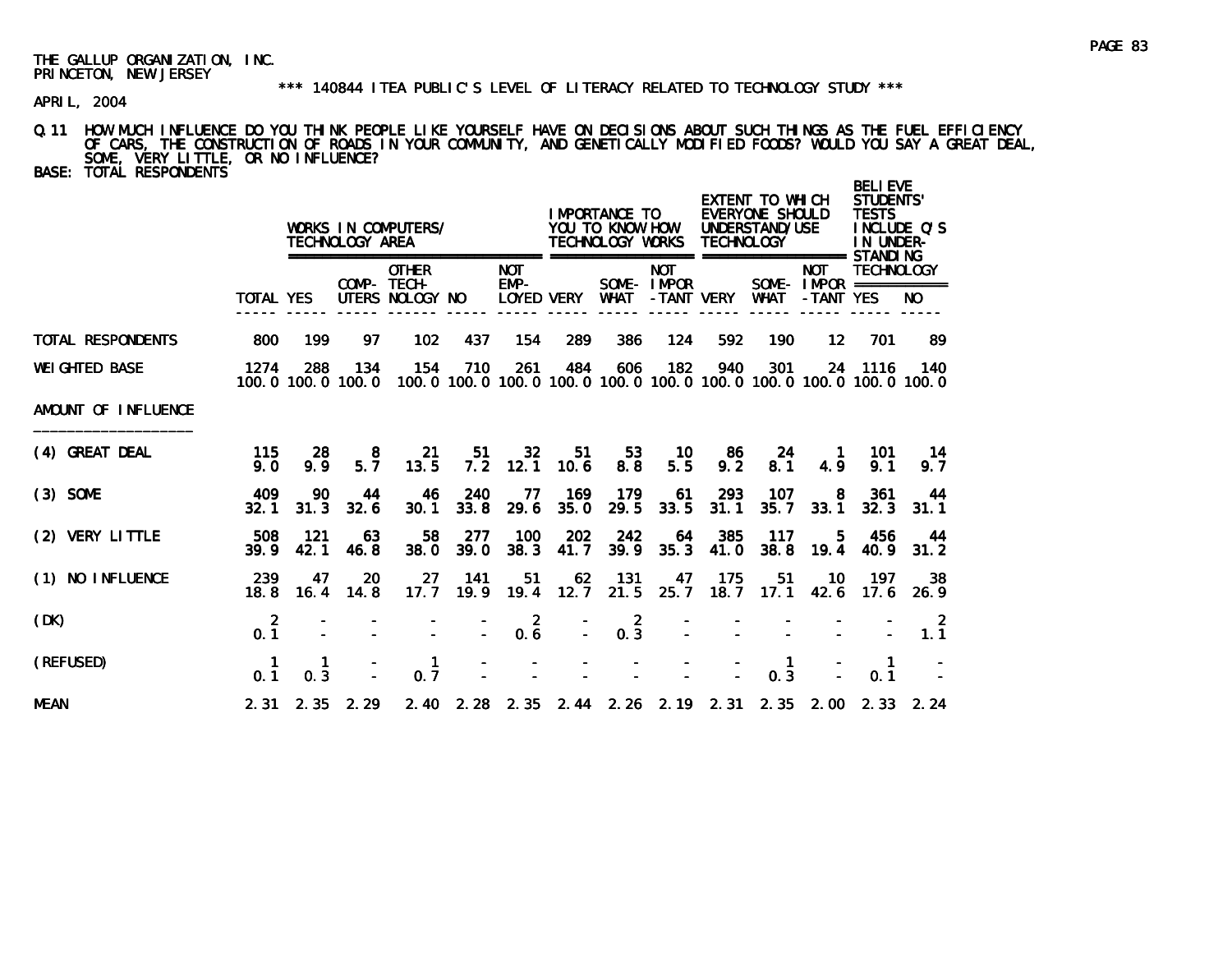#### \*\*\* 140844 ITEA PUBLIC'S LEVEL OF LITERACY RELATED TO TECHNOLOGY STUDY \*\*\*

APRIL, 2004

# Q.12 THINKING ABOUT THINGS, SUCH AS FUEL EFFICIENCY OF CARS, THE CONSTRUCTION OF ROADS IN YOUR COMMUNITY, AND GENETICALLY MODIFIED FOODS, HOW MUCH CONFIDENCE DO YOU HAVE IN EXPERTS IN THESE FIELDS TO MAKE THE RIGHT DECISIONS FOR YOUR COMMUNITY??

| <b>BASE: TOTAL RESPONDENTS</b> |                 |                                                                                                                        |                    |                        |                                                              |                  |                                                  |               | <b>EDUCATION</b>                                  |                                         |                                              |                                                                                                                             |                                          |                     |                                                  |                                        |
|--------------------------------|-----------------|------------------------------------------------------------------------------------------------------------------------|--------------------|------------------------|--------------------------------------------------------------|------------------|--------------------------------------------------|---------------|---------------------------------------------------|-----------------------------------------|----------------------------------------------|-----------------------------------------------------------------------------------------------------------------------------|------------------------------------------|---------------------|--------------------------------------------------|----------------------------------------|
|                                |                 | <b>GENDER</b>                                                                                                          | =========== AGE    |                        |                                                              |                  |                                                  |               | TOTAL COL-                                        |                                         | COL-                                         | NON-                                                                                                                        |                                          | ==================  |                                                  |                                        |
|                                |                 | TOTAL MALE                                                                                                             | FE-<br><b>MALE</b> |                        | 18-29 30-49 50+                                              |                  | ===============================<br>$50-64$ $65+$ |               | $COL -$                                           | <b>LEGE</b><br>LEGE GRAD.               | <b>LEGE</b><br>INC.                          | $COL -$<br>LEGE EAST WEST                                                                                                   |                                          | MI D-               | SOUTH WEST                                       |                                        |
| TOTAL RESPONDENTS              | 800             | 409                                                                                                                    | 391                | 119                    | 304                                                          | 369              | 220                                              | 149           | 504                                               | 313                                     | 191                                          | 294                                                                                                                         | 166                                      | 222                 | 238                                              | 174                                    |
| <b>WEI GHTED BASE</b>          | 1274            | 619<br>100, 0 100, 0 100, 0 100, 0 100, 0 100, 0 100, 0 100, 0 100, 0 100, 0 100, 0 100, 0 100, 0 100, 0 100, 0 100, 0 | 654                | 225                    | 531                                                          | 506              | 305                                              | 201           | 712                                               | 378                                     | 334                                          | 559                                                                                                                         | 289                                      | 306                 | 404                                              | 274                                    |
| LEVEL OF CONFIDENCE            |                 |                                                                                                                        |                    |                        |                                                              |                  |                                                  |               |                                                   |                                         |                                              |                                                                                                                             |                                          |                     |                                                  |                                        |
| (4) A GREAT DEAL               | 150             | -90<br>$11.8$ 14.6                                                                                                     | 59                 | 34<br>$9.1 \quad 15.2$ | 51                                                           | 63<br>$9.7$ 12.5 | 33<br>$11.0$ 14.7                                | 30            | - 69                                              | - 40<br>$9.7$ 10.7                      | 29                                           | 79<br>8.6 14.2                                                                                                              |                                          | 27 48<br>$9.5$ 15.5 | - 47<br>11.7                                     | - 27<br>9.9                            |
| $(3)$ SOME                     | 687<br>53.9     | 327<br>52.8                                                                                                            | 360<br>55.0        | - 126<br>55.9          | 277<br>52.2                                                  | 281<br>55.5      | 170<br>55.7                                      | - 111<br>55.2 | 377<br>52.9                                       | 213<br>56.5                             | 164<br>49.0                                  | 309<br>55.3                                                                                                                 | 150<br>52.0                              | -157<br>51.1        | <b>230</b><br>56.8                               | - 150<br>54.7                          |
| (2) VERY LITTLE                | 344<br>27.0     | 159<br>25.7                                                                                                            | 184                | 61<br>28.2 27.1        | 158<br>29.7                                                  | 119              | -71<br>23.5 23.3 23.7                            | 48            | 214<br>30.0                                       | 101<br>26.7                             | 113<br>33.7                                  | 129<br>23.0                                                                                                                 | 83<br>28.9                               | -72<br>23.7         | 108<br>26.8                                      | - 79<br>29.0                           |
| $(1)$ NONE                     | - 84<br>6.6     | -38<br>6.1                                                                                                             | 46<br>7.1          | 4<br>1.8               | 37<br>7.1                                                    | 41<br>8.1        | 28<br>9.3                                        | -13<br>6.3    | 43<br>6.0                                         | - 16<br>4.2                             | 27<br>8.1                                    | 41<br>7.4                                                                                                                   | -26<br>8.9                               | -30<br>9.7          | -15<br>3.8                                       | - 13<br>4.9                            |
| (DK)                           | 0.5             | $0.\overline{3}$                                                                                                       | 4<br>0.6           |                        | $\begin{array}{cc} - & 6 \\ - & 1.2 \end{array}$             |                  |                                                  |               | $\begin{array}{ccc} - & 6 \\ - & 0.9 \end{array}$ | $\begin{array}{c} 4 \\ 1.1 \end{array}$ | $\begin{smallmatrix}2\\0.6\end{smallmatrix}$ |                                                                                                                             | $\begin{bmatrix} 2 \\ 0.7 \end{bmatrix}$ | E.                  | $\begin{smallmatrix} 1 \\ 0.3 \end{smallmatrix}$ | $\frac{3}{1.1}$                        |
| (REFUSED)                      | $\frac{3}{0.3}$ | $\frac{3}{0.5}$                                                                                                        |                    |                        | $\begin{array}{cccc} - & 1 & 2 \\ - & 0.2 & 0.4 \end{array}$ |                  | $0.\overline{7}$                                 |               |                                                   |                                         |                                              | $\begin{array}{ccccccccccc} - & & 3 & & 3 & & - & & - & & - & & - \\ - & & 0.4 & & 0.8 & & - & & - & & - & & - \end{array}$ |                                          |                     | $0.\overline{5}$                                 | $\begin{matrix} 1 \\ 0.4 \end{matrix}$ |
| <b>MEAN</b>                    |                 | 2.71 2.76 2.67 2.84 2.65 2.73 2.69 2.78 2.67 2.75 2.58 2.76 2.62 2.73 2.77 2.71                                        |                    |                        |                                                              |                  |                                                  |               |                                                   |                                         |                                              |                                                                                                                             |                                          |                     |                                                  |                                        |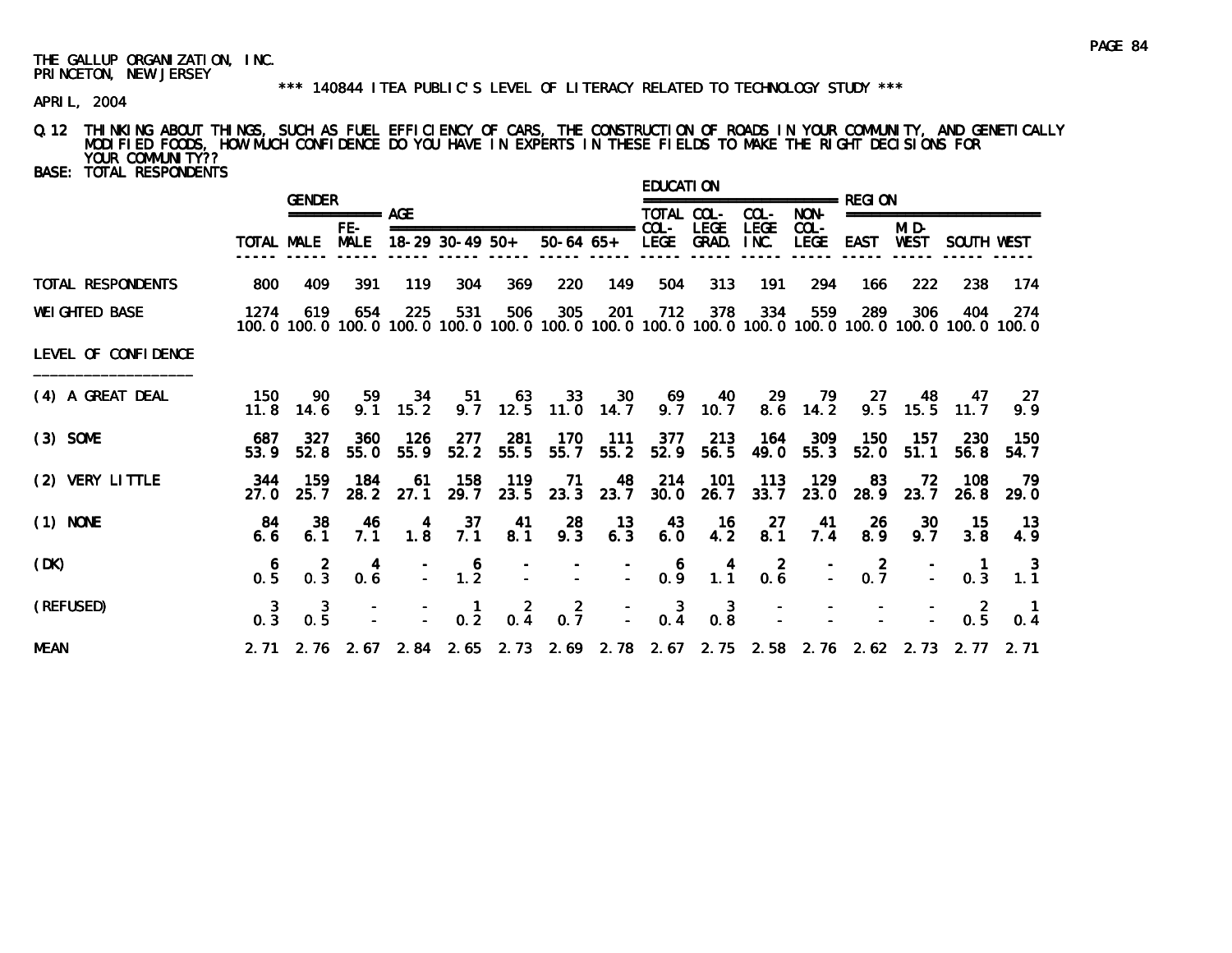#### \*\*\* 140844 ITEA PUBLIC'S LEVEL OF LITERACY RELATED TO TECHNOLOGY STUDY \*\*\*

APRIL, 2004

# Q.12 THINKING ABOUT THINGS, SUCH AS FUEL EFFICIENCY OF CARS, THE CONSTRUCTION OF ROADS IN YOUR COMMUNITY, AND GENETICALLY MODIFIED FOODS, HOW MUCH CONFIDENCE DO YOU HAVE IN EXPERTS IN THESE FIELDS TO MAKE THE RIGHT DECISIONS FOR YOUR COMMUNITY??

BASE: TOTAL RESPONDENTS

|                          |                  |                          | TECHNOLOGY AREA      | WORKS IN COMPUTERS/                                                                              |                       |                    |                 | IMPORTANCE TO<br>YOU TO KNOW HOW<br>TECHNOLOGY WORKS<br>================== |                                         | <b>TECHNOLOGY</b>     | EXTENT TO WHICH<br>EVERYONE SHOULD<br>UNDERSTAND/USE | =================                                      | <b>BELI EVE</b><br><b>STUDENTS'</b><br><b>TESTS</b><br>IN UNDER-<br>STANDI NG | INCLUDE Q'S |
|--------------------------|------------------|--------------------------|----------------------|--------------------------------------------------------------------------------------------------|-----------------------|--------------------|-----------------|----------------------------------------------------------------------------|-----------------------------------------|-----------------------|------------------------------------------------------|--------------------------------------------------------|-------------------------------------------------------------------------------|-------------|
|                          | TOTAL YES        |                          |                      | <b>OTHER</b><br>COMP- TECH-<br>UTERS NOLOGY NO                                                   |                       | <b>NOT</b><br>EMP- | LOYED VERY      | WHAT                                                                       | <b>NOT</b><br>SOME- IMPOR<br>-TANT VERY |                       | WHAT                                                 | <b>NOT</b><br>SOME - $IMPOR$ ============<br>-TANT YES | <b>TECHNOLOGY</b>                                                             | NO.         |
| <b>TOTAL RESPONDENTS</b> | 800              | 199                      | 97                   | 102                                                                                              | 437                   | 154                | 289             | 386                                                                        | 124                                     | 592                   | 190                                                  | 12                                                     | 701                                                                           | 89          |
| <b>WEI GHTED BASE</b>    | 1274             | 288                      | 134                  | 154<br>100.0 100.0 100.0 100.0 100.0 100.0 100.0 100.0 100.0 100.0 100.0 100.0 100.0 100.0 100.0 | 710                   | 261                | 484             | 606                                                                        | 182                                     | 940                   | 301                                                  |                                                        | 24 1116                                                                       | 140         |
| LEVEL OF CONFIDENCE      |                  |                          |                      |                                                                                                  |                       |                    |                 |                                                                            |                                         |                       |                                                      |                                                        |                                                                               |             |
| (4) A GREAT DEAL         | 150<br>11.8      | 38                       | 17<br>$13.2$ 12.4    | -21<br>13.9                                                                                      | 79<br>11.1            | 32<br>12.1         | 84<br>17.4      | 42                                                                         | -23-<br>$7.0$ 12.7                      | 112                   | 35.                                                  | 3<br>$11.9$ $11.7$ $10.7$                              | - 132<br>11.8                                                                 | 17<br>11.9  |
| $(3)$ SOME               | 687<br>53.9      | -157<br>54.6             | 81<br>60.2           | 77<br>49.8                                                                                       | 384<br>54.1           | 139<br>53.3        | 254<br>52.6     | 343<br>56.6                                                                | 88<br>48.4                              | 520<br>55.4           | 142<br>47.2                                          | 20<br>83.1                                             | 606<br>54.3                                                                   | 70<br>50.2  |
| (2) VERY LITTLE          | 344<br>27. O     | 69<br>24.1               | -27<br>20.5          | 42<br>27.3                                                                                       | 191<br>26.9           | 77<br>29.4         | 112<br>23.1     | 172<br>28.3                                                                | 60<br>32.9                              | 242<br>25.8           | 101<br>33.6                                          | $\sim$                                                 | 302<br>27.1                                                                   | 36<br>25.7  |
| $(1)$ NONE               | -84<br>6.6       | $22 \overline{ }$<br>7.7 | 9.<br>7.0            | 13<br>8.3                                                                                        | 48<br>6.7             | 14<br>5.2          | 26<br>5.4       | 50<br>8.2                                                                  | 8<br>4.6                                | 60<br>6.4             | 21<br>7.1                                            | $\mathbf{1}$<br>6.2                                    | 68<br>6.1                                                                     | -16<br>11.4 |
| (DK)                     | 6<br>0.5         |                          |                      |                                                                                                  | 6<br>0.9              | $\frac{1}{2}$      | $\frac{5}{1.1}$ | $\bar{z}$                                                                  | $\mathbf{1}$<br>0.6                     | 3<br>$0.\overline{3}$ |                                                      |                                                        | 0.6                                                                           |             |
| (REFUSED)                | $0.\overline{3}$ | 0.4                      |                      | 0.7                                                                                              | $\overline{2}$<br>0.3 |                    | $0.\frac{2}{4}$ |                                                                            | $\mathbf{1}$<br>0.7                     | $0.\overline{2}$      | $\mathbf{1}$<br>0.3                                  |                                                        | $\overline{2}$<br>0.2                                                         | 0.8         |
| <b>MEAN</b>              |                  |                          | $2.71$ $2.74$ $2.78$ |                                                                                                  |                       |                    |                 |                                                                            |                                         |                       |                                                      | 2. 70 2. 70 2. 72 2. 83 2. 62 2. 70 2. 73 2. 64 2. 98  |                                                                               | 2.72 2.63   |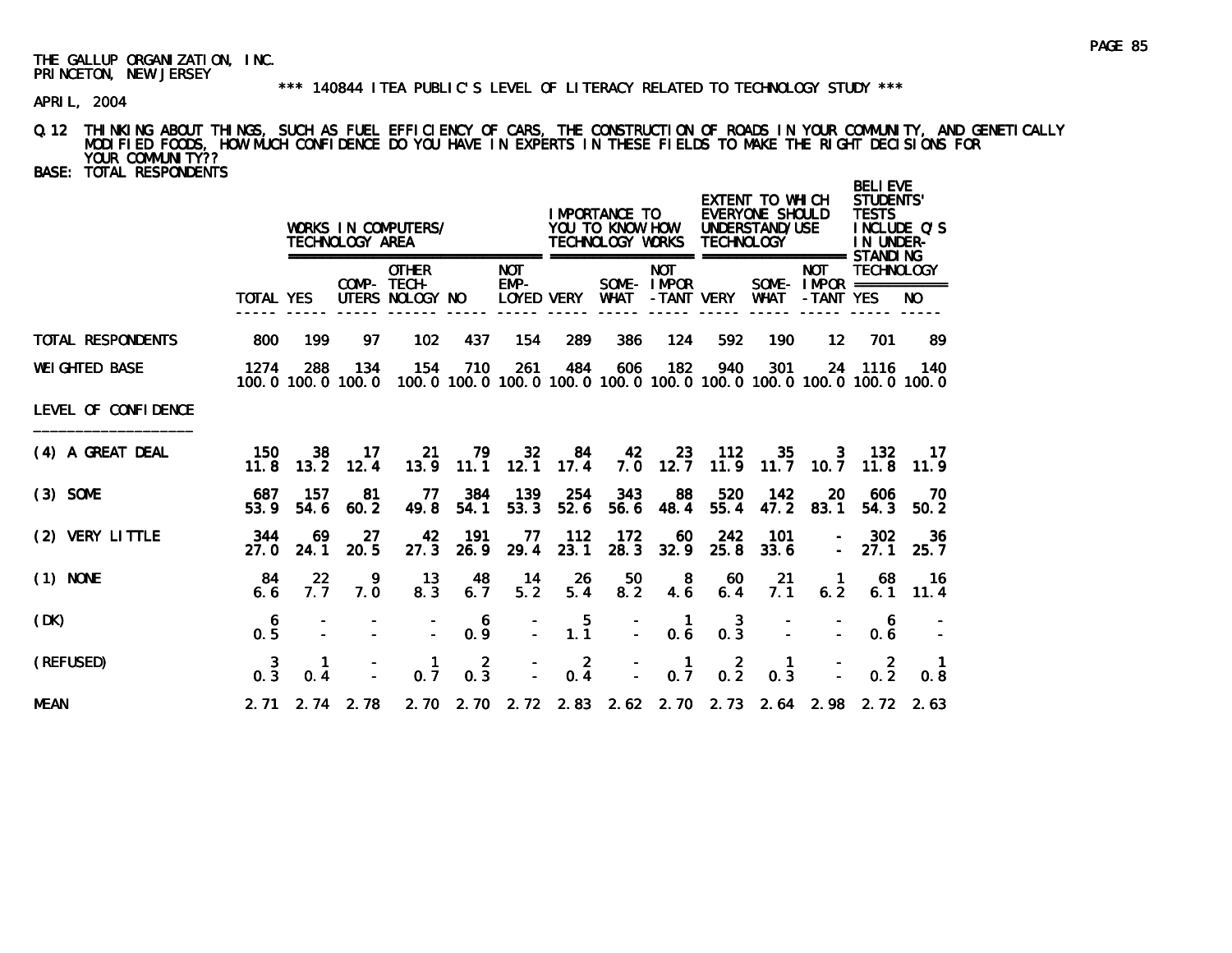#### \*\*\* 140844 ITEA PUBLIC'S LEVEL OF LITERACY RELATED TO TECHNOLOGY STUDY \*\*\*

APRIL, 2004

### Q.13 I AM GOING TO READ A NUMBER OF THINGS THAT HIGH SCHOOL GRADUATES MIGHT OR MIGHT NOT KNOW OR BE ABLE TO DO. AS I READ EACH, PLEASE TELL ME HOW IMPORTANT IT IS THAT HIGH SCHOOL STUDENTS UNDERSTAND AND ARE ABLE TO DO EACH.

(\*) A. EVALUATE THE PROS AND CONS OF SPECIFIC TECHNOLOGY USES BASE: TOTAL RESPONDENTS

|                                    |                                                  | <b>GENDER</b> |                                                    |                  |                                 |                  |                                 |                                        | <b>EDUCATION</b> |                                        |                                                  | =============== RFGI ON                |                  |               |                                                                                 |                                                                                                              |
|------------------------------------|--------------------------------------------------|---------------|----------------------------------------------------|------------------|---------------------------------|------------------|---------------------------------|----------------------------------------|------------------|----------------------------------------|--------------------------------------------------|----------------------------------------|------------------|---------------|---------------------------------------------------------------------------------|--------------------------------------------------------------------------------------------------------------|
|                                    |                                                  |               | =========== AGE                                    |                  |                                 |                  |                                 |                                        | TOTAL COL-       |                                        | COL-                                             | NON-                                   |                  |               | ===================                                                             |                                                                                                              |
|                                    |                                                  | TOTAL MALE    | FE-<br><b>MALE</b>                                 |                  | $18-29$ 30-49 50+               |                  | =============================== | 50-64 65+ LEGE                         | $COL -$          | <b>LEGE</b><br>GRAD.                   | <b>LEGE</b><br>INC.                              | $COL -$<br>LEGE                        | EAST             | MI D-<br>WEST | SOUTH WEST                                                                      |                                                                                                              |
| TOTAL RESPONDENTS                  | 800                                              | 409           | 391                                                | 119              | 304                             | 369              | 220                             | 149                                    | 504              | 313                                    | 191                                              | 294                                    | 166              | 222           | 238                                                                             | 174                                                                                                          |
| <b>WEI GHTED BASE</b>              | 1274                                             | 619           | 654                                                | 225              | 531                             | 506              | 305                             | 201                                    | 712              | 378                                    | 334                                              | 559                                    | 289              | 306           | 404                                                                             | 274<br>100.0 100.0 100.0 100.0 100.0 100.0 100.0 100.0 100.0 100.0 100.0 100.0 100.0 100.0 100.0 100.0 100.0 |
| LEVEL OF IMPORTANCE                |                                                  |               |                                                    |                  |                                 |                  |                                 |                                        |                  |                                        |                                                  |                                        |                  |               |                                                                                 |                                                                                                              |
| (4) VERY IMPORTANT                 | 736<br>57.8                                      | 355<br>57.4   | 381<br>58.2                                        | - 113<br>50.2    | 336<br>63.3                     | 280<br>55.4      | 194                             | 87<br>$63.5$ 43.1                      | 406<br>57.0      | -227<br>60.0                           | 179<br>53.7                                      | 328<br>58.7                            | 180<br>62.3      | 192<br>62.8   | -221<br>54.7                                                                    | 143<br>52.1                                                                                                  |
| (3) SOMEWHAT IMPORTANT             | 479<br>37.6                                      | -231<br>37.3  | 248<br>37.9                                        | 101<br>45.0      | 179<br>33.7                     | 196<br>38.6      | 94<br>30.8                      | 102<br>50.5                            | 275<br>38.6      | 137<br>36.2                            | 138<br>41.3                                      | 204<br>36.5                            | 97<br>33.6       | 98<br>31.9    | 174<br>43.0                                                                     | 110<br>40.2                                                                                                  |
| (2) NOT VERY IMPORTANT             | -51<br>4.0                                       | 29<br>4.6     | $\frac{22}{3.4}$                                   | $3.\overline{7}$ | $\frac{13}{2.4}$                | $\frac{28}{5.5}$ | $\frac{16}{5.3}$                | $\frac{12}{5.9}$                       | $\frac{25}{3.5}$ | $\frac{13}{3.3}$                       | $\frac{12}{3.6}$                                 | $^{26}_{4.6}$                          | $\frac{12}{4.1}$ | 14<br>4.6     | 10.<br>2.3                                                                      | -15<br>5.6                                                                                                   |
| (1) NOT IMPORTANT AT<br><b>ALL</b> | $0.\overline{4}$                                 | $0.7^{4}$     | $\frac{1}{0.2}$                                    | $1.\overline{1}$ | $0.\frac{2}{4}$                 | $0.\overline{2}$ | $\mathbf{1}$<br>0.4             |                                        | $0.\overline{7}$ |                                        | $\begin{array}{cc} - & 5 \\ - & 1.4 \end{array}$ | $\begin{matrix} 1 \\ 0.2 \end{matrix}$ |                  | 0.3           |                                                                                 | $\frac{5}{1.7}$                                                                                              |
| (DK)                               | 0.1                                              |               | 0.2                                                |                  | $0.\overline{2}$                |                  |                                 |                                        | $\frac{1}{0.2}$  | $\begin{matrix} 1 \\ 0.3 \end{matrix}$ |                                                  |                                        |                  |               |                                                                                 | 0.4                                                                                                          |
| (REFUSED)                          | $\begin{smallmatrix} 1 \\ 0.1 \end{smallmatrix}$ |               | $\begin{smallmatrix} 1 \\ 0 & 2 \end{smallmatrix}$ |                  | $\frac{1}{2}$ , $\frac{1}{2}$ , | $\frac{1}{0.2}$  | D.                              | $\begin{matrix} 1 \\ 0.5 \end{matrix}$ | 0.1              | $\begin{matrix} 1 \\ 0.3 \end{matrix}$ |                                                  |                                        |                  | 0.3           |                                                                                 |                                                                                                              |
| <b>MEAN</b>                        |                                                  |               |                                                    |                  |                                 |                  |                                 |                                        |                  |                                        |                                                  |                                        |                  |               | 3.53 3.51 3.55 3.44 3.60 3.49 3.57 3.37 3.52 3.57 3.47 3.54 3.58 3.58 3.52 3.43 |                                                                                                              |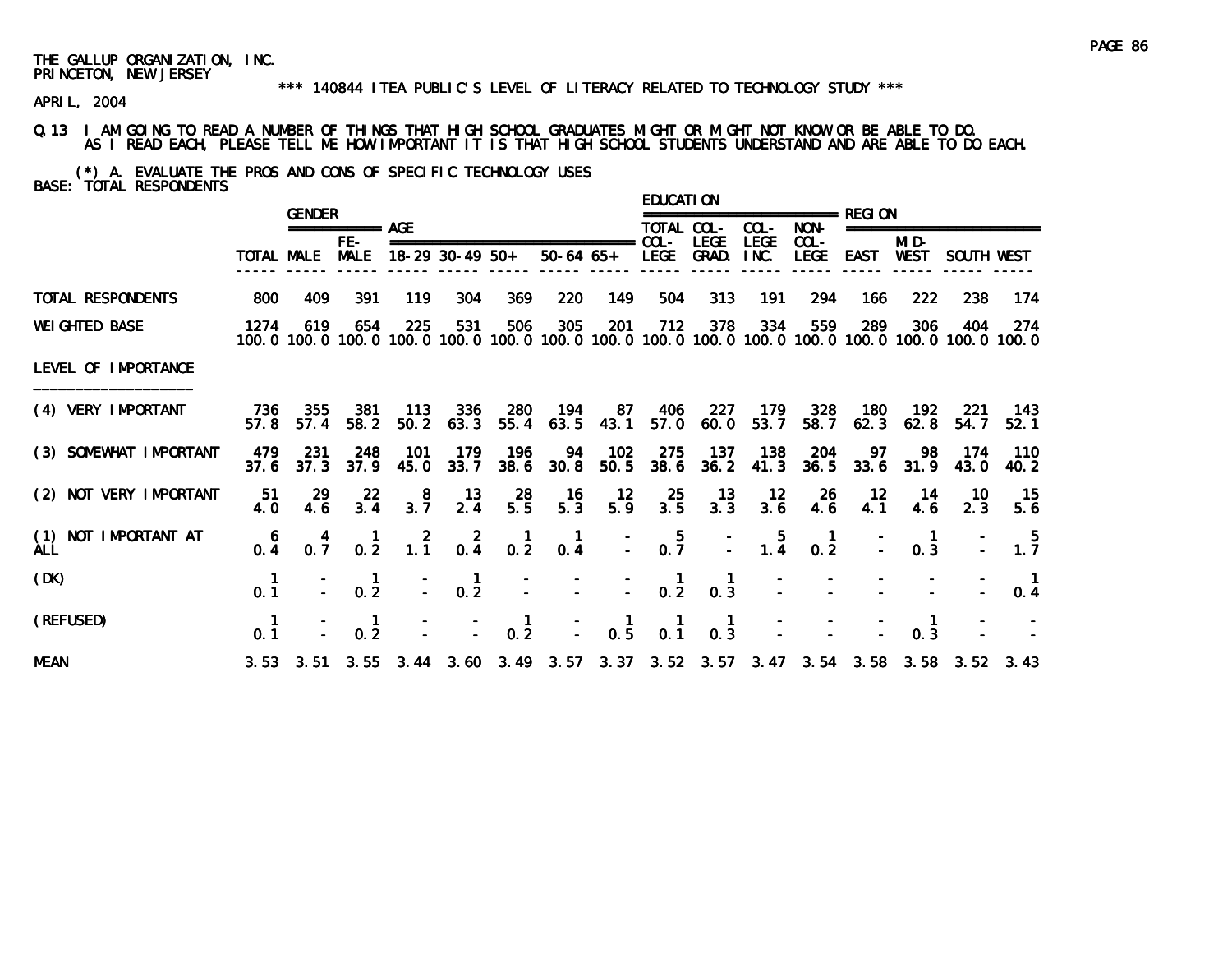#### \*\*\* 140844 ITEA PUBLIC'S LEVEL OF LITERACY RELATED TO TECHNOLOGY STUDY \*\*\*

APRIL, 2004

#### Q.13 I AM GOING TO READ A NUMBER OF THINGS THAT HIGH SCHOOL GRADUATES MIGHT OR MIGHT NOT KNOW OR BE ABLE TO DO. AS I READ EACH, PLEASE TELL ME HOW IMPORTANT IT IS THAT HIGH SCHOOL STUDENTS UNDERSTAND AND ARE ABLE TO DO EACH.

(\*) A. EVALUATE THE PROS AND CONS OF SPECIFIC TECHNOLOGY USES BASE: TOTAL RESPONDENTS

|                                       |                  |                   | TECHNOLOGY AREA          | WORKS IN COMPUTERS/                            |                  |                                  |                 | I MPORTANCE TO<br>YOU TO KNOW HOW<br>TECHNOLOGY WORKS |                                        | <b>TECHNOLOGY</b> | EXTENT TO WHICH<br>EVERYONE SHOULD<br>UNDERSTAND/USE<br>================== STANDI NG |                                                        | <b>BELIEVE</b><br>STUDENTS'<br><b>TESTS</b><br>IN UNDER- | INCLUDE Q'S |
|---------------------------------------|------------------|-------------------|--------------------------|------------------------------------------------|------------------|----------------------------------|-----------------|-------------------------------------------------------|----------------------------------------|-------------------|--------------------------------------------------------------------------------------|--------------------------------------------------------|----------------------------------------------------------|-------------|
|                                       | <b>TOTAL YES</b> |                   |                          | <b>OTHER</b><br>COMP- TECH-<br>UTERS NOLOGY NO |                  | <b>NOT</b><br>EMP-<br>LOYED VERY |                 | ===========<br>WHAT                                   | <b>NOT</b><br>SOME-IMPOR<br>-TANT VERY |                   | <b>WHAT</b>                                                                          | <b>NOT</b><br>SOME - $IMPOR$ ============<br>-TANT YES | <b>TECHNOLOGY</b>                                        | NO.         |
| <b>TOTAL RESPONDENTS</b>              | 800              | 199               | 97                       | 102                                            | 437              | 154                              | 289             | 386                                                   | 124                                    | 592               | 190                                                                                  | 12                                                     | 701                                                      | 89          |
| <b>WEI GHTED BASE</b>                 | 1274             | 288               | 134<br>100.0 100.0 100.0 | 154                                            | 710              | 261                              | 484             | 606                                                   | 182                                    | 940               | 301<br>100, 0 100, 0 100, 0 100, 0 100, 0 100, 0 100, 0 100, 0 100, 0 100, 0 100, 0  | 24                                                     | 1116                                                     | 140         |
| LEVEL OF IMPORTANCE                   |                  |                   |                          |                                                |                  |                                  |                 |                                                       |                                        |                   |                                                                                      |                                                        |                                                          |             |
| (4) VERY IMPORTANT                    | 736<br>57.8      | 182<br>63.3       | 84<br>62.8               | 98<br>63.7                                     | 414<br>58.3      | 137<br>52.4                      | 333<br>68.8     | 314<br>51.8                                           | 89<br>48.9                             | 595<br>63.3       | 131<br>43.7                                                                          | 6.<br>25.2                                             | 665<br>59.5                                              | 64<br>45.5  |
| (3) SOMEWHAT IMPORTANT                | 479<br>37.6      | 93<br>32.4        | 44<br>32.6               | 50<br>32.3                                     | 264<br>37.2      | 112<br>42.7                      | 140<br>28.8     | 263<br>43.4                                           | 75<br>41.3                             | 318<br>33.8       | 148<br>49.1                                                                          | 9<br>39.0                                              | 405<br>36.3                                              | 65<br>46.1  |
| (2) NOT VERY IMPORTANT                | 51<br>4.0        | 11<br>4.0         | 5<br>3.8                 | 6<br>4.1                                       | 26<br>3.7        | $12 \,$<br>4.5                   | 9<br>1.9        | 24<br>4.0                                             | 17<br>9.2                              | 23<br>2.4         | 18<br>6.0                                                                            | 9<br>35.8                                              | 40<br>3.6                                                | 10<br>7.4   |
| NOT IMPORTANT AT<br>(1)<br><b>ALL</b> | 6<br>0.4         |                   |                          |                                                | $0.\overline{7}$ | 0.4                              | $0.\frac{2}{4}$ | 4<br>0.6                                              |                                        | $0.\overline{2}$  | 4<br>$1.\overline{2}$                                                                |                                                        | 0.4                                                      | 1.1         |
| (DK)                                  | 0.1              |                   |                          |                                                | -1<br>0.2        |                                  |                 | 1<br>$0.\overline{2}$                                 |                                        | -1<br>0.1         |                                                                                      |                                                        | $\mathbf{1}$<br>0.1                                      |             |
| (REFUSED)                             | 0.1              | 0.4               | 1<br>0.8                 |                                                |                  |                                  |                 |                                                       | $\mathbf{1}$<br>0.6                    | -1<br>0.1         |                                                                                      |                                                        | $\mathbf{1}$<br>0.1                                      |             |
| <b>MEAN</b>                           |                  | $3.53 \quad 3.60$ | 3.59                     |                                                |                  |                                  |                 |                                                       |                                        |                   | 3.60 3.53 3.47 3.66 3.47 3.40 3.61 3.35 2.89                                         |                                                        | 3.55                                                     | 3.36        |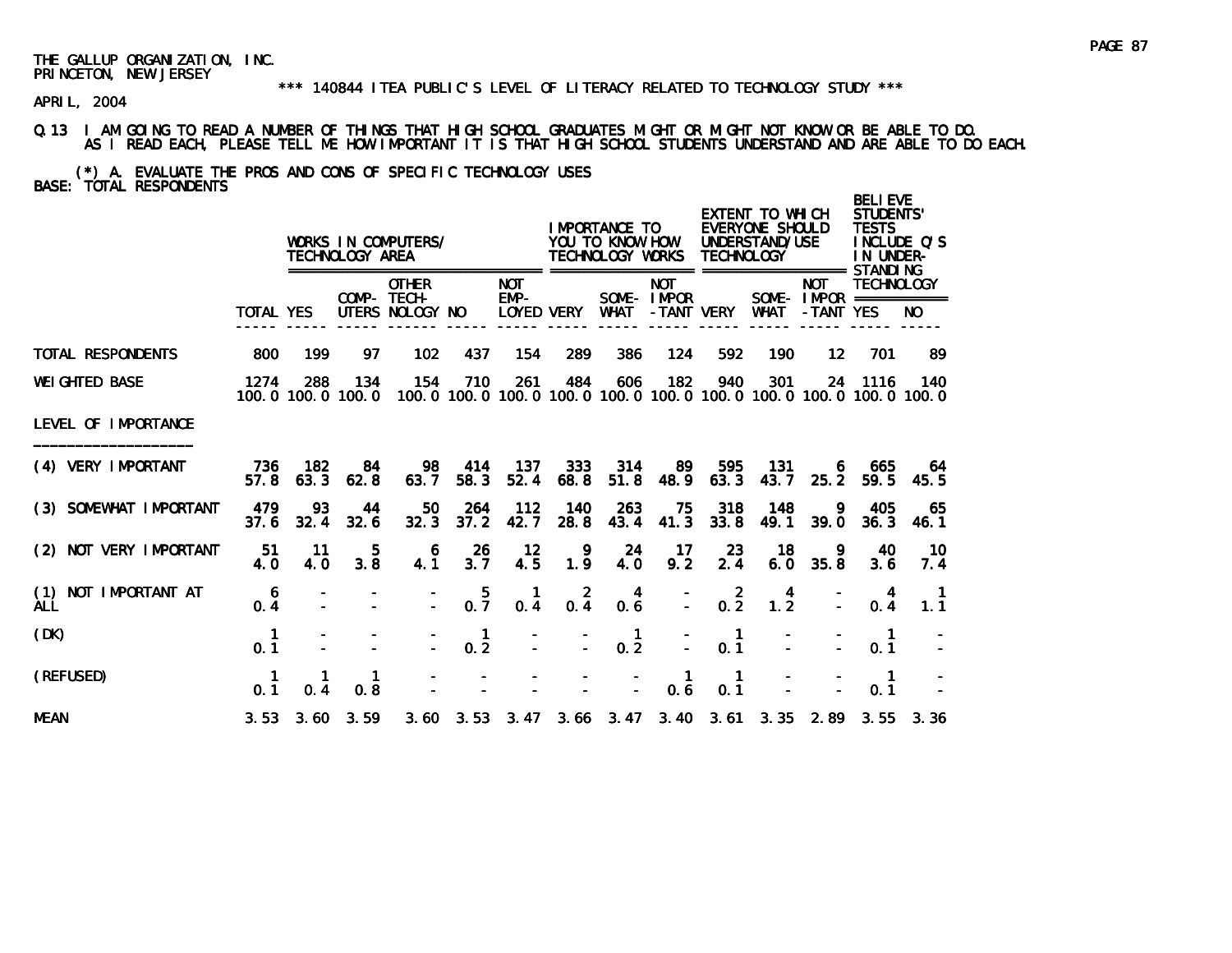#### \*\*\* 140844 ITEA PUBLIC'S LEVEL OF LITERACY RELATED TO TECHNOLOGY STUDY \*\*\*

APRIL, 2004

Q.13 I AM GOING TO READ A NUMBER OF THINGS THAT HIGH SCHOOL GRADUATES MIGHT OR MIGHT NOT KNOW OR BE ABLE TO DO. AS I READ EACH, PLEASE TELL ME HOW IMPORTANT IT IS THAT HIGH SCHOOL STUDENTS UNDERSTAND AND ARE ABLE TO DO EACH.

(\*) B. UNDERSTAND THE RELATIONSHIP BETWEEN TECHNOLOGY AND THE ECONOMY BASE: TOTAL RESPONDENTS

|                             |                  | <b>GENDER</b>        |                                    |                                                  |                                             |                                                  |                                                         |                                         | <b>EDUCATION</b>                                 |                     |                                         | ================ RFGI ON                                                                                                                                                                                                                                                                                            |                  |                                                      |                                                                                 |                                                                                                               |
|-----------------------------|------------------|----------------------|------------------------------------|--------------------------------------------------|---------------------------------------------|--------------------------------------------------|---------------------------------------------------------|-----------------------------------------|--------------------------------------------------|---------------------|-----------------------------------------|---------------------------------------------------------------------------------------------------------------------------------------------------------------------------------------------------------------------------------------------------------------------------------------------------------------------|------------------|------------------------------------------------------|---------------------------------------------------------------------------------|---------------------------------------------------------------------------------------------------------------|
|                             |                  |                      | =========== AGE                    |                                                  |                                             |                                                  |                                                         |                                         | TOTAL COL-                                       |                     | COL-                                    | NON-                                                                                                                                                                                                                                                                                                                |                  |                                                      | ====================                                                            |                                                                                                               |
|                             |                  | TOTAL MALE           | $FE-$<br><b>MALE</b>               |                                                  | 18-29 30-49 50+                             |                                                  | ===============================<br>50-64 65+ LEGE GRAD. |                                         | $COL -$                                          | LEGE                | <b>LEGE</b><br>INC.                     | $COL -$<br><b>LEGE</b>                                                                                                                                                                                                                                                                                              | EAST             | MI D-<br>WEST                                        | SOUTH WEST                                                                      |                                                                                                               |
| TOTAL RESPONDENTS           | 800              | 409                  | 391                                | 119                                              | 304                                         | 369                                              | 220                                                     | 149                                     | 504                                              | 313                 | 191                                     | 294                                                                                                                                                                                                                                                                                                                 | 166              | 222                                                  | 238                                                                             | -174                                                                                                          |
| <b>WEI GHTED BASE</b>       | 1274             | 619                  | 654                                | 225                                              | 531                                         | 506                                              | 305                                                     | 201                                     | 712                                              | 378                 | 334                                     | 559                                                                                                                                                                                                                                                                                                                 | 289              | 306                                                  | 404                                                                             | -274<br>100.0 100.0 100.0 100.0 100.0 100.0 100.0 100.0 100.0 100.0 100.0 100.0 100.0 100.0 100.0 100.0 100.0 |
| LEVEL OF IMPORTANCE         |                  |                      |                                    |                                                  |                                             |                                                  |                                                         |                                         |                                                  |                     |                                         |                                                                                                                                                                                                                                                                                                                     |                  |                                                      |                                                                                 |                                                                                                               |
| (4) VERY IMPORTANT          | 855<br>67.1      | 398<br>64.3          | 457<br>69.8                        | - 133<br>59.2                                    | 362<br>68.1                                 | 352<br>69.6                                      | 212                                                     | 69.5 69.6                               | 66.1                                             | 140 471 247<br>65.3 | 224<br>67.0                             | 382<br>68.3                                                                                                                                                                                                                                                                                                         | 204<br>70. 6     | -204<br>66. 7                                        | -265<br>65.6                                                                    | - 182<br>66.3                                                                                                 |
| (3) SOMEWHAT IMPORTANT      | 375<br>29.4      | - 191<br>30.9        | 184<br>28.0                        | 89.                                              | - 151<br>39.6 28.4                          | -133                                             | 82<br>26.3 27.0 25.2 31.6 33.3 29.7                     | 51                                      | -225                                             | - 126               | 99                                      | 150<br>26.7                                                                                                                                                                                                                                                                                                         | 74               | -87<br>25.6 28.5                                     | 130<br>32.1                                                                     | -84<br>30.5                                                                                                   |
| (2) NOT VERY IMPORTANT      | 30<br>2.3        | -20<br>$3.2^{\circ}$ | $\frac{9}{1.4}$                    | $\begin{smallmatrix} 3 \\ 1.3 \end{smallmatrix}$ | $\frac{12}{2.3}$                            | $\frac{13}{2.6}$                                 | $\begin{array}{c} 9 \\ 3.1 \end{array}$                 | $\begin{array}{c} 4 \\ 1.8 \end{array}$ | $\frac{12}{1.7}$                                 | 1.1                 | $\begin{array}{c} 8 \\ 2.4 \end{array}$ | $\frac{18}{3.1}$                                                                                                                                                                                                                                                                                                    | $\frac{10}{3.3}$ | $\frac{10}{3.3}$                                     | 1.5                                                                             | $\begin{array}{c} 5 \\ 1.8 \end{array}$                                                                       |
| (1) NOT IMPORTANT AT<br>ALL | 11<br>0.9        | $\frac{9}{1.4}$      | 3<br>0.4                           |                                                  | $\frac{-}{-}$ 1.2                           | $\begin{smallmatrix} 5 \\ 1.0 \end{smallmatrix}$ |                                                         | $\frac{-}{-}$ 2.5                       | $\begin{smallmatrix} 4 \\ 0.6 \end{smallmatrix}$ |                     |                                         | $\begin{array}{cccc} & 1 & 3 & 7 \\ 0.3 & 0.9 & 1.2 \end{array}$                                                                                                                                                                                                                                                    |                  | $\begin{array}{cc} & 1 & 5 \\ 0.5 & 1.5 \end{array}$ | $0.\overline{8}$                                                                | $0.\overline{7}$                                                                                              |
| (DK)                        | $0.\overline{2}$ | $0.\overline{2}$     | $\overline{2}$<br>$0.\overline{3}$ |                                                  | $\frac{1}{2}$ $\frac{1}{2}$ $\frac{3}{0.6}$ |                                                  | $0.\overline{4}$                                        | $0.\overline{9}$                        |                                                  |                     |                                         | $\frac{1}{2}$ $\frac{1}{2}$ $\frac{1}{2}$ $\frac{1}{2}$ $\frac{1}{2}$ $\frac{1}{2}$ $\frac{1}{2}$ $\frac{1}{2}$ $\frac{1}{2}$ $\frac{1}{2}$ $\frac{1}{2}$ $\frac{1}{2}$ $\frac{1}{2}$ $\frac{1}{2}$ $\frac{1}{2}$ $\frac{1}{2}$ $\frac{1}{2}$ $\frac{1}{2}$ $\frac{1}{2}$ $\frac{1}{2}$ $\frac{1}{2}$ $\frac{1}{2}$ |                  |                                                      | 0.3                                                                             | 0.7                                                                                                           |
| (REFUSED)                   |                  |                      |                                    |                                                  |                                             |                                                  |                                                         |                                         |                                                  |                     |                                         |                                                                                                                                                                                                                                                                                                                     |                  |                                                      |                                                                                 |                                                                                                               |
| <b>MEAN</b>                 |                  |                      |                                    |                                                  |                                             |                                                  |                                                         |                                         |                                                  |                     |                                         |                                                                                                                                                                                                                                                                                                                     |                  |                                                      | 3.63 3.58 3.68 3.58 3.64 3.65 3.67 3.63 3.63 3.64 3.63 3.63 3.66 3.60 3.63 3.63 |                                                                                                               |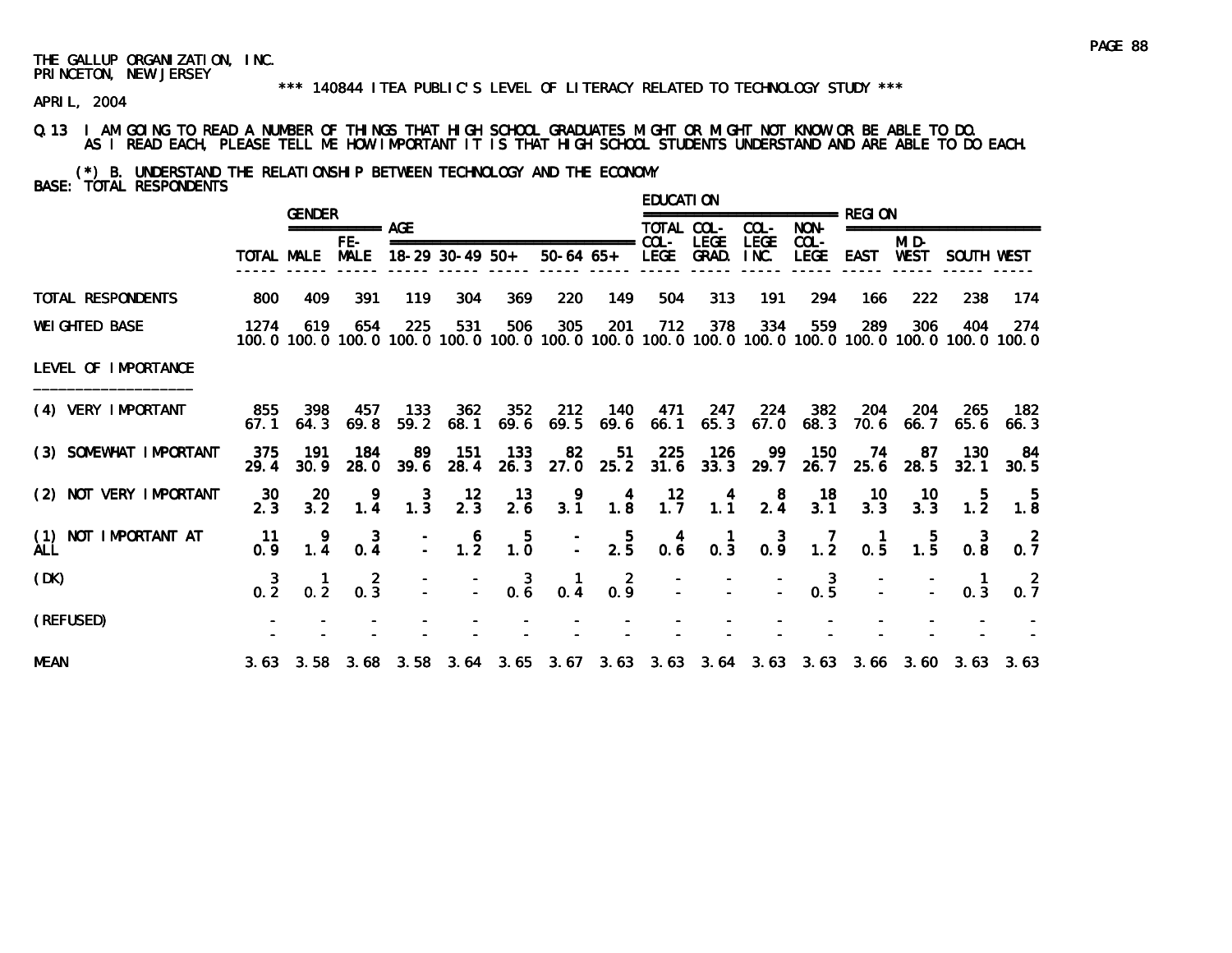#### \*\*\* 140844 ITEA PUBLIC'S LEVEL OF LITERACY RELATED TO TECHNOLOGY STUDY \*\*\*

APRIL, 2004

### Q.13 I AM GOING TO READ A NUMBER OF THINGS THAT HIGH SCHOOL GRADUATES MIGHT OR MIGHT NOT KNOW OR BE ABLE TO DO. AS I READ EACH, PLEASE TELL ME HOW IMPORTANT IT IS THAT HIGH SCHOOL STUDENTS UNDERSTAND AND ARE ABLE TO DO EACH.

(\*) B. UNDERSTAND THE RELATIONSHIP BETWEEN TECHNOLOGY AND THE ECONOMY BASE: TOTAL RESPONDENTS

|                                       |                       |                      | TECHNOLOGY AREA          | WORKS IN COMPUTERS/                            |                                                  |                                              |                                         | I MPORTANCE TO<br>YOU TO KNOW HOW<br>TECHNOLOGY WORKS                    |                          | <b>TECHNOLOGY</b>     | EXTENT TO WHICH<br>EVERYONE SHOULD<br>UNDERSTAND/USE<br>=================== STANDI NG |                                                        | <b>BELIEVE</b><br><b>STUDENTS'</b><br><b>TESTS</b><br>IN UNDER- | INCLUDE Q'S |
|---------------------------------------|-----------------------|----------------------|--------------------------|------------------------------------------------|--------------------------------------------------|----------------------------------------------|-----------------------------------------|--------------------------------------------------------------------------|--------------------------|-----------------------|---------------------------------------------------------------------------------------|--------------------------------------------------------|-----------------------------------------------------------------|-------------|
|                                       | <b>TOTAL YES</b>      |                      |                          | <b>OTHER</b><br>COMP- TECH-<br>UTERS NOLOGY NO |                                                  | <b>NOT</b><br>$EMP-$<br><b>LOYED VERY</b>    |                                         | <b>WHAT</b>                                                              | <b>NOT</b><br>SOME-IMPOR | -TANT VERY            | WHAT                                                                                  | <b>NOT</b><br>SOME - $IMPOR$ ============<br>-TANT YES | <b>TECHNOLOGY</b>                                               | NO.         |
| TOTAL RESPONDENTS                     | 800                   | 199                  | 97                       | 102                                            | 437                                              | 154                                          | 289                                     | 386                                                                      | 124                      | 592                   | 190                                                                                   | 12                                                     | 701                                                             | 89          |
| <b>WEI GHTED BASE</b>                 | 1274                  | 288                  | 134<br>100.0 100.0 100.0 | 154                                            | 710                                              | 261                                          | 484                                     | 606<br>100.0 100.0 100.0 100.0 100.0 100.0 100.0 100.0 100.0 100.0 100.0 | 182                      | 940                   | 301                                                                                   |                                                        | 24 1116                                                         | 140         |
| LEVEL OF IMPORTANCE                   |                       |                      |                          |                                                |                                                  |                                              |                                         |                                                                          |                          |                       |                                                                                       |                                                        |                                                                 |             |
| (4) VERY IMPORTANT                    | 855<br>67.1           | <b>200</b><br>69.6   | 85<br>63.5               | 115<br>74.8                                    | 466<br>65.7                                      | 177<br>67.9                                  | 373<br>77.1                             | 384<br>63.4                                                              | 98<br>53.5               | 694<br>73.9           | 147<br>48.9                                                                           | $\prime$<br>30.8                                       | 780<br>69.8                                                     | 64<br>45.5  |
| (3) SOMEWHAT IMPORTANT                | 375<br>29.4           | 74<br>25.7           | 41<br>30.9               | 33<br>21.3                                     | 222<br>31.3                                      | 76<br>29.0                                   | 101<br>20.8                             | 198<br>32.6                                                              | 75<br>41.3               | 226<br>24.1           | 141<br>46.7                                                                           | 7<br>28.5                                              | 308<br>27.6                                                     | 62<br>43.9  |
| (2) NOT VERY IMPORTANT                | 30<br>2.3             | 12<br>4.2            | 6<br>4.5                 | 6<br>3.9                                       | $\begin{smallmatrix} 9 \\ 1.3 \end{smallmatrix}$ | $\begin{smallmatrix}8\\3.1\end{smallmatrix}$ | $\begin{array}{c} 6 \\ 1.2 \end{array}$ | 19<br>3.1                                                                | 5<br>2.6                 | 12<br>1.2             | -11<br>3.7                                                                            | 5<br>20.9                                              | 19<br>1.7                                                       | 10<br>7.3   |
| NOT IMPORTANT AT<br>(1)<br><b>ALL</b> | 11<br>0.9             | 1<br>0.5             | $\mathbf 1$<br>1.0       |                                                | 10<br>1.4                                        | $\mathbf{r}$                                 | 4<br>$0.\overline{8}$                   | $0.\frac{3}{4}$                                                          | $2.\overline{5}$         | 5<br>$0.\overline{6}$ |                                                                                       | $\begin{array}{ccc} & 2 & 4 \\ 0.7 & 14.9 \end{array}$ | 0.6                                                             | -5<br>3.3   |
| (DK)                                  | 3<br>$0.\overline{2}$ |                      |                          |                                                | 3<br>$0.\,4$                                     |                                              |                                         | $0.\overline{5}$                                                         |                          | $0.\overline{2}$      |                                                                                       | 4.9                                                    | 3<br>0.3                                                        |             |
| (REFUSED)                             |                       |                      |                          |                                                |                                                  |                                              |                                         |                                                                          |                          |                       |                                                                                       |                                                        |                                                                 |             |
| <b>MEAN</b>                           |                       | $3.63$ $3.64$ $3.57$ |                          |                                                |                                                  |                                              |                                         | 3. 71 3. 62 3. 65 3. 74 3. 60 3. 46 3. 72 3. 44 2. 79 3. 67 3. 32        |                          |                       |                                                                                       |                                                        |                                                                 |             |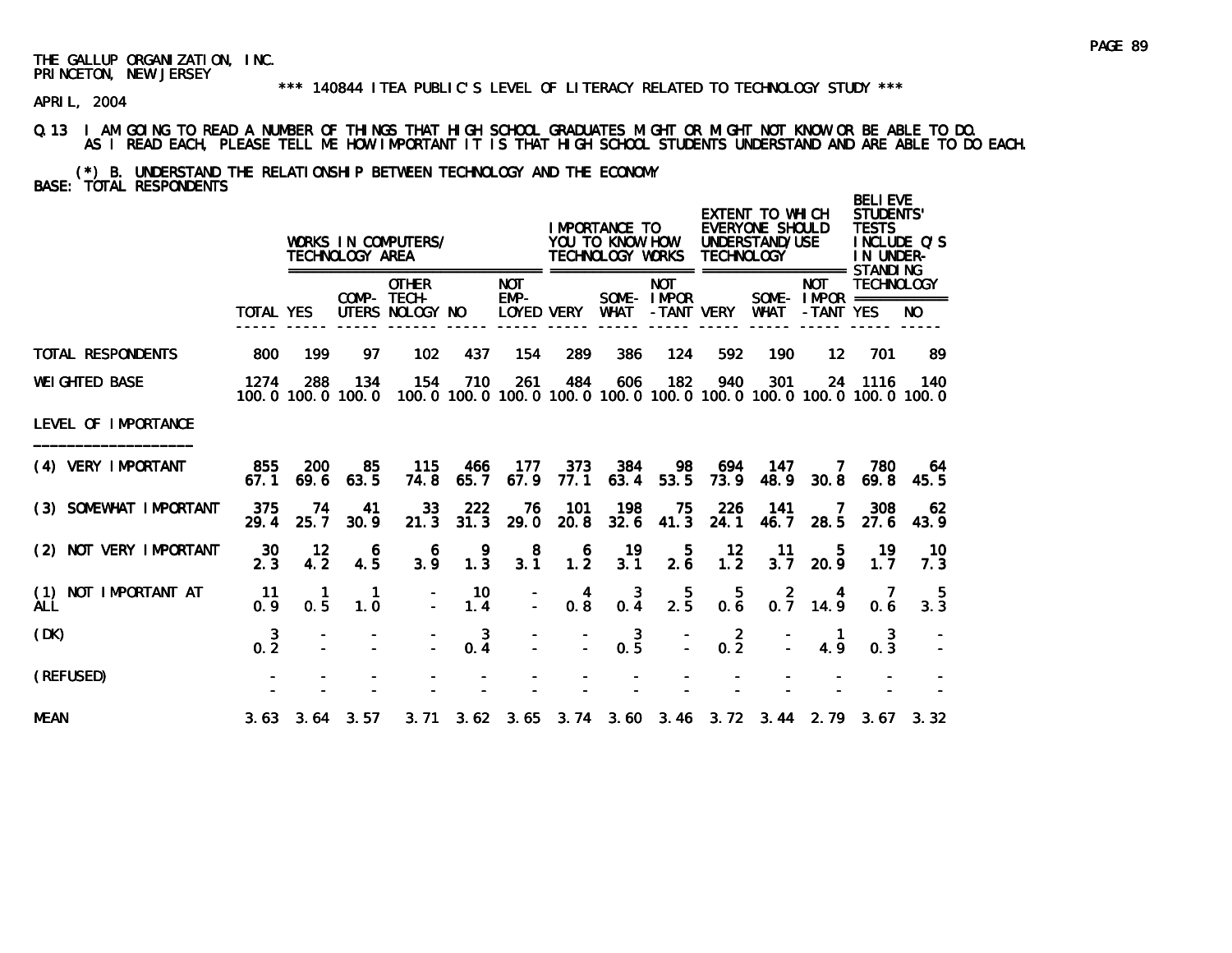#### \*\*\* 140844 ITEA PUBLIC'S LEVEL OF LITERACY RELATED TO TECHNOLOGY STUDY \*\*\*

APRIL, 2004

Q.13 I AM GOING TO READ A NUMBER OF THINGS THAT HIGH SCHOOL GRADUATES MIGHT OR MIGHT NOT KNOW OR BE ABLE TO DO. AS I READ EACH, PLEASE TELL ME HOW IMPORTANT IT IS THAT HIGH SCHOOL STUDENTS UNDERSTAND AND ARE ABLE TO DO EACH.

(\*) C. UNDERSTAND THE OVERALL EFFECT OF TECHNOLOGY ON OUR SOCIETY BASE: TOTAL RESPONDENTS

|                                    |                  | <b>GENDER</b>          |                    |                                         |                                         |                  |                                              |                                                    | <b>EDUCATION</b>      |                             |                                                  | =============== RFGI ON                           |              |                 |                                              |                                                                                                               |
|------------------------------------|------------------|------------------------|--------------------|-----------------------------------------|-----------------------------------------|------------------|----------------------------------------------|----------------------------------------------------|-----------------------|-----------------------------|--------------------------------------------------|---------------------------------------------------|--------------|-----------------|----------------------------------------------|---------------------------------------------------------------------------------------------------------------|
|                                    |                  |                        | =========== AGE    |                                         |                                         |                  |                                              |                                                    | TOTAL COL-            |                             | COL-                                             | NON-                                              |              |                 | ===================                          |                                                                                                               |
|                                    | TOTAL MALE       |                        | FE-<br><b>MALE</b> |                                         | $18-29$ 30-49 50+                       |                  | ===============================<br>50-64 65+ |                                                    | $COL -$<br>LEGE GRAD. | <b>LEGE</b>                 | <b>LEGE</b><br>INC.                              | $COL -$<br>LEGE                                   | EAST         | MI D-<br>WEST   | SOUTH WEST                                   |                                                                                                               |
| TOTAL RESPONDENTS                  | 800              | 409                    | 391                | 119                                     | 304                                     | 369              | 220                                          | 149                                                | 504                   | 313                         | 191                                              | 294                                               | 166          | 222             | 238                                          | 174                                                                                                           |
| <b>WEIGHTED BASE</b>               | 1274             | 619                    | 654                | 225                                     | 531                                     | 506              | 305                                          | 201                                                | 712                   | 378                         | 334                                              | 559                                               | 289          | 306             | 404                                          | -274<br>100.0 100.0 100.0 100.0 100.0 100.0 100.0 100.0 100.0 100.0 100.0 100.0 100.0 100.0 100.0 100.0 100.0 |
| LEVEL OF IMPORTANCE                |                  |                        |                    |                                         |                                         |                  |                                              |                                                    |                       |                             |                                                  |                                                   |              |                 |                                              |                                                                                                               |
| (4) VERY IMPORTANT                 | 905              | 395<br>71.0 63.8       | 510<br>77.9        | - 146<br>65. 0                          | - 400                                   | 350<br>75.4 69.1 | 230<br>75.3                                  | 59.8                                               | 120 515<br>72.3       | - 287                       | 228<br>76.1 68.0                                 | 388<br>69.3                                       | -227<br>78.4 | 203<br>66.2     | -294<br>72.8                                 | - 181<br>66.1                                                                                                 |
| (3) SOMEWHAT IMPORTANT             | 340<br>26.7      | 202<br>32.6            | 138<br>21.1        | 75<br>33.5                              | 124<br>23.3                             | 138<br>27.2      | 68                                           | 70                                                 | 188                   | - 86<br>22.3 34.6 26.3 22.8 | 101                                              | 152<br>$30.3$ $27.2$ $20.4$                       | 59           | 92<br>30.2      | 104<br>25.7                                  | -85<br>30.9                                                                                                   |
| (2) NOT VERY IMPORTANT             | $\frac{22}{1.7}$ | - 17<br>2 <sub>7</sub> | $0.\overline{8}$   | $\begin{array}{c} 3 \\ 1.5 \end{array}$ | $0.\overline{9}$                        | $\frac{14}{2.7}$ |                                              | $\begin{array}{cc} 7 & 6 \\ 2.4 & 3.2 \end{array}$ |                       |                             |                                                  | 6  4  2  16  3  6<br>0.9  1.1  0.7  2.8  1.2  2.1 |              |                 | $\begin{smallmatrix}6\\1.5\end{smallmatrix}$ | $2.2^{6}$                                                                                                     |
| (1) NOT IMPORTANT AT<br><b>ALL</b> | $0.\frac{6}{4}$  | $\epsilon$<br>0.9      |                    |                                         | $\begin{bmatrix} 2 \\ -2 \end{bmatrix}$ | $0.\overline{7}$ |                                              | $\begin{array}{cc} - & 4 \\ - & 1.8 \end{array}$   | $0.\overline{3}$      |                             | $\begin{bmatrix} - & 2 \\ - & 0.6 \end{bmatrix}$ | $\begin{smallmatrix} 4 \\ 0.6 \end{smallmatrix}$  |              | $\frac{4}{1.2}$ |                                              | $\frac{2}{3}$<br>0.7                                                                                          |
| (DK)                               | 0.1              |                        | 0.2                |                                         |                                         | $0.\overline{2}$ |                                              | $\begin{bmatrix} - & 1 \\ - & 0.6 \end{bmatrix}$   | $0.\overline{2}$      |                             | 0.4                                              |                                                   |              | 0.4             |                                              |                                                                                                               |
| (REFUSED)                          |                  |                        |                    |                                         |                                         |                  |                                              |                                                    |                       |                             |                                                  |                                                   |              |                 |                                              |                                                                                                               |
| <b>MEAN</b>                        |                  |                        |                    |                                         |                                         |                  |                                              |                                                    |                       |                             |                                                  |                                                   |              |                 |                                              | 3.68 3.59 3.77 3.63 3.74 3.65 3.73 3.53 3.71 3.75 3.66 3.65 3.77 3.62 3.71 3.62                               |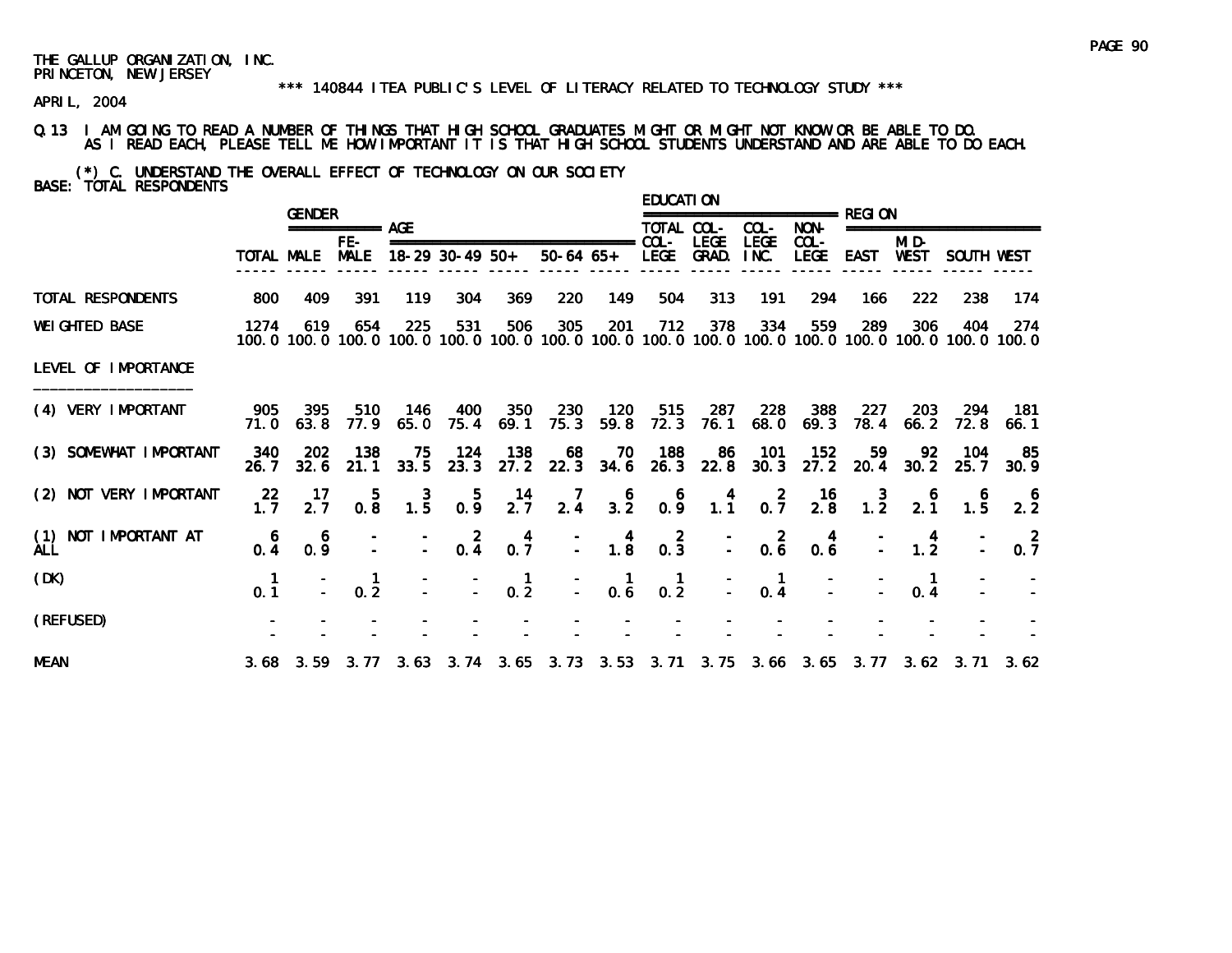#### \*\*\* 140844 ITEA PUBLIC'S LEVEL OF LITERACY RELATED TO TECHNOLOGY STUDY \*\*\*

APRIL, 2004

### Q.13 I AM GOING TO READ A NUMBER OF THINGS THAT HIGH SCHOOL GRADUATES MIGHT OR MIGHT NOT KNOW OR BE ABLE TO DO. AS I READ EACH, PLEASE TELL ME HOW IMPORTANT IT IS THAT HIGH SCHOOL STUDENTS UNDERSTAND AND ARE ABLE TO DO EACH.

(\*) C. UNDERSTAND THE OVERALL EFFECT OF TECHNOLOGY ON OUR SOCIETY BASE: TOTAL RESPONDENTS

|                                       |                  |                    | TECHNOLOGY AREA          | WORKS IN COMPUTERS/                            |                     |                                  |                  | I MPORTANCE TO<br>YOU TO KNOW HOW<br>TECHNOLOGY WORKS |                                        | <b>TECHNOLOGY</b> | EXTENT TO WHICH<br>EVERYONE SHOULD<br>UNDERSTAND/USE<br>=================== STANDI NG |                                                                                     | <b>BELIEVE</b><br>STUDENTS'<br><b>TESTS</b><br>IN UNDER- | INCLUDE Q'S |
|---------------------------------------|------------------|--------------------|--------------------------|------------------------------------------------|---------------------|----------------------------------|------------------|-------------------------------------------------------|----------------------------------------|-------------------|---------------------------------------------------------------------------------------|-------------------------------------------------------------------------------------|----------------------------------------------------------|-------------|
|                                       | <b>TOTAL YES</b> |                    |                          | <b>OTHER</b><br>COMP- TECH-<br>UTERS NOLOGY NO |                     | <b>NOT</b><br>EMP-<br>LOYED VERY |                  | <b>WHAT</b>                                           | <b>NOT</b><br>SOME-IMPOR<br>-TANT VERY |                   | WHAT                                                                                  | <b>NOT</b><br>SOME - IMPOR $=$ $=$ $=$ $=$ $=$ $=$ $=$ $=$ $=$ $=$ $=$<br>-TANT YES | <b>TECHNOLOGY</b>                                        | NO.         |
| <b>TOTAL RESPONDENTS</b>              | 800              | 199                | 97                       | 102                                            | 437                 | 154                              | 289              | 386                                                   | 124                                    | 592               | 190                                                                                   | $12 \,$                                                                             | 701                                                      | 89          |
| <b>WEI GHTED BASE</b>                 | 1274             | 288                | 134<br>100.0 100.0 100.0 | 154                                            | 710                 | 261                              | 484              | 606                                                   | 182                                    | 940               | 301<br>100, 0 100, 0 100, 0 100, 0 100, 0 100, 0 100, 0 100, 0 100, 0 100, 0 100, 0   | 24                                                                                  | 1116                                                     | 140         |
| LEVEL OF IMPORTANCE                   |                  |                    |                          |                                                |                     |                                  |                  |                                                       |                                        |                   |                                                                                       |                                                                                     |                                                          |             |
| (4) VERY IMPORTANT                    | 905<br>71.0      | <b>202</b><br>70.2 | 95<br>70.7               | 107<br>69.9                                    | 505<br>71.2         | 186<br>71.1                      | 400<br>82.7      | 398<br>65.6                                           | 106<br>58.3                            | 726<br>77.3       | 158<br>52.3                                                                           | 17<br>69.7                                                                          | 823<br>73.7                                              | 69.<br>49.3 |
| (3) SOMEWHAT IMPORTANT                | 340<br>26.7      | 82<br>28.6         | 37<br>27.7               | 45<br>29.4                                     | 186<br>26.1         | 69<br>26.4                       | 78<br>16.2       | 197<br>32.6                                           | 63<br>34.6                             | 197<br>20.9       | 138<br>45.8                                                                           | 3<br>11.2                                                                           | 275<br>24.7                                              | 60<br>42.9  |
| (2) NOT VERY IMPORTANT                | 22<br>1.7        | 3<br>1.1           | 2<br>1.6                 | 0.7                                            | 12<br>1.7           | 7<br>$2.\overline{5}$            | 3<br>$0.\bar{7}$ | 10<br>1.6                                             | 9<br>5.1                               | 15<br>1.6         | 1.5                                                                                   | 4.2                                                                                 | 16.<br>1.4                                               | 4.4         |
| NOT IMPORTANT AT<br>(1)<br><b>ALL</b> | 6<br>0.4         |                    |                          |                                                | 6<br>0.8            |                                  | $0.\frac{2}{4}$  |                                                       | $2.\overline{0}$                       | $0.\overline{2}$  |                                                                                       | 14.9                                                                                | 0.2                                                      | 2.5         |
| (DK)                                  | 1<br>0.1         |                    |                          |                                                | $\mathbf{1}$<br>0.2 |                                  |                  | 1<br>0.2                                              |                                        |                   | 0.4                                                                                   |                                                                                     |                                                          | 0.9         |
| (REFUSED)                             |                  |                    |                          |                                                |                     |                                  |                  |                                                       |                                        |                   |                                                                                       |                                                                                     |                                                          |             |
| <b>MEAN</b>                           | 3.68             |                    | $3.69$ $3.69$            |                                                | $3.69$ $3.68$       |                                  |                  |                                                       |                                        |                   | 3.69 3.81 3.64 3.49 3.75 3.51 3.36 3.72 3.40                                          |                                                                                     |                                                          |             |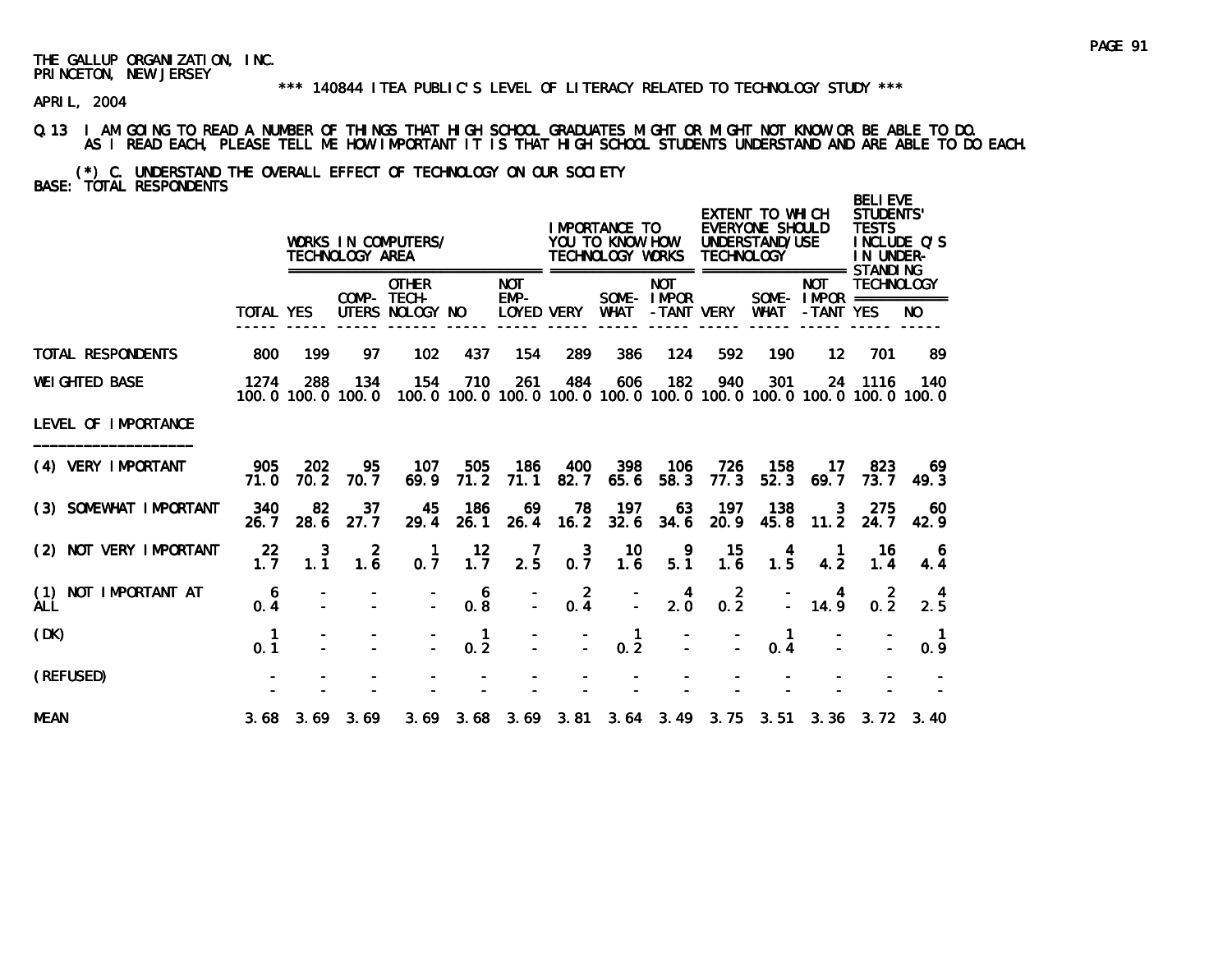#### \*\*\* 140844 ITEA PUBLIC'S LEVEL OF LITERACY RELATED TO TECHNOLOGY STUDY \*\*\*

APRIL, 2004

Q.13 I AM GOING TO READ A NUMBER OF THINGS THAT HIGH SCHOOL GRADUATES MIGHT OR MIGHT NOT KNOW OR BE ABLE TO DO. AS I READ EACH, PLEASE TELL ME HOW IMPORTANT IT IS THAT HIGH SCHOOL STUDENTS UNDERSTAND AND ARE ABLE TO DO EACH.

(\*) D. UNDERSTAND THE RELATIONSHIP BETWEEN TECHNOLOGY AND THE ENVIRONMENT BASE: TOTAL RESPONDENTS

|                             |             | <b>GENDER</b>   |                                              |                 |                        |                                         |                                                                    |                 | EDUCATI ON       |                                          |             | =============== RFGI ON                                  |                  |                                               |                                                                |                                                                                                                        |
|-----------------------------|-------------|-----------------|----------------------------------------------|-----------------|------------------------|-----------------------------------------|--------------------------------------------------------------------|-----------------|------------------|------------------------------------------|-------------|----------------------------------------------------------|------------------|-----------------------------------------------|----------------------------------------------------------------|------------------------------------------------------------------------------------------------------------------------|
|                             |             |                 | =========== AGE                              |                 |                        |                                         |                                                                    |                 | TOTAL COL-       |                                          | COL-        | NON-                                                     |                  |                                               | ====================                                           |                                                                                                                        |
|                             |             | TOTAL MALE      | FE-<br><b>MALE</b>                           |                 | $18-29$ 30-49 50+      |                                         | ===============================                                    |                 | $COL -$          | <b>LEGE</b><br>50-64 65+ LEGE GRAD. INC. | <b>LEGE</b> | $COL-$<br><b>LEGE</b>                                    | <b>EAST</b>      | MI D-<br>WEST                                 | SOUTH WEST                                                     |                                                                                                                        |
| TOTAL RESPONDENTS           | 800         | 409             | 391                                          | 119             | 304                    | 369                                     | 220                                                                | 149             | 504              | 313                                      | 191         | 294                                                      | 166              | 222                                           | 238                                                            | 174                                                                                                                    |
| <b>WEI GHTED BASE</b>       | 1274        | 619             | 654                                          | 225             | 531                    | 506                                     | 305                                                                | 201             | 712              | 378                                      | 334         | 559                                                      | 289              | 306                                           | 404                                                            | 274<br>100, 0 100, 0 100, 0 100, 0 100, 0 100, 0 100, 0 100, 0 100, 0 100, 0 100, 0 100, 0 100, 0 100, 0 100, 0 100, 0 |
| LEVEL OF IMPORTANCE         |             |                 |                                              |                 |                        |                                         |                                                                    |                 |                  |                                          |             |                                                          |                  |                                               |                                                                |                                                                                                                        |
| (4) VERY IMPORTANT          | 68. 1       | 867 377<br>60.9 | - 491<br>75.0                                | 143<br>63.4     | 356<br>67.0            | 361<br>71.3                             | 233                                                                |                 |                  | 127 477 249<br>76.5 63.3 67.0 66.0 68.1  |             | 228 388                                                  | 222<br>69.4 76.8 | - 187<br>61.1                                 | 273                                                            | - 186<br>$67.5$ $67.7$                                                                                                 |
| (3) SOMEWHAT IMPORTANT      | 374<br>29.4 | 219<br>35.4     | 155<br>23.7                                  | -74             | - 161<br>$32.8$ $30.4$ | - 135<br>26.7                           | 67                                                                 | 22.0 33.9       |                  | 68 214 120                               | 94          | - 160<br>30.1 31.8 28.2 28.6 21.8 36.4                   | -63              | - 111                                         | 122<br>30.3                                                    | -77<br>28.2                                                                                                            |
| (2) NOT VERY IMPORTANT      | 23<br>1.8   | - 16<br>2.5     | $\begin{smallmatrix}8\\1.2\end{smallmatrix}$ | $\frac{7}{3.1}$ | $\frac{7}{1.4}$        | $\begin{array}{c} 9 \\ 1.8 \end{array}$ | $\begin{array}{c} 4 \\ 1.5 \end{array}$                            | $\frac{5}{2.3}$ | $\frac{14}{2.0}$ | $\frac{6}{1.7}$                          |             | $\begin{array}{ccc}\n & 8 & 9 \\ 2.4 & 1.7\n\end{array}$ |                  |                                               | $\begin{array}{cccc} 4 & 7 & 5 \\ 1.4 & 2.1 & 1.3 \end{array}$ | $\begin{smallmatrix}8\\2.8\end{smallmatrix}$                                                                           |
| (1) NOT IMPORTANT AT<br>ALL | 0.7         |                 |                                              |                 |                        |                                         | 7 1 1 6 1 - 1 7 2 4 2<br>1.2 0.2 0.7 1.2 0.2 - 0.5 0.9 0.6 1.3 0.4 |                 |                  |                                          |             |                                                          |                  | $\begin{bmatrix} 1 \\ - \\ 0.3 \end{bmatrix}$ | $\begin{smallmatrix} 4 \\ 1.0 \end{smallmatrix}$               | $\frac{3}{1.3}$                                                                                                        |
| (DK)                        |             |                 |                                              |                 |                        |                                         |                                                                    |                 |                  |                                          |             |                                                          |                  |                                               |                                                                |                                                                                                                        |
| (REFUSED)                   |             |                 |                                              |                 |                        |                                         |                                                                    |                 |                  |                                          |             |                                                          |                  |                                               |                                                                |                                                                                                                        |
| <b>MEAN</b>                 |             |                 |                                              |                 |                        |                                         |                                                                    |                 |                  |                                          |             |                                                          |                  |                                               |                                                                | 3.65 3.56 3.73 3.59 3.63 3.69 3.75 3.60 3.63 3.63 3.63 3.67 3.75 3.58 3.64 3.62                                        |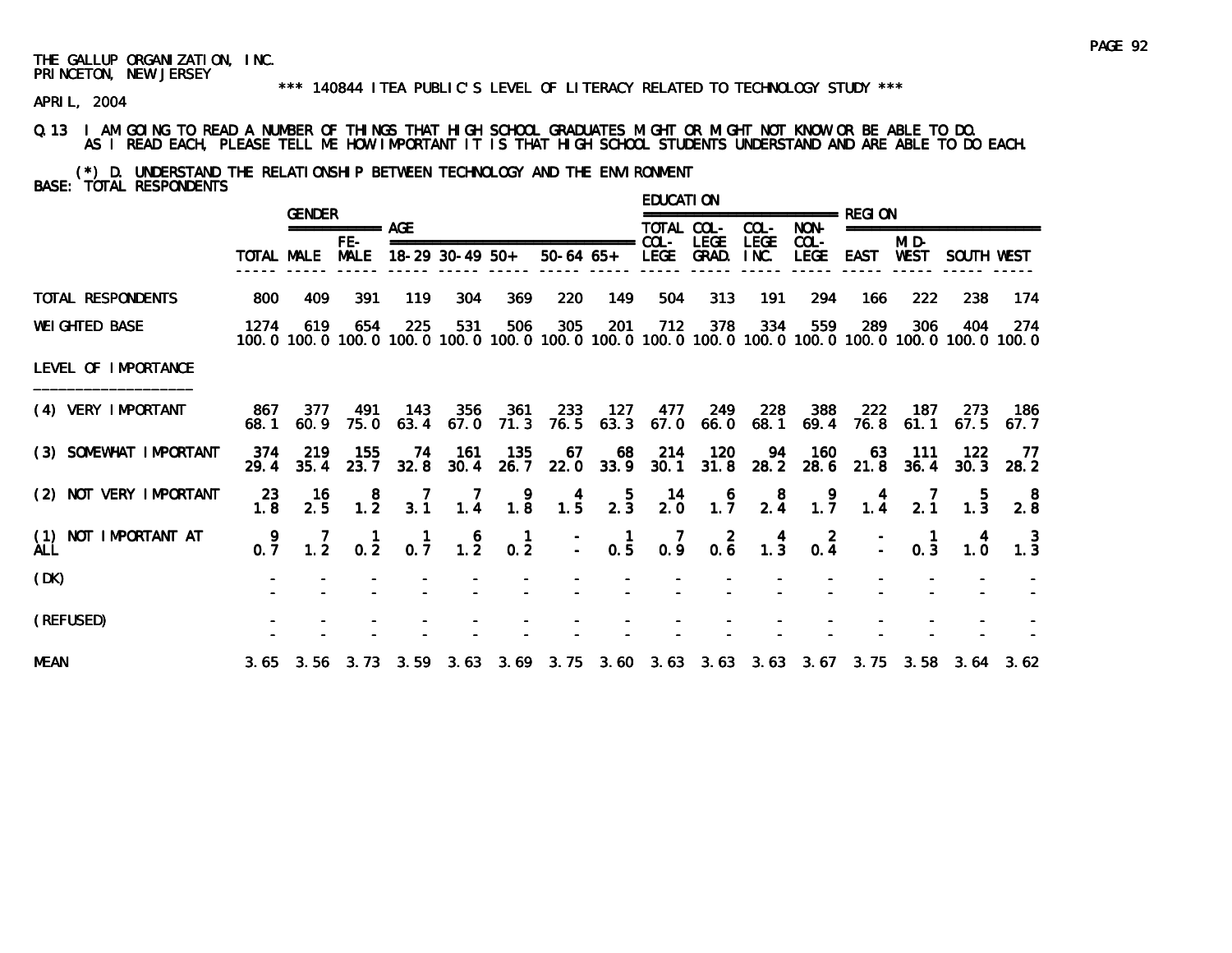#### \*\*\* 140844 ITEA PUBLIC'S LEVEL OF LITERACY RELATED TO TECHNOLOGY STUDY \*\*\*

APRIL, 2004

### Q.13 I AM GOING TO READ A NUMBER OF THINGS THAT HIGH SCHOOL GRADUATES MIGHT OR MIGHT NOT KNOW OR BE ABLE TO DO. AS I READ EACH, PLEASE TELL ME HOW IMPORTANT IT IS THAT HIGH SCHOOL STUDENTS UNDERSTAND AND ARE ABLE TO DO EACH.

# (\*) D. UNDERSTAND THE RELATIONSHIP BETWEEN TECHNOLOGY AND THE ENVIRONMENT BASE: TOTAL RESPONDENTS

|                                    |                  |             | TECHNOLOGY AREA          | WORKS IN COMPUTERS/                            |                       |                                         |                                    | I MPORTANCE TO<br>YOU TO KNOW HOW<br>TECHNOLOGY WORKS |                                        | <b>TECHNOLOGY</b> | EXTENT TO WHICH<br>EVERYONE SHOULD<br>UNDERSTAND/USE                                |                                                                                     | <b>BELIEVE</b><br>STUDENTS'<br><b>TESTS</b><br>INCLUDE O'S<br>IN UNDER- |             |
|------------------------------------|------------------|-------------|--------------------------|------------------------------------------------|-----------------------|-----------------------------------------|------------------------------------|-------------------------------------------------------|----------------------------------------|-------------------|-------------------------------------------------------------------------------------|-------------------------------------------------------------------------------------|-------------------------------------------------------------------------|-------------|
|                                    | <b>TOTAL YES</b> |             |                          | <b>OTHER</b><br>COMP- TECH-<br>UTERS NOLOGY NO |                       | <b>NOT</b><br>EMP-<br><b>LOYED VERY</b> |                                    | <b>WHAT</b>                                           | <b>NOT</b><br>SOME-IMPOR<br>-TANT VERY |                   | <b>WHAT</b>                                                                         | <b>NOT</b><br>SOME - IMPOR $=$ $=$ $=$ $=$ $=$ $=$ $=$ $=$ $=$ $=$ $=$<br>-TANT YES | <b>TECHNOLOGY</b>                                                       | NO.         |
| TOTAL RESPONDENTS                  | 800              | 199         | 97                       | 102                                            | 437                   | 154                                     | 289                                | 386                                                   | 124                                    | 592               | 190                                                                                 | $12 \overline{ }$                                                                   | 701                                                                     | 89          |
| <b>WEI GHTED BASE</b>              | 1274             | 288         | 134<br>100.0 100.0 100.0 | 154                                            | 710                   | 261                                     | 484                                | 606                                                   | 182                                    | 940               | 301<br>100, 0 100, 0 100, 0 100, 0 100, 0 100, 0 100, 0 100, 0 100, 0 100, 0 100, 0 | 24                                                                                  | 1116                                                                    | 140         |
| LEVEL OF IMPORTANCE                |                  |             |                          |                                                |                       |                                         |                                    |                                                       |                                        |                   |                                                                                     |                                                                                     |                                                                         |             |
| (4) VERY IMPORTANT                 | 867<br>68.1      | 205<br>71.1 | 91<br>67.7               | 114<br>74.0                                    | 471<br>66.4           | 183<br>70.1                             | 376<br>77.7                        | 390<br>64.3                                           | 102<br>55.7                            | 683<br>72.7       | 166<br>55.0                                                                         | 13.<br>54.5                                                                         | 795<br>71.2                                                             | 60.<br>42.7 |
| (3) SOMEWHAT IMPORTANT             | 374<br>29.4      | 79<br>27.6  | 41<br>30.8               | 38<br>24.8                                     | 212<br>29.8           | 77<br>29.5                              | 97<br>20.0                         | 206<br>34.0                                           | 70<br>38.5                             | 239<br>25.4       | 128<br>42.4                                                                         | 5.<br>21.6                                                                          | 306<br>27.4                                                             | 63<br>45.3  |
| (2) NOT VERY IMPORTANT             | 23<br>1.8        | 4<br>1.4    | 2<br>$1.\overline{5}$    | 2<br>$1.\overline{2}$                          | 19<br>2.6             | $\mathbf 1$<br>0.4                      | 7<br>$1.\overline{5}$              | $\overline{7}$<br>$1.\overline{1}$                    | 10<br>$5.\overline{3}$                 | 13<br>1.3         | 4<br>1.4                                                                            | 6<br>24.0                                                                           | 0.8                                                                     | 14<br>10.2  |
| (1) NOT IMPORTANT AT<br><b>ALL</b> | 9<br>0.7         |             |                          |                                                | 9<br>$1.\overline{2}$ | $\overline{\mathbb{Z}}$                 | $\overline{4}$<br>$0.\overline{8}$ | 4<br>0.6                                              | $\mathbf{1}$<br>0.5                    | 5<br>0.5          | 4<br>$1.\overline{2}$                                                               |                                                                                     | 6<br>0.5                                                                | 2<br>1.8    |
| (DK)                               |                  |             |                          |                                                |                       |                                         |                                    |                                                       |                                        |                   |                                                                                     |                                                                                     |                                                                         |             |
| (REFUSED)                          |                  |             |                          |                                                |                       |                                         |                                    |                                                       |                                        |                   |                                                                                     |                                                                                     |                                                                         |             |
| <b>MEAN</b>                        |                  |             | $3.65$ $3.70$ $3.66$     |                                                |                       |                                         |                                    |                                                       |                                        |                   |                                                                                     |                                                                                     |                                                                         |             |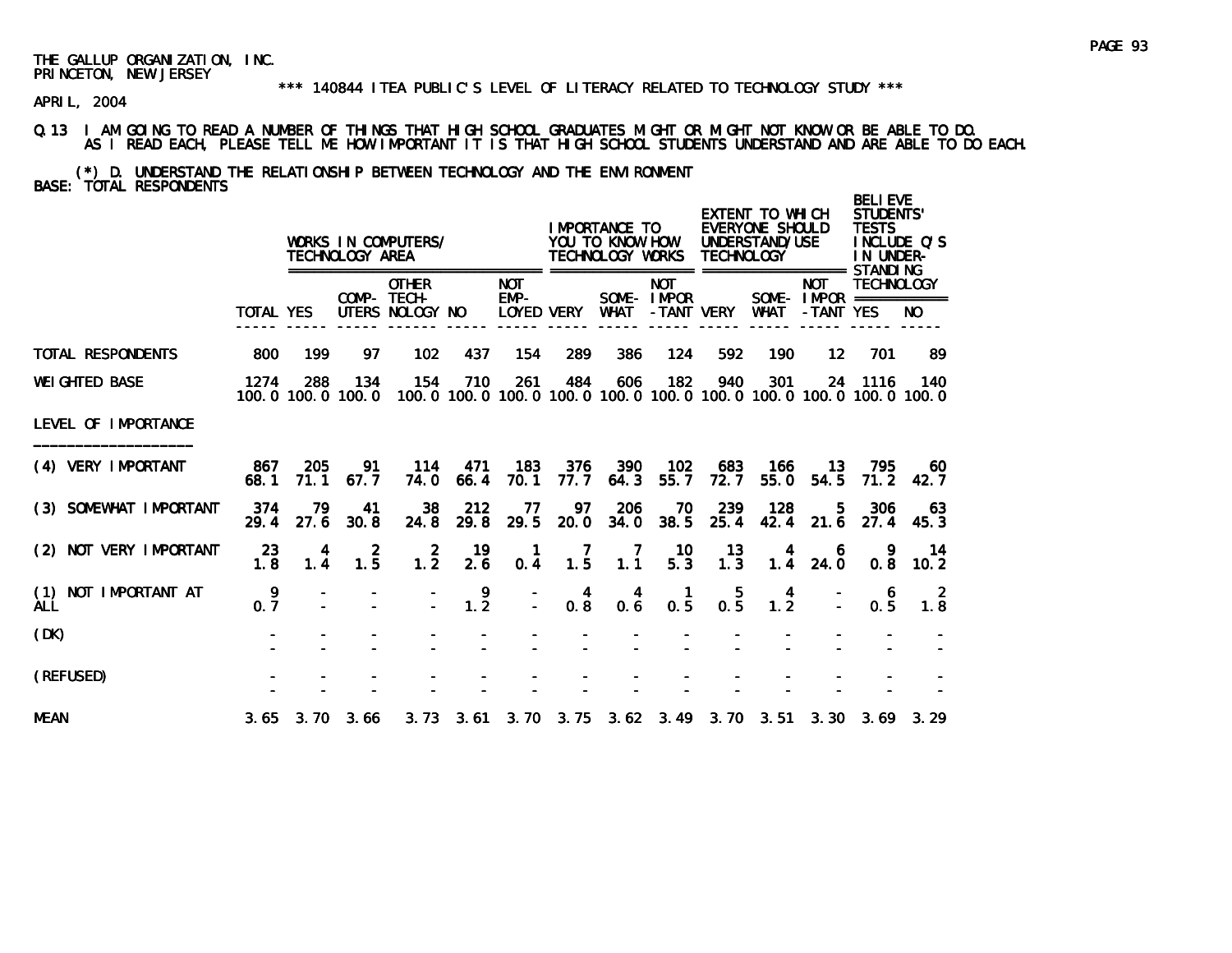#### \*\*\* 140844 ITEA PUBLIC'S LEVEL OF LITERACY RELATED TO TECHNOLOGY STUDY \*\*\*

APRIL, 2004

### Q.13 I AM GOING TO READ A NUMBER OF THINGS THAT HIGH SCHOOL GRADUATES MIGHT OR MIGHT NOT KNOW OR BE ABLE TO DO. AS I READ EACH, PLEASE TELL ME HOW IMPORTANT IT IS THAT HIGH SCHOOL STUDENTS UNDERSTAND AND ARE ABLE TO DO EACH.

(\*) E. HAVE THE KNOWLEDGE AND SKILLS TO APPLY TECHNOLOGY BASE: TOTAL RESPONDENTS

|                             |                 | <b>GENDER</b>    |                  |               |                                                   |                  |                                                                                                                |                                                    | <b>EDUCATION</b>                                 |                                          |                                                           | ================== RFGI ON                           |                                                 |                                                  |                     |                                                                                                               |
|-----------------------------|-----------------|------------------|------------------|---------------|---------------------------------------------------|------------------|----------------------------------------------------------------------------------------------------------------|----------------------------------------------------|--------------------------------------------------|------------------------------------------|-----------------------------------------------------------|------------------------------------------------------|-------------------------------------------------|--------------------------------------------------|---------------------|---------------------------------------------------------------------------------------------------------------|
|                             |                 |                  | =========== AGE  |               |                                                   |                  |                                                                                                                |                                                    | TOTAL COL-                                       |                                          | COL-                                                      | NON-                                                 |                                                 |                                                  | =================== |                                                                                                               |
|                             |                 |                  | $FE-$            |               | TOTAL MALE MALE 18-29 30-49 50+                   |                  | ===============================                                                                                |                                                    | $COL -$                                          | <b>LEGE</b><br>50-64 65+ LEGE GRAD. INC. | <b>LEGE</b>                                               | $COL -$                                              | LEGE EAST WEST                                  | MI D-                                            | SOUTH WEST          |                                                                                                               |
| TOTAL RESPONDENTS           | 800             | 409              | 391              | 119           | 304                                               | 369              | 220                                                                                                            | 149                                                | 504                                              | 313                                      | 191                                                       | 294                                                  | 166                                             | 222                                              | 238                 | 174                                                                                                           |
| <b>WEIGHTED BASE</b>        | 1274            | 619              | 654              | 225           | 531                                               | 506              | 305                                                                                                            | 201                                                | 712                                              | 378                                      | 334                                                       | 559                                                  | 289                                             | 306                                              | 404                 | -274<br>100.0 100.0 100.0 100.0 100.0 100.0 100.0 100.0 100.0 100.0 100.0 100.0 100.0 100.0 100.0 100.0 100.0 |
| LEVEL OF IMPORTANCE         |                 |                  |                  |               |                                                   |                  |                                                                                                                |                                                    |                                                  |                                          |                                                           |                                                      |                                                 |                                                  |                     |                                                                                                               |
| (4) VERY IMPORTANT          | 75.8            | 966 452<br>73.1  | 513<br>78.4      | - 165<br>73.3 | 415<br>78.1                                       | 378<br>74.6      | 238                                                                                                            | 140<br>78.1 69.4                                   | 76.8                                             | 547 285<br>75.5                          |                                                           | 262 417 219 233<br>78.2 74.6                         | 75.8                                            |                                                  | 308<br>76.2 76.2    | 205<br>74.8                                                                                                   |
| (3) SOMEWHAT IMPORTANT      | 283<br>22.2     | 152<br>24.5      | -131<br>20.0     | 60<br>26.7    | 109                                               | 110              | 62<br>20.6 21.8 20.5 23.8                                                                                      | 48                                                 |                                                  |                                          |                                                           | 157 90 67 127 64 66<br>22.0 23.7 20.0 22.6 22.2 21.5 |                                                 |                                                  | 93<br>23.0          | - 60<br>21.9                                                                                                  |
| (2) NOT VERY IMPORTANT      | 18<br>1.4       | 1.5              | -9<br>1.3        |               | $\begin{array}{ccc} - & 7 \\ - & 1.3 \end{array}$ | $\frac{11}{2.2}$ | $0.\overline{6}$                                                                                               | 9, 4, 6                                            | $\begin{array}{c} 7 \\ 1.0 \end{array}$          |                                          | $\begin{array}{cccc}\n & 2 & 5 \\ 0.6 & 1.4\n\end{array}$ | $\frac{11}{2.0}$                                     | $\begin{smallmatrix}&&6\\&2.0\end{smallmatrix}$ | $\begin{array}{c} 3 \\ 1.1 \end{array}$          | 0.2                 | $\begin{array}{c} 8 \\ 2.8 \end{array}$                                                                       |
| (1) NOT IMPORTANT AT<br>ALL | $0.\frac{5}{4}$ | 0.6              | $0.\overline{2}$ |               | $\frac{1}{2}$ $\frac{1}{2}$ $\frac{5}{0.9}$       |                  |                                                                                                                | $\begin{array}{cc} 1 & 4 \\ 0.4 & 1.8 \end{array}$ | $\begin{matrix} 1 \\ 0.2 \end{matrix}$           |                                          | $\begin{bmatrix} 1 \\ - \\ 0.4 \end{bmatrix}$             | $\begin{smallmatrix} 4 \\ 0.6 \end{smallmatrix}$     |                                                 | $\begin{array}{cc} - & 4 \\ - & 1.2 \end{array}$ |                     | 0.4                                                                                                           |
| (DK)                        | $0.\frac{2}{2}$ | $0.\overline{4}$ |                  |               |                                                   |                  | $-2$ 1 1<br>$-0.4$ 0.4 0.5                                                                                     |                                                    | $\begin{smallmatrix} 1 \\ 0.1 \end{smallmatrix}$ | $\frac{1}{0.3}$                          |                                                           | $\begin{smallmatrix} 1 \\ 0.2 \end{smallmatrix}$     |                                                 |                                                  | $0.\frac{2}{5}$     |                                                                                                               |
| (REFUSED)                   |                 |                  |                  |               |                                                   |                  |                                                                                                                |                                                    |                                                  |                                          |                                                           |                                                      |                                                 |                                                  |                     |                                                                                                               |
| <b>MEAN</b>                 |                 |                  |                  |               |                                                   |                  | 3. 74  3. 71  3. 77  3. 73  3. 77  3. 71  3. 77  3. 62  3. 76  3. 75  3. 76  3. 71  3. 74  3. 73  3. 76  3. 71 |                                                    |                                                  |                                          |                                                           |                                                      |                                                 |                                                  |                     |                                                                                                               |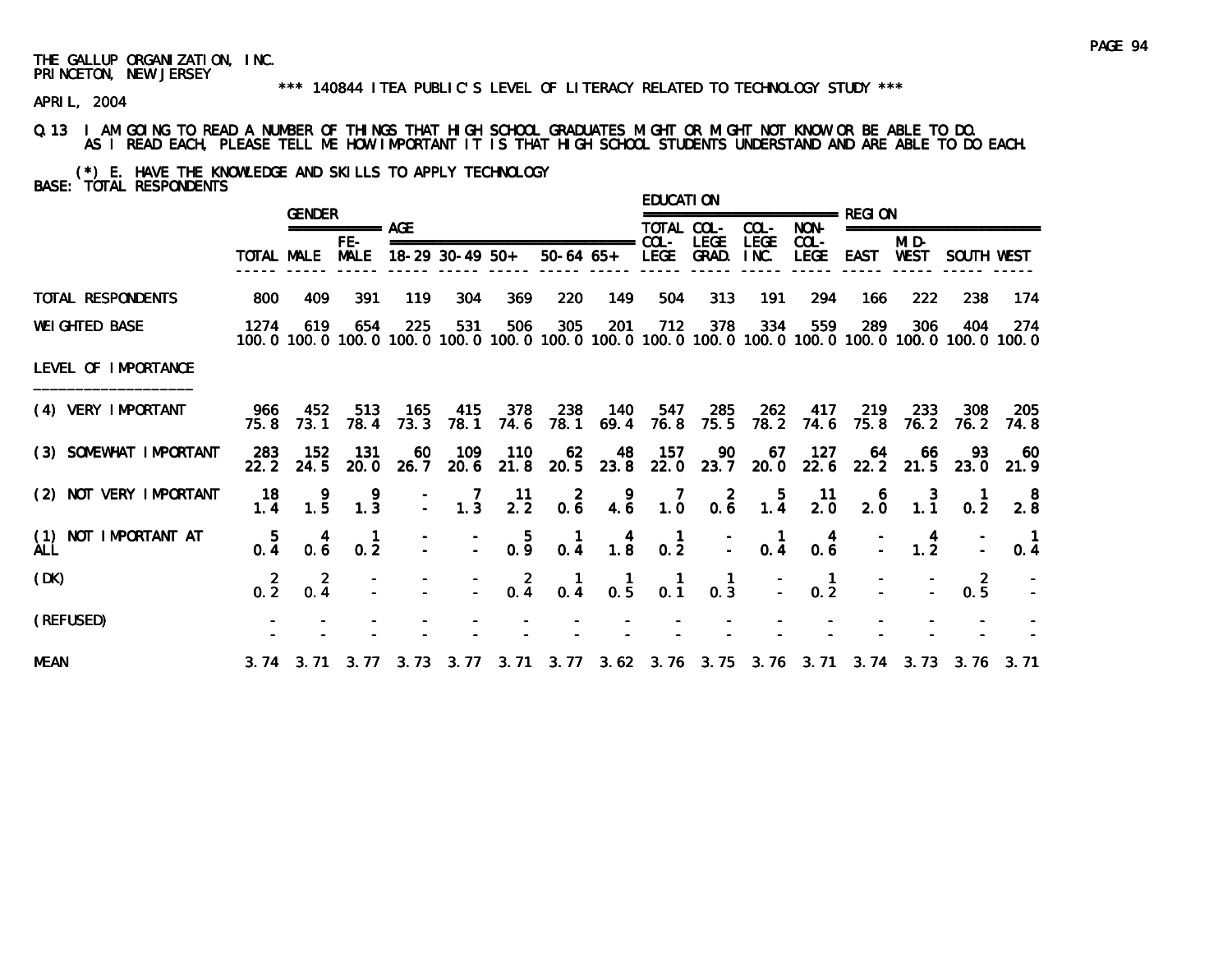#### \*\*\* 140844 ITEA PUBLIC'S LEVEL OF LITERACY RELATED TO TECHNOLOGY STUDY \*\*\*

APRIL, 2004

#### Q.13 I AM GOING TO READ A NUMBER OF THINGS THAT HIGH SCHOOL GRADUATES MIGHT OR MIGHT NOT KNOW OR BE ABLE TO DO. AS I READ EACH, PLEASE TELL ME HOW IMPORTANT IT IS THAT HIGH SCHOOL STUDENTS UNDERSTAND AND ARE ABLE TO DO EACH.

(\*) E. HAVE THE KNOWLEDGE AND SKILLS TO APPLY TECHNOLOGY BASE: TOTAL RESPONDENTS

|                                       |                       |                      | TECHNOLOGY AREA          | WORKS IN COMPUTERS/                            |             |                                    |                 | I MPORTANCE TO<br>YOU TO KNOW HOW<br>TECHNOLOGY WORKS |                                        | <b>TECHNOLOGY</b> | EXTENT TO WHICH<br>EVERYONE SHOULD<br>UNDERSTAND/USE<br>================= |                                                       | <b>BELIEVE</b><br>STUDENTS'<br><b>TESTS</b><br>IN UNDER-<br>STANDI NG | INCLUDE Q'S |
|---------------------------------------|-----------------------|----------------------|--------------------------|------------------------------------------------|-------------|------------------------------------|-----------------|-------------------------------------------------------|----------------------------------------|-------------------|---------------------------------------------------------------------------|-------------------------------------------------------|-----------------------------------------------------------------------|-------------|
|                                       | <b>TOTAL YES</b>      |                      |                          | <b>OTHER</b><br>COMP- TECH-<br>UTERS NOLOGY NO |             | <b>NOT</b><br>$EMP-$<br>LOYED VERY |                 | <b>WHAT</b>                                           | <b>NOT</b><br>SOME-IMPOR<br>-TANT VERY |                   | WHAT                                                                      | <b>NOT</b><br>SOME - $IMPOR$ ===========<br>-TANT YES | <b>TECHNOLOGY</b>                                                     | NO.         |
| TOTAL RESPONDENTS                     | 800                   | 199                  | 97                       | 102                                            | 437         | 154                                | 289             | 386                                                   | 124                                    | 592               | 190                                                                       | 12                                                    | 701                                                                   | 89          |
| <b>WEI GHTED BASE</b>                 | 1274                  | 288                  | 134<br>100.0 100.0 100.0 | 154                                            | 710         | 261                                | 484             | 606                                                   | 182                                    | 940               | 301<br>100.0 100.0 100.0 100.0 100.0 100.0 100.0 100.0 100.0 100.0 100.0  | 24                                                    | 1116                                                                  | 140         |
| LEVEL OF IMPORTANCE                   |                       |                      |                          |                                                |             |                                    |                 |                                                       |                                        |                   |                                                                           |                                                       |                                                                       |             |
| (4) VERY IMPORTANT                    | 966<br>75.8           | 223<br>77.5          | 111<br>82.5              | 112<br>73.1                                    | 541<br>76.2 | 190<br>72.8                        | 419<br>86.5     | 437<br>72.0                                           | -111<br>60.6                           | 776<br>82.6       | 174<br>57.8                                                               | 15.<br>62.7                                           | 873<br>78.2                                                           | 78<br>55.9  |
| (3) SOMEWHAT IMPORTANT                | 283<br>22.2           | 61<br>21.3           | 21<br>15.6               | 40<br>26.2                                     | 150<br>21.2 | 68<br>26.1                         | 60<br>12.4      | 163<br>26.9                                           | 59<br>32.2                             | 156<br>16.6       | 116<br>38.6                                                               | 3<br>13.3                                             | 228<br>20.4                                                           | 53<br>37.8  |
| (2) NOT VERY IMPORTANT                | 18<br>1.4             | 3<br>0.9             | 3<br>1.9                 |                                                | 12<br>1.7   | $1.\overline{1}$                   | $0.9^{4}$       | $0.\overline{7}$                                      | 10<br>$5.\overline{2}$                 | 0.8               | 9<br>3.1                                                                  | 4.2                                                   | 13<br>1.1                                                             | -5<br>3.7   |
| NOT IMPORTANT AT<br>(1)<br><b>ALL</b> | $\overline{5}$<br>0.4 |                      |                          |                                                | 5<br>0.7    |                                    |                 | $\frac{1}{0.2}$                                       | 4<br>2.0                               |                   | $\mathbf{1}$                                                              | $0.4$ 14.9                                            | 0.1                                                                   | 2.5         |
| (DK)                                  | $0.\frac{2}{2}$       | 0.3                  |                          | 0.7                                            | -1<br>0.2   | $\bar{\mathbb{Z}}$                 | $\frac{1}{0.2}$ | -1<br>0.2                                             |                                        | 0.1               |                                                                           | 4.9                                                   | 0.2                                                                   |             |
| (REFUSED)                             |                       |                      |                          |                                                |             |                                    |                 |                                                       |                                        |                   |                                                                           |                                                       |                                                                       |             |
| <b>MEAN</b>                           |                       | $3.74$ $3.77$ $3.81$ |                          |                                                |             |                                    |                 |                                                       |                                        |                   | 3. 74 3. 73 3. 72 3. 86 3. 71 3. 51 3. 82 3. 54 3. 30 3. 77               |                                                       |                                                                       | 3.47        |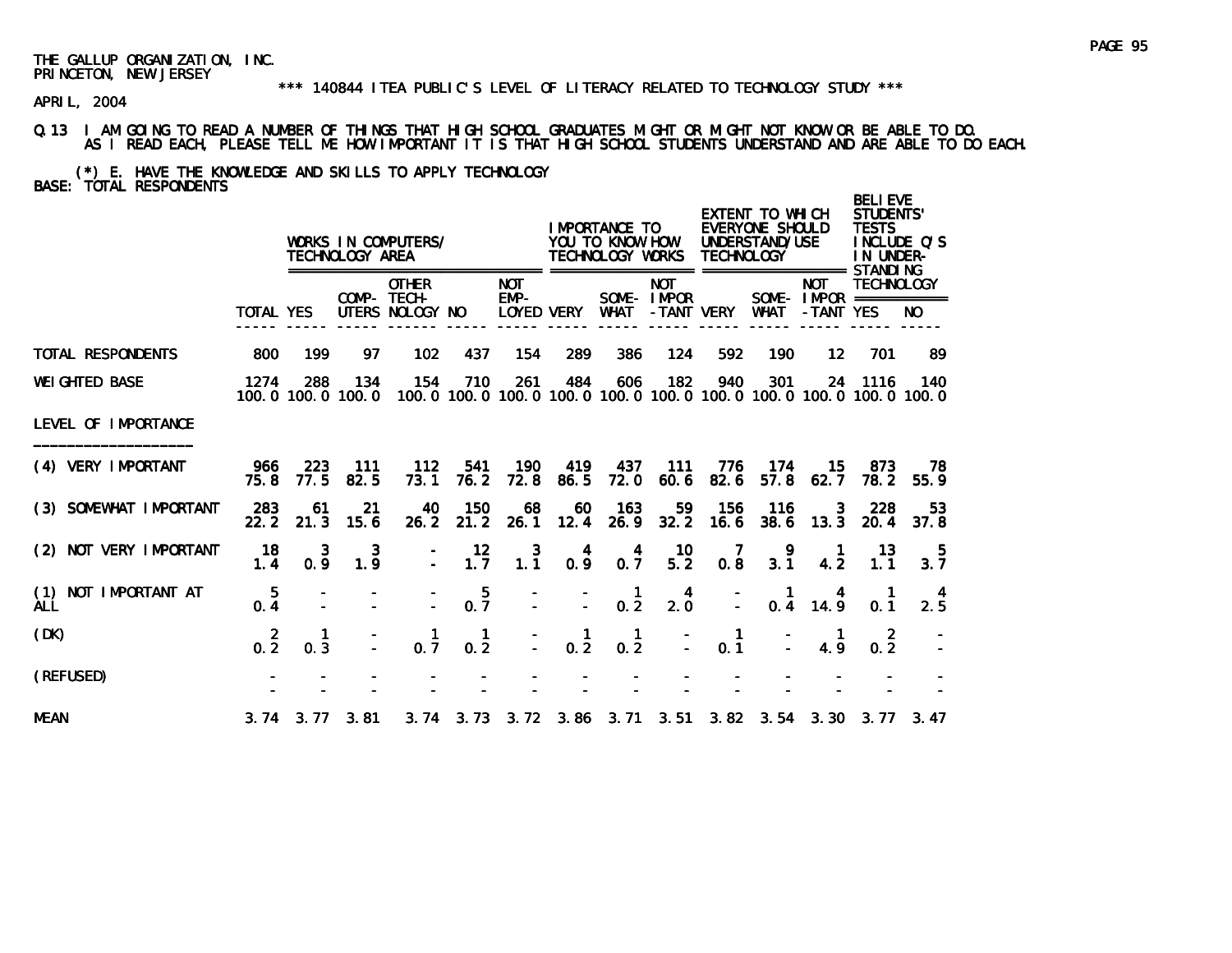#### \*\*\* 140844 ITEA PUBLIC'S LEVEL OF LITERACY RELATED TO TECHNOLOGY STUDY \*\*\*

APRIL, 2004

#### Q.13 SUMMARY TABLE OF VERY IMPORTANT

BASE: TOTAL RESPONDENTS

|                                                                                     |              | <b>GENDER</b>    |                      |             |                   |             |                                                  |             | EDUCATI ON             |                      |                     |                     |             |                      |                                                                                                                        |              |
|-------------------------------------------------------------------------------------|--------------|------------------|----------------------|-------------|-------------------|-------------|--------------------------------------------------|-------------|------------------------|----------------------|---------------------|---------------------|-------------|----------------------|------------------------------------------------------------------------------------------------------------------------|--------------|
|                                                                                     |              |                  | $== == == == ==$ AGE |             |                   |             |                                                  |             | TOTAL COL-             |                      | COL-                | NON-                |             |                      | ====================                                                                                                   |              |
|                                                                                     | TOTAL MALE   |                  | $FE-$<br><b>MALE</b> |             | $18-29$ 30-49 50+ |             | ===============================<br>$50-64$ $65+$ |             | $COL -$<br><b>LEGE</b> | <b>LEGE</b><br>GRAD. | <b>LEGE</b><br>INC. | COL-<br><b>LEGE</b> | <b>EAST</b> | MI D-<br><b>WEST</b> | SOUTH WEST                                                                                                             |              |
| TOTAL RESPONDENTS                                                                   | 800          | 409              | 391                  | 119         | 304               | 369         | 220                                              | 149         | 504                    | 313                  | 191                 | 294                 | 166         | 222                  | 238                                                                                                                    | 174          |
| <b>WEIGHTED BASE</b>                                                                | 1274         | 619              | 654                  | 225         | 531               | 506         | 305                                              | -201        | 712                    | 378                  | 334                 | 559                 | 289         | 306                  | 404<br>100, 0 100, 0 100, 0 100, 0 100, 0 100, 0 100, 0 100, 0 100, 0 100, 0 100, 0 100, 0 100, 0 100, 0 100, 0 100, 0 | 274          |
| <b>SUMMARY TABLE</b>                                                                |              |                  |                      |             |                   |             |                                                  |             |                        |                      |                     |                     |             |                      |                                                                                                                        |              |
| HAVE THE KNOWLEDGE AND<br>SKILLS TO APPLY<br><b>TECHNOLOGY</b>                      | 966          | 452<br>75.8 73.1 | 513<br>78.4          | 165<br>73.3 | 415<br>78.1       | 378<br>74.6 | 238<br>78.1                                      | 140<br>69.4 | 547<br>76.8            | 285<br>75.5          | <b>262</b><br>78.2  | 417<br>74.6         | 219<br>75.8 | 233<br>76.2          | 308<br>76. 2                                                                                                           | 205<br>74.8  |
| UNDERSTAND THE OVERALL<br>EFFECT OF TECHNOLOGY<br>ON OUR SOCIETY                    | 905<br>71. O | 395<br>63.8      | 510<br>77.9          | 146<br>65.0 | 400<br>75.4       | 350<br>69.1 | 230<br>75.3                                      | 120<br>59.8 | 515<br>72.3            | 287<br>76.1          | 228<br>68.0         | 388<br>69.3         | 227<br>78.4 | 203<br>66.2          | 294<br>72.8                                                                                                            | 181<br>66. 1 |
| UNDERSTAND THE<br>RELATIONSHIP BETWEEN<br>TECHNOLOGY AND THE<br><b>ENVI RONMENT</b> | 867<br>68.1  | 377<br>60.9      | 491<br>75.0          | 143<br>63.4 | 356<br>67.0       | 361<br>71.3 | 233<br>76.5                                      | 127<br>63.3 | 477<br>67.0            | 249<br>66.0          | 228<br>68.1         | 388<br>69.4         | 222<br>76.8 | 187<br>61.1          | 273<br>67.5                                                                                                            | 186<br>67.7  |
| UNDERSTAND THE<br>RELATIONSHIP BETWEEN<br>TECHNOLOGY AND THE<br><b>ECONOMY</b>      | 855<br>67.1  | 398<br>64.3      | 457<br>69.8          | 133<br>59.2 | 362<br>68.1       | 352<br>69.6 | 212<br>69.5                                      | 140<br>69.6 | 471<br>66.1            | 247<br>65.3          | 224<br>67.0         | 382<br>68.3         | 204<br>70.6 | 204<br>66.7          | 265<br>65.6                                                                                                            | 182.<br>66.3 |
| EVALUATE THE PROS AND<br>CONS OF SPECIFIC<br><b>TECHNOLOGY USES</b>                 | 736<br>57.8  | 355<br>57.4      | 381<br>58.2          | 113<br>50.2 | 336<br>63.3       | 280<br>55.4 | 194<br>63.5                                      | 87<br>43.1  | 406<br>57.0            | 227<br>60.0          | 179<br>53.7         | 328<br>58.7         | 180<br>62.3 | 192<br>62.8          | 221<br>54.7                                                                                                            | 143<br>52.1  |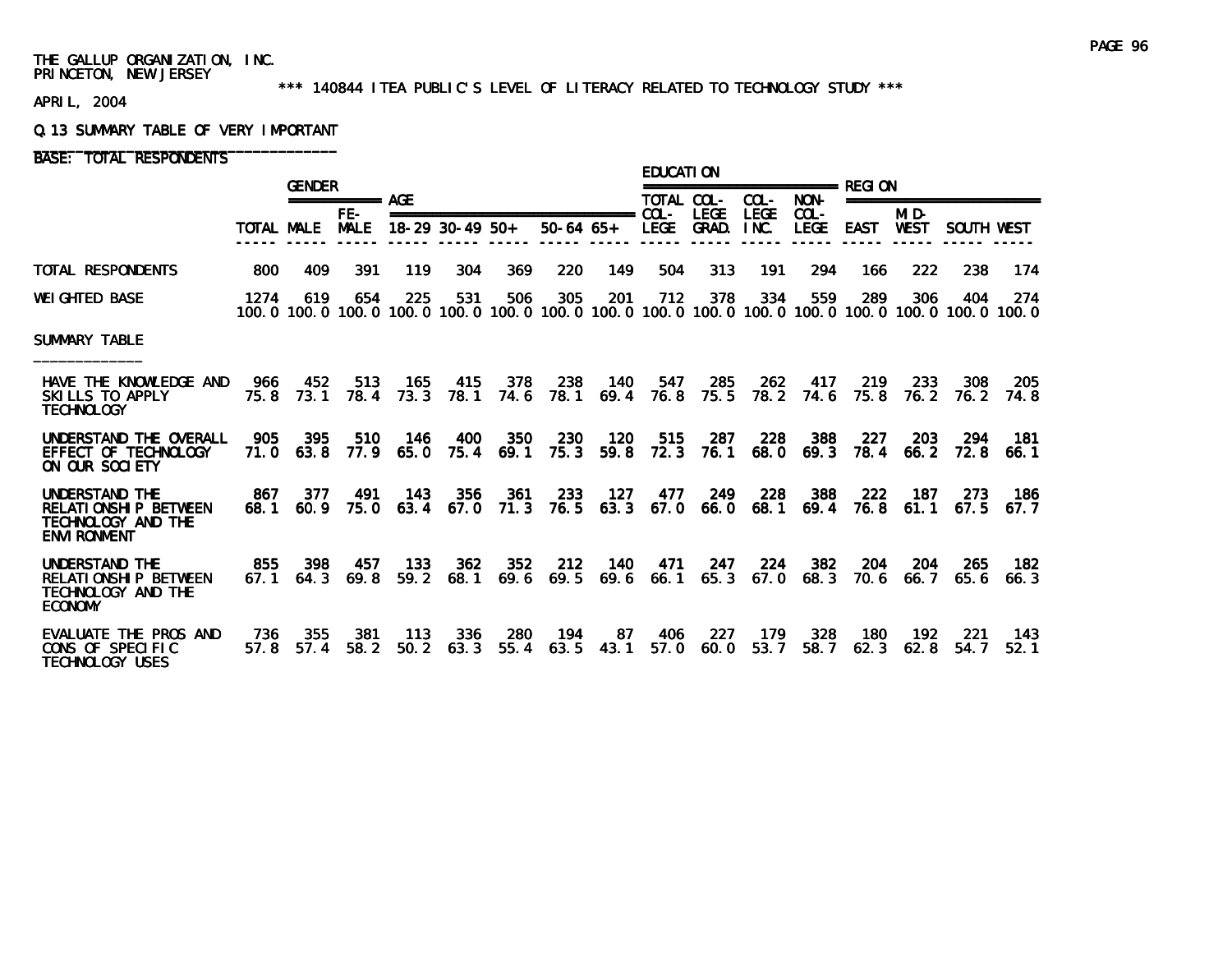#### \*\*\* 140844 ITEA PUBLIC'S LEVEL OF LITERACY RELATED TO TECHNOLOGY STUDY \*\*\*

APRIL, 2004

#### Q.13 SUMMARY TABLE OF VERY IMPORTANT

# BASE: TOTAL RESPONDENTS

|                                                                                            |               |             | TECHNOLOGY AREA     | WORKS IN COMPUTERS/                                                                                      |                  |                    |             | I MPORTANCE TO<br>YOU TO KNOW HOW<br>TECHNOLOGY WORKS |                                         | <b>TECHNOLOGY</b>       | EXTENT TO WHICH<br>EVERYONE SHOULD<br>UNDERSTAND/USE |                                                       | <b>BELIEVE</b><br><b>STUDENTS'</b><br><b>TESTS</b><br>INCLUDE O'S<br>IN UNDER- |                        |
|--------------------------------------------------------------------------------------------|---------------|-------------|---------------------|----------------------------------------------------------------------------------------------------------|------------------|--------------------|-------------|-------------------------------------------------------|-----------------------------------------|-------------------------|------------------------------------------------------|-------------------------------------------------------|--------------------------------------------------------------------------------|------------------------|
|                                                                                            | TOTAL YES     |             |                     | <b>OTHER</b><br>COMP- TECH-<br>UTERS NOLOGY NO                                                           |                  | <b>NOT</b><br>EMP- |             | LOYED VERY WHAT                                       | <b>NOT</b><br>SOME- IMPOR<br>-TANT VERY |                         | <b>WHAT</b>                                          | <b>NOT</b><br>SOME- $IMPROR$ ===========<br>-TANT YES | <b>TECHNOLOGY</b>                                                              | NO.                    |
| TOTAL RESPONDENTS                                                                          | 800           | 199         | 97                  | 102                                                                                                      | 437              | 154                | 289         | 386                                                   | 124                                     | 592                     | 190                                                  | 12                                                    | 701                                                                            | 89                     |
| WEIGHTED BASE                                                                              | 1274          | 288         | 134                 | 154<br>100, 0 100, 0 100, 0 100, 0 100, 0 100, 0 100, 0 100, 0 100, 0 100, 0 100, 0 100, 0 100, 0 100, 0 | 710              | 261                | 484         | 606                                                   | - 182                                   | 940                     | 301                                                  |                                                       | 24 1116                                                                        | 140                    |
| SUMMARY TABLE                                                                              |               |             |                     |                                                                                                          |                  |                    |             |                                                       |                                         |                         |                                                      |                                                       |                                                                                |                        |
| HAVE THE KNOWLEDGE AND<br>SKILLS TO APPLY<br><b>TECHNOLOGY</b>                             | - 966<br>75.8 | 223         | 111<br>77.5 82.5    | 112<br>73.1                                                                                              | 541<br>76.2      | 190<br>72.8        | 419<br>86.5 | - 437<br>72.0                                         | 111<br>60.6                             | 776<br>82.6             | -174<br>57.8                                         | 15.<br>62.7                                           | 873<br>78. 2                                                                   | -78<br>55.9            |
| UNDERSTAND THE OVERALL<br>EFFECT OF TECHNOLOGY<br>ON OUR SOCIETY                           | 905<br>71.0   | 202         | 95<br>70.2 70.7     | 107<br>69.9                                                                                              | 505<br>71.2      | 186<br>71.1        | 400         | 398<br>82.7 65.6                                      | 106<br>58.3                             | 726<br>77.3             | 158                                                  | 17<br>52.3 69.7 73.7 49.3                             | - 823                                                                          | -69                    |
| UNDERSTAND THE<br><b>RELATIONSHIP BETWEEN</b><br>TECHNOLOGY AND THE<br><b>ENVI RONMENT</b> | - 867<br>68.1 | 205         | 91<br>$71.1$ 67.7   | -114                                                                                                     | 471<br>74.0 66.4 | - 183<br>70.1      | 376         | 390<br>77.7 64.3                                      | - 102<br>55.7                           | 683<br>72.7             | -166<br>55.0                                         | 13<br>54.5                                            | - 795                                                                          | 60<br>71.2 42.7        |
| UNDERSTAND THE<br><b>RELATIONSHIP BETWEEN</b><br>TECHNOLOGY AND THE<br><b>ECONOMY</b>      | 855<br>67.1   | 200         | 85<br>$69.6$ $63.5$ | - 115<br>74.8                                                                                            | 466              | 177                | 373         | 384<br>65.7 67.9 77.1 63.4 53.5                       | 98                                      | 694<br>73.9             | - 147<br>48.9                                        | $\overline{7}$                                        | 780                                                                            | 64<br>$30.8$ 69.8 45.5 |
| EVALUATE THE PROS AND<br>CONS OF SPECIFIC<br><b>TECHNOLOGY USES</b>                        | - 736<br>57.8 | 182<br>63.3 | 84<br>62.8          | 98<br>63.7                                                                                               | 414<br>58.3      | 137<br>52.4        | 333<br>68.8 | 314                                                   | 89.                                     | 595<br>$51.8$ 48.9 63.3 | 131<br>43.7                                          | 6<br>25.2                                             | 665<br>59.5                                                                    | 64.<br>45.5            |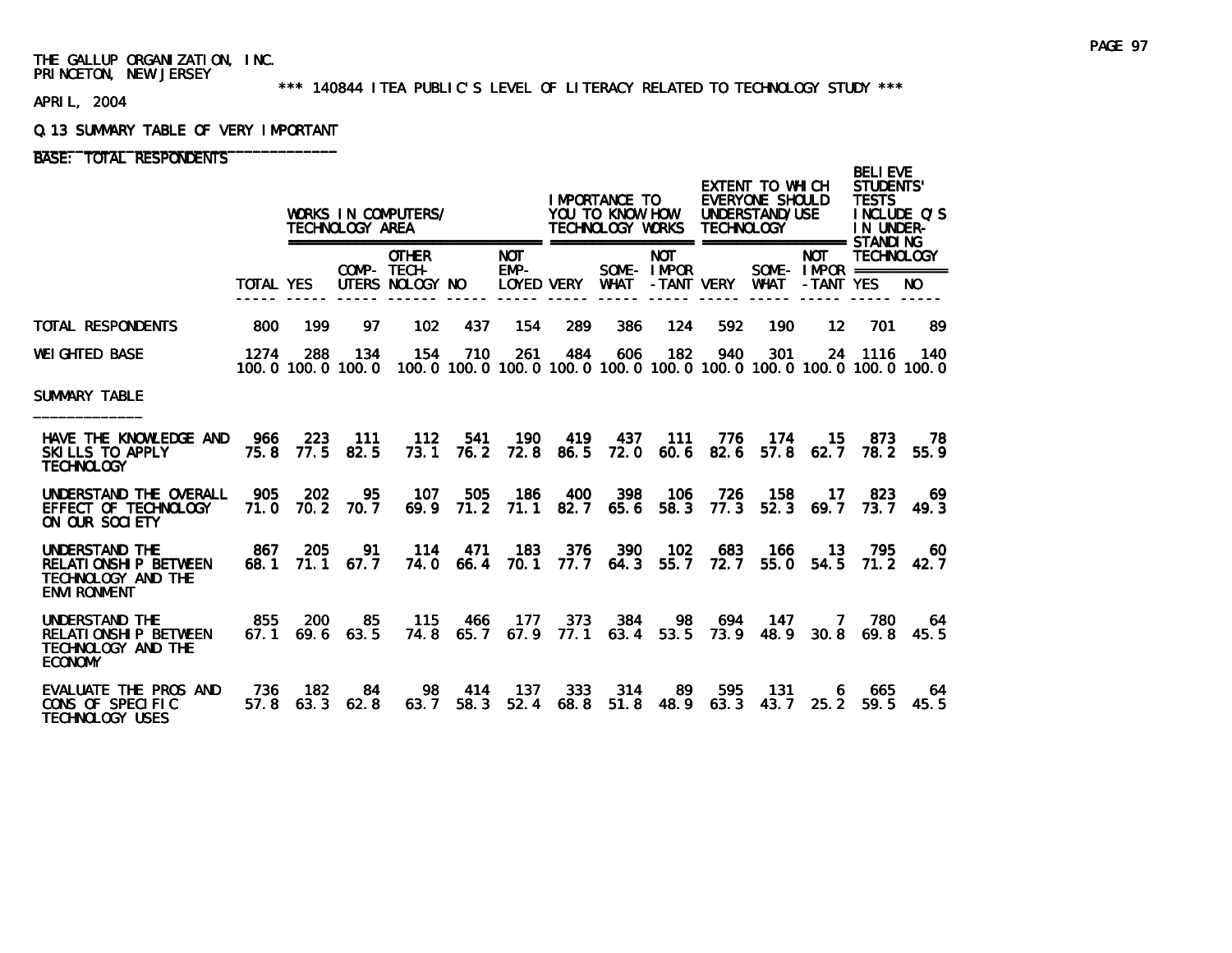#### \*\*\* 140844 ITEA PUBLIC'S LEVEL OF LITERACY RELATED TO TECHNOLOGY STUDY \*\*\*

APRIL, 2004

Q.14 WHEN A NATIONAL SHORTAGE OF QUALIFIED PEOPLE OCCURS IN A PARTICULAR AREA OF TECHNOLOGY, WHICH OF THE FOLLOWING SOLUTIONS WOULD YOU FEEL IS THE MOST APPROPRIATE COURSE OF ACTION FOR THE U.S. TO TAKE? BASE: TOTAL RESPONDENTS

|                                                                                                                                               |                   | <b>GENDER</b> |                                                       |                                                  |                   |                     |                                                                                                              |             | <b>EDUCATION</b>      |                      |                     |                        | ============= REGI ON |                                         |                         |                  |
|-----------------------------------------------------------------------------------------------------------------------------------------------|-------------------|---------------|-------------------------------------------------------|--------------------------------------------------|-------------------|---------------------|--------------------------------------------------------------------------------------------------------------|-------------|-----------------------|----------------------|---------------------|------------------------|-----------------------|-----------------------------------------|-------------------------|------------------|
|                                                                                                                                               |                   |               | =========== AGE                                       |                                                  |                   |                     |                                                                                                              |             | TOTAL COL-            |                      | COL-                | NON-                   |                       |                                         | ======================= |                  |
|                                                                                                                                               | <b>TOTAL MALE</b> |               | $FE-$<br><b>MALE</b>                                  |                                                  | $18-29$ 30-49 50+ |                     | _______________________________<br>$50-64$ $65+$                                                             |             | $COL-$<br><b>LEGE</b> | <b>LEGE</b><br>GRAD. | <b>LEGE</b><br>INC. | $COL -$<br><b>LEGE</b> | <b>EAST</b>           | MID-<br><b>WEST</b>                     | SOUTH WEST              |                  |
| TOTAL RESPONDENTS                                                                                                                             | 800               | 409           | 391                                                   | 119                                              | 304               | 369                 | 220                                                                                                          | 149         | 504                   | 313                  | 191                 | 294                    | 166                   | 222                                     | 238                     | 174              |
| <b>WEIGHTED BASE</b>                                                                                                                          | 1274              | 619           | 654                                                   | 225                                              | 531               | 506                 | 305<br>100.0 100.0 100.0 100.0 100.0 100.0 100.0 100.0 100.0 100.0 100.0 100.0 100.0 100.0 100.0 100.0 100.0 | 201         | 712                   | 378                  | 334                 | 559                    | 289                   | 306                                     | 404                     | 274              |
| <b>MOST APPROPRIATE</b><br>COURSE OF ACTION<br>FOR U.S. TO TAKE                                                                               |                   |               |                                                       |                                                  |                   |                     |                                                                                                              |             |                       |                      |                     |                        |                       |                                         |                         |                  |
| BRING IN<br><b>TECHNOLOGI CALLY</b><br>LITERATE PEOPLE FROM<br>OTHER COUNTRIES                                                                | 63<br>4.9         | -37<br>6.0    | -26<br>4.0                                            | -21<br>9.2                                       | 23<br>4.4         | 19<br>3.8           | 5.<br>1.7                                                                                                    | -14<br>7.0  | -31<br>4.4            | -22<br>5.9           | 9<br>2.7            | 32<br>5.6              | 13<br>4.6             | 10<br>3.3                               | -24<br>5.9              | 16<br>5.7        |
| TAKE STEPS THROUGH OUR<br>SCHOOLS TO INCREASE THE<br><b>NUMBER OF</b><br><b>TECHNOLOGI CALLY</b><br>LITERATE PEOPLE IN THIS<br><b>COUNTRY</b> | 1194<br>93.8      | 570<br>92.1   | 624                                                   | 198<br>95.4 87.9                                 | 504<br>95.0       | - 481<br>95.0       | 296<br>97.0                                                                                                  | 185<br>92.0 | 674<br>94.7           | 350<br>92.6          | 324<br>97.0         | 518<br>92.6            | 275<br>95.4           | 292<br>95.3                             | 374<br>92.4             | -253<br>92.3     |
| (DK)                                                                                                                                          | 0.7               |               | $\begin{array}{ccc} & 7 & 2 \\ 1.2 & 0.3 \end{array}$ | $\begin{smallmatrix} 4 \\ 1.8 \end{smallmatrix}$ |                   |                     | 1 4 3 1 3 2 1 6<br>0.2 0.8 0.9 0.5 0.4 0.6 0.3 1.0                                                           |             |                       |                      |                     |                        |                       | $\begin{bmatrix} 1 \\ -2 \end{bmatrix}$ | $\frac{6}{1.4}$         | $0.\overline{8}$ |
| (REFUSED)                                                                                                                                     | 0.6               | 0.8           | 0.4                                                   | $\frac{3}{1.2}$                                  | $0.\overline{5}$  | $\mathbf{z}$<br>0.4 | 0.3                                                                                                          | 0.5         | 3<br>0.5              | 0.9                  |                     | $0.\overline{7}$       |                       | 1.0                                     | 0.3                     | $\frac{3}{1.2}$  |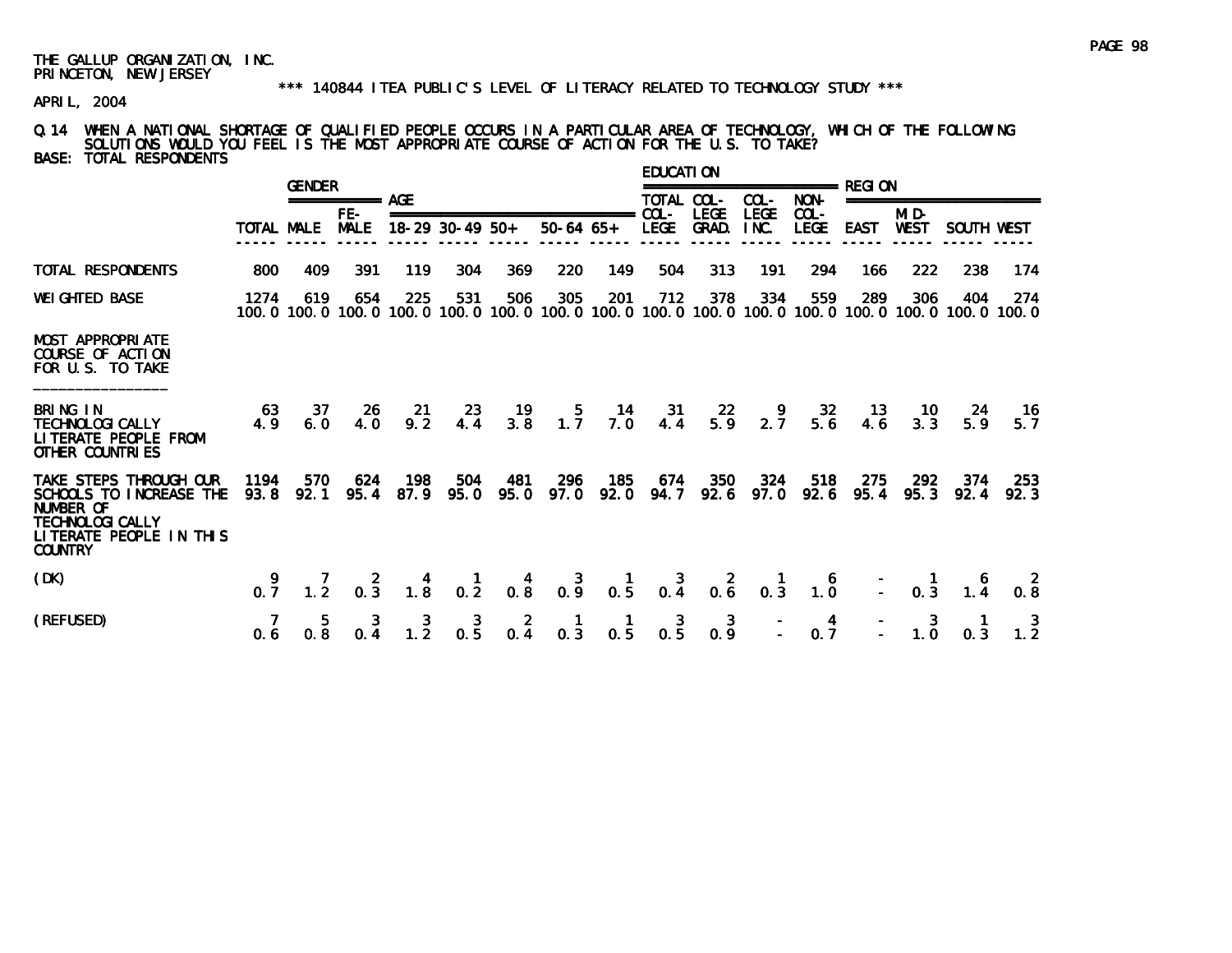#### \*\*\* 140844 ITEA PUBLIC'S LEVEL OF LITERACY RELATED TO TECHNOLOGY STUDY \*\*\*

APRIL, 2004

### Q.14 WHEN A NATIONAL SHORTAGE OF QUALIFIED PEOPLE OCCURS IN A PARTICULAR AREA OF TECHNOLOGY, WHICH OF THE FOLLOWING SOLUTIONS WOULD YOU FEEL IS THE MOST APPROPRIATE COURSE OF ACTION FOR THE U.S. TO TAKE? BASE: TOTAL RESPONDENTS

|                                                                                                                                        |                  |             | TECHNOLOGY AREA          | WORKS IN COMPUTERS/                            |                                              | =====                                     | ==========             | IMPORTANCE TO<br>YOU TO KNOW HOW<br>TECHNOLOGY WORKS |                                                  | <b>TECHNOLOGY</b> | EXTENT TO WHICH<br>EVERYONE SHOULD<br>UNDERSTAND/USE<br>==================== STANDI NG |                                                       | <b>BELIEVE</b><br><b>STUDENTS'</b><br><b>TESTS</b><br>IN UNDER- | INCLUDE O'S |
|----------------------------------------------------------------------------------------------------------------------------------------|------------------|-------------|--------------------------|------------------------------------------------|----------------------------------------------|-------------------------------------------|------------------------|------------------------------------------------------|--------------------------------------------------|-------------------|----------------------------------------------------------------------------------------|-------------------------------------------------------|-----------------------------------------------------------------|-------------|
|                                                                                                                                        | <b>TOTAL YES</b> |             |                          | <b>OTHER</b><br>COMP- TECH-<br>UTERS NOLOGY NO |                                              | <b>NOT</b><br>$EMP-$<br><b>LOYED VERY</b> |                        | <b>WHAT</b>                                          | <b>NOT</b><br>SOME-IMPOR<br>-TANT VERY           |                   | <b>WHAT</b>                                                                            | <b>NOT</b><br>SOME - $IMPOR$ ===========<br>-TANT YES | <b>TECHNOLOGY</b>                                               | NO.         |
| <b>TOTAL RESPONDENTS</b>                                                                                                               | 800              | 199         | 97                       | 102                                            | 437                                          | 154                                       | 289                    | 386                                                  | 124                                              | 592               | 190                                                                                    | $12 \,$                                               | 701                                                             | 89          |
| <b>WEI GHTED BASE</b>                                                                                                                  | 1274             | 288         | 134<br>100.0 100.0 100.0 | 154                                            | 710                                          | 261                                       | 484                    | 606                                                  | 182                                              | 940               | 301<br>100, 0 100, 0 100, 0 100, 0 100, 0 100, 0 100, 0 100, 0 100, 0 100, 0 100, 0    | 24                                                    | 1116                                                            | 140         |
| <b>MOST APPROPRIATE</b><br>COURSE OF ACTION<br>FOR U.S. TO TAKE                                                                        |                  |             |                          |                                                |                                              |                                           |                        |                                                      |                                                  |                   |                                                                                        |                                                       |                                                                 |             |
| BRING IN<br><b>TECHNOLOGI CALLY</b><br>LITERATE PEOPLE FROM<br><b>OTHER COUNTRIES</b>                                                  | 63<br>4.9        | 3.1         | 4<br>3.1                 | 5.<br>$3.\overline{2}$                         | 36<br>5.1                                    | - 16<br>6.3                               | 25<br>5.1              | -22<br>3.6                                           | -16<br>8.9                                       | 37<br>3.9         | 20<br>6.7                                                                              | 5.<br>21.1                                            | 45<br>4.0                                                       | 18<br>12.7  |
| TAKE STEPS THROUGH OUR<br>SCHOOLS TO INCREASE THE<br>NUMBER OF<br><b>TECHNOLOGI CALLY</b><br>LITERATE PEOPLE IN THIS<br><b>COUNTRY</b> | 1194<br>93.8     | 275<br>95.6 | - 127<br>94.9            | 148                                            | 664<br>96.2 93.6                             | 241<br>92.4                               | 453                    | 576<br>93.7 95.0                                     | 164                                              | 889<br>89.8 94.6  | 279<br>92.6                                                                            | 19<br>78.9                                            | 1056<br>94.6                                                    | 121<br>86.4 |
| (DK)                                                                                                                                   | 9<br>0, 7        |             |                          |                                                | $\begin{smallmatrix}8\\1.1\end{smallmatrix}$ | 0.4                                       | $\frac{1}{0.2}$        | $\frac{7}{1.1}$                                      | $\begin{smallmatrix} 1 \\ 0.6 \end{smallmatrix}$ | 0.7               | -2<br>0.7                                                                              |                                                       | 9<br>0.8                                                        |             |
| (REFUSED)                                                                                                                              | 0.6              |             | 3<br>2.0                 | 0.7                                            | 1<br>0.2                                     | 3<br>1.0                                  | 5.<br>$1.\overline{0}$ | $0.\overline{3}$                                     | 1<br>0.7                                         | 7<br>0.8          |                                                                                        |                                                       | 6<br>0.6                                                        | 0.8         |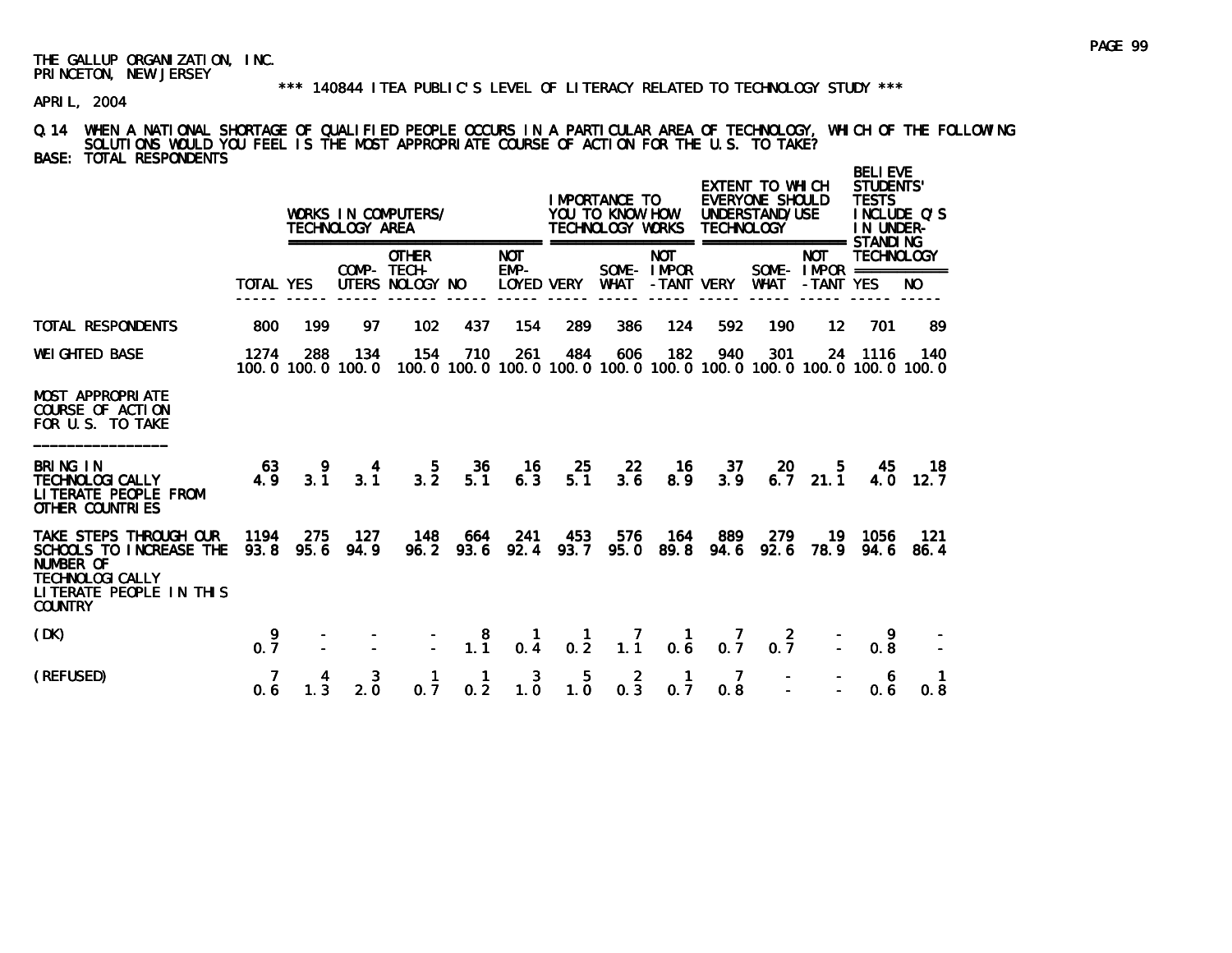### \*\*\* 140844 ITEA PUBLIC'S LEVEL OF LITERACY RELATED TO TECHNOLOGY STUDY \*\*\*

APRIL, 2004

# Q.15 USING A BROAD DEFINITION OF TECHNOLOGY AS "MODIFYING OUR NATURAL WORLD TO MEET HUMAN NEEDS", DO YOU BELIEVE THE STUDY OF TECHNOLOGY SHOULD OR SHOULD NOT BE INCLUDED IN THE SCHOOL CURRICULUM? BASE: TOTAL RESPONDENTS

|                                             |                                                  | <b>GENDER</b>   |                      |                                         |                                                           |                  |                                                  |                                         | <b>EDUCATION</b>                       |                                                  |                     |                                                  |                 |                      |                                                                                                        |                     |
|---------------------------------------------|--------------------------------------------------|-----------------|----------------------|-----------------------------------------|-----------------------------------------------------------|------------------|--------------------------------------------------|-----------------------------------------|----------------------------------------|--------------------------------------------------|---------------------|--------------------------------------------------|-----------------|----------------------|--------------------------------------------------------------------------------------------------------|---------------------|
|                                             |                                                  |                 | ===========          | AGE                                     |                                                           |                  |                                                  |                                         | TOTAL COL-                             |                                                  | $COL -$             | NON-                                             |                 |                      |                                                                                                        |                     |
|                                             | TOTAL MALE                                       |                 | $FE-$<br><b>MALE</b> |                                         | $18-29$ 30-49 50+                                         |                  | $50-64$ 65+                                      | ---------                               | $COL -$<br><b>LEGE</b>                 | <b>LEGE</b><br>GRAD.                             | <b>LEGE</b><br>INC. | $COL -$<br><b>LEGE</b>                           | <b>EAST</b>     | MI D-<br><b>WEST</b> | SOUTH WEST                                                                                             |                     |
| TOTAL RESPONDENTS                           | 800                                              | 409             | 391                  | 119                                     | 304                                                       | 369              | 220                                              | 149                                     | 504                                    | 313                                              | 191                 | 294                                              | 166             | 222                  | 238                                                                                                    | 174                 |
| <b>WEI GHTED BASE</b>                       | 1274                                             | 619             | 654                  | 225                                     | 531                                                       | 506              | 305                                              | 201                                     | 712                                    | 378                                              | 334                 | 559                                              | 289             | 306                  | 404<br>100.0 100.0 100.0 100.0 100.0 100.0 100.0 100.0 100.0 100.0 100.0 100.0 100.0 100.0 100.0 100.0 | 274<br>100.0        |
| TECHNOLOGY INCLUDED<br>IN SCHOOL CURRICULUM |                                                  |                 |                      |                                         |                                                           |                  |                                                  |                                         |                                        |                                                  |                     |                                                  |                 |                      |                                                                                                        |                     |
| YES, SHOULD BE INCLUDED                     | 1245<br>97. 7                                    | 600<br>96.9     | 645<br>98.5          | 221<br>98.1                             | 522<br>98.4                                               | 491<br>97.0      | 303<br>99.3                                      | 188<br>93.5                             | 693<br>97.3                            | 370<br>98.0                                      | 322<br>96.4         | 551<br>98.5                                      | 282<br>97.7     | 296<br>96.8          | 395<br>97.5                                                                                            | 272<br>99.1         |
| NO, SHOULD NOT BE<br><b>INCLUDED</b>        | 25<br>2.0                                        | 18<br>2.9       | $\frac{7}{1.0}$      | $\begin{array}{c} 4 \\ 1.9 \end{array}$ | $\begin{smallmatrix}8\\1.6\end{smallmatrix}$              | $\frac{11}{2.2}$ | $\begin{smallmatrix} 1 \\ 0.3 \end{smallmatrix}$ | $\frac{10}{5.1}$                        | $\frac{19}{2.6}$                       | 1.7                                              | $\frac{12}{3.6}$    | 0.9                                              | $\frac{7}{2.3}$ | $\frac{7}{2.2}$      | $\frac{9}{2.2}$                                                                                        | <sup>2</sup><br>0.9 |
| (DK)                                        | $\begin{smallmatrix} 4 \\ 0.3 \end{smallmatrix}$ | $\frac{1}{0.2}$ | $0.\overline{5}$     |                                         | $\begin{array}{ccc} - & - & 4 \\ - & - & 0.8 \end{array}$ |                  | $\begin{matrix} 1 \\ 0 & 3 \end{matrix}$         | $\begin{array}{c} 3 \\ 1.5 \end{array}$ | $\begin{matrix} 1 \\ 0.1 \end{matrix}$ | $\begin{smallmatrix} 1 \\ 0.3 \end{smallmatrix}$ |                     | $\begin{bmatrix} - & 3 \\ - & 0.5 \end{bmatrix}$ |                 | $\frac{1}{2}$ 1.0    | $0.\overline{2}$                                                                                       |                     |
| (REFUSED)                                   |                                                  |                 |                      |                                         |                                                           |                  |                                                  |                                         |                                        |                                                  |                     |                                                  |                 |                      |                                                                                                        |                     |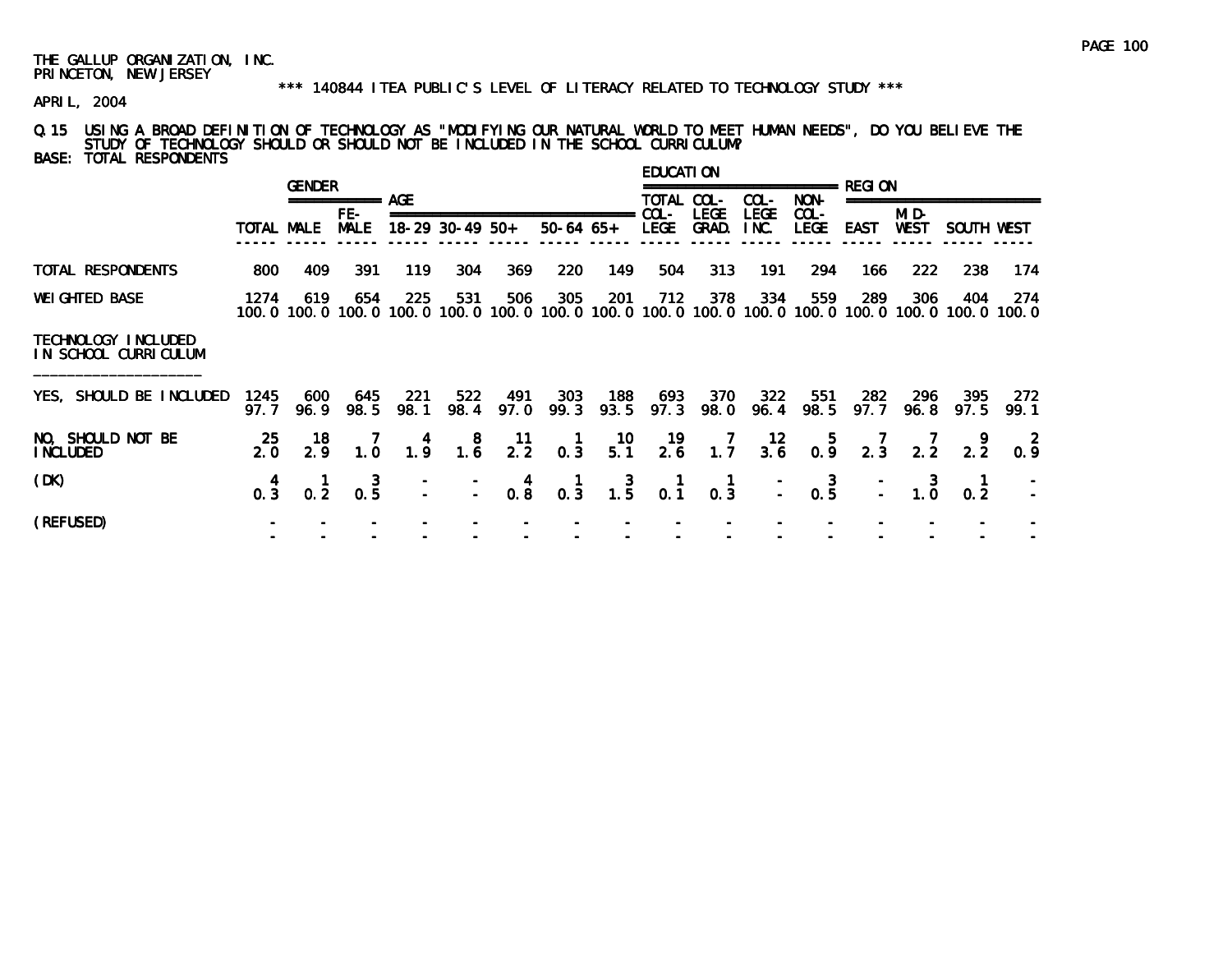### \*\*\* 140844 ITEA PUBLIC'S LEVEL OF LITERACY RELATED TO TECHNOLOGY STUDY \*\*\*

APRIL, 2004

# Q.15 USING A BROAD DEFINITION OF TECHNOLOGY AS "MODIFYING OUR NATURAL WORLD TO MEET HUMAN NEEDS", DO YOU BELIEVE THE STUDY OF TECHNOLOGY SHOULD OR SHOULD NOT BE INCLUDED IN THE SCHOOL CURRICULUM? BASE: TOTAL RESPONDENTS

|                                             |                                        |                          | TECHNOLOGY AREA | WORKS IN COMPUTERS/                            |             |                                         |                  | I MPORTANCE TO<br>YOU TO KNOW HOW<br>TECHNOLOGY WORKS |                                        | <b>TECHNOLOGY</b> | EXTENT TO WHICH<br>EVERYONE SHOULD<br>UNDERSTAND/USE |                         | <b>BELI EVE</b><br>STUDENTS'<br><b>TESTS</b><br>IN UNDER-<br>STANDI NG       | INCLUDE Q'S |
|---------------------------------------------|----------------------------------------|--------------------------|-----------------|------------------------------------------------|-------------|-----------------------------------------|------------------|-------------------------------------------------------|----------------------------------------|-------------------|------------------------------------------------------|-------------------------|------------------------------------------------------------------------------|-------------|
|                                             | TOTAL YES                              |                          |                 | <b>OTHER</b><br>COMP- TECH-<br>UTERS NOLOGY NO |             | <b>NOT</b><br>EMP-<br><b>LOYED VERY</b> |                  | WHAT                                                  | <b>NOT</b><br>SOME-IMPOR<br>-TANT VERY |                   | <b>WHAT</b>                                          | <b>NOT</b><br>-TANT YES | TECHNOLOGY<br>SOME - $IMPOR$ ===========                                     | NO.         |
| TOTAL RESPONDENTS                           | 800                                    | 199                      | 97              | 102                                            | 437         | 154                                     | 289              | 386                                                   | 124                                    | 592               | 190                                                  | 12                      | 701                                                                          | 89          |
| <b>WEIGHTED BASE</b>                        | 1274                                   | 288<br>100.0 100.0 100.0 | 134             | 154                                            | 710         | 261                                     | 484              | 606                                                   | 182                                    | 940               | 301                                                  |                         | 24 1116<br>100.0 100.0 100.0 100.0 100.0 100.0 100.0 100.0 100.0 100.0 100.0 | 140         |
| TECHNOLOGY INCLUDED<br>IN SCHOOL CURRICULUM |                                        |                          |                 |                                                |             |                                         |                  |                                                       |                                        |                   |                                                      |                         |                                                                              |             |
| YES, SHOULD BE INCLUDED                     | 1245<br>97.7                           | 284<br>98.6              | 130<br>97.0     | 154<br>100.0                                   | 693<br>97.7 | 254<br>97.2                             | 473<br>97.8      | 597<br>98.5                                           | 174<br>95.1                            | 924<br>98.4       | 293<br>97.2                                          | 19<br>78.1              | 1102<br>98.8                                                                 | 125<br>89.2 |
| NO, SHOULD NOT BE<br>I NCLUDED              | 25<br>2.0                              | 4<br>1.4                 | 4<br>3.0        |                                                | 15<br>2.2   | 4<br>1.7                                | 8<br>1.6         | 8<br>1.4                                              | 9<br>4.9                               | 11<br>1.2         | 8                                                    | 5.<br>$2.8$ 21.9        | -11<br>1.0                                                                   | -14<br>10.1 |
| (DK)                                        | $\begin{matrix} 4 \\ 0.3 \end{matrix}$ |                          |                 |                                                | 0.1         | 3<br>1.1                                | $0.\overline{6}$ | $0.\overline{2}$                                      |                                        | 4<br>0.4          |                                                      |                         | 0.3                                                                          | 0.7         |
| (REFUSED)                                   |                                        |                          |                 |                                                |             |                                         |                  |                                                       |                                        |                   |                                                      |                         |                                                                              |             |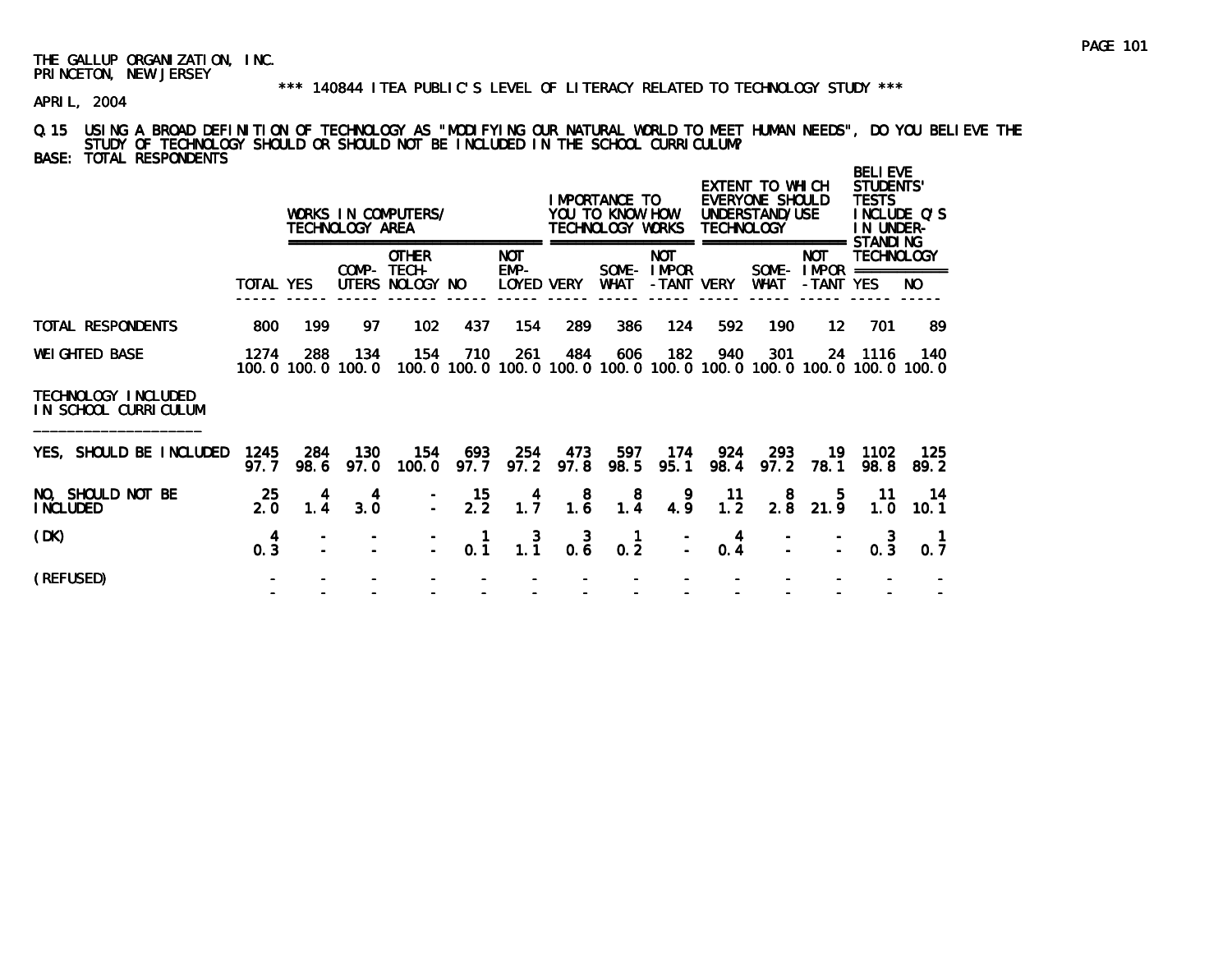#### \*\*\* 140844 ITEA PUBLIC'S LEVEL OF LITERACY RELATED TO TECHNOLOGY STUDY \*\*\*

APRIL, 2004

# Q.16 THE FEDERAL GOVERNMENT REQUIRES THAT STUDENTS BE TESTED IN SCIENCE, MATHEMATICS, AND READING. IN YOUR OPINION, SHOULD THESE TESTS INCLUDE OR NOT INCLUDE QUESTIONS TO HELP DETERMINE HOW MUCH THESE STUDENTS UNDERSTAND AND KNOW ABOUT TECHNOLOGY?

BASE: TOTAL RESPONDENTS

|                                                                           |            | <b>GENDER</b> |                    |     |                   |     |             |     | EDUCATI ON              |                     |              |                                             | REGI ON |             |            |                                                                                                                        |
|---------------------------------------------------------------------------|------------|---------------|--------------------|-----|-------------------|-----|-------------|-----|-------------------------|---------------------|--------------|---------------------------------------------|---------|-------------|------------|------------------------------------------------------------------------------------------------------------------------|
|                                                                           |            |               | ===========<br>FE- | AGF |                   |     |             |     | <b>TOTAL</b><br>$COL -$ | COL-<br><b>LEGE</b> | COL-<br>LEGE | ========================<br>NON-<br>$COL -$ |         | MI D-       |            |                                                                                                                        |
|                                                                           | TOTAL MALE |               | <b>MALE</b>        |     | $18-29$ 30-49 50+ |     | $50-64$ 65+ |     | <b>LEGE</b>             | GRAD.               | INC.         | <b>LEGE</b>                                 | EAST    | <b>WEST</b> | SOUTH WEST |                                                                                                                        |
| TOTAL RESPONDENTS                                                         | 800        | 409           | 391                | 119 | 304               | 369 | 220         | 149 | 504                     | 313                 | 191          | 294                                         | 166     | 222         | 238        | 174                                                                                                                    |
| <b>WEI GHTED BASE</b>                                                     | 1274       | 619           | 654                | 225 | 531               | 506 | 305         | 201 | 712                     | 378                 | 334          | 559                                         | 289     | 306         | 404        | 274<br>100. 0 100. 0 100. 0 100. 0 100. 0 100. 0 100. 0 100. 0 100. 0 100. 0 100. 0 100. 0 100. 0 100. 0 100. 0 100. 0 |
| INCLUDE QUESTIONS TO<br>DETERMINE STUDENTS<br>UNDERSTANDING OF TECHNOLOGY |            |               |                    |     |                   |     |             |     |                         |                     |              |                                             |         |             |            |                                                                                                                        |

| YES, SHOULD INCLUDE    |                                                                 | 1116 544 | 573 | 185 457 465 281 184 608 317 290 506 262 269 352 234<br>87.6 87.8 87.5 82.2 86.1 91.9 92.2 91.4 85.3 84.0 86.9 90.5 90.6 87.9 86.9 85.3 |  |  |  |  |  |  |
|------------------------|-----------------------------------------------------------------|----------|-----|----------------------------------------------------------------------------------------------------------------------------------------|--|--|--|--|--|--|
| NO, SHOULD NOT INCLUDE | 140  67  73  39  62  37  22  15  94  55  39  46  27  35  40  38 |          |     | 11.0 10.8 11.2 17.2 11.7 7.3 7.1 7.6 13.2 14.5 11.7 8.2 9.4 11.5 9.9 13.9                                                              |  |  |  |  |  |  |
| (DK)                   |                                                                 |          |     | 13  5  8  1  8  3  1  2  6  4  1  7  -  2  8  2<br>1.0  0.8  1.2  0.6  1.5  0.7  0.4  1.0  0.8  1.2  0.4  1.2  -  0.7  2.0  0.8        |  |  |  |  |  |  |
| (REFUSED)              |                                                                 |          |     | $5$ 4 1 - 4 1 1 - 5 1 4 - - - 5 -<br>0.4 0.6 0.2 - 0.7 0.2 0.3 - 0.7 0.3 1.1 - - - 1.2 -                                               |  |  |  |  |  |  |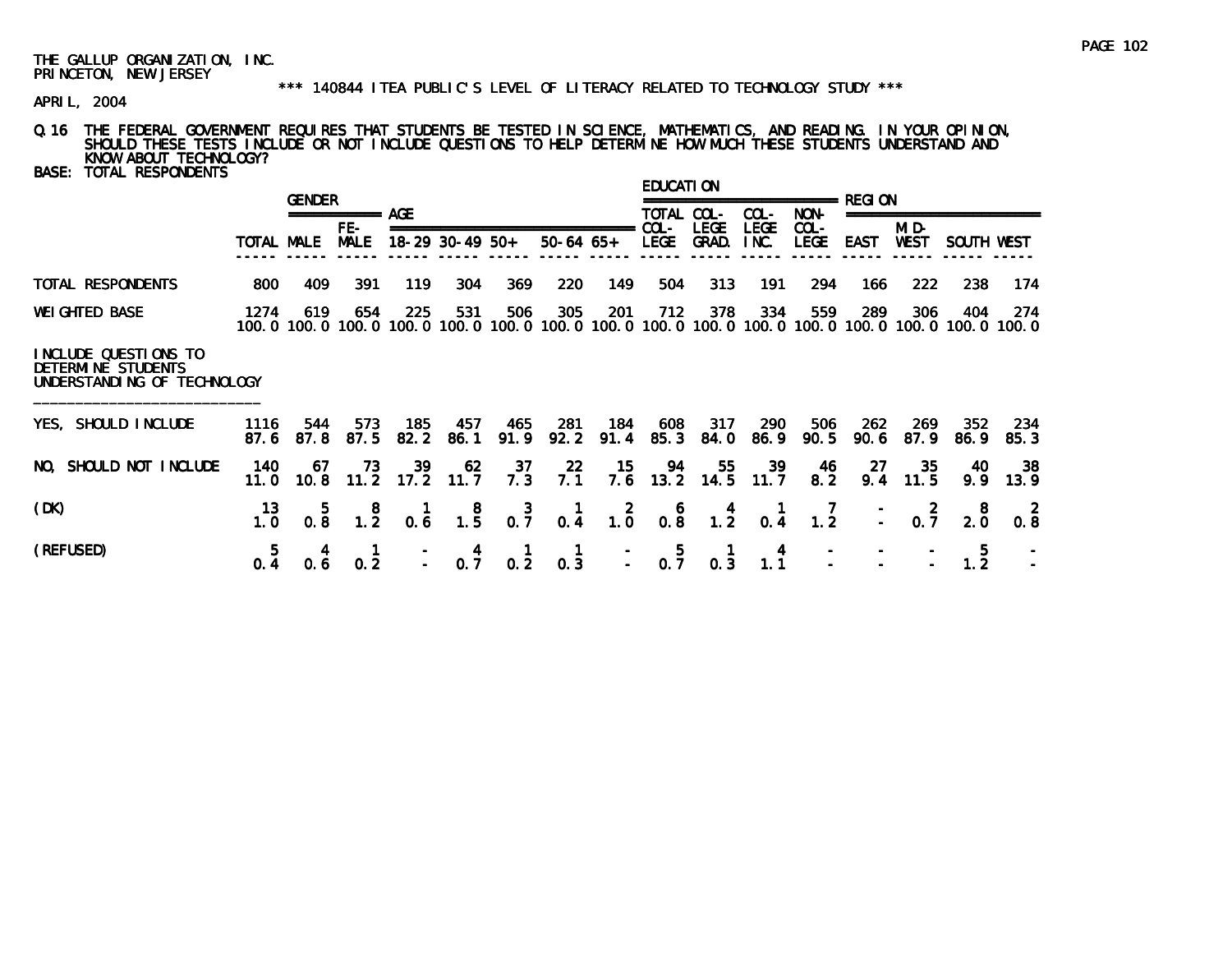# \*\*\* 140844 ITEA PUBLIC'S LEVEL OF LITERACY RELATED TO TECHNOLOGY STUDY \*\*\*

APRIL, 2004

- Q.16 THE FEDERAL GOVERNMENT REQUIRES THAT STUDENTS BE TESTED IN SCIENCE, MATHEMATICS, AND READING. IN YOUR OPINION, SHOULD THESE TESTS INCLUDE OR NOT INCLUDE QUESTIONS TO HELP DETERMINE HOW MUCH THESE STUDENTS UNDERSTAND AND KNOW ABOUT TECHNOLOGY?
- BASE: TOTAL RESPONDENTS

|                      |                |              | TECHNOLOGY AREA | WORKS IN COMPUTERS/                            |              |                                  |     | IMPORTANCE TO<br>YOU TO KNOW HOW<br>TECHNOLOGY WORKS |                                           | <b>TECHNOLOGY</b> | EXTENT TO WHICH<br>EVERYONE SHOULD<br>UNDERSTAND/USE |                                   | <b>BELIEVE</b><br>STUDENTS'<br><b>TESTS</b><br>IN UNDER-<br>STANDI NG | INCLUDE O'S |
|----------------------|----------------|--------------|-----------------|------------------------------------------------|--------------|----------------------------------|-----|------------------------------------------------------|-------------------------------------------|-------------------|------------------------------------------------------|-----------------------------------|-----------------------------------------------------------------------|-------------|
|                      | TOTAL YES      |              |                 | <b>OTHER</b><br>COMP- TECH-<br>UTERS NOLOGY NO |              | <b>NOT</b><br>EMP-<br>LOYED VERY |     | SOME-<br>WHAT                                        | <b>NOT</b><br><b>I MPOR</b><br>-TANT VERY |                   | SOME-<br><b>WHAT</b>                                 | <b>NOT</b><br>I MPOR<br>-TANT YES | <b>TECHNOLOGY</b>                                                     | NO.         |
| TOTAL RESPONDENTS    | 800            | 199          | 97              | 102                                            | 437          | 154                              | 289 | 386                                                  | 124                                       | 592               | 190                                                  | 12                                | 701                                                                   | 89          |
| <b>WEIGHTED BASE</b> | 1274<br>100. 0 | 288<br>100.0 | 134<br>100.0    | 154<br>100. O                                  | 710<br>100.0 | 261                              | 484 | 606                                                  | 182<br>100.0 100.0 100.0 100.0 100.0      | 940               | 301                                                  | 24                                | 1116<br>100.0 100.0 100.0 100.0                                       | 140         |

### INCLUDE QUESTIONS TO DETERMINE STUDENTSUNDERSTANDING OF TECHNOLOGY

| YES, SHOULD INCLUDE    | 1116 | -252           | -116 | -136                                                                           | 613 | - 236 | - 433 | 539 | 144 | -832 | -259                                               |                 | 19 1116                  | $\overline{a}$ |
|------------------------|------|----------------|------|--------------------------------------------------------------------------------|-----|-------|-------|-----|-----|------|----------------------------------------------------|-----------------|--------------------------|----------------|
|                        |      | 87.6 87.7 86.6 |      |                                                                                |     |       |       |     |     |      | 88.7 86.4 90.2 89.4 88.8 78.9 88.6 86.0 78.1 100.0 |                 |                          | $\equiv$       |
| NO, SHOULD NOT INCLUDE |      | 140 29         | - 16 | 13 87 25 45 58 38                                                              |     |       |       |     |     | 92   | 40                                                 | 5.              |                          | $- 140$        |
|                        |      |                |      | 11.0 10.0 11.8 8.4 12.2 9.4 9.2 9.6 20.6 9.8 13.3 21.9                         |     |       |       |     |     |      |                                                    |                 |                          | $-100.0$       |
| (DK)                   |      |                |      |                                                                                |     |       |       |     |     |      |                                                    |                 |                          |                |
|                        |      |                |      | 1.0 0.7 0.8 0.7 1.3 0.4 1.2 1.0 0.6 1.2 0.3                                    |     |       |       |     |     |      |                                                    |                 |                          |                |
| (REFUSED)              |      |                |      |                                                                                |     |       |       |     |     |      |                                                    |                 | <b>Contract Contract</b> |                |
|                        |      |                |      | $5$ $5$ $1$ $4$ $  1$ $4$ $ 4$ $1$<br>0.4 1.6 0.8 2.3 $ -$ 0.2 0.6 $-$ 0.4 0.4 |     |       |       |     |     |      |                                                    | $\sim 10^{-10}$ |                          |                |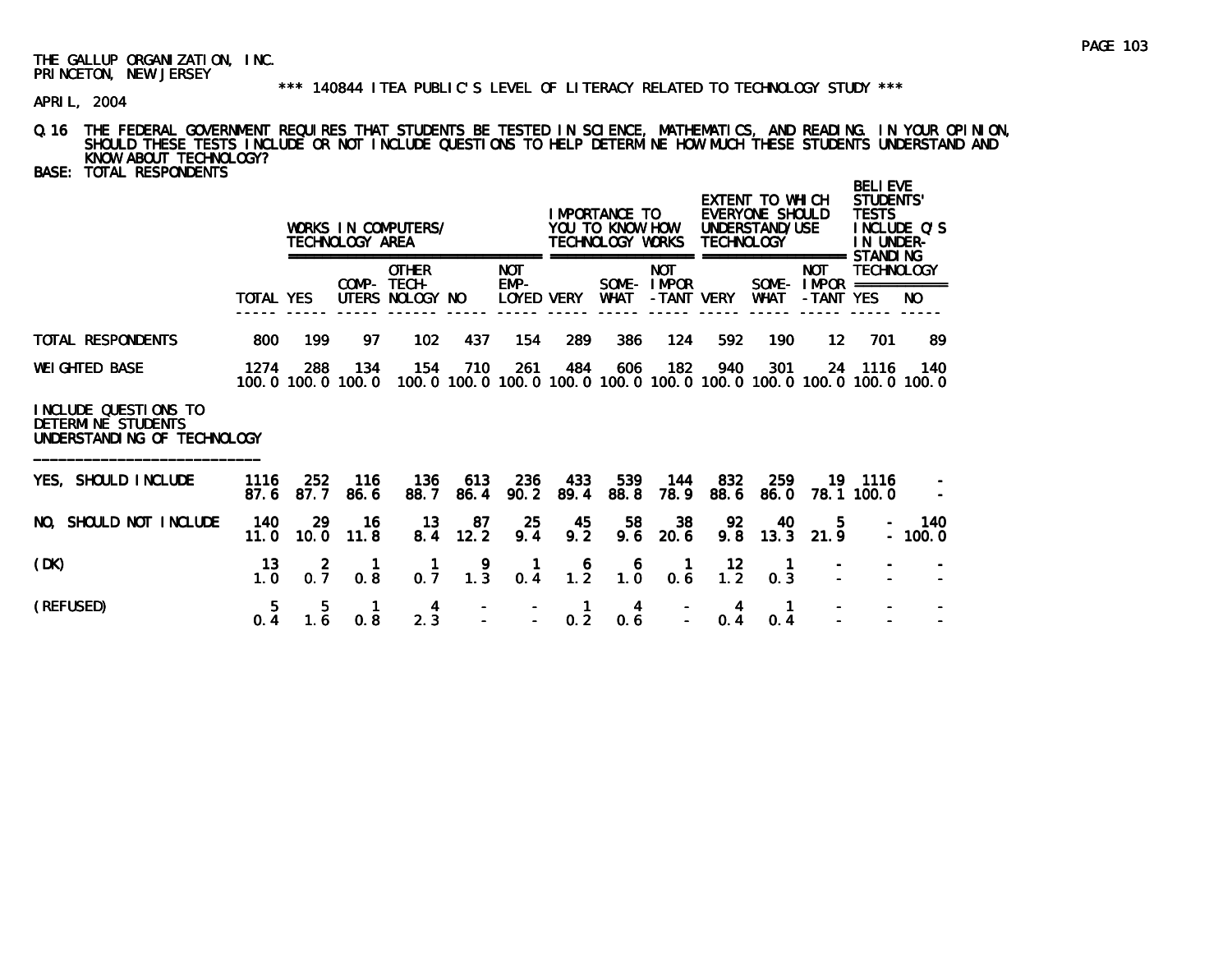#### \*\*\* 140844 ITEA PUBLIC'S LEVEL OF LITERACY RELATED TO TECHNOLOGY STUDY \*\*\*

APRIL, 2004

Q.D1 GENDER BASE: TOTAL RESPONDENTS

|                       |             | <b>GENDER</b>     |                          |              |                   |             |                    |             | EDUCATI ON          |                                |                     |                        |             |                          |               |               |
|-----------------------|-------------|-------------------|--------------------------|--------------|-------------------|-------------|--------------------|-------------|---------------------|--------------------------------|---------------------|------------------------|-------------|--------------------------|---------------|---------------|
|                       |             |                   | ===========              | <b>AGE</b>   |                   |             |                    |             | TOTAL COL-          |                                | COL-                | NON-                   |             |                          |               |               |
|                       | TOTAL MALE  |                   | FE-<br><b>MALE</b>       |              | $18-29$ 30-49 50+ |             | $50-64$ 65+        |             | COL-<br><b>LEGE</b> | <b>LEGE</b><br>GRAD.           | <b>LEGE</b><br>INC. | $COL -$<br><b>LEGE</b> | EAST        | MI D-<br><b>WEST</b>     | SOUTH WEST    |               |
| TOTAL RESPONDENTS     | 800         | 409               | 391                      | 119          | 304               | 369         | 220                | 149         | 504                 | 313                            | 191                 | 294                    | 166         | 222                      | 238           | 174           |
| <b>WEI GHTED BASE</b> | 1274        | 619               | 654<br>100.0 100.0 100.0 | 225<br>100.0 | 531<br>100.0      | 506         | 305<br>100.0 100.0 | 201         | 712                 | 378<br>100.0 100.0 100.0 100.0 | 334                 | 559                    | 289         | 306<br>100.0 100.0 100.0 | 404<br>100. 0 | -274<br>100.0 |
| <b>GENDER</b>         |             |                   |                          |              |                   |             |                    |             |                     |                                |                     |                        |             |                          |               |               |
| $\qquad \qquad$       |             |                   |                          |              |                   |             |                    |             |                     |                                |                     |                        |             |                          |               |               |
| <b>MALE</b>           | 619         | 619<br>48.6 100.0 | $\sim$<br>$\sim$ .       | 131<br>58.4  | 244<br>46.0       | 240<br>47.5 | 149<br>48.9        | -91<br>45.3 | 346<br>48.6         | 192<br>50.7                    | 154<br>46.2         | 271<br>48.5            | 137<br>47.5 | 151<br>49.2              | 191<br>47.3   | 140<br>51.1   |
| <b>FEMALE</b>         | 654<br>51.4 |                   | 654<br>$-100.0$          | 94<br>41.6   | 286<br>54.0       | 266<br>52.5 | 156<br>51.1        | 110<br>54.7 | 366<br>51.4         | 186<br>49.3                    | 180<br>53.8         | 288<br>51.5            | 152<br>52.5 | 156<br>50.8              | 213<br>52.7   | 134<br>48.9   |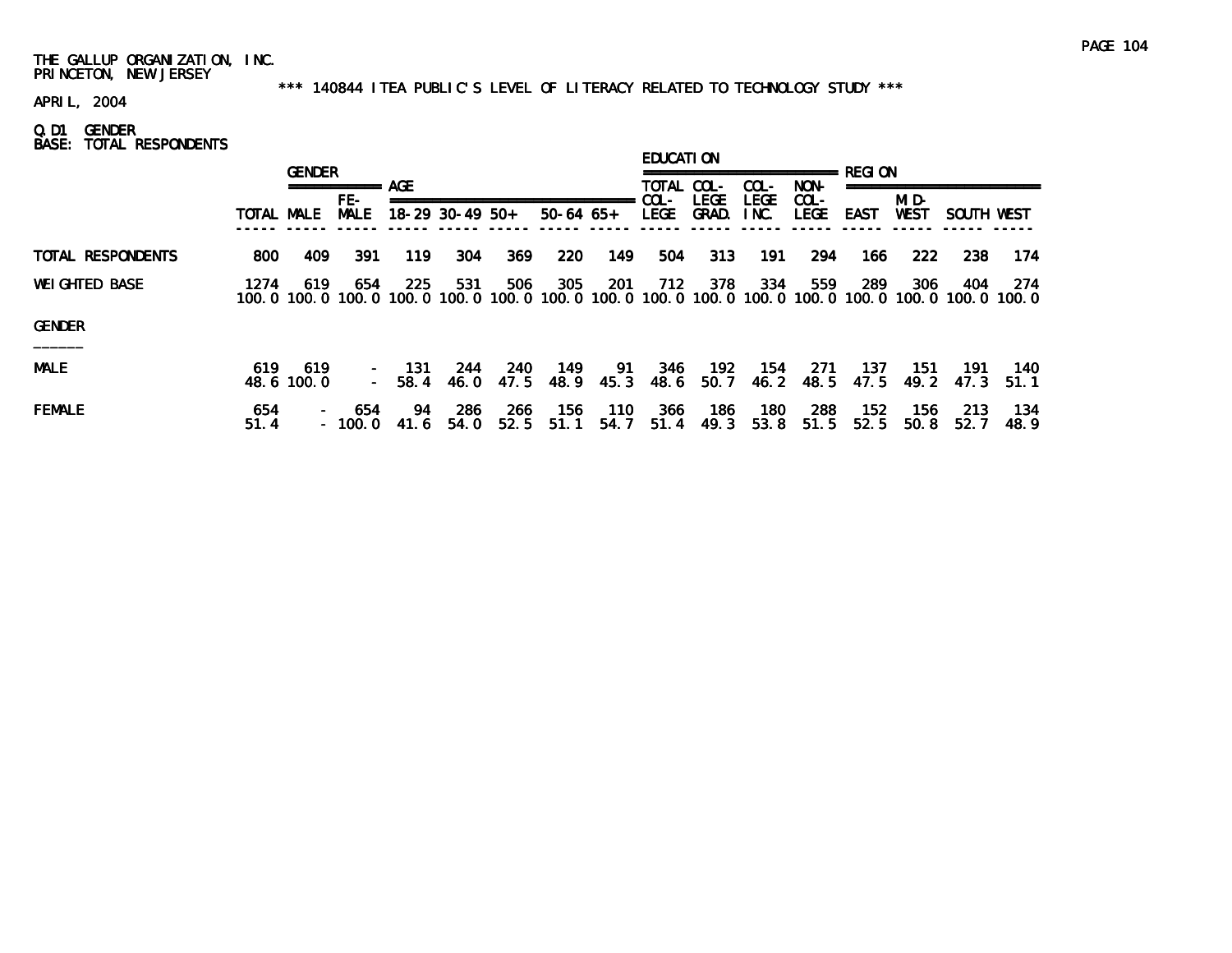#### \*\*\* 140844 ITEA PUBLIC'S LEVEL OF LITERACY RELATED TO TECHNOLOGY STUDY \*\*\*

APRIL, 2004

Q.D1 GENDER BASE: TOTAL RESPONDENTS

|                   |             |             | TECHNOLOGY AREA          | WORKS IN COMPUTERS/                            |             |                                  |              | IMPORTANCE TO<br>YOU TO KNOW HOW<br>TECHNOLOGY WORKS |                                                  | <b>TECHNOLOGY</b> | EXTENT TO WHICH<br>EVERYONE SHOULD<br>UNDERSTAND/USE |                                   | <b>BELIEVE</b><br>STUDENTS'<br><b>TESTS</b><br>IN UNDER-<br>STANDI NG | INCLUDE O'S  |
|-------------------|-------------|-------------|--------------------------|------------------------------------------------|-------------|----------------------------------|--------------|------------------------------------------------------|--------------------------------------------------|-------------------|------------------------------------------------------|-----------------------------------|-----------------------------------------------------------------------|--------------|
|                   | TOTAL YES   |             |                          | <b>OTHER</b><br>COMP- TECH-<br>UTERS NOLOGY NO |             | <b>NOT</b><br>EMP-<br>LOYED VERY |              | SOME-<br>WHAT                                        | <b>NOT</b><br><b>IMPOR</b><br>-TANT VERY         |                   | SOME-<br><b>WHAT</b>                                 | <b>NOT</b><br>I MPOR<br>-TANT YES | <b>TECHNOLOGY</b><br>===========                                      | NO.          |
| TOTAL RESPONDENTS | 800         | 199         | 97                       | 102                                            | 437         | 154                              | 289          | 386                                                  | 124                                              | 592               | 190                                                  | 12                                | 701                                                                   | 89           |
| WEIGHTED BASE     | 1274        | 288         | 134<br>100.0 100.0 100.0 | 154                                            | 710         | 261                              | 484          | 606                                                  | 182<br>100.0 100.0 100.0 100.0 100.0 100.0 100.0 | 940               | 301                                                  | 24<br>100.0 100.0 100.0 100.0     | -1116                                                                 | 140.         |
| GENDER            |             |             |                          |                                                |             |                                  |              |                                                      |                                                  |                   |                                                      |                                   |                                                                       |              |
| <b>MALE</b>       | 619<br>48.6 | 186<br>64.8 | 71<br>53.1               | 115<br>75.0                                    | 334<br>47.1 | 91<br>34.8                       | -254<br>52.6 | 296<br>48.9                                          | 67.<br>36.8                                      | 450<br>47.9       | 155<br>51.6                                          | 11.<br>44.8                       | 544<br>48.7                                                           | 67<br>47.9   |
| <b>FEMALE</b>     | 654<br>51.4 | 101<br>35.2 | 63<br>46.9               | 38<br>25.0                                     | 375<br>52.9 | 170<br>65.2                      | -229<br>47.4 | 310<br>51.1                                          | 115<br>63.2                                      | 490<br>52.1       | 146<br>48.4                                          | 13.<br>55.2                       | 573<br>51.3                                                           | - 73<br>52.1 |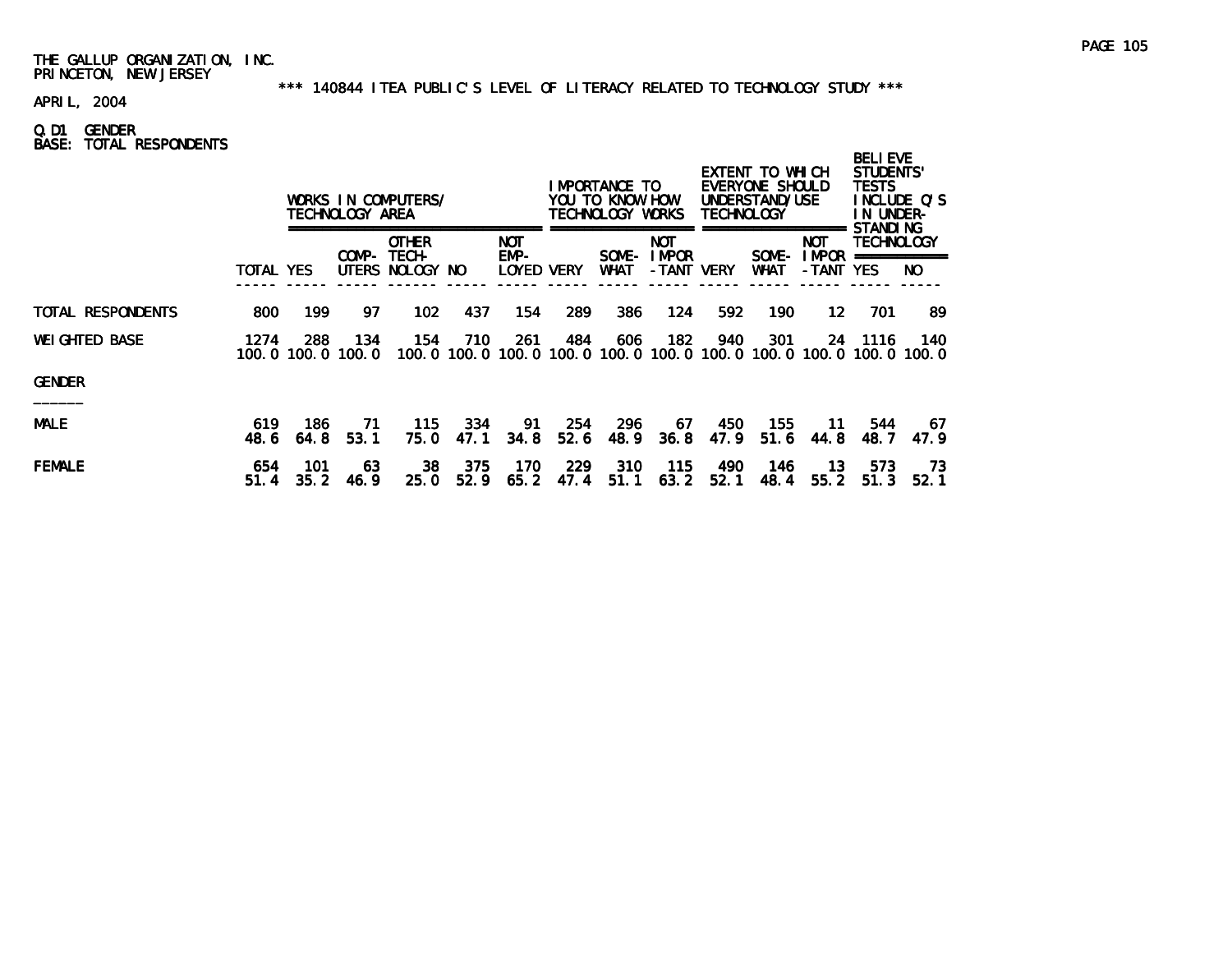#### \*\*\* 140844 ITEA PUBLIC'S LEVEL OF LITERACY RELATED TO TECHNOLOGY STUDY \*\*\*

APRIL, 2004

#### Q.D2 PLEASE TELL ME YOUR AGE. BASE: TOTAL RESPONDENTS

|                   |                        | <b>GENDER</b> |                    |                   |                                    |                          |                  |                                    | <b>EDUCATION</b> |                      |                       |                        |             |               |                                                                                                              |                     |
|-------------------|------------------------|---------------|--------------------|-------------------|------------------------------------|--------------------------|------------------|------------------------------------|------------------|----------------------|-----------------------|------------------------|-------------|---------------|--------------------------------------------------------------------------------------------------------------|---------------------|
|                   |                        |               | ============ AGF   |                   |                                    |                          |                  |                                    | TOTAL COL-       |                      | COL-                  | NON-                   |             |               |                                                                                                              |                     |
|                   | TOTAL MALE             |               | FE-<br><b>MALE</b> |                   | $18-29$ 30-49 50+                  |                          | $50-64$ $65+$    | ======                             | $COL -$<br>LEGE  | <b>LEGE</b><br>GRAD. | <b>LEGE</b><br>INC.   | $COL -$<br><b>LEGE</b> | <b>EAST</b> | MI D-<br>WEST | SOUTH WEST                                                                                                   |                     |
| TOTAL RESPONDENTS | 800                    | 409           | 391                | 119               | 304                                | 369                      | <b>220</b>       | 149                                | 504              | 313                  | 191                   | 294                    | 166         | 222           | 238                                                                                                          | 174                 |
| WEIGHTED BASE     | 1274                   | 619           | 654                | 225               | 531                                | 506                      | 305              | 201                                | 712              | 378                  | 334                   | 559                    | 289         | 306           | 404<br>100.0 100.0 100.0 100.0 100.0 100.0 100.0 100.0 100.0 100.0 100.0 100.0 100.0 100.0 100.0 100.0 100.0 | 274                 |
| <b>AGE</b>        |                        |               |                    |                   |                                    |                          |                  |                                    |                  |                      |                       |                        |             |               |                                                                                                              |                     |
| $18 - 29$         | 225<br>17.7            | 131<br>21.2   | 94                 | 225<br>14.3 100.0 |                                    |                          |                  |                                    | 114<br>$-16.0$   | 48<br>12.7           | 66<br>19.6            | -111<br>19.9           | 41<br>14.2  | 45<br>14.8    | 74<br>18.3                                                                                                   | -65<br>23.6         |
| $30 - 49$         | 531<br>41. 7           | 244<br>39.5   | 286<br>43.7        |                   | 531<br>$\sim 100$<br>$-100.0$      | $\overline{\phantom{a}}$ |                  | $\sim$ 10 $\pm$                    | 309<br>43.3      | 168<br>44.4          | 141<br>42.1           | 222<br>39.7            | 131<br>45.2 | 124<br>40.4   | 172<br>42.6                                                                                                  | 104<br>37.9         |
| $50 - 64$         | 305<br>23.9            | 149<br>24.1   | 156<br>23.8        | $\qquad \qquad -$ | $\sim$ 10 $\pm$                    | 305                      | 305<br>60.3100.0 | $\sim$ 10 $\pm$<br>$\sim$ 10 $\pm$ | 196<br>27.5      | 104<br>27.5          | 92<br>27.4            | 108<br>19.4            | 75<br>25.9  | -81<br>26.3   | -83<br>20.4                                                                                                  | - 67<br>24.3        |
| 65-99             | 201<br>15.8            | 91<br>14.7    | 110<br>16.8        | $\blacksquare$    | $\overline{\phantom{a}}$<br>$\sim$ | 201<br>39.7              | $\sim$ 100 $\mu$ | <b>201</b><br>$-100.0$             | 87               | 53<br>$12.2$ 14.0    | 34<br>10.2            | - 114<br>20.4          | 36<br>12.4  | 56.<br>18.1   | 72.                                                                                                          | - 37<br>$17.9$ 13.6 |
| <b>REFUSED</b>    | 12 <sub>2</sub><br>1.0 | 3<br>0.5      | 1.4                |                   |                                    |                          |                  | $\overline{\phantom{0}}$           | 1.0              | 5<br>1.4             | $\overline{2}$<br>0.7 | 0.6                    | 2.2         | 0.4           | 0.8                                                                                                          | 0.6                 |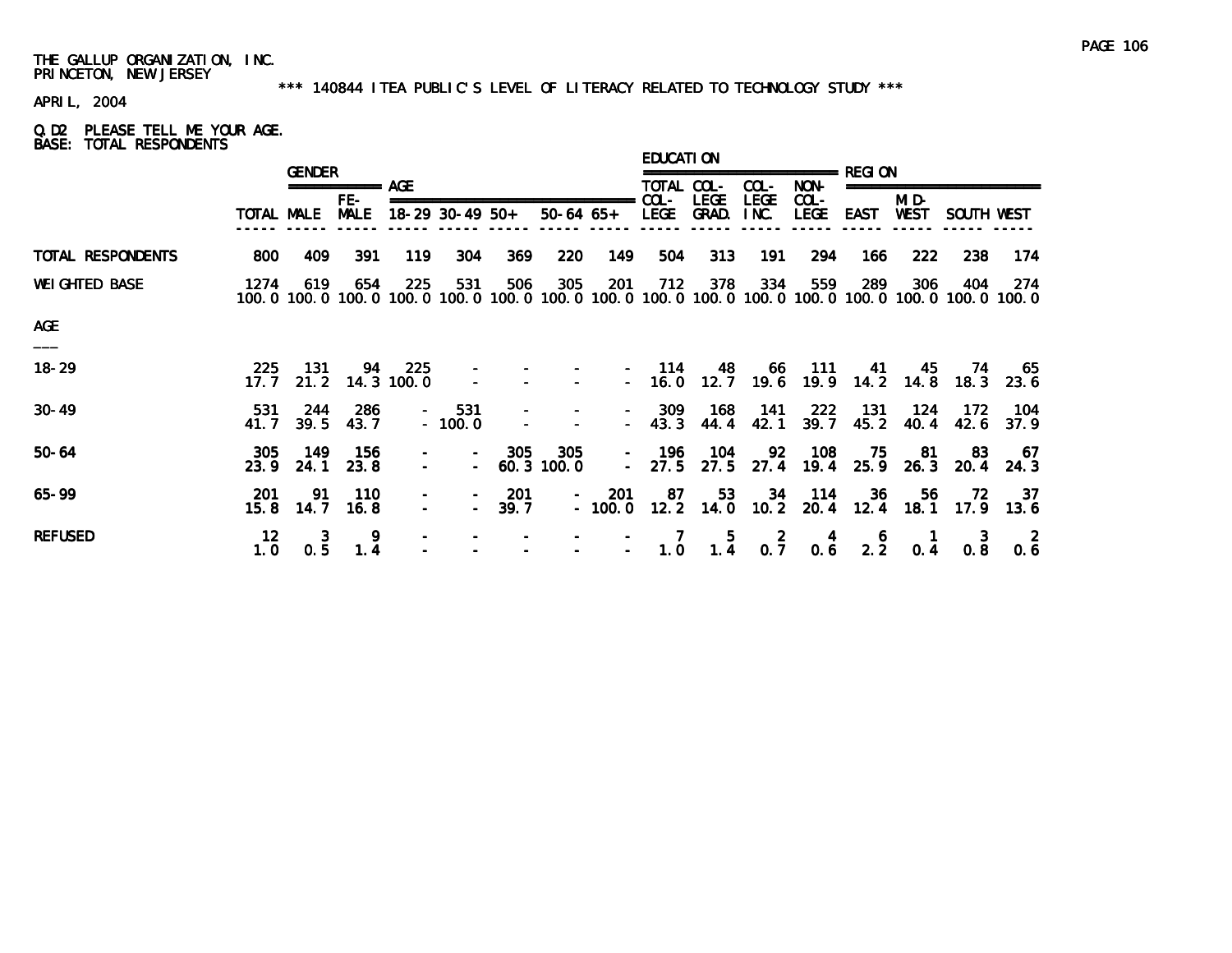#### \*\*\* 140844 ITEA PUBLIC'S LEVEL OF LITERACY RELATED TO TECHNOLOGY STUDY \*\*\*

APRIL, 2004

# Q.D2 PLEASE TELL ME YOUR AGE. BASE: TOTAL RESPONDENTS

|                       |                  |             | TECHNOLOGY AREA | WORKS IN COMPUTERS/                                                                                      | IMPORTANCE TO<br>YOU TO KNOW HOW<br>TECHNOLOGY WORKS<br>--------------- ------------------ |                 |                       | <b>TECHNOLOGY</b> | EXTENT TO WHICH<br>EVERYONE SHOULD<br>UNDERSTAND/USE | <b>BELIEVE</b><br><b>STUDENTS'</b><br><b>TESTS</b><br>INCLUDE Q'S<br>IN UNDER-<br><b>STANDING</b> |             |                                                                                            |                   |              |
|-----------------------|------------------|-------------|-----------------|----------------------------------------------------------------------------------------------------------|--------------------------------------------------------------------------------------------|-----------------|-----------------------|-------------------|------------------------------------------------------|---------------------------------------------------------------------------------------------------|-------------|--------------------------------------------------------------------------------------------|-------------------|--------------|
|                       | <b>TOTAL YES</b> |             |                 | <b>OTHER</b><br>COMP- TECH-<br>UTERS NOLOGY NO                                                           |                                                                                            | NOT.<br>EMP-    | LOYED VERY            | WHAT              | <b>NOT</b><br>SOME-IMPOR                             |                                                                                                   |             | =================<br><b>NOT</b><br>SOME- $IMPROR$ ===========<br>-TANT VERY WHAT -TANT YES | <b>TECHNOLOGY</b> | NO.          |
| TOTAL RESPONDENTS     | 800              | 199         | 97              | 102                                                                                                      | 437                                                                                        | 154             | 289                   | 386               | 124                                                  | 592                                                                                               | 190         | 12 <sup>1</sup>                                                                            | 701               | -89          |
| <b>WEI GHTED BASE</b> | 1274             | 288         | 134             | 154<br>100, 0 100, 0 100, 0 100, 0 100, 0 100, 0 100, 0 100, 0 100, 0 100, 0 100, 0 100, 0 100, 0 100, 0 | 710                                                                                        | 261             | 484                   | 606               | 182                                                  | 940                                                                                               | 301         |                                                                                            | 24 1116           | - 140        |
| <b>AGE</b>            |                  |             |                 |                                                                                                          |                                                                                            |                 |                       |                   |                                                      |                                                                                                   |             |                                                                                            |                   |              |
| $18 - 29$             | 225<br>17.7      | -40<br>14.0 | 18<br>13.5      | 22 <sub>2</sub><br>14.5                                                                                  | - 133<br>18.7                                                                              | 18.8            | 24.3                  | 15.8              | 49 118 96 12 168                                     | $6.3$ 17.8                                                                                        | 57<br>19.1  | $\equiv$                                                                                   | 185<br>16.6       | -39<br>27.5  |
| $30 - 49$             | 531<br>41.7      | 134<br>46.4 | -64<br>47.7     | 70                                                                                                       | 324<br>$45.2$ $45.6$                                                                       | 66<br>25.4      | 203<br>42.0           | 260<br>42.9       | 68<br>37.1                                           | - 401<br>42.6                                                                                     | 119<br>39.4 | <b>7</b><br>31.2                                                                           | 457<br>40.9       | - 62<br>44.4 |
| $50 - 64$             | 305<br>23.9      | -76<br>26.6 | 38<br>28.3      | 38<br>25.0                                                                                               | - 172                                                                                      | 56<br>24.2 21.3 | 108<br>22.3           | 146<br>24.1       | 50<br>27.4                                           | 236<br>25.2                                                                                       | 60<br>19.9  | 8<br>31.5                                                                                  | -281<br>25.2      | -22<br>15.3  |
| $65 - 99$             | -201<br>15.8     | -38<br>13.0 | 14<br>10.5      | 24<br>15.3                                                                                               |                                                                                            | 74 88           | 52                    | 98                | 51<br>10.4 33.6 10.7 16.2 28.0                       | 128<br>13.6                                                                                       | 62          | 9.<br>$20.6$ 37.3                                                                          | 184<br>16.5       | - 15<br>10.8 |
| <b>REFUSED</b>        | 12<br>1.0        |             |                 |                                                                                                          | 1.0                                                                                        | 3<br>1.0        | $\overline{3}$<br>0.7 | 1.1               | $\overline{2}$<br>1.2                                | 0.8                                                                                               | 3<br>1.1    |                                                                                            | -10<br>0.9        | -3<br>1.8    |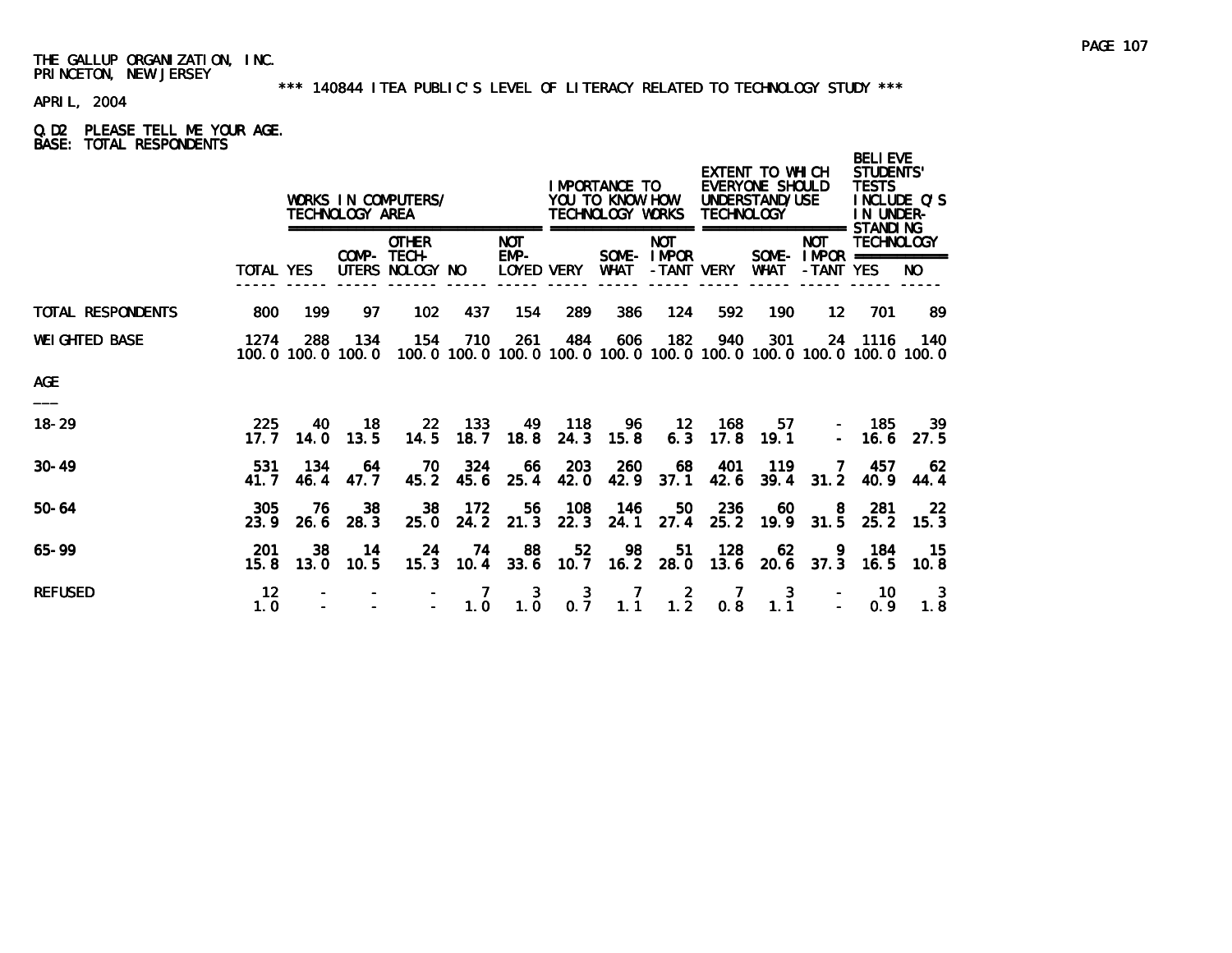#### \*\*\* 140844 ITEA PUBLIC'S LEVEL OF LITERACY RELATED TO TECHNOLOGY STUDY \*\*\*

# APRIL, 2004

# Q.D3 WHAT IS THE HIGHEST LEVEL OF EDUCATION YOU HAVE COMPLETED? BASE: TOTAL RESPONDENTS

|                                             |                       | <b>GENDER</b>         |                                                                                                                        |             |                 |                       |             |                           | EDUCATI ON               |             |                    |                        | ======================== REGI ON |               |             |             |
|---------------------------------------------|-----------------------|-----------------------|------------------------------------------------------------------------------------------------------------------------|-------------|-----------------|-----------------------|-------------|---------------------------|--------------------------|-------------|--------------------|------------------------|----------------------------------|---------------|-------------|-------------|
|                                             |                       | =========== AGE       |                                                                                                                        |             |                 |                       |             |                           | TOTAL COL- COL-          |             |                    | NON-                   | ========================         |               |             |             |
|                                             | TOTAL MALE            |                       | FE-<br><b>MALE</b>                                                                                                     |             | 18-29 30-49 50+ |                       |             | 50-64 65+ LEGE GRAD. INC. |                          |             | LEGE               | $COL -$<br><b>LEGE</b> | <b>EAST</b>                      | MI D-<br>WEST | SOUTH WEST  |             |
| TOTAL RESPONDENTS                           | 800                   | 409                   | 391                                                                                                                    | 119         | 304             | 369                   | 220         | 149                       | 504                      | 313         | 191                | 294                    | 166                              | 222           | 238         | 174         |
| WEIGHTED BASE                               | 1274                  | 619                   | 654<br>100, 0 100, 0 100, 0 100, 0 100, 0 100, 0 100, 0 100, 0 100, 0 100, 0 100, 0 100, 0 100, 0 100, 0 100, 0 100, 0 | 225         | 531             | 506                   | 305         | 201                       | 712                      | 378         | 334                | 559                    | 289                              | 306           | 404         | -274        |
| EDUCATI ON                                  |                       |                       |                                                                                                                        |             |                 |                       |             |                           |                          |             |                    |                        |                                  |               |             |             |
| LESS THAN HIGH SCHOOL<br>GRADUATE (0-11)    | 118<br>9.3            | 62<br>10.1            | 56<br>8.5                                                                                                              | 32<br>14.2  | 38<br>7.1       | 46<br>9.1             | -18<br>5.8  | 29<br>14.2                |                          |             | $\sim$             | 118<br>21.1            | 10<br>3.6                        | -29<br>9.5    | 51<br>12.6  | -27<br>10.0 |
| HIGH SCHOOL GRADUATE<br>(12)                | 355<br>27.9           | 151<br>24.3           | 204<br>31.2                                                                                                            | -71<br>31.3 | 139<br>26.3     | 143<br>28.3           | -73<br>24.0 | 70<br>34.9                | $\sim$                   | $\sim$      | $\sim$             | 355<br>63.5            | -99<br>34.3                      | 84<br>27.4    | 113<br>27.9 | 59<br>21.4  |
| SOME COLLEGE                                | 334<br>26.3           | - 154<br>24.9         | 180<br>27.5                                                                                                            | -66<br>29.2 | - 141<br>26.5   | 126<br>24.8           | 92<br>30.0  | 34<br>17.0                | 334<br>46.9              | $\sim$      | 334<br>$-100.0$    | $\sim$<br>$\sim$ $-$   | -65<br>22.4                      | -82<br>26.8   | 105<br>26.0 | -82<br>30.1 |
| TRADE/TECHNI CAL/<br>VOCATI ONAL TRAI NI NG | -86<br>6.8            | 58<br>9.4             | 28<br>4.3                                                                                                              | 9<br>3.9    | 45<br>8.4       | 33<br>6.5             | 18<br>5.8   | -15<br>7.7                | $\overline{\phantom{a}}$ | $\sim$      | $\sim$ .           | 86<br>15.5             | 13<br>4.4                        | -29<br>9.4    | -21<br>5.2  | 24<br>8.7   |
| COLLEGE GRADUATE                            | 237<br>18.6           | 125<br>20.1           | 112<br>17.2                                                                                                            | 40<br>17.6  | 103<br>19.5     | 89<br>17.6            | 61<br>20.1  | 28<br>13.9                | 237<br>33.3              | 237<br>62.8 | $\equiv$<br>$\sim$ | $\sim$ .               | 58<br>20.2                       | 53<br>17.2    | 75<br>18.5  | -51<br>18.7 |
| POSTGRADUATE WORK/<br>DEGREE                | 141                   | 67                    | 74<br>$11.0$ $10.8$ $11.3$                                                                                             | 8           | 65              | 68<br>$3.7$ 12.2 13.4 | 43          | -25<br>$14.0$ 12.3        | -141<br>19.8             | 141<br>37.2 | $\sim$<br>$\sim$   | $\sim$                 | 44<br>15.1                       | 29<br>9.3     | 38<br>9.4   | -30<br>11.1 |
| DK                                          |                       |                       |                                                                                                                        |             |                 |                       |             |                           |                          |             |                    |                        |                                  |               |             |             |
| <b>REFUSED</b>                              | $\overline{2}$<br>0.2 | $\overline{2}$<br>0.4 |                                                                                                                        |             |                 | 0.2                   | 0.3         |                           |                          |             |                    |                        |                                  | 0.4           | 0.2         |             |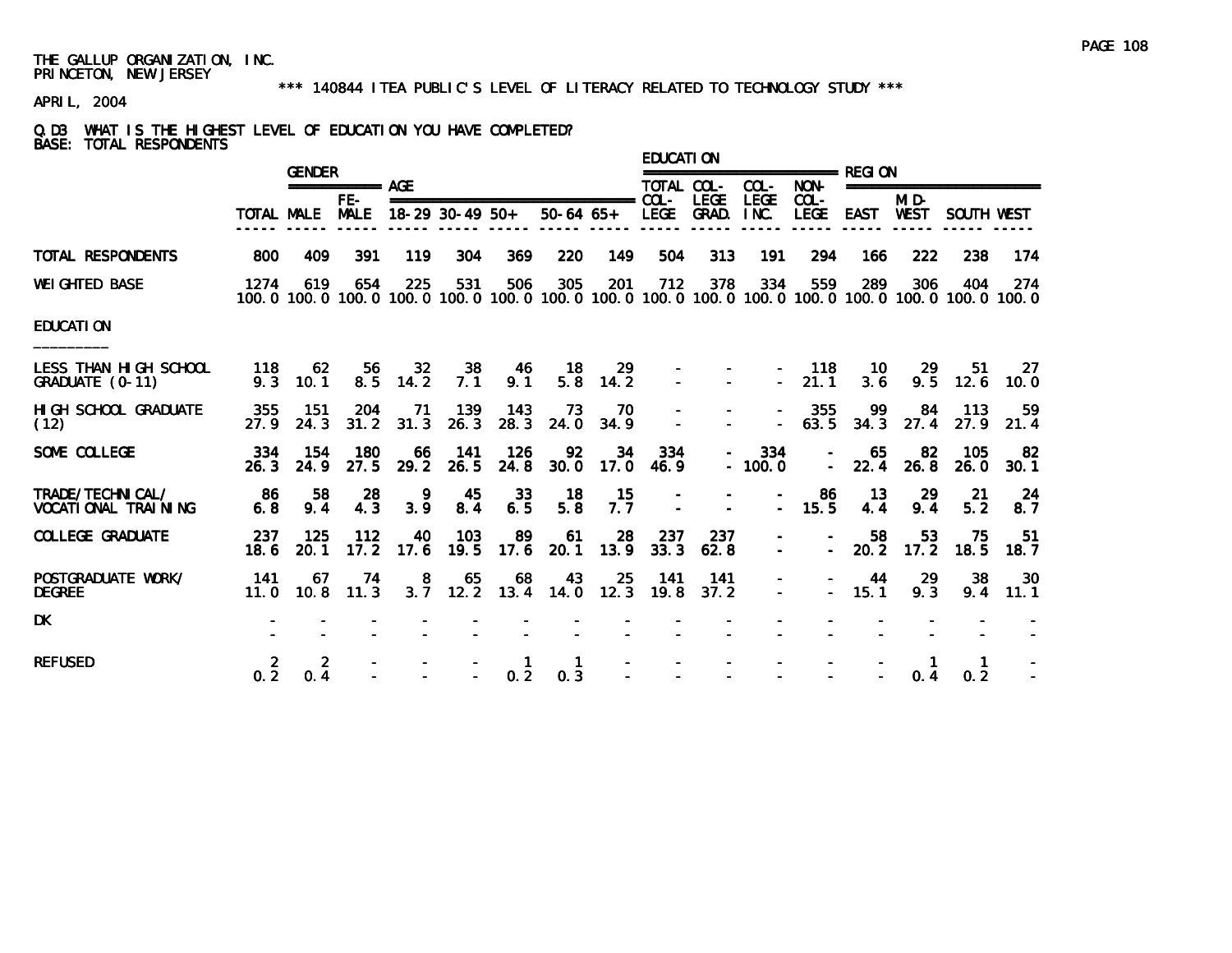### \*\*\* 140844 ITEA PUBLIC'S LEVEL OF LITERACY RELATED TO TECHNOLOGY STUDY \*\*\*

# APRIL, 2004

# Q.D3 WHAT IS THE HIGHEST LEVEL OF EDUCATION YOU HAVE COMPLETED? BASE: TOTAL RESPONDENTS

|                                                 |                       |            | TECHNOLOGY AREA          | WORKS IN COMPUTERS/<br>========================= |             |                                    |                       | I MPORTANCE TO<br>YOU TO KNOW HOW<br>TECHNOLOGY WORKS |                           | <b>TECHNOLOGY</b>     | EXTENT TO WHICH<br>EVERYONE SHOULD<br>UNDERSTAND/USE |                                                                                    | <b>BELIEVE</b><br><b>STUDENTS'</b><br><b>TESTS</b><br>INCLUDE O'S<br>IN UNDER-<br><b>STANDING</b> |                         |
|-------------------------------------------------|-----------------------|------------|--------------------------|--------------------------------------------------|-------------|------------------------------------|-----------------------|-------------------------------------------------------|---------------------------|-----------------------|------------------------------------------------------|------------------------------------------------------------------------------------|---------------------------------------------------------------------------------------------------|-------------------------|
|                                                 | <b>TOTAL YES</b>      |            | COMP- TECH-              | <b>OTHER</b><br>UTERS NOLOGY NO                  |             | <b>NOT</b><br>$EMP-$<br>LOYED VERY |                       | <b>WHAT</b>                                           | <b>NOT</b><br>SOME- IMPOR | -TANT VERY            | <b>WHAT</b>                                          | <b>NOT</b><br>SOME - IMPOR ===========<br>-TANT YES                                | <b>TECHNOLOGY</b>                                                                                 | NO.                     |
| <b>TOTAL RESPONDENTS</b>                        | 800                   | 199        | 97                       | 102                                              | 437         | 154                                | 289                   | 386                                                   | 124                       | 592                   | 190                                                  | $12 \,$                                                                            | 701                                                                                               | 89                      |
| <b>WEI GHTED BASE</b>                           | 1274                  | 288        | 134<br>100.0 100.0 100.0 | 154                                              | 710         | 261                                | 484                   | 606                                                   | 182                       | 940                   | 301                                                  | 24<br>100, 0 100, 0 100, 0 100, 0 100, 0 100, 0 100, 0 100, 0 100, 0 100, 0 100, 0 | 1116                                                                                              | 140                     |
| <b>EDUCATION</b>                                |                       |            |                          |                                                  |             |                                    |                       |                                                       |                           |                       |                                                      |                                                                                    |                                                                                                   |                         |
| LESS THAN HIGH SCHOOL<br>GRADUATE (0-11)        | 118<br>9.3            | 11<br>3.7  | -6<br>4.6                | 5.<br>3.0                                        | 62<br>8.8   | 45<br>17.2                         | 39<br>8.1             | 60<br>10.0                                            | 18<br>10.0                | 65<br>6.9             | 43.<br>14.3                                          | 10<br>40.5                                                                         | 110<br>9.9                                                                                        | -8<br>5.4               |
| HI GH SCHOOL GRADUATE<br>(12)                   | 355<br>27.9           | 52<br>17.9 | 23<br>17.1               | 29<br>18.7                                       | 213<br>29.9 | 87<br>33.2                         | 163<br>33.7           | 137<br>22.7                                           | 54<br>29.8                | 255<br>27.1           | 88<br>29.1                                           | 10<br>41.9                                                                         | 316<br>28.3                                                                                       | 32 <sub>2</sub><br>22.7 |
| SOME COLLEGE                                    | 334<br>26.3           | 73<br>25.4 | 36<br>27.1               | 37<br>23.8                                       | 188<br>26.5 | 71<br>27.1                         | 131<br>27.0           | 164<br>27.0                                           | 40<br>21.9                | 265<br>28.2           | 68<br>22.7                                           | $\overline{\phantom{a}}$                                                           | 290<br>26.0                                                                                       | 39<br>27.9              |
| TRADE/TECHNICAL/<br><b>VOCATI ONAL TRAINING</b> | -86<br>6.8            | 23<br>7.9  | 8<br>5.6                 | 15<br>9.9                                        | 43<br>6.1   | 15<br>5.9                          | 26<br>5.4             | 49<br>8.1                                             | 11<br>6.1                 | 58<br>6.2             | 25<br>8.4                                            | 3<br>13.3                                                                          | -80<br>7.1                                                                                        | $\overline{7}$<br>4.8   |
| <b>COLLEGE GRADUATE</b>                         | 237<br>18.6           | 75<br>26.0 | 37<br>27.8               | 38<br>24.5                                       | 130<br>18.4 | 30<br>11.4                         | 72<br>14.9            | 131<br>21.5                                           | 34<br>18.4                | 178<br>18.9           | 54<br>18.0                                           | -1<br>4.3                                                                          | 204<br>18.3                                                                                       | 29<br>21.0              |
| POSTGRADUATE WORK/<br><b>DEGREE</b>             | 141<br>11.0           | 54<br>18.7 | 24<br>17.8               | 30<br>19.6                                       | 73<br>10.3  | 14<br>5.2                          | 51<br>10.5            | 65<br>10.7                                            | 25<br>13.8                | 117<br>12.5           | 23<br>7.5                                            | $\qquad \qquad \blacksquare$                                                       | 113<br>10.1                                                                                       | 25<br>18.2              |
| <b>DK</b>                                       |                       |            |                          |                                                  |             |                                    |                       |                                                       |                           |                       |                                                      |                                                                                    |                                                                                                   |                         |
| <b>REFUSED</b>                                  | $\overline{2}$<br>0.2 | 1.<br>0.3  |                          | $\mathbf 1$<br>0.7                               |             |                                    | $\overline{2}$<br>0.4 |                                                       |                           | $\overline{2}$<br>0.2 |                                                      |                                                                                    | $\overline{2}$<br>0.2                                                                             |                         |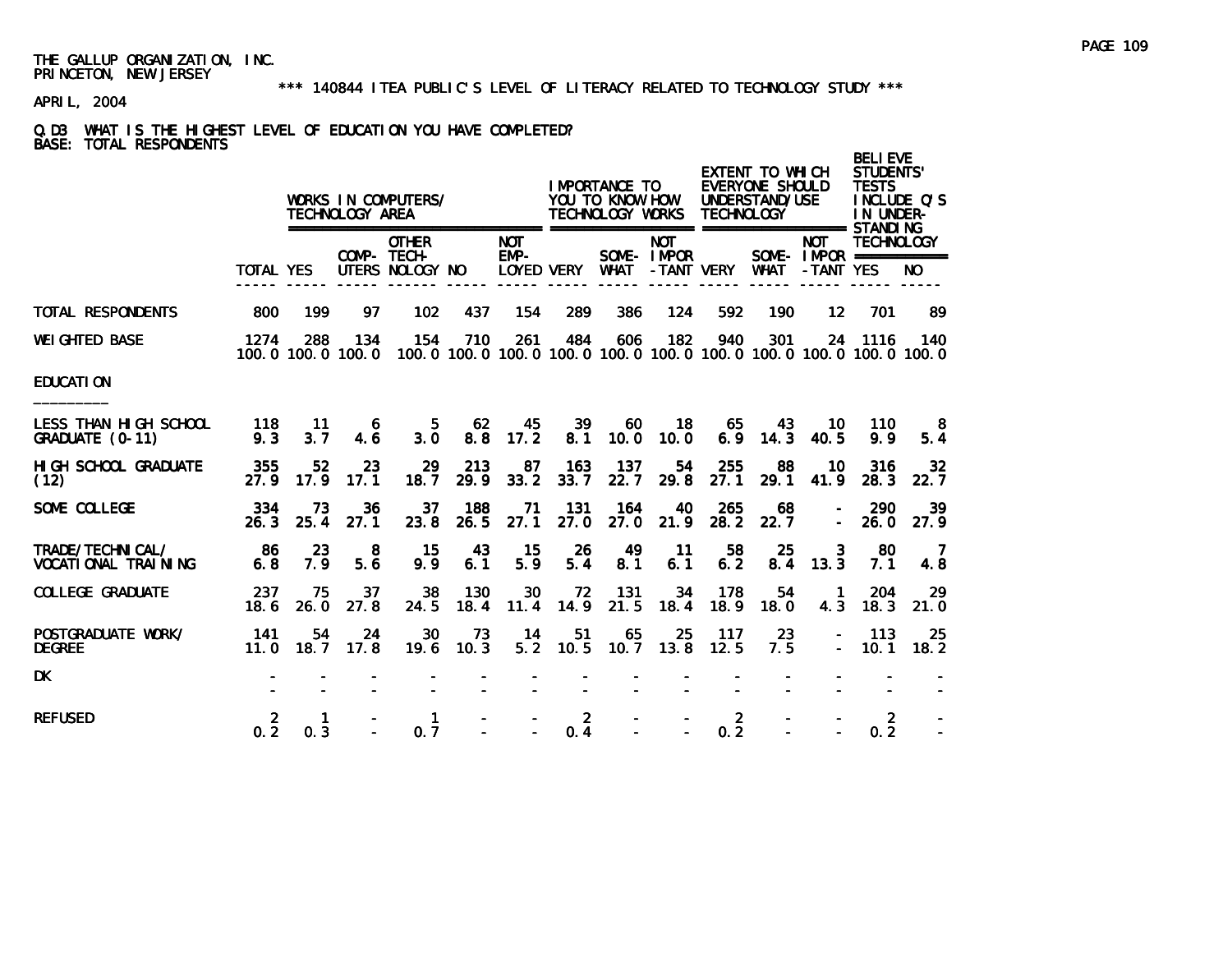### \*\*\* 140844 ITEA PUBLIC'S LEVEL OF LITERACY RELATED TO TECHNOLOGY STUDY \*\*\*

APRIL, 2004

Q.D4 ARE YOU, YOURSELF, OF HISPANIC ORIGIN OR DESCENT, SUCH AS MEXICAN, PUERTO RICAN, CUBAN, OR OTHER SPANISH BACKGROUND? BASE: TOTAL RESPONDENTS

|                       |              | <b>GENDER</b> |                    |               |             |                 |                                                 |                                         | EDUCATI ON      |                        |                     |                 |             |                  |                                                                                                              |              |
|-----------------------|--------------|---------------|--------------------|---------------|-------------|-----------------|-------------------------------------------------|-----------------------------------------|-----------------|------------------------|---------------------|-----------------|-------------|------------------|--------------------------------------------------------------------------------------------------------------|--------------|
|                       |              |               |                    |               |             |                 |                                                 |                                         | TOTAL COL-      |                        | COL-                | NON-            |             | ================ |                                                                                                              |              |
|                       |              | TOTAL MALE    | FE-<br><b>MALE</b> |               |             | 18-29 30-49 50+ | ================================<br>$50-64$ 65+ |                                         | $COL -$<br>LEGE | <b>LEGE</b><br>GRAD.   | <b>LEGE</b><br>INC. | $COL -$<br>LEGE | EAST        | MI D-<br>WEST    | SOUTH WEST                                                                                                   |              |
| TOTAL RESPONDENTS     | 800          | 409           | 391                | 119           | 304         | 369             | <b>220</b>                                      | 149                                     | 504             | 313                    | 191                 | 294             | 166         | 222              | 238                                                                                                          | 174          |
| <b>WEI GHTED BASE</b> | 1274         | 619           | 654                | 225           | 531         | 506             | 305                                             | 201                                     | 712             | 378                    | 334                 | 559             | 289         | 306              | 404<br>100.0 100.0 100.0 100.0 100.0 100.0 100.0 100.0 100.0 100.0 100.0 100.0 100.0 100.0 100.0 100.0 100.0 | 274          |
| <b>ETHNICITY</b>      |              |               |                    |               |             |                 |                                                 |                                         |                 |                        |                     |                 |             |                  |                                                                                                              |              |
| <b>YES</b>            | 77<br>6.0    | -46<br>7.5    | <b>30</b><br>4.7   | -36<br>16.1   | 22<br>4.2   | - 18<br>3.6     | 15<br>5.0                                       | $\begin{array}{c} 3 \\ 1.6 \end{array}$ | - 36<br>5.0     | 16<br>4.1              | 20<br>6.0           | - 41<br>7.4     | - 10<br>3.4 | - 15<br>4.8      | -23-<br>5.8                                                                                                  | - 29<br>10.5 |
| NO.                   | 1188<br>93.2 | 569<br>91.9   | 619<br>94.5        | 189<br>83.9   | 505<br>95.3 | 483<br>95.4     | 285<br>93.4                                     | 198<br>98.4                             | 667<br>93.7     | 354<br>93.7            | 313<br>93.6         | 518<br>92.6     | 277<br>95.7 | 292<br>95.2      | 381<br>94.2                                                                                                  | 238<br>86.9  |
| DK                    |              |               |                    |               |             |                 |                                                 |                                         |                 |                        |                     |                 |             |                  |                                                                                                              |              |
| <b>REFUSED</b>        | 0.7          | 4<br>0.6      | 5<br>0.8           | $\frac{1}{2}$ | 3           | -5<br>$0.6$ 1.0 | $\frac{5}{1.7}$                                 |                                         |                 | $-$ 9 8<br>$-$ 1.3 2.2 | 0.4                 | $\frac{1}{2}$   | 0.8         |                  |                                                                                                              | 2.6          |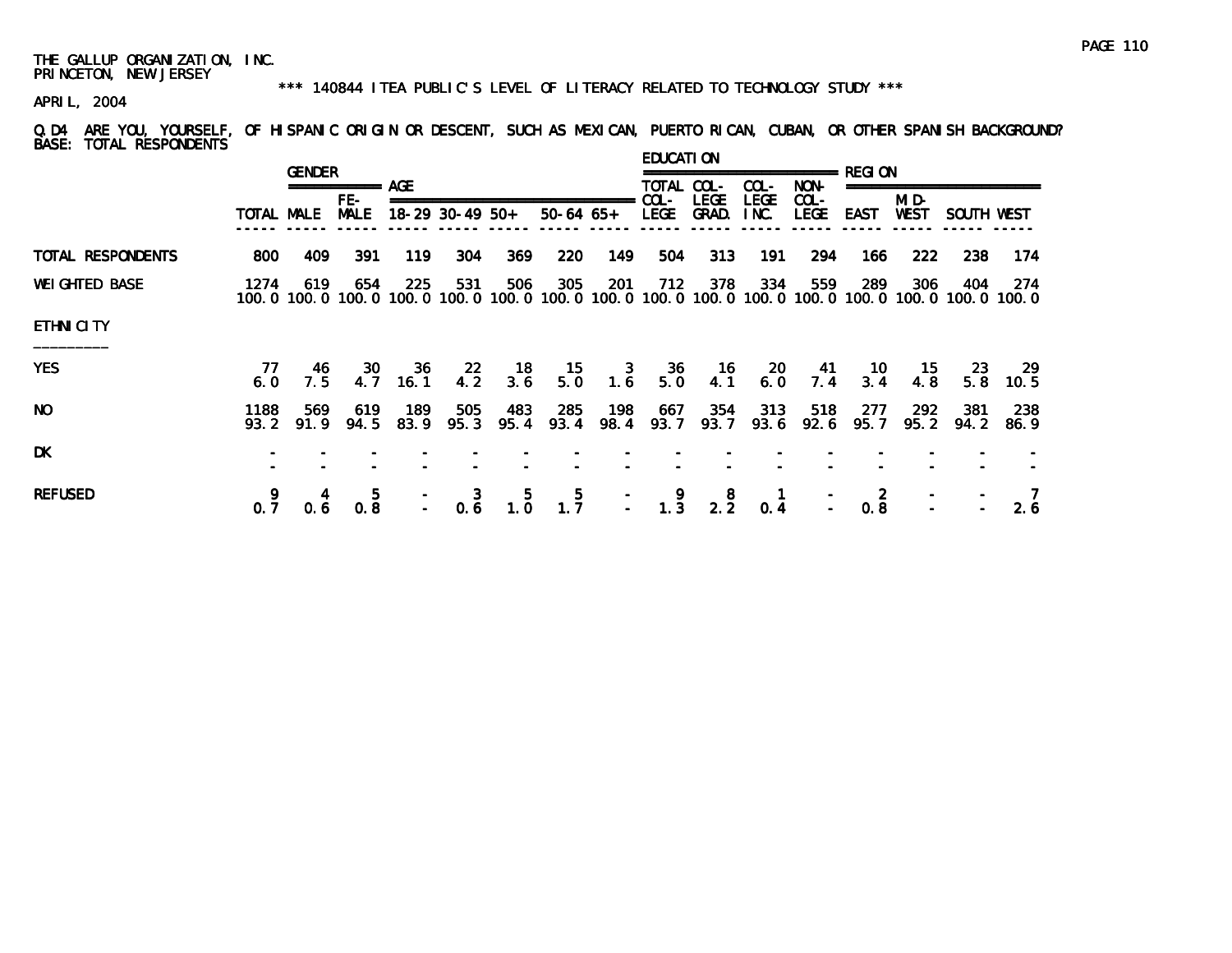### \*\*\* 140844 ITEA PUBLIC'S LEVEL OF LITERACY RELATED TO TECHNOLOGY STUDY \*\*\*

APRIL, 2004

Q.D4 ARE YOU, YOURSELF, OF HISPANIC ORIGIN OR DESCENT, SUCH AS MEXICAN, PUERTO RICAN, CUBAN, OR OTHER SPANISH BACKGROUND? BASE: TOTAL RESPONDENTS

|                       |                  |                          | TECHNOLOGY AREA | WORKS IN COMPUTERS/                            |             |                                    |             | I MPORTANCE TO<br>YOU TO KNOW HOW<br>TECHNOLOGY WORKS |                                         | <b>TECHNOLOGY</b> | EXTENT TO WHICH<br>EVERYONE SHOULD<br>UNDERSTAND/USE |                                                                   | <b>BELI EVE</b><br><b>STUDENTS'</b><br><b>TESTS</b><br>INCLUDE Q'S<br>IN UNDER-<br>STANDI NG |             |  |
|-----------------------|------------------|--------------------------|-----------------|------------------------------------------------|-------------|------------------------------------|-------------|-------------------------------------------------------|-----------------------------------------|-------------------|------------------------------------------------------|-------------------------------------------------------------------|----------------------------------------------------------------------------------------------|-------------|--|
|                       | <b>TOTAL YES</b> |                          |                 | <b>OTHER</b><br>COMP- TECH-<br>UTERS NOLOGY NO |             | <b>NOT</b><br>$EMP-$<br>LOYED VERY |             | WHAT                                                  | <b>NOT</b><br>SOME- IMPOR<br>-TANT VERY |                   | WHAT                                                 | <b>NOT</b><br>SOME-IMPOR<br>-TANT YES                             | TECHNOLOGY<br>===========                                                                    | NO.         |  |
| TOTAL RESPONDENTS     | 800              | 199                      | 97.             | 102                                            | 437         | 154                                | 289         | 386                                                   | 124                                     | 592               | 190                                                  | 12 <sup>12</sup>                                                  | 701                                                                                          | 89          |  |
| <b>WEI GHTED BASE</b> | 1274             | 288<br>100.0 100.0 100.0 | 134             | 154                                            | 710         | 261                                | 484         | 606                                                   | 182                                     | 940               | 301                                                  | 100.0 100.0 100.0 100.0 100.0 100.0 100.0 100.0 100.0 100.0 100.0 | 24 1116                                                                                      | 140         |  |
| <b>ETHNI CITY</b>     |                  |                          |                 |                                                |             |                                    |             |                                                       |                                         |                   |                                                      |                                                                   |                                                                                              |             |  |
| <b>YES</b>            | 77<br>6.0        | 14<br>4.8                | O<br>4.3        | 8<br>5.1                                       | 34<br>4.8   | -28<br>10.7                        | 40<br>8.3   | 33<br>5.5                                             | 3<br>1.8                                | 50<br>5.3         | 27<br>9.0                                            |                                                                   | 65<br>5.8                                                                                    | -10<br>7.3  |  |
| <b>NO</b>             | 1188<br>93.2     | 274<br>95.2              | 128<br>95.7     | 146<br>94.9                                    | 671<br>94.6 | 228<br>87.4                        | 438<br>90.6 | 569<br>93.9                                           | 179<br>98.2                             | 885<br>94.2       | 273                                                  | 24<br>$90.6$ 100.0                                                | 1042<br>93.3                                                                                 | 130<br>92.7 |  |
| <b>DK</b>             |                  |                          |                 |                                                |             |                                    |             |                                                       |                                         |                   |                                                      |                                                                   |                                                                                              |             |  |
| <b>REFUSED</b>        | 9<br>0.7         |                          |                 |                                                | 4<br>0.6    | 5.<br>1.9                          | 5.<br>1.1   | 4<br>0.6                                              |                                         | 5<br>0.5          | 0.4                                                  |                                                                   | 9<br>0.8                                                                                     |             |  |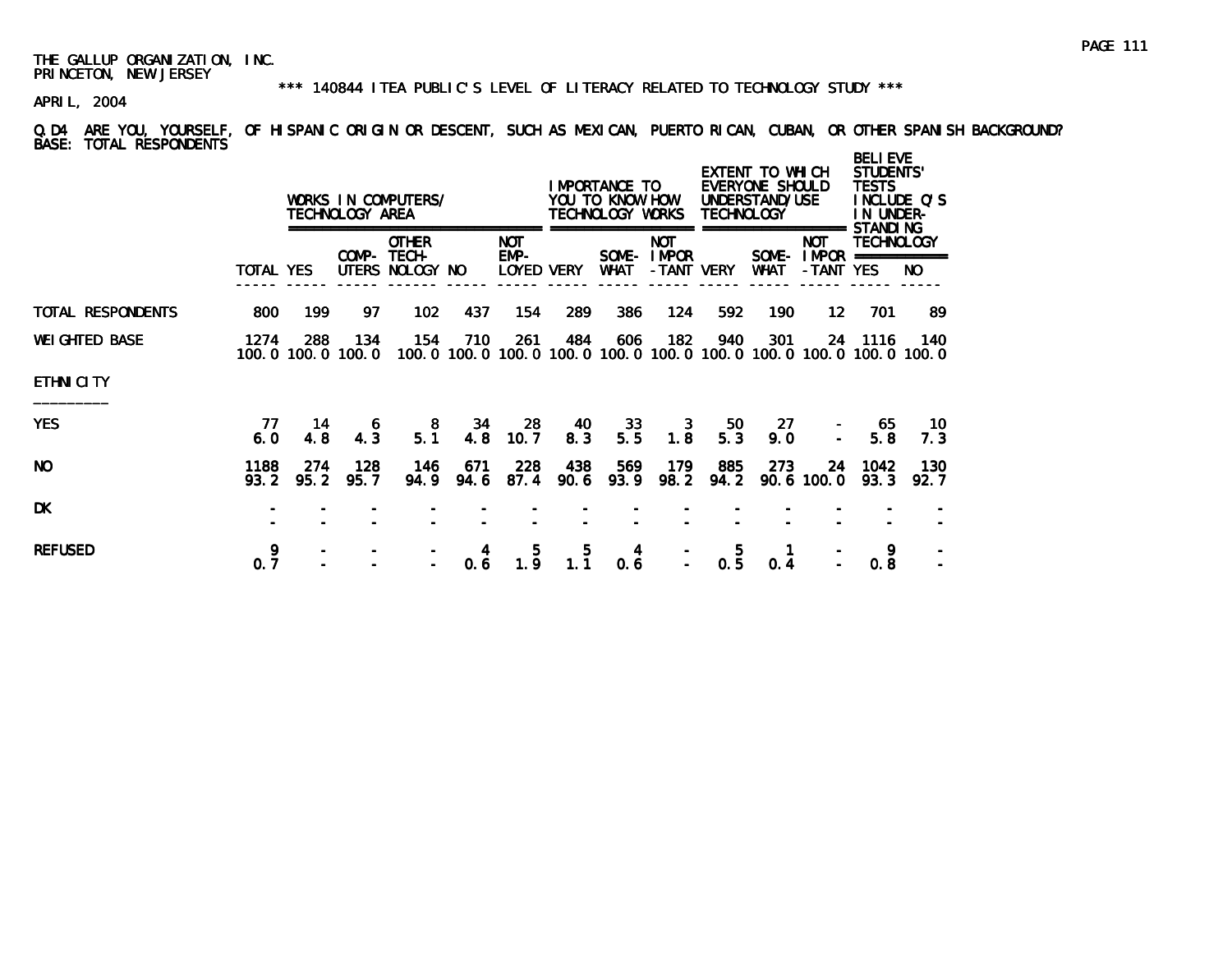### \*\*\* 140844 ITEA PUBLIC'S LEVEL OF LITERACY RELATED TO TECHNOLOGY STUDY \*\*\*

APRIL, 2004

### Q.D5 WHAT IS YOUR RACE? ARE YOU WHITE, AFRICAN-AMERICAN, ASIAN OR SOME OTHER RACE? BASE: TOTAL RESPONDENTS

|                          |                      |             | <b>GENDER</b>          |                                         |                                                  |                  |                     |                                        | EDUCATI ON             |                                                  |                                          |                                              |                       |                                                  |                                                                                                              |                        |
|--------------------------|----------------------|-------------|------------------------|-----------------------------------------|--------------------------------------------------|------------------|---------------------|----------------------------------------|------------------------|--------------------------------------------------|------------------------------------------|----------------------------------------------|-----------------------|--------------------------------------------------|--------------------------------------------------------------------------------------------------------------|------------------------|
|                          |                      |             | =========== AGE<br>FE- |                                         |                                                  |                  |                     |                                        | TOTAL COL-             | <b>LEGE</b>                                      | COL-                                     | NON-<br>$COL -$                              |                       | MI D-                                            | ==================                                                                                           |                        |
|                          | <b>TOTAL MALE</b>    |             | <b>MALE</b>            |                                         | $18-29$ 30-49 50+                                |                  | $50-64$ 65+         |                                        | LEGE GRAD.             |                                                  | <b>LEGE</b><br>INC.                      | <b>LEGE</b>                                  | EAST                  | WEST                                             | SOUTH WEST                                                                                                   |                        |
| <b>TOTAL RESPONDENTS</b> | 800                  | 409         | 391                    | 119                                     | 304                                              | 369              | 220                 | 149                                    | 504                    | 313                                              | 191                                      | 294                                          | 166                   | 222                                              | 238                                                                                                          | 174                    |
| <b>WEI GHTED BASE</b>    | 1274                 | 619         | 654                    | 225                                     | 531                                              | 506              | 305                 | 201                                    | 712                    | 378                                              | 334                                      | 559                                          | 289                   | 306                                              | 404<br>100.0 100.0 100.0 100.0 100.0 100.0 100.0 100.0 100.0 100.0 100.0 100.0 100.0 100.0 100.0 100.0 100.0 | 274                    |
| <b>RACE</b>              |                      |             |                        |                                         |                                                  |                  |                     |                                        |                        |                                                  |                                          |                                              |                       |                                                  |                                                                                                              |                        |
| <b>WHITE</b>             | 1024<br>80.4         | 497<br>80.4 | 526<br>80.4            | 143<br>63.6                             | 436<br>82.2                                      | 436<br>86.2      | 257<br>84.2         | 179<br>89.1                            | 597<br>83.8            | 330<br>87.4                                      | 267<br>79.8                              | 425<br>76.1                                  | 236<br>81.7           | 258<br>84.3                                      | 321<br>79.3                                                                                                  | <b>209</b><br>76.3     |
| AFRI CAN-AMERI CAN/BLACK | 132<br>10.3          | -51<br>8.2  | 81<br>12.3             | 38<br>16.8                              | 61<br>11.4                                       | 33<br>6.6        | 16<br>5.4           | 17<br>8.4                              | 53<br>7.4              | $\frac{19}{5.2}$                                 | 33<br>9.9                                | $\begin{array}{c} \n79 \\ 14.1\n\end{array}$ | 33<br>11.6            | 26<br>8.6                                        | 61<br>15.2                                                                                                   | 11<br>3.9              |
| <b>ASI AN</b>            | 25<br>1.9            | 13<br>2.2   | -11<br>1.7             | 10<br>4.6                               | 8<br>$1.\overline{5}$                            | 1.5              | $\frac{3}{1.1}$     | $\frac{2}{1.0}$                        | -17<br>2.4             | 13<br>$3.\overline{4}$                           | $\frac{4}{1.2}$                          | $\begin{smallmatrix}8\\1.4\end{smallmatrix}$ | 0.9                   | $\begin{smallmatrix} 3 \\ 1.1 \end{smallmatrix}$ | 1.1                                                                                                          | 14<br>$5.\overline{2}$ |
| <b>HI SPANIC</b>         | 39<br>3 <sub>1</sub> | 23<br>3.7   | $\frac{16}{2.5}$       | $21$<br>9.5                             | $\frac{7}{1.2}$                                  | $\frac{11}{2.2}$ | $\frac{10}{3.2}$    | $\begin{matrix} 1 \\ 0.6 \end{matrix}$ | $\frac{17}{2.4}$       | $\begin{matrix} 1 \\ 0.3 \end{matrix}$           | $\begin{array}{c} 16 \\ 4.8 \end{array}$ | $\frac{22}{3.9}$                             | $0.\overline{8}$      | $\frac{11}{3.5}$                                 | 6<br>$1.\overline{5}$                                                                                        | $\frac{20}{7.3}$       |
| <b>NATI VE AMERICAN</b>  | $0.\frac{6}{5}$      | 6<br>1.0    |                        | $\begin{array}{c} 4 \\ 1.8 \end{array}$ | $0.\frac{2}{4}$                                  |                  |                     | $\overline{\mathbb{Z}}$                | $0.\overline{3}$       | $\begin{smallmatrix} 1 \\ 0.3 \end{smallmatrix}$ | $\begin{matrix} 1 \\ 0.3 \end{matrix}$   | $0.\overline{7}$                             |                       |                                                  | 0.3                                                                                                          | $\frac{5}{1.9}$        |
| SOME OTHER RACE          | $\frac{27}{2.1}$     | 15<br>2.4   | $\frac{12}{1.8}$       | $\begin{array}{c} 7 \\ 3.0 \end{array}$ | 11<br>2.2                                        | 1.7              | 9<br>2.9            |                                        | 15<br>$2.\overline{1}$ | $\begin{array}{c} 4 \\ 1.0 \end{array}$          | $\frac{11}{3.2}$                         | $\frac{12}{2.2}$                             | $\frac{9}{3.2}$       | $\frac{4}{1.2}$                                  | $\frac{7}{1.8}$                                                                                              | $\frac{7}{2.5}$        |
| <b>DK</b>                | $0.\overline{2}$     | 3<br>0.4    |                        |                                         | $\begin{smallmatrix} 1 \\ 0.3 \end{smallmatrix}$ | $\frac{1}{0.2}$  | $\mathbf{1}$<br>0.4 | Ē.                                     | 0.2                    | 0.3                                              |                                          | 0.2                                          | 3<br>$0.\overline{9}$ |                                                  |                                                                                                              |                        |
| <b>REFUSED</b>           | 19<br>1.5            | 11<br>1.7   | 8<br>1.3               | $0.\overline{7}$                        | 4<br>0.8                                         | -11<br>2.1       | 2.9                 | $0.\overline{8}$                       | -11<br>1.5             | 8<br>$2.\overline{1}$                            | $0.\overline{7}$                         | 1.3                                          | 3<br>1.0              | 1.4                                              | 0.9                                                                                                          | 8<br>3.0               |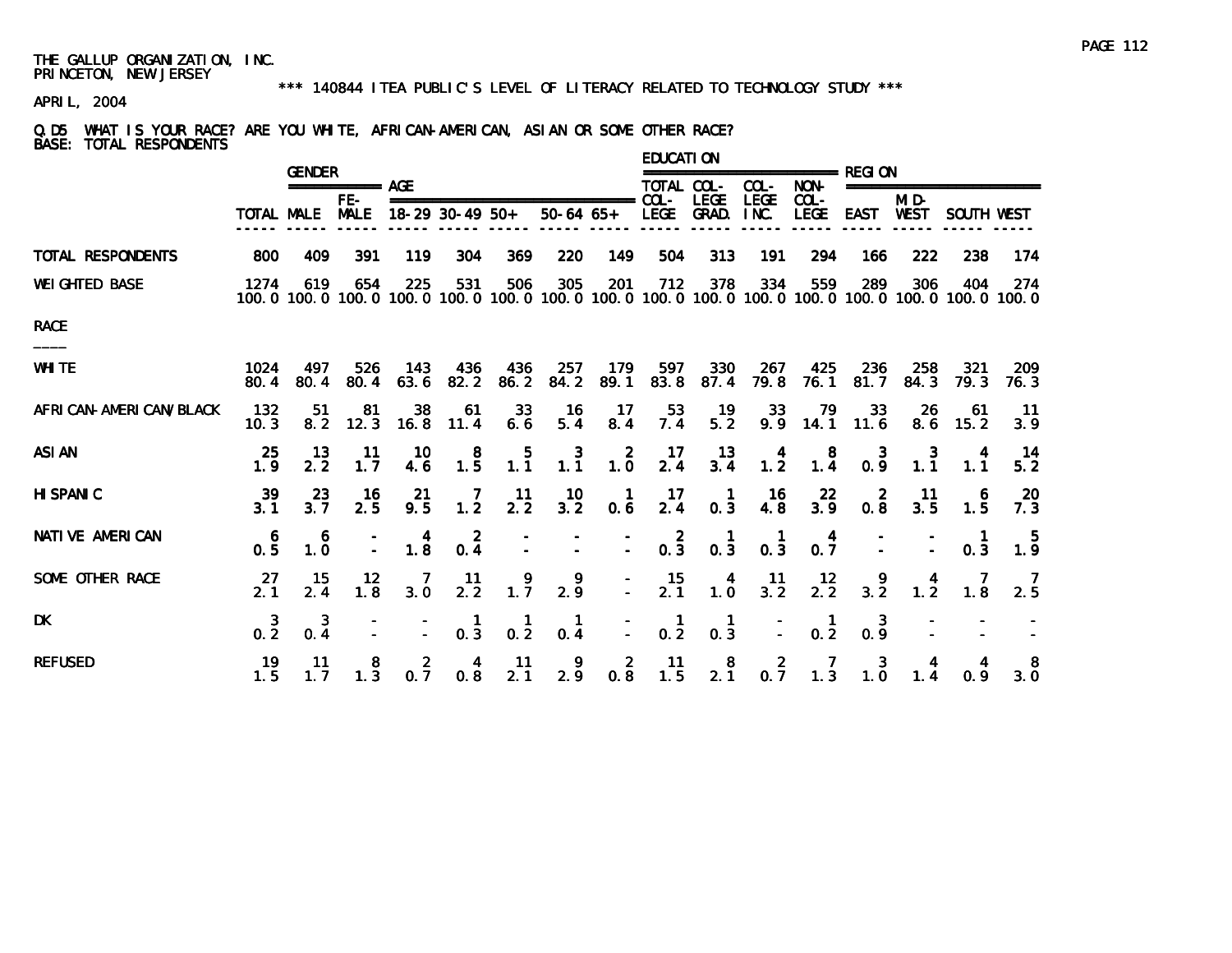### \*\*\* 140844 ITEA PUBLIC'S LEVEL OF LITERACY RELATED TO TECHNOLOGY STUDY \*\*\*

APRIL, 2004

### Q.D5 WHAT IS YOUR RACE? ARE YOU WHITE, AFRICAN-AMERICAN, ASIAN OR SOME OTHER RACE? BASE: TOTAL RESPONDENTS

|                          |                       |                       | TECHNOLOGY AREA          | WORKS IN COMPUTERS/<br>========================= |             |                    |                     | I MPORTANCE TO<br>YOU TO KNOW HOW<br>TECHNOLOGY WORKS |                           | TECHNOLOGY          | EXTENT TO WHICH<br>EVERYONE SHOULD<br>UNDERSTAND/USE |                   | <b>BELI EVE</b><br><b>STUDENTS'</b><br><b>TESTS</b><br>IN UNDER- | INCLUDE O'S                                                              |
|--------------------------|-----------------------|-----------------------|--------------------------|--------------------------------------------------|-------------|--------------------|---------------------|-------------------------------------------------------|---------------------------|---------------------|------------------------------------------------------|-------------------|------------------------------------------------------------------|--------------------------------------------------------------------------|
|                          | <b>TOTAL YES</b>      |                       |                          | <b>OTHER</b><br>COMP- TECH-<br>UTERS NOLOGY NO   |             | <b>NOT</b><br>EMP- | LOYED VERY          | <b>WHAT</b>                                           | <b>NOT</b><br>SOME- IMPOR | -TANT VERY          | WHAT                                                 | NOT<br>-TANT YES  | <b>TECHNOLOGY</b>                                                | NO.                                                                      |
| <b>TOTAL RESPONDENTS</b> | 800                   | 199                   | 97                       | 102                                              | 437         | 154                | 289                 | 386                                                   | 124                       | 592                 | 190                                                  | 12 <sup>2</sup>   | 701                                                              | 89                                                                       |
| <b>WEI GHTED BASE</b>    | 1274                  | 288                   | 134<br>100.0 100.0 100.0 | 154                                              | 710         | 261                | 484                 | 606                                                   | 182                       | 940                 | 301                                                  |                   | 24 1116                                                          | 140<br>100.0 100.0 100.0 100.0 100.0 100.0 100.0 100.0 100.0 100.0 100.0 |
| <b>RACE</b>              |                       |                       |                          |                                                  |             |                    |                     |                                                       |                           |                     |                                                      |                   |                                                                  |                                                                          |
| <b>WHITE</b>             | 1024<br>80.4          | 243<br>84.5           | 107<br>79.8              | 136<br>88.6                                      | 577<br>81.2 | 192<br>73.3        | 346<br>71.5         | 509<br>84.0                                           | 168<br>91.8               | 752<br>80.1         | 244<br>80.9                                          | <b>23</b><br>95.1 | 903<br>80.9                                                      | 107<br>76.5                                                              |
| AFRI CAN-AMERI CAN/BLACK | 132<br>10.3           | 25<br>8.5             | 12<br>8.7                | 13<br>8.4                                        | 78<br>11.0  | 29<br>11.1         | 68<br>14.0          | 56<br>9.2                                             | 8<br>4.6                  | 111<br>11.8         | 21<br>6.9                                            |                   | 118<br>10.6                                                      | 11<br>7.8                                                                |
| <b>ASI AN</b>            | 25<br>1.9             | 5<br>$1.\overline{7}$ | 3<br>1.9                 | $\mathbf{2}$<br>1.6                              | 16<br>2.2   | 4<br>1.6           | 14<br>3.0           | 8<br>$1.\overline{4}$                                 | 2<br>1.1                  | 17<br>1.8           | 2.3                                                  | 4.9               | 18<br>1.6                                                        | $\overline{7}$<br>5.1                                                    |
| <b>HI SPANIC</b>         | 39<br>3.1             | 3<br>$1.\overline{2}$ | $\overline{2}$<br>1.8    | $\mathbf{1}$<br>0.7                              | 15<br>2.1   | 21<br>7.9          | 25<br>5.2           | 10<br>1.7                                             | $\overline{3}$<br>1.8     | 28<br>3.0           | 11<br>3.7                                            |                   | -31<br>2.8                                                       | -6<br>4.2                                                                |
| <b>NATIVE AMERICAN</b>   | 6<br>$0.\overline{5}$ | 2<br>0.8              | 2<br>1.6                 | $\overline{a}$                                   | -1<br>0.2   | $1.\overline{2}$   | $0.\overline{7}$    | 3<br>$0.\bar{5}$                                      |                           | 3<br>0.3            | 3<br>1.0                                             |                   | 6<br>0.6                                                         |                                                                          |
| SOME OTHER RACE          | 27<br>2.1             | 0.4                   | 1<br>0.8                 |                                                  | 17<br>2.4   | 9<br>3.4           | 16<br>3.4           | 11<br>1.8                                             | $\equiv$                  | 14<br>1.5           | 12<br>3.9                                            |                   | 19<br>1.7                                                        | 8<br>5.6                                                                 |
| <b>DK</b>                | $0.\frac{3}{2}$       | 0.4                   |                          | 1<br>0.7                                         |             | $\overline{a}$     | $\mathbf{1}$<br>0.2 | 1<br>0.2                                              |                           | $\mathbf{3}$<br>0.3 |                                                      |                   | 3<br>0.2                                                         |                                                                          |
| <b>REFUSED</b>           | 19<br>1.5             | 2.5                   | 5.5                      |                                                  | 7<br>0.9    | 4<br>1.5           | 10<br>2.0           | 8<br>$1.\overline{3}$                                 | $\mathbf{1}$<br>0.7       | 12<br>1.2           | 4<br>1.4                                             |                   | 18<br>1.6                                                        | 0.7                                                                      |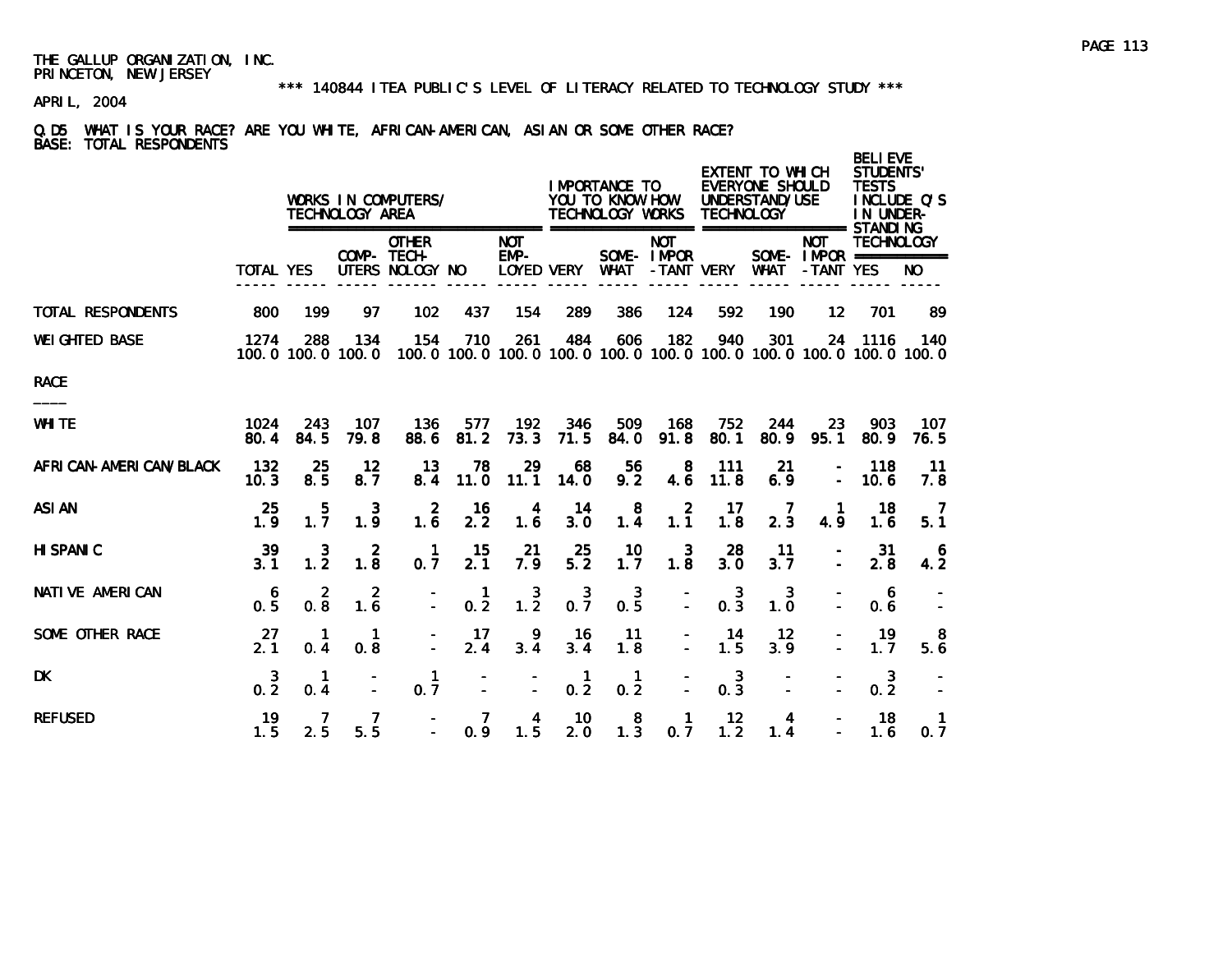### \*\*\* 140844 ITEA PUBLIC'S LEVEL OF LITERACY RELATED TO TECHNOLOGY STUDY \*\*\*

APRIL, 2004

### Q.D6 DO YOU CONSIDER YOURSELF TO BE WHITE-HISPANIC OR BLACK-HISPANIC?

HISPANIC RESPONDENT

|                                                     |    |                                                        | <b>GENDER</b>        |                                                  |                                         |   |                                                                                                     |              | EDUCATI ON                          |                                   |                                                   |                                              |                |                     |            |                                                                                                                                                                                                                                                                                   |
|-----------------------------------------------------|----|--------------------------------------------------------|----------------------|--------------------------------------------------|-----------------------------------------|---|-----------------------------------------------------------------------------------------------------|--------------|-------------------------------------|-----------------------------------|---------------------------------------------------|----------------------------------------------|----------------|---------------------|------------|-----------------------------------------------------------------------------------------------------------------------------------------------------------------------------------------------------------------------------------------------------------------------------------|
|                                                     |    |                                                        | $== == == == ==$ AGE |                                                  |                                         |   |                                                                                                     |              | TOTAL COL-                          |                                   | COL-                                              | NON-                                         |                | =================== |            |                                                                                                                                                                                                                                                                                   |
|                                                     |    | <b>TOTAL MALE</b>                                      | FE-                  |                                                  | MALE 18-29 30-49 50+                    |   |                                                                                                     |              |                                     | LEGE<br>50-64 65+ LEGE GRAD. INC. | <b>LEGE</b>                                       | $COL -$                                      | LEGE EAST WEST | MI D-               | SOUTH WEST |                                                                                                                                                                                                                                                                                   |
| <b>TOTAL RESPONDENTS</b>                            | 24 | 17                                                     | 7                    | 13                                               | 5.                                      | 6 | 5 <sub>5</sub>                                                                                      | $\mathbf{1}$ | 11                                  | $\mathbf{1}$                      | 10                                                | 13                                           | $\overline{2}$ | 5                   | 4          | 13                                                                                                                                                                                                                                                                                |
| <b>WEIGHTED BASE</b>                                |    |                                                        |                      |                                                  |                                         |   |                                                                                                     |              |                                     |                                   |                                                   |                                              |                |                     |            | $\begin{array}{cccccccc} 39 & 23 & 16 & 21 & 7 & 11 & 10 & 1 & 17 & 1 & 16 & 22 & 2 & 11 & 6 & 20 \\ 100. 0 & 100. 0 & 100. 0 & 100. 0 & 100. 0 & 100. 0 & 100. 0 & 100. 0 & 100. 0 & 100. 0 & 100. 0 & 100. 0 & 100. 0 & 100. 0 & 100. 0 & 100. 0 & 100. 0 & 100. 0 & 100. 0 & $ |
| <b>RACE</b>                                         |    |                                                        |                      |                                                  |                                         |   |                                                                                                     |              |                                     |                                   |                                                   |                                              |                |                     |            |                                                                                                                                                                                                                                                                                   |
| <b>WHI TE-HI SPANIC</b>                             |    |                                                        |                      |                                                  |                                         |   |                                                                                                     |              |                                     |                                   |                                                   |                                              |                |                     |            | 15  9  6  8  2  4  4  -  6  1  5  9 -  5  3  7<br>38.0  38.5  37.4  38.6  33.6  39.7  44.3  -  33.0  100.0  28.8  42.0 -  43.1  56.9  34.4                                                                                                                                        |
| <b>BLACK-HI SPANIC</b>                              |    | $\begin{array}{ccc} & 3 & 3 \\ 7.1 & 12.0 \end{array}$ |                      | $\begin{bmatrix} - & 1 \\ - & 6.0 \end{bmatrix}$ |                                         |   | $\begin{array}{cccc} - & 1 & 1 \\ - & 13.3 & 14.9 \end{array}$                                      |              | $\blacksquare$<br>$\frac{1}{2}$ 8.6 |                                   | $-$ 1 1 1<br>$-$ 9.2 5.8 52.9                     |                                              |                |                     |            | $\frac{1}{7.3}$                                                                                                                                                                                                                                                                   |
| HI SPANI C/RESPONDENT<br>REFUSED TO DI SCRI MI NATE |    |                                                        |                      |                                                  | 11 5 6 10 1<br>28.7 22.3 37.7 45.3 22.6 |   |                                                                                                     |              | $\blacksquare$<br>8.7               | $\mathbb{Z}$                      |                                                   |                                              |                |                     |            | 1 10 1 2 1 6<br>9.3 44.0 47.1 19.3 24.8 32.6                                                                                                                                                                                                                                      |
| <b>NOT HI SPANIC</b>                                |    |                                                        |                      |                                                  |                                         |   |                                                                                                     |              |                                     |                                   |                                                   |                                              |                |                     |            |                                                                                                                                                                                                                                                                                   |
| <b>ASI AN</b>                                       |    |                                                        |                      |                                                  |                                         |   |                                                                                                     |              |                                     |                                   |                                                   |                                              |                |                     |            |                                                                                                                                                                                                                                                                                   |
| <b>OTHER</b>                                        |    |                                                        |                      |                                                  |                                         |   |                                                                                                     |              |                                     |                                   |                                                   |                                              |                |                     |            |                                                                                                                                                                                                                                                                                   |
| <b>DK</b>                                           |    |                                                        |                      |                                                  |                                         |   |                                                                                                     |              |                                     |                                   |                                                   |                                              |                |                     |            |                                                                                                                                                                                                                                                                                   |
| <b>REFUSED</b>                                      |    |                                                        |                      |                                                  |                                         |   | 10   6   4   2   3   5   4   1   8<br>26.2   27.2   24.9   10.1   43.8   47.0   40.8   100.0   49.6 |              |                                     |                                   | $\begin{array}{cc} - & 8 \\ - & 52.8 \end{array}$ | $\begin{smallmatrix}2\\8.2\end{smallmatrix}$ |                |                     |            | $-$ 4 1 5<br>$-$ 37.6 18.3 25.7                                                                                                                                                                                                                                                   |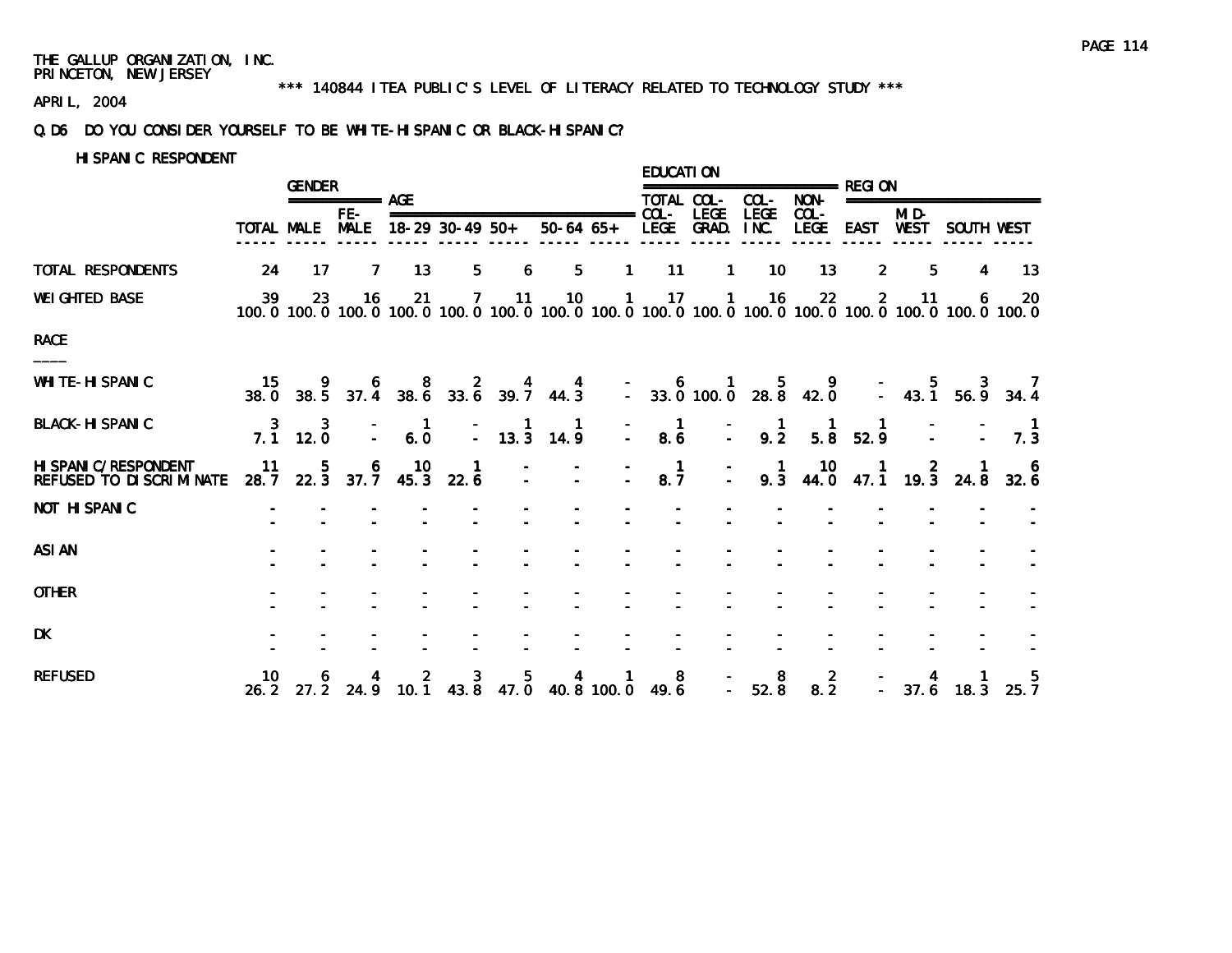\*\*\* 140844 ITEA PUBLIC'S LEVEL OF LITERACY RELATED TO TECHNOLOGY STUDY \*\*\*

APRIL, 2004

### Q.D6 DO YOU CONSIDER YOURSELF TO BE WHITE-HISPANIC OR BLACK-HISPANIC?

### HISPANIC RESPONDENT

|                                                           |                  |                      | TECHNOLOGY AREA                 | WORKS IN COMPUTERS/                                                               |                                          |                      |                                      | I MPORTANCE TO<br>YOU TO KNOW HOW<br>TECHNOLOGY WORKS |                           | <b>TECHNOLOGY</b>                             | EXTENT TO WHICH<br><b>EVERYONE SHOULD</b><br>UNDERSTAND/USE |                                                     | <b>BELI EVE</b><br><b>STUDENTS'</b><br><b>TESTS</b><br>IN UNDER- | INCLUDE Q'S        |
|-----------------------------------------------------------|------------------|----------------------|---------------------------------|-----------------------------------------------------------------------------------|------------------------------------------|----------------------|--------------------------------------|-------------------------------------------------------|---------------------------|-----------------------------------------------|-------------------------------------------------------------|-----------------------------------------------------|------------------------------------------------------------------|--------------------|
|                                                           | <b>TOTAL YES</b> |                      |                                 | <b>OTHER</b><br>COMP- TECH-<br>UTERS NOLOGY NO                                    |                                          | <b>NOT</b><br>$EMP-$ | LOYED VERY WHAT                      |                                                       | <b>NOT</b><br>SOME- IMPOR | -TANT VERY                                    | WHAT                                                        | <b>NOT</b><br>SOME - IMPOR ===========<br>-TANT YES | <b>TECHNOLOGY</b>                                                | NO.                |
| TOTAL RESPONDENTS                                         | 24               | $\overline{2}$       | 1                               | $\mathbf{1}$                                                                      | $12 \overline{ }$                        | 10 <sup>°</sup>      | 14                                   | 8                                                     | $\overline{2}$            | 16                                            | 8                                                           |                                                     | 19                                                               | 4                  |
| <b>WEI GHTED BASE</b>                                     | 39               | 3                    | $\overline{2}$                  | $\mathbf{1}$<br>100.0 100.0 100.0 100.0 100.0 100.0 100.0 100.0 100.0 100.0 100.0 | 15                                       | 21                   | 25                                   | 10 <sub>1</sub>                                       | 3 <sub>z</sub>            | 28                                            | 11                                                          |                                                     | 31                                                               | 6<br>$-100.0100.0$ |
| <b>RACE</b>                                               |                  |                      |                                 |                                                                                   |                                          |                      |                                      |                                                       |                           |                                               |                                                             |                                                     |                                                                  |                    |
| <b>WHI TE-HI SPANIC</b>                                   | 15               |                      | $15$ $2$ $2$<br>38.0 67.3 100.0 |                                                                                   | $-$ 6 7 11 4<br>$-$ 37.8 33.3 43.1 37.6  |                      |                                      |                                                       |                           | $-$ 10<br>$-$ 37.4                            | 4<br>39.7                                                   |                                                     | 13<br>$-40.3$                                                    | 35.5               |
| <b>BLACK-HI SPANIC</b>                                    | $7.\overline{1}$ |                      |                                 | D.                                                                                | $\begin{array}{c} 3 \\ 18.6 \end{array}$ | $\Delta$             | $\mathbb{Z}$                         | $\frac{3}{26.9}$                                      |                           | $\overline{\mathbf{3}}$<br>$9.\,\overline{8}$ |                                                             |                                                     | $\mathbf{3}$<br>8.7                                              |                    |
| HI SPANI C/RESPONDENT<br><b>REFUSED TO DI SCRIMI NATE</b> | 11<br>28.7       | $\mathbf{1}$<br>32.7 |                                 | 1<br>100.0                                                                        | $\overline{2}$<br>16.8                   | 8<br>36.5            | $\begin{array}{c}8\\32.3\end{array}$ | $\mathbf{1}$<br>14.3                                  | 1.<br>45.3                | 9<br>30.6                                     | 3<br>23.8                                                   |                                                     | 8<br>24.3                                                        | 34.5               |
| <b>NOT HI SPANIC</b>                                      |                  |                      |                                 |                                                                                   |                                          |                      |                                      |                                                       |                           |                                               |                                                             |                                                     |                                                                  |                    |
| <b>ASI AN</b>                                             |                  |                      |                                 |                                                                                   |                                          |                      |                                      |                                                       |                           |                                               |                                                             |                                                     |                                                                  |                    |
| <b>OTHER</b>                                              |                  |                      |                                 |                                                                                   |                                          |                      |                                      |                                                       |                           |                                               |                                                             |                                                     |                                                                  |                    |
| <b>DK</b>                                                 |                  |                      |                                 |                                                                                   |                                          |                      |                                      |                                                       |                           |                                               |                                                             |                                                     |                                                                  |                    |
| <b>REFUSED</b>                                            | 10<br>26.2       |                      |                                 |                                                                                   | 26.8                                     |                      |                                      |                                                       |                           |                                               | 6 6 2 2 6 4<br>30.2 24.6 21.2 54.7 22.1 36.5                |                                                     | 8<br>26.7                                                        | 2<br>30.1          |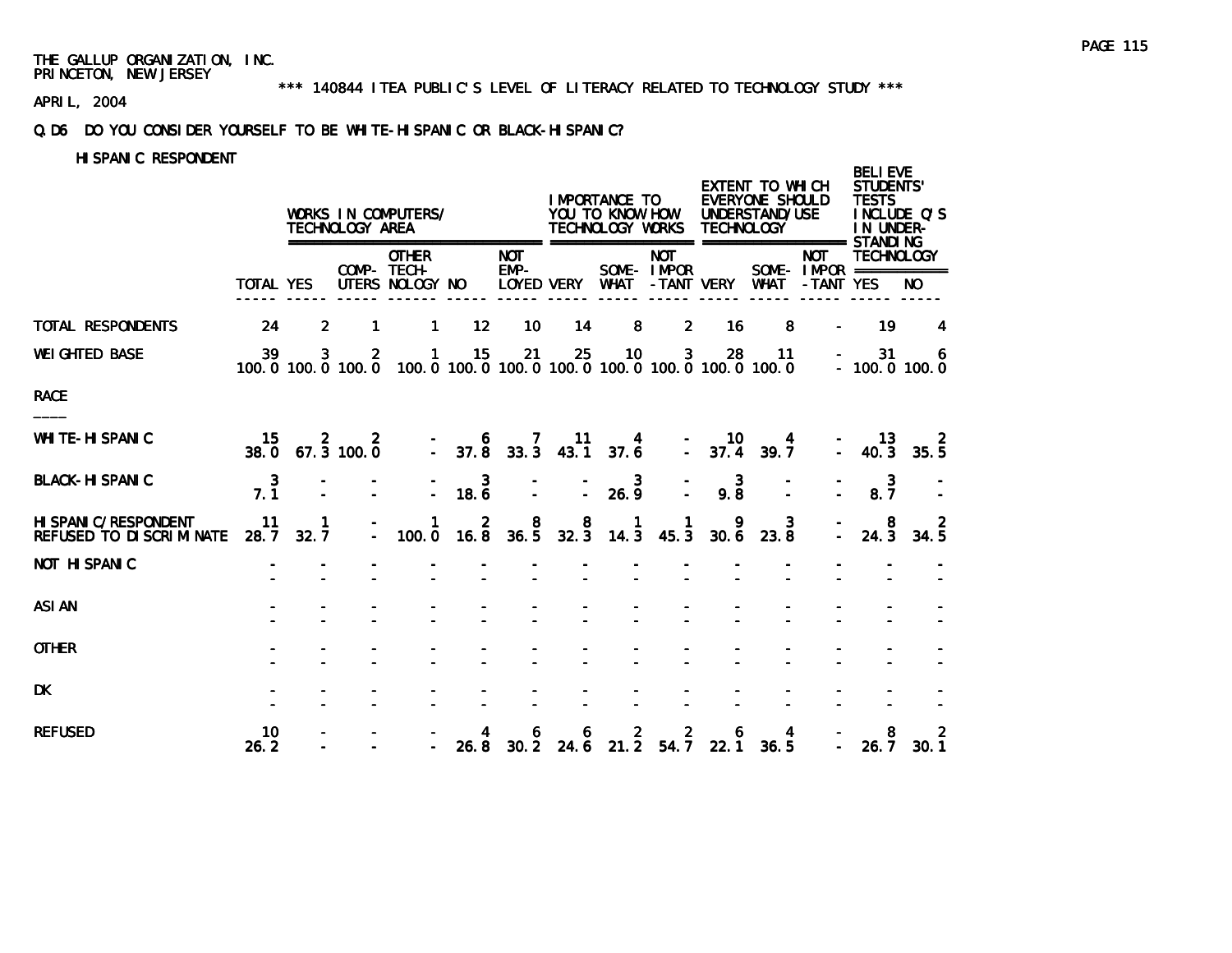APRIL, 2004

### Q.D7 WE WOULD LIKE TO KNOW SOMETHING ABOUT YOUR EMPLOYMENT BACKGROUND. ARE YOU CURRENTLY EMPLOYED, OR IF RETIRED OR NO LONGER WORKING, HAVE YOU EVER BEEN EMPLOYED, IN ANY OF THE FOLLOWING AREAS? BASE: TOTAL RESPONDENTS

|                                                                             |             | <b>GENDER</b>     |                       |                        |                                                  |                  |                          |                 | EDUCATI ON  |                            |                                                  |                                                  |                       |                                                  |                          |                                                                                                              |
|-----------------------------------------------------------------------------|-------------|-------------------|-----------------------|------------------------|--------------------------------------------------|------------------|--------------------------|-----------------|-------------|----------------------------|--------------------------------------------------|--------------------------------------------------|-----------------------|--------------------------------------------------|--------------------------|--------------------------------------------------------------------------------------------------------------|
|                                                                             |             |                   | ============ AGF      |                        |                                                  |                  |                          |                 | TOTAL COL-  |                            | COL-                                             | NON-                                             |                       |                                                  | ======================== |                                                                                                              |
|                                                                             | TOTAL MALE  |                   | FE-<br><b>MALE</b>    |                        | $18-29$ 30-49 50+                                |                  | $50-64$ $65+$            |                 |             | LEGE GRAD.                 | <b>LEGE</b><br>INC.                              | $COL -$<br><b>LEGE</b>                           | <b>EAST</b>           | MID-<br><b>WEST</b>                              | SOUTH WEST               |                                                                                                              |
| <b>TOTAL RESPONDENTS</b>                                                    | 800         | 409               | 391                   | 119                    | 304                                              | 369              | 220                      | 149             | 504         | 313                        | 191                                              | 294                                              | 166                   | 222                                              | 238                      | 174                                                                                                          |
| <b>WEI GHTED BASE</b>                                                       | 1274        | 619               | 654                   | 225                    | 531                                              | 506              | 305                      | 201             | 712         | 378                        | 334                                              | 559                                              | 289                   | 306                                              | 404                      | 274<br>100.0 100.0 100.0 100.0 100.0 100.0 100.0 100.0 100.0 100.0 100.0 100.0 100.0 100.0 100.0 100.0 100.0 |
| EMPLOYED/EVER EMPLOYED                                                      |             |                   |                       |                        |                                                  |                  |                          |                 |             |                            |                                                  |                                                  |                       |                                                  |                          |                                                                                                              |
| COMPUTERS, SUCH AS,<br>PROGRAMMING OR DESIGN,<br><b>INFORMATION SYSTEMS</b> | 134         | 71<br>$10.5$ 11.5 | 63<br>9.6             | 18                     | -64                                              | 52               | 38<br>8.0 12.1 10.3 12.5 | $\overline{14}$ | 97          | 61<br>$7.0$ 13.7 16.2 10.9 | -36                                              | 37<br>6.5                                        | 29                    | 37                                               | -41<br>$9.9$ 12.0 10.2   | -28<br>10.1                                                                                                  |
| <b>ENGI NEERI NG</b>                                                        | 54<br>4.3   | -46<br>7.4        | 9<br>1.3              | 10<br>$4.\overline{3}$ | -21<br>4.0                                       | $\frac{24}{4.7}$ | -16<br>$5.\overline{4}$  | - 7<br>3.6      | 47<br>6.6   | $\frac{28}{7.3}$           | $\frac{19}{5.7}$                                 | $\begin{smallmatrix}8\\1.4\end{smallmatrix}$     | 17<br>6.0             | $\frac{9}{3.0}$                                  | -21<br>5.1               | $\overline{7}$<br>2.6                                                                                        |
| PHYSICAL SCIENCES, SUCH<br>AS CHEMISTRY OR PHYSICS                          | 15<br>1.1   | 10<br>1.6         | 5<br>0.7              | $\mathbb{I}$           | $\overline{7}$<br>$1.\overline{3}$               | $\frac{7}{1.5}$  | $1.\overline{0}$         | $\frac{4}{2.1}$ | 14<br>1.9   | 10<br>$2.\overline{6}$     | $\begin{smallmatrix} 4 \\ 1.1 \end{smallmatrix}$ |                                                  | $\frac{6}{2.1}$       | $\begin{smallmatrix} 3 \\ 1.0 \end{smallmatrix}$ | $\overline{2}$<br>0.5    | 1.3                                                                                                          |
| ANY OTHER TECHNOLOGY<br><b>AREA</b>                                         | 85<br>6.7   | 60<br>9.7         | 25<br>3.8             | 13<br>5.6              | 41<br>7.8                                        | 31<br>6.1        | -19<br>6.2               | 12<br>5.9       | 44<br>6.2   | <b>30</b><br>8.0           | 14<br>4.2                                        | 41<br>7.3                                        | 20<br>6.8             | 23<br>7.4                                        | 29<br>7.1                | 14<br>5.0                                                                                                    |
| SOME OTHER OCCUPATION                                                       | 710<br>55.7 | 334<br>54.0       | 375<br>57.4           | 133<br>59.1            | 324<br>61.1                                      | 245<br>48.5      | - 172<br>56.4            | - 74<br>36.6    | 392<br>55.0 | 203<br>53.8                | 188<br>56.3                                      | 318<br>56.9                                      | 166<br>57.6           | 164<br>53.7                                      | 220<br>54.4              | 159<br>57.9                                                                                                  |
| NOT EMPLOYED                                                                | 261<br>20.5 | 91<br>14.7        | 170<br>26.0           | 49<br>21.8             | 66<br>12.5                                       | - 143<br>28.3    | 56<br>18.2               | 88<br>43.6      | 114         | 43<br>$16.0$ 11.5          | 71<br>21.2                                       | 147<br>26.3                                      | 45<br>15.7            | 68<br>22.1                                       | 88<br>21.8               | 60<br>21.8                                                                                                   |
| <b>DK</b>                                                                   | 5<br>0.4    | 0.2               | 4<br>0.6              |                        | $\begin{smallmatrix} 5 \\ 1.0 \end{smallmatrix}$ |                  |                          |                 |             |                            |                                                  | $\begin{smallmatrix} 5 \\ 1.0 \end{smallmatrix}$ | 5<br>$1.\overline{9}$ |                                                  |                          |                                                                                                              |
| <b>REFUSED</b>                                                              | 0.7         | 6<br>1.0          | 3<br>$0.\overline{5}$ | 2<br>1.1               | 0.3                                              | 3<br>0.7         | 0.4                      | 2<br>1.1        | 4<br>0.6    | $\overline{2}$<br>0.6      | $\overline{2}$<br>0.7                            | $\overline{a}$<br>0.7                            |                       | 3<br>0.9                                         | 0.9                      | $1.\overline{2}$                                                                                             |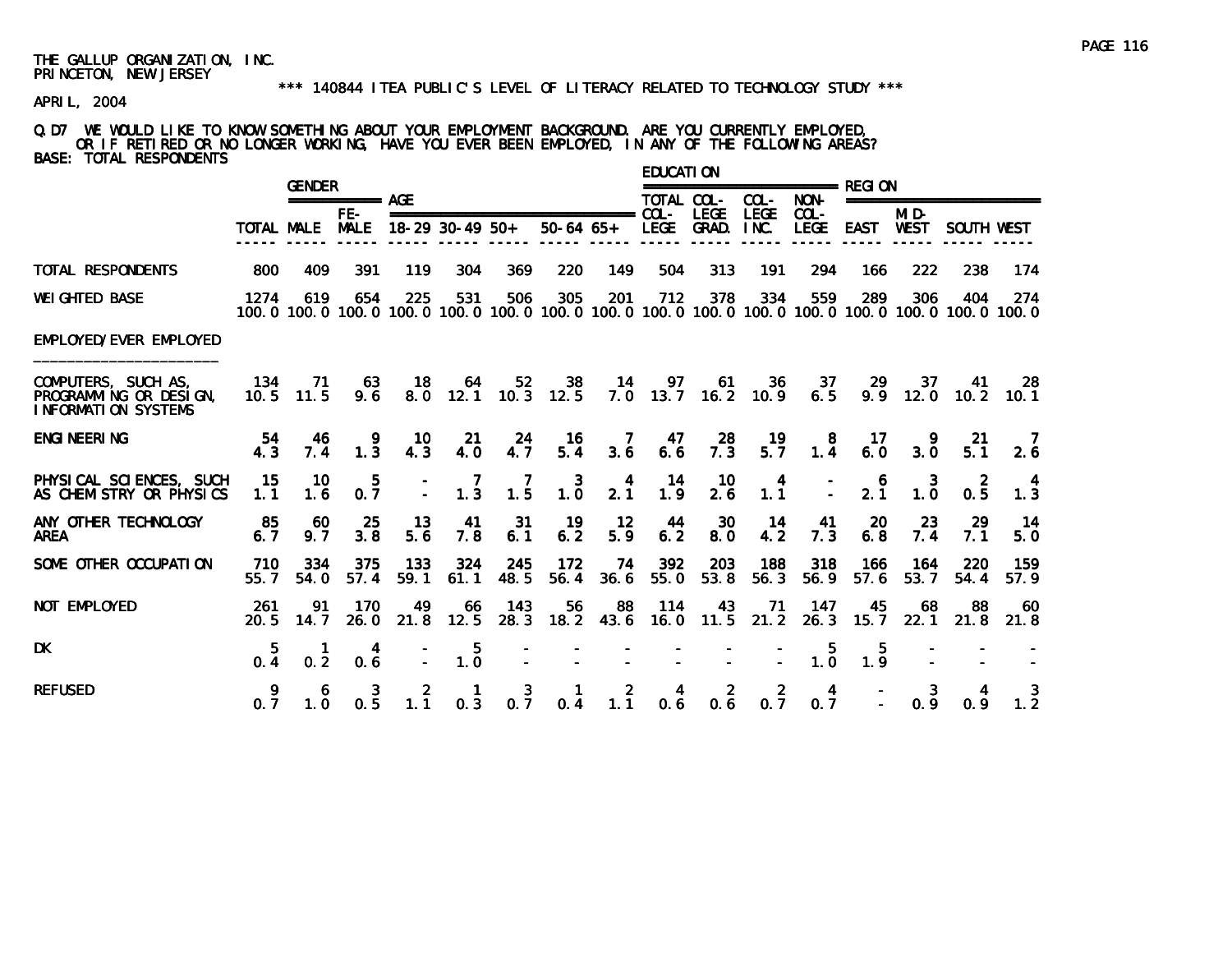### \*\*\* 140844 ITEA PUBLIC'S LEVEL OF LITERACY RELATED TO TECHNOLOGY STUDY \*\*\*

APRIL, 2004

### Q.D7 WE WOULD LIKE TO KNOW SOMETHING ABOUT YOUR EMPLOYMENT BACKGROUND. ARE YOU CURRENTLY EMPLOYED, OR IF RETIRED OR NO LONGER WORKING, HAVE YOU EVER BEEN EMPLOYED, IN ANY OF THE FOLLOWING AREAS? BASE: TOTAL RESPONDENTS

|                                                                             |                  |                 | TECHNOLOGY AREA          | WORKS IN COMPUTERS/                                                                 |                 |                                    |                       | I MPORTANCE TO<br>YOU TO KNOW HOW<br>TECHNOLOGY WORKS |                          | <b>TECHNOLOGY</b> | <b>EXTENT TO WHICH</b><br>EVERYONE SHOULD<br>UNDERSTAND/USE |                         | <b>BELI EVE</b><br><b>STUDENTS'</b><br><b>TESTS</b><br>INCLUDE O'S<br>IN UNDER- |             |
|-----------------------------------------------------------------------------|------------------|-----------------|--------------------------|-------------------------------------------------------------------------------------|-----------------|------------------------------------|-----------------------|-------------------------------------------------------|--------------------------|-------------------|-------------------------------------------------------------|-------------------------|---------------------------------------------------------------------------------|-------------|
|                                                                             | <b>TOTAL YES</b> |                 |                          | <b>OTHER</b><br>COMP- TECH-<br>UTERS NOLOGY NO                                      |                 | <b>NOT</b><br>$EMP-$<br>LOYED VERY |                       | <b>WHAT</b>                                           | <b>NOT</b><br>SOME-IMPOR | -TANT VERY        | <b>WHAT</b>                                                 | <b>NOT</b><br>-TANT YES | <b>TECHNOLOGY</b><br>SOME - IMPOR ===========                                   | NO.         |
| <b>TOTAL RESPONDENTS</b>                                                    | 800              | 199             | 97                       | 102                                                                                 | 437             | 154                                | 289                   | 386                                                   | 124                      | 592               | 190                                                         | 12                      | 701                                                                             | 89          |
| <b>WEI GHTED BASE</b>                                                       | 1274             | 288             | 134<br>100.0 100.0 100.0 | 154<br>100, 0 100, 0 100, 0 100, 0 100, 0 100, 0 100, 0 100, 0 100, 0 100, 0 100, 0 | 710             | 261                                | 484                   | 606                                                   | 182                      | 940               | 301                                                         |                         | 24 1116                                                                         | 140         |
| EMPLOYED/EVER EMPLOYED                                                      |                  |                 |                          |                                                                                     |                 |                                    |                       |                                                       |                          |                   |                                                             |                         |                                                                                 |             |
| COMPUTERS, SUCH AS,<br>PROGRAMMING OR DESIGN,<br><b>INFORMATION SYSTEMS</b> | 134              | 10.5 46.6 100.0 | 134 134                  |                                                                                     |                 | $\Delta$                           | 65<br>13.5            | 52 <sub>2</sub><br>8.6                                | 17<br>9.2                | 99<br>10.5        | 35<br>11.7                                                  | $\equiv$                | 116<br>10.4                                                                     | 16.<br>11.3 |
| <b>ENGI NEERI NG</b>                                                        | -54<br>4.3       | 54<br>18.9      |                          | 54<br>35.3                                                                          |                 |                                    | <b>20</b><br>4.1      | 28<br>4.6                                             | 6<br>3.0                 | 47<br>5.0         | 8<br>2.6                                                    |                         | 46<br>4.2                                                                       | 3<br>2.4    |
| PHYSICAL SCIENCES, SUCH<br>AS CHEMISTRY OR PHYSICS                          | 15<br>1.1        | 15<br>5.1       |                          | 15<br>9.5                                                                           |                 |                                    | $\mathbf{3}$<br>0.6   | $\begin{smallmatrix} 9 \\ 1.5 \end{smallmatrix}$      | 3<br>$1.\overline{4}$    | 15<br>1.5         |                                                             |                         | -11<br>1.0                                                                      | -3<br>2.3   |
| ANY OTHER TECHNOLOGY<br><b>AREA</b>                                         | 85<br>6.7        | 85<br>29.5      |                          | 85<br>55.2                                                                          |                 |                                    | 37<br>7.6             | 40<br>6.6                                             | 8<br>4.3                 | 76<br>8.1         | 9<br>2.9                                                    |                         | 79<br>7.0                                                                       | -6<br>4.5   |
| SOME OTHER OCCUPATION                                                       | 710<br>55.7      |                 |                          |                                                                                     | 710<br>$-100.0$ | $\sim$                             | 252<br>52.0           | 357<br>58.9                                           | 101<br>55.2              | 521<br>55.5       | 171<br>56.8                                                 | 12<br>51.8              | 613<br>54.9                                                                     | 87<br>62.0  |
| NOT EMPLOYED                                                                | 261<br>20.5      |                 |                          |                                                                                     |                 | 261<br>$-100.0$                    | 98<br>20.2            | 116<br>19.1                                           | 48<br>26.3               | 170<br>18.0       | 77<br>25.7                                                  | 12<br>48.2              | 236<br>21.1                                                                     | 25<br>17.5  |
| <b>DK</b>                                                                   | 5<br>0.4         |                 |                          |                                                                                     |                 | $\mathbf{r}$                       | 4<br>$0.\overline{8}$ | 1<br>0.2                                              | $\overline{a}$           | 5<br>0.6          | $\overline{a}$                                              |                         | 5<br>0.5                                                                        |             |
| <b>REFUSED</b>                                                              | 9<br>0.7         |                 |                          |                                                                                     |                 |                                    | 5<br>1.1              | $0.\frac{3}{5}$                                       | 1<br>0.5                 | 7<br>0.8          | 1<br>0.4                                                    |                         | 9<br>0.8                                                                        |             |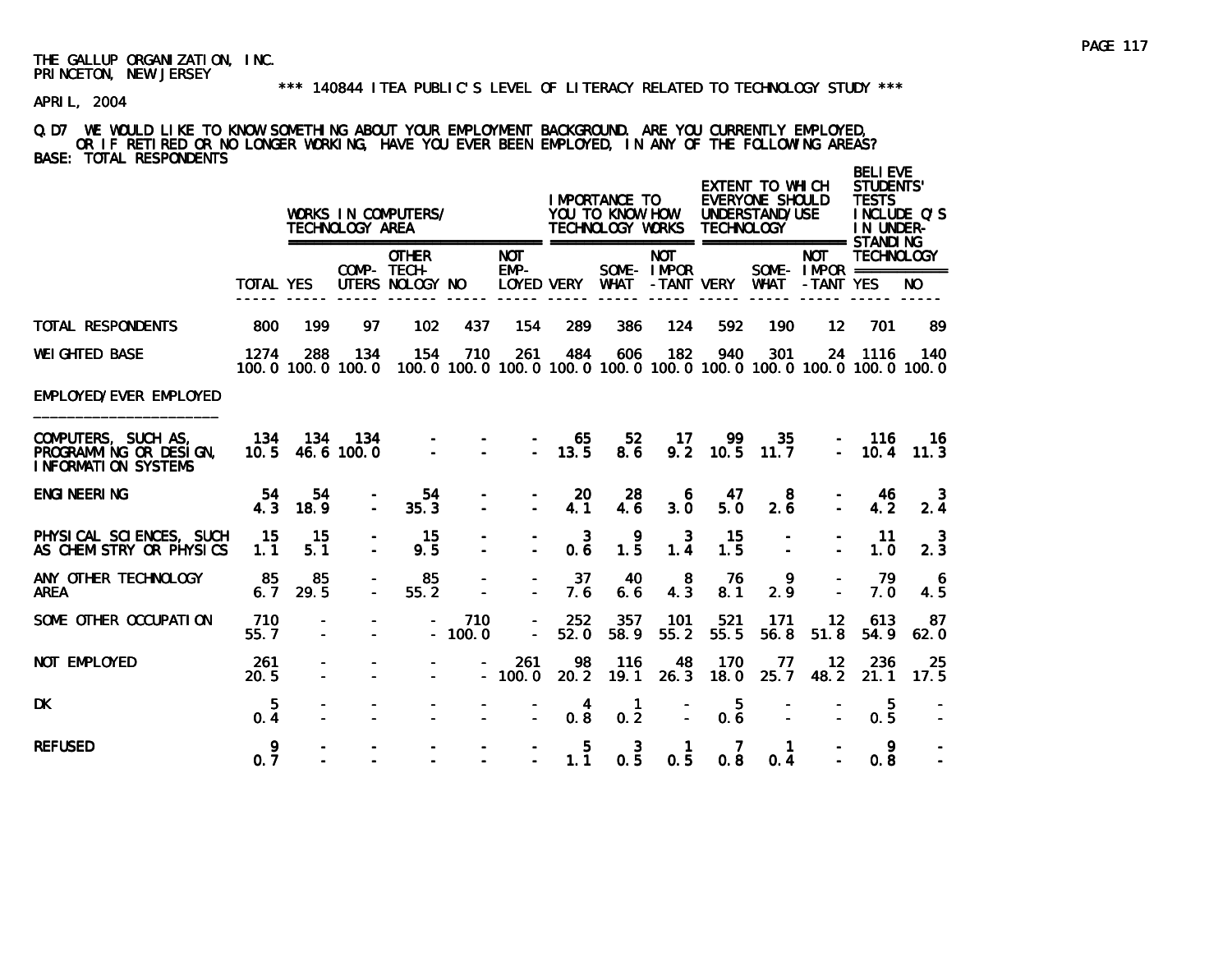### \*\*\* 140844 ITEA PUBLIC'S LEVEL OF LITERACY RELATED TO TECHNOLOGY STUDY \*\*\*

# APRIL, 2004

|                    |              | <b>GENDER</b>     |                                                                                                                        |                      |                      |                                        |                   |                         | <b>EDUCATION</b>        | ======================== REGI ON                                    |                                                    |             |                   |                                                              |               |              |
|--------------------|--------------|-------------------|------------------------------------------------------------------------------------------------------------------------|----------------------|----------------------|----------------------------------------|-------------------|-------------------------|-------------------------|---------------------------------------------------------------------|----------------------------------------------------|-------------|-------------------|--------------------------------------------------------------|---------------|--------------|
|                    |              |                   | =========== AGE                                                                                                        |                      |                      |                                        |                   |                         |                         |                                                                     |                                                    |             |                   | TOTAL COL- COL- NON- =======================                 |               |              |
|                    |              |                   | FE-I<br>TOTAL MALE MALE 18-29 30-49 50+                                                                                |                      |                      |                                        |                   |                         |                         |                                                                     |                                                    |             |                   | MI D-<br>50-64 65+ LEGE GRAD. INC. LEGE EAST WEST SOUTH WEST |               |              |
| <b>TOTAL</b>       | 1274         | 619               | 654<br>100. 0 100. 0 100. 0 100. 0 100. 0 100. 0 100. 0 100. 0 100. 0 100. 0 100. 0 100. 0 100. 0 100. 0 100. 0 100. 0 | 225                  | 531                  | 506                                    | 305               | 201                     | 712                     |                                                                     | 378 334                                            | 559         | 289               | 306                                                          | 404           | -274         |
| <b>GENDER</b>      |              |                   |                                                                                                                        |                      |                      |                                        |                   |                         |                         |                                                                     |                                                    |             |                   |                                                              |               |              |
| <b>MALE</b>        | 619          | 619<br>48.6 100.0 | $\sim$                                                                                                                 | - 131<br>58.4        | 244<br>46.0          | 240<br>47.5                            | 149               | 91<br>48.9 45.3         | 346<br>48.6             | 192<br>50.7                                                         | - 154<br>46.2                                      | 271<br>48.5 | 137<br>47.5       | 151<br>49.2                                                  | 191<br>47.3   | 140<br>51.1  |
| <b>FEMALE</b>      | 654<br>51.4  |                   | - 654<br>$-100.0$ 41.6 54.0 52.5 51.1 54.7 51.4 49.3 53.8 51.5 52.5 50.8 52.7                                          | 94                   | -286                 | 266                                    | - 156             | - 110                   | - 366                   | - 186                                                               | - 180                                              | 288         | - 152             | 156                                                          | 213           | 134<br>48.9  |
| <b>AGE</b>         |              |                   |                                                                                                                        |                      |                      |                                        |                   |                         |                         |                                                                     |                                                    |             |                   |                                                              |               |              |
| $18 - 29$          | 225<br>17.7  | -131<br>21.2      |                                                                                                                        | 94 225<br>14.3 100.0 | $\sim$ $-$<br>$\sim$ | $\sim$ $-$<br>$\sim$                   | $\sim$            | $\sim 100$ km s $^{-1}$ | $- 114$                 | 48<br>$-16.0$ 12.7 19.6                                             | 66                                                 | - 111       | 41                | - 45<br>19.9 14.2 14.8                                       | 74<br>18.3    | 65<br>23.6   |
| $30 - 49$          | 531<br>41. 7 | 244<br>39.5       | 286<br>43.7                                                                                                            | $\sim$               | 531<br>$-100.0$      | $\sim$                                 | $\blacksquare$    | $\mathbf{r}$            | 309<br>43.3             | 168<br>44.4                                                         | -141<br>42.1                                       | 222<br>39.7 | 131<br>45.2       | -124<br>40.4                                                 | -172<br>42.6  | 104<br>37.9  |
| $50+$              | 506<br>39.7  | 240<br>38.8       | 266<br>40.6                                                                                                            | $\sim$               |                      | 506<br>$-100.0100.0100.0$              | 305               | 201                     | 282<br>39.7             | 157<br>41.5                                                         | 126<br>37.6                                        | 223<br>39.8 | 111<br>38.4       | -136<br>44.5                                                 | 155<br>38.3   | 104<br>37.9  |
| $50 - 64$          | 305<br>23.9  | 149<br>24.1       | 156<br>23.8                                                                                                            | $\sim$               | $\sim$               | 305                                    | 305<br>60.3 100.0 |                         | $- 196$                 | 104                                                                 | 92                                                 | 108         | 75                | 81<br>$-27.5$ 27.5 27.4 19.4 25.9 26.3 20.4                  | 83            | - 67<br>24.3 |
| 65+                | 201<br>15.8  | 91<br>14.7        | 110<br>16.8                                                                                                            | $\sim$<br>$\sim$     | $\overline{a}$       | 201<br>39.7                            |                   | 201<br>$\sim$ 10 $\pm$  | 87                      | 53                                                                  | 34                                                 | 114         | 36                | 56<br>$-100.0$ 12.2 14.0 10.2 20.4 12.4 18.1 17.9 13.6       | 72.           | 37           |
| <b>EDUCATION</b>   |              |                   |                                                                                                                        |                      |                      |                                        |                   |                         |                         |                                                                     |                                                    |             |                   |                                                              |               |              |
| TOTAL COLLEGE      | 712          | 346<br>55.9 55.9  | 366<br>56.0                                                                                                            | - 114<br>50.6        | 309                  | 282<br>58.2 55.8                       | 196               | 87                      | 712                     | 64.2 43.2 100.0 100.0 100.0                                         | 378 334                                            |             | $- 167$           | 163<br>$-57.753.3$                                           | - 218<br>54.0 | -164<br>59.9 |
| COLLEGE GRAD.      | 378<br>29.7  | 192<br>31.0       | 186<br>28.5                                                                                                            | 48<br>21.4           | 168<br>31.6          | 157<br>31.0                            | 104<br>34.1       | 53<br>26.2              | 378                     | 378<br>53.1 100.0                                                   | $\sim$<br>$\sim 100$                               |             | $-102$<br>$-35.2$ | 81<br>26.5                                                   | 113<br>28.0   | 82<br>29.8   |
| COLLEGE INC.       | 334<br>26.3  | 154<br>24.9       | 180<br>27.5                                                                                                            | 66                   | 141<br>29.2 26.5     | 126<br>24.8                            | 92<br>30.0        | 34                      | - 334<br>17.0 46.9      |                                                                     | 334<br>$\frac{1}{2}$ and $\frac{1}{2}$<br>$-100.0$ | $\sim$      | 65<br>$-22.4$     | 82<br>26.8                                                   | 105<br>26.0   | 82<br>30.1   |
| <b>NON-COLLEGE</b> | 559          | -271<br>43.9 43.8 | 288                                                                                                                    | 111                  | 222                  | - 223<br>44.0 49.4 41.8 44.0 35.5 56.8 | 108               | - 114                   | $\sim 100$ km s $^{-1}$ | $\sim$<br>$\mathcal{L}_{\text{max}}$ and $\mathcal{L}_{\text{max}}$ | <b>Contract Contract</b>                           | 559         | 122               | 142<br>$-100.0$ 42.3 46.3 45.8                               | 185           | 110<br>40.1  |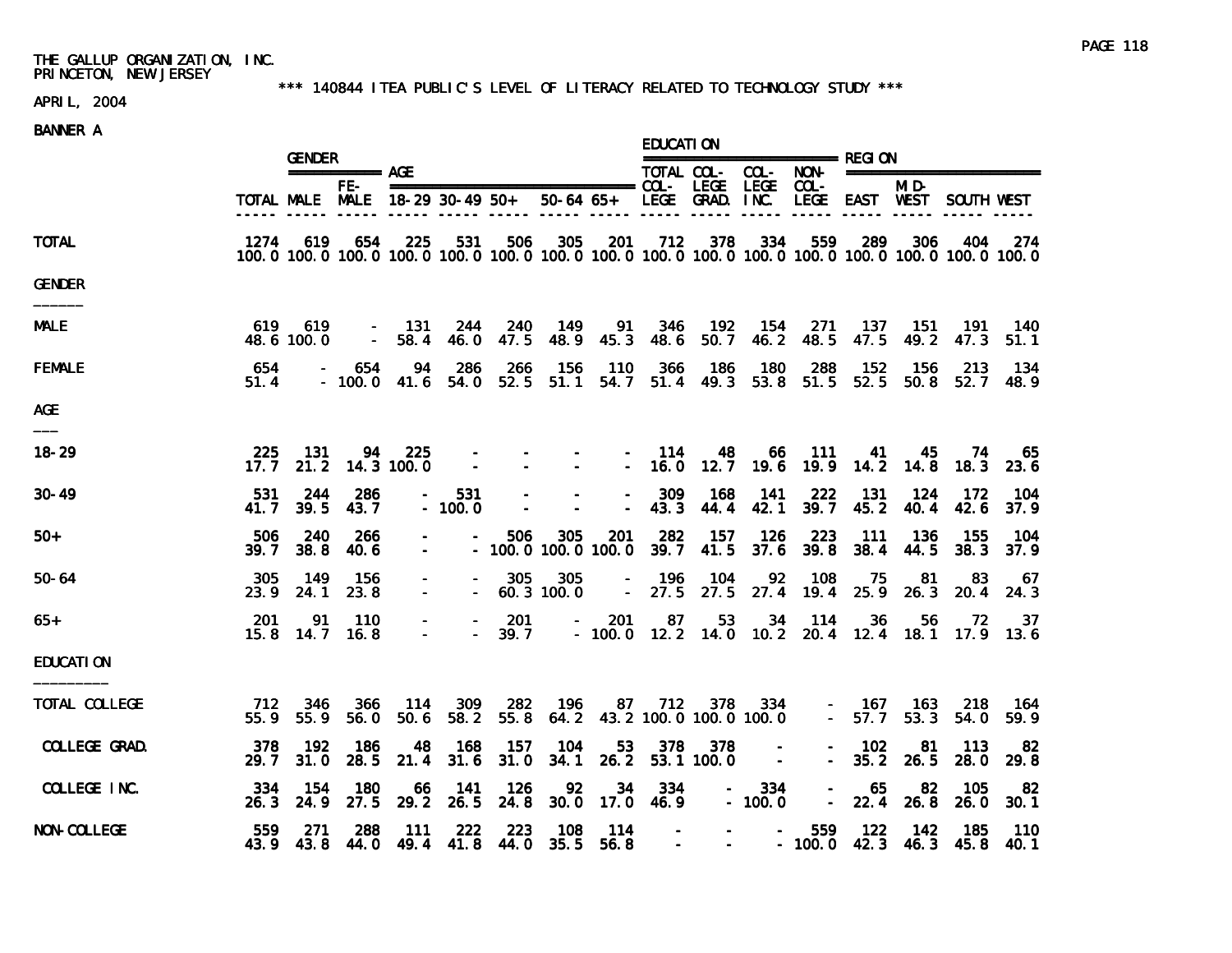### \*\*\* 140844 ITEA PUBLIC'S LEVEL OF LITERACY RELATED TO TECHNOLOGY STUDY \*\*\*

# APRIL, 2004

|                 |             | <b>GENDER</b> |                         |             |                 |                  |             |            | <b>EDUCATION</b>   |             |                     |                 |                  |                            |                          |                                                                                                                         |
|-----------------|-------------|---------------|-------------------------|-------------|-----------------|------------------|-------------|------------|--------------------|-------------|---------------------|-----------------|------------------|----------------------------|--------------------------|-------------------------------------------------------------------------------------------------------------------------|
|                 |             |               | ============ AGE<br>FE- |             |                 |                  |             |            | TOTAL COL-<br>COL- | <b>LEGE</b> | COL-<br><b>LEGE</b> | NON-<br>$COL -$ |                  | =================<br>MI D- |                          |                                                                                                                         |
|                 | TOTAL MALE  |               | <b>MALE</b>             |             | 18-29 30-49 50+ |                  | 50-64 65+   |            | LEGE               | GRAD.       | INC.                | LEGE EAST       |                  | WEST                       | SOUTH WEST               |                                                                                                                         |
| <b>TOTAL</b>    | 1274        | 619           | 654                     | 225         | 531             | 506              | 305         | 201        | 712                | 378         | 334                 | 559             | 289              | 306                        | 404                      | -274<br>100. 0 100. 0 100. 0 100. 0 100. 0 100. 0 100. 0 100. 0 100. 0 100. 0 100. 0 100. 0 100. 0 100. 0 100. 0 100. 0 |
| <b>REGION</b>   |             |               |                         |             |                 |                  |             |            |                    |             |                     |                 |                  |                            |                          |                                                                                                                         |
| <b>EAST</b>     | 289<br>22.7 | 137<br>22.1   | 152<br>23.2             | 41<br>18. 2 | 131             | 111<br>24.6 21.9 | 75<br>24.6  | 36<br>17.9 | 167<br>23.4        | 102<br>26.9 | 65<br>19.4          | 122             | 289<br>21.9100.0 |                            |                          |                                                                                                                         |
| <b>MI DWEST</b> | 306<br>24.0 | -151<br>24.3  | 156<br>23.8             | 45<br>20.1  | - 124<br>23.3   | 136<br>26.9      | -81<br>26.4 | 56<br>27.6 | 163<br>22.9        | 81<br>21.5  | -82<br>24.5         | 142<br>25.4     |                  | $-306$<br>$-100.0$         |                          |                                                                                                                         |
| <b>SOUTH</b>    | 404<br>31.8 | 191<br>30.9   | 213<br>32.6             | 74<br>32.9  | 172<br>32.5     | 155<br>30.6      | 83<br>27.1  | 72<br>36.0 | 218<br>30.7        | 113<br>30.0 | 105<br>31.5         | 185<br>33.1     |                  | $\overline{\phantom{a}}$   | 404<br>$-100.0$          |                                                                                                                         |
| WEST            | 274<br>21.5 | 140<br>22.6   | 134<br>20.5             | 65<br>28.8  | 104<br>19.6     | 104<br>20.6      | 67<br>21.9  | 37<br>18.5 | 164<br>23.0        | -82<br>21.6 | -82<br>24.6         | 110<br>19.7     |                  |                            | $\overline{\phantom{m}}$ | 274<br>$-100.0$                                                                                                         |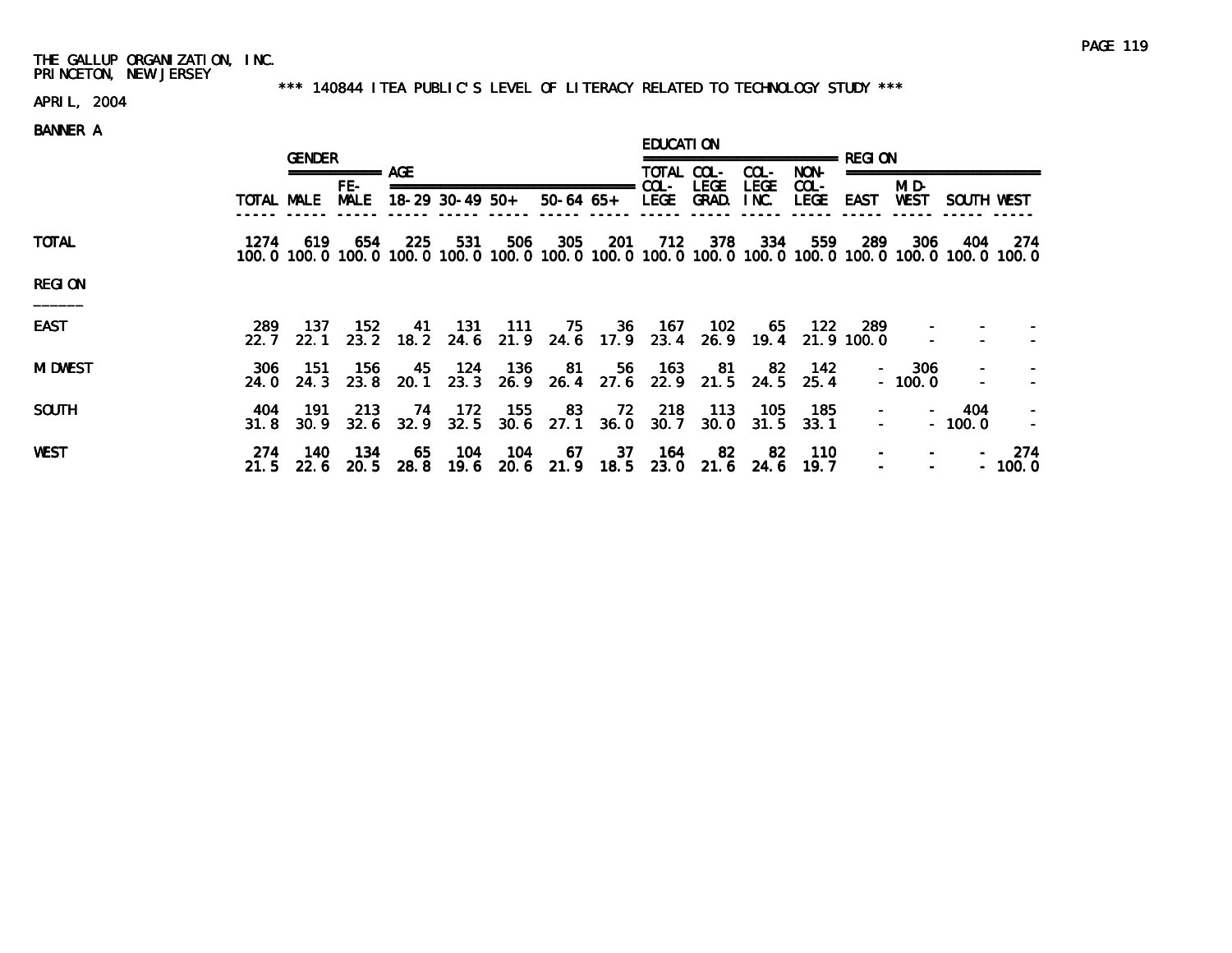### \*\*\* 140844 ITEA PUBLIC'S LEVEL OF LITERACY RELATED TO TECHNOLOGY STUDY \*\*\*

# APRIL, 2004

|                  |              |                    | TECHNOLOGY AREA    | WORKS IN COMPUTERS/                                                                              |             |                         |                       | IMPORTANCE TO | TECHNOLOGY WORKS TECHNOLOGY          |             | EXTENT TO WHICH<br><b>EVERYONE SHOULD</b><br>YOU TO KNOW HOW UNDERSTAND/USE |                       | <b>BELI EVE</b><br><b>STUDENTS'</b><br><b>TESTS</b><br>INCLUDE Q'S<br>IN UNDER- |              |
|------------------|--------------|--------------------|--------------------|--------------------------------------------------------------------------------------------------|-------------|-------------------------|-----------------------|---------------|--------------------------------------|-------------|-----------------------------------------------------------------------------|-----------------------|---------------------------------------------------------------------------------|--------------|
|                  | TOTAL YES    |                    |                    | <b>OTHER</b><br>COMP- TECH-<br>UTERS NOLOGY NO                                                   |             | NOT.<br>$EMP-$          |                       |               | <b>NOT</b><br>SOME-IMPOR             |             | LOYED VERY WHAT - TANT VERY WHAT - TANT YES                                 | <b>NOT</b>            | <b>TECHNOLOGY</b><br>SOME - IMPOR ===========                                   | NO.          |
| TOTAL            | 1274         | 288                | 134                | 154<br>100.0 100.0 100.0 100.0 100.0 100.0 100.0 100.0 100.0 100.0 100.0 100.0 100.0 100.0 100.0 | 710         | 261                     | 484                   | 606           | 182                                  | 940         | 301                                                                         |                       | 24 1116                                                                         | - 140        |
| GENDER           |              |                    |                    |                                                                                                  |             |                         |                       |               |                                      |             |                                                                             |                       |                                                                                 |              |
| <b>MALE</b>      | 619<br>48. 6 | 186<br>64.8        | 71<br>53.1         | -115<br>75.0                                                                                     | 334<br>47.1 | - 91                    | - 254<br>34.8 52.6    | 296           | 67<br>48.9 36.8 47.9                 | - 450       | 155<br>51.6                                                                 | - 11<br>44.8          | 544<br>48. 7                                                                    | - 67<br>47.9 |
| FEMALE           | 654<br>51.4  | 101<br>35.2        | 63<br>46.9         | 38<br>25.0                                                                                       | 375         | 170                     | 229                   | 310           | 115<br>52.9 65.2 47.4 51.1 63.2 52.1 | 490         | 146<br>48.4                                                                 | 13                    | 573<br>$55.2$ $51.3$                                                            | - 73<br>52.1 |
| AGE              |              |                    |                    |                                                                                                  |             |                         |                       |               |                                      |             |                                                                             |                       |                                                                                 |              |
| $18 - 29$        | 225<br>17.7  | 40.<br>14.0        | 18<br>13.5         | <b>22</b><br>14.5                                                                                | 133         | 49<br>$18.7$ $18.8$     | 118<br>24.3           | 96.<br>15.8   | $\overline{12}$                      | - 168       | 57.<br>$6.3$ 17.8 19.1                                                      | $\sim$                | - 185<br>16.6                                                                   | 39<br>27.5   |
| 30-49            | 531<br>41.7  | 134<br>46.4        | 64<br>47.7         | 70<br>45.2                                                                                       | 324<br>45.6 | 66                      | 203<br>25.4 42.0 42.9 | <b>260</b>    | 68<br>37.1                           | 401<br>42.6 | 119<br>39.4                                                                 | 7<br>31.2             | 457<br>40.9                                                                     | 62<br>44.4   |
| 50+              | 506<br>39.7  | 114<br>39.6        | 52<br>38.8         | 62<br>40.3                                                                                       | 245<br>34.6 | - 143<br>54.9           | 160<br>33.0           | 244<br>40.3   | 101<br>55.4                          | 364<br>38.8 | 122<br>40.5                                                                 | - 16<br>68.8          | 465<br>41.6                                                                     | -37<br>26.2  |
| 50-64            | 305<br>23.9  | -76<br>26.6        | 38<br>28.3         | 38<br>25.0                                                                                       | 172         | 56<br>24.2 21.3         | 108<br>22.3           | 146<br>24.1   | 50<br>27.4                           | 236<br>25.2 | 60                                                                          | 8<br>19.9 31.5        | 281<br>25.2                                                                     | -22<br>15.3  |
| 65+              | 201<br>15.8  | 38<br>13.0         | 14<br>10.5         | 24<br>15.3                                                                                       | 74<br>10.4  | 88                      | 52                    | 98            | 51<br>33.6 10.7 16.2 28.0            | 128<br>13.6 | 62                                                                          | 9                     | 184<br>20.6 37.3 16.5                                                           | -15<br>10.8  |
| <b>EDUCATION</b> |              |                    |                    |                                                                                                  |             |                         |                       |               |                                      |             |                                                                             |                       |                                                                                 |              |
| TOTAL COLLEGE    | 712<br>55.9  | <b>202</b><br>70.1 | 97.<br>72.7        | 104<br>67.9                                                                                      | 392         | - 114<br>55.2 43.7 52.3 | 253                   | 359<br>59.3   | 99.<br>54.1                          | 560<br>59.6 | 145<br>48.3                                                                 | $\blacksquare$<br>4.3 | 608<br>54.5                                                                     | -94<br>67.1  |
| COLLEGE GRAD.    | 378<br>29.7  | 129<br>44.8        | 61<br>45.6         | 68<br>44.0                                                                                       | 203<br>28.7 | 43<br>16.6              | 123<br>25.3           | 196<br>32.3   | 59<br>32.2                           | 295<br>31.4 | -77<br>25.6                                                                 | -1<br>4.3             | 317<br>28.4                                                                     | 55<br>39.2   |
| COLLEGE INC.     | 334<br>26.3  | 73                 | -36<br>$25.4$ 27.1 | - 37                                                                                             | 188         | $-71$                   | - 131                 | 164           | $-40$                                | 265         | -68<br>23.8 26.5 27.1 27.0 27.0 21.9 28.2 22.7                              |                       | -290<br>26.0 27.9                                                               | 39           |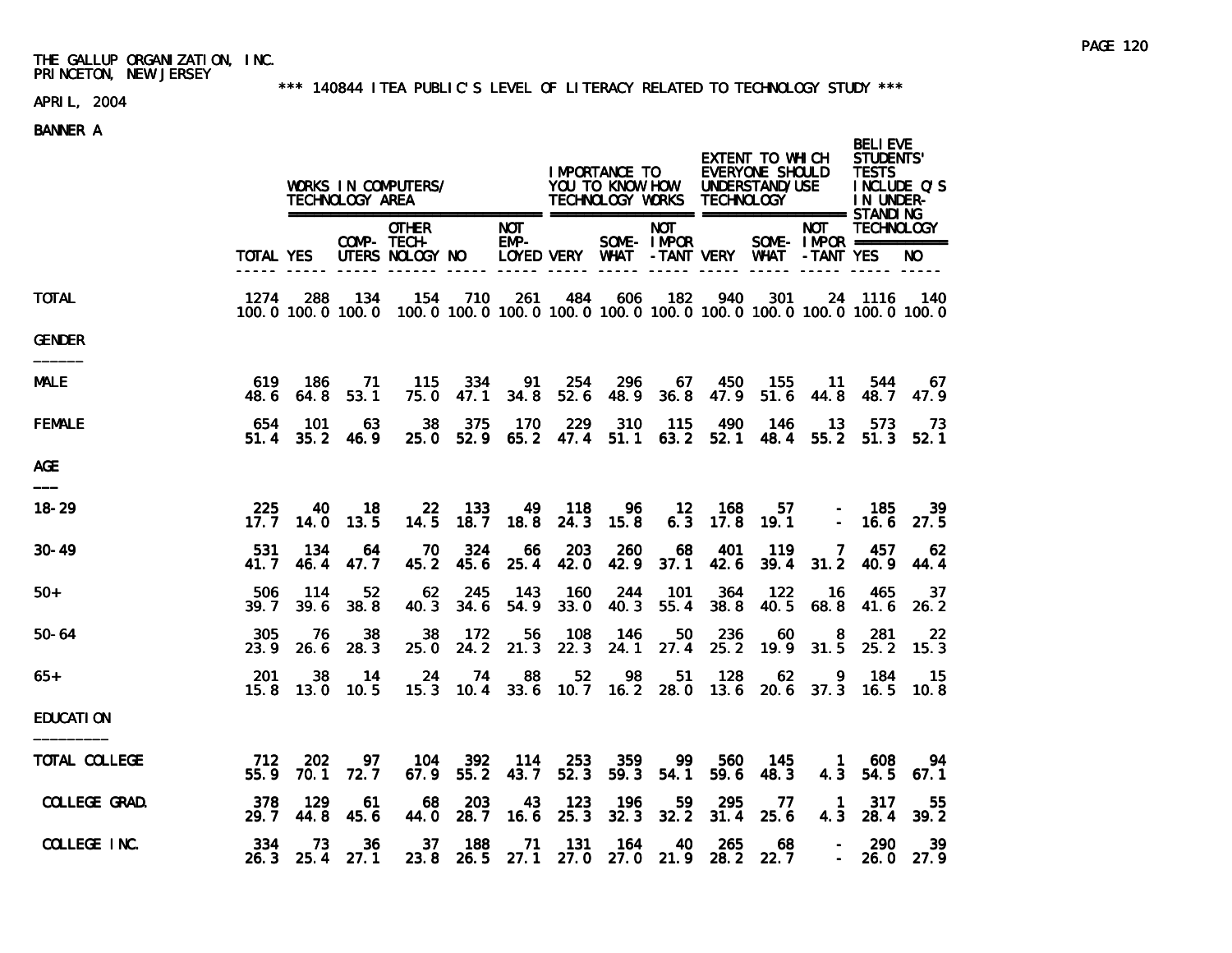### \*\*\* 140844 ITEA PUBLIC'S LEVEL OF LITERACY RELATED TO TECHNOLOGY STUDY \*\*\*

# APRIL, 2004

|                    |                  | WORKS IN COMPUTERS/<br>TECHNOLOGY AREA |            |                                                |                    |                                  |                    | I MPORTANCE TO<br>YOU TO KNOW HOW<br>TECHNOLOGY WORKS |                                        | <b>TECHNOLOGY</b> | EXTENT TO WHICH<br>EVERYONE SHOULD<br>UNDERSTAND/USE | <b>BELIEVE</b><br>STUDENTS'<br><b>TESTS</b><br>INCLUDE Q'S<br>IN UNDER- |                                                                              |              |
|--------------------|------------------|----------------------------------------|------------|------------------------------------------------|--------------------|----------------------------------|--------------------|-------------------------------------------------------|----------------------------------------|-------------------|------------------------------------------------------|-------------------------------------------------------------------------|------------------------------------------------------------------------------|--------------|
|                    | <b>TOTAL YES</b> |                                        |            | <b>OTHER</b><br>COMP- TECH-<br>UTERS NOLOGY NO |                    | <b>NOT</b><br>EMP-<br>LOYED VERY |                    | WHAT                                                  | <b>NOT</b><br>SOME-IMPOR<br>-TANT VERY |                   | <b>WHAT</b>                                          | ==========<br><b>NOT</b><br>-TANT YES                                   | STANDI NG<br><b>TECHNOLOGY</b><br>SOME - $IMPOR$ ============                | NO.          |
| <b>TOTAL</b>       | 1274             | 288<br>100.0 100.0 100.0               | 134        | 154                                            | 710                | 261                              | 484                | 606                                                   | 182                                    | 940               | 301                                                  |                                                                         | 24 1116<br>100.0 100.0 100.0 100.0 100.0 100.0 100.0 100.0 100.0 100.0 100.0 | 140          |
| <b>NON-COLLEGE</b> | 559<br>43.9      | 85<br>29.5                             | 37<br>27.3 | 48                                             | 318<br>$31.5$ 44.8 | - 147                            | 228<br>$56.3$ 47.2 | 247<br>40.7                                           | 84<br>45.9                             | 378<br>40.2       | - 156<br>51.7                                        | -23<br>95.7                                                             | 506<br>45.3                                                                  | - 46<br>32.9 |
| <b>REGION</b>      |                  |                                        |            |                                                |                    |                                  |                    |                                                       |                                        |                   |                                                      |                                                                         |                                                                              |              |
| <b>EAST</b>        | 289<br>22.7      | 71.<br>24.8                            | 29<br>21.3 | 43<br>27.9                                     | 166<br>23.5        | 45<br>17.4                       | 124<br>25.7        | 131<br>21.6                                           | 34<br>18.6                             | 212<br>22.6       | 70.<br>23.2                                          | 5.<br>22.5                                                              | -262<br>23.4                                                                 | -27<br>19.4  |
| <b>MI DWEST</b>    | 306<br>24.0      | 72.<br>24.9                            | 37<br>27.5 | 35<br>22.6                                     | 164<br>23.2        | 68<br>25.9                       | 106<br>21.8        | 152<br>25.0                                           | 49<br>26.7                             | 223<br>23.8       | 72<br>24.1                                           | -11<br>44.1                                                             | -269<br>24.1                                                                 | 35<br>25.0   |
| <b>SOUTH</b>       | 404<br>31.8      | 93<br>32.2                             | 41<br>30.7 | 52<br>33.5                                     | 220<br>31.0        | 88<br>33.8                       | 145<br>29.9        | 211<br>34.8                                           | -48<br>26.3                            | 308<br>32.8       | 87<br>29.0                                           | -8<br>33.4                                                              | 352<br>31.5                                                                  | 40<br>28.4   |
| <b>WEST</b>        | 274<br>21.5      | 52<br>18.1                             | 28<br>20.6 | 25<br>16.0                                     | 159<br>22.4        | 60<br>22.9                       | 109<br>22.6        | 113<br>18.6                                           | 52<br>28.5                             | 196<br>20.8       | 72<br>23.7                                           |                                                                         | 234<br>21.0                                                                  | 38<br>27.1   |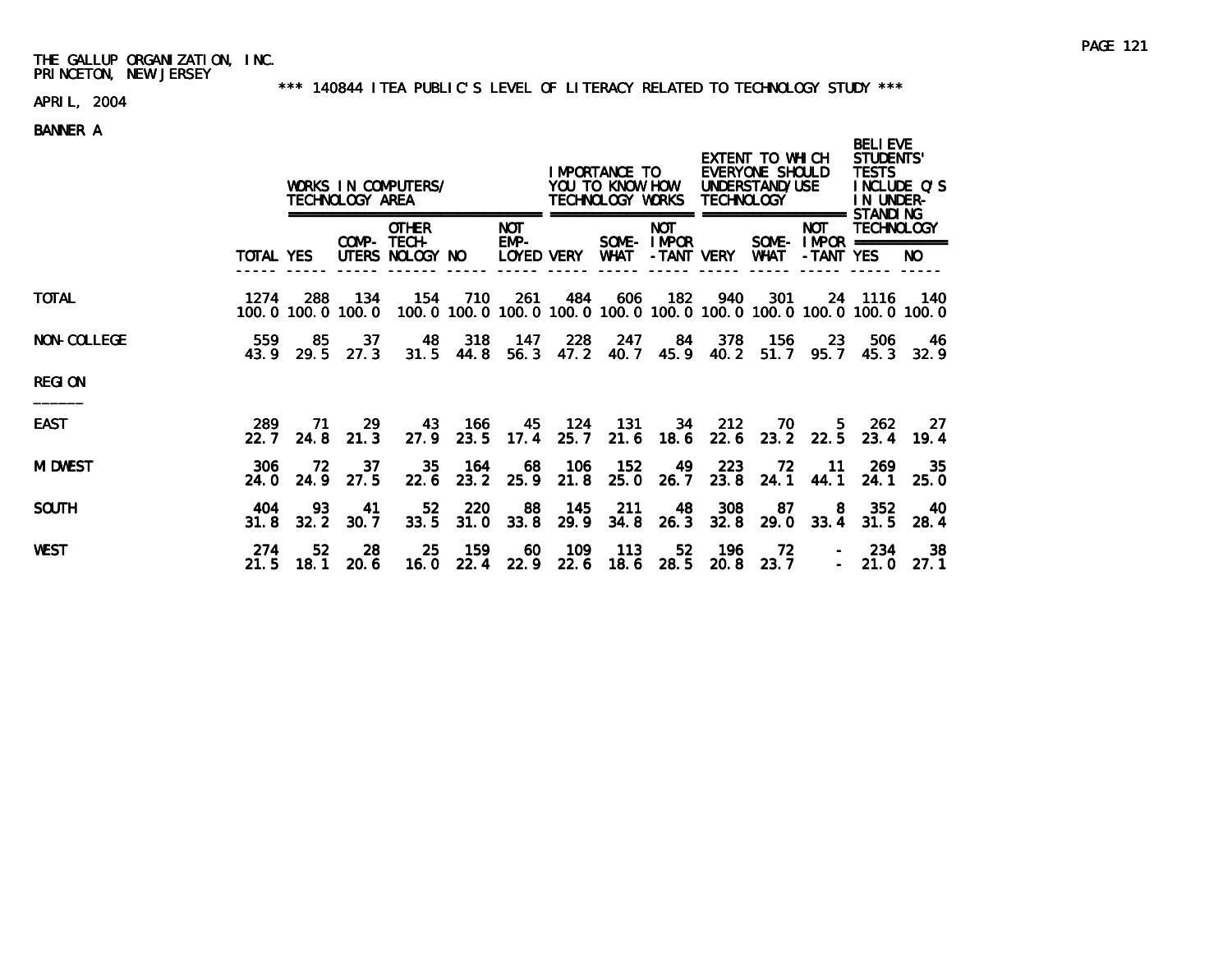### \*\*\* 140844 ITEA PUBLIC'S LEVEL OF LITERACY RELATED TO TECHNOLOGY STUDY \*\*\*

# APRIL, 2004

|                                                                  |             |                   | <b>GENDER</b>                          |             |                        |                         |                                                         |             |             | <b>EDUCATION</b> |                 |             |                         |                                                                                                                        |                     |             |  |
|------------------------------------------------------------------|-------------|-------------------|----------------------------------------|-------------|------------------------|-------------------------|---------------------------------------------------------|-------------|-------------|------------------|-----------------|-------------|-------------------------|------------------------------------------------------------------------------------------------------------------------|---------------------|-------------|--|
|                                                                  |             |                   | $== == == == ==$ AGE                   |             |                        |                         |                                                         |             |             | TOTAL COL-       | $COL-$          | NON-        | ======================= |                                                                                                                        |                     |             |  |
|                                                                  |             |                   | FE-<br>TOTAL MALE MALE 18-29 30-49 50+ |             |                        |                         | $50-64$ $65+$                                           |             |             | LEGE GRAD. INC.  |                 | COL-        |                         | MI D-<br>LEGE EAST WEST                                                                                                | SOUTH WEST          |             |  |
| <b>TOTAL</b>                                                     | 1274        | 619               | 654                                    | 225         | 531                    | 506                     | 305                                                     | 201         | 712         | 378              | 334             | 559         | 289                     | 306<br>100, 0 100, 0 100, 0 100, 0 100, 0 100, 0 100, 0 100, 0 100, 0 100, 0 100, 0 100, 0 100, 0 100, 0 100, 0 100, 0 | 404                 | 274         |  |
| WORK IN COMPUTER/<br>TECHNOLOGY AREA                             |             |                   |                                        |             |                        |                         |                                                         |             |             |                  |                 |             |                         |                                                                                                                        |                     |             |  |
| <b>YES</b>                                                       | 288<br>22.6 | 186<br>30.1       | 101<br>15.5                            | 40<br>17.9  | 134<br>25.2            | 114<br>22.5             | 76<br>25.1                                              | 38<br>18.7  | 202<br>28.3 | 129              | 73<br>34.1 21.8 | 85          | -71<br>$15.2$ 24.8      | - 72                                                                                                                   | 93<br>23.4 22.9     | 52<br>19.0  |  |
| <b>COMPUTERS</b>                                                 | 134<br>10.5 | 71<br>11.5        | 63<br>9.6                              | -18<br>8.0  | 64<br>12.1             | 52 <sub>2</sub><br>10.3 | 38<br>12.5                                              | -14<br>7.0  | 97<br>13.7  | 61<br>16.2       | 36<br>10.9      | 37<br>6.5   | 29<br>9.9               | 37<br>12.0                                                                                                             | 41<br>10.2          | 28<br>10.1  |  |
| OTHER TECHNOLOGY                                                 | 154<br>12.1 | 115<br>18.6       | 38<br>5.9                              | -22<br>9.9  | 70<br>13.1             | 62<br>12.2              | 38<br>12.6                                              | 24<br>11.7  | 104<br>14.7 | 68<br>17.9       | 37<br>11.0      | 48<br>8.7   | 43<br>14.9              | 35<br>11.3                                                                                                             | 52<br>12.7          | 25<br>9.0   |  |
| NO.                                                              | 710<br>55.7 | 334<br>54.0       | 375<br>57.4                            | 133<br>59.1 | 324<br>61.1            | 245<br>48.5             | 172<br>56.4                                             | 74<br>36.6  | 392<br>55.0 | 203<br>53.8      | 188<br>56.3     | 318<br>56.9 | 166<br>57.6             | 164<br>53.7                                                                                                            | 220<br>54.4         | 159<br>57.9 |  |
| NOT EMPLOYED                                                     | -261        | 91<br>20.5 14.7   | 170                                    | 49          | 66                     | -143                    | 56                                                      | -88         | 114         | 43.              | 71              | - 147       | 45                      | 68<br>26.0 21.8 12.5 28.3 18.2 43.6 16.0 11.5 21.2 26.3 15.7 22.1 21.8                                                 | 88                  | 60<br>21.8  |  |
| IMPORTANCE TO YOU<br>TO KNOW HOW TECH WORKS                      |             |                   |                                        |             |                        |                         |                                                         |             |             |                  |                 |             |                         |                                                                                                                        |                     |             |  |
| $(4)$ - VERY                                                     | 484<br>38.0 | 254<br>41.1       | 229<br>35.0                            | 118<br>52.2 | 203<br>38.3            | 160<br>31.6             | 108<br>35.4                                             | 52<br>25.8  | 253<br>35.5 | - 123<br>32.4    | - 131<br>39.1   | 228<br>40.9 | - 124<br>43.0           | -106<br>34.5                                                                                                           | -145<br>35.8        | 109<br>39.9 |  |
| (3) - SOMEWHAT                                                   | 606<br>47.6 | 296<br>47.9       | 310<br>47.3                            | 96<br>42.6  | 260<br>49.0            | 244<br>48.2             | 146<br>47.9                                             | 98<br>48.8  | 359<br>50.5 | 196<br>51.8      | 164<br>49.0     | 247<br>44.2 | 131<br>45.2             | 152<br>49.6                                                                                                            | -211<br>52.2        | 113<br>41.2 |  |
| $(1, 2)$ - NOT IMPORTANT                                         | 182         | 67<br>$14.3$ 10.9 | 115<br>17.6                            | 12          | 68<br>$5.1 \quad 12.7$ | 101                     | 50<br>20.0 16.4 25.4 13.9 15.5                          | 51          | 99          | 59               | 40              | 84          | 34                      | 49<br>11.9 15.0 11.7 15.9 11.8                                                                                         | 48                  | 52<br>19.0  |  |
| EXTENT TO WHICH EVERYONE<br>SHOULD UNDERSTAND/<br>USE TECHNOLOGY |             |                   |                                        |             |                        |                         |                                                         |             |             |                  |                 |             |                         |                                                                                                                        |                     |             |  |
| $(4)$ – VERY                                                     | 940<br>73.8 | 450<br>72. 7      | 490<br>74.8                            | 168<br>74.5 | 401<br>75.5            | 364<br>72.0             | 236<br>77.6                                             | 128<br>63.5 | 560<br>78.6 | 295<br>78.0      | 265<br>79.2     | 378<br>67.6 | 212<br>73.6             | 223<br>72.9                                                                                                            | 308<br>76.2         | 196<br>71.4 |  |
| (3) - SOMEWHAT                                                   | 301         | 155<br>23.6 25.1  | 146<br>22.3                            | 57          | 119                    | 122                     | 60<br>25.5 22.3 24.1 19.6 30.9 20.4 20.4 20.4 27.9 24.2 | 62          | -145        | 77               | 68              | 156         | 70                      | 72                                                                                                                     | 87<br>$23.7$ $21.6$ | 72<br>26.1  |  |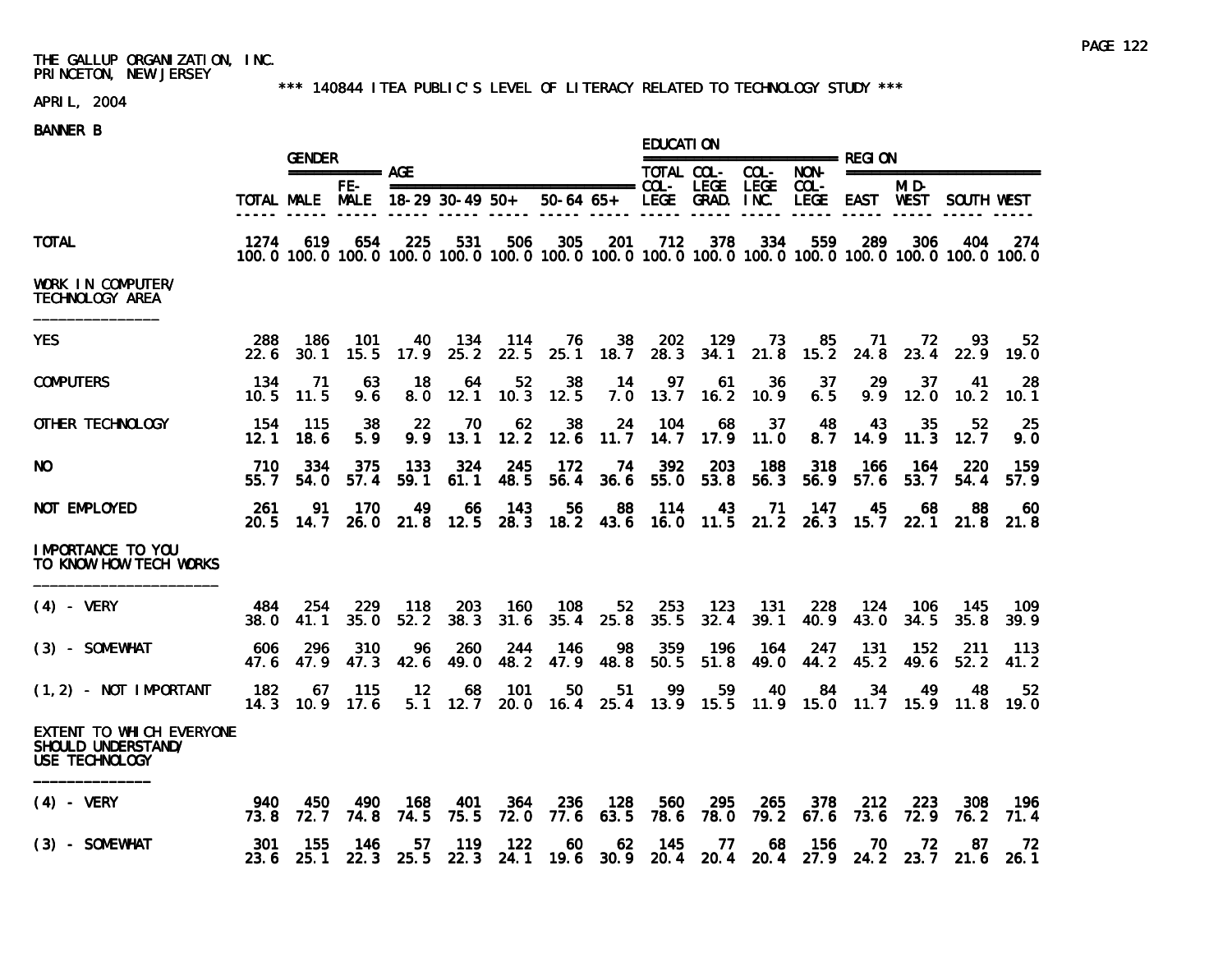### \*\*\* 140844 ITEA PUBLIC'S LEVEL OF LITERACY RELATED TO TECHNOLOGY STUDY \*\*\*

# APRIL, 2004

|                                                                                    |                  | <b>GENDER</b>                                                                                                          |                    |                   |             |               |                                                                       |             | <b>EDUCATION</b>       |                      |                     |                        |             |                      |                                              |             |  |
|------------------------------------------------------------------------------------|------------------|------------------------------------------------------------------------------------------------------------------------|--------------------|-------------------|-------------|---------------|-----------------------------------------------------------------------|-------------|------------------------|----------------------|---------------------|------------------------|-------------|----------------------|----------------------------------------------|-------------|--|
|                                                                                    |                  |                                                                                                                        | ============ AGE   |                   |             |               |                                                                       |             |                        | TOTAL COL-           | COL-                | NON-                   |             |                      |                                              |             |  |
|                                                                                    | TOTAL MALE       |                                                                                                                        | FE-<br><b>MALE</b> | $18-29$ 30-49 50+ |             | $50-64$ $65+$ |                                                                       |             | $COL -$<br><b>LEGE</b> | <b>LEGE</b><br>GRAD. | <b>LEGE</b><br>INC. | $COL -$<br><b>LEGE</b> | EAST        | MI D-<br><b>WEST</b> | SOUTH WEST                                   |             |  |
| <b>TOTAL</b>                                                                       | 1274             | 619<br>100, 0 100, 0 100, 0 100, 0 100, 0 100, 0 100, 0 100, 0 100, 0 100, 0 100, 0 100, 0 100, 0 100, 0 100, 0 100, 0 | 654                | 225               | 531         | 506           | 305                                                                   | -201        | 712                    | 378                  | 334                 | 559                    | -289        | 306                  | 404                                          | -274        |  |
| $(1, 2)$ - NOT IMPORTANT                                                           | $\frac{24}{1.9}$ | $\begin{array}{c} 11 \\ 1.7 \end{array}$                                                                               | $\frac{13}{2.0}$   |                   |             |               | $-$ 7 16 8 9 1 1 - 23 5 11<br>- 1.4 3.3 2.5 4.4 0.1 0.3 - 4.1 1.9 3.4 |             |                        |                      |                     |                        |             |                      | $\begin{smallmatrix}8\\2.0\end{smallmatrix}$ |             |  |
| <b>BELIEVE STUDENTS TESTS</b><br>SHOULD INCLUDE Q'S IN<br>UNDERSTANDING TECHNOLOGY |                  |                                                                                                                        |                    |                   |             |               |                                                                       |             |                        |                      |                     |                        |             |                      |                                              |             |  |
| <b>YES</b>                                                                         | 1116<br>87.6     | 544<br>87.8                                                                                                            | 573<br>87.5        | 185<br>82.2       | 457<br>86.1 | 465<br>91.9   | -281<br>92.2                                                          | 184<br>91.4 | 608<br>85.3            | 317<br>84.0          | 290<br>86.9         | 506<br>90.5            | 262<br>90.6 | 269<br>87.9          | 352<br>86.9                                  | 234<br>85.3 |  |
| NO.                                                                                | 140.<br>11. O    | 67<br>10.8                                                                                                             | 73<br>11.2         | 39<br>17.2        | 62<br>11.7  | 37<br>7.3     | -22<br>7.1                                                            | 15<br>7.6   | 94<br>13.2             | 55<br>14.5           | 39<br>11.7          | -46<br>8.2             | 27<br>9.4   | -35<br>11.5          | 40<br>9.9                                    | -38<br>13.9 |  |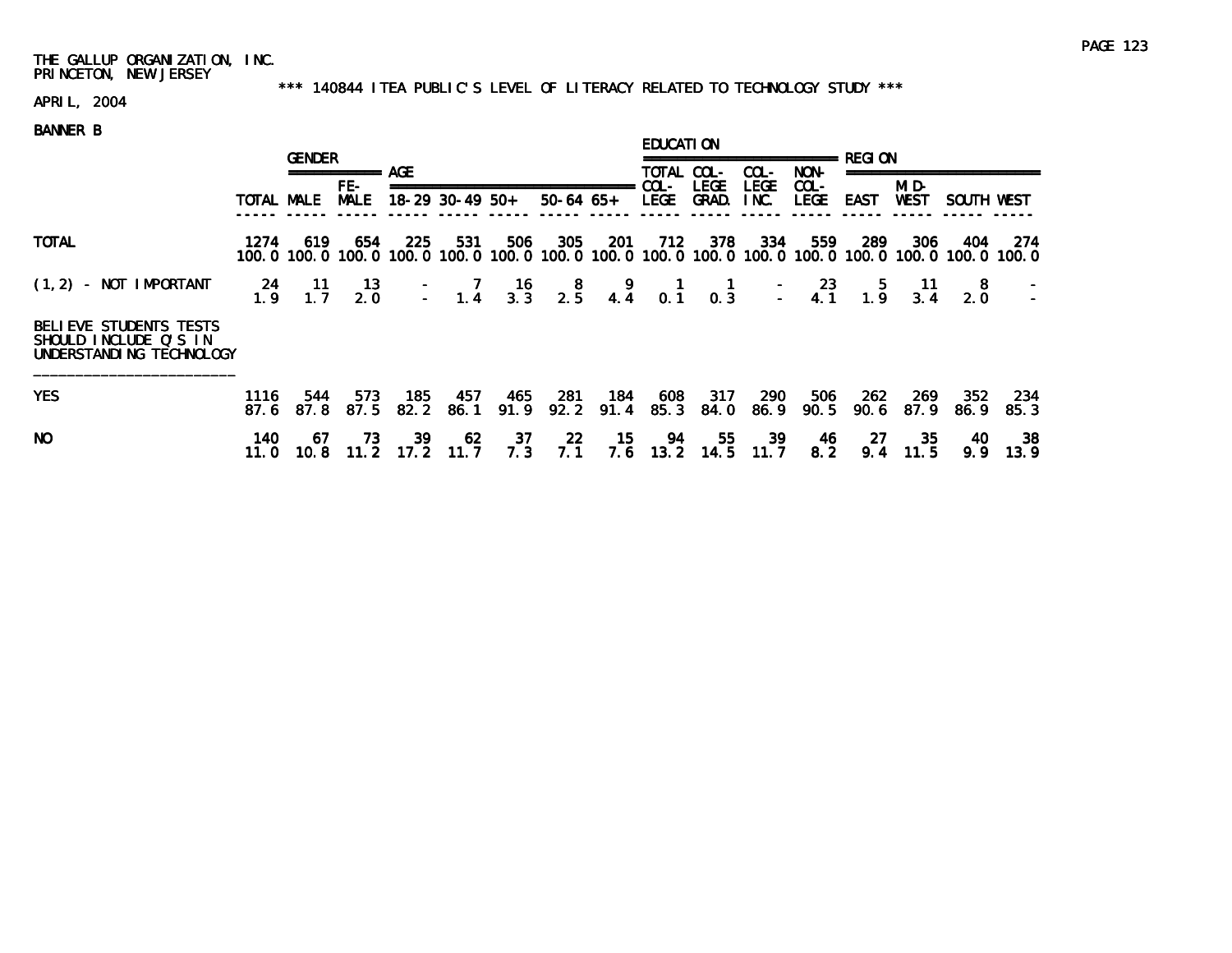### \*\*\* 140844 ITEA PUBLIC'S LEVEL OF LITERACY RELATED TO TECHNOLOGY STUDY \*\*\*

# APRIL, 2004

|                                                                  | TOTAL YES     |                   | IMPORTANCE TO<br>WORKS IN COMPUTERS/<br>YOU TO KNOW HOW<br>TECHNOLOGY WORKS TECHNOLOGY<br>TECHNOLOGY AREA |                                                                                                  |                                            |                      |                     |                                                    |                          |                   | EXTENT TO WHICH<br>EVERYONE SHOULD<br>UNDERSTAND/USE | <b>BELI EVE</b><br>STUDENTS'<br><b>TESTS</b><br>INCLUDE Q'S<br>IN UNDER- |                                                 |                   |
|------------------------------------------------------------------|---------------|-------------------|-----------------------------------------------------------------------------------------------------------|--------------------------------------------------------------------------------------------------|--------------------------------------------|----------------------|---------------------|----------------------------------------------------|--------------------------|-------------------|------------------------------------------------------|--------------------------------------------------------------------------|-------------------------------------------------|-------------------|
|                                                                  |               |                   |                                                                                                           | <b>OTHER</b><br>COMP- TECH-<br>UTERS NOLOGY NO                                                   |                                            | <b>NOT</b><br>$EMP-$ |                     | LOYED VERY WHAT - TANT VERY WHAT - TANT YES        | <b>NOT</b><br>SOME-IMPOR |                   |                                                      | <b>NOT</b>                                                               | <b>TECHNOLOGY</b><br>SOME- $IMPROR$ =========== | NO.               |
| TOTAL                                                            | 1274          | 288               | - 134                                                                                                     | 154<br>100.0 100.0 100.0 100.0 100.0 100.0 100.0 100.0 100.0 100.0 100.0 100.0 100.0 100.0 100.0 | 710                                        | 261                  | 484                 | 606                                                | 182                      | 940               | 301                                                  |                                                                          | 24 1116                                         | - 140             |
| WORK IN COMPUTER/<br>TECHNOLOGY AREA                             |               |                   |                                                                                                           |                                                                                                  |                                            |                      |                     |                                                    |                          |                   |                                                      |                                                                          |                                                 |                   |
| YES                                                              | 288           | 288               | 134<br>22.6 100.0 100.0                                                                                   | 154<br>100.0                                                                                     | $\sim$                                     | $\mathbf{r}$         | - 125<br>25.9       | 129<br>21.3                                        | 33<br>18.0               | 236<br>25.1       | 52<br>17.1                                           |                                                                          | 252<br>22.6                                     | 29<br>20.5        |
| <b>COMPUTERS</b>                                                 | -134<br>10.5  | 134               | 134<br>46.6 100.0                                                                                         |                                                                                                  |                                            |                      | 65<br>13.5          | 52<br>8.6                                          | 17<br>9.2                | 99<br>10.5        | 35<br>11.7                                           |                                                                          | 116<br>10.4                                     | -16<br>11.3       |
| OTHER TECHNOLOGY                                                 | - 154<br>12.1 | 154<br>53.4       | $\blacksquare$                                                                                            | 154<br>100.0                                                                                     | $\overline{\phantom{a}}$                   |                      | 60<br>12.4          | 77<br>12.7                                         | - 16<br>8.8              | 137<br>14.6       | - 16<br>5.4                                          |                                                                          | 136<br>12.2                                     | - 13<br>9.2       |
| NO                                                               | 710<br>55.7   |                   |                                                                                                           |                                                                                                  | 710<br>$-100.0$                            | $\overline{a}$       | 252<br>52.0         | 357<br>58.9                                        | 101<br>55.2              | 521<br>55.5       | 171<br>56.8                                          | 12<br>51.8                                                               | -613<br>54.9                                    | 87<br>62.0        |
| NOT EMPLOYED                                                     | 261<br>20.5   | $\overline{a}$    |                                                                                                           | $\equiv$                                                                                         |                                            | 261<br>$-100.0$      | 98                  | 116<br>20.2 19.1                                   | - 48<br>26.3             | 170<br>18.0       | - 77                                                 | 12                                                                       | 236<br>25.7 48.2 21.1                           | -25<br>- 17.5     |
| IMPORTANCE TO YOU<br>TO KNOW HOW TECH WORKS                      |               |                   |                                                                                                           |                                                                                                  |                                            |                      |                     |                                                    |                          |                   |                                                      |                                                                          |                                                 |                   |
| $(4)$ - VERY                                                     | 484<br>38.0   | 125<br>43.5       | 65<br>48.7                                                                                                | 60<br>39.0                                                                                       | 252<br>35.5                                | -98                  | - 484<br>37.4 100.0 | $\sim$<br>$\sim$                                   |                          | $-419$<br>$-44.6$ | 59<br>19.7                                           | $\equiv$                                                                 | 433<br>38.8                                     | -45<br>31.7       |
| (3) - SOMEWHAT                                                   | 606<br>47.6   | 129<br>44.8       | 52<br>38.8                                                                                                | - 77<br>50.0                                                                                     | 357<br>50.3                                | 116<br>44.3          |                     | 606<br>$\frac{1}{2}$ and $\frac{1}{2}$<br>$-100.0$ |                          | -416<br>$-44.3$   | 178<br>59.2                                          | 10<br>40.3                                                               | 539<br>48.3                                     | 58<br>41.5        |
| $(1, 2)$ - NOT IMPORTANT                                         | 182           | 33<br>$14.3$ 11.4 | 17<br>12.6                                                                                                | 16<br>10.4                                                                                       | 101<br>14.2                                | 48<br>18.4           | $\sim$              | $\sim$<br>$\Delta \sim 10^4$                       | 182<br>$-100.0$          | 105<br>11.1       | 62<br>20.7                                           | 14<br>59.7                                                               | 144                                             | 38<br>$12.9$ 26.8 |
| EXTENT TO WHICH EVERYONE<br>SHOULD UNDERSTAND/<br>USE TECHNOLOGY |               |                   |                                                                                                           |                                                                                                  |                                            |                      |                     |                                                    |                          |                   |                                                      |                                                                          |                                                 |                   |
| $(4)$ - VERY                                                     | 940           | 236               | -99<br>73.8 82.1 73.7                                                                                     | 137                                                                                              | 521<br>89.3 73.4 64.9 86.6 68.6 57.4 100.0 | 170                  | - 419               | 416                                                | - 105                    | 940               |                                                      |                                                                          | -832<br>74.6 65.8                               | 92                |